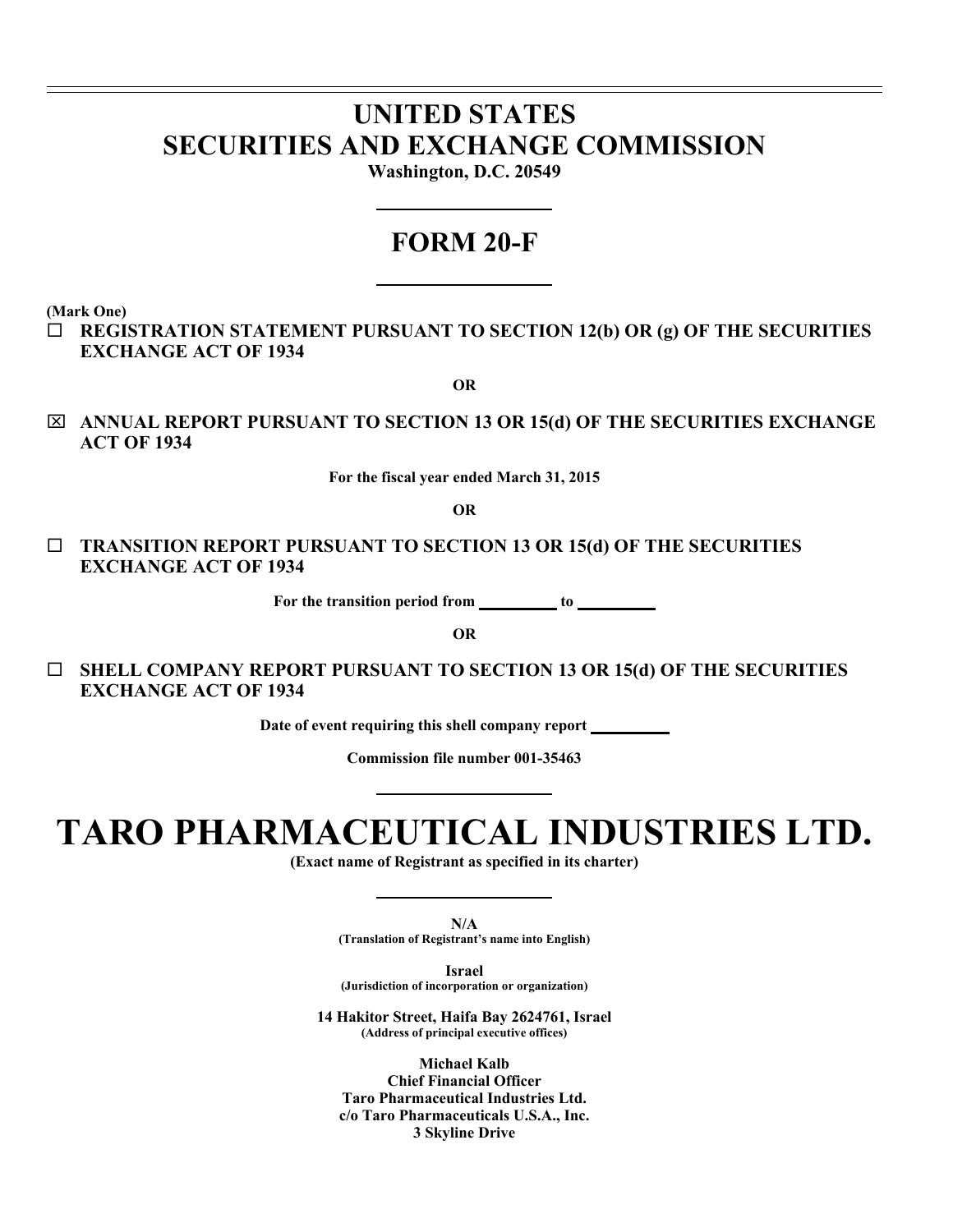#### **Hawthorne, NY 10532 Tel: 914-345-9000 Fax: 914-345-6169 Email: Michael.Kalb@taro.com**

**(Name, telephone, email and/or facsimile number and address of Company contact person)** 

**Securities registered or to be registered pursuant to Section 12(b) of the Act:** 

 $\overline{a}$ 

**Ordinary Shares, NIS 0.0001 nominal (par) value per share <b>New York Stock Exchange** 

**Title of each class Name of each exchange on which registered**

**Securities registered or to be registered pursuant to Section 12(g) of the Act:** 

**None (Title of Class)** 

#### **Securities for which there is a reporting obligation pursuant to Section 15(d) of the Act:**

**None (Title of Class)** 

Indicate the number of outstanding shares of each of the issuer's classes of capital or common stock as of the close of the period covered by the Annual Report:

#### **42,833,273 Ordinary Shares, NIS 0.0001 nominal (par) value per share, and 2,600 Founders' Shares NIS 0.00001 nominal (par) value per share were issued and outstanding as of March 31, 2015**

Indicate by check mark if the registrant is a well-known seasoned issuer, as defined in Rule 405 of the Securities Act  $\Box$  Yes  $\boxtimes$  No

If this report is an annual or transition report, indicate by check mark if the registrant is not required to file reports pursuant to Section 13 or 15(d) of the Securities Exchange Act of 1934.  $\Box$  Yes  $\boxtimes$  No

Note—checking the box above will not relieve any registrant required to file reports pursuant to Section 13 or 15(d) of the Securities Exchange Act of 1934 from their obligations under those sections.

Indicate by check mark whether the registrant (1) has filed all reports required to be filed by Section 13 or 15(d) of the Securities Exchange Act of 1934 during the preceding 12 months (or for such shorter period that the registrant was required to file such reports), and (2) has been subject to such filing requirements for the past 90 days.  $\boxtimes$  Yes  $\Box$  No

Indicate by check mark whether the registrant has submitted electronically and posted on its corporate Web site, if any, every Interactive Data File required to be submitted and posted pursuant to Rule 405 of Regulation S-T (§232.405 of this chapter) during the preceding 12 months (or for such shorter period that the registrant was required to submit and post such files).  $\boxtimes$  Yes  $\Box$  No

Indicate by check mark whether the registrant is a large accelerated filer, an accelerated filer, or a non-accelerated filer. See definition of "accelerated filer and large accelerated filer" in Rule 12b-2 of the Exchange Act. (Check one):

Large Accelerated Filer  $\boxtimes$  Accelerated Filer  $\square$  Non-Accelerated Filer  $\square$ 

Indicate by check mark which basis of accounting the registrant has used to prepare the financial statements included in this filing:

U.S. GAAP  $\boxtimes$ International Financial Reporting Standards as issued by the International Accounting Standards Board  $\Box$ Other  $\Box$ 

If "Other" has been checked in response to the previous question, indicate by check mark which financial statement item the registrant has elected to follow.  $\Box$  Item 17  $\Box$  Item 18

If this is an Annual Report, indicate by check mark whether the registrant is a shell company (as defined in Rule 12b-2 of the Exchange Act).  $\Box$  Yes  $\boxtimes$  No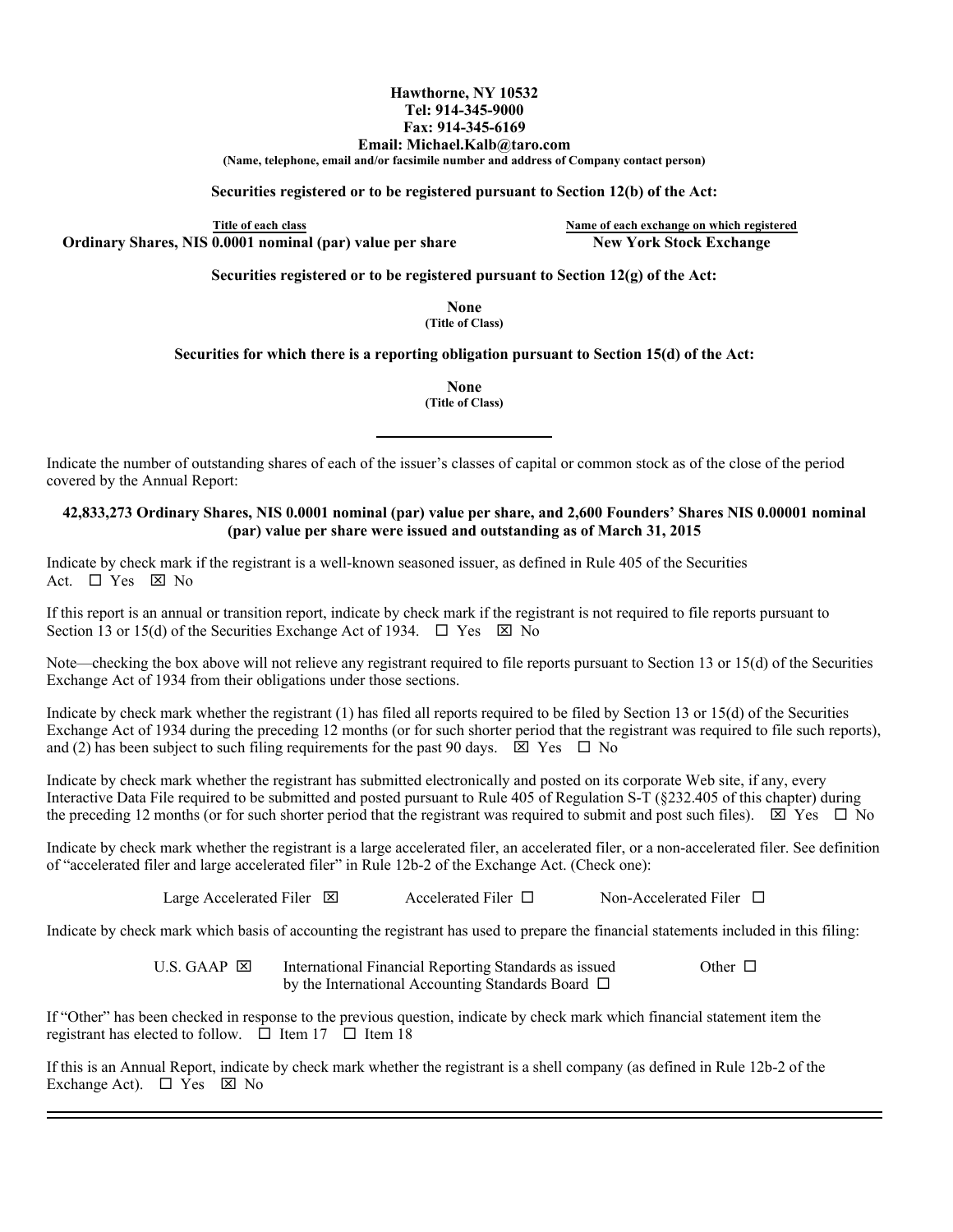#### **INTRODUCTION**

We, among other business activities, develop, manufacture and market prescription ("Rx") and over-the-counter ("OTC") pharmaceutical products, primarily in the United States (the "U.S."), Canada and Israel. We also develop and manufacture active pharmaceutical ingredients ("APIs"), primarily for use in our finished dosage form products. We were incorporated in 1959 under the laws of the State of Israel. In 1961, we completed the initial public offering of our ordinary shares in the United States. As of March 22, 2012, our ordinary shares are traded on the New York Stock Exchange (the "NYSE"), under the symbol "TARO."

As used in this Annual Report on Form 20-F for the fiscal year ended March 31, 2015 (the "2015 Annual Report"), the terms "we," "us," "our," "Taro" and the "Company" mean Taro Pharmaceutical Industries Ltd. ("Taro Israel") and its subsidiaries, unless otherwise indicated.

This 2015 Annual Report is being filed in respect of the fiscal year ended March 31, 2015, and contains the audited consolidated financial statements for the year then ended. To disclose information as of the latest practicable date and to provide material information to shareholders, this 2015 Annual Report discloses events and other information occurring after the fiscal year ended March 31, 2015.

#### **FORWARD-LOOKING STATEMENTS**

Except for the historical information contained in this 2015 Annual Report, the statements contained herein, in particular with respect to our business, financial condition and results of operations, are forward-looking statements within the meaning of the Private Securities Litigation Reform Act of 1995 and Section 21E of the Securities Exchange Act of 1934. Actual results could differ materially from those anticipated in these forward-looking statements as a result of various factors, including all the risks discussed in "Item 3D—Key Information: Risk Factors" and elsewhere in this Annual Report. We urge you to consider that statements which use the terms *"believe," "expect," "plan," "intend," "estimate," "anticipate," "should," "will," "may," "hope"* and similar expressions are intended to identify forward-looking statements. These statements reflect our current views with respect to future events and are based on assumptions and are subject to risks and uncertainties. Except as required by applicable law, including the securities laws of the United States, we do not intend to update or revise any forward-looking statements, whether as a result of new information, future events or otherwise.

#### **PRESENTATION OF FINANCIAL INFORMATION**

Our consolidated financial statements appearing in this 2015 Annual Report are reported in U.S. dollars in thousands, unless otherwise indicated, and are prepared in accordance with generally accepted accounting principles in the United States of America ("U.S. GAAP"). Totals presented in this 2015 Annual Report may not total correctly due to rounding of numbers.

All references in this 2015 Annual Report to "dollars," or "\$," are to U.S. dollars and all references in this Annual Report to "NIS" are to New Israeli Shekels. The published (1) representative exchange rate between the NIS and the dollar for March 31, 2015 was NIS 3.98 per \$1.00. The published <sup>(2)</sup> representative exchange rate between the Canadian dollar and the dollar for March 31, 2015 was \$1.27 Canadian dollar per \$1.00. No representation is made that the NIS amounts or Canadian dollar amounts could have been, or could be, converted into dollars at rates specified herein or any other rate.

<sup>(1)</sup> As published by The Bank of Israel.<br>(2) As published by The Bank of Canad

As published by The Bank of Canada.

i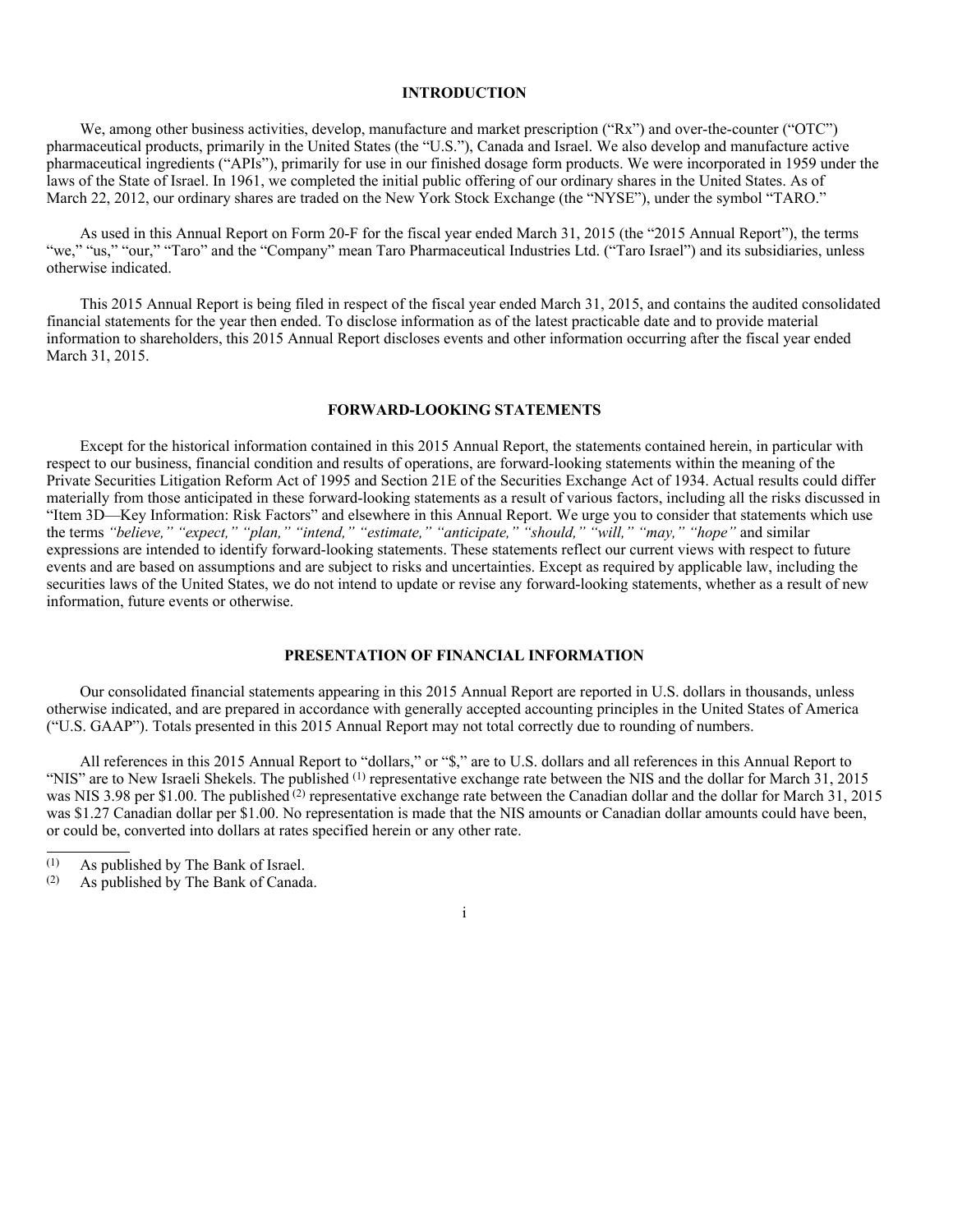## **TABLE OF CONTENTS**

| <b>PARTI</b>                                                               | $\mathbf{1}$            |
|----------------------------------------------------------------------------|-------------------------|
| <b>ITEM 1. IDENTITY OF DIRECTORS, SENIOR MANAGEMENT AND ADVISERS</b>       | $\mathbf{1}$            |
| ITEM 2. OFFER STATISTICS AND EXPECTED TIMETABLE                            | 1                       |
| <b>ITEM 3. KEY INFORMATION</b>                                             | 1                       |
| <u>A. SELECTED FINANCIAL DATA</u>                                          | $\mathbf{1}$            |
| <b>B. CAPITALIZATION AND INDEBTEDNESS</b>                                  | $\boldsymbol{2}$        |
| C. REASONS FOR THE OFFER AND USE OF PROCEEDS                               | $\overline{\mathbf{c}}$ |
| <b>D. RISK FACTORS</b>                                                     | $\sqrt{2}$              |
| <b>ITEM 4. INFORMATION ON THE COMPANY</b>                                  | 20                      |
| A. HISTORY AND DEVELOPMENT OF THE COMPANY                                  | 20                      |
| <b>B. BUSINESS OVERVIEW</b>                                                | 22                      |
| C. ORGANIZATIONAL STRUCTURE                                                | 34                      |
| D. PROPERTY, PLANT AND EQUIPMENT                                           | 34                      |
| <b>ITEM 4A. UNRESOLVED STAFF COMMENTS</b>                                  | 36                      |
| <b>ITEM 5. OPERATING AND FINANCIAL REVIEW AND PROSPECTS</b>                | 36                      |
| <b>A. OPERATING RESULTS</b>                                                | 36                      |
|                                                                            | 47                      |
| <b>B. LIQUIDITY AND CAPITAL RESOURCES</b>                                  | 48                      |
| C. RESEARCH AND DEVELOPMENT, PATENTS, TRADEMARKS AND LICENSES              |                         |
| <b>D. TREND INFORMATION</b>                                                | 49                      |
| <b>E. OFF-BALANCE SHEET ARRANGEMENTS</b>                                   | 49                      |
| F. TABULAR DISCLOSURE OF CONTRACTUAL OBLIGATIONS                           | 49                      |
| <b>ITEM 6. DIRECTORS, SENIOR MANAGEMENT AND EMPLOYEES</b>                  | 50                      |
| A. DIRECTORS AND SENIOR MANAGEMENT                                         | 50                      |
| <b>B. COMPENSATION</b>                                                     | 53                      |
| <b>C. BOARD PRACTICES</b>                                                  | 53                      |
| <b>D. EMPLOYEES</b>                                                        | 60                      |
| <b>E. SHARE OWNERSHIP</b>                                                  | 62                      |
| <b>ITEM 7. MAJOR SHAREHOLDERS AND RELATED PARTY TRANSACTIONS</b>           | 63                      |
| <b>A. MAJOR SHAREHOLDERS</b>                                               | 63                      |
| <b>B. RELATED PARTY TRANSACTIONS</b>                                       | 64                      |
| C. INTERESTS OF EXPERTS AND COUNSEL                                        | 64                      |
| <b>ITEM 8. FINANCIAL INFORMATION</b>                                       | 64                      |
| A. CONSOLIDATED STATEMENTS AND OTHER FINANCIAL INFORMATION                 | 64                      |
| <b>ITEM 9. THE OFFER AND LISTING</b>                                       | 66                      |
| A. OFFER AND LISTING DETAILS                                               | 66                      |
| <b>B. PLAN OF DISTRIBUTION</b>                                             | 67                      |
| <b>C. MARKETS</b>                                                          | 67                      |
| <b>D. SELLING SHAREHOLDERS</b>                                             | 67                      |
| <b>E. DILUTION</b>                                                         | 67                      |
| F. EXPENSES OF THE ISSUE                                                   | 67                      |
| <b>ITEM 10. ADDITIONAL INFORMATION</b>                                     | 67                      |
| A. SHARE CAPITAL                                                           | 67                      |
| B. ISRAELI COMPANIES LAW AND OUR DOCUMENTS OF INCORPORATION                | 67                      |
| C. MATERIAL CONTRACTS                                                      | 74                      |
| <b>D. EXCHANGE CONTROLS</b>                                                | 74                      |
| <b>E. TAXATION</b>                                                         | 74                      |
| F. DIVIDENDS AND PAYING AGENTS                                             | 85                      |
| <b>G. STATEMENT BY EXPERTS</b>                                             | 85                      |
| H. DOCUMENTS ON DISPLAY                                                    | 85                      |
| <b>I. SUBSIDIARY INFORMATION</b>                                           | 86                      |
| <b>ITEM 11. QUANTITATIVE AND QUALITATIVE DISCLOSURES ABOUT MARKET RISK</b> | 86                      |
| ITEM 12. DESCRIPTION OF SECURITIES OTHER THAN EQUITY SECURITIES            | 87                      |
|                                                                            |                         |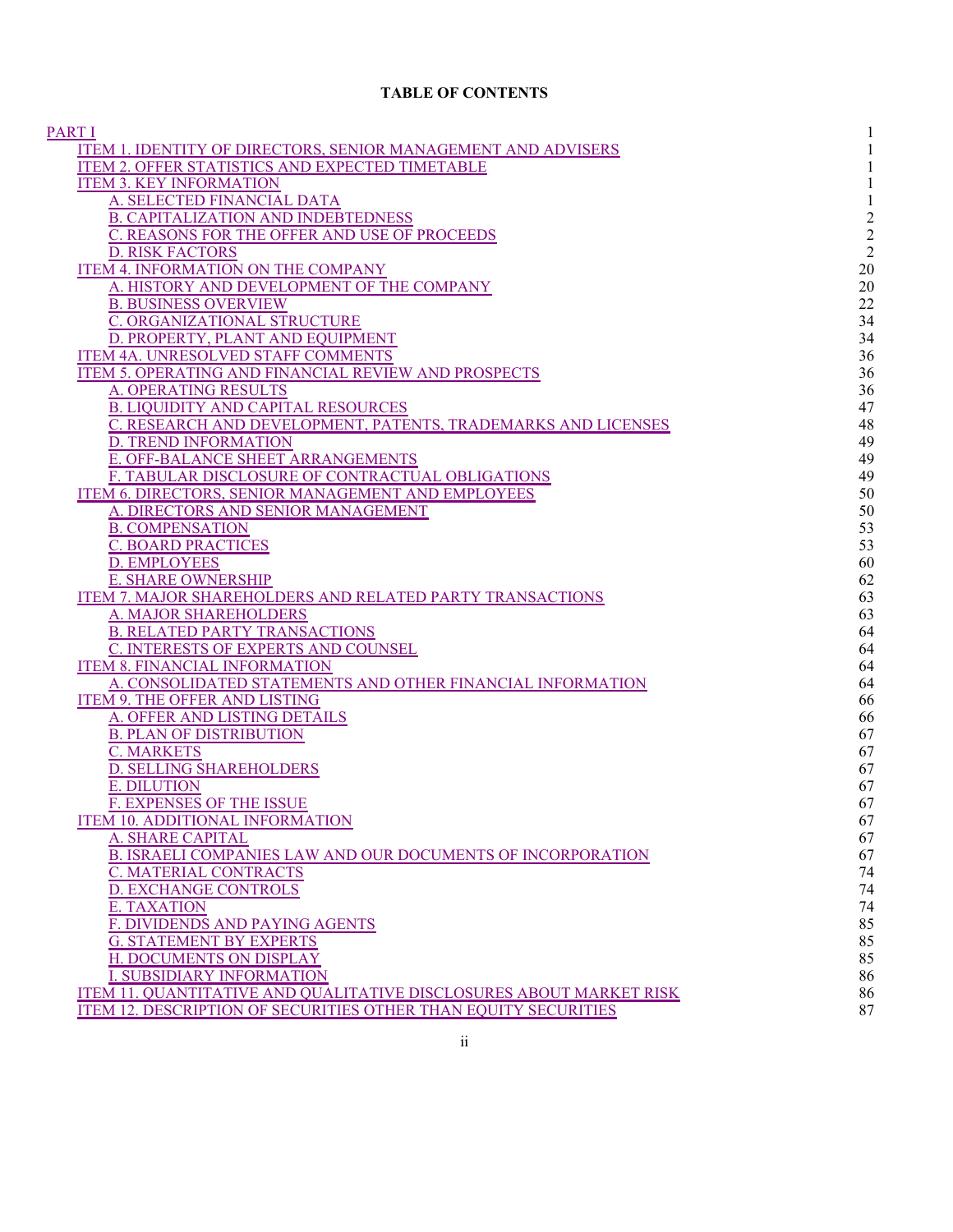| <b>PART II</b>                                                                        | 87 |
|---------------------------------------------------------------------------------------|----|
| <b>ITEM 13. DEFAULTS, DIVIDEND ARREARAGES AND DELINOUENCIES</b>                       | 87 |
| ITEM 14. MATERIAL MODIFICATIONS TO THE RIGHTS OF SECURITY HOLDERS AND USE OF PROCEEDS | 87 |
| ITEM 15. CONTROLS AND PROCEDURES                                                      | 87 |
| <b>ITEM 16. [RESERVED]</b>                                                            | 88 |
| ITEM 16A. AUDIT COMMITTEE FINANCIAL EXPERT                                            | 88 |
| <b>ITEM 16B. CODE OF ETHICS</b>                                                       | 88 |
| <b>ITEM 16C. PRINCIPAL ACCOUNTANT FEES AND SERVICES</b>                               | 88 |
| ITEM 16D. EXEMPTIONS FROM THE LISTING STANDARDS FOR AUDIT COMMITTEES                  | 89 |
| ITEM 16E. PURCHASES OF EOUITY SECURITIES BY THE ISSUER AND AFFILIATED PURCHASERS      | 89 |
| ITEM 16F. CHANGE IN REGISTRANT'S CERTIFYING ACCOUNTANT                                | 89 |
| ITEM 16G. CORPORATE GOVERNANCE                                                        | 89 |
| <b>ITEM 16H. MINE SAFETY DISCLOSURE</b>                                               | 92 |
| <b>PART III</b>                                                                       | 92 |
| <b>ITEM 17. FINANCIAL STATEMENTS</b>                                                  | 92 |
| ITEM 18. FINANCIAL STATEMENTS                                                         | 92 |
| ITEM 19. EXHIBITS                                                                     | 92 |

iii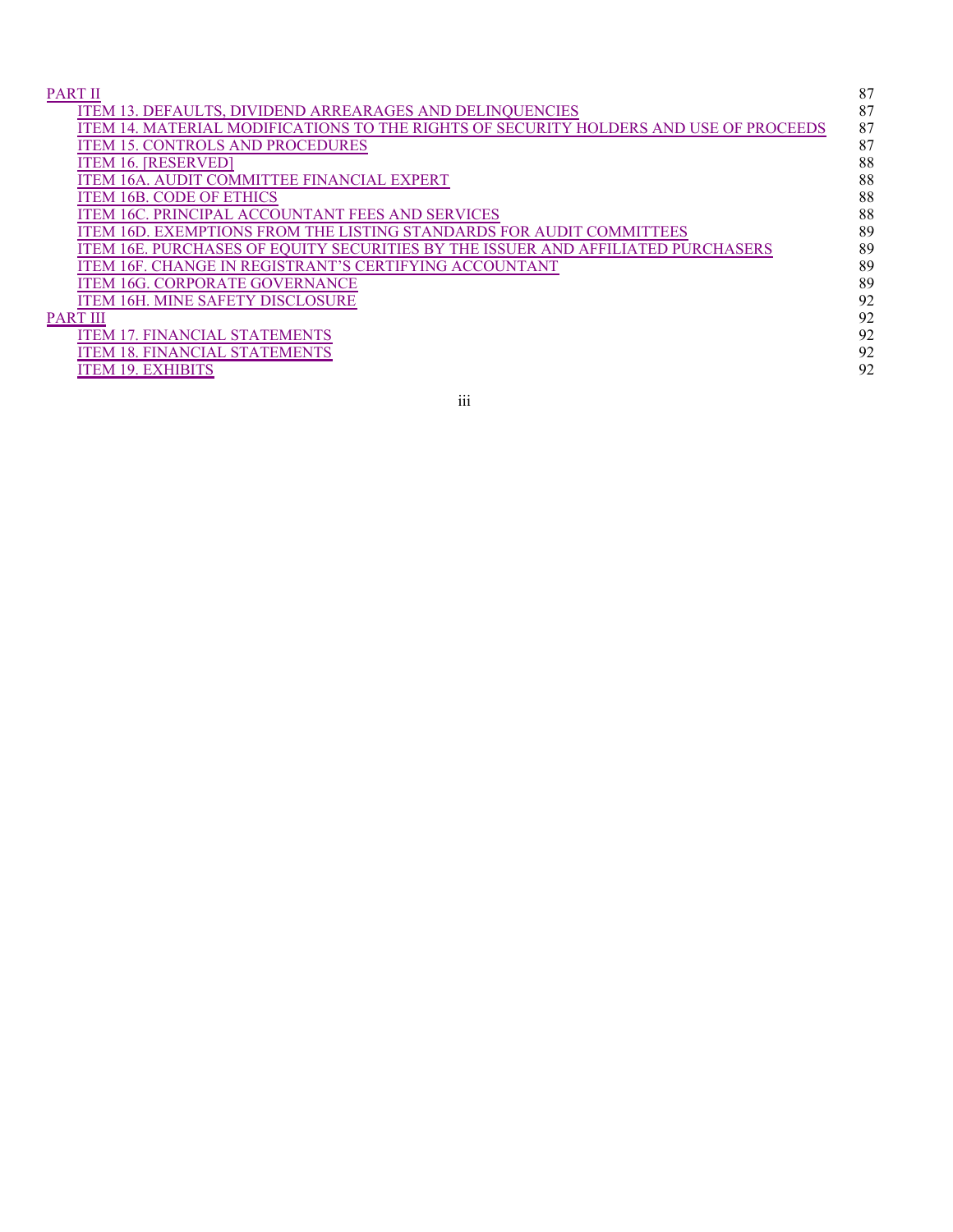#### **PART I**

#### **ITEM 1. IDENTITY OF DIRECTORS, SENIOR MANAGEMENT AND ADVISERS**

Not applicable.

#### **ITEM 2. OFFER STATISTICS AND EXPECTED TIMETABLE**

Not applicable.

#### **ITEM 3. KEY INFORMATION**

#### **A. SELECTED FINANCIAL DATA**

We have derived the following selected consolidated financial data for the years ended March 31, 2015, 2014 and 2013, and as of March 31, 2015 and March 31, 2014, from our audited consolidated financial statements set forth elsewhere in this 2015 Annual Report that have been prepared in accordance with U.S. GAAP. We have derived the consolidated selected financial data for the three months ended March 31, 2012 and for the years ended December 31, 2011 and 2010, and as of March 31, 2013 and 2012, December 31, 2011 and 2010, from our audited consolidated financial statements not included in this Annual Report. You should read the selected consolidated financial data together with "*Item 5—Operating and Financial Review and Prospects*" and our consolidated financial statements, related notes and other financial information included elsewhere in this 2015 Annual Report. In 2012, we changed our fiscal year end from December 31 to March 31.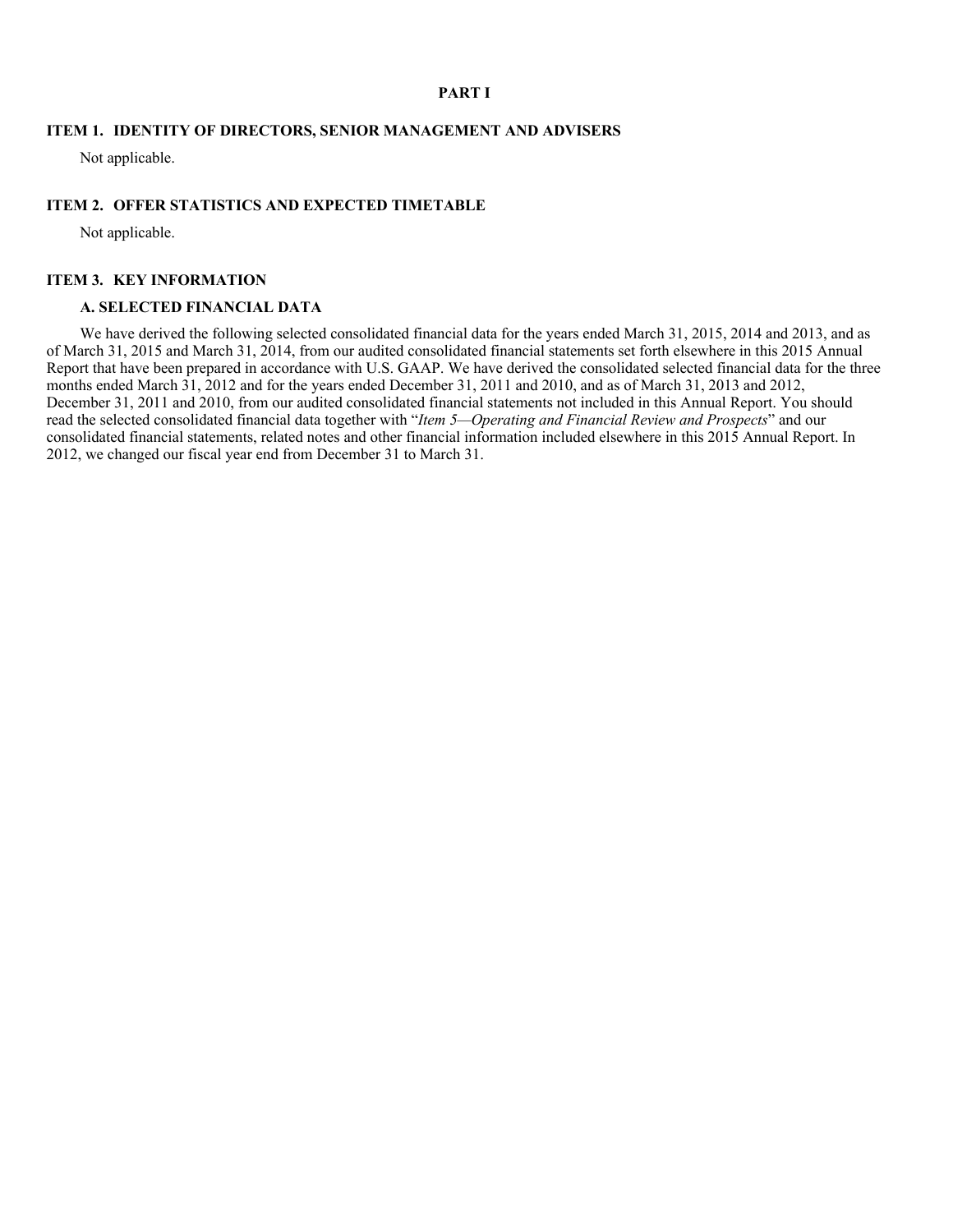|                                                                                               | 2015                             | Year Ended March 31,<br>2014        | 2013                  | <b>Three months Ended</b><br>March 31,<br>2012               | <b>Year Ended December 31,</b><br>2011 | 2010                    |
|-----------------------------------------------------------------------------------------------|----------------------------------|-------------------------------------|-----------------------|--------------------------------------------------------------|----------------------------------------|-------------------------|
|                                                                                               |                                  |                                     |                       | U.S. dollars and shares in thousands (except per share data) |                                        |                         |
| <b>Consolidated Statements of Operations</b><br>Data:                                         |                                  |                                     |                       |                                                              |                                        |                         |
| Sales, net                                                                                    | \$862,944                        | \$759,285                           | \$670,954             | \$<br>145,141                                                | \$505,668                              | \$392,535               |
| Cost of sales                                                                                 | 186,359                          | 179,279                             | 176,128               | 45,971                                                       | 176,143                                | 159,158                 |
| Gross profit                                                                                  | 676,585                          | 580,006                             | 494,826               | 99,170                                                       | 329,525                                | 233,377                 |
| Operating expenses:                                                                           |                                  |                                     |                       |                                                              |                                        |                         |
| Research and development                                                                      | 65,510                           | 55,430                              | 46,508                | 9,847                                                        | 30,867                                 | 36,393                  |
| Selling, marketing, general and                                                               |                                  |                                     |                       |                                                              |                                        |                         |
| administrative                                                                                | 87,644                           | 91,733                              | 86,438                | 23,101                                                       | 93,918                                 | 107,902                 |
| Settlements and loss contingencies                                                            | (4,200)                          | 2,590                               | 33,300                |                                                              |                                        |                         |
| Total operating expenses                                                                      | 148,954                          | 149,753                             | 166,246               | 32,948                                                       | 124,785                                | 144,295                 |
| Operating income                                                                              | 527,631                          | 430,253                             | 328,580               | 66,222                                                       | 204,740                                | 89,082                  |
| Financial (income) expenses, net                                                              | (51,311)                         | (12, 285)                           | (3,931)               | 1,000                                                        | (3,697)                                | 11,840                  |
| Other gain (loss), net                                                                        | 2,738                            | 1,369                               | 3,352                 | (94)                                                         | 609                                    | 755                     |
| Income before income taxes                                                                    | 581,680                          | 443,907                             | 335,863               | 65,128                                                       | 209,046                                | 77,997                  |
| Tax expense                                                                                   | 96,059                           | 82,729                              | 67,799                | 17,791                                                       | 24,551                                 | 10,477                  |
| Income from continuing operations                                                             | 485,621                          | 361,178                             | 268,064               | 47,337                                                       | 184,495                                | 67,520                  |
| Net (loss) income from discontinued                                                           |                                  |                                     |                       |                                                              |                                        |                         |
| operations attributable to Taro                                                               | (787)                            | (319)                               | (1, 194)              | 66                                                           | (1,217)                                | (2,969)                 |
| Net income                                                                                    | 484,834                          | 360,859                             | 266,870               | 47,403                                                       | 183,278                                | 64,551                  |
| Net income attributable to non-controlling<br>interest                                        | 577                              | 472                                 | 664                   | 151                                                          | 598                                    | 473                     |
| Net income attributable to Taro                                                               | \$484,257                        | \$360,387                           | \$266,206             | $\$$<br>47,252                                               | \$182,680                              | $\mathsf{\$}$<br>64,078 |
|                                                                                               |                                  |                                     |                       |                                                              |                                        |                         |
| Net income from continuing operations<br>attributable to Taro                                 | \$485,044                        | \$360,706                           | \$267,400             | 47,186<br>\$                                                 | \$183,897                              | 67,047<br>S             |
| Net (loss) income from discontinued                                                           |                                  |                                     |                       |                                                              |                                        |                         |
| operations attributable to Taro                                                               | (787)                            | (319)                               | (1,194)               | 66                                                           | (1,217)                                | (2,969)                 |
| Net income attributable to Taro                                                               | \$484,257                        | \$360,387                           | \$266,206             | 47,252<br>\$                                                 | \$182,680                              | \$<br>64,078            |
| Net income per ordinary share from<br>continuing operations attributable to Taro:             |                                  |                                     |                       |                                                              |                                        |                         |
| <b>Basic</b>                                                                                  | \$<br>11.32                      | \$<br>8.15                          | \$<br>5.99            | \$<br>1.06                                                   | \$<br>4.14                             | \$<br>1.66              |
| Diluted                                                                                       | \$<br>11.32                      | \$<br>8.15                          | \$<br>5.98            | $\mathbb S$<br>1.06                                          | \$<br>4.14                             | \$<br>1.60              |
| Net (loss) income per ordinary share from<br>discontinued operations attributable to<br>Taro: |                                  |                                     |                       |                                                              |                                        |                         |
| <b>Basic</b>                                                                                  | \$<br>(0.01)                     | $\boldsymbol{\mathsf{S}}$<br>(0.01) | \$<br>(0.03)          | \$<br>$\ast$                                                 | \$<br>(0.03)                           | \$<br>(0.07)            |
| Diluted                                                                                       | \$<br>(0.01)                     | (0.01)<br>\$                        | \$<br>(0.03)          | \$<br>*                                                      | \$<br>(0.03)                           | \$<br>(0.07)            |
| Net income per ordinary share attributable to<br>Taro:                                        |                                  |                                     |                       |                                                              |                                        |                         |
| <b>Basic</b>                                                                                  | 11.31<br>\$                      | <u>\$</u><br>8.14                   | 5.96<br>\$            | \$<br>1.06                                                   | \$<br>4.11                             | $\frac{1}{2}$<br>1.59   |
| Diluted                                                                                       | $\overline{\mathbb{S}}$<br>11.31 | $\overline{\$}$<br>8.14             | $\mathsf{\$}$<br>5.95 | $\mathbb S$<br>1.06                                          | \$<br>4.11                             | $\mathbb S$<br>1.53     |
| Weighted-average number of ordinary shares<br>used to compute net income per share:           |                                  |                                     |                       |                                                              |                                        |                         |
| <b>Basic</b>                                                                                  | 42,834                           | 44,276                              | 44,678                | 44,476                                                       | 44,406                                 | 40,272                  |
| Diluted                                                                                       | 42,834                           | 44,279                              | 44,715                | 44,589                                                       | 44,491                                 | 41,850                  |

# \* Amount is less than \$0.01

|                                         | As of March 31. |  |         |  | As of December 31.             |           |           |           |
|-----------------------------------------|-----------------|--|---------|--|--------------------------------|-----------|-----------|-----------|
|                                         | 2015            |  | 2014    |  | 2013                           | 2012      | 2011      | 2010      |
|                                         |                 |  |         |  | (In thousands of U.S. dollars) |           |           |           |
| <b>Consolidated Balance Sheet Data:</b> |                 |  |         |  |                                |           |           |           |
| Working capital                         | \$1,203,802     |  | 797.967 |  | \$ 717,240                     | \$454.762 | \$391.048 | \$165.851 |
| Property, plant and equipment, net      | 153,045         |  | 151.416 |  | 145.265                        | 150.750   | 152.532   | 163.596   |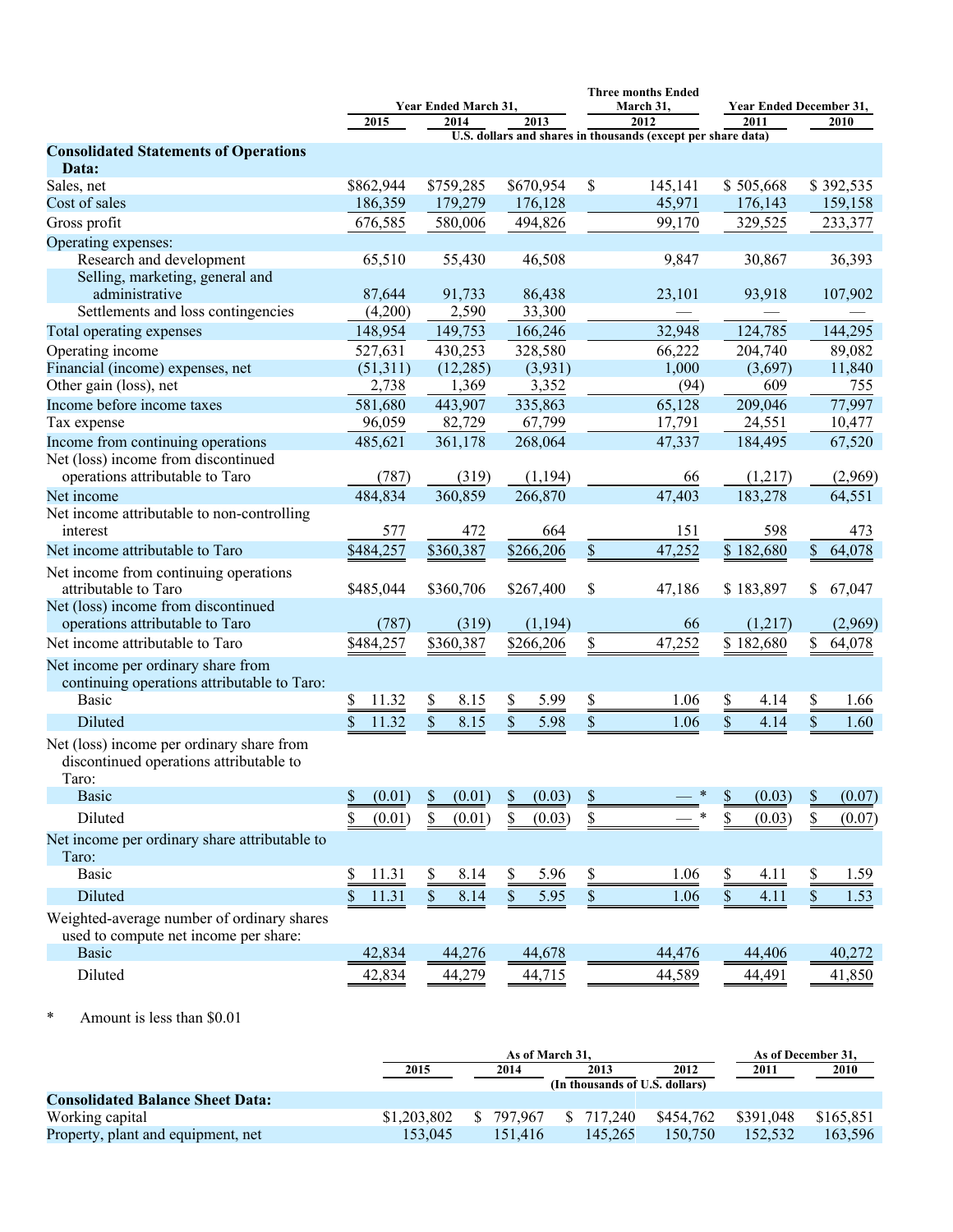| Total assets                                     | 1.737.745 | .284.376 | 1.106.636 | 856.424 | 795.845 | 556,442 |
|--------------------------------------------------|-----------|----------|-----------|---------|---------|---------|
| Short-term debt, including current maturities of |           |          |           |         |         |         |
| long-term debt                                   | 912       | 11.974   | 11.330    | 10.957  | 17.073  | 28.195  |
| Long-term debt, net of current maturities        | 4.976     | 5.888    | 17.269    | 27.949  | 27.614  | 31.225  |
| Shareholders' equity                             | 1.417.383 | .020.593 | 890.961   | 622.958 | 571.063 | 384.513 |

# **Dividends**

We have never paid cash dividends and we do not anticipate paying any cash dividends in the foreseeable future. Our dividend policy is set forth below in "*Item 8.A – Consolidated Statements and Other Financial Information*."

# **B. CAPITALIZATION AND INDEBTEDNESS**

Not applicable.

## **C. REASONS FOR THE OFFER AND USE OF PROCEEDS**

Not applicable.

#### **D. RISK FACTORS**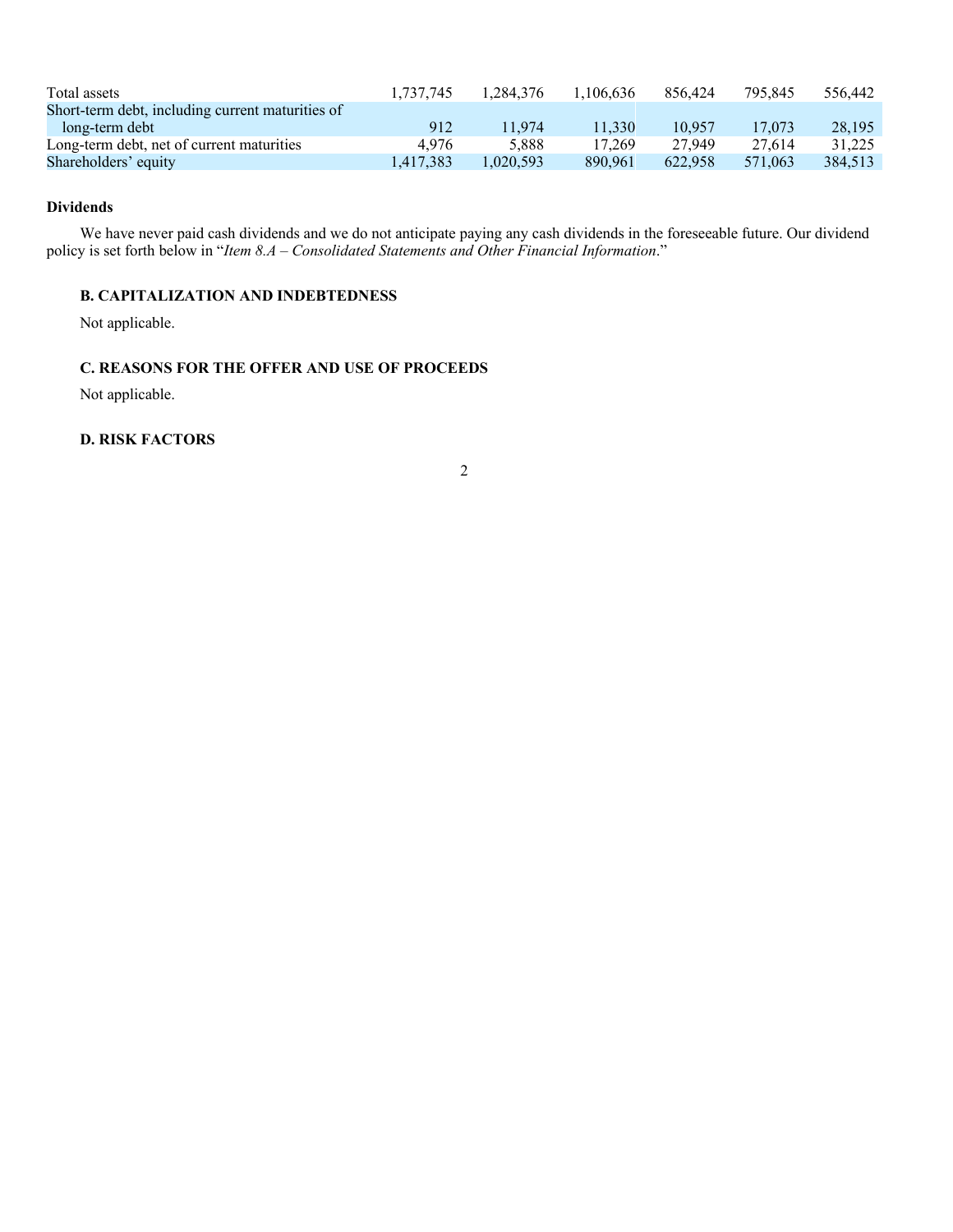*Our business, operating results and financial condition may be seriously harmed due to any of the following risks, among others. If we do not successfully address the risks facing us, we may experience a material adverse change in our business, results of operations and financial condition and our share price may decline. We cannot assure you that we will successfully address any of these risks.* 

#### **Risks Relating to Our Industry**

#### *The pharmaceutical industry in which we operate is intensely competitive. We are particularly subject to the risks of competition. For example, the competition we encounter may have a negative impact upon the prices we charge for our products, the market share of our products and our revenue and profitability.*

The pharmaceutical industry in which we operate is intensely competitive. The competition which we encounter has an effect on our product prices, market share, revenue and profitability. Depending upon how we respond to this competition, it may have a material adverse effect on us. We compete with:

- generic manufacturers of our brand-name drugs;
- the original manufacturers of the brand-name equivalents of our generic products;
- drug manufacturers (including brand-name companies that also manufacture generic drugs);
- generic drug manufacturers; and
- manufacturers of new drugs that may compete with our generic drugs and proprietary products.

Most of the products that we sell are either generic drugs or drugs for which related patents have expired. Most of these products do not benefit from patent protection and are therefore subject to an increased risk of competition. In addition, because many of our competitors have substantially greater financial, production and research and development resources, substantially larger sales and marketing organizations, and substantially greater name recognition than we have, we are particularly subject to the risks inherent in competing with them. For example, many of our competitors may be able to develop products and processes competitive with, or superior to, our own. Furthermore, we may not be able to differentiate our products from those of our competitors, successfully develop or introduce new products that are less costly or offer better performance than those of our competitors or offer purchasers of our products payment and other commercial terms as favorable as those offered by our competitors.

#### *Other pharmaceutical companies frequently take actions to prevent or discourage the use of generic drug products such as ours.*

Other pharmaceutical companies have increasingly taken actions, including the use of state and federal legislative and regulatory mechanisms, to prevent, delay or discourage the use of generic equivalents to their products, including generic products that we manufacture or market. If these efforts to delay or prevent generic competition are successful, our ability to sell our generic versions of products may be limited or prevented. This could have a material adverse effect on our future results of operations. These efforts have included, among others:

- filing new patents or extensions of existing patents on products whose original patent protection is about to expire, which could extend patent protection for the product and delay launch of generic equivalents;
- developing patented controlled-release products or other product improvements;
- developing and marketing branded products as Rx and OTC products;
- pursuing pediatric exclusivity for brand-name products;
- submitting citizen petitions to request that the Commissioner of the U.S. Food and Drug Administration ("FDA") take administrative action with respect to an abbreviated new drug application ("ANDA") approval;
- attaching special patent extension amendments to unrelated federal legislation;
- engaging in state-by-state initiatives to enact legislation that restricts the substitution of some brand-name drugs with generic drugs;
- making arrangements with managed care companies and insurers to reduce the economic incentives to purchase generic pharmaceuticals;
- introducing authorized generics or their own generic equivalents to the marketplace; and
- setting the price of brand-name drugs at or below the price of generic equivalents.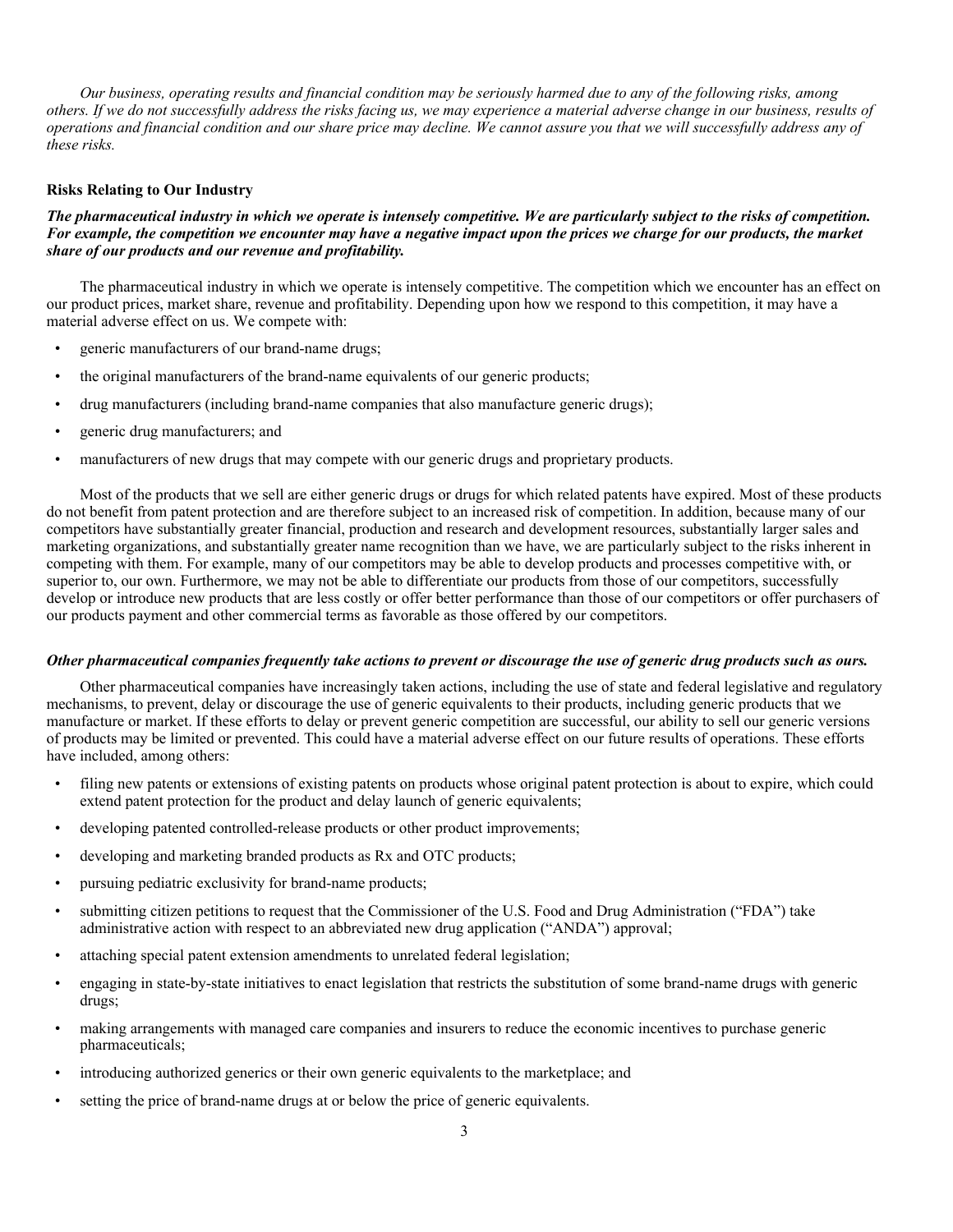Generally, no additional regulatory approvals are required for brand-name manufacturers to sell directly or through a third party to the generic market. Brand-name products that are licensed to third parties and are marketed under their generic names at discounted prices are known as authorized generics. Such licensing facilitates the sale of generic equivalents of a company's own brand-name products. Because many brand-name companies are substantially larger than we are and have substantially greater resources than we have, we are particularly subject to the risks of their undertaking to prevent or discourage the use of our products that compete with theirs. Moreover, the introduction of authorized generics may make competition in the generic market more intense. It may also reduce the likelihood that a generic company that obtains the first ANDA approval for a particular product will be the first to market and/or the only generic alternative offered to the market and thus may diminish the economic benefit associated with this position.

#### *We may experience declines in the sales volume and prices of our products as the result of the continuing trend of consolidation of certain customer groups, such as the wholesale drug distribution and retail pharmacy industries, as well as the emergence of large buying groups.*

We make a significant portion of our sales to a relatively small number of wholesalers, retail drug chains, food chains and mass merchandisers. If demand decreases significantly, our profitability could be negatively impacted. Also, these customers constitute an essential part of the distribution chain for generic pharmaceutical products and continue to undergo significant consolidation. This consolidation may result in these groups gaining additional purchasing leverage and consequently increasing product pricing pressures facing us. In addition, the emergence of large buying groups representing independent retail pharmacies and the prevalence and influence of managed care organizations and similar institutions, potentially enables those groups to negotiate price discounts on our products.

Our net sales and quarterly growth comparisons may also be affected by fluctuations in the buying patterns of retail chains, major distributors and other trade buyers, whether resulting from seasonality, pricing, wholesaler buying decisions or other factors. In addition, since such a significant portion of our U.S. revenues is derived from relatively few customers, any financial difficulties experienced by a single customer, or any delay in receiving payments from a single customer could have a material adverse effect on our business, financial position and results of operations, and could cause the market value of our ordinary shares to decline.

#### *New developments by others could make our products or technologies non-competitive or obsolete.*

The markets in which we compete and intend to compete continue to undergo rapid and significant technological change. Our competitors may succeed in developing products and technologies that are more effective or less costly than any that we are developing, or that would render our products obsolete and non-competitive.

We anticipate that we will face increased competition in the future as new companies enter the market and novel or advanced technologies emerge. Smaller or early-stage companies may also prove to be significant competitors, particularly through collaborative arrangements with large and established companies. Many of our competitors have significantly greater research and development, financial, sales and marketing, manufacturing and other resources than we have. As a result, they may be able to devote greater resources to the development, manufacture, marketing or sale of their products, initiate or withstand substantial price competition, or more readily take advantage of acquisitions or other opportunities.

#### *Our ability to market products successfully depends, in part, upon the acceptance of our products not only by consumers, but also by independent third parties.*

Our ability to market generic or proprietary pharmaceutical products successfully depends, in part, on the acceptance of the products by independent third parties (including physicians, pharmacies, government formularies, managed care providers, insurance companies and retailers), as well as patients. In addition, unanticipated side effects or unfavorable publicity concerning any of our products, or any brand-name product of which our generic product is the equivalent, could have an adverse effect on our ability to achieve acceptance by prescribing physicians, managed care providers, pharmacies and other retailers, customers and patients.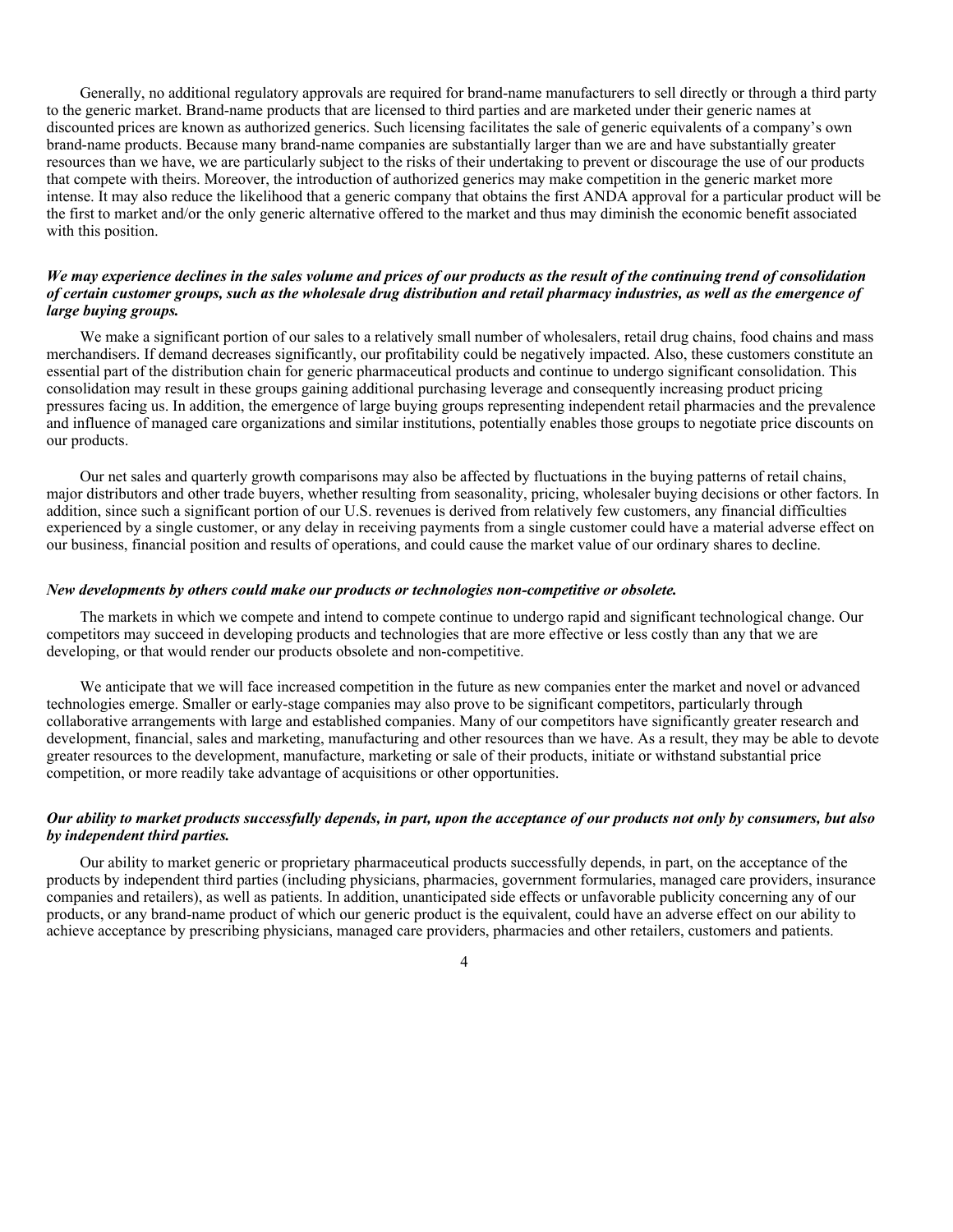#### *Our future profitability depends upon our ability to continue monitoring our inventory levels in the distribution channel.*

Our future profitability depends, in part, upon our ability to continue monitoring our inventory levels in the distribution channel. We obtain reports of the amount of our products held in inventory by our wholesaler customers. We use these reports as part of our process for monitoring inventory levels in our distribution channel and our exposure to product returns. If we lose access to these reports, we may not be able to adequately monitor our inventory levels in the distribution channel. The loss of our visibility into the distribution channel could cause inventory levels to build, exceeding market demand and resulting in our incurring significant and unanticipated expenditures to reimburse these wholesaler customers for product returns, which could materially affect our profitability and cash flows in an adverse manner.

#### *Our future profitability depends upon our ability to introduce new generic or innovative products on a timely basis.*

Our future profitability depends, to a significant extent, upon our ability to introduce, on a timely basis, new generic or innovative products for which we either are the first-to-market (or among the first-to-market) or can otherwise gain significant market share. Our ability to achieve any of these objectives is dependent upon, among other things, the timing of regulatory approval of these products and the number and timing of regulatory approvals of competing products. Inasmuch as this timing is not within our control, we may not be able to develop and introduce new generic and innovative products on a timely basis, if at all.

To the extent that we succeed in being the first-to-market generic version of a significant product, and particularly if we obtain the 180-day period of market exclusivity for the U.S. market provided under the Drug Price Competition and Patent Term Restoration Act of 1984 (the "Hatch-Waxman Act"), our sales, profits and profitability can be substantially increased in the period following the introduction of such product and prior to a competitor's introduction of an equivalent product. However, after the end of the 180-day exclusivity period, these sales, along with the profits therefrom, may diminish precipitously.

#### *Our revenue and profits from individual generic pharmaceutical products typically decline as our competitors introduce their own generic equivalents.*

Revenue and gross profit derived from generic pharmaceutical products tend to follow a pattern based on regulatory and competitive factors unique to the generic pharmaceutical industry. As the patents for a brand-name product and the related exclusivity periods expire, the first generic manufacturer to receive regulatory approval for a generic equivalent of the product is often able to capture a substantial share of the market. However, as other generic manufacturers receive regulatory approvals for competing products, or brand-name manufacturers introduce authorized generics, that market share and the price of that product typically decline. Our overall profitability depends on, among other things, our ability to continuously, and on a timely basis, introduce new products.

#### **Risks Relating to Regulatory Matters**

#### *We are subject to extensive government regulation that increases our costs and could delay or prevent us from marketing or selling our products.*

We are subject to extensive regulation by the United States, Canada, Israel and other jurisdictions. These jurisdictions regulate, among other things, the approval, testing, manufacture, labeling, marketing, sale, import and export of pharmaceutical products. For example, approval by the FDA is generally required before any new drug or the generic equivalent to any previously approved drug may be marketed in the United States. In order to receive approval from the FDA for each new drug product we wish to market, we must demonstrate, through rigorous clinical trials, that the new drug product is safe and effective for its intended use and that our manufacturing process for that product candidate complies with current Good Manufacturing Practices ("cGMP"). We cannot provide an assurance that the FDA will, in a timely manner, or ever, approve our applications for new drug products. The FDA may require substantial additional clinical testing or find that our drug product does not satisfy the standards for approval. In addition, in order to obtain approval for our product candidates that are generic versions of brand-name drugs, we must demonstrate to the FDA that each generic product candidate is bioequivalent to a drug previously approved by the FDA through the new drug approval process, known as an innovator, or brand-name reference drug. In addition to bioequivalence testing, the generic product must also have the same dosage form, strength, route of administration, and intended use as the innovator drug product. If the FDA determines that an ANDA for a generic drug product is not adequate to support approval, it could deny our application or request additional information, including clinical trials, which could delay approval of the product and impair our ability to compete with other versions of the generic drug product.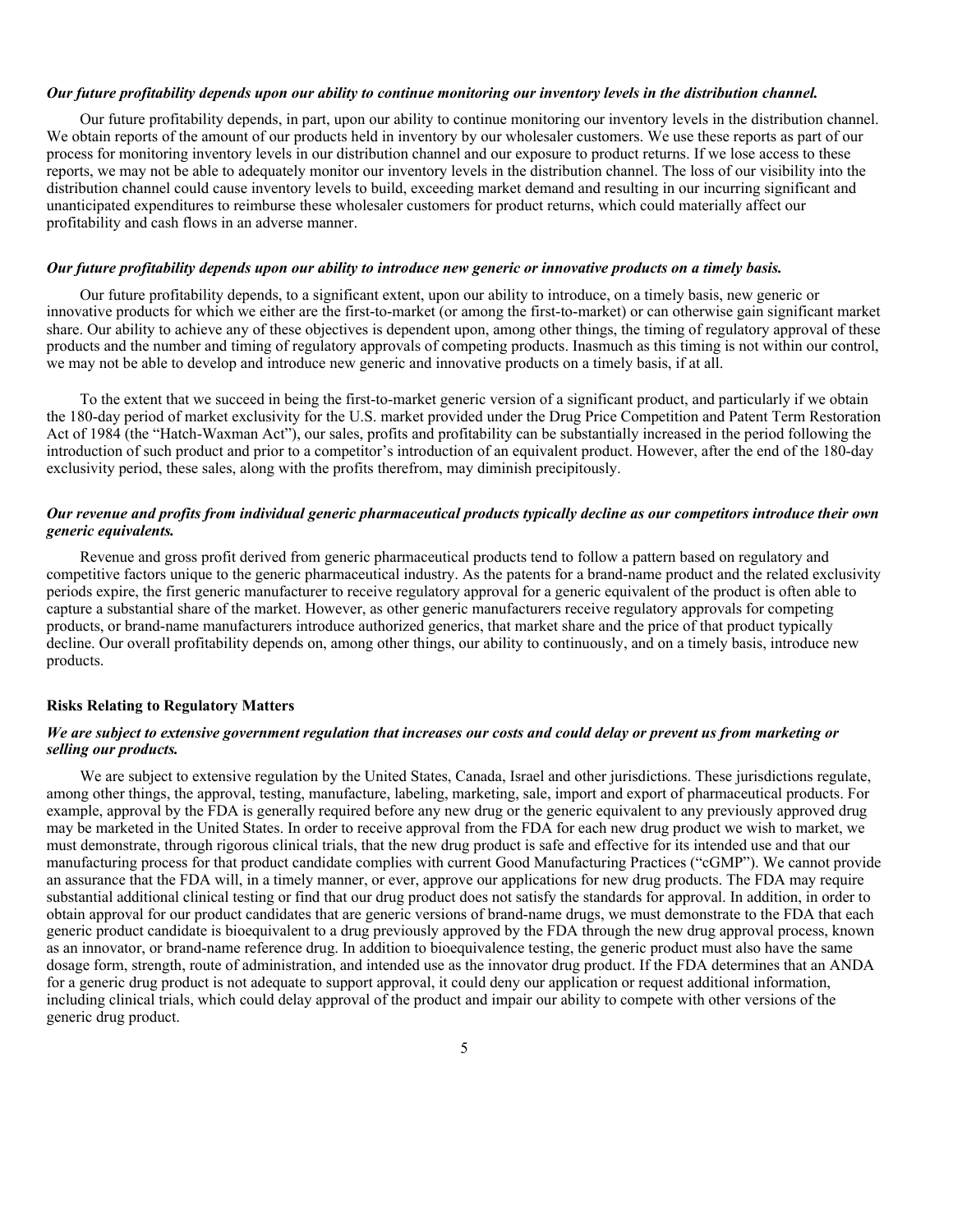If our product candidates receive FDA approval, the labeling claims and marketing statements that we can make for our products are limited by statutes and regulations and, with respect to our generic drugs, by the claims approved by the FDA for the brand-name product. In addition, if the FDA and/or a foreign regulatory authority approves any of our products, the labeling, packaging, adverse event reporting, storage conditions, advertising and promotion for the product will be subject to extensive and ongoing regulatory requirements. Further, as a manufacturer of pharmaceutical products distributed in the United States, we must also continue to comply with cGMPs regulations, which include requirements related to production processes, quality control and quality assurance and recordkeeping. Products that we manufacture and distribute in foreign jurisdictions may be regulated under comparable laws and regulations in those jurisdictions. The facilities of Taro Pharmaceuticals U.S.A., Inc. ("Taro U.S.A."), our U.S. subsidiary, our manufacturing facilities and procedures and those of our suppliers are subject to periodic inspection by the FDA and foreign regulatory agencies. Any material deviations from cGMPs or other applicable standards identified during such inspections may result in enforcement actions, including delaying or preventing new product approvals, a delay or suspension in manufacturing operations, warning or untitled letters, consent decrees or civil or criminal penalties. Further, discovery of previously unknown problems with a product or manufacturer may result in restrictions or sanctions with respect to the product, including withdrawal of the product from the market.

In addition, because we market a controlled substance in the United States and other controlled substances in Israel and Canada, we must meet the requirements of the Controlled Substances Act in the United States and its equivalents in Israel and Canada, as well as the regulations promulgated thereunder in each country. These regulations include stringent requirements for registration, manufacturing controls, importation, distribution, exportation, receipt and handling procedures and security to prevent diversion of, or unauthorized access to, the controlled substances in each stage of the production and distribution process. The United States Drug Enforcement Administration ("DEA") and comparable regulatory authorities in Israel and Canada may periodically inspect our facilities for compliance with the Controlled Substances Act and its equivalents in Israel and Canada. Any failure to comply with these laws and regulations could lead to a variety of sanctions, including the revocation, or a denial of renewal, of our DEA registration (or Israeli or Canadian equivalent), injunctions, or civil or criminal penalties.

Furthermore, all of the products that we manufacture and most of the products we distribute are manufactured outside the United States and must be shipped into the United States. The FDA and the DEA, in conjunction with the United States Customs Service, can exercise greater legal authority over goods that we seek to import into the United States than they can over products that are manufactured in the United States.

Although we devote significant time, effort and expense to addressing the extensive government regulations applicable to our business and obtaining regulatory approvals, we remain subject to the risk of being unable to obtain necessary approvals on a timely basis, if at all. Delays in receiving regulatory approvals could adversely affect our ability to market our products.

Product approvals by the FDA and by comparable foreign regulatory authorities may be withdrawn if compliance with regulatory standards is not maintained or if problems relating to the products are experienced after initial approval. In addition, if we fail to comply with governmental regulations we may be subject to warning or untitled letters, fines, unanticipated compliance expenditures, interruptions of our production and/or sales, prohibition of importation, seizures and recalls of our products, criminal prosecution and debarment of us and our employees from the generic drug approval process.

#### *Changes in regulatory environment may prevent us from utilizing the exclusivity periods that are important for the success of some of our generic products.*

The Medicare Prescription Drug, Improvement and Modernization Act of 2003 (the "Medicare Act") provides that the 180-day market exclusivity period provided under the Hatch-Waxman Act is only triggered by commercial marketing of the product. However, the Medicare Act also contains forfeiture provisions which would deprive the first "Paragraph IV" filer (as defined below) of eligibility for such exclusivity if certain conditions are met. Accordingly, in situations where we are the first "Paragraph IV" filer, we may face the risk of forfeiture and therefore may not be able to exploit a given exclusivity period for specific products.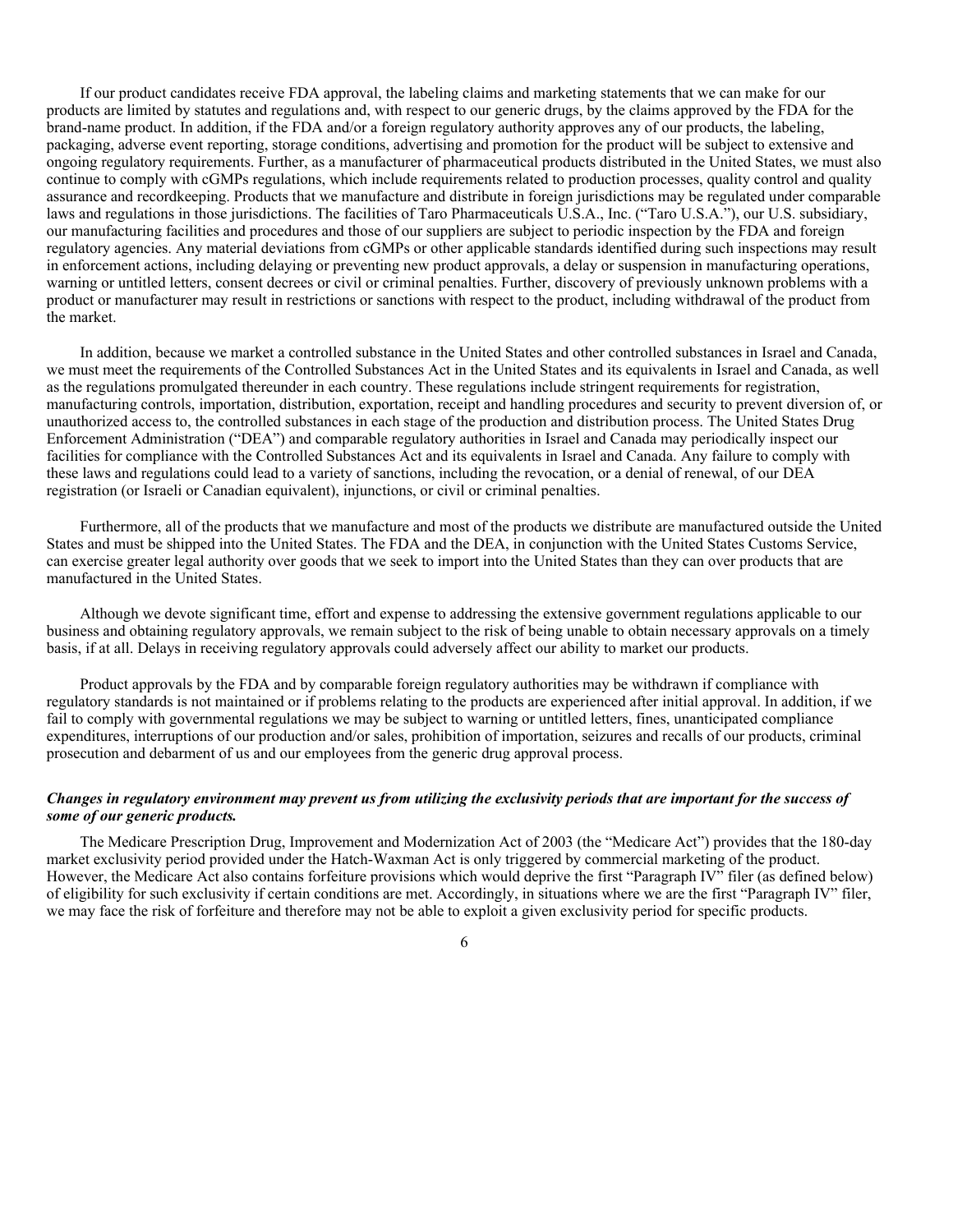Under the terms of the Hatch-Waxman Act, a generic applicant must make certain certifications with respect to the patent status of the listed drug that it references in its ANDA. In the event that such applicant plans to challenge the validity or enforceability of an existing listed patent or asserts that the proposed product does not infringe an existing listed patent, it files a so-called "Paragraph IV" certification. The Hatch-Waxman Act provides for a potential 180-day period of generic exclusivity for the first company that submits an ANDA with a Paragraph IV certification and that also lawfully maintains such certification. Such exclusivity prevents the approval for 180 days of a subsequently submitted ANDA containing a Paragraph IV certification. The Medicare Act modified certain provisions of the Hatch-Waxman Act. Under the Medicare Act, final ANDA approval for a product subject to Paragraph IV patent litigation may be obtained upon the earlier of a favorable district court decision or 30 months from notification to the patent holder of the Paragraph IV filing, provided there are no other issues preventing the FDA from granting final approval. Exclusivity rights for the first "Paragraph IV" filer may be forfeited pursuant to the Medicare Act under specified circumstances including, for example, if tentative approval is not timely obtained. Some of the changes made by the Medicare Act apply to ANDAs where the first certification was filed after the enactment of the Medicare Act; other earlier submitted ANDAs are generally governed by the previous version of the law.

#### *Pharmaceutical companies are required by international law to comply with adverse event reporting requirements.*

We are required by international law to comply with adverse event reporting requirements. Our failure to meet these reporting requirements in any jurisdiction could result in actions by regulatory authorities in that and/or other jurisdictions, including any of the following: warning letters, public announcements, restriction or suspension of marketing authorizations, revocation of marketing authorizations, fines or a combination of any of these actions.

#### *Health care reform may have an impact on all segments of the health care industry.*

On March 23, 2010, the U.S. government enacted the Patient Protection and Affordable Care Act ("PPACA"). A companion bill, the Health Care Education Affordability Reconciliation Act of 2010, which was enacted by the U.S. government on March 30, 2010, contains amendments to the PPACA. Together, these bills (the "Acts") represent the most comprehensive overhaul ever enacted of both the public and private health care systems in the United States.

The Acts impose on manufacturers a variety of additional rebates, discounts, fees, taxes and reporting and regulatory requirements. Changes to the healthcare system enacted as part of healthcare reform in the United States, as well as the increased purchasing power of entities that negotiate on behalf of Medicare, Medicaid, and private sector beneficiaries, may result in increased pricing pressure by influencing, for instance, the reimbursement policies of third-party payors. We cannot predict which additional measures may be adopted or the impact of current and additional measures on the marketing, pricing and demand for our products.

#### *Reimbursement policies of third-parties, cost containment measures and healthcare reform could adversely affect the demand for our products and limit our ability to sell our products***.**

Our ability to market our products depends, in part, on reimbursement levels for them and related treatment established by federal and state government healthcare programs, private health insurers and other third party payor organizations, including health maintenance organizations and managed care organizations. Reimbursement may not be available for some of our products and, even if granted, may not be maintained. Limits placed on reimbursement could make it more difficult for people to buy our products and reduce, or possibly eliminate, the demand for our products. In the event that governmental authorities enact additional legislation or adopt regulations which affect third-party coverage and reimbursement, demand for our products may be reduced with a consequent adverse effect, which may be material, on our sales and profitability.

In addition, the purchase of our products could be significantly influenced by the following factors, among others:

- trends in managed healthcare in the United States;
- developments in health maintenance organizations, managed care organizations and similar enterprises;
- legislative proposals to reform healthcare and government insurance programs; and
- price controls and reimbursement policies.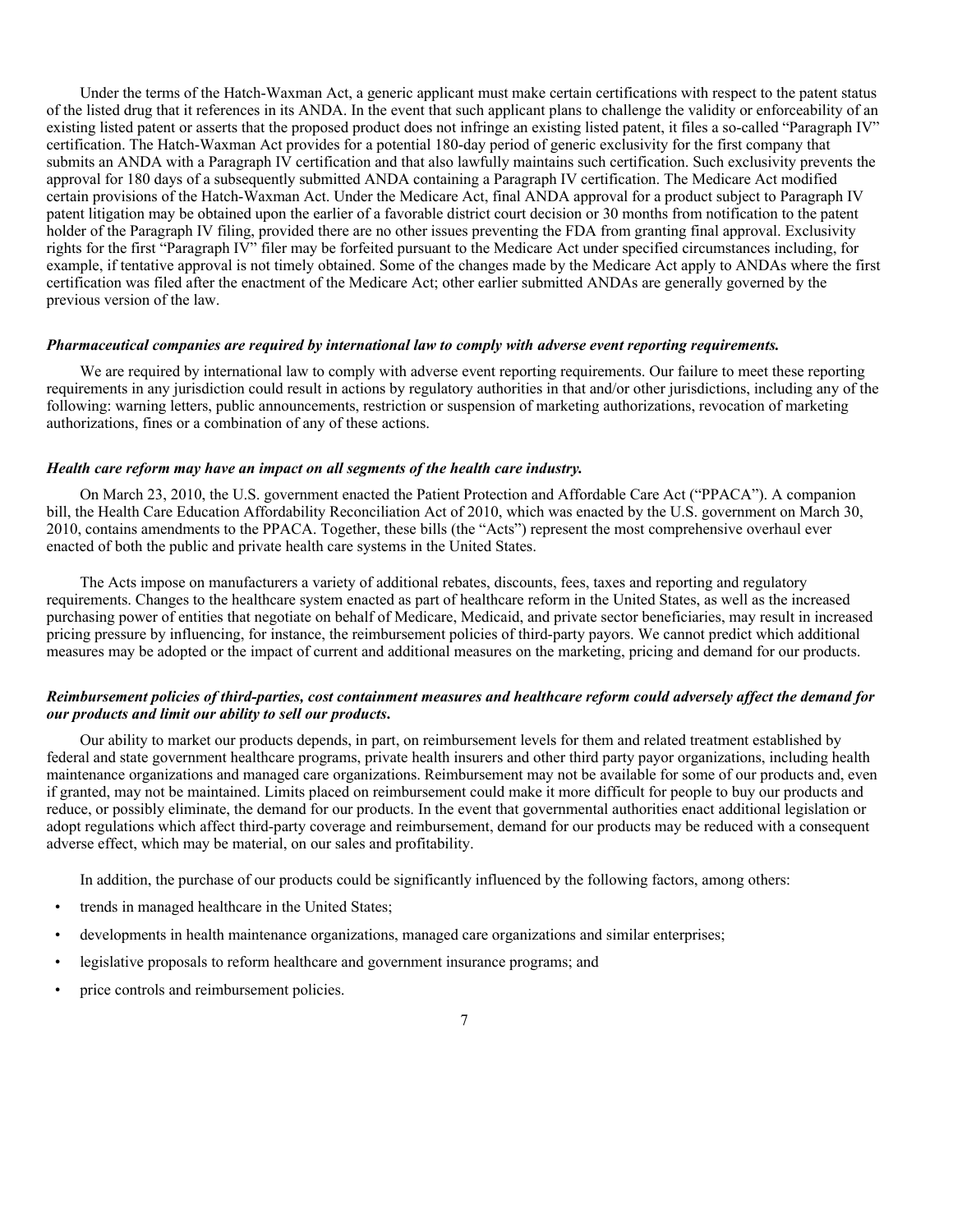The Acts are a sweeping measure intended to expand healthcare coverage in the U.S., primarily through the establishment of exchange to facilitate the purchase of health insurance; premium and cost-sharing subsidies for certain low-income individuals; imposition of health insurance mandates on employers and individuals and expansion of the Medicaid program. Among other things, the Acts contain provisions that will change payment levels for pharmaceuticals under Medicaid and increase pharmaceutical rebates under the Medicaid Drug Rebate Program. Effective October 1, 2010, the law changed the formula for calculating federal upper limits ("FULs"), which are a type of cap on the amount a state Medicaid program can reimburse pharmacies for multiple source drugs (drugs for which there are at least three therapeutically equivalent versions on the market). When these provisions are implemented, the FUL will be calculated based on the weighted-average of the average manufacturer prices ("AMPs") of the equivalent drugs on the market. In addition, the law changed the preexisting definition of AMP so that it is based only on direct sales to retail community pharmacies and sales to wholesalers who sell to retail community pharmacies. The Centers for Medicare & Medicaid Services ("CMS") has not yet begun to implement the new FUL provisions and has not issued final regulations to implement the new statutory definition of AMP. We do not know how the new methodology for calculating FULs will affect our pharmacy customers.

In addition, the Acts require CMS to publish and provide states with the weighted-average monthly AMPs for multiple source drugs. CMS has encouraged state Medicaid programs to utilize these AMPs as a benchmark for prescription drug reimbursement in place of the current, widely used benchmark of average wholesale price ("AWP"). CMS has not yet begun to make weighted-average AMPs available to the states or the public. When implemented, the disclosure may have the effect of reducing Medicaid reimbursement rates. We cannot predict how the public disclosure of this information may affect competition in the market place. In addition, a proposed regulation published by CMS would require state Medicaid programs to base their reimbursement rates for brand drugs on pharmacies' actual acquisition costs, rather than using the current methodologies based on published benchmarks such as AWP or wholesaler acquisition cost. The proposed regulation does not establish a deadline for this transition. If this regulation is finalized as proposed, we do not know how the new Medicaid reimbursement rates will affect our pharmacy customers.

Effective January 1, 2010, the Acts also increased the minimum Medicaid rebate rate from 15.1% to 23.1% of AMP for most drugs approved under a NDA, and increased the Medicaid rebate from 11% to 13% of AMP for most drugs approved under an ANDA. Also, the volume of rebated drugs has been expanded to include drugs dispensed to beneficiaries in Medicaid managed care organizations. In addition, when CMS issues final implementing regulations, which are expected in 2015, an alternative higher rebate may be imposed on drugs that are line extensions of previously approved drugs. These measures have increased our cost of selling to the Medicaid market.

The full effects of the Acts on Medicaid payment and on our Medicaid rebates cannot be known until all of these provisions are implemented and CMS issues applicable final regulations or guidance, but may have an adverse impact on our results of operations.

#### *Any failure to comply with the complex reporting and payment obligations under the Medicare and Medicaid programs may result in further litigation or sanctions, in addition to the lawsuits.*

The U.S. laws and regulations regarding Medicare and/or Medicaid reimbursement and rebates and other governmental programs are complex. Some of the applicable laws may impose liability even in the absence of specific intent to defraud. The subjective decisions and complex methodologies used in calculating prices that are reportable under these programs are subject to review and challenge, and it is possible that such reviews could result in material changes. A number of state attorneys general and others have filed lawsuits alleging that we and other pharmaceutical companies reported inflated AWP, leading to excessive payments by Medicare and/or Medicaid for prescription drugs. Additional actions are possible. These actions, if successful, could adversely affect us and may have a material adverse effect on our business, results of operations, financial condition and cash flows. For additional information about our AWP related matters, please see "Item 8. Financial Information—Legal Proceedings."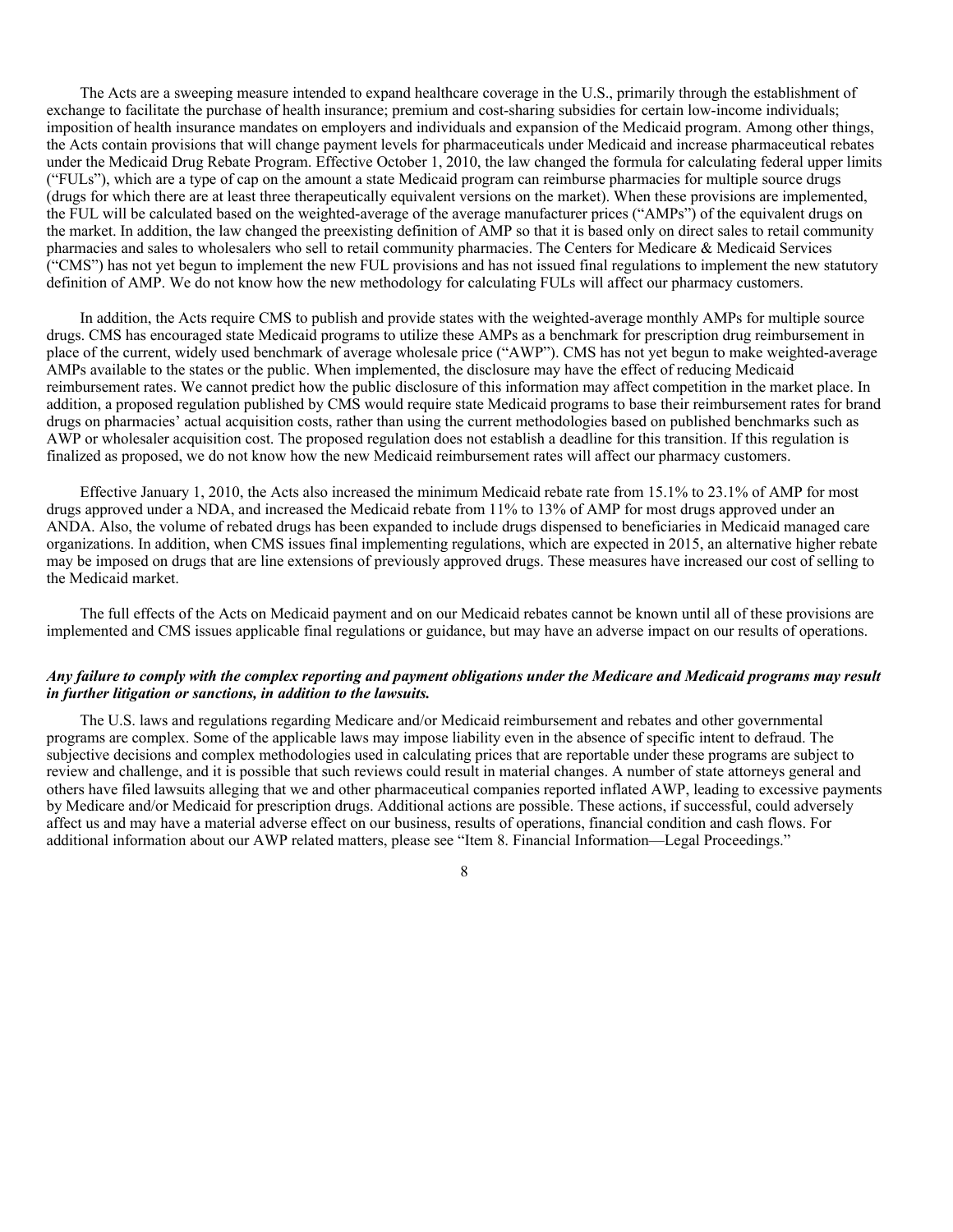#### *We are susceptible to product liability claims that may not be covered by insurance and could require us to pay substantial sums.*

We face the risk of loss resulting from, and adverse publicity associated with, product liability lawsuits, whether or not such claims are valid. We may not be able to avoid such claims. In addition, our product liability insurance may not be adequate to cover such claims or we may not be able to obtain adequate insurance coverage in the future at acceptable costs. A successful product liability claim that exceeds our policy limits could require us to pay substantial sums. In addition, in the future, we may not be able to obtain the type and amount of coverage we desire or to maintain our current coverage.

#### *Product recalls could harm our business.*

Product recalls or product field alerts may be issued at our discretion or at the discretion of the FDA, other governmental agencies or other companies having regulatory authority for pharmaceutical product sales. From time to time, we may recall products for various reasons, including failure of our products to maintain their stability through their expiration dates. Any recall or product field alert has the potential of damaging the reputation of the product or our reputation. Any significant recalls could materially affect our sales. In these cases, our business, financial condition, results of operations and cash flows could be materially adversely affected.

#### *Our reputation among consumers and our customers in the pharmacy trade may be negatively impacted by incidents of counterfeiting of our products.*

The counterfeiting of pharmaceutical products is a widely reported problem for pharmaceutical manufacturers, distributors, retailers and consumers in the United States, which is our largest market. Such counterfeiting may take the form of illicit producers manufacturing cheaper and less effective counterfeit versions of our products, or producing imitation products containing no active ingredients, and then packaging such counterfeit products in a manner which makes them look like our products. If incidents occurred in which such products prove to be ineffective, or even harmful, to the individuals who used them, consumers and our customers might not buy our products out of fear that they might be ineffective or dangerous counterfeits. In addition, sales of counterfeit products could reduce sales of our legitimate products, which could have a material negative impact on our sales and net income.

#### *The manufacture and storage of pharmaceutical and chemical products are subject to environmental regulation and inherent risk.*

Because chemical ingredients are used in the manufacture of pharmaceutical products and due to the nature of the manufacturing process itself, there is a risk of property damage or personal injury caused by or during the storage or manufacture of both the chemical ingredients and the finished pharmaceutical products. Although we have never incurred any material liability for damage of this nature, we may be subject to liability in the future. In addition, while we believe our insurance coverage is adequate, it is possible that a successful claim would exceed our coverage, requiring us to pay a substantial sum.

The pharmaceutical industry is furthermore subject to extensive environmental regulation. We therefore face the risk of incurring liability for damages or the costs of remedying environmental issues because of the chemical ingredients contained in pharmaceutical products and the nature of their manufacturing process. Although we have never incurred any such liability in any material amount, we may be subject to liability in the future. We may also be required to increase expenditures to remedy environmental issues and comply with applicable regulations. If we fail to comply with environmental regulations to use, discharge or dispose of hazardous materials appropriately or otherwise to comply with the conditions attached in our operating licenses, the licenses could be revoked and we could be subject to criminal sanctions and substantial liability. We could also be required to suspend or modify our manufacturing operations.

#### *Testing required for the regulatory approval of our products is sometimes conducted by independent third-parties. Any failure by any of these third-parties to perform this testing properly may have an adverse effect upon our ability to obtain regulatory approvals.*

Our applications for the regulatory approval of our products incorporate the results of testing and other information that are sometimes provided by independent third-parties (including, for example, manufacturers of raw materials, testing laboratories, contract research organizations or independent research facilities). The likelihood that the products being tested will receive regulatory approval is, to some extent, dependent upon the quality of the work performed by these third-parties, the quality of the third-parties' facilities and the accuracy of the information provided by these third-parties. We have little or no control over any of these factors.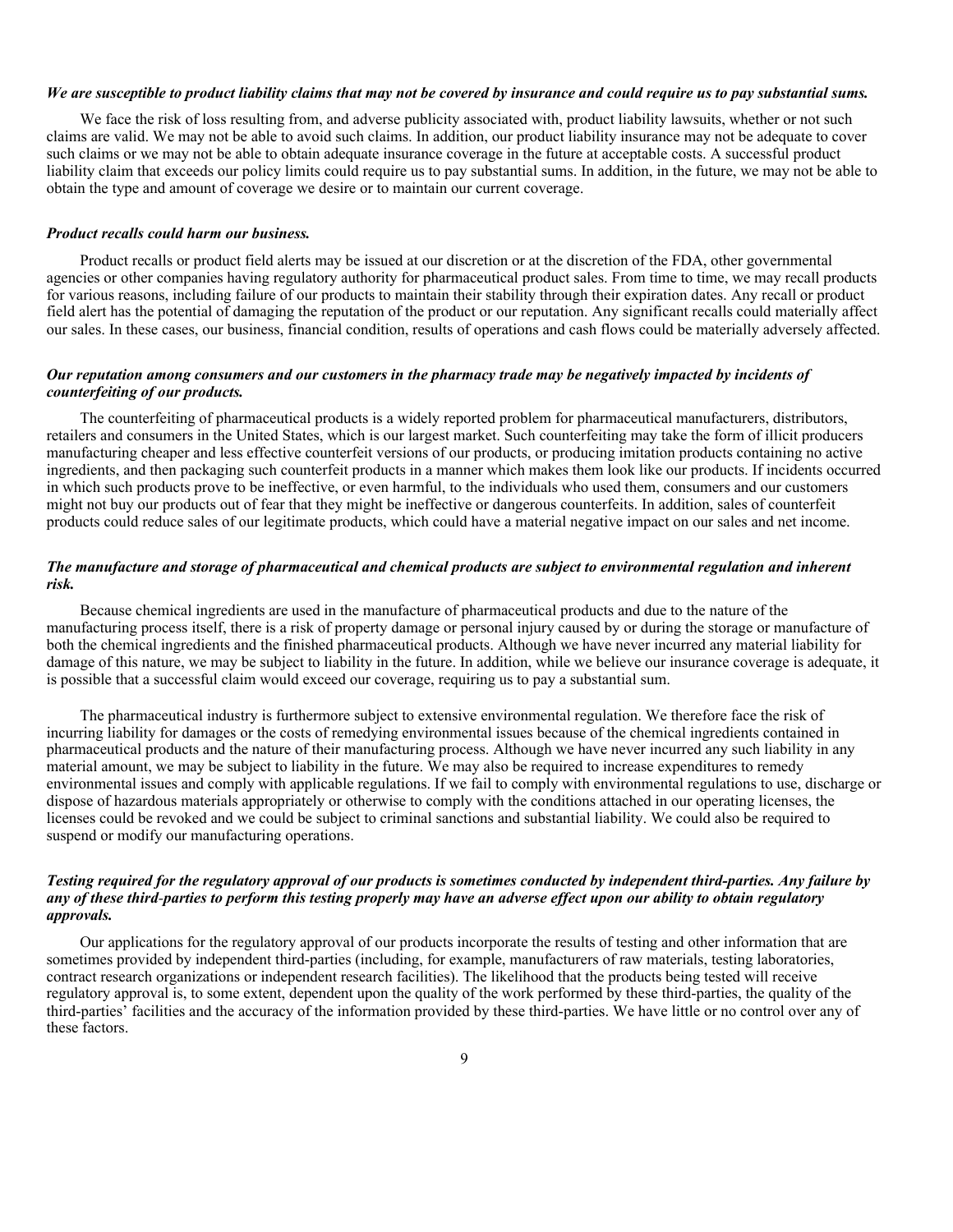#### *Some of our products are manufactured by independent third-parties. Any failure by any of these third-parties to perform this manufacturing properly or follow cGMPs, may have an adverse effect upon our ability to maintain regulatory approvals or continue marketing our products.*

Certain products are manufactured by independent third-parties. Their compliance with cGMPs and other regulatory requirements is essential to our obtaining and maintaining regulatory approvals and marketing authorization for these products in the countries in which they are sold. Any failure by any of these third-parties to perform this manufacturing properly or follow cGMPs, may have an adverse effect upon our ability to maintain regulatory approvals or continue marketing our products.

#### **Risks Relating to Our Company and Our Operations**

#### *Sun Pharmaceutical Industries Ltd., and its affiliates, currently controls 79.2*% *of the voting power in our Company.*

Our Chairman, Dilip Shanghvi and members of his immediate family (one of whom is a member of our board of directors) currently control, through their beneficial ownership of 68.9% of our outstanding ordinary shares and 100% of our founders' shares through Sun Pharmaceutical Industries Ltd. (Reuters: SUN.BO, Bloomberg: SUNP IN, NSE: SUNPHARMA, BSE: 524715) ("Sun Pharma" and its affiliates, "Sun"), 79.2% of the voting power in our Company. Dilip Shanghvi, along with entities controlled by him and members of his family, control 54.7% of Sun Pharma. Sun would be able to control the outcome of shareholder votes requiring a majority of the votes.

#### *50% of the voting power in our subsidiary Taro U.S.A. is held by a corporation which is controlled by Sun.*

The share capital of Taro U.S.A. is divided into two classes. Taro Israel owns 96.9% of the shares that have economic rights and 50% of the shares that have voting rights in Taro U.S.A. Taro Development Corporation ("TDC") owns 3.1% of the shares that have economic rights and 50% of the shares that have voting rights in Taro U.S.A. Sun owns all of the outstanding voting shares of TDC and thereby controls TDC. Although TDC has agreed to vote all of its shares in Taro U.S.A. for the election to its board of directors of such persons as Taro Israel may designate, TDC may terminate the agreement upon one year written notice. In the event that TDC were to cease voting its shares in Taro U.S.A. for our designees, or otherwise, in accordance with Taro Israel's preference, TDC could prevent Taro Israel from electing a majority of the board of directors of Taro U.S.A., effectively block actions that require approval of a majority of the voting power in Taro U.S.A. and potentially preclude the Company from consolidating Taro U.S.A. into the Company's financial statements. Taro U.S.A. accounted for 89%, 87% and 88% of the Company's consolidated revenue for the years ended March 31, 2015, 2014 and 2013, respectively.

#### *Wholesaler customers account for a substantial portion of our consolidated sales.*

We have no long-term agreements with the wholesalers that require them to purchase our products and they may therefore reduce or cease their purchases from us at any time. Any cessation or significant reduction of their purchases from us would likely have a material adverse effect on our results of operations and financial condition. Furthermore, changes in their buying patterns or in their policies and practices in relation to their working capital and inventory management may result in a reduction of, or a change in the timing of, their purchases of our products. While we receive periodic inventory reports from the wholesalers, we have no ability to obtain advance knowledge of such changes. We base our manufacturing schedules, inventories and internal sales projections principally on historical data. To the extent that actual orders from these wholesalers differ substantially from our internal projections, we may either find ourselves with excess inventory or in an out-of-stock position, which could have a material adverse effect upon our operating results.

#### *The nature of our business requires us to estimate future charges against wholesaler accounts receivable. If these estimates are not accurate, our results of operations and financial condition could be adversely affected.*

Sales to third-parties, including government institutions, hospitals, hospital buying groups, pharmacy buying groups, pharmacy chains and others generally are made through wholesalers. We sell our products to wholesalers, and the wholesalers resell the products to third-parties at times and in quantities ordered by the third-parties. Typically, we have a contract price with a third-party to which a wholesaler resells our products that may be equal to or less than the price at which we sold the products to the wholesaler. In such a case, following the purchase of the product by a third-party purchaser from the wholesaler, the wholesaler charges us back for any shortfall. At the time of any individual sale by us to a wholesaler, we do not know under which contracts the wholesaler will resell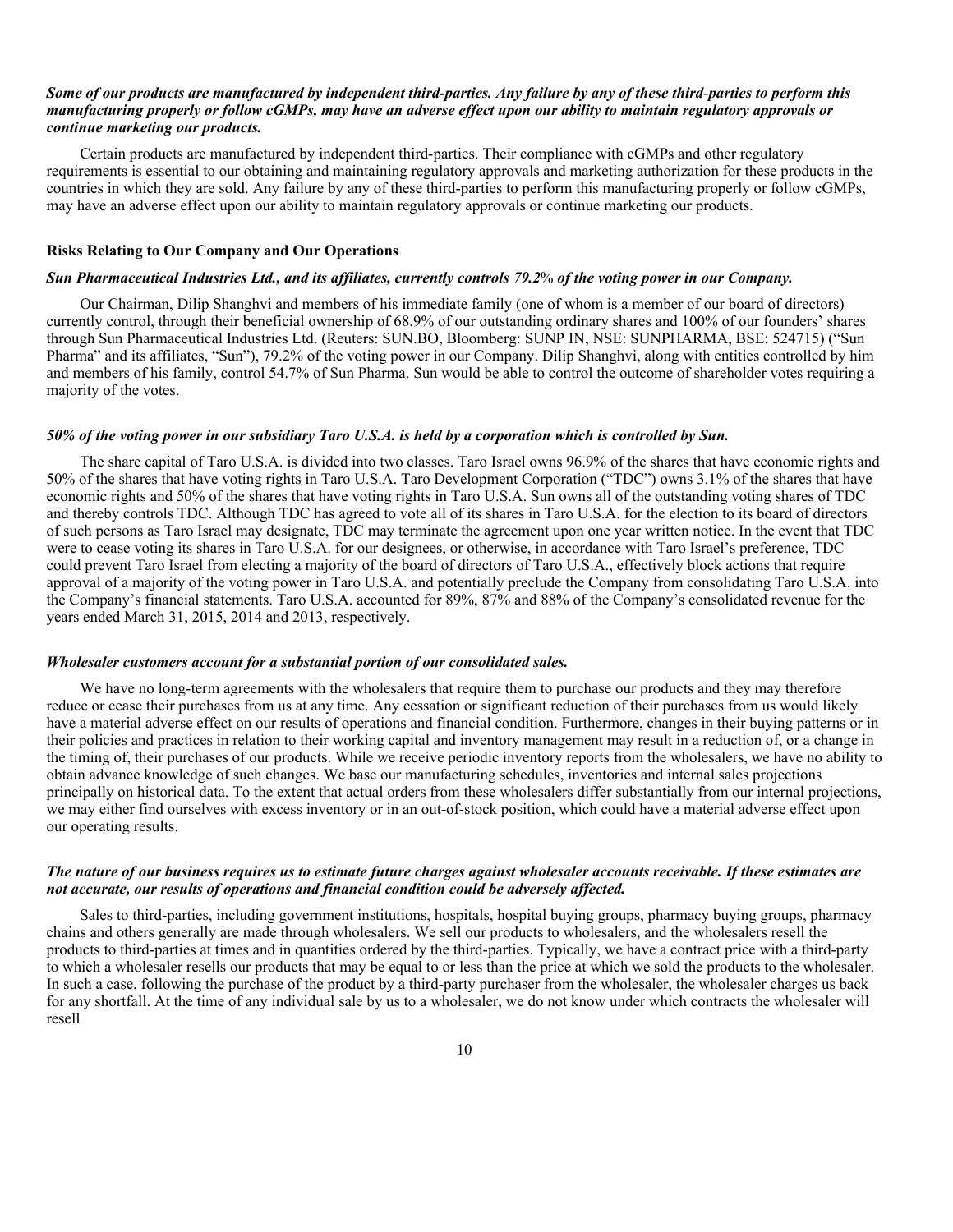products to third-parties. Therefore, we estimate the amount of chargebacks and other credits that may be associated with these sales and we reduce our revenue accordingly. One factor in calculating these estimates is information on customer inventory levels provided to us by our customers. We obtain official reports of the amount of our products held in inventory by our wholesaler customers. If this information is inaccurate or not forthcoming, this may result in erroneously estimated reserves for chargebacks, returns or other deductions. In addition, from time to time, the amount of such chargebacks and other credits reported by a wholesaler may be different from our estimates. Discrepancies of this nature may result in a reduction in the value of our accounts receivable and a related charge to net income. The reconciliation of our accounts with wholesalers may, from time to time, delay, or otherwise impact, the collection of our accounts receivable or result in a decrease in their value and in a related charge to our net income.

#### *Our inventories of finished goods have expiration dates after which they cannot be sold.*

Industry standards require that pharmaceutical products be made available to customers from existing stock levels rather than on a made-to-order basis. Therefore, in order to accommodate market demand adequately, we strive to maintain sufficiently high levels of inventories. However, inventories prepared for sales that are not realized as or when anticipated may approach their expiration dates and may have to be written off. These write-offs, if any, could have an adverse effect on our results of operations and financial condition.

#### *Our future success depends on our ability to develop, manufacture and sell new products.*

Our future success is largely dependent upon our ability to develop, manufacture and market new commercially viable pharmaceutical products and generic equivalents of proprietary pharmaceutical products whose patents and other exclusivity periods have expired. Delays in the development, manufacture and marketing of new products could negatively impact our results of operations. Each of the steps in the development, manufacture and marketing of our products involves significant time and expense. We are, therefore, subject to the risks, among others, that:

- any products under development, if and when fully developed and tested, will not perform in accordance with our expectations;
- any generic product under development will, when tested, not be bioequivalent to its brand-name counterpart;
- necessary regulatory approvals will not be obtained in a timely manner, if at all;
- any new product cannot be successfully and profitably produced and marketed;
- quality control problems may adversely impact our reputation for high quality production;
- other companies may launch their version of generic products, either prior to or following the launch of our newly approved generic version of the same product;
- brand-name companies may launch their products, either themselves or through third-parties, in the form of authorized generic products which can reduce sales, prices and profitability of our newly approved generic products;
- generic companies may launch generic versions of our brand-name drugs; or
- our products may not be priced at levels acceptable to our customers.

#### *If we are unable to obtain raw materials, our operations could be seriously impaired.*

While the majority of our products are either synthesized by us or are derived from multiple source materials, some raw materials and certain products are currently obtained from single domestic or foreign suppliers. Although we have not experienced significant difficulty in obtaining raw materials to date, material supply interruptions may occur in the future and we may have to obtain substitute raw materials or products. For most raw materials we do not have any long-term supply agreements and therefore we are subject to the risk that our suppliers of raw materials may not continue to supply to us on satisfactory terms or at all.

Furthermore, obtaining the regulatory approvals required for adding alternative suppliers of raw materials for finished products we manufacture may be a lengthy process. We strive to maintain adequate inventories of single source raw materials in order to ensure that any delays in receiving regulatory approvals will not have a material adverse effect upon our business. However, we may not be successful in doing so, and consequently, we may be unable to sell some products pending approval of one or more alternate sources of raw materials. Any significant interruption in our supply stream could have a material adverse effect on our operations.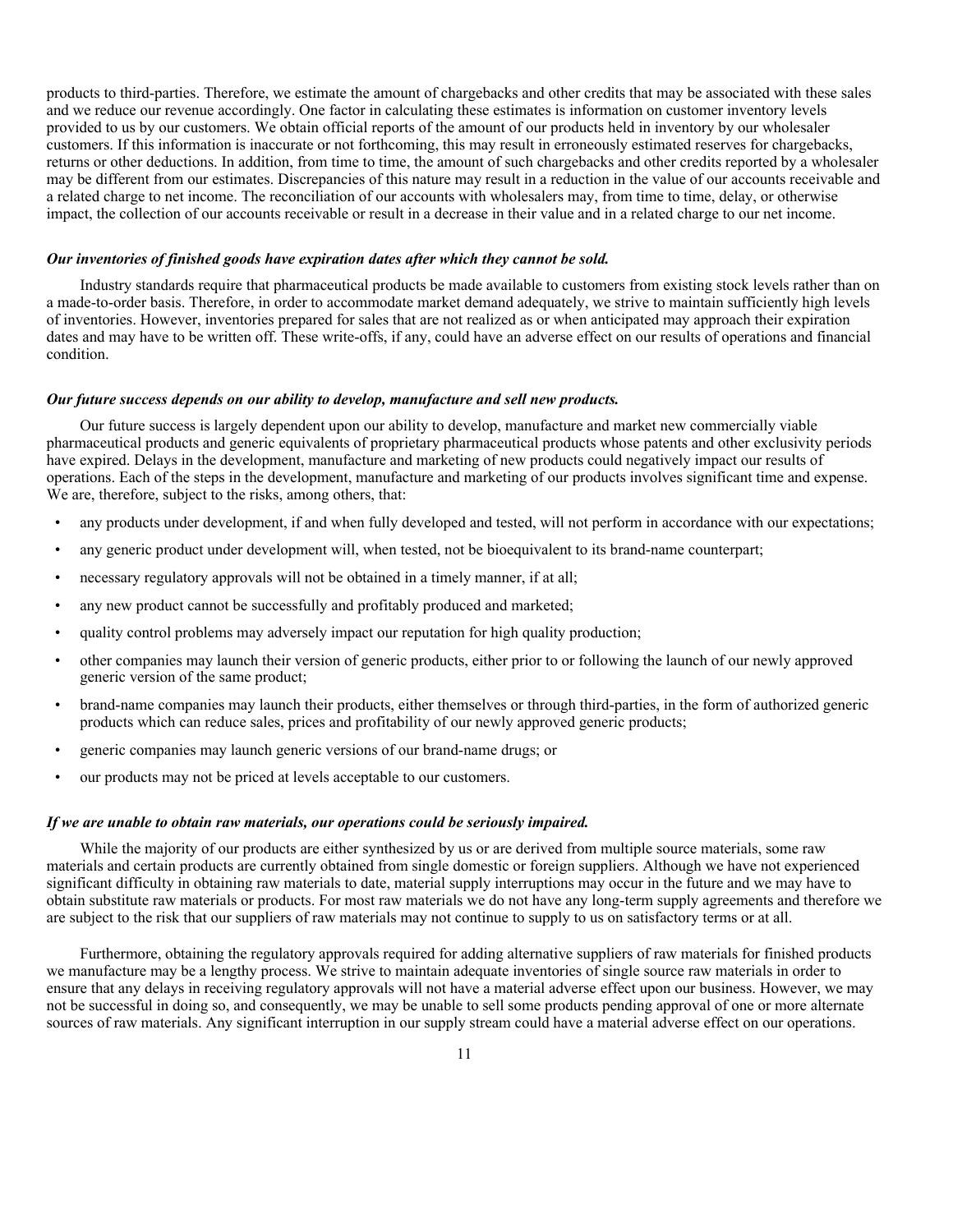#### *Research and development efforts invested in our innovative pipeline may not achieve expected results.*

We invest increasingly greater resources to develop our innovative pipeline, both through our own efforts and through collaborations with third-parties, which results in higher risks.

The time from discovery to a possible commercial launch of an innovative product is substantial and involves multiple stages during which the product may be abandoned as a result of serious developmental problems, the inability to achieve our clinical goals, the inability to obtain necessary regulatory approvals in a timely manner, if at all, or the inability to produce and market such innovative products successfully and profitably. In addition, we face the risk that some of the third-parties we collaborate with may fail to perform their obligations. Accordingly, our investment in research and development of innovative products can involve significant costs with no assurances of future revenues or profit.

#### *We are continuing our efforts to develop new proprietary pharmaceutical products, but these efforts are subject to risk and may not be successful.*

Our principal business has traditionally been the development, manufacture and marketing of generic equivalents of pharmaceutical products first introduced by other companies. However, we have increased our efforts to develop new proprietary products.

Expanding our focus beyond generic products and broadening our product pipeline to include new proprietary products may require additional internal expertise or external collaboration in areas in which we currently do not have substantial resources and personnel. We may have to enter into collaborative arrangements with others that may require us to relinquish rights to some of our technologies or products that we would otherwise pursue independently. We may not be able to acquire the necessary expertise or enter into collaborative agreements on acceptable terms, if at all, to develop and market new proprietary products.

In addition, although a newly developed product may be successfully manufactured in a laboratory setting, difficulties may be encountered in scaling up for manufacture in commercially-sized batches. For this reason and others, in the pharmaceutical industry only a small minority of all new proprietary research and development programs ultimately result in commercially successful drugs.

In order to obtain regulatory approvals for the commercial sale of new proprietary products, we are required to complete extensive clinical trials in humans to demonstrate the safety and efficacy of the products to the satisfaction of FDA and regulatory authorities abroad. Conducting clinical trials is a lengthy, time-consuming and expensive process, and the results of such trials are inherently uncertain. We may have limited experience in conducting clinical trials in these new product areas.

A clinical trial may fail for a number of reasons, including:

- failure to enroll a sufficient number of patients meeting eligibility criteria;
- failure of the new product to demonstrate safety and/or efficacy;
- the development of serious (including life threatening) adverse events (including, for example, side effects caused by or connected with exposure to the new product); or
- the failure of clinical investigators, trial monitors and other consultants or trial subjects to comply with the trial plan or protocol.

The results from early clinical trials may not be predictive of results obtained in later clinical trials. Clinical trials may not demonstrate the safety and efficacy of a product sufficient to obtain the necessary regulatory approvals, or to support a commercially viable product. Any failure of a clinical trial for a product in which we have invested significant time or other resources could have a material adverse effect on our results of operations and financial condition.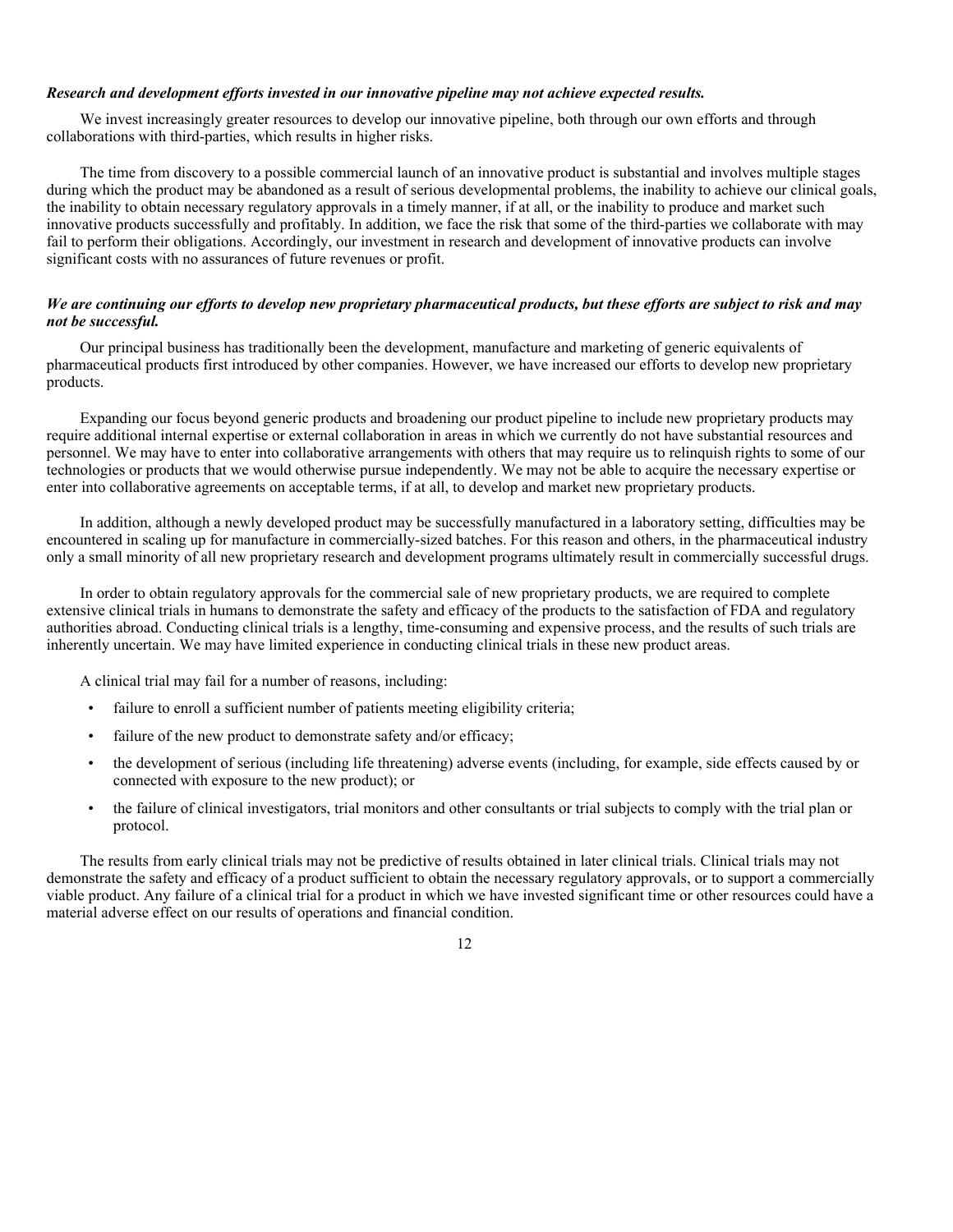Even if launched commercially, our proprietary products may face competition from existing or new products of other companies. These other companies may have greater resources, market access, and consumer recognition than we have. Thus, there can be no assurance that our proprietary products will be successful or profitable. In addition, advertising and marketing expenses associated with the launch of a proprietary product may, if not successful, adversely affect our results of operations and financial condition.

#### *We may not be able to successfully identify, consummate and integrate future acquisitions.*

We have in the past, and may in the future, pursue acquisitions of product lines and/or companies and seek to integrate them into our operations. Acquisitions of additional product lines and companies involve risks that could adversely affect our future results of operations. Any one or more of the following examples may apply:

- we may not be able to identify suitable acquisition targets or acquire companies on favorable terms;
- we compete with other companies that may have stronger financial positions and are therefore better able to acquire product lines and companies. We believe that this competition will increase and may result in decreased availability or increased prices for suitable acquisition targets;
- we may not be able to obtain the necessary financing, on favorable terms or at all, to finance any of our potential acquisitions;
- we may not be able to obtain the necessary regulatory approvals, including the approval of antitrust regulatory bodies, in any of the countries in which we may seek to consummate potential acquisitions;
- we may ultimately fail to complete an acquisition after we announce that we plan to acquire a product line or a company;
- we may fail to integrate our acquisitions successfully in accordance with our business strategy;
- we may choose to acquire a business that is not profitable, either at the time of acquisition or thereafter;
- acquisitions may require significant management resources and divert attention away from our daily operations, result in the loss of key customers and personnel, and expose us to unanticipated liabilities;
- we may not be able to retain the skilled employees and experienced management that may be necessary to operate businesses we acquire, and if we cannot retain such personnel, we may not be able to locate and hire new skilled employees and experienced management to replace them; and
- we may purchase a company that has contingent liabilities that include, among others, known or unknown intellectual property or product liability claims.

#### *Our tax liabilities could be larger than anticipated.*

We are subject to tax in many jurisdictions, and significant judgment is required in determining our provision for income taxes. Likewise, we are subject to audit by tax authorities in many jurisdictions. In such audits, our interpretation of tax legislation might be challenged and tax authorities in various jurisdictions may disagree with, and subsequently challenge, the amount of profits taxed in such jurisdictions under our inter-company agreements. Although we believe our estimates are reasonable, the ultimate outcome of such audits and related litigation could be different from our provision for taxes and might have a material adverse effect on our consolidated financial statements.

#### **Risks Relating to Our Intellectual Property**

#### *We depend on our ability to protect our intellectual property and proprietary rights, but we may not be able to maintain the confidentiality, or assure the protection, of these assets.*

Our success depends, in large part, on our ability to protect our current and future technologies and products and to defend our intellectual property rights. If we fail to protect our intellectual property adequately, competitors may manufacture and market products similar to ours. Numerous patents covering our technologies have been issued to us, and we have filed, and expect to continue to file, patent applications seeking to protect newly developed technologies and products in various countries, including the United States. Some patent applications in the United States are maintained in secrecy until the patent is issued. Because the publication of discoveries tends to follow their actual discovery by many months, we may not be the first to invent, or file patent applications on any of our discoveries. Patents may not be issued with respect to any of our patent applications and existing or future patents issued to or licensed by us may not provide competitive advantages for our products. Many provisions of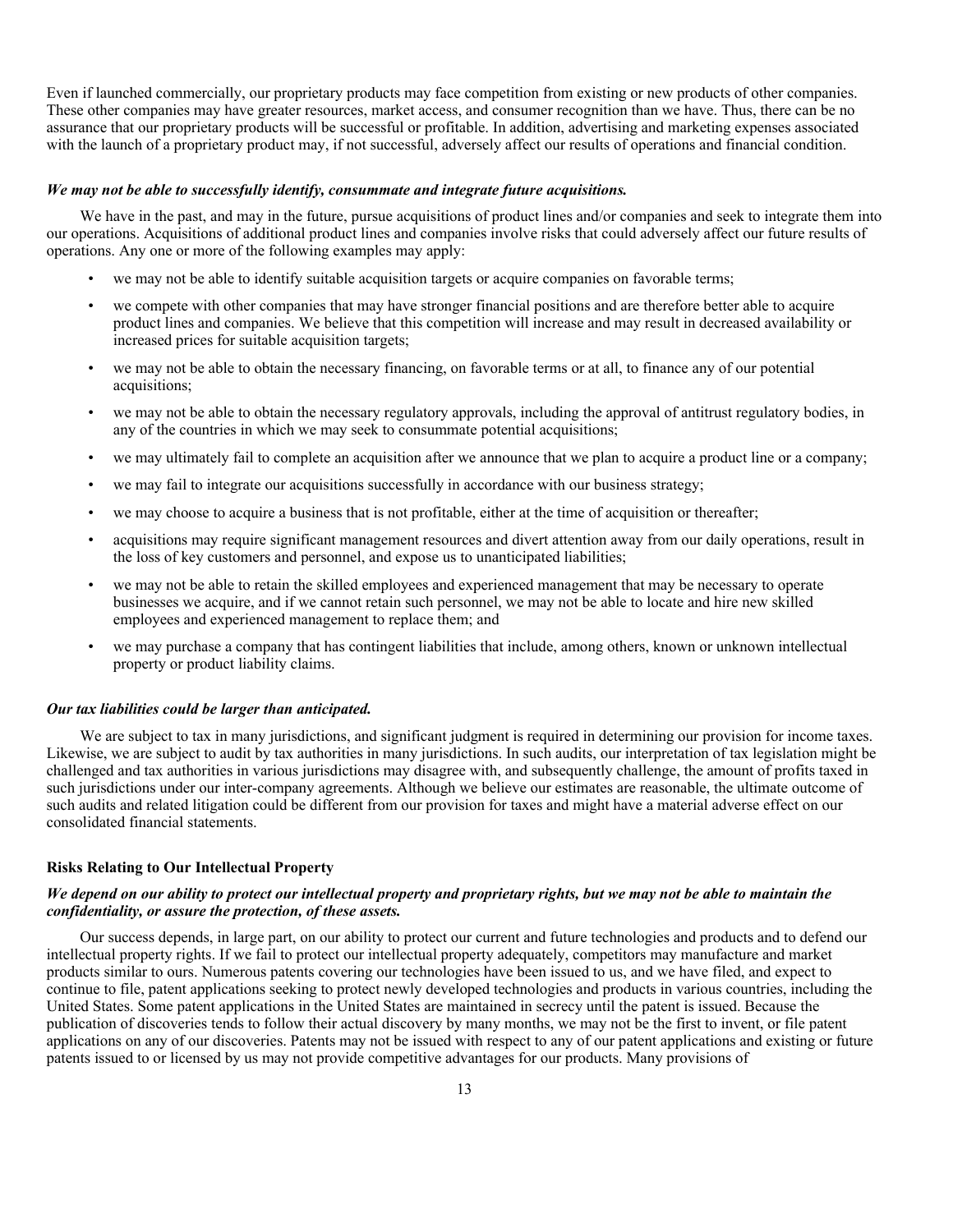the America Invents Act went into effect March 16, 2013 and may change or otherwise affect our ability to protect our intellectual property. Patents that are issued may be challenged, invalidated or circumvented by our competitors. Furthermore, our patent rights may not prevent our competitors from developing, using or commercializing products that are similar or functionally equivalent to our products. Where trade secrets are our sole protection, we may not be able to prevent third-parties from marketing generic equivalents to our products, reducing prices in the marketplace and reducing our profitability.

We also rely on trade secrets, non-patented proprietary expertise and continuing technological innovation that we seek to protect, in part, by entering into confidentiality agreements with licensees, suppliers, employees, consultants and others. These agreements may be breached and we may not have adequate remedies in the event of a breach. Disputes may arise concerning the ownership of intellectual property or the applicability of confidentiality agreements. Moreover, our trade secrets and proprietary technology may otherwise become known or be independently developed by our competitors. If patents are not issued with respect to products arising from our research, we may not be able to maintain the confidentiality of information relating to these products.

#### *Third-parties may claim that we infringe on their proprietary rights and may prevent us from manufacturing and selling such products.*

There has been substantial litigation in the pharmaceutical industry with respect to the manufacture, use and sale of new products. These lawsuits relate to the validity and infringement of patents or proprietary rights of third-parties. We may be required to commence or defend against charges relating to the infringement of patent or proprietary rights. Any such litigation could:

- require us to incur substantial expenses, even if we are insured or successful in the litigation;
- require us to divert significant time and effort of our technical and management personnel;
- result in the loss of our rights to develop or make certain products;
- require us to pay substantial monetary damages or royalties in order to license proprietary rights from third-parties; and
- prevent us from launching a developed, tested and approved product.

Although patent and intellectual property disputes within the pharmaceutical industry have often been settled through licensing or similar arrangements, costs associated with these arrangements may be substantial and could include the long-term payment of royalties. These arrangements may be investigated by United States regulatory agencies and, if improper, may be invalidated. Furthermore, the required licenses may not be made available to us on acceptable terms. Accordingly, an adverse determination in a judicial or administrative proceeding or a failure to obtain necessary licenses could prevent us from manufacturing and selling some of our products or increase our costs to market these products.

From time to time, we seek to market patented products before the related patents expire. In order to do so in the United States, we must challenge the patent under the procedures set forth in the Hatch-Waxman Act. In the United States, in order to obtain a final approval for a generic product prior to expiration of certain of the innovator's patents, we must, under the terms of the Hatch-Waxman Act, as amended by the Medicare Act, notify the patent holder as well as the owner of an NDA, that we believe that the patents listed in the Approved Drug Products with Therapeutic Equivalence Evaluations contained on the FDA website (the "Orange Book") for the new drug are either invalid or not infringed by our product. To the extent that we engage in patent challenge procedures, we are involved and expect to be involved in patent litigation regarding the validity or infringement of the originator's patent. In addition, when seeking regulatory approval for some of our products, we are required to certify to the FDA and its equivalents in foreign countries, that such products do not infringe upon third-party patent rights. Filing a certification against a patent gives the patent holder the right to bring a patent infringement lawsuit against us. Any lawsuit would delay regulatory approval by the FDA until the earlier of the resolution of such claim or 30 months from the patent holder's receipt of notice of certification.

In addition, it is not required that pharmaceutical patents be listed with the FDA or other regulatory authorities. For example, patents relating to antibiotics might not be listed in the Orange Book. Any launch of a pharmaceutical product by us that may infringe a patent, whether listed or not, may involve us in litigation.

Patent challenges are complex, costly and can take a significant amount of time to complete. A claim of infringement and the resulting delay could result in substantial expenses and even prevent us from manufacturing and selling products and, in certain circumstances, such litigation may result in significant damages which could have a material adverse effect on our results of operations and financial condition.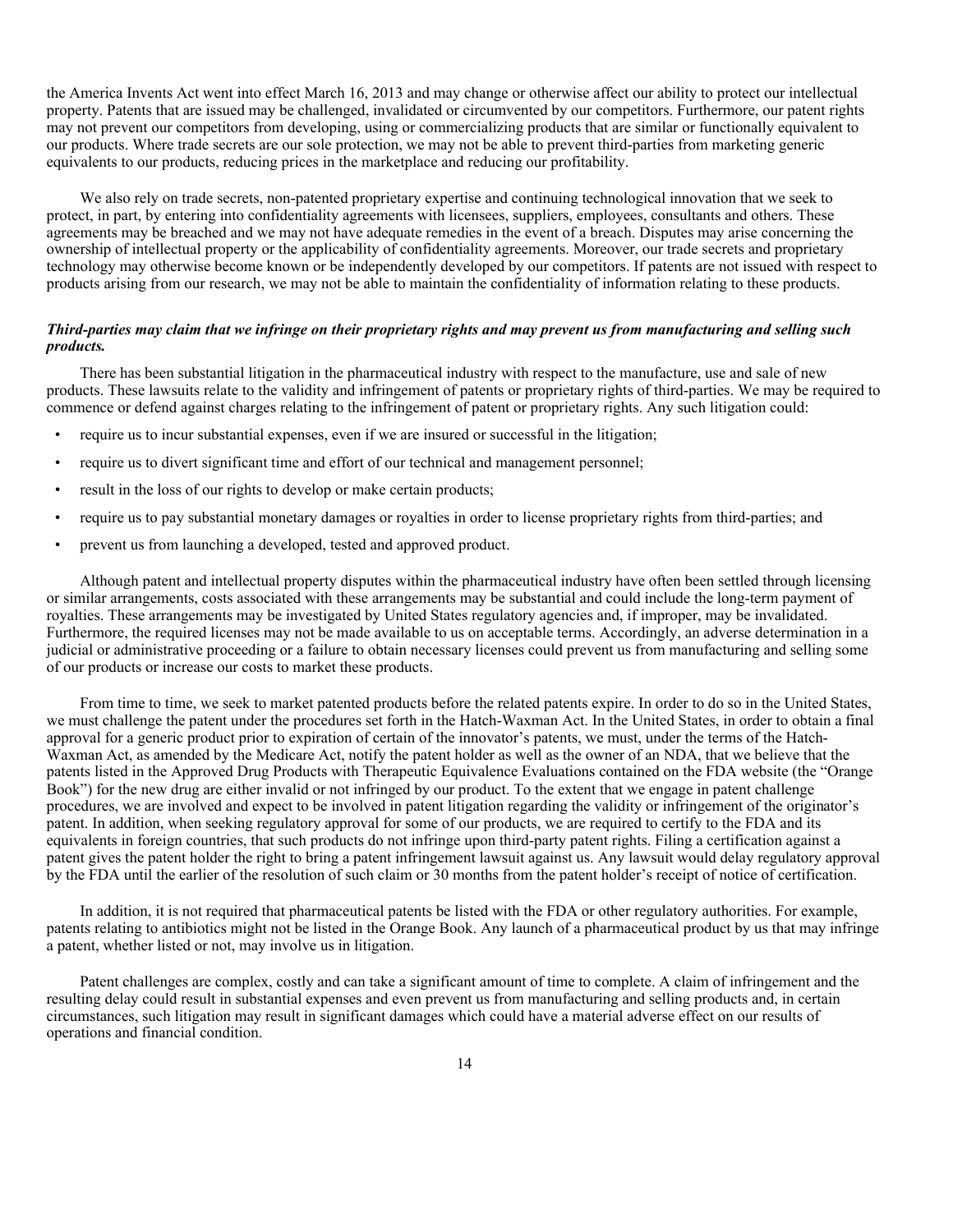Our launch of a product prior to a final court decision, settlement with the patent owner or the expiration of a patent held by a third-party may result in substantial damages to us. Depending upon the circumstances, a court may award the patent holder damages equal to three times the patent holder's loss of income. If we are found to infringe a patent held by a third-party and become subject to significant damages, these damages could have a material adverse effect on our results of operations and financial condition.

#### *We are in the process of enhancing and further developing our global enterprise resource planning systems and associated business applications, which could result in business interruptions if we encounter difficulties.*

We are enhancing and further developing our global enterprise resource planning ("ERP") and other business critical information technology ("IT") infrastructure systems and associated applications to provide more operating efficiencies and effective management of our business and financial operations. Such changes to ERP systems and related software, and other IT infrastructure carry risks such as cost overruns, project delays and business interruptions and delays. If we experience a material business interruption as a result of our ERP enhancements, it could have a material adverse effect on our business, financial position, and results of operations and/or cash flow.

#### *Security breaches could compromise sensitive information belonging to us and could harm our business (including our intellectual property) and reputation.*

The safeguarding of our information technology infrastructure is important to our business. A cyber-attack that bypasses our IT security systems causing an IT security breach may lead to a material disruption of our IT business systems and/or the loss of business information, resulting in an adverse business impact. Adverse effects could include:

- the theft, destruction, loss, misappropriation or release of our confidential data or our intellectual property;
- operational or business delays resulting from the disruption of IT systems and subsequent clean-up and mitigation activities; and
- negative publicity resulting in reputation or brand damage with our customers, partners or industry peers.

#### **Risks Relating to Our Compliance with Sarbanes-Oxley**

#### *We have, in the past, and could in the future, fail to maintain effective internal controls in accordance with Section 404 of Sarbanes-Oxley.*

The Sarbanes-Oxley Act of 2002 ("Sarbanes-Oxley") imposes certain duties on us and our executives and directors. Our efforts to comply with the requirements of Sarbanes-Oxley, and in particular with Section 404 thereof, have resulted in diversion of our management's time and attention, and we expect these efforts to require the continued commitment of resources.

We have in the past, and may, in the future, identify material weaknesses in our internal controls that evidence that we fail to maintain effective internal controls in accordance with Section 404 of Sarbanes-Oxley. We have eliminated all material weaknesses in internal controls that had been identified in prior years' annual reports. As of March 31, 2015, we did not identify any material weaknesses in internal controls. Failure to maintain adequate internal controls could negatively affect shareholder and customer confidence.

#### *Material weaknesses in our disclosure controls and procedures could negatively affect shareholder and customer confidence.*

Under Sarbanes-Oxley, we are required to assess the effectiveness of our disclosure controls and procedures (as defined in Sarbanes-Oxley) on an annual basis. If we were to conclude that our disclosure controls and procedures were ineffective, shareholder and customer confidence could be negatively affected, which could have a material adverse impact on the market price of our ordinary shares.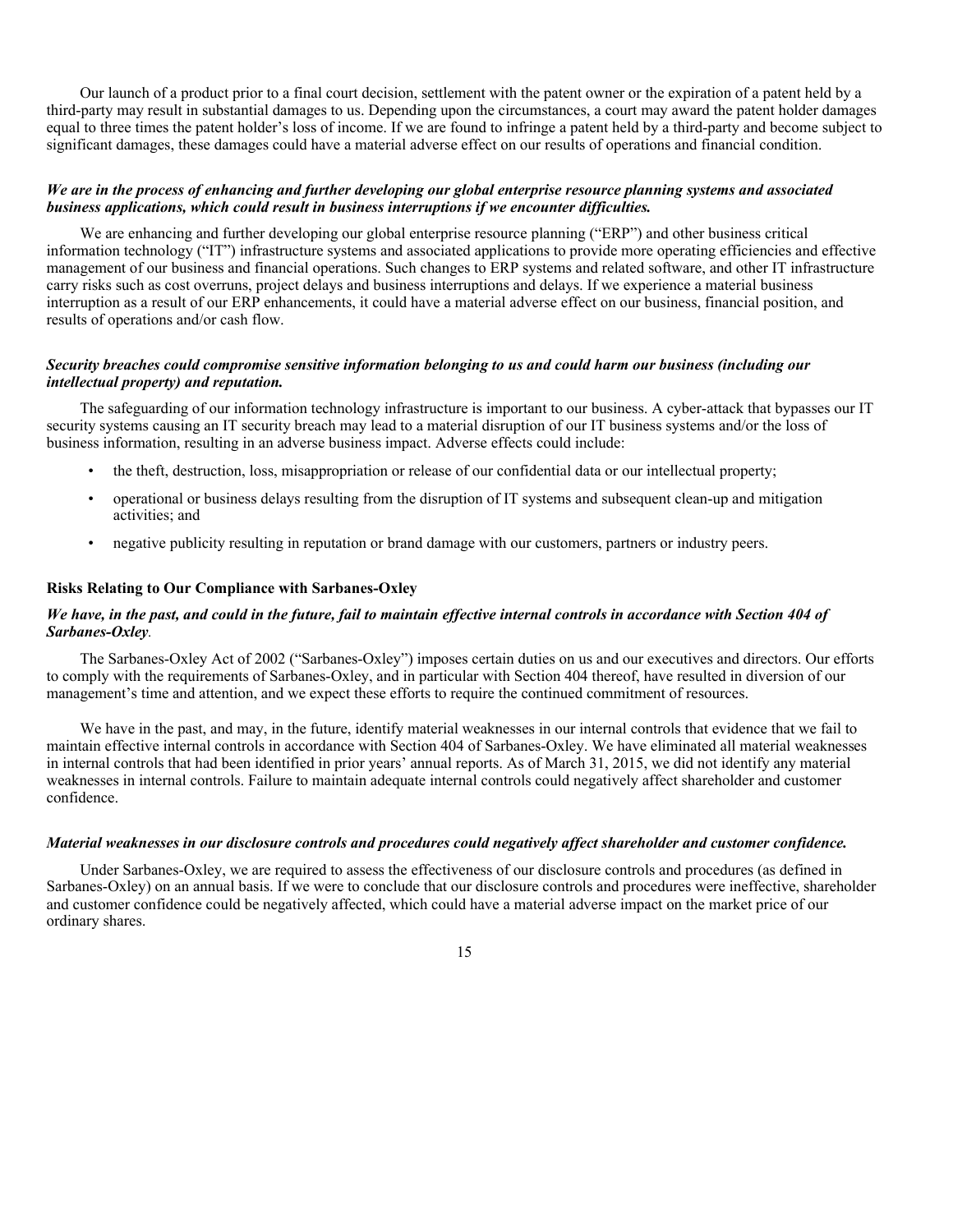#### **Risks Relating to Investment in Our Ordinary Shares**

#### *Volatility of the market price of our ordinary shares could adversely affect us and our shareholders.*

The market price of our ordinary shares may be volatile, and may, in the future, be subject to wide fluctuations, for the following reasons, among others:

- actual or anticipated variations in our quarterly operating results or those of our competitors;
- announcements by us or our competitors of new or enhanced products;
- market conditions or trends in the pharmaceutical industry;
- developments or disputes concerning proprietary rights;
- introduction of technologies or product enhancements by others that reduce the need for our products;
- general economic and political conditions;
- departures of key personnel;
- changes in the market valuations of our competitors;
- regulatory considerations; and
- the other risk factors listed in this section.

#### *No citizen or resident of the United States who acquired or acquires any of our ordinary shares at any time after October 21, 1999, is permitted to exercise more than 9.9% of the voting power in our Company, with respect to such ordinary shares, regardless of how many shares the shareholder owns.*

In order to reduce our risk of being classified as a "Controlled Foreign Corporation" under the United States Internal Revenue Code of 1986, as amended (the "Code"), we amended our Articles of Association in 1999 to provide that no owner of any of our ordinary shares is entitled to any voting right of any nature whatsoever with respect to such ordinary shares if (a) the ownership or voting power of such ordinary shares was acquired, either directly or indirectly, by the owner after October 21, 1999, and (b) the ownership would result in our being classified as a Controlled Foreign Corporation. This provision has the practical effect of prohibiting each citizen or resident of the United States who acquired or acquires our ordinary shares after October 21, 1999, from exercising more than 9.9% of the voting power in our Company, with respect to such ordinary shares, regardless of how many shares the shareholder owns. The provision may therefore discourage United States persons from seeking to acquire, or from accumulating, 15% or more of our ordinary shares (which, due to the voting power of the founders' shares, would represent 10% or more of the voting power of our Company). As of March 31, 2015, no citizen or resident held an amount of ordinary shares that would represent 10% or more of the voting power of our Company.

#### **Risks Relating to Our International Operations**

#### *We face risks related to foreign currency exchange rates.*

Because some of our revenue, operating expenses, assets and liabilities are denominated in foreign currencies, we are subject to foreign exchange risks that could adversely affect our operations and reported results. To the extent that we incur expenses in one currency but earn revenue in another, any change in the values of those foreign currencies relative to the U.S. dollar could cause our profits to decrease or our products to be less competitive against those of our competitors. To the extent that our foreign currency holdings and other assets denominated in a foreign currency are greater or less than our liabilities denominated in a foreign currency, we have foreign exchange exposure.

#### *Current and changing economic conditions may adversely affect our industry, business, partners and suppliers, financial position, results of operations and/or cash flow.*

The global economy continues to experience significant volatility, and the economic environment may continue to be, or become, less favorable than that of past years. Among other matters, the continued risk of a debt default by one or more European countries, related financial restructuring efforts in Europe, and/or evolving deficit and spending reduction programs instituted by the U.S. and other governments could negatively impact the global economy and/or the pharmaceutical industry. This has led, and/or could lead, to reduced consumer and customer spending and/or reduced or eliminated governmental or third party payor coverage or reimbursement in the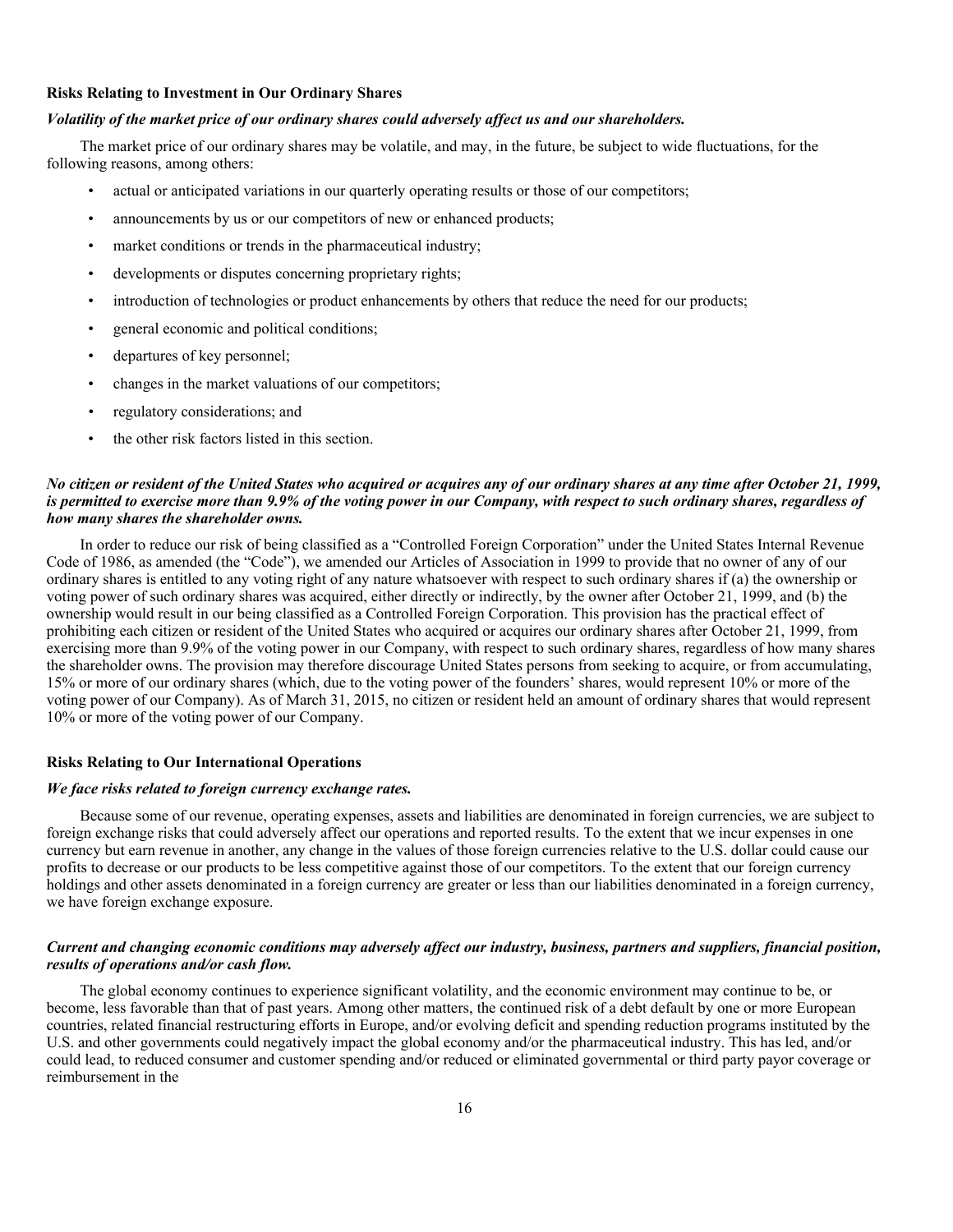foreseeable future, and this may include spending on health care, including but not limited to pharmaceutical products. While generic drugs present an alternative to higher-priced branded products, our sales could be negatively impacted if patients forego obtaining health care, patients and customers reduce spending or purchases, and/or if governments and/or third-party payors reduce or eliminate coverage or reimbursement amounts for pharmaceuticals and/or impose price or other controls adversely impacting the price or availability of pharmaceuticals. In addition, reduced consumer and customer spending, and/or reduced government and/or third party payor coverage or reimbursement, and/or new government controls, may drive us and our competitors to decrease prices and/or may reduce the ability of customers to pay and/or may result in reduced demand for our products. The occurrence of any of these risks could have a material adverse effect on our industry, business, financial position, results of operations and/or cash flow.

#### *Our business requires us to move goods across international borders. Any events that interfere with, or increase the costs of, the transfer of products across international borders could have a material adverse effect on our business.*

We transport most of our products across international borders, primarily those of the United States, Canada and Israel. Since September 11, 2001, there has been more intense scrutiny of products that are transported across international borders. As a result, we may face delays, and increases in costs due to such delays, in delivering products to our customers. Any events that interfere with, or increase the costs of the transfer of products across international borders could have a material adverse effect on our business.

#### **Risks Relating to Key Employees**

#### *Our future success is highly dependent on our continued ability to attract and retain key personnel. Any failure to do so could have a material adverse effect on our business, financial position and results of operations and could cause the market value of our ordinary shares to decline.*

The pharmaceutical industry, and our company in particular, is science based. It is therefore imperative that we attract and retain qualified personnel in order to develop new products and compete effectively. If we fail to attract and retain key scientific, technical or management personnel, our business could be affected adversely. If we are unsuccessful in retaining or replacing key employees, it could have a material adverse effect on our business, financial position and results of operations and could cause the market value of our ordinary shares to decline.

#### **Risks Relating to Our Location in Israel**

#### *Conditions in Israel affect our operations and may limit our ability to produce and sell our products.*

We are incorporated under Israeli law and a significant component of our manufacturing and research and development facilities are located in Israel. Political, economic and military conditions in Israel may directly affect our operations, and we could be adversely affected by hostilities involving Israel, the interruption or curtailment of trade between Israel and its trading partners or a significant downturn in the economic or financial condition of Israel. Although Israel has entered into various agreements with Egypt, Jordan and the Palestinian Authority, Israel frequently has been subject to civil unrest and terrorist activity, with varying levels of severity. Any armed conflicts, terrorist activities or political instability in the region could adversely affect our operations. Furthermore, certain parties with whom we do business periodically have declined to travel to Israel, forcing us to make alternative arrangements where necessary, and the United States Department of State has issued an advisory regarding travel to Israel. As a result, the FDA has at various times curtailed or prohibited its inspectors from traveling to Israel to inspect the facilities of Israeli companies, which, should it occur with respect to our Company, could result in the FDA withholding approval for new products we intend to produce at those facilities.

If terrorist acts were to result in substantial damage to our facilities, our business activities would be disrupted since, with respect to some of our products, we would need to obtain prior FDA approval for a change in manufacturing site. Our business interruption insurance may not adequately compensate us for losses that may occur and any losses or damages sustained by us could have a material adverse effect on our business.

Many male Israeli citizens, including our employees, are subject to compulsory annual reserve military service until they reach the age of 45 (or older, for citizens who hold certain positions in the Israeli armed forces reserves), and, in the event of a military conflict, may be called to active duty. In response to increases in terrorist activity, there have been periods of significant call-ups of military reservists, and some of our Israeli employees have been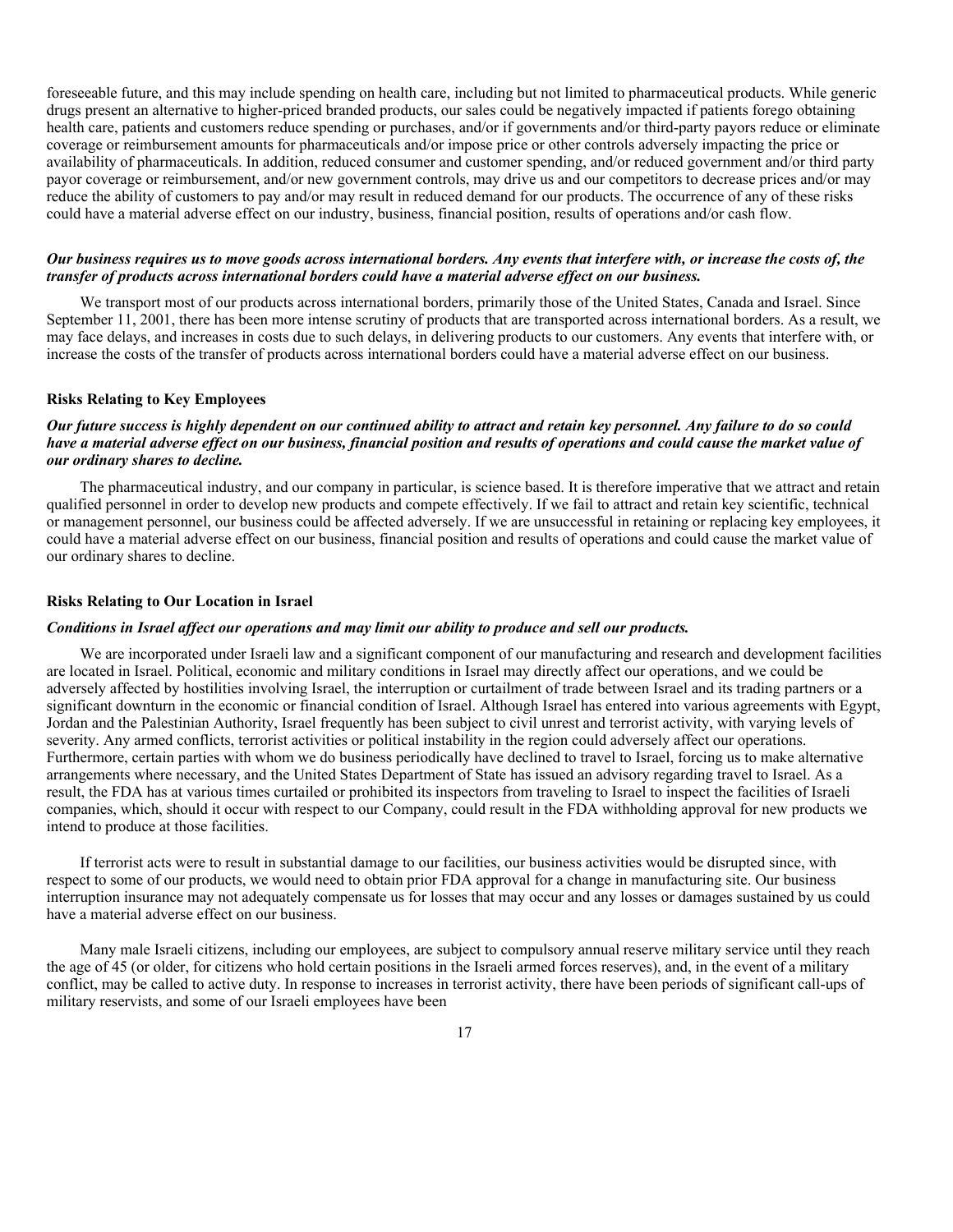called up in connection with armed conflicts. It is possible that there will be similar large-scale military reserve duty call-ups in the future. Our operations could be disrupted by the absence for a significant period of one or more of our executive officers or key employees or a significant number of our other employees due to obligatory military service requirement. Any disruption in our operations could harm our business.

#### *We may be affected by fluctuations in the NIS relative to the U.S. Dollar.*

A substantial portion of our expenses, primarily labor and occupancy expenses in Israel, are incurred in NIS. As a result, the cost of our operations in Israel, as measured in U.S. dollars, is subject to the risk of exchange rate fluctuations among the U.S. dollar and the NIS. During the year-ended March 31, 2015, the value of the NIS decreased 14.1% with respect to the U.S. dollar. While that change had a positive impact on our results of operations, if the NIS were to once again appreciate relative to the U.S. Dollar (as was the case in the previous years), that would adversely affect our U.S. dollar-measured results of operations.

#### *Our operations may be affected by negative labor conditions in Israel.*

Strikes and work-stoppages occur relatively frequently in Israel. If Israeli trade unions threaten additional strikes or workstoppages and such strikes or work-stoppages occur, those may, if prolonged, have a material adverse effect on the Israeli economy and on our business, including our ability to deliver products to our customers and to receive raw materials from our suppliers in a timely manner.

#### *Government price control policies can materially impede our ability to set prices for our products.*

All pharmaceutical products sold in Israel are subject to government price controls. Permitted price increases and decreases are enacted by the Israeli government as part of a formal review process. The inability to control the prices of our products may adversely affect our operations.

#### *We may benefit from government programs and tax benefits, both or either of which may be discontinued or reduced.*

We have, in the past, received grants and substantial tax benefits under government of Israel programs, including the Approved Enterprise program and programs of the Office of the Chief Scientist of the Ministry of Economy of the State of Israel ("OCS"). In order to be eligible for these programs and benefits, we must meet specified conditions including making specified investments in fixed assets from our equity and paying royalties with respect to grants received. In addition, some of these programs could restrict our ability to manufacture particular products and transfer particular technology outside of Israel. If we fail to comply with these conditions in the future, the benefits received could be canceled and we could be required to refund payments previously received under these programs or pay increased payments and/or taxes. In the future, the government of Israel may discontinue or curtail these and the tax benefits available under these programs. If the government of Israel ends these programs and tax benefits while we are recipients, our business, financial condition and results of operations could be materially adversely affected.

#### *Provisions of Israeli law may delay, prevent or make more difficult a merger or acquisition. This could prevent a change of control and depress the market price of our ordinary shares.*

Provisions of Israeli corporate and tax law may have the effect of delaying, preventing or making more difficult a merger or acquisition. The Israeli Companies Law, 5759- 1999 (the "Israeli Companies Law") and the regulations promulgated thereunder, generally require that a merger be approved by a company's board of directors and by a shareholder vote at a shareholders' meeting that has been called on at least 35 days' advance notice by each of the merger parties. Under our Articles of Association, the required shareholder vote is a supermajority of at least 75% of the shares voting in person or by proxy on the matter. Any creditor of a merger party may seek a court order blocking a merger if there is a reasonable concern that the surviving company will not be able to satisfy all of the obligations of any party to the merger. Moreover, a merger may not be completed until at least 50 days have passed from the time that a merger proposal has been delivered to the Israeli Registrar of Companies and at least 30 days have passed from the time each merging company received shareholder approval. In addition, a majority of each class of securities of the target company must approve a merger. Moreover, a tender offer for all of a company's issued and outstanding shares can only be completed if the acquirer receives positive responses from the holders of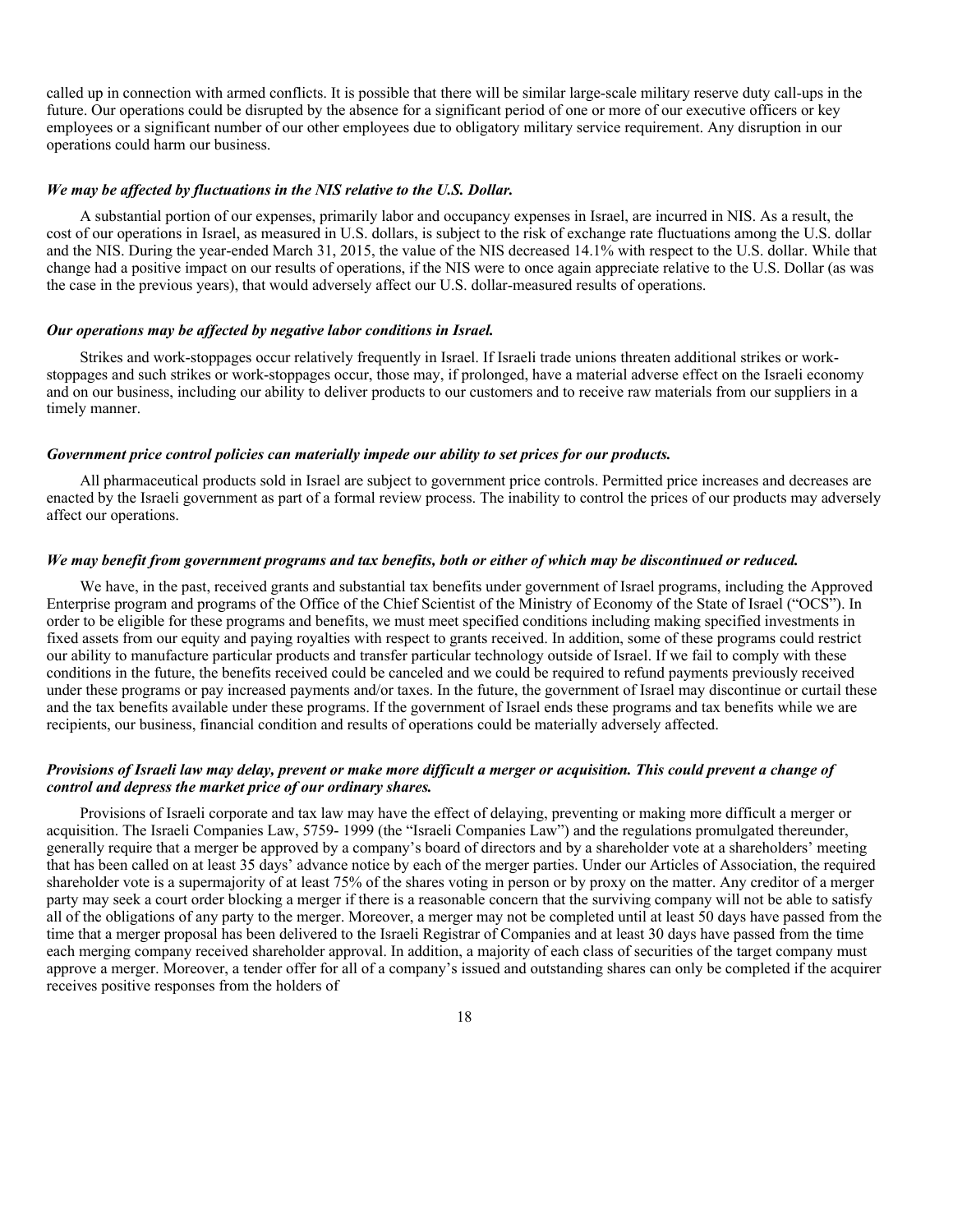at least 95% of the issued share capital. Completion of the tender offer also requires approval of a majority of shareholders who do not have a personal interest in the tender offer, unless, following consummation of the tender offer, the acquirer would hold at least 98% of the company's outstanding shares. Furthermore, the shareholders, including those who indicated their acceptance of the tender offer, may, at any time within six months following the completion of the tender offer, petition an Israeli court to alter the consideration for the acquisition, unless the acquirer stipulated in its tender offer that a shareholder that accepts the offer may not seek such appraisal rights.

Other potential means of acquiring a public Israeli company such as ours might involve additional obstacles. In addition, a body of case law has not yet developed with respect to the Israeli Companies Law. Until this happens, uncertainties will exist regarding its interpretation.

Finally, Israeli tax law treats some acquisitions, such as stock-for-stock exchanges between an Israeli company and a foreign company, less favorably than do United States tax laws. The provisions of Israeli corporate and tax law and the uncertainties surrounding such laws may have the effect of delaying, preventing or making more difficult a merger or acquisition. This could prevent a change of control of the Company and depress the market price of our ordinary shares which otherwise might rise as a result of such a change of control. With respect to mergers, Israeli tax law allows for tax deferral in certain circumstances but makes the deferral contingent on the fulfillment of a number of conditions, including a holding period of two years from the date of the transaction during which sales and dispositions of shares of the participating companies are subject to certain restrictions. With respect to other share swap transactions, the tax deferral is limited in time, and when this time expires, the tax becomes payable even if no disposition of the shares has occurred.

#### *It may be difficult to effect service of process and enforce judgments against our directors and officers.*

We are incorporated in Israel. The majority of our executive officers and directors are non-residents of the United States and a substantial portion of our assets and the assets of such persons are located outside the United States. Therefore, it may be difficult to enforce a judgment obtained in the United States against us or any of those persons or to effect service of process upon those persons. It may also be difficult to enforce civil liabilities under United States federal securities laws in original actions instituted in Israel. Israeli courts may refuse to hear a claim based on a violation of U.S. securities laws because Israel is not the most appropriate forum in which such a claim should be brought. Even if an Israeli court agrees to hear a claim, it may determine that Israeli law and not U.S. law is applicable to the claim. If U.S. law is found to be applicable, the applicable U.S. law must be proved as a factual matter, which can be a time-consuming and costly process. Also, certain matters of procedure will be governed by Israeli law.

#### *We are subject to government regulation that increases our costs and could prevent us from marketing or selling our products.*

We are subject to extensive pharmaceutical industry regulations in countries where we operate. We cannot predict the extent to which we may be affected by legislative and other regulatory developments concerning our products.

In Israel, the manufacture and sale of pharmaceutical products is regulated in a manner substantially similar to that in the United States. Legal requirements generally prohibit the handling, manufacture, marketing and importation of any pharmaceutical product unless it is properly registered in accordance with applicable law. The registration file relating to any particular product must contain medical data related to product efficacy and safety, including results of clinical testing and references to medical publications, as well as detailed information regarding production methods and quality control. Health ministries are authorized to cancel the registration of a product if it is found to be harmful or ineffective or manufactured and marketed other than in accordance with registration conditions.

We are subject to legislation in Israel, primarily relating to patents and data exclusivity provisions. Modifications of this legislation or court decision regarding this legislation may adversely affect us and may prevent us from exporting Israelimanufactured products in a timely fashion. Additionally, the existence of third-party patents in Israel, with the attendant risk of litigation, may cause us to move production outside of Israel or otherwise adversely affect our ability to export certain products from Israel.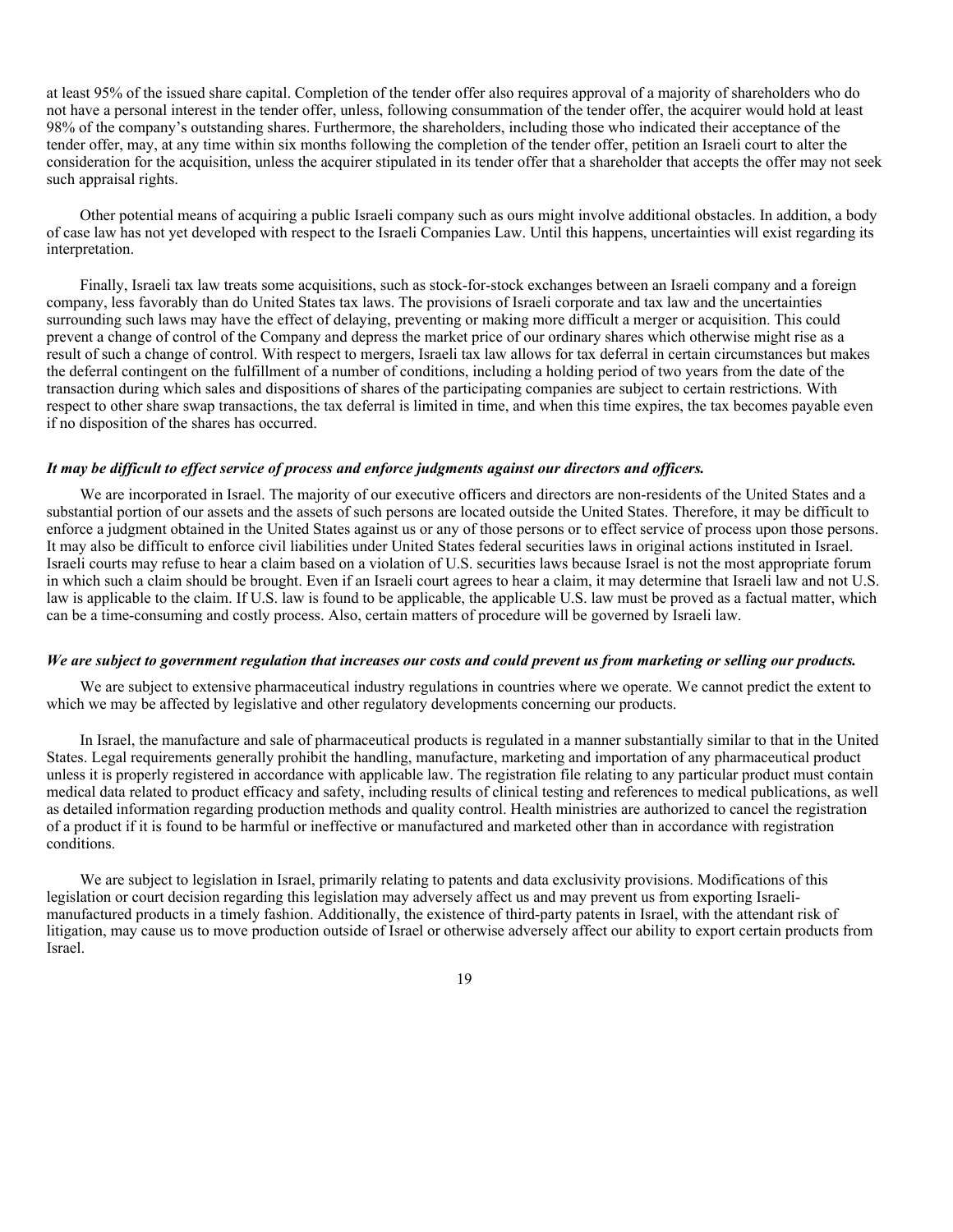#### **Risks Relating to Our Location in Canada**

#### *Government price control policies can materially impede our ability to set prices for our products.*

The Canadian Government Patented Medicine Prices Review Board ("PMPRB") monitors and controls prices of patented drug products marketed in Canada by persons holding, or licensed under, one or more patents. The PMPRB will approve an introductory price (based on a comparative analysis) and will require that the price not be increased each year thereafter by more than the annual increase of the Canadian Consumer Price Index. Consequently, the existence of one or more patents relating to a drug product, while providing some level of proprietary protection for the product, also triggers a governmental price control regime that significantly affects the Canadian pharmaceutical industry's ability to set pricing. The inability to control the prices of our products may adversely affect our operations.

#### *Sales of our products in Canada depend, in part, upon their being eligible for reimbursement from drug benefit formularies.*

In each province of Canada there is a drug benefit formulary. A formulary lists the drugs for which a provincial government will reimburse qualifying persons and the prices at which the government will reimburse such persons. There is not complete uniformity among provinces. However, provincial governments generally will reimburse the lowest available price of the generic equivalents of any drug listed on the formulary list of the province. The formularies can also provide for drug substitution, even for patients who do not qualify for government reimbursement. The effect of these provincial formulary regimes is to encourage the sale of lower-priced versions of pharmaceutical products. The potential lack of reimbursement represents a threat to our business. Additionally, the substitution effect may adversely affect our ability to profitably market our products.

#### *We may be adversely affected if the rate of inflation in Canada exceeds the rate of devaluation of the Canadian dollar against the U.S. dollar.*

A substantial portion of our expenses, primarily labor, raw materials, occupancy, marketing and research and development expenses in Canada, are incurred in Canadian dollars. As a result, the cost of our operations in Canada, as measured in U.S. dollars, is subject to the risk that the rate of inflation in Canada will exceed the rate of devaluation of the Canadian dollar in relation to the U.S. dollar or that the timing of any devaluation will lag behind inflation in Canada. During the year-ended March 31, 2015, the value of the Canadian dollar decreased 14.1% with respect to the U.S. dollar. This decrease in the value of the Canadian dollar had the effect of decreasing the U.S. dollar value of operating income in Canada, decreasing the U.S. dollar cost of our goods manufactured in Canada for the United States and favorably impacting financial income, net related to the cash and cash equivalents, short-term bank deposits and intercompany balances in Canada. If the value of the Canadian dollar increases in the future, it may have a negative effect on our results from operations.

#### **ITEM 4. INFORMATION ON THE COMPANY**

#### **A. HISTORY AND DEVELOPMENT OF THE COMPANY**

The legal and commercial name of our company is Taro Pharmaceutical Industries Ltd. We were incorporated under the laws of the State of Israel in 1959 under the name Taro-Vit Chemical Industries Ltd. In 1984, we changed our name to Taro Vit Industries Ltd. and in 1994 we changed our name to Taro Pharmaceutical Industries Ltd., which was the name of a subsidiary of Taro Vit Industries Ltd. incorporated under the laws of the State of Israel in 1950.

In 1961, we completed the initial public offering of our ordinary shares. In that year, we also acquired 97% of the outstanding stock of an Israeli corporation, then known as Taro Pharmaceutical Industries Ltd. ("TPIL"), which was founded in 1950. In 1981, we sold 37% of our interest in TPIL. In 1993, after acquiring all of the outstanding shares of TPIL, we merged TPIL into our company. In July 2001, we completed a stock split by distributing one ordinary share for each ordinary share then outstanding and one ordinary share for every ten founders' shares then outstanding. In October 2001, we sold 3,950,000 of our ordinary shares, and shareholders sold 1,800,000 of our ordinary shares, in a public offering. In 2007, we sold 6,787,500 of our ordinary shares to Sun. In September 2010, the Levitt and Moros families and Sun Pharma reached an agreement to transfer their interest in Taro to Sun in accordance with an option agreement entered into by the parties in May 2007. Since March 22, 2012, our ordinary shares have been traded on the NYSE under the symbol "TARO."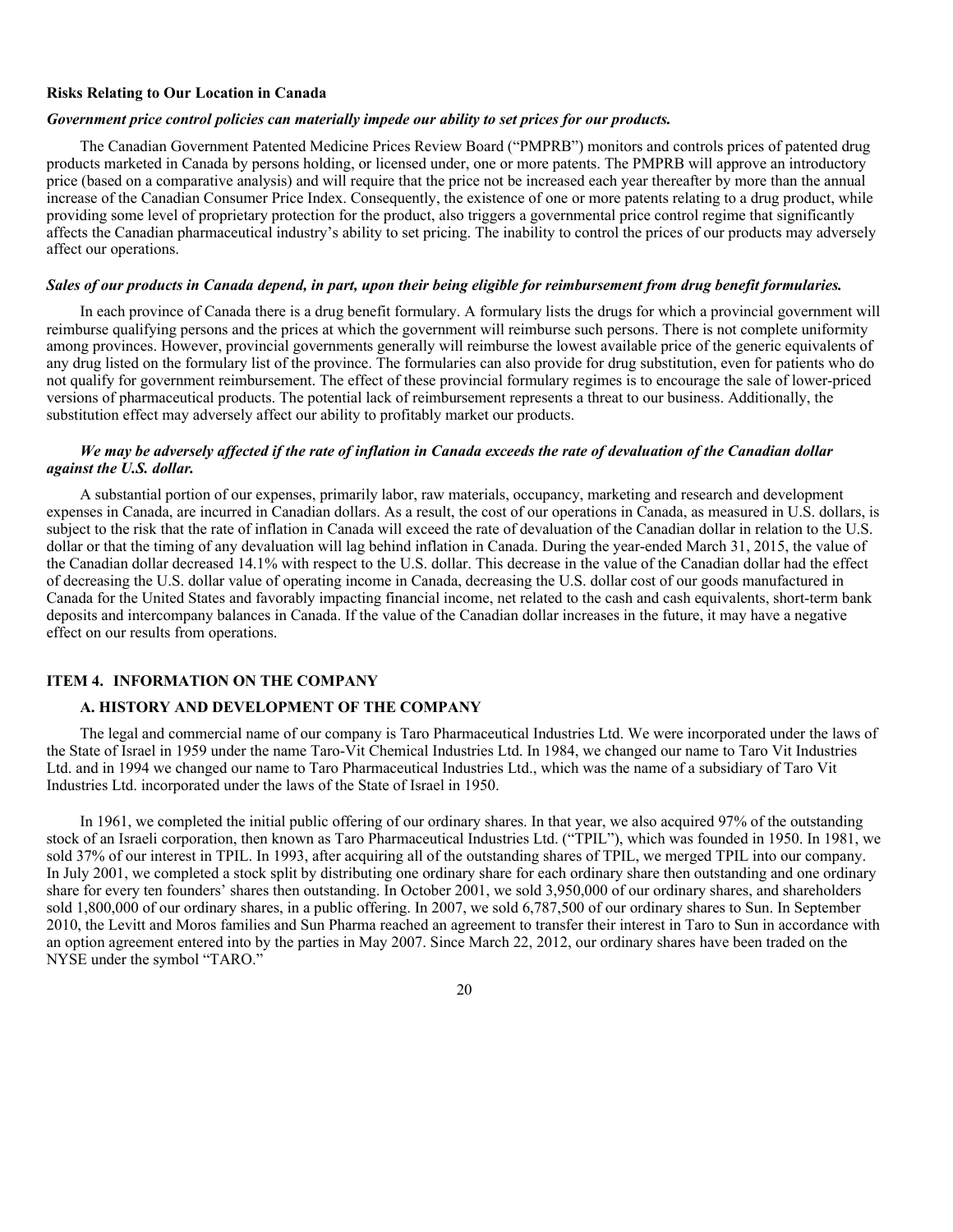On December 23, 2013, we completed a modified "Dutch auction" tender offer through which we repurchased 1,959,514 ordinary shares at a price of \$97.50 per share.

Our registered office is located at 14 Hakitor Street, Haifa Bay 2624761, Israel. Our telephone number at that address is +972-4- 847-5700. Our agent for service of process in the United States is Taro Pharmaceuticals U.S.A., Inc., 3 Skyline Drive, Hawthorne, NY 10532. Our telephone number at that address is +1-914-345-9000.

#### **Capital Expenditures**

During the years ended March 31, 2015, 2014 and 2013, our capital expenditures were \$20.0 million, \$21.2 million and \$9.5 million, respectively. The focus of our capital expenditure program has been the expansion and upgrade of our manufacturing facilities and information technology systems in order to enable us to increase operational efficiencies, remain in compliance with cGMP, accommodate anticipated increased demand for our products, and maintain a competitive position in the marketplace.

The major projects undertaken during these three years, as part of our capital expenditure program, include:

- the acquisition of additional production and packaging equipment;
- expanding and upgrading our research and development laboratories in Israel and Canada; and
- the upgrade of our information technology systems and general improvements to our facilities.

*For a detailed presentation of our property, plant and equipment, see Note 7 to our consolidated financial statements included elsewhere in this 2015 Annual Report. Also see Item 4.D.—"Property, Plant and Equipment."*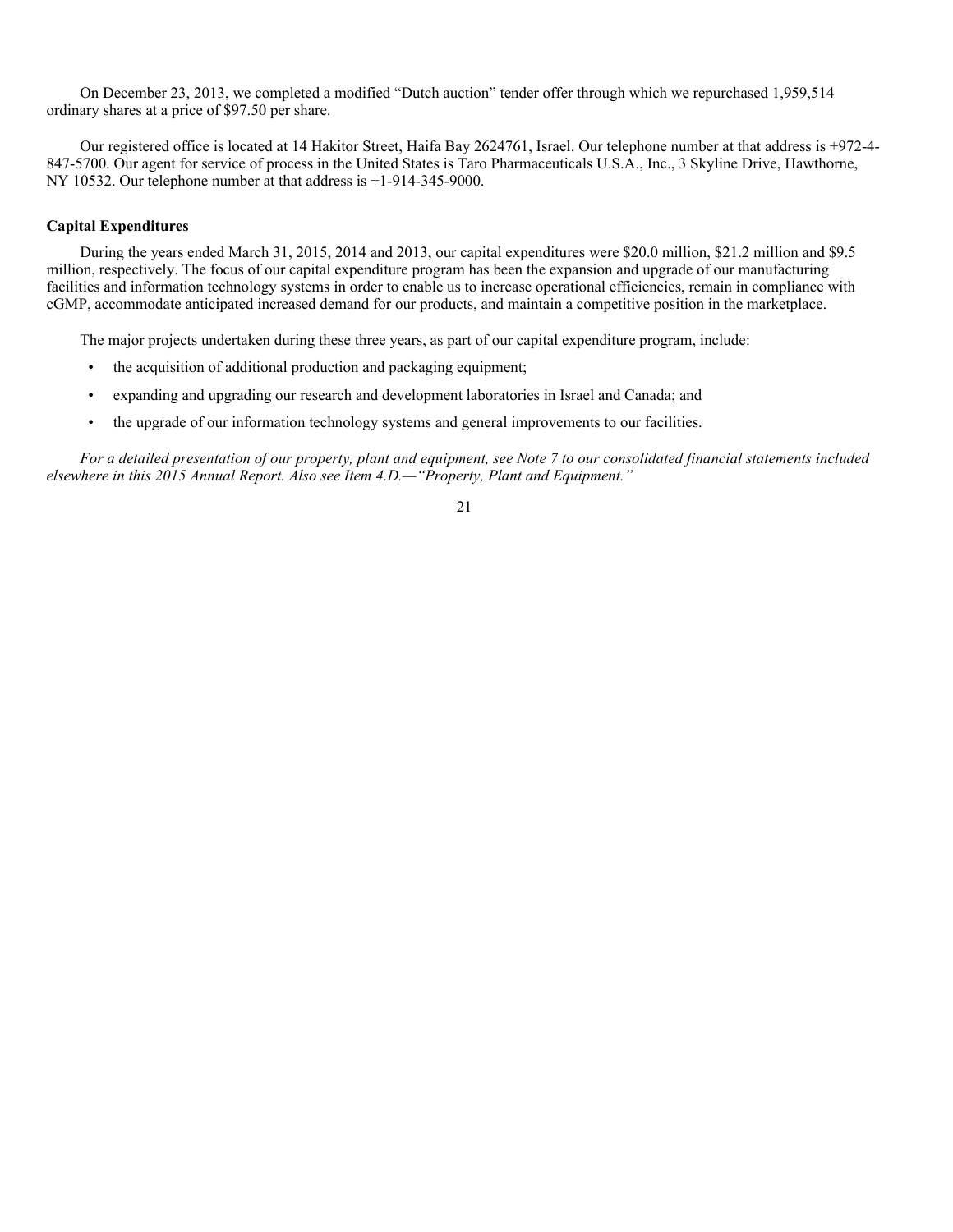#### **B. BUSINESS OVERVIEW**

We are a multinational, science-based pharmaceutical company. We develop, manufacture and market Rx and OTC pharmaceutical products primarily in the United States, Canada and Israel. Our primary areas of focus include semi-solids formulations such as creams and ointments and other dosage forms such as liquids, capsules and tablets, mainly in the dermatological and topical, cardiovascular, neuropsychiatric and anti-inflammatory therapeutic categories.

We operate principally through three entities: Taro Pharmaceutical Industries Ltd. ("Taro Israel"), and two of its subsidiaries (including indirect), Taro Pharmaceuticals Inc. ("Taro Canada") and Taro U.S.A. The principal activities and primary product lines of these subsidiaries may be summarized as follows:

| Entity      | <b>Principal Activities</b>                                                                                                 | <b>Primary Product Lines</b>                                                                |
|-------------|-----------------------------------------------------------------------------------------------------------------------------|---------------------------------------------------------------------------------------------|
| Taro Israel | Manufactures more than 65 finished<br>$\bullet$<br>dosage form pharmaceutical products<br>for sale in Israel and for export | Dermatology: Rx and OTC semi-<br>solid products (creams, ointments<br>and gels) and liquids |
|             | Produces APIs used in the<br>manufacture of finished dosage form                                                            | Cardiology and Neurology:<br>Prescription oral dosage products                              |
|             | pharmaceutical products                                                                                                     | Oral analgesics, Rx and OTC                                                                 |
|             | Markets and distributes both<br>proprietary and generic products in<br>the local Israeli market                             | OTC oral and nasal sprays                                                                   |
|             | Performs research and development                                                                                           |                                                                                             |
| Taro Canada | Manufactures more than 100 finished •<br>dosage form pharmaceutical products<br>for sale in Canada and for export           | Dermatology: Rx and OTC semi-<br>solid products (creams, ointments<br>and gels) and liquids |
|             | Markets and distributes both<br>proprietary and generic products in<br>the Canadian market                                  | Allergy (Antihistamine): OTC oral<br>dosage products                                        |
|             | Performs research and development                                                                                           |                                                                                             |
| Taro U.S.A. | Markets and distributes both<br>proprietary and generic products in<br>the U.S. market                                      | Dermatology: Rx and OTC semi-<br>solid products (creams, ointments<br>and gels) and liquids |
|             | Performs research and development<br>٠                                                                                      | Cardiology and Neurology: Rx oral<br>dosage products                                        |
|             |                                                                                                                             | Other Rx and OTC products                                                                   |

As of March 31, 2015, 35 of our ANDAs were being reviewed by the FDA, one of which was tentatively approved. During the fiscal year ended March 31, 2015, we filed 11 ANDAs and one NDA for an Orphan Indication is pending approval with the FDA. In addition, there are several products for which either development or internal regulatory work is in process. The applications pending before the FDA are at various stages in the review process, and there can be no assurance that we will be able to successfully complete any remaining testing or that, upon completion of such testing, approvals will be granted. In addition, there can be no assurance that the FDA will not grant approvals for competing products submitted by our competitors, prior to, simultaneous with or after granting approval to us.

#### **The Generic Pharmaceutical Industry**

Generic pharmaceuticals are the chemical and therapeutic equivalents of brand-name drugs and are typically marketed after the patents for brand-name drugs have expired. Generic pharmaceuticals generally must undergo clinical testing that demonstrates that they are bioequivalent to their branded equivalents and are manufactured to the same standards. Proving bioequivalence generally requires data demonstrating that the generic formulation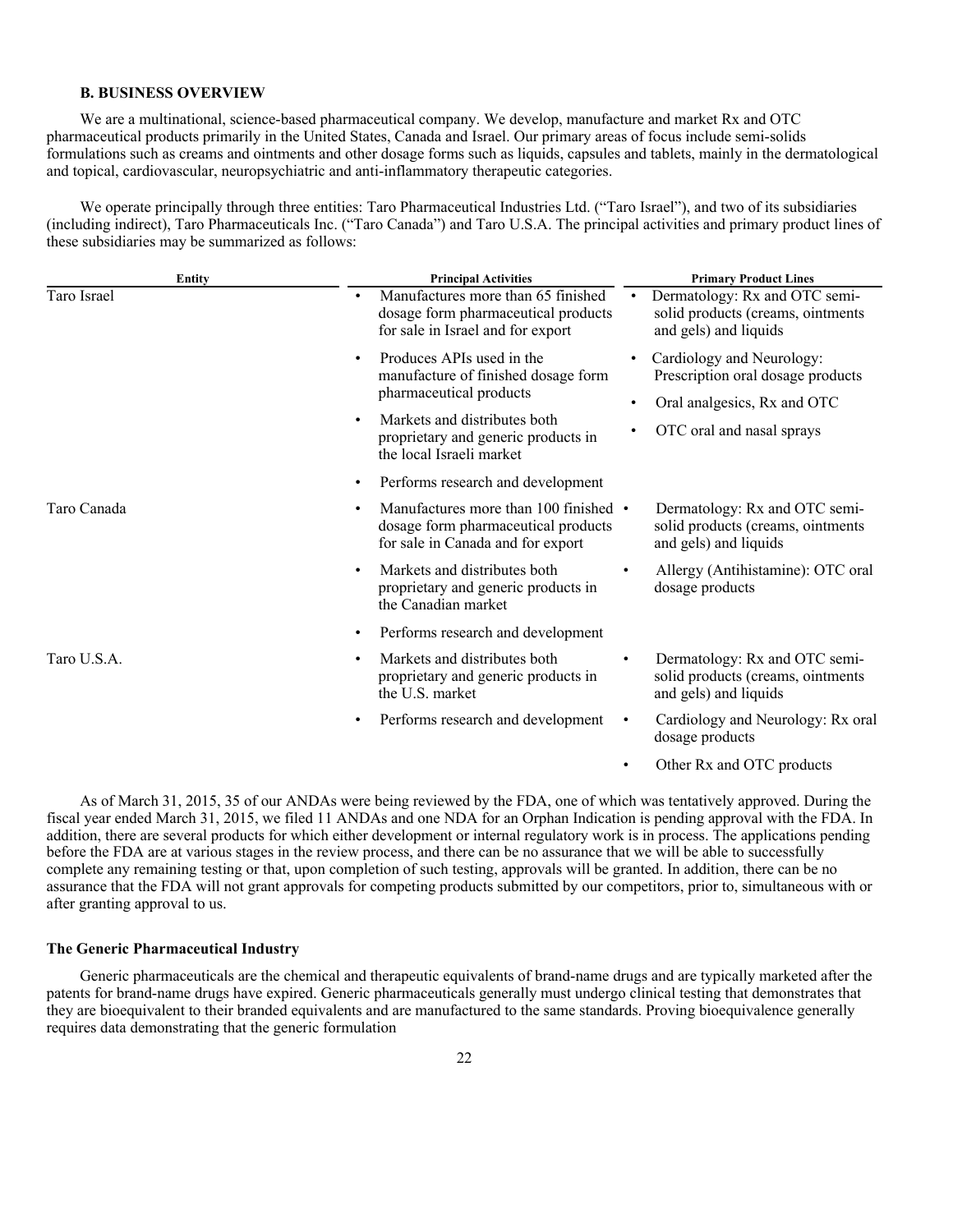results in a product whose rate and extent of absorption are within an acceptable range of the results achieved by the brand-name reference drug. In some instances, bioequivalence can be established by demonstrating that the therapeutic effect of the generic formula falls within an acceptable range of the therapeutic effects achieved by the brand-name reference drug.

Generic pharmaceutical products must meet the same quality standards as branded pharmaceutical products although they are generally sold at prices that are substantially lower than those of their branded counterparts. As a result, generic pharmaceuticals represent a much larger percentage of total drug prescriptions dispensed than their corresponding percentage of total sales. This discount tends to increase (and margins tend to decrease) as the number of generic competitors increases for a given product. Because of this pricing dynamic, companies that are among the first to develop and market a generic pharmaceutical tend to earn higher profits than companies that subsequently enter the market for that product. Furthermore, products that are difficult to develop or are intended for niche markets generally attract fewer generic competitors and therefore may offer higher profit margins than those products that attract a larger number of competitors. However, profit is influenced by many factors other than the number of competitors for a given drug or the size of the market. Depending on the actions of each of our competitors, price discounts can be just as significant for a specific product with only a few competitors or a small market, as for a product with many competitors or a large market.

In recent years, the market for generic pharmaceuticals has grown. We believe that this growth has been driven by the following factors, among others:

- efforts by governments, employers, third-party payers and consumers to control healthcare costs;
- increased acceptance of generic products by physicians, pharmacists and consumers; and
- the increasing number of pharmaceutical products whose patents have expired and are therefore subject to competition from, and substitution by, generic equivalents.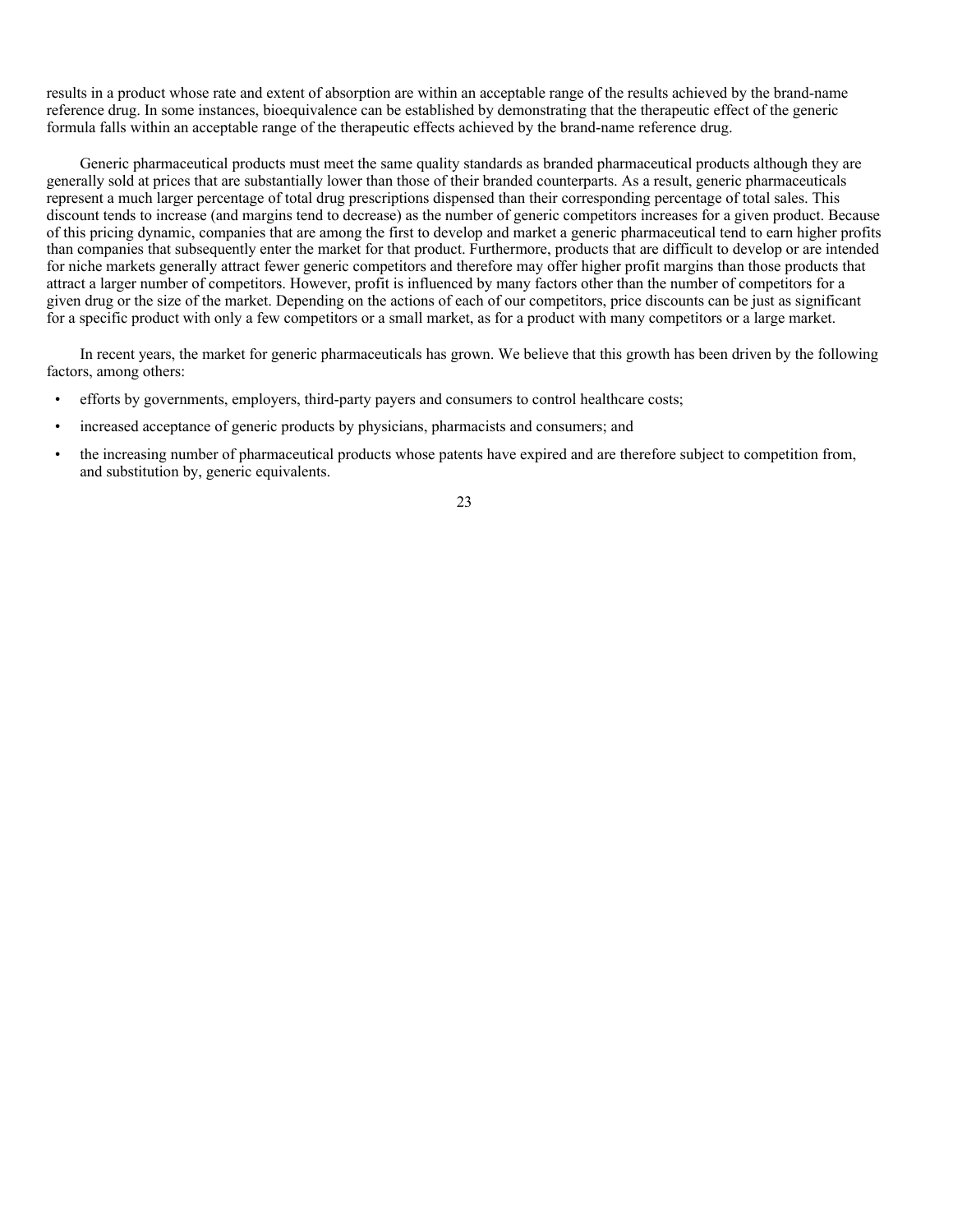## **Products**

We currently market more than 200 pharmaceutical products in over 25 countries. The following table represents some of our key product groups and the major markets in which they are sold:

|                                        |                                                                              | <b>Brand</b>                                | <b>Therapeutic</b>                         | Major                |            |
|----------------------------------------|------------------------------------------------------------------------------|---------------------------------------------|--------------------------------------------|----------------------|------------|
| <b>Generic Name</b>                    | <b>Dosage Form</b>                                                           | Name <sup>(1)</sup>                         | Category                                   | <b>Markets</b>       | Rx/OTC     |
| Acetazolamide                          | tablets                                                                      | Diamox®                                     | Diuretic                                   | U.S., Israel         | Rx         |
| Acetaminophen, Codeine and<br>Caffeine | tablets, gelcaps                                                             | $Rokacet$ <sup>®</sup> $(2)$                | Analgesic                                  | Israel               | <b>OTC</b> |
| Adapalene                              | gel                                                                          | Differin <sup>®</sup>                       | Dermatologics and topicals                 | U.S.                 | Rx         |
| Alclometasone Dipropionate             | cream, ointment                                                              | Aclovate®                                   | Dermatologics and topicals                 | U.S.                 | Rx         |
| Amiodarone Hydrochloride               | tablets                                                                      | Cordarone®                                  | Cardiovascular                             | U.S.                 | Rx         |
| Ammonium Lactate                       | cream, lotion                                                                | Lac-Hydrin®                                 | Dermatologics and topicals                 | U.S., Canada         | Rx         |
| Augmented Betamethasone                | lotion                                                                       | Diprolene AF <sup>®</sup>                   | Dermatologics and topicals                 | U.S.                 | Rx         |
| Dipropionate                           |                                                                              |                                             |                                            |                      |            |
| <b>Betamethasone Valerate</b>          | cream, ointment, lotion                                                      | Celestoderm®                                | Dermatologics and topicals                 | Canada               | Rx         |
| Calcipotriene                          | ointment                                                                     | Dovonex®                                    | Dermatologics and topicals                 | U.S.                 | Rx         |
| Carbamazepine                          | tablets, controlled<br>release tablets, chewable<br>tablets, oral suspension | Tegretol <sup>®</sup>                       | Anticonvulsant                             | U.S., Israel, Canada | Rx         |
| Cetirizine Hydrochloride               | solution                                                                     | $Z$ yrtec®                                  | Allergy                                    | U.S.                 | <b>OTC</b> |
| Ciclopirox Olamine                     | cream                                                                        | $L$ oprox®                                  | Dermatologics and topicals /<br>Antifungal | U.S.                 | Rx         |
| Clindamycin                            | solution                                                                     | $Cleocin^{\circledR}T$                      | Dermatologics and topicals                 | U.S.                 | Rx         |
| Clobetasol Propionate                  | cream, ointment, gel, topical<br>solution                                    | Temovate®                                   | Dermatologics and topicals                 | U.S., Canada         | Rx         |
| Clomipramine Hydrochloride             | capsule                                                                      | Anafranil®                                  | Neuropsychiatric                           | U.S.                 | Rx         |
| Clorazepate Dipotassium                | tablets                                                                      | Tranxene®                                   | Neuropsychiatric                           | U.S.                 | Rx         |
| Clotrimazole                           | cream, topical<br>solution, vaginal cream                                    | Lotrimin® Gyne-Lotrimin®                    | Dermatologics and topicals                 | U.S., Canada         | Rx/OTC     |
| Clotrimazole<br>and Betamethasone      | cream, lotion                                                                | Lotrisone <sup>®</sup>                      | Dermatologics and topicals                 | U.S., Israel         | Rx         |
| Dipropionate<br>Desonide               | cream, ointment                                                              | Tridesilon®                                 | Dermatologics and topicals                 | U.S.                 | Rx         |
| Desoximetasone                         | cream, ointment, gel                                                         | Topicort <sup>®</sup> $(2)$                 | Dermatologics and topicals                 | U.S.                 | Rx         |
| Diflorasone Diacetate                  | cream, ointment                                                              | $P\text{sorcon}^{\circledR}$                | Dermatologics and topicals                 | U.S.                 | Rx         |
| Docusate Sodium                        | capsule                                                                      | Colace®                                     | Gastrointestinal                           | Canada               | <b>OTC</b> |
| Econazole Nitrate                      | cream                                                                        | Spectazole®                                 | Dermatologics and topicals                 | U.S.                 | Rx         |
| <b>Enalapril Maleate</b>               | tablets                                                                      | Vasotec®                                    | Cardiovascular                             | U.S.                 | Rx         |
| <b>Enalapril Maleate</b>               | tablets                                                                      | Vaseretic®                                  | Cardiovascular                             | U.S.                 | Rx         |
| and Hydrochlorothiazide                |                                                                              |                                             |                                            |                      |            |
| Etodolac                               | tablets, capsules,<br>extended release tablets                               | Etopan <sup>®</sup> (2) Lodine <sup>®</sup> | Anti-Inflammatory &<br>Analgesic           | U.S., Israel         | Rx         |
| Fluocinonide                           | cream, ointment, gel, topical                                                | Lidex <sup>®</sup> , Vanos <sup>®</sup>     | Dermatologics and topicals                 | U.S., Canada         | Rx         |
|                                        | solution                                                                     |                                             |                                            |                      |            |
| Fluorouracil                           | topical solution, cream                                                      | Efudex®                                     | Topical Anti-neoplastic                    | U.S.                 | Rx         |
| Halobetasol Propionate                 | cream, ointment                                                              | Ultravate®                                  | Dermatologics and topicals                 | U.S.                 | Rx         |
| Hydrocortisone Valerate                | cream, ointment                                                              | Westcort <sup>®</sup>                       | Dermatologics and topicals                 | U.S., Canada         | Rx         |
| Hydrocortisone                         | cream, ointment                                                              | Cortizone $10^{\circledR}$                  | Dermatologics and topicals                 | U.S., Canada         | Rx/OTC     |
| Hydroquinone                           | cream                                                                        | Lustra®(2)                                  | Dermatologics and topicals                 | Canada               | Rx         |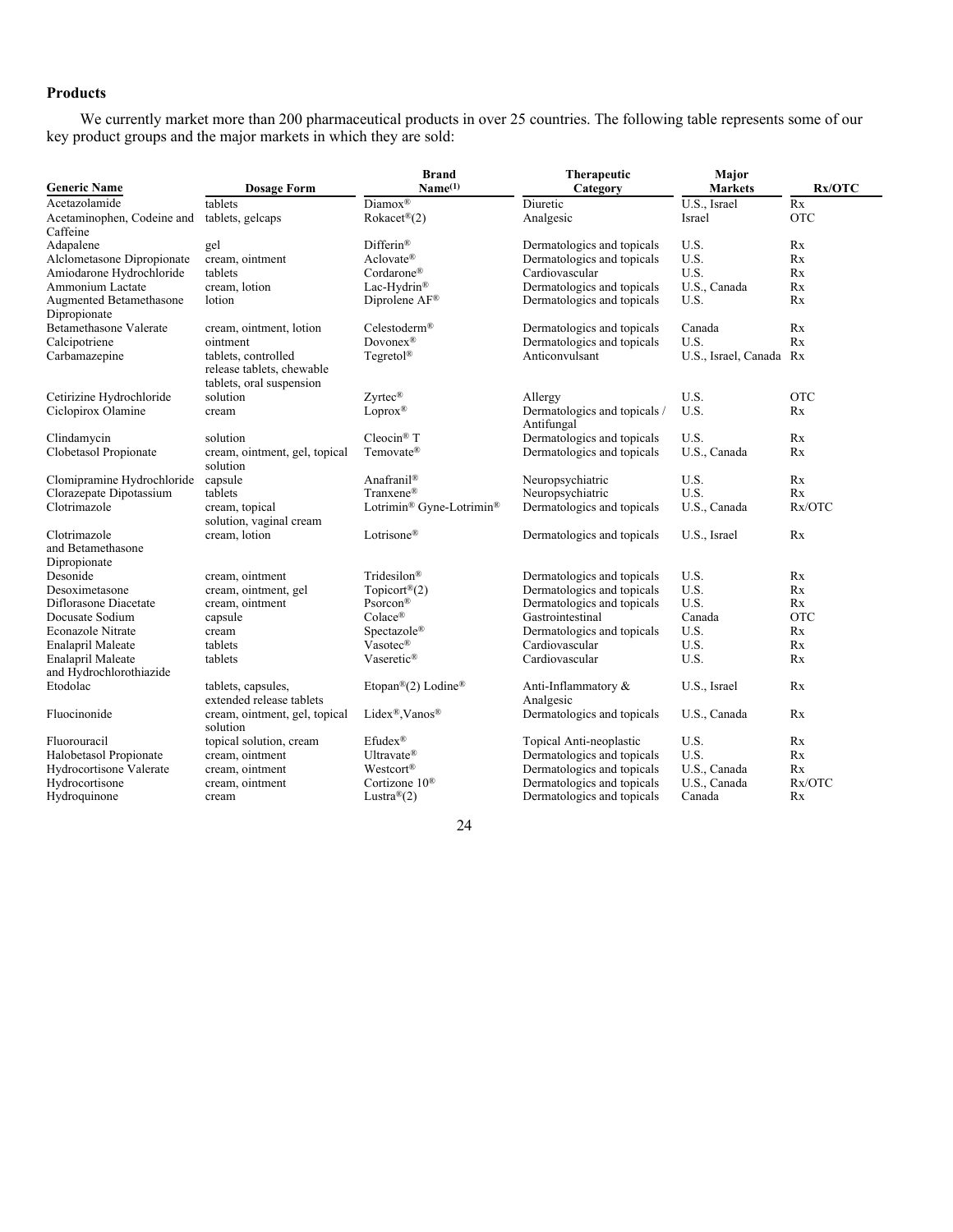|                           |                                                    | <b>Brand</b>                                                            | <b>Therapeutic</b>                         | Major                   |            |
|---------------------------|----------------------------------------------------|-------------------------------------------------------------------------|--------------------------------------------|-------------------------|------------|
| <b>Generic Name</b>       | <b>Dosage Form</b>                                 | Name <sup>(1)</sup>                                                     | Category                                   | <b>Markets</b>          | Rx/OTC     |
| Imiquimod                 | cream                                              | Aldara $^{\circledR}$                                                   | Dermatological and topicial                | U.S.                    | Rx         |
| Ketoconazole              | tablets, cream                                     | Nizoral <sup>®</sup>                                                    | Dermatologics and topicals /<br>Antifungal | U.S., Canada            | Rx         |
| Lamotrigine               | tablets                                            | Lamictal <sup>®</sup>                                                   | Anticonvulsant                             | U.S.                    | Rx         |
| Lidocaine                 | ointment                                           | Xylocaine™                                                              | Dermatologics and topicals                 | U.S.                    | Rx         |
| Loratadine                | solution, tablets                                  | Claritin <sup>®</sup>                                                   | Allergy                                    | U.S., Canada            | <b>OTC</b> |
| Malathion                 | lotion                                             | Ovide <sup>®</sup> $(2)$                                                | Dermatologics and topicals                 | U.S.                    | Rx         |
| Metronidazole             | gel                                                | MetroGel <sup>®</sup>                                                   | Dermatologics and topicals                 | U.S.                    | Rx         |
| Miconazole Nitrate        | vaginal cream, cream                               | Monistat <sup>®</sup> 3 Monistat <sup>®</sup> 7<br>Micatin <sup>®</sup> | Dermatologics and topicals                 | U.S., Canada            | <b>OTC</b> |
| Mometasone Furoate        | cream, ointment, lotion                            | Elocon <sup>®</sup>                                                     | Dermatologics and topicals                 | U.S., Canada            | Rx         |
| Mupirocin                 | ointment                                           | Bactroban <sup>®</sup>                                                  | Dermatologics and topicals                 | U.S., Canada            | Rx         |
| Nortriptyline             | capsule                                            | Pamelor <sup>®</sup>                                                    | Neuropsychiatric                           | U.S.                    | Rx         |
| Nystatin                  | oral suspension,<br>vaginal cream                  | Mycostatin <sup>®</sup>                                                 | Dermatologics and topicals                 | U.S., Israel, Canada    | Rx         |
| Nystatin/Triamcinolone    | cream, ointment                                    | Mycogen® II, Mycolog® II,<br>Myconel <sup>®</sup>                       | Antifungal                                 | U.S.                    | Rx         |
| Ondansetron Hydrochloride | solution                                           | $Zofran^{\circledR}$                                                    | Antinauseant                               | U.S.                    | Rx         |
| Phenytoin Sodium          | extended release capsules,<br>chewable, suspension | Dilantin <sup>®</sup>                                                   | Anticonvulsant                             | U.S., Canada            | Rx         |
| Terconazole               | vaginal cream                                      | Terazol <sup>®</sup>                                                    | Dermatologics and topicals                 | U.S., Canada            | Rx         |
| Terbinafine Hydrochloride | cream                                              | Lamisil®                                                                | Dermatologics and topicals                 | U.S.                    | <b>OTC</b> |
| Triamcinolone Acetonide   | cream, ointment, dental paste                      | Kenalog <sup>®</sup>                                                    | Dermatologics and topicals                 | U.S., Canada, Israel    | Rx         |
| Warfarin Sodium           | tablets                                            | Coumadin <sup>®</sup>                                                   | Cardiovascular                             | U.S., Israel, Canada Rx |            |

(1) Presented in this column are the brand-names under which the products are most commonly prescribed in the United States. Except as noted below, we do not own any of the specific names. In some cases, we manufacture and sell the generic equivalent of the product sold by the third-party owner of such name. For example, we sell our product warfarin sodium tablets under that name in the United States. Warfarin sodium is the generic equivalent of Coumadin, a product sold under that name in the United States by the third-party owner of the United States rights to that name and by us in Israel, where we own the right to use that name.

(2) Taro brands.

Topical corticosteroids are used in the treatment of some dermatologic conditions (including psoriasis, eczema and various types of skin rashes). Topical antineoplastics are used in the treatment of cancer (including skin cancer). Antifungals are used in the treatment of some infections (including athlete's foot, ringworm and vaginal yeast infections). Anticonvulsants are used in the treatment of various seizure disorders (including epilepsy). Cardiovascular products are used in the treatment of heart disease. There are several categories of cardiovascular drugs, including anticoagulants, antihypertensive and antiarrhythmic. Anticoagulants, commonly known as blood thinners, are used in the treatment of heart disease and stroke associated with heart disease.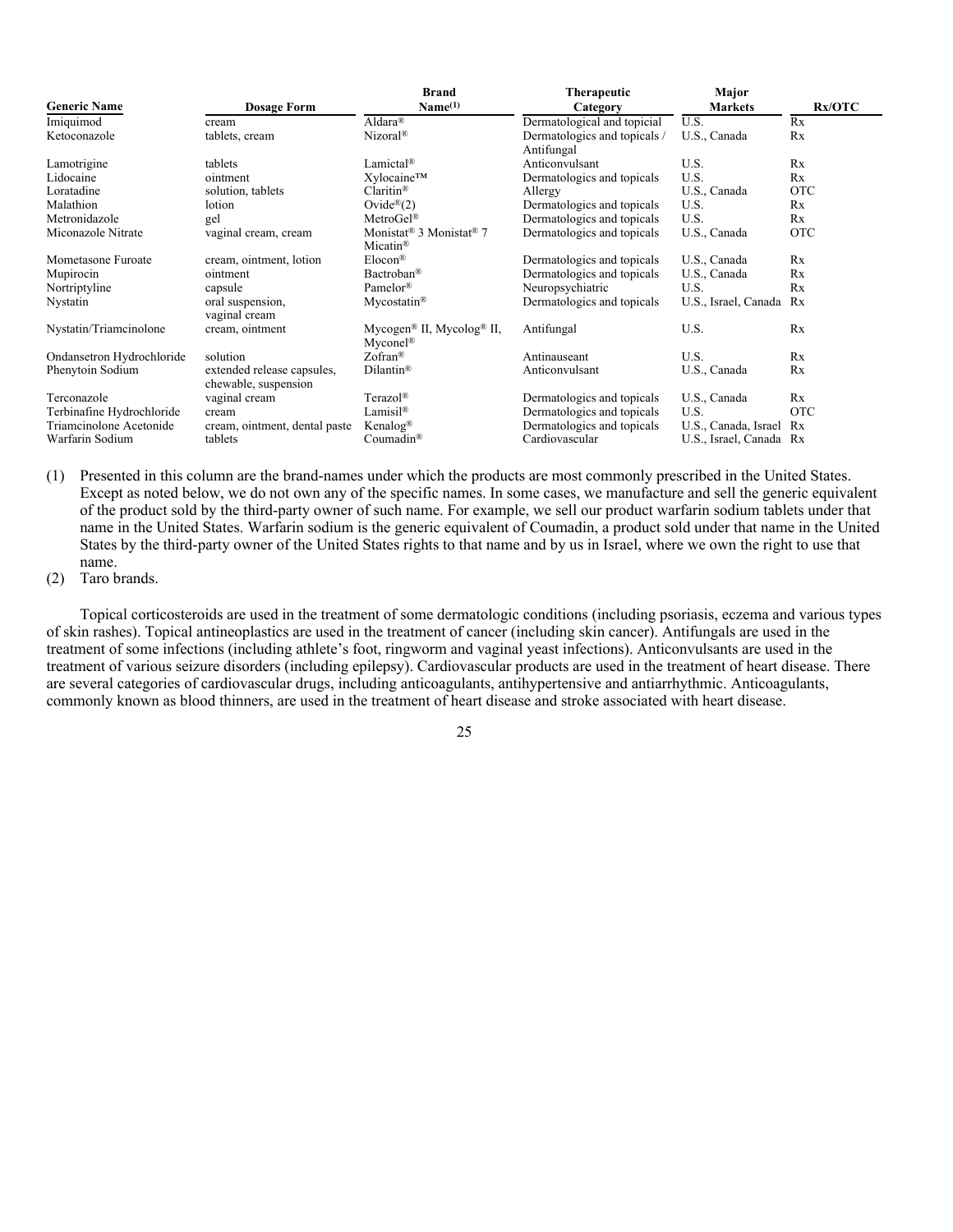Some of our products are subject to seasonality, such as allergy drugs, however, in the aggregate our products are not materially subject to seasonality.

#### **Sales and Marketing**

In the United States, Israel and Canada, our sales are primarily generated by our own dedicated sales force. In other countries, we sell through agents and other distributors. Our sales force is supported by our customer service and marketing employees.

The following is a breakdown of our net sales by geographic region, including the percentage of our total consolidated net sales for each period:

|        |                                | Year ended March 31.  |                                |                       |                                |                       |  |
|--------|--------------------------------|-----------------------|--------------------------------|-----------------------|--------------------------------|-----------------------|--|
|        | 2015                           |                       | 2014                           |                       | 2013                           |                       |  |
|        | <b>Sales</b><br>(in thousands) | $%$ of<br>total sales | <b>Sales</b><br>(in thousands) | $%$ of<br>total sales | <b>Sales</b><br>(in thousands) | $%$ of<br>total sales |  |
| U.S.A. | 777.191                        | 90%                   | 669,481                        | 88%                   | 587,851                        | 88%                   |  |
| Canada | 55,452                         | 6%                    | 56.718                         | 7%                    | 52,452                         | 8%                    |  |
| Israel | 22,157                         | 3%                    | 22.917                         | 4%                    | 19.929                         | 3%                    |  |
| Other  | 8,144                          | $1\%$                 | 10,169                         | $1\%$                 | 10,722                         | $1\%$                 |  |
| Total  | 862.944                        | 100%                  | 759.285                        | 100%                  | 670.954                        | $100\%$               |  |

In fiscal year ended March 31, 2015, revenue in the United States accounted for 90% of total consolidated net sales. In addition to marketing Rx drugs, we market our generic OTC products primarily as store brands under its customers' labels to wholesalers, drug chains, food chains and mass merchandisers. During fiscal year ended March 31, 2015, we sold to approximately 140 customers in the United States. The following table represents sales to our three largest customers as a percent of consolidated sales:

|            |          | Year ended March 31. |          |
|------------|----------|----------------------|----------|
| Customer   | 2015     | 2014                 | 2013     |
| Customer A | $18.0\%$ | $17.3\%$             | $14.0\%$ |
| Customer B | $14.1\%$ | 20.4%                | 20.8%    |
| Customer C | $10.3\%$ | $13.4\%$             | $12.2\%$ |

The following table sets forth the percentage of consolidated net sales by each type of customer in the U.S.A. in fiscal year ended March 31, 2015:

| <b>Customer Type</b>                       | Percentage of<br><b>Consolidated Sales</b> |
|--------------------------------------------|--------------------------------------------|
| Drug wholesalers and store chains          | 47%                                        |
| Mass merchandisers, food and retail chains | 14%                                        |
| Managed care organizations                 | 17%                                        |
| Generic drug distributors                  | 10%                                        |
| Other                                      | 2%                                         |

In fiscal year ended March 31, 2015, sales in Canada accounted for 6% of our total consolidated net sales and Taro Canada had approximately 60 customers.

The PMPRB monitors and controls prices of patented drug products marketed in Canada by persons holding, or licensed under, one or more patents. The existence of one or more patents relating to a drug product triggers a governmental price control regime that significantly affects the Canadian pharmaceutical industry's ability to set pricing. Furthermore, in each province of Canada there is a drug benefit formulary. A formulary lists the drugs for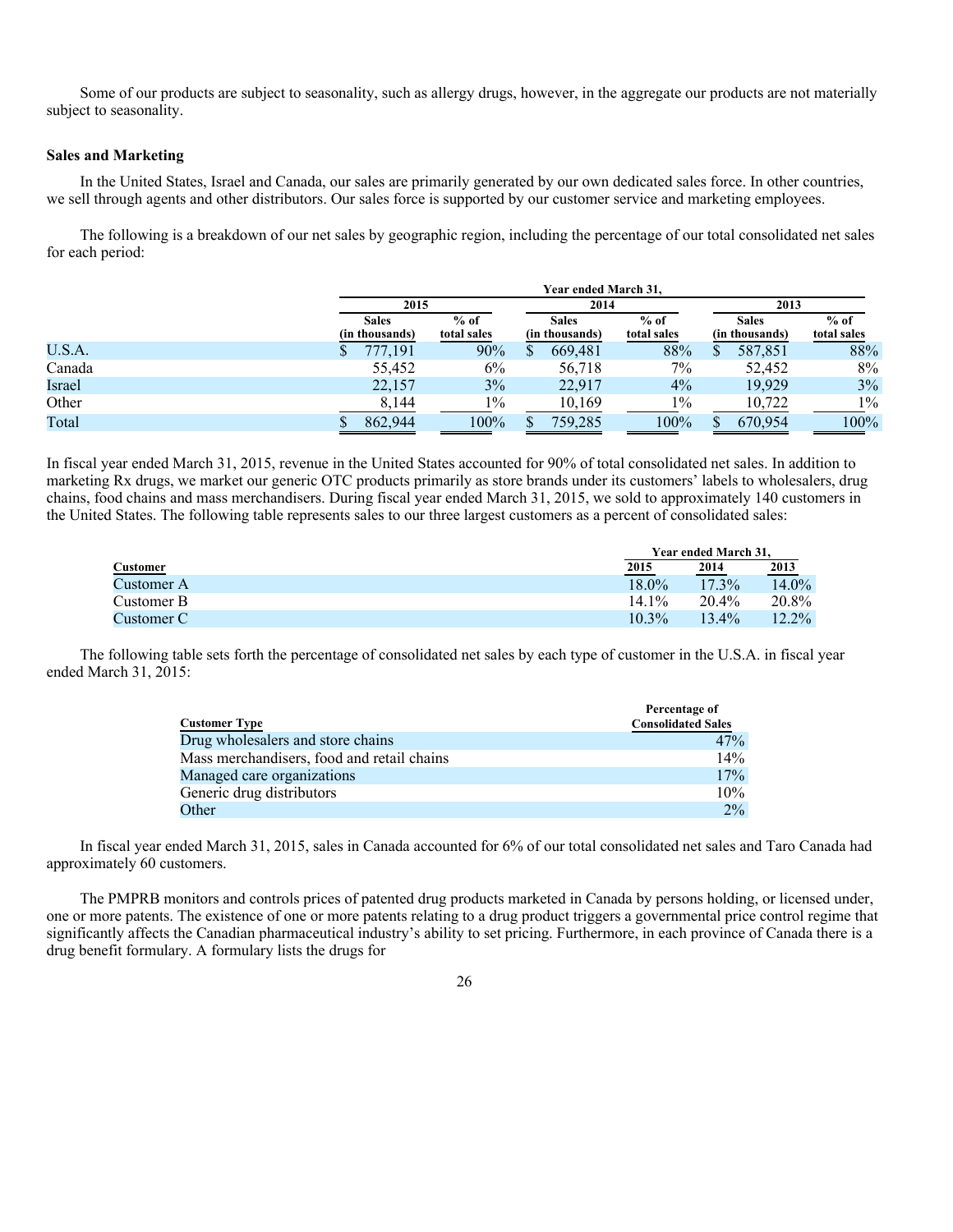which a provincial government will reimburse qualifying persons and the prices at which the government will reimburse such persons. Provincial governments generally will reimburse the lowest available price of the generic equivalents of any drug listed on the formulary list of a province. Consequently, provincial formulary regimes tend to encourage the sale of lower-priced versions of pharmaceutical products.

The following table sets forth the percentage of consolidated net sales by each type of customer in Canada in fiscal year ended March 31, 2015:

|                                                | Percentage of             |
|------------------------------------------------|---------------------------|
| <b>Customer Type</b>                           | <b>Consolidated Sales</b> |
| Drug wholesalers                               | $4\%$                     |
| Drug chains, independent pharmacies and others | $2\%$                     |

In fiscal year ended March 31, 2015, sales in Israel accounted for 3% of our total consolidated net sales. The marketing, sales and distribution of Rx pharmaceuticals and OTC products in Israel is closely monitored by the Israeli government. The market for these products is dominated by institutions that are similar to health maintenance organizations in the United States, as well as private pharmacies. Most of our marketing efforts in Israel focus on selling directly to these groups.

All pharmaceutical products sold in Israel are subject to price controls. Permitted price increases and decreases are enacted by the Israeli government as part of a formal review process. There are no restrictions on the import of pharmaceuticals, provided that they comply with registration requirements of the Israeli Ministry of Health.

In Israel, the pharmaceutical market generally is divided into two market segments: (i) the private market, which includes drug store chains, private pharmacies and wholesalers; and (ii) the institutional market, which includes Kupat Holim Clalit ("Kupat Holim") (the largest health maintenance organization in Israel), other health maintenance organizations, the Israel Ministry of Health and the Armed Forces.

In fiscal year ended March 31, 2015, sales to other international markets accounted for approximately 1% of consolidated net sales.

The following table sets forth the percentage of consolidated net sales by each type of customer in Israel and other international markets in fiscal year ended March 31, 2015:

|                      | Percentage of             |
|----------------------|---------------------------|
| <b>Customer Type</b> | <b>Consolidated Sales</b> |
| Institutional        | $1\%$                     |
| Private              | $2\%$                     |
| Other international  | $1\%$                     |

We have expanded the production capacity of our Israeli and Canadian operations to meet anticipated greater demand for our products in future years. As discussed below under "*Industry Practice Relating to Working Capital Items*," future demand for our products may not increase at a rate we previously anticipated. In addition, we utilize contract manufacturers for certain products to satisfy customer demand in a timely manner. As a result, in each of the years ended March 31, 2015, 2014 and 2013, backorders represented less than 5% of our consolidated net sales.

#### **Competition and Pricing**

The pharmaceutical industry is intensely competitive. We compete with the original manufacturers of the brand-name equivalents of our generic products, other generic drug manufacturers (including brand-name companies that also manufacture generic drugs or license their products to other generic drug manufacturers) and manufacturers of new drugs that may compete with our generic drugs. Many of our competitors have greater financial, production and research and development resources, substantially larger sales and marketing organizations, and substantially greater name recognition than we have.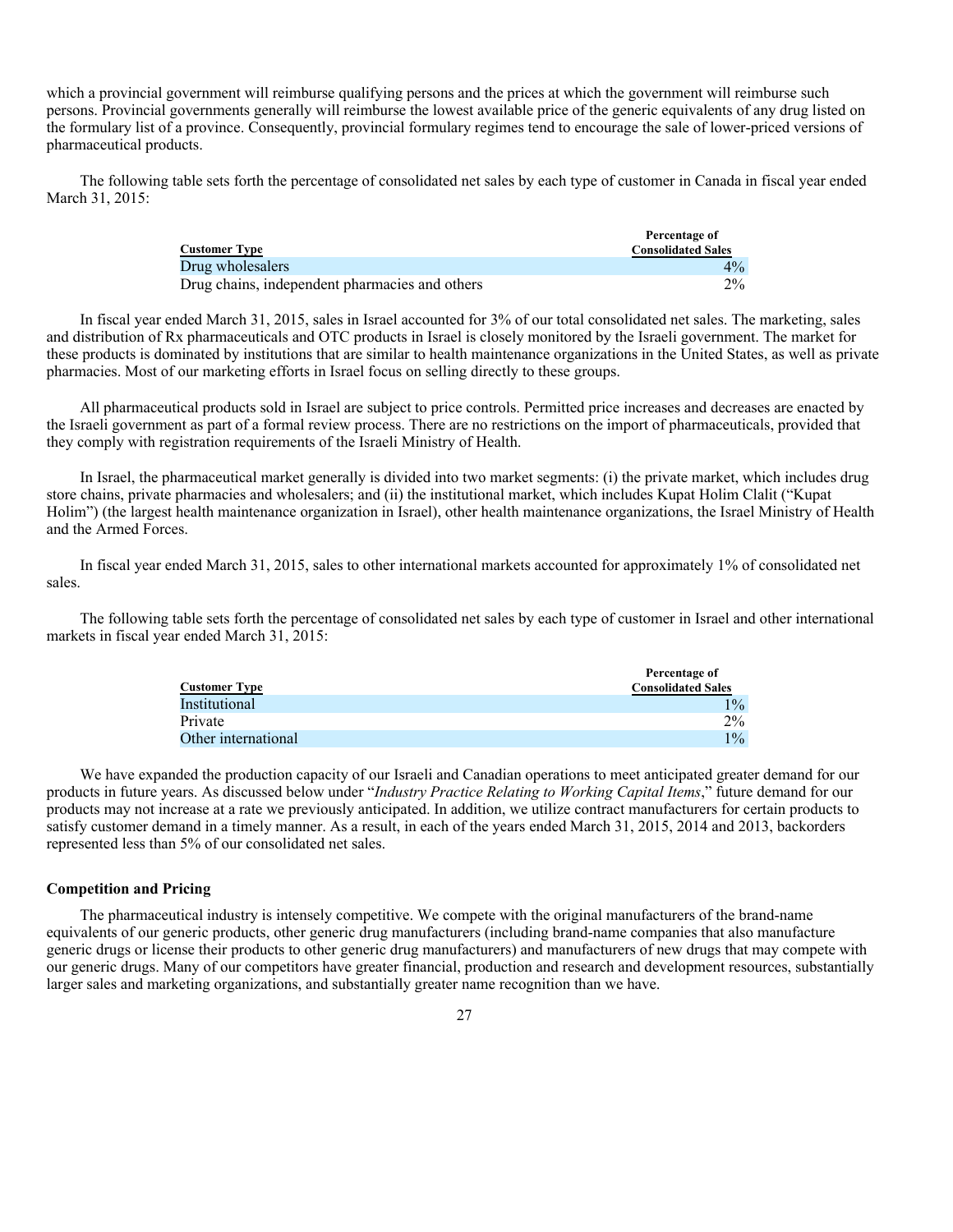Historically, brand-name drug companies have attempted to prevent generic drug manufacturers from producing certain products and to prevent competing generic drug products from being accepted as equivalent to their brand-name products. We expect such efforts to continue in the future. Also, some brand-name competitors, in an attempt to participate in the generic drug sales of their branded products, have introduced generic equivalents of their own branded products, both prior and subsequent to the expiration of their patents or FDA exclusivity periods for such drugs. These competitors have also introduced authorized generics or generic equivalents of brand-name drug products.

In the United States, we compete with branded pharmaceutical manufacturers such as Bristol-Myers Squibb Company, GlaxoSmithKline Inc., Merck & Co., Inc., Novartis AG, Pfizer Inc., Valeant Pharmaceuticals International, Inc. and Galderma Laboratories, LP., as well as with generic companies such as Teva Pharmaceuticals U.S.A., Mylan Inc., Perrigo Company PLC, Glenmark Generics, Inc., USA. and Sandoz Pharmaceuticals (the generics subsidiary of Novartis). Many of these companies have more resources, market and name recognition and better access to customers than we have. Therefore, there can be no assurance that we can compete successfully with them.

A significant portion of our sales are made to a relatively small number of wholesalers, retail drug chains, food chains and mass merchandisers, which continue to undergo significant consolidation. We face increasing product pricing pressures as a result of this consolidation as well as the emergence of large buying groups who are able to negotiate price discounts on our products.

In Canada, our competition includes Merck Canada Inc., Pfizer Canada Inc., Janssen Inc., Novartis Pharmaceuticals Canada Inc., GlaxoSmithKline Inc., Valeant Canada, AstraZeneca Canada, Johnson & Johnson Inc., Bayer Inc. and Bristol-Myers Squibb Canada. We also compete with other manufacturers of generic products, such as Apotex Inc., Teva Canada Limited, Mylan Pharmaceuticals ULC, Sandoz Canada Incorporated and Pharmascience Inc.

Depending on the product, pricing in Canada is established by competitive factors or by Canadian provincial formulary price lists published by the Canadian provinces.

In Israel, we compete with Teva Pharmaceutical Industries Ltd., Perrigo Israel Pharmaceuticals Ltd., Dexcel Pharma Israel, and Rafa Laboratories Ltd., among others. In addition, many leading multinational companies, including Bayer AG, Eli Lilly and Company, Merck & Co., Inc. and Pfizer Inc., market their products in Israel.

In Israel, the government establishes the prices for pharmaceutical products as part of a formal review process. There are no restrictions on the import of pharmaceuticals provided that they comply with registration requirements of the Israeli Ministry of Health.

#### **Manufacturing and Raw Materials**

We currently manufacture finished pharmaceutical products at our government approved facilities in Canada and Israel and APIs at our facilities in Israel. We have expanded our research and development in Canada and Israel.

For the manufacture of our finished dosage form pharmaceutical products, we use pharmaceutical chemicals that we either produce ourselves or purchase from chemical manufacturers in the open market globally. Substantially all of such chemicals are obtainable from a number of sources, subject to regulatory approval. However, we purchase certain raw materials from single source suppliers. The decision to purchase APIs is a function of our sales forecast and prevailing prices in the market. When appropriate purchasing opportunities arise, the Company may acquire certain APIs in excess of its ordinary requirements or rate of growth. Obtaining the regulatory approvals required to add alternative suppliers of such raw materials for products sold in the United States or Canada may be a lengthy process. We strive to maintain adequate inventories of single source raw materials in order to ensure that any delays in receiving such regulatory approvals will not have a material adverse effect on our business. However, we may become unable to sell certain products in the United States or Canada pending approval of one or more alternate sources of raw materials.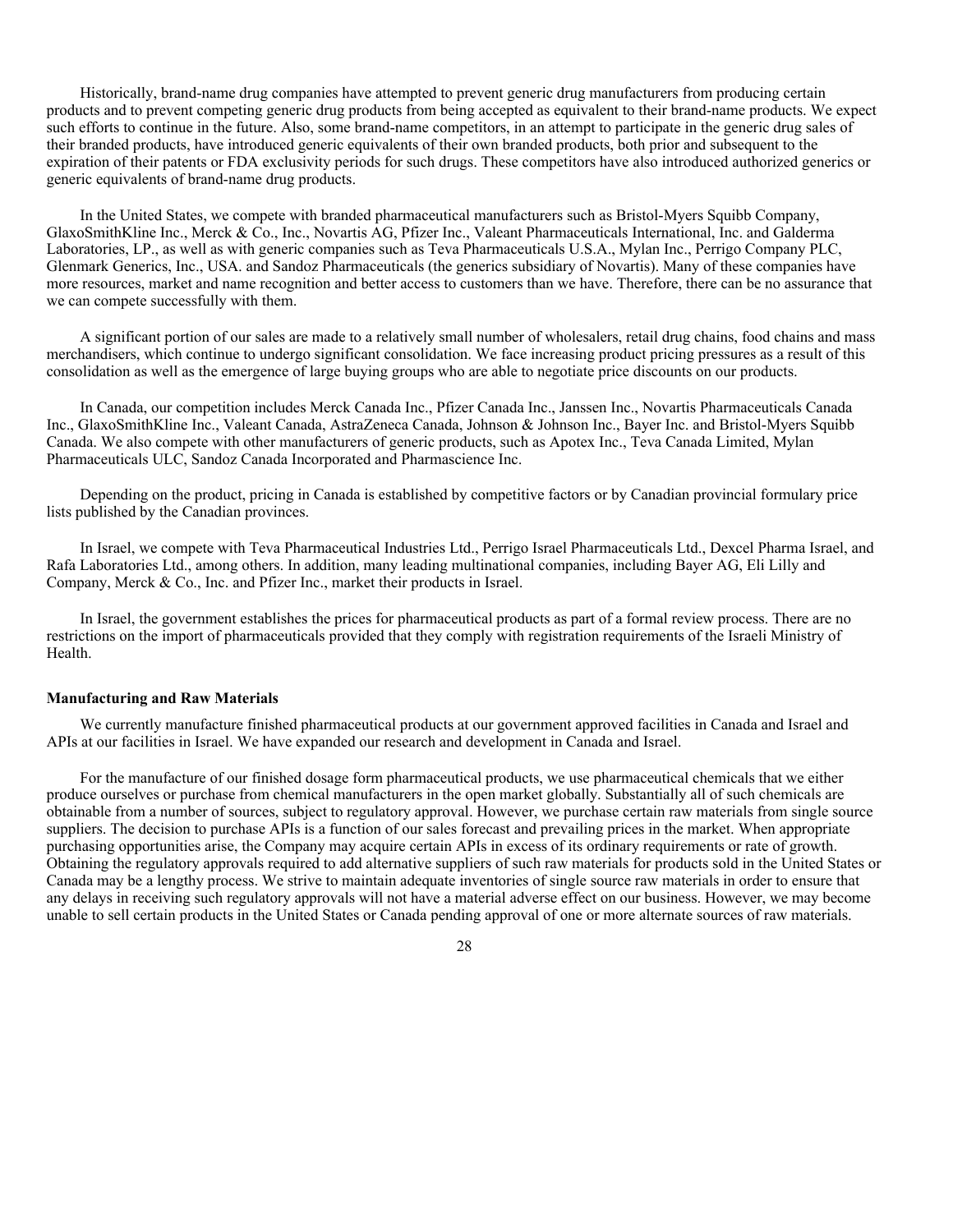We synthesize the APIs used in some of our key products, including our warfarin sodium tablets, carbamazepine products, etodolac tablets, terbinafine cream, imiquimod cream, fluocinonide cream, lamotrigine tablets, clorazepate dipotassium tablets, cetirizine oral solution and desoximetasone spray. We plan to continue the strategic selection of APIs for synthesis in order to maximize the advantages from this scientific and manufacturing capability.

Although, prices of principal raw materials have been relatively stable, the Company has instituted programs to keep the cost of APIs consistent or to improve upon them; for example, through the qualification of alternate suppliers and process improvements.

#### **Industry Practices Relating to Working Capital Items**

Certain customary industry selling practices affect our working capital, including, but not limited to, providing favorable payment terms to customers and discounting selling prices through the issuance of free products as well as other incentives within a specified time frame if a customer purchases more than a specified threshold of a product. These incentives are provided principally with the intention of maintaining or expanding our distribution to the detriment of competing products.

Industry practice requires that pharmaceutical products be made available to customers from existing stock rather than on a made-to-order basis. Therefore, in order to accommodate market demand adequately, we strive to maintain a sufficient level of inventory.

#### **Government Regulation**

We are subject to extensive pharmaceutical industry regulations in the United States, Canada, Israel and other jurisdictions, and may be subject to future legislative and other regulatory developments concerning our products and the healthcare field generally. Any failure by us to comply with applicable policies and regulations of any of the numerous authorities that regulate our industry could have a material adverse effect on our results of operations.

In the United States, the Federal Food, Drug, and Cosmetic Act, or the FDC Act, and other federal and state statutes and regulations, govern, among other things, the research, development, testing, manufacture, storage, recordkeeping, approval, labeling, promotion and marketing, distribution, post-approval monitoring and reporting, sampling, and import and export of pharmaceutical products. Failure to comply with applicable U.S. requirements may subject a company to a variety of administrative or judicial sanctions, such as FDA refusal to approve pending new drug applications, or NDAs, warning or untitled letters, product recalls, product seizures, total or partial suspension of production or distribution, injunctions, fines, civil penalties, and criminal prosecution. In Canada, Israel and other jurisdictions, the manufacture and sale of pharmaceutical products are regulated in a similar manner. Legal requirements generally prohibit the handling, manufacture, marketing and importation of any pharmaceutical product unless it is properly registered in accordance with applicable law. In addition, approval is required before any new drug or a generic equivalent to a previously approved drug can be marketed. Furthermore, each country requires successful inspections or approval of manufacturing facilities, including adherence to cGMPs during the production and storage of pharmaceutical components, including, but not limited to, raw materials and finished products. As a result, we have had periodic inspections of our facilities and records.

Regulatory authorities in each country also have extensive enforcement powers over the activities of pharmaceutical manufacturers, including the power to seize, force the recall of and prohibit the sale or import of non-complying products and to halt the operations of and criminally prosecute and fine non-complying manufacturers. These regulatory authorities also have the power to revoke approvals previously granted and remove from the market previously approved drug products.

In the United States, Canada, Israel and other jurisdictions, we, as well as other manufacturers of drugs, are dependent on obtaining timely approvals for products. The approval process in each country has become more rigorous and costly in recent years. There can be no assurance that approvals will be granted in a timely manner or at all. In the United States, Canada, Israel and other jurisdictions, the procedure for drug product approvals, if such approval is ultimately granted, generally takes longer than one year. The review processes in Canada and Israel are substantively similar to the review process in the United States.

In the United States, any drug that is not generally recognized as safe and effective by qualified experts for its intended use is deemed to be a new drug which generally requires FDA approval. Approval is obtained, either by the submission of an ANDA or an NDA. If the new drug is a new dosage form, a strength not previously approved,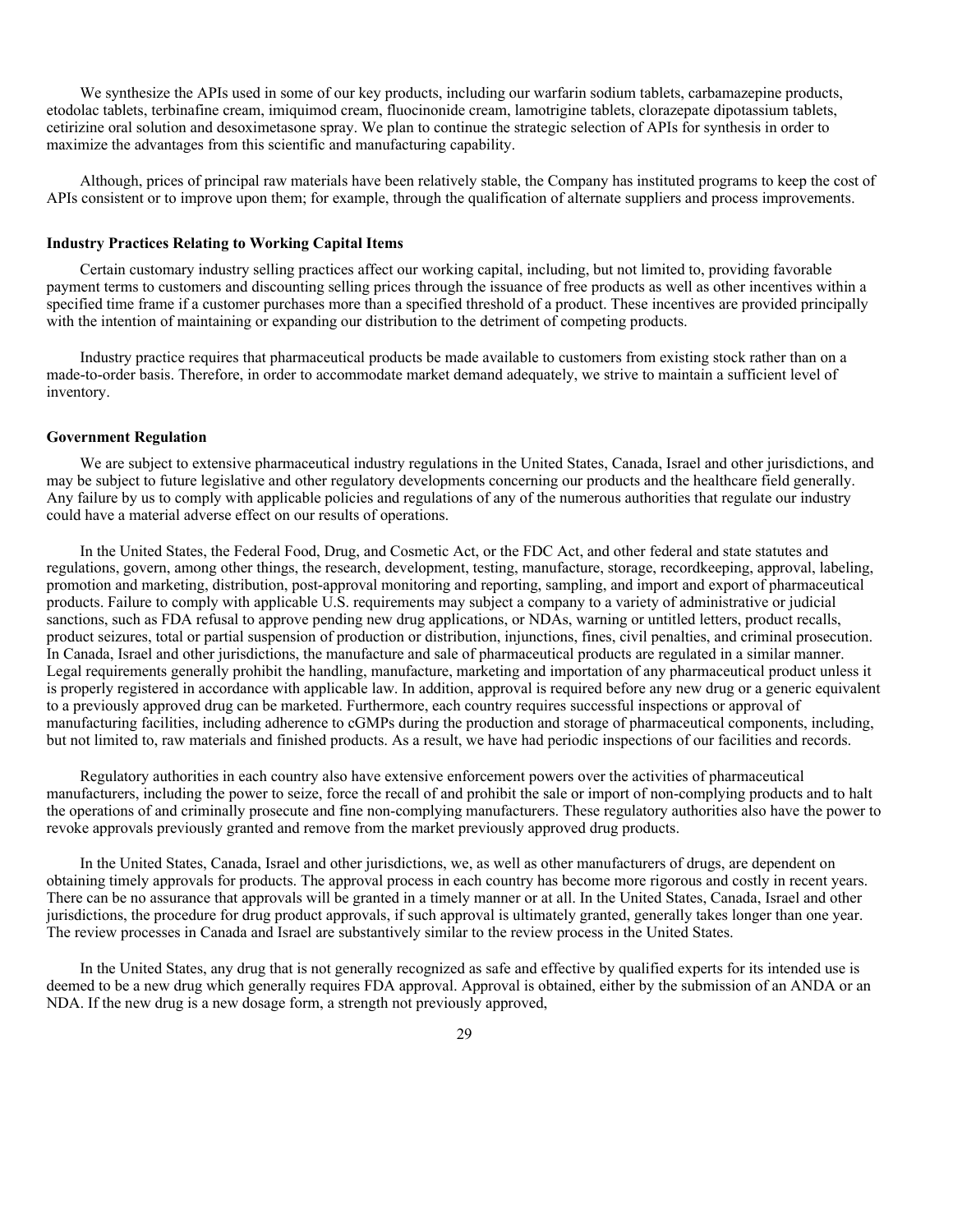a new indication or an indication for which the ANDA procedure is not available, an NDA is required. Pharmaceutical product development for a new product or certain changes to an approved product in the U.S. typically involves preclinical laboratory and animal tests, the submission to the FDA of an investigational new drug application, or IND, which must become effective before clinical testing may commence, and adequate and well-controlled clinical trials to establish the safety and effectiveness of the drug for each indication for which FDA approval is sought. Satisfaction of FDA approval to market requirements typically takes many years and the actual time required may vary substantially based upon the type, complexity, and novelty of the product or disease.

Preclinical tests include laboratory evaluation of product chemistry, formulation, and toxicity, as well as animal trials to assess the characteristics and potential safety and efficacy of the product. The conduct of the preclinical tests must comply with federal regulations and requirements, including good laboratory practices. The results of preclinical testing are submitted to the FDA as part of an IND along with other information, including information about product chemistry, manufacturing and controls, and a proposed clinical trial protocol. Long term preclinical tests, such as animal tests of reproductive toxicity and carcinogenicity, may continue after the IND is submitted.

A 30-day waiting period after the submission of each IND is required prior to the commencement of clinical testing in humans. If the FDA has neither commented on nor questioned the IND within this 30-day period, the clinical trial proposed in the IND may begin.

Clinical trials involve the administration of the investigational new drug to healthy volunteers or patients under the supervision of a qualified investigator. Clinical trials must be conducted: (i) in compliance with federal regulations; (ii) in compliance with good clinical practice, or GCP, an international standard meant to protect the rights and health of patients and to define the roles of clinical trial sponsors, administrators, and monitors; as well as (iii) under protocols detailing the objectives of the trial, the parameters to be used in monitoring safety, and the effectiveness criteria to be evaluated. Each protocol involving testing on U.S. patients and subsequent protocol amendments must be submitted to the FDA as part of the IND.

The FDA may order the temporary, or permanent, discontinuation of a clinical trial at any time, or impose other sanctions, if it believes that the clinical trial either is not being conducted in accordance with FDA requirements or presents an unacceptable risk to the clinical trial patients. The study protocol and informed consent information for patients in clinical trials must also be submitted to an institutional review board, or IRB, for approval. An IRB may also require the clinical trial at the site to be halted, either temporarily or permanently, for failure to comply with the IRB's requirements, or may impose other conditions.

We generally receive approval for generic products by submitting an ANDA to the FDA. An ANDA provides for marketing of a drug product that contains the same active ingredient and has the same route of administration, dosage form, and strength as a previously approved drug (also known as the reference listed drug) and has been shown to be bioequivalent to the reference listed drug. Other than the requirement for bioequivalence testing, ANDA applicants are not required to conduct, or submit results of, preclinical tests to prove the safety or effectiveness of their drug product. Bioavailability is generally determined by the rate and extent of absorption and levels of concentration of a drug product in the blood stream needed to produce a therapeutic effect. Bioequivalence compares the bioavailability of one drug product with another and, when established, indicates that the rate of absorption and levels of concentration of a generic drug in the body or on the skin are substantially equivalent to the previously approved brand-name reference listed drug. ANDA approvals are granted after the review by the FDA of detailed information submitted as part of the ANDA regarding the pharmaceutical ingredients, drug production methods, quality control, labeling, and demonstration that the product bioequivalent to the brand-name reference listed drug. Demonstrating bioequivalence generally requires data demonstrating that the generic formula results in a product whose rate and extent of absorption are within an acceptable range of the results achieved by the brand-name reference listed drug. In some instances, bioequivalence can be established by demonstrating that the therapeutic effect of the generic product falls within an acceptable range of the therapeutic effects achieved by the brand-name reference listed drug. Generic drug user fees pursuant to the Generic Drug User Fee Amendments of 2012 must be paid to FDA upon submission of each ANDA and many ANDA supplements, Drug Master Files as well as for many manufacturing facilities.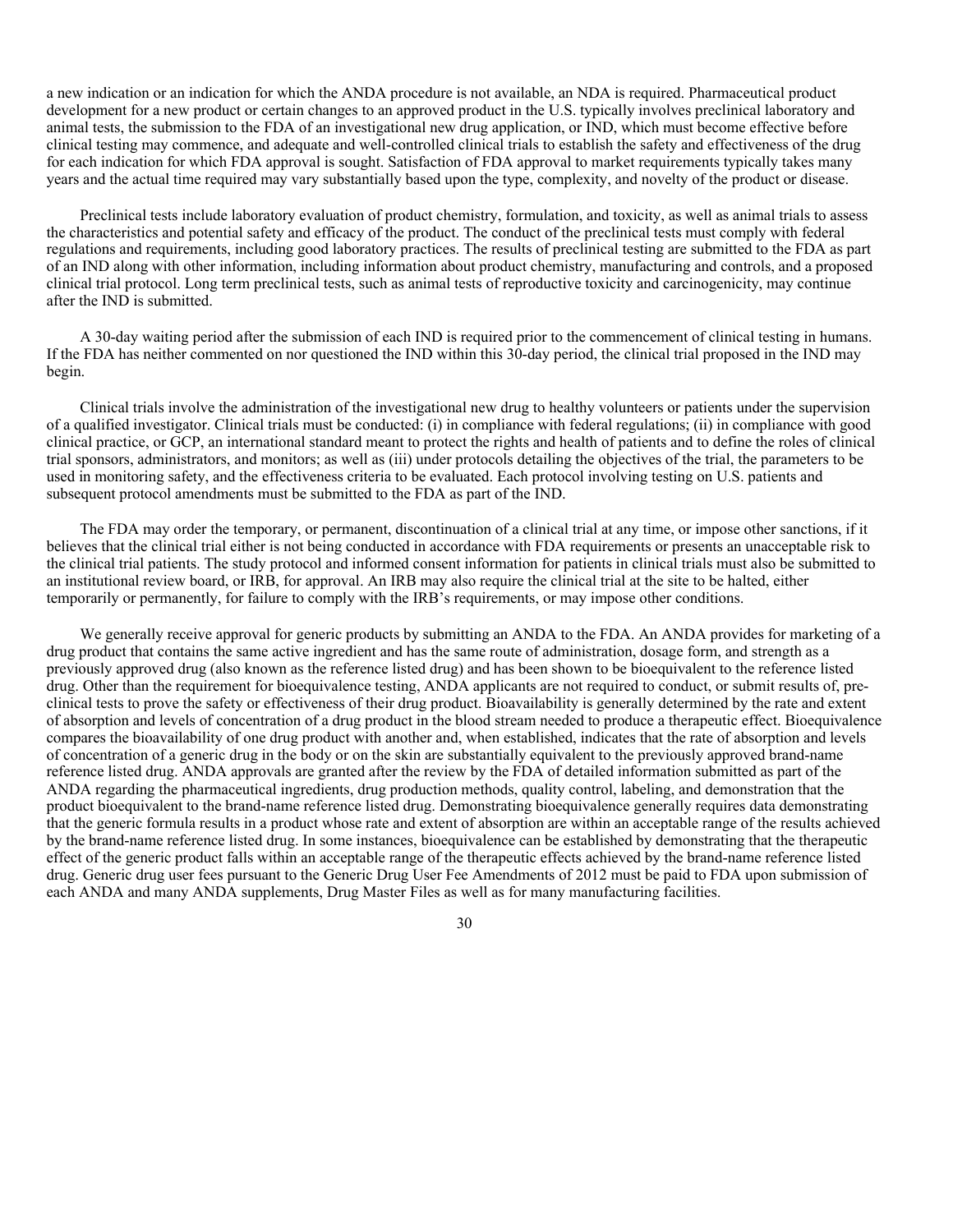Products resulting from our proprietary drug program may require us to submit an NDA to the FDA. An NDA must include the results of all preclinical, clinical, and other testing and a compilation of data relating to the product's pharmacology, chemistry, manufacture, and controls. The clinical studies required prior to the NDA submission are both costly and time consuming, and often take five to seven years or longer, depending, among other factors, on the nature of the chemical ingredients involved and the indication for which the approval is sought. The cost of preparing and submitting an NDA is also substantial. The submission of most NDAs is additionally subject to a substantial application user fee and the manufacturer and/or sponsor under an approved new drug application are also subject to annual product and establishment user fees pursuant to the Prescription Drug User Fee Act. The FDA has 60 days from its receipt of an NDA to determine whether the application will be accepted for filing based on the agency's threshold determination that it is sufficiently complete to permit substantive review. Once the submission is accepted for filing, the FDA begins an in-depth review. The FDA has agreed to certain performance goals in the review of new drug applications. Most such applications for standard review drug products are reviewed within ten to twelve months; most applications for priority review drugs are reviewed in six to eight months. Priority review can be applied to drugs that the FDA determines offer major advances in treatment, or provide a treatment where no adequate therapy exists. For biologics, priority review is further limited only for drugs intended to treat a serious or life-threatening disease relative to the currently approved products. The review process for both standard and priority review may be extended by FDA for three additional months to consider certain late-submitted information, or information intended to clarify information already provided in the submission.

The FDA may also refer applications for novel drug products, or drug products that present difficult questions of safety or efficacy, to an advisory committee—typically a panel that includes clinicians and other experts—for review, evaluation, and a recommendation as to whether the application should be approved. The FDA is not bound by the recommendation of an advisory committee, but it generally follows such recommendations. Before approving an NDA, the FDA will typically inspect one or more clinical sites to assure compliance with GCP. Additionally, the FDA will inspect the facility or the facilities at which the drug is manufactured. FDA will not approve the product unless compliance with cGMP is satisfactory and the NDA contains data that provide substantial evidence that the drug is safe and effective in the indication studied.

Among the requirements for drug approval by the FDA is that manufacturing procedures and operations conform to cGMP. The cGMP regulations must be followed at all times during the manufacture of pharmaceutical products. During the review of an NDA or ANDA, the FDA will inspect the facility or the facilities at which the drug is manufactured. FDA will not approve the product unless compliance with cGMP is satisfactory. In addition, quality-control, drug manufacture, packaging, and labeling procedures must continue to conform to cGMPs, after approval. Drug manufacturers and certain of their subcontractors are required to register their establishments with FDA and certain state agencies. Registration with the FDA subjects entities to periodic unannounced inspections by the FDA, during which the agency inspects manufacturing facilities to assess compliance with cGMPs. Accordingly, manufacturers must continue to expend time, money, and effort in the areas of production and quality-control to maintain compliance with cGMPs. If the FDA believes a company is not in compliance with cGMP, certain sanctions may be imposed, including: (i) withholding new drug approvals as well as approvals for supplemental changes to existing applications; (ii) preventing the receipt of necessary licenses to export products; (iii) preventing the importation of certain products into the United States; (iv) classifying the company as an unacceptable supplier and thereby disqualifying the company from selling products to federal agencies; and (v) pursuing a consent decree or court action that limits company operations or imposes monetary fines.

After the FDA evaluates the NDA and the manufacturing facilities, it issues either an approval letter or a complete response letter. A complete response letter generally outlines the deficiencies in the submission and may require substantial additional testing, or information, in order for the FDA to reconsider the application. If, or when, those deficiencies have been addressed to the FDA's satisfaction in a resubmission of the NDA, the FDA will issue an approval letter. An approval letter authorizes commercial marketing of the drug with specific prescribing information for specific indications.

Changes to some of the conditions established in an approved application, including changes in indications, labeling, or manufacturing processes or facilities, require submission and FDA approval of a new NDA or NDA supplement before the change can be implemented. An NDA supplement for a new indication typically requires clinical data similar to that in the original application, and the FDA uses the same procedures and actions in reviewing NDA supplements as it does in reviewing NDAs.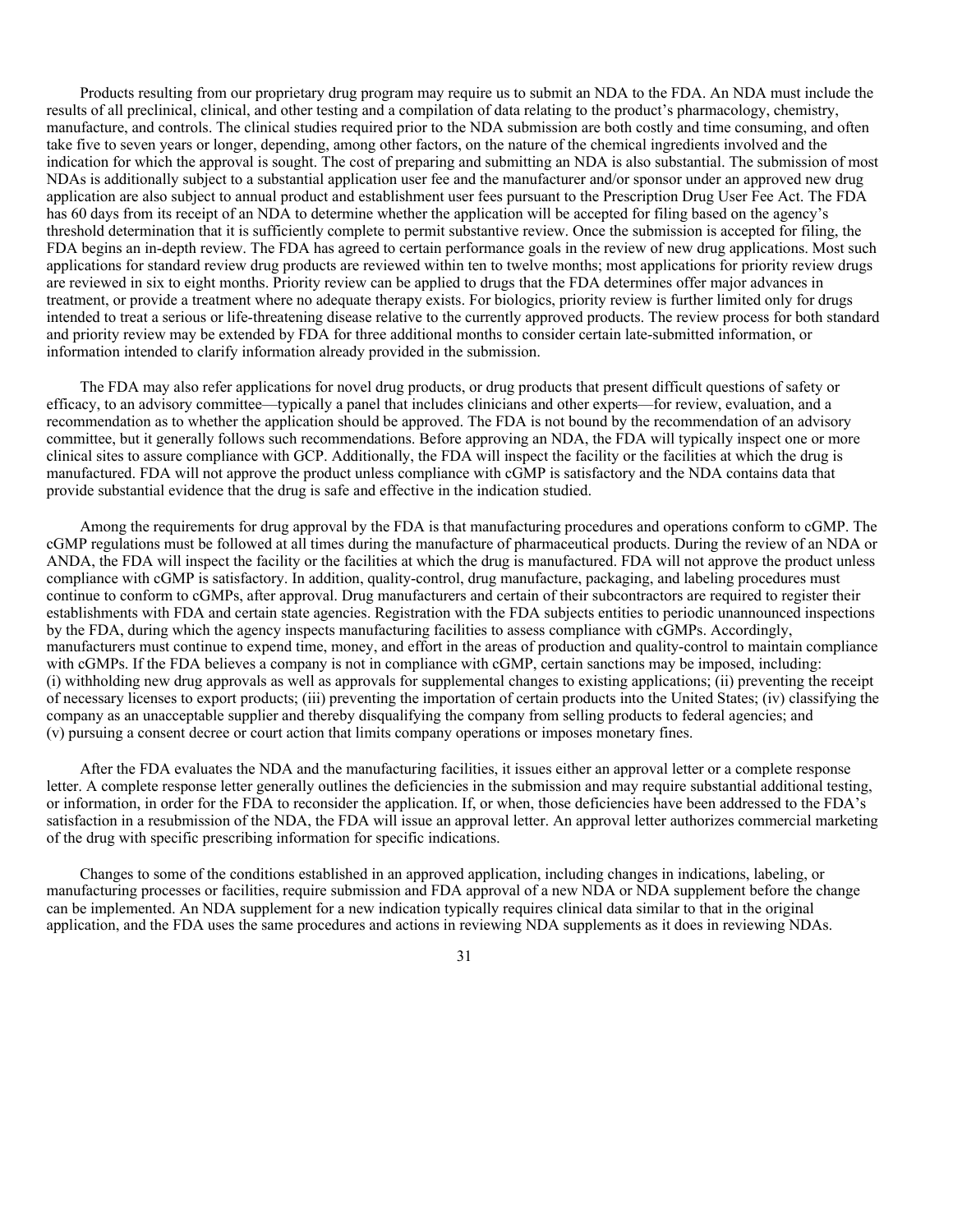As a condition of ANDA or NDA approval, the FDA may require a risk evaluation and mitigation strategy, or REMS, to help ensure that the benefits of the drug outweigh the potential risks. REMS can include medication guides, communication plans for healthcare professionals, and elements to assure safe use, or ETASU. ETASU can include, but are not limited to, special training or certification for prescribing or dispensing, dispensing only under certain circumstances, special monitoring, and the use of patient registries. The requirement for a REMS can materially affect the potential market and profitability of the drug. Moreover, product approval may require substantial post-approval testing and surveillance to monitor the drug's safety or efficacy. Once granted, product approvals may be withdrawn if compliance with regulatory standards is not maintained or problems are identified following initial marketing.

In addition, because we market a controlled substance in the United States and other controlled substances in Canada and Israel, we must meet the requirements of the Controlled Substances Act and its equivalent in Israel, as well as the regulations promulgated thereunder in each country. These regulations include stringent requirements for registration, manufacturing controls, receipt and handling procedures and security to prevent diversion of, or the unauthorized access to, the controlled substances in each stage of the production and distribution process. The DEA inspects manufacturers, distributors, importers, and exporters to review compliance with the Controlled Substances Act and DEA regulations including security, record keeping and reporting prior to issuing a controlled substance registration. The specific security requirements vary by the type of business activity and the schedule and quantity of controlled substances handled by the registrant. Once registered, manufacturing, distribution, exporting or importing facilities must maintain records documenting the manufacture, receipt, distribution, import, or export of all controlled substances. Manufacturers and distributors must submit periodic reports to the DEA of the distribution of Schedule I and II controlled substances, Schedule III narcotic substances, and other designated substances. All DEA registrants must report any controlled substance thefts or significant losses, and must obtain authorization to destroy or dispose of controlled substances. In addition to maintaining an importer and/or exporter registration, importers and exporters of controlled substances must obtain a permit for every import or export of a Schedule I or II substance and a narcotic substance in Schedule III, IV and V. For all other drugs in Schedule III, IV and V, importers and exporters must submit an import or export declaration. Failure to maintain compliance with applicable requirements, particularly as manifested in the loss or diversion of controlled substances, can result in enforcement action that could have a material adverse effect on our business, operations and financial condition. The DEA may seek civil penalties, refuse to renew necessary registrations, or initiate proceedings to revoke those registrations. In certain circumstances, violations could lead to criminal prosecution.

In May 1992, the Generic Drug Enforcement Act of 1992 (the "Generic Act") was enacted. The Generic Act, a result of legislative hearings and investigations into the generic drug approval process, allows the FDA to impose debarment and other penalties on individuals and companies that commit certain illegal acts relating to the generic drug approval process. In some situations, the Generic Act requires the FDA not to accept or review, for a period of time, ANDAs from a company or an individual that has committed certain violations. It also provides for temporary denial of approval of applications during the investigation of certain violations that could lead to debarment and also, in more limited circumstances, provides for the suspension of the marketing of approved drugs by the affected company.

Lastly, the Generic Act allows for civil penalties and withdrawal of previously approved applications. To our knowledge, neither we nor any of our employees has ever been subject to debarment.

Several types of state and federal laws have been applied to restrict certain marketing practices in the pharmaceutical industry. These laws include anti-kickback statutes and false claims statutes. The federal healthcare program anti-kickback statute prohibits, among other things, knowingly and willfully offering, paying, soliciting or receiving remuneration to induce, or in return for; purchasing, leasing, ordering or arranging for the purchase, lease or order of any healthcare item or service reimbursable under Medicare, Medicaid, or other federally financed healthcare programs. The Acts that were enacted in March 2010 amended the intent element of the federal anti-kickback statute so that a person or entity no longer needs to have actual knowledge of the statute or specific intent to violate it. This statute has been interpreted to apply to arrangements between pharmaceutical manufacturers on the one hand and prescribers, purchasers, and formulary managers on the other. Violations of the anti-kickback statute are punishable by imprisonment, criminal fines, civil monetary penalties, and/or exclusion from participation in federal healthcare programs. Although there are a number of statutory exemptions and regulatory safe harbors protecting certain common activities from prosecution or other regulatory sanctions, the exemptions and safe harbors are drawn narrowly, and practices that involve remuneration intended to induce prescribing, purchases, or recommendations may be subject to scrutiny if they do not qualify for an exemption or safe harbor.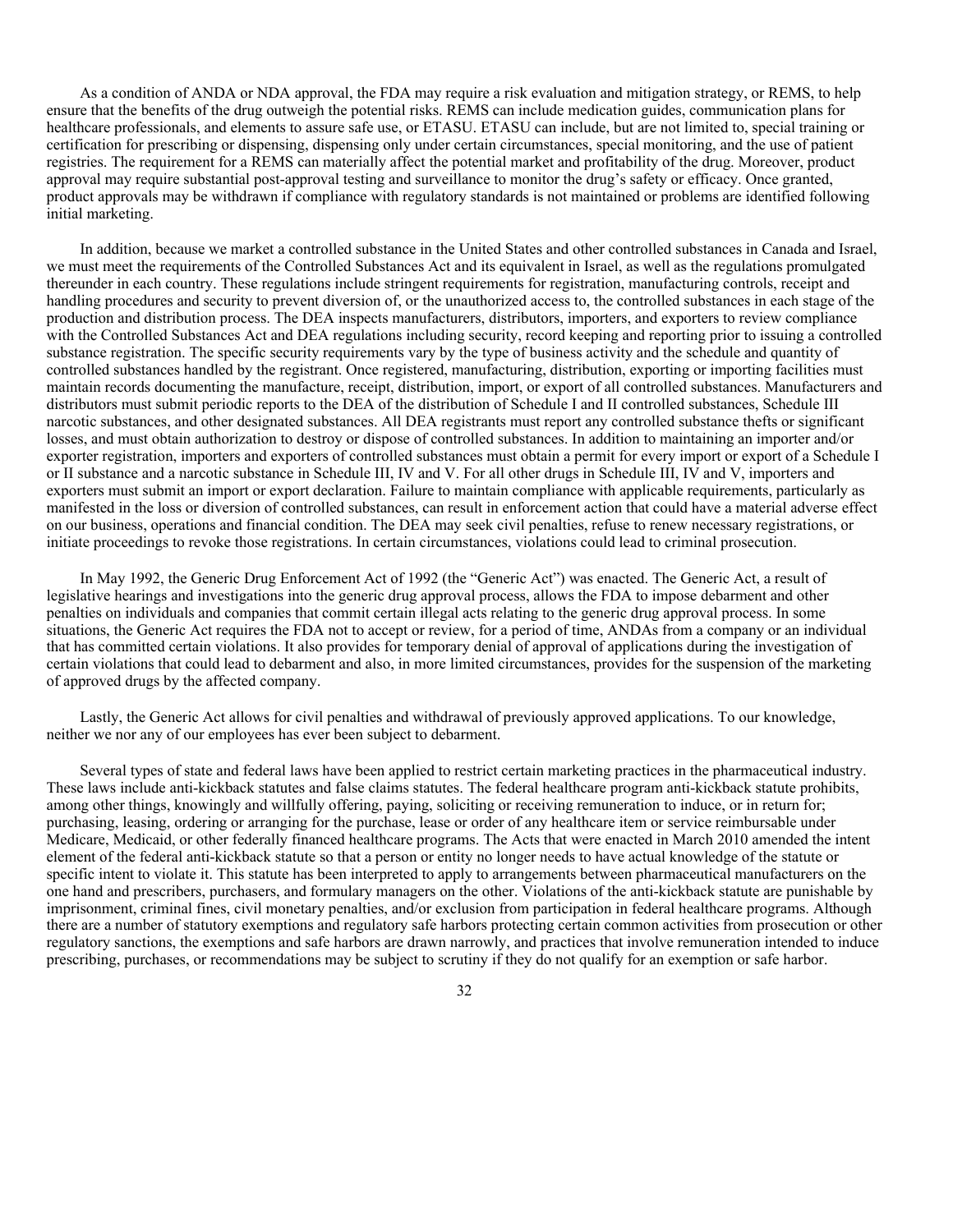The Federal False Claims Act prohibits any person from knowingly presenting, or causing to be presented, a false claim for payment to the federal government, or knowingly making, or causing to be made, a false statement to have a false claim paid. This includes claims made to programs where the federal government reimburses, such as Medicaid, as well as programs where the federal government is a direct purchaser, such as when it purchases off the Federal Supply Schedule. Numerous pharmaceutical companies have been sued under this law for allegedly inflating drug prices they report to pricing services, which in turn were used by the government to set Medicare and Medicaid reimbursement rates. In addition, certain marketing practices, including off-label promotion, may also violate the Federal False Claims Act. Additionally, the Acts amended the federal anti-kickback statute such that a violation of that statute can also serve as a basis for liability under the Federal False Claims Act. The majority of states also have statutes or regulations similar to the federal anti-kickback law and False Claims Act, which apply to items and services reimbursed under Medicaid and other state programs, or, in several states, apply regardless of the payor.

In addition, several states prohibit various marketing-related activities by prescription drug manufacturers, and certain states require drug manufacturers to report expenses relating to the marketing and promotion of drug products and to report gifts and payments to healthcare practitioners and institutions in these states. Moreover, California, Connecticut, Nevada, and Massachusetts require pharmaceutical companies to implement compliance programs and/or marketing codes. Compliance with these laws is difficult and time consuming, and companies that do not comply with these state laws face civil penalties.

It is expected that the Acts that were enacted in March 2010 will have an impact on all segments of the health care industry. Pharmaceutical and medical device manufacturers may see an increase in revenues by virtue of an additional estimated 30 million Americans who have or will have access to health insurance beginning in 2014; however, the legislation imposes on manufacturers a variety of additional rebates, discounts and fees that would curtail that increase in revenues. For example, Medicare Part D beneficiaries within the coverage gap receive a 55% point-of-sale discount (in 2015) off of negotiated prices for brand drugs (approved via an NDA or Biologics License Application), of which all but 5% is subsidized by manufacturer rebates. As another example, the Acts increased the minimum Medicaid rebate rate from 15.1% to 23.1% of AMP for most drugs approved under a NDA, and increased the Medicaid rebate from 11% to 13% of AMP for drugs approved under an ANDA. Also, annual fees are imposed on each manufacturer and importer of branded prescription drugs or biologics, based on the ratio of its sales reimbursed or purchased by government agencies to such sales made by all drug manufacturers during the prior year, and based on different sales dollar tiers (the highest being over \$400 million in brand sales, and the lowest being at least \$5 million in brand sales).

The Acts also imposes reporting and regulatory requirements that could increase a company's regulatory liability. For example, the "sunshine" provisions impose reporting requirements and public disclosure requirements on a drug manufacturer's payments to physicians and teaching hospitals, and on drug sample distributions. The Company's obligation to begin the data capture requirement began in August 2013 and the first report was due in March 2014, with annual reports due in March of subsequent years. The reported data are posted in searchable form on a public website.

In addition, the legislation advances the policy of comparative clinical effectiveness research on medical treatments, services and items, including drugs and devices. Taken together, these government-adopted health care reform measures may adversely impact the pricing of healthcare products and services in the United States and the amount of reimbursement available from governmental agencies or other third party payors. Government cost control initiatives could decrease the price that we or any current or potential collaborators could receive for any of our products and could adversely affect our profitability.

#### **Environmental Compliance**

We believe that we are currently in compliance with all applicable environmental laws and regulations in Israel, Canada and the United States.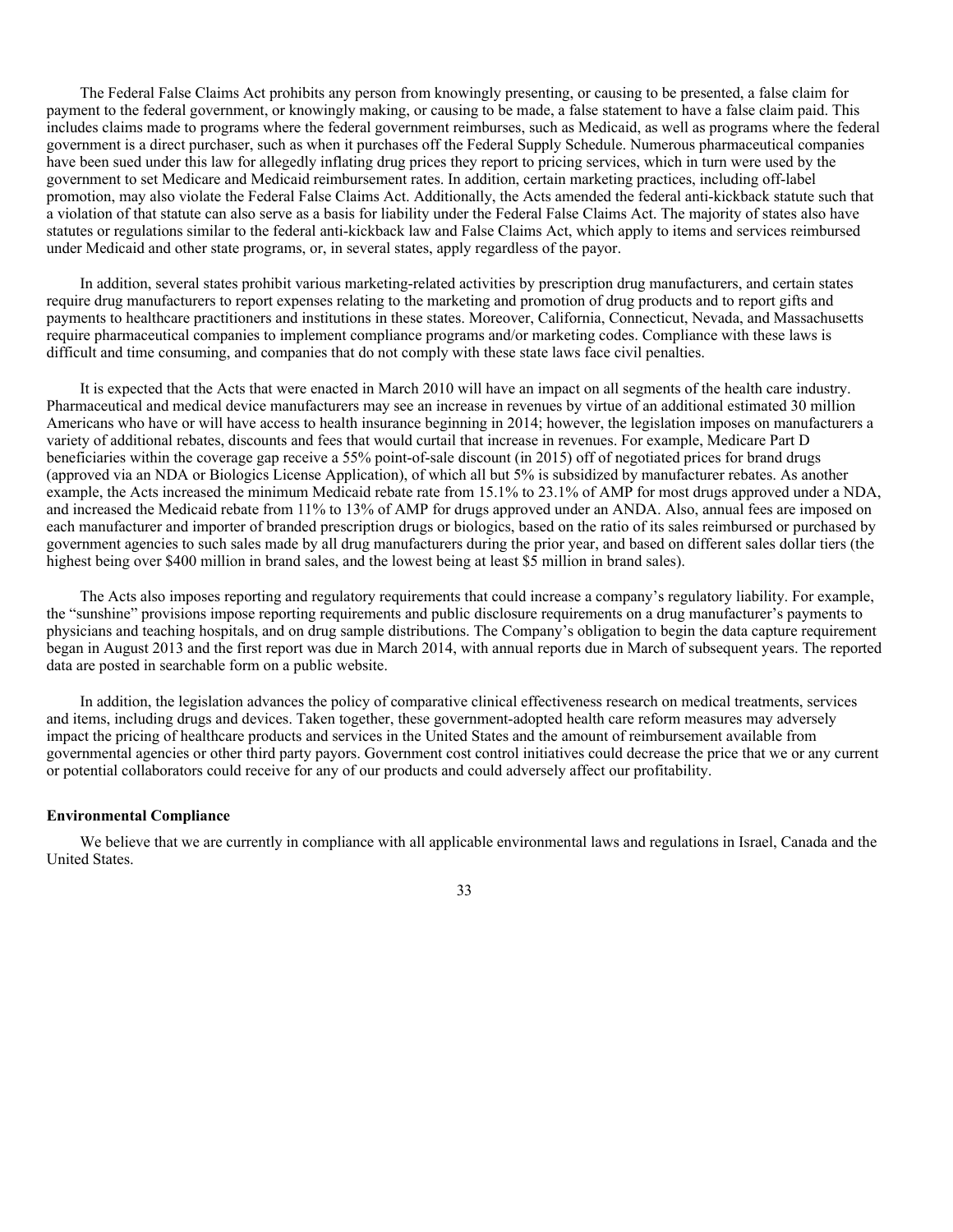## **C. ORGANIZATIONAL STRUCTURE**

The legal and commercial name of our company is Taro Pharmaceutical Industries Ltd. We were incorporated under the laws of the State of Israel in 1959 under the name Taro-Vit Chemical Industries Ltd. In 1984, we changed our name to Taro Vit Industries Ltd., and in 1994, we changed our name to Taro Pharmaceutical Industries Ltd.

The following is a list of our significant subsidiaries and their countries of incorporation as of March 31, 2015:

| <b>Name of Subsidiary</b>                | <b>Country of Incorporation</b> |
|------------------------------------------|---------------------------------|
| Taro Pharmaceuticals U.S.A., Inc.        | <b>United States</b>            |
| Taro Pharmaceuticals Inc.                | Canada                          |
| Taro Pharmaceuticals North America, Inc. | Cayman Islands                  |
| Taro Pharmaceuticals Europe B.V.         | Netherlands                     |
| Taro International Ltd.                  | Israel                          |

The share capital of Taro U.S.A. is divided into two classes. The Company owns 96.9% of the shares that have economic rights and 50% of the shares that have voting rights in Taro U.S.A. TDC owns 3.1% of the shares that have economic rights and 50% of the shares that have voting rights in Taro U.S.A. TDC has agreed to vote all of its shares in Taro U.S.A. for such persons as we may designate for any election to its board of directors; however, TDC may terminate the agreement upon one year's written notice.

On July 12, 2012, Taro Research Institute Ltd., a wholly owned subsidiary of the Company, was merged into the Company and deleted from registration at the Companies' Registrar in Israel.

The Company owns 100% of the shares of Taro International Ltd. The Company owns 100% of Taro Pharmaceuticals North America, Inc., which owns 100% of Taro Canada. The Company owns 99.75% of Taro Pharmaceuticals Europe B.V. and Taro Pharmaceuticals North America, Inc. owns the remaining 0.25%.

Sun beneficially owns 79.2% of the voting power of the Company.

### **D. PROPERTY, PLANT AND EQUIPMENT**

The following is a list of our principal facilities as of March 31, 2015:

|                             | <b>Square</b> |                                                                                                                                                                  |                              |
|-----------------------------|---------------|------------------------------------------------------------------------------------------------------------------------------------------------------------------|------------------------------|
| Location                    | Footage       | <b>Main Use</b>                                                                                                                                                  | Own/Lease                    |
| Haifa Bay, Israel           | 869,000       | Pharmaceutical manufacturing,<br>production laboratories, offices,<br>chemical production (including<br>tank farm and chemical finishing<br>plant), and research | Long-term Lease/ $Own^{(1)}$ |
| Haifa Bay, Israel           | 31,000        | Warehousing                                                                                                                                                      | Lease                        |
| Brampton, Canada            | 156,000       | Pharmaceutical manufacturing,<br>production<br>laboratories, laboratories,<br>administration, distribution and<br>warehousing                                    | Own                          |
| Brampton, Canada            | 75,400        | Administration and warehousing                                                                                                                                   | Lease                        |
| Brampton, Canada            | 13,936        | Warehousing                                                                                                                                                      | Lease                        |
| Hawthorne, New York         | 124,000       | Administrative offices                                                                                                                                           | Own                          |
| South Brunswick, New Jersey | 315,000       | Distribution facility                                                                                                                                            | Own                          |
| Roscrea, Ireland            | 124,000       | Pharmaceutical manufacturing,<br>research laboratories<br>and warehousing                                                                                        | $Own^{(2)}$                  |

- (1) The land housing the majority of our manufacturing, production laboratories and research facilities, as described above is held by the Company under a long-term lease from the Israeli Land Authority ("ILA"), which has not yet provided approval for the change of control of the Company. The buildings and the vast majority of the equipment on this land are owned by the Company.<br><sup>(2)</sup> The Irish facility is a discontinued operation and is held for sale.
-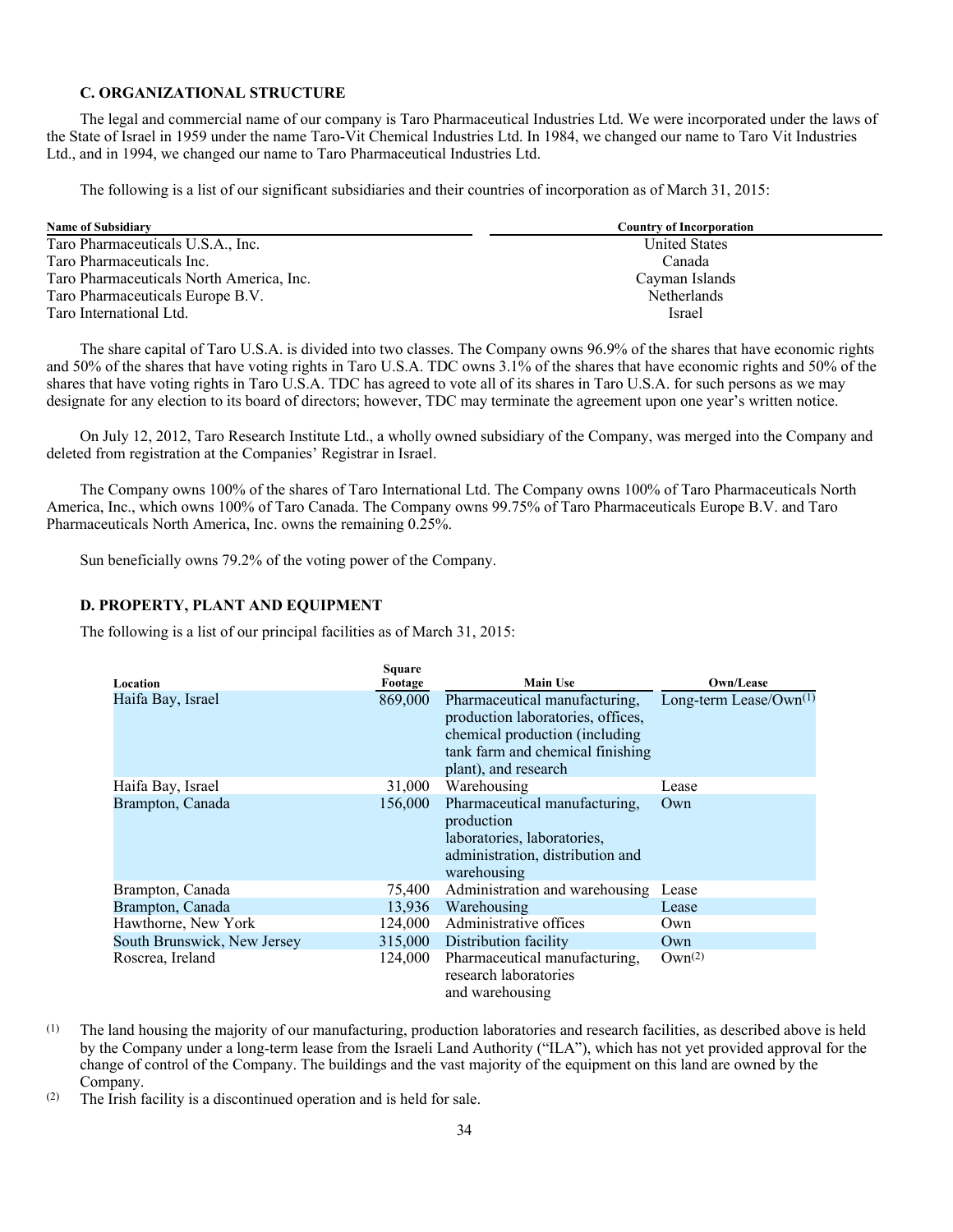From April 1, 2012 through March 31, 2015, we invested \$50.7 million in property, plant and equipment ("PP&E"). Most of these projects have been completed and are subject to depreciation in accordance with our accounting policy of capitalizing costs that are direct and incremental to the activities required to bring the facilities to commercial production.

Our manufacturing plant, research and office facilities in Haifa Bay, Israel, are located in a complex of buildings with an aggregate area of 890,000 square feet. We lease much of the land underlying these facilities from the ILA pursuant to long-term ground leases that expire between 2018 and 2060. We have the option to renew each lease for an additional 49 years. In February 2014, we purchased approximately 10,000 square feet of adjacent space in Haifa Bay, which we had previously been leasing under a lease agreement that commenced in September 1994. For additional information, please refer to Note 2.i. and 2.j. to our consolidated financial statements included elsewhere in this 2015 Annual Report.

We have owned our main manufacturing facility in Brampton, Canada since 1992. Since then, we have purchased additional adjacent square footage and engaged in projects to develop and expand the facility to meet our growing manufacturing needs in Taro Canada. As of March 31, 2015, we owned a total of 156,000 square feet at our main manufacturing facility. In addition to our owned space, since September 2000, Taro Canada has leased 75,400 square feet of office and warehouse space, adjacent to our main manufacturing facilities, which lease term continues to September 2015, but which we expect to renew upon similar terms. In December 2013, Taro Canada leased an additional 13,936 square feet of warehouse space near the two other facilities, which lease has an initial term of three years, with an option to extend for an additional five year term.

A subsidiary of Taro U.S.A. has owned its 124,000 square foot building in Hawthorne, New York since February 2005. As of March 31, 2015, the existing mortgage on the property was \$5.9 million.

Taro U.S.A. owns a 315,000 square foot distribution facility in South Brunswick, New Jersey. The mortgage was repaid on this facility in February 2012.

In the pharmaceutical industry, both manufacturing plants and equipment must be constructed and installed in accordance with regulations designed to meet stringent quality and sterility guidelines, among others. In order to meet these requirements, certain validation processes are required to be completed prior to commencing commercial production.

Design qualification ("DQ"), installation qualification ("IQ"), operational qualification ("OQ"), performance qualification ("PQ") and validation are the steps required by cGMPs to bring plants and/or equipment to the status of their intended use. In the performance of these activities, the Company uses both internal and external resources. The Company capitalizes external costs and those internal costs that are direct and incremental to the activities required to bring the facilities and activities to commercial production.

In the pharmaceutical industry, project life cycles (e.g., the construction of a new manufacturing facility) are typically longer than those in other industries. Such projects are technically complicated due to the highly regulated nature of the industry and the necessity of complying with specific detailed demands of regulatory authorities such as the FDA.

Certain internal resources utilized in bringing these facilities to the status required for their intended use are completely dedicated to these projects. The costs of personnel involved in such a process are capitalized only to the extent that they are directly dedicated to the completion of the facilities.

As fully described below, the nature of the activities performed by the employees whose salaries were capitalized include only the work and the direct costs associated with the factory acceptance test ("FAT"), the installation of equipment and the qualification and testing of the equipment prior to its commercial use.

The typical stages for defining the beginning and the completion of such construction projects include: planning and design of the facilities; construction; purchase, transportation and installation of equipment; equipment and facility validation (run in tests); and process and product validation.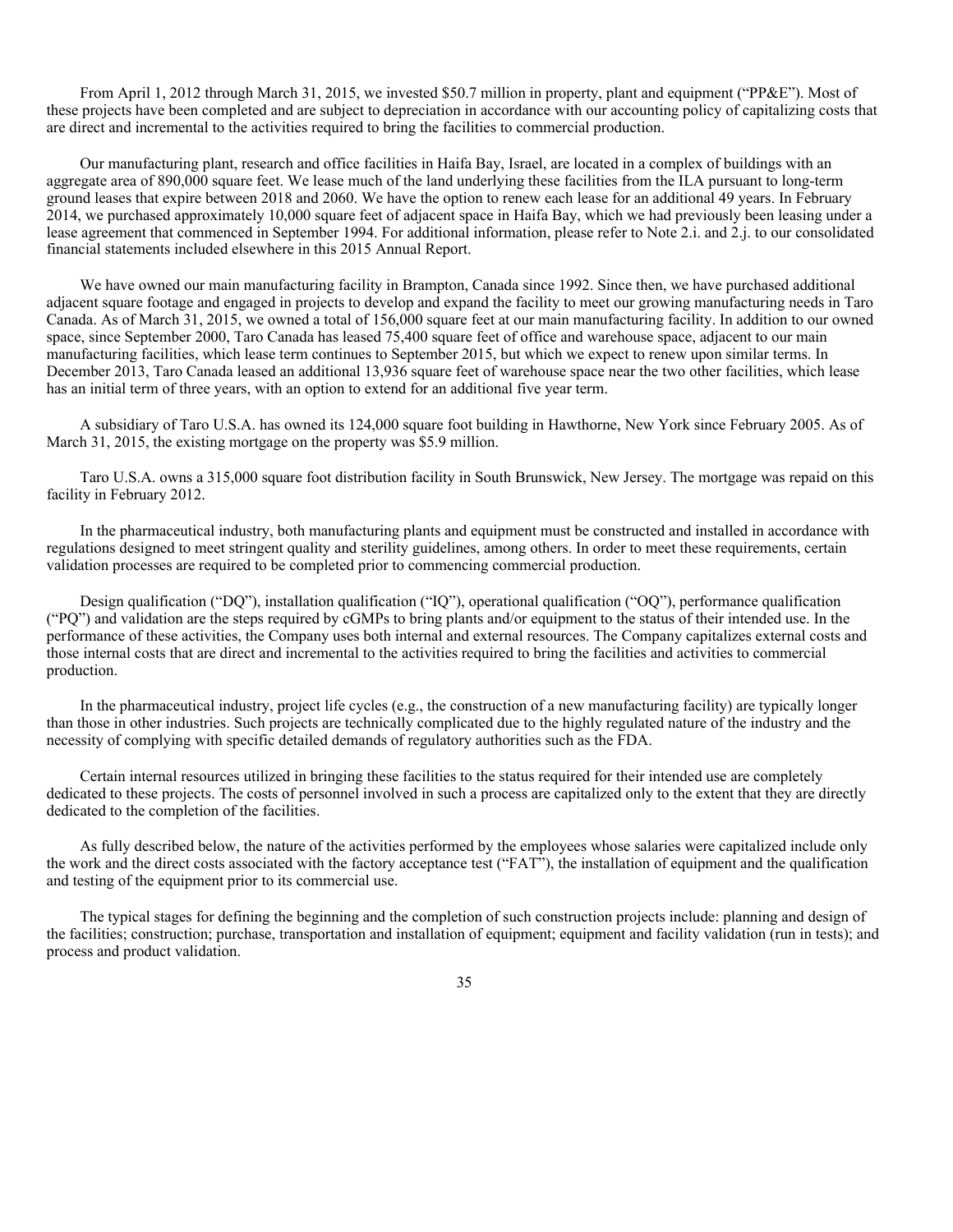All new equipment must undergo DQ, IQ, OQ and PQ in order to test and verify, according to written protocols, that all aspects of the equipment meet pre-determined specifications. IQ is defined as the documented evidence that the equipment has been installed according to the approved drawings and specifications. OQ is the documented evidence that all aspects of the equipment and the facility operate as intended within pre-determined ranges, according to the operational specifications. PQ is defined as the documented evidence that all aspects of the facility, utility or equipment that can affect product quality perform as intended in the pre-determined acceptance criteria.

Such qualification and validation activities are required for all equipment and systems that have an impact on or affect product quality and are required prior to commencing commercial production. At the time of installation and validation, all employees who will operate and maintain the equipment from the engineering, technology and maintenance departments are appropriately trained. At this stage in the installation and validation process, experts from the equipment manufacturer are on site, as part of the purchase contract, to provide training to Company employees in the operation and maintenance of the equipment.

This phase, which is necessary to bring the asset to the condition required for its intended use, is handled by a multi-functional team of engineers and technologists. The direct costs are the direct labor and the material consumed during this stage of installation and validation such as bottles, ampoules and raw materials. Incremental costs, which have arisen in direct response to the additional activity, include the expenses directly attributable to any employee's time fully dedicated to the project in question. After the equipment has passed all DQ, IQ, OQ and PQ tests, it is then tested for its ability to actually manufacture the specific products that are intended to be produced on the equipment. Three consecutive successful validation batches must be produced. This process is performed jointly by the technology and the manufacturing departments. In addition, the cleaning of the equipment must be validated to assure that there is no carry-over residue to the next product to be manufactured using the equipment. Only after the validation batches that are manufactured using the new equipment pass quality control and quality assurance tests can they be released for sale, completing the validation process. No further costs are capitalized. This process is performed for all products.

During the installation process, materials from inventory are consumed. For example, in order to qualify a tablet press machine or an ampoule filling machine, we use raw materials, including APIs and excipients, to run the qualification test. As part of this test, actual tablets are manufactured and costs are incurred. These tablets may neither be distributed nor sold. These qualification procedures are part of cGMPs mandated by the FDA and its international counterparts. The amount of inventory capitalized as part of these projects is less than one percent of the total cost of the assets. We do not capitalize, as part of the asset cost, inventories that are routinely produced in commercial quantities on a repetitive basis.

### **ITEM 4A.UNRESOLVED STAFF COMMENTS**

None

# **ITEM 5. OPERATING AND FINANCIAL REVIEW AND PROSPECTS**

### **A. OPERATING RESULTS**

The following discussion should be read in conjunction with our consolidated financial statements and related notes for the years ended March 31, 2015, 2014 and 2013, which are included elsewhere in this 2015 Annual Report.

### **OVERVIEW**

We are a multinational, science-based pharmaceutical company. We develop, manufacture and market Rx and OTC pharmaceutical products, primarily in the United States, Canada and Israel. We also develop and manufacture APIs primarily for use in our finished dosage form products. Our primary areas of focus include topical creams and ointments, liquids, capsules and tablets. We operate principally through three entities: Taro Israel and two of its subsidiaries, Taro Canada and Taro U.S.A.

The pharmaceutical industry is affected by demographic and socioeconomic trends, such as aging populations and increased demand for pharmaceuticals, as well as broad economic trends, resulting in a corresponding increase in healthcare costs, effects on reimbursement pricing, and spending decisions of healthcare organizations, all of which lead to increased recognition of the importance of generics as providing access to affordable pharmaceuticals. We believe our business model is appropriately structured to take advantage of these trends.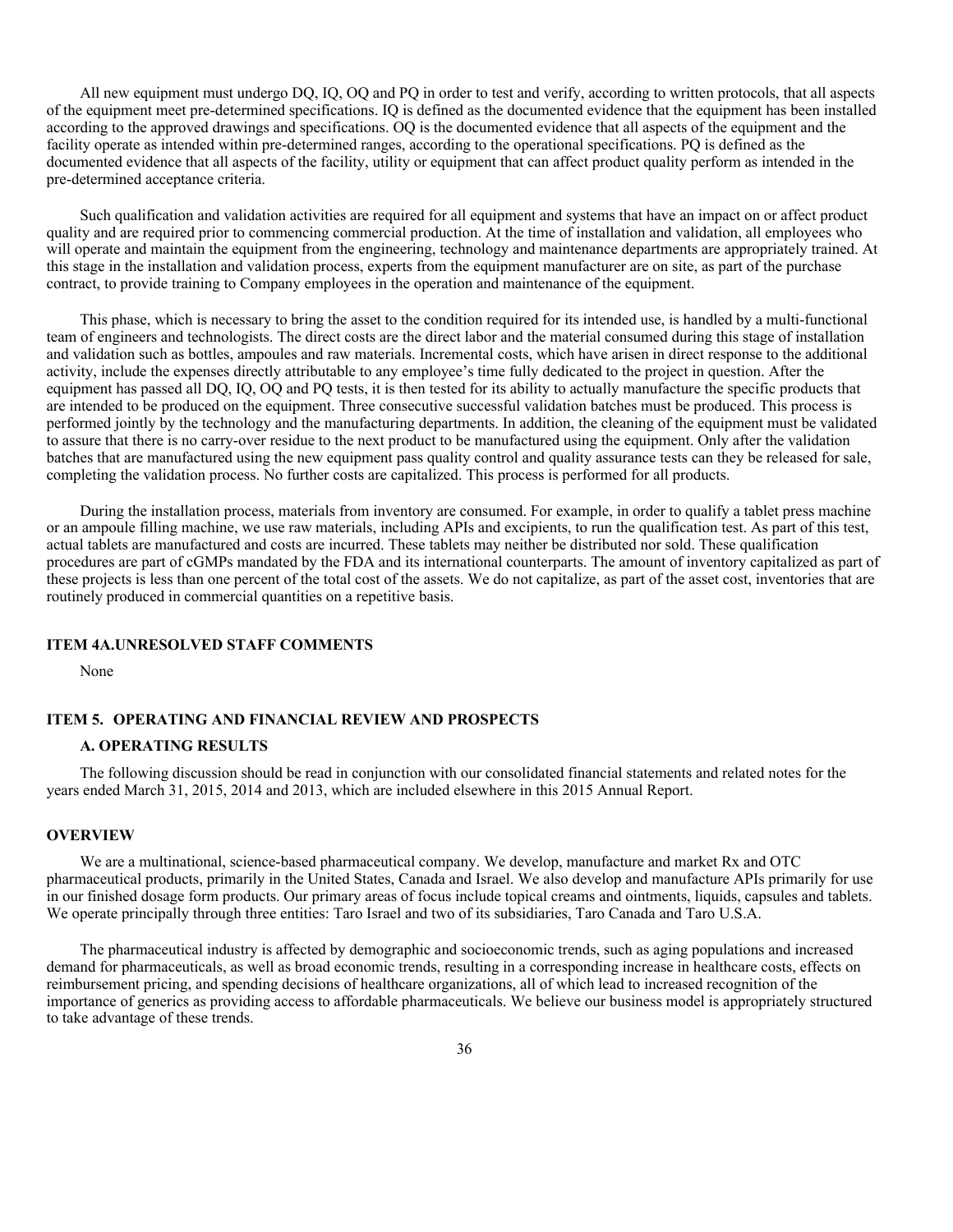The following is a breakdown of net sales by geographic region, including the percentage of our total consolidated net sales for each period:

|        | 2015                           |                              | 2014                           |                              | 2013                           |                              |  |
|--------|--------------------------------|------------------------------|--------------------------------|------------------------------|--------------------------------|------------------------------|--|
|        | <b>Sales</b><br>(in thousands) | $%$ of<br>our total<br>sales | <b>Sales</b><br>(in thousands) | $%$ of<br>our total<br>sales | <b>Sales</b><br>(in thousands) | $%$ of<br>our total<br>sales |  |
| U.S.A. | 777,191                        | 90%                          | 669,481<br>S                   | 88%                          | 587,851                        | 88%                          |  |
| Canada | 55,452                         | 6%                           | 56,718                         | 7%                           | 52,452                         | 8%                           |  |
| Israel | 22,157                         | 3%                           | 22.917                         | $4\%$                        | 19.929                         | 3%                           |  |
| Other  | 8,144                          | $1\%$                        | 10,169                         | $1\%$                        | 10,722                         | $1\%$                        |  |
| Total  | 862,944                        | 100%                         | 759,285                        | 100%                         | 670.954                        | 100%                         |  |

We generate most of our revenue from the sale of Rx and OTC pharmaceutical products. Portions of our OTC products are sold as private label products primarily to chain drug stores, food stores, drug wholesalers, drug distributors and mass merchandisers in the United States. Three customers in the United States accounted for the following proportion of our total consolidated net sales:

|            |  | Year ended March 31. |          |  |                     |          |  |                     |          |  |
|------------|--|----------------------|----------|--|---------------------|----------|--|---------------------|----------|--|
|            |  | 2015                 |          |  | 2014                |          |  | 2013                |          |  |
| Customer   |  | Sales (in millions)  | Percent  |  | Sales (in millions) | Percent  |  | Sales (in millions) | Percent  |  |
| Customer A |  | 155.3                | $18.0\%$ |  | 131.6               | $17.3\%$ |  | 94.0                | 14.0%    |  |
| Customer B |  | 121.7                | $14.1\%$ |  | 154.8               | 20.4%    |  | 139.3               | 20.8%    |  |
| Customer C |  | 88.8                 | $10.3\%$ |  | 102.1               | $13.4\%$ |  | 82.0                | $12.2\%$ |  |

Due to increased competition from other generic pharmaceutical manufacturers as they gain regulatory approvals to market generic products, selling prices and related profit margins tend to decrease as products mature. Thus, our future operating results are dependent on, among other factors, our ability to introduce new products. In addition, our operating results are dependent on the impact of pricing pressures on existing products. These pricing pressures are inherent in the generic pharmaceutical industry.

For the year ended March 31, 2015, no product comprised 10% of our total consolidated sales. Percentage of net sales of certain products on a consolidated basis greater than 10% of our total consolidated sales in 2014 and 2013 were:

|                        |        | Year ended       |          |
|------------------------|--------|------------------|----------|
|                        |        | <b>March 31.</b> |          |
| Product                | 2015   | 2014             | 2013     |
| Nystatin/Triamcinolone | $\ast$ | $11.7\%$         | $14.1\%$ |

#### Less than  $10%$

Our sales are subject to market conditions and other factors. We are therefore unable to predict the extent, if any, to which the relative contribution to our total revenue of this product line as well as other product lines may increase or decrease in the future.

Cost of goods sold consists of direct costs and allocated costs. Direct costs consist of raw materials, packaging materials and direct labor identified with a specific product. Allocated costs are costs not associated with a specific product.

Certain customary industry selling practices affect our level of working capital; for example, industry practice requires that pharmaceutical products be made available to customers on demand from existing stock levels rather than on a made-to-order basis. Therefore, in order to accommodate market demand, we try to maintain adequate levels of inventories. Increased demand for existing products and preparation for new product launches, the exact timing of which cannot be determined accurately, have generally resulted in higher levels of inventory. However, anticipated growth in sales of any individual product, or of all products, may not materialize. Consequently, inventories prepared for these sales may become obsolete and have to be written off.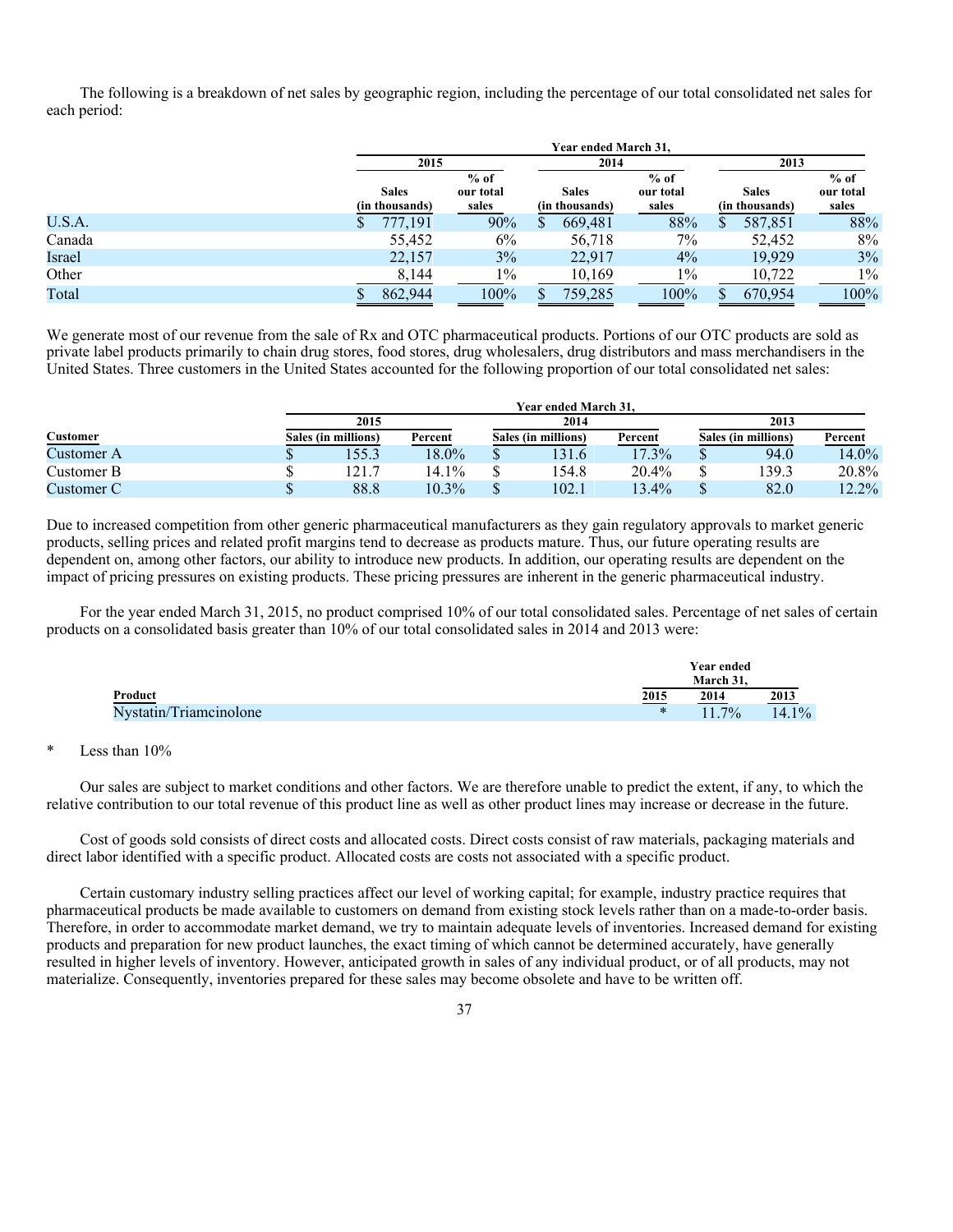Another industry practice causes us to provide our customers with limited rights to return products, receive rebates, assert chargebacks and take other deductions with respect to sales that we make to them. See *Item 5.A—"Critical Accounting Policies— Allowance for Sales Deductions and Product Returns."* The exercise of these rights by customers to whom we have granted them has an impact, which may be substantial, upon our working capital.

We continuously monitor our aged receivables and our customers' creditworthiness. We also engage in active and intensive collection efforts as necessary.

## **CRITICAL ACCOUNTING POLICIES**

Our significant accounting policies are described in Note 2 to our consolidated financial statements, which are prepared in conformity with U.S. GAAP. The preparation of these financial statements requires us to make estimates and judgments that affect the reported amounts of assets, liabilities, revenues and expenses. We evaluate, on an ongoing basis, our estimates, including those related to bad debts, income taxes and contingencies. We base our estimates on currently available information, our historical experience and various other assumptions that we believe to be reasonable under the circumstances. The results of these assumptions are the basis for determining the carrying values of assets and liabilities that are not readily apparent from other sources. Since the factors underlying these assumptions are subject to change over time, the estimates on which they are based are subject to change accordingly.

The following is a summary of certain policies that have a critical impact upon our financial statements and, we believe, are most important to keep in mind in assessing our financial condition and operating results.

*Use of Estimates.* In preparing the consolidated financial statements, we use certain estimates and assumptions that affect reported amounts and disclosures. These estimates and underlying assumptions can impact all elements of our financial statements. We use estimates when accounting for product returns and sales deductions from revenues, determining the valuation and recoverability of assets (for example: accounts receivables, inventories, and intangible assets), and the reported amounts of accrued liabilities. We regularly evaluate our estimates and assumptions, using historical experience, third-party data, and market and external factors. Our estimates are often based on complex judgments, probabilities and assumptions that we believe to be reasonable but that are inherently uncertain and unpredictable. As future events and their effects cannot be determined with precision, our estimates and assumptions may prove to be incomplete or inaccurate, or unanticipated events and circumstances may occur that might cause us to change those estimates and assumptions. We adjust our estimates and assumptions when facts and circumstances indicate the need for change. It is possible that other professionals, applying reasonable judgment to the same facts and circumstances, could develop and support a range of alternative estimated amounts.

*Revenue Recognition***.** We sell our products directly to wholesalers, retail drug store chains, mass merchandisers, grocery chains and other direct purchasers and customers that acquire our products indirectly through wholesalers.

We generally recognize revenue from product sales when title and risk of loss have transferred to our customers and when the criteria in FASB Accounting Standards Codification, ("ASC") Subtopic 605-15, *"Revenue Recognition—Products"* have been satisfied. Those criteria generally require that (i) persuasive evidence of an arrangement exists; (ii) product delivery has occurred; (iii) our price to our customers is fixed or determinable; (iv) collectability is reasonably assured; and (v) the amount of product returns, chargebacks, rebates and other sales deductions can be reasonably estimated. We ship products to our customers only in response to, and to the extent of, the orders that customers submit to us. Depending on the terms of our customer arrangements, revenue is generally recognized when the product is received by the customer ("FOB Destination Point") or at the time of shipment ("FOB Shipping Point").

*Allowance for Sales Deductions and Product Returns.* When we recognize and record revenue from the sale of our pharmaceutical products, we record an estimate in the same financial reporting period for product returns, chargebacks, rebates and other sales deductions, which are reflected as reductions of the related gross revenue. We regularly monitor customer inventory information at our three largest wholesale customers to assess whether any excess product inventory levels may exist. We review this information along with historical product and customer experience, third-party prescription data, industry and regulatory changes and other relevant information and revise our estimates as necessary.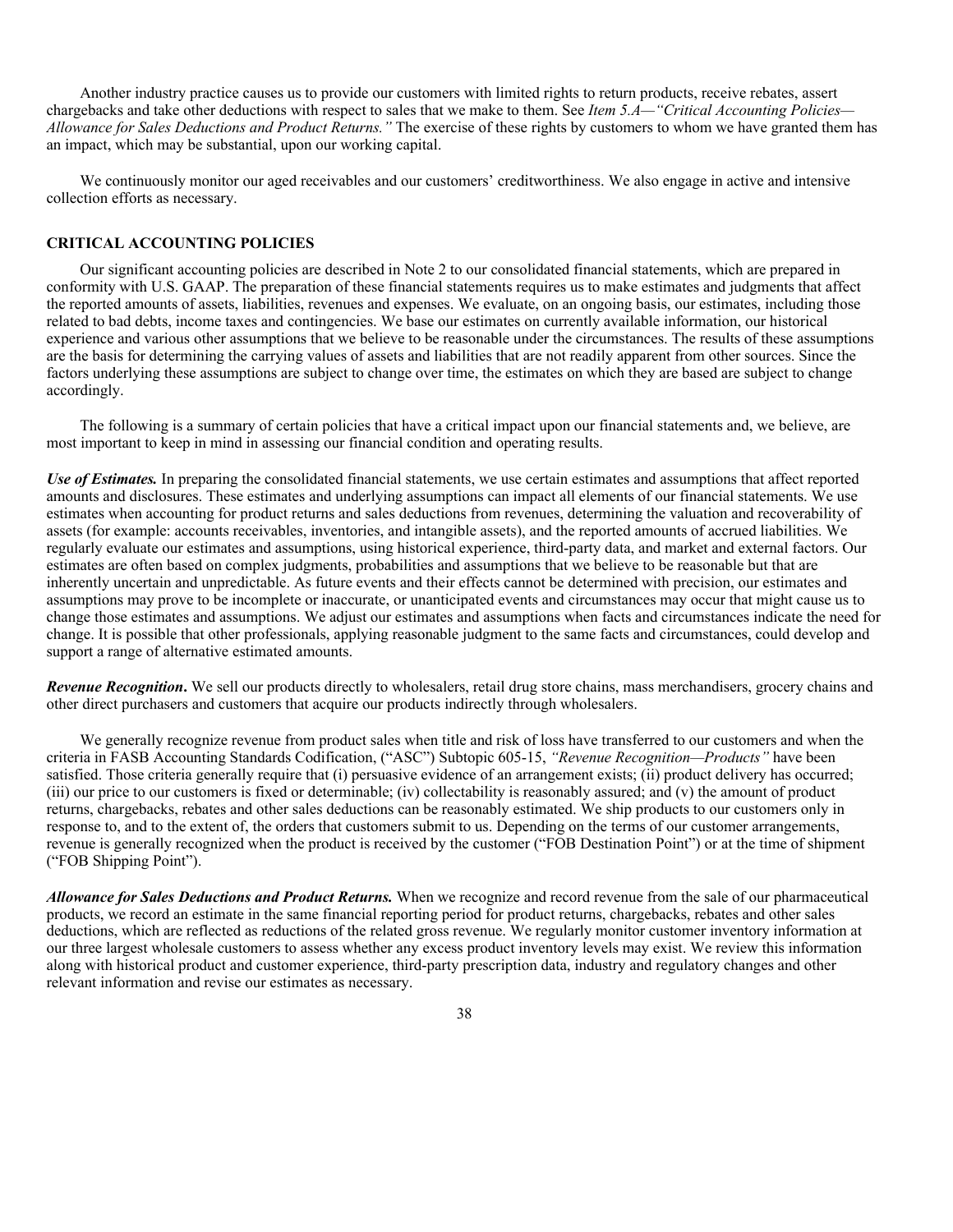Our estimates of inventory in the distribution channel are based on inventory information reported to us by our major wholesale customers, historical shipment and return information from our accounting records and third-party data on prescriptions filled. Our estimates are subject to inherent limitations pertaining to reliance on third-party information.

*Product returns.* Consistent with industry practice, we generally offer our customers the right to return inventory within three to six months prior to product expiration and up to 12 months thereafter (the "return period"). Product returns are identified by their manufacturing lot number. Because we manufacture in bulk, lot sizes are generally large and, therefore, shipments of a particular lot may occur over a one-to-three month period. As a result, although we cannot associate a product return with the actual shipment in which such lot was included, we can reasonably estimate the period (in months) over which the entire lot was shipped and sold. We use this information to estimate the average time period between lot shipment (and sale) and return for each product, which we refer to as the "return lag." The shelf life of most of our products ranges between 18-36 months. Because returns of expired products are heavily concentrated during the return period, and given our historical data, we are able to reasonably estimate return lags for each of our products. These return lags are periodically reviewed and updated, as necessary, to reflect our best knowledge of facts and circumstances. Using sales and return data (including return lags), we determine a rolling average monthly return rate to estimate our return reserves. We supplement this calculation with additional information including customer and product specific channel inventory levels, competitive developments, external market factors, our planned introductions of similar new products and other qualitative factors in evaluating the reasonableness of our return reserve. We continuously monitor factors that could affect our estimates and revise the reserves as necessary. Our estimates of expected future returns are subject to change based on unforeseen events and uncertainties.

We monitor the levels of inventory in our distribution channels to assess the adequacy of our product returns reserve and to identify potential excess inventory on hand that could have an impact on our revenue recognition. We do not ship product to our wholesalers when it appears that they have an excess of inventory on hand, based on demand and other relevant factors, for that particular product. Additionally, as a general practice, we do not ship products that have less than 12 months until expiration (i.e., "short-dated sales").

*Chargebacks*. We have arrangements with certain customers that allow them to buy our products directly from our wholesalers at specific prices. Typically these price arrangements are lower than the wholesalers' acquisition costs or invoice prices. In exchange for servicing these third party contracts, our wholesalers can submit a "chargeback" claim to us for the difference between the price sold to the third-party and the price at which it purchased the product from us. We generally pay chargebacks on generic products, whereas branded products are typically not eligible for chargeback claims. We consider many factors in establishing our chargeback reserves including inventory information from our largest wholesale customers and the completeness of their reports, estimates of Taro inventory held by smaller wholesalers and distributors, processing time lags, contract and non-contract sales trends, average historical contract pricing, actual price changes, actual chargeback claims received from the wholesalers, Taro sales to the wholesalers and other relevant factors. Our chargeback provision and related reserve varies with changes in product mix, changes in pricing, and changes in estimated wholesaler inventory. We review the methodology utilized in estimating the reserve for chargebacks in connection with analyzing our product return reserve each quarter and make revisions as considered necessary to reasonably estimate our potential future obligation.

*Rebates and other deductions.* We offer our customers various rebates and other deductions based primarily on their volume of purchases of our products. Chain wholesaler rebates are rebates that certain chain customers claim for the difference in price between what the chain customer paid a wholesaler for a product purchase and what the chain customer would have paid if such customer had purchased the same product directly from us. Cash discounts, which are offered to our customers, are generally 2% of the gross sales price, and provide our customers an incentive for paying within a specified time period after receipt of invoice. Medicaid rebates are earned by states based on the amount of our products dispensed under the Medicaid plan. Billbacks are special promotions or discounts provided over a specific time period to a defined customer base, and for a defined product group. Distribution allowances are a fixed percentage of gross purchases for inventory shipped to a national distribution facility that we pay to our top wholesalers on a monthly basis. Administration fees are paid to certain wholesalers, buying groups, and other customers for stocking our products and managing contracts and servicing other customers. Shelf stock adjustments, which are customary in the generic pharmaceutical industry, are based on customers' existing levels of inventory and the decrease in the market price of the related product. When market prices for our products decline, we may, depending on our contractual arrangements, elect to provide shelf-stock adjustments and thereby allow our customers with existing inventories to compete at the lower product price. We use these shelf-stock adjustments to support our market position and to promote customer loyalty.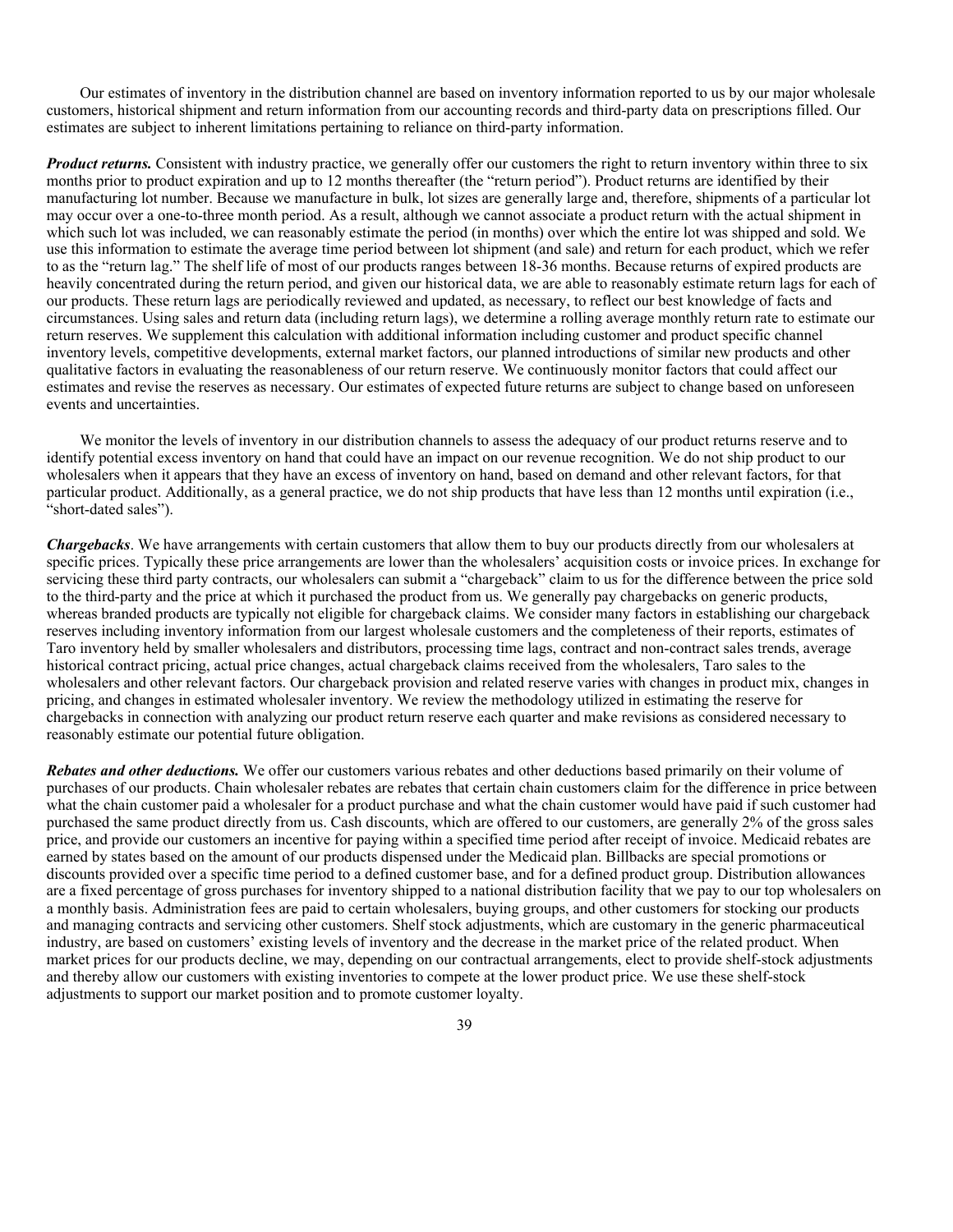The Company establishes reserves for rebates and these other various sales deductions based on contractual terms and customer purchasing activity, tracking and analysis of rebate programs, processing time lags, the level of inventory in the distribution channel and other relevant information. Based on our historical experience, substantially all claims for rebates and other sales deductions are received within 24 months.

## *Three-year summary*

The following tables summarize the activities for sales deductions and product returns for the years ended March 31, 2015, 2014 and 2013:

| For the year ended March 31, 2015 (in thousands) |                          |            |    |                                                       |                                       |           |                       |            |  |  |
|--------------------------------------------------|--------------------------|------------|----|-------------------------------------------------------|---------------------------------------|-----------|-----------------------|------------|--|--|
|                                                  | <b>Beginning balance</b> |            |    | <b>Provision recorded</b><br>for current period sales | Credits processed/<br><b>Payments</b> |           | <b>Ending balance</b> |            |  |  |
| <b>Accounts Receivable Reserves</b>              |                          |            |    |                                                       |                                       |           |                       |            |  |  |
| Chargebacks                                      |                          | (46,919)   | \$ | (772, 584)                                            | \$                                    | 755,384   | \$                    | (64, 119)  |  |  |
| Rebates and Other                                |                          | (136, 449) |    | (443, 797)                                            |                                       | 407,018   |                       | (173, 228) |  |  |
| Total                                            |                          | (183, 368) |    | (1,216,381)                                           |                                       | 1,162,402 |                       | (237, 347) |  |  |
| <b>Current Liabilities</b>                       |                          |            |    |                                                       |                                       |           |                       |            |  |  |
| Returns                                          |                          | (64, 144)  | \$ | (85,990)                                              | S                                     | 40,369    | \$                    | (109, 765) |  |  |
| Other $(1)$                                      |                          | (43, 186)  |    | (73,768)                                              |                                       | 61,637    |                       | (55,317)   |  |  |
| Total                                            |                          | (107, 330) |    | (159, 758)                                            |                                       | 102,006   |                       | (165,082)  |  |  |

|                                     |                          |           |                                                       | For the year ended March 31, 2014 (in thousands) |     |                                       |   |                       |
|-------------------------------------|--------------------------|-----------|-------------------------------------------------------|--------------------------------------------------|-----|---------------------------------------|---|-----------------------|
|                                     | <b>Beginning balance</b> |           | <b>Provision recorded</b><br>for current period sales |                                                  |     | Credits processed/<br><b>Payments</b> |   | <b>Ending balance</b> |
| <b>Accounts Receivable Reserves</b> |                          |           |                                                       |                                                  |     |                                       |   |                       |
| Chargebacks                         |                          | (22, 792) | S                                                     | (310, 355)                                       | S   | 286,228                               |   | (46,919)              |
| Rebates and Other                   |                          | (94, 411) |                                                       | (311, 405)                                       |     | 269,367                               |   | (136, 449)            |
| Total                               |                          | (117,203) |                                                       | (621,760)                                        |     | 555,595                               |   | (183, 368)            |
| <b>Current Liabilities</b>          |                          |           |                                                       |                                                  |     |                                       |   |                       |
| Returns                             |                          | (49,701)  | \$                                                    | (47,209)                                         | \$. | 32,766                                | S | (64, 144)             |
| Other $(1)$                         |                          | (27, 697) |                                                       | (63,780)                                         |     | 48,291                                |   | (43, 186)             |
| Total                               |                          | (77, 398) |                                                       | (110, 989)                                       |     | 81,057                                |   | (107, 330)            |

|                                     |                          |           |                                                       | For the year ended March 31, 2013 (in thousands) |                                       |         |                       |           |
|-------------------------------------|--------------------------|-----------|-------------------------------------------------------|--------------------------------------------------|---------------------------------------|---------|-----------------------|-----------|
|                                     | <b>Beginning balance</b> |           | <b>Provision recorded</b><br>for current period sales |                                                  | Credits processed/<br><b>Payments</b> |         | <b>Ending balance</b> |           |
| <b>Accounts Receivable Reserves</b> |                          |           |                                                       |                                                  |                                       |         |                       |           |
| Chargebacks                         |                          | (20, 789) | S                                                     | (263, 330)                                       |                                       | 261,327 | S                     | (22,792)  |
| Rebates and Other                   |                          | (69, 435) |                                                       | (192, 115)                                       |                                       | 167,139 |                       | (94, 411) |
| Total                               |                          | (90, 224) |                                                       | (455, 445)                                       |                                       | 428,466 |                       | (117,203) |
| <b>Current Liabilities</b>          |                          |           |                                                       |                                                  |                                       |         |                       |           |
| Returns                             |                          | (33, 426) | \$                                                    | (37, 977)                                        | S                                     | 21,702  | S                     | (49,701)  |
| Other $(1)$                         |                          | (33, 837) |                                                       | (43, 184)                                        |                                       | 49,324  |                       | (27, 697) |
| <b>Total</b>                        |                          | (67, 263) |                                                       | (81, 161)                                        |                                       | 71,026  |                       | (77, 398) |

(1) Includes indirect rebates and others.

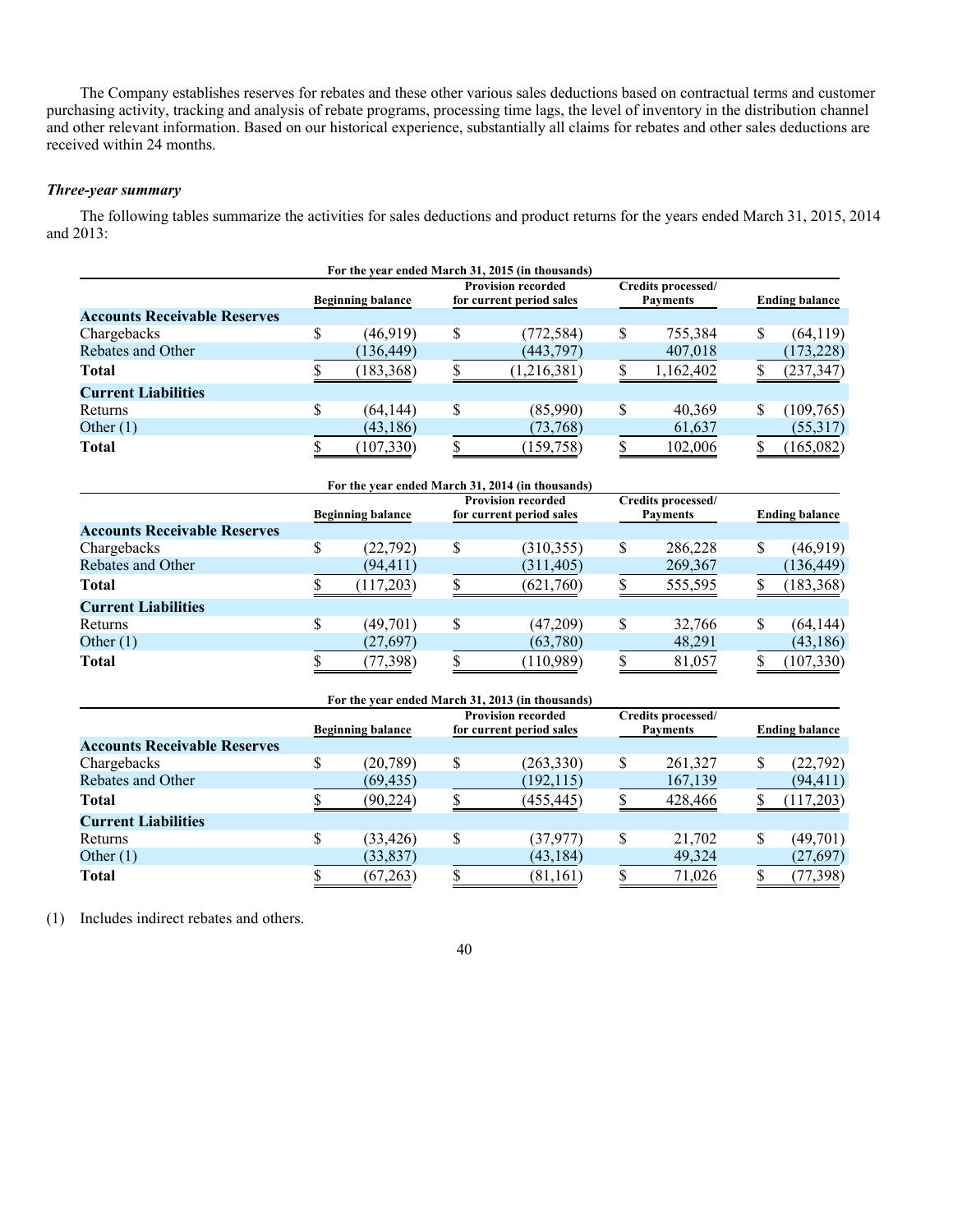*Inventory*. Inventories are stated at the lower of cost or market. Cost is determined as follows: raw and packaging materials—mainly on an average cost basis; finished goods products and products still in process, mainly on an average production cost including direct and indirect, or overhead, manufacturing expenses. Our finished goods inventories generally have a limited shelf life and are subject to obsolescence as they approach their expiration dates. As a result, we record a reserve against our entire finished goods inventory with expiration dates of less than 12 months and use historical experience to estimate the reserve for products with expiration dates of more than 12 months from the balance sheet date. When available, we use actual data to validate our estimates. We regularly evaluate our policies and the carrying value of our inventories and establish a reserve against the carrying value of our inventories. The determination that a valuation reserve is required, as well as the appropriate level of such reserve, requires us to utilize significant judgment. Although we make every effort to ensure the accuracy and reasonableness of our forecasts of future demand for our products, any significant unanticipated decreases in demand, or unanticipated changes in our major customer inventory management policies, could have a material impact on the carrying value of our inventories and reported operating results.

*Valuation of Long-Lived Assets and Goodwill***.** We evaluate our long-lived assets for impairment and perform annual impairment testing for goodwill and other indefinite-lived intangible assets and other long-lived assets at fiscal year-end, on March 31, when impairment indicators exist. Impairments are recorded for the excess of a long-lived asset's carrying value over fair value. Some examples of impairment indicators are as follows:

- Changes in legal or business climate that could affect an asset's value. For example, a failure to gain regulatory approval for a product or the extension of an existing patent that prevents our ability to produce a generic equivalent.
- Changes in our ability to continue using an asset. For example, restrictions imposed by the FDA could reduce our production and sales volume.
- Decreases in the pricing of our products. For example, consolidation among our wholesale and retail customers could place downward pressure on the prices of some of our products.

We estimate the fair value of our long-lived assets other than goodwill, such as product rights, using a discounted cash flow analysis or market approach where appropriate when required under applicable U.S. GAAP. Under the discounted cash flow method, we estimate cash flows based on our forecasts and discount these cash flows using the appropriate rate to determine the net present value of the asset. The net present value of our assets is affected by several estimates, such as:

- The timing and amount of forecasted cash flows
- Discount rates
- Tax rates
- Regulatory actions
- Amount of competition
- Manufacturing efficiencies
- The number and size of our customers

For the years ended March 31, 2015, 2014 and 2013, we recorded \$0, \$0 and \$1.0 million impairment charges, respectively, in discontinued operations, related to the fixed assets of our Irish facility. We may have additional impairments related to our manufacturing facilities in future years.

We estimate the fair value of goodwill using a two-step procedure. First, we compare the market value of our equity to the carrying value of our equity. If the carrying value exceeds the market value of our equity, we calculate the implied fair value of our goodwill by taking the excess of our market capitalization over the fair value of our assets other than goodwill and obligations. An impairment is recorded for the difference between the implied fair value and carrying value of goodwill. The implied fair value of goodwill and any potential impairment is sensitive to estimates of the fair value of other assets and liabilities. We have not recorded any impairments of goodwill for the years ended March 31, 2015, 2014 and 2013.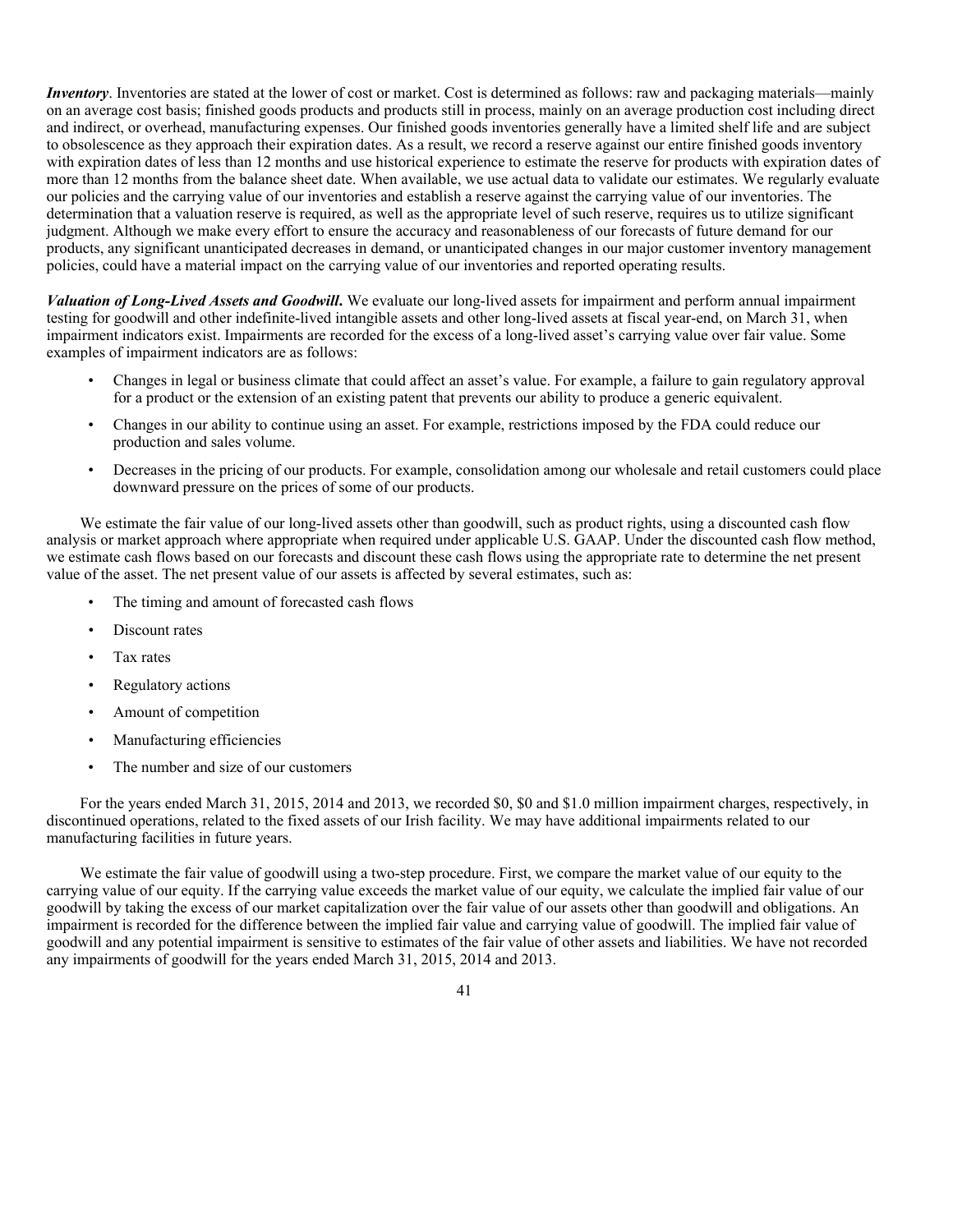*Income Taxes*. We determine deferred taxes by utilizing the asset and liability method based on the estimated future tax effects of differences between the financial accounting and tax basis of assets and liabilities under the applicable tax laws. Deferred taxes are measured using the enacted tax rates and laws that will be in effect when the differences are expected to reverse. As of March 31, 2015, 2014 and 2013, Management determined that it was more likely than not that we will not benefit from the deferred tax assets in Ireland and certain other subsidiaries. Therefore, for these locations a full valuation allowance was provided against the deferred tax assets. In future years, if it is more likely than not that we will be in a position to utilize its deferred tax asset, the valuation allowance for such assets may be modified.

*Discontinued Operations*. Under ASC Subtopic 205-20, "*Presentation of Financial Statements—Discontinued Operations,*" when a component of an entity has been disposed of or classified as held for sale, the results of its operations, including the gain or loss on the disclosed component, should be classified as discontinued operations and the assets and liabilities of such component should be classified as assets and liabilities attributed to discontinued operations; that is, provided that the operations, assets and liabilities of the component have been eliminated from the entity's consolidated operations and the entity will no longer have any significant continuing involvement in the operations of the component.

### *Recent Accounting Pronouncements that may have an impact on future consolidated financial statements***.**

In June 2015, the FASB issued ASU No. 2015-10, "Technical Corrections and Improvements." The amendments in this update cover a wide range of Topics in the Codification. The reason for each amendment is provided before each amendment for clarity and ease of understanding. Transition guidance varies based on the amendments in this update. The amendments in this update that require transition guidance are effective for all entities for fiscal years, and interim periods within those fiscal years, beginning after December 15, 2015. Early adoption is permitted, including adoption in an interim period. All other amendments will be effective upon the issuance of this update. The adoption of the amendments requiring transition guidance is not expected to have a material impact on our financial position or results of operations. The adoption of the amendments effective upon issuance of the update did not have a material impact on our financial position or results of operations.

In August 2014, the FASB issued ASU No. 2014-15, "Presentation of Financial Statements—Going Concern (Subtopic 205-40): Disclosure of Uncertainties about an Entity's Ability to Continue as a Going Concern." The amended guidance related to disclosure of uncertainties about an entity's ability to continue as a going concern. The new guidance requires management to evaluate whether there is substantial doubt about the entity's ability to continue as a going concern and, as necessary, to provide related footnote disclosures. The guidance has an effective date of December 31, 2016. The adoption of ASU 2014-15 is not expected to have a material impact on our financial position or results of operations.

In May 2014, the FASB issued ASU No. 2014-09, "*Revenue from Contracts with Customers (Topic 606), Section A—Summary and Amendments that Create Revenue from Contracts with Customers (Topic 606) and Other Assets and Deferred Costs—Contracts with Customers (Subtopic 340-40)*." The amended guidance will enhance the comparability of revenue recognition practices and will be applied to all contracts with customers. Improved disclosures related to the nature, amount, timing, and uncertainty of revenue that is recognized are requirements under the amended guidance. The amendments in this update will be effective prospectively for annual reporting periods beginning after December 15, 2016, including interim periods within that reporting period. We are currently evaluating the potential effect of the adoption of ASU 2014-09 on our financial position and results of operations.

In April 2014, the FASB issued ASU No. 2014-08, "*Presentation of Financial Statements (Topic 205) and Property, Plant, and Equipment (Topic 360): Reporting Discontinued Operations and Disclosures of Disposals of Components of an Entity.*" The guidance amends the definition of discontinued operations to limit the disposals that may be reported as discontinued operations. To be reported as discontinued operations, a disposal must be a result of a change in an entity's strategy and have a major effect on the entity's operations and financial results. The amendments also expand the disclosures required for discontinued operations to include additional information about the assets, liabilities, revenues, expenses, and cash flows of the discontinued operation. If a disposal does not qualify as discontinued operations under the amended guidance, the entity must disclose the disposal's pretax profit or loss. The amendments in this update will be effective prospectively for annual periods beginning on or after December 15, 2014, and interim periods within those years. The adoption of ASU 2014-08 is not expected to have a material impact on our financial position or results of operations.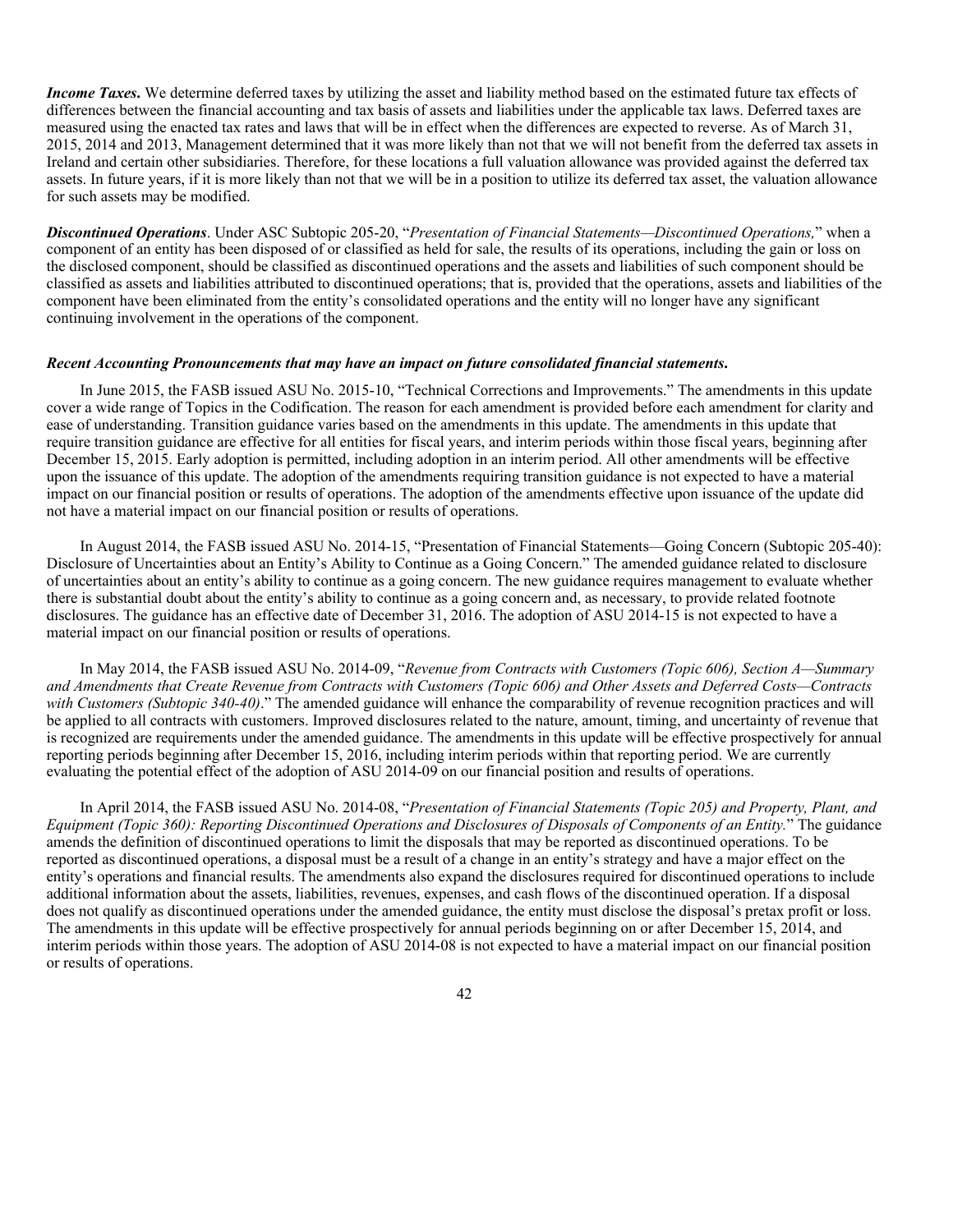In July 2013, the FASB issued ASU No. 2013-11 "*Income Taxes (Topic 740): Presentation of an Unrecognized Tax Benefit when a Net Operating Loss Carryforward, a Similar Tax Loss, or a Tax Credit Carryforward Exists (A Consensus of the FASB Emerging Issues Task Force)*." The amended guidance clarifies when the unrecognized tax benefit should be presented in the financial statements as a reduction to a deferred tax asset for a net operating loss and when the unrecognized tax benefit should be presented in the financial statements as a liability and not combined with the deferred tax asset. The guidance is effective for fiscal years, and interim periods, beginning after December 15, 2013. The adoption of ASU 2013-11 did not have a material impact on our financial position or results of operations.

In March 2013, the FASB issued ASU No. 2013-05, "*Foreign Currency Matters (Topic 830): Parent's Accounting for the Cumulative Translation Adjustment upon Derecognition of Certain Subsidiaries or Groups of Assets within a Foreign Entity or of an Investment in a Foreign Entity (a consensus of the FASB Emerging Issues Task Force)*." The amendments in this standard clarify when to release the cumulative translation adjustment into net income when a parent either sells a part or all of its investment in a foreign entity. The amendments in this update will be effective prospectively for fiscal years and interim reporting periods within those years beginning after December 15, 2013. The adoption of ASU 2013-05 did not have a material impact on our financial position or results of operations.

In February 2013, the FASB issued ASU No. 2013-04, "*Liabilities (Topic 405): Obligations Resulting from Joint and Several Liability Arrangements for Which the Total Amount of the Obligation Is Fixed at the Reporting Date (a consensus of the FASB Emerging Issues Task Force*)." This standard provides guidance for the recognition, measurement, and disclosure for which the total amount of the obligation within the scope of this guidance is fixed at the reporting date. The amendments in this update will be effective for fiscal years, and interim periods within those years, beginning after December 15, 2013. The adoption of ASU 2013-04 did not have a material impact on our financial position or results of operations.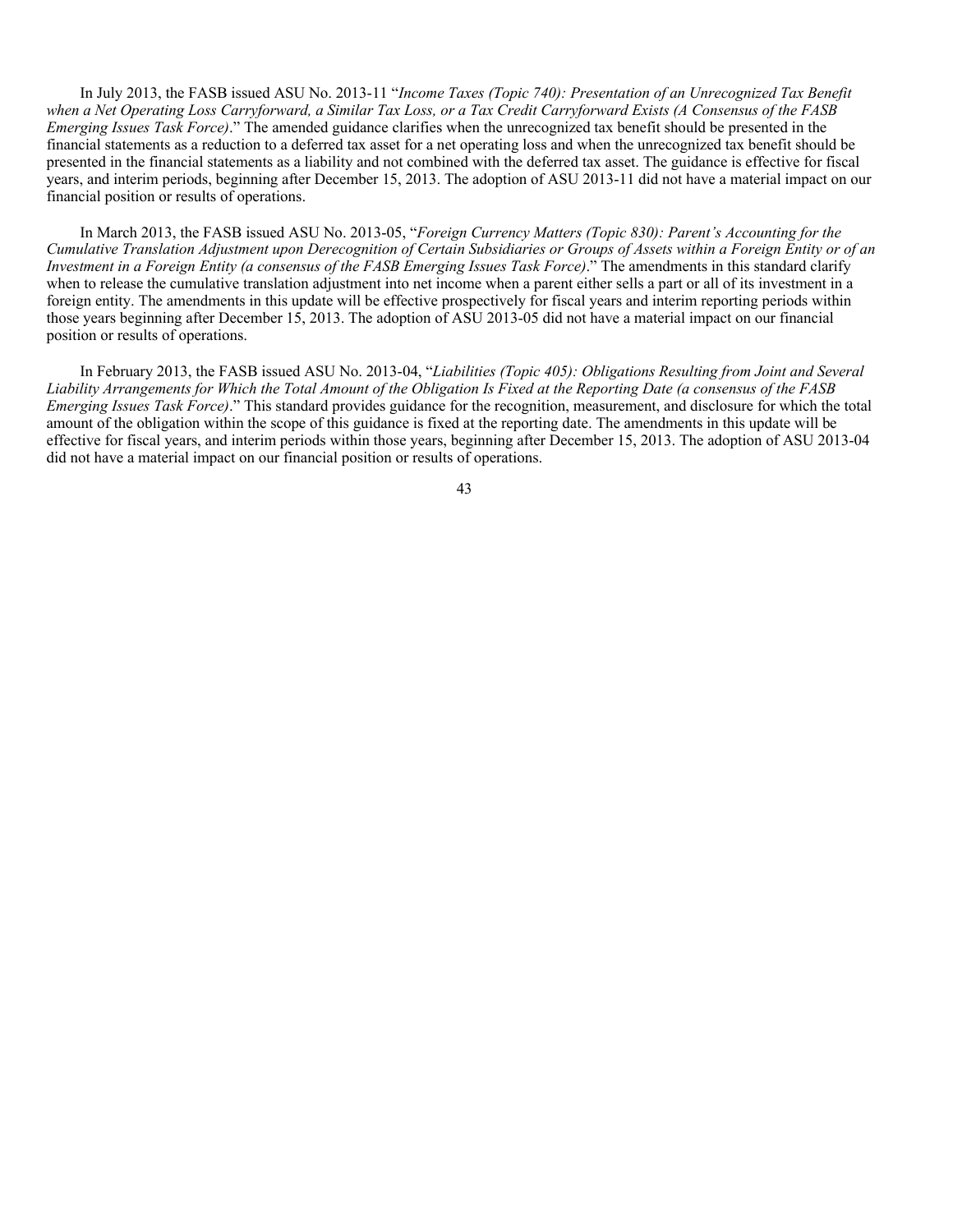## **RESULTS OF OPERATIONS**

The following table sets forth selected items from our consolidated statements of operations as a percentage of total sales:

|                                                            | For the year ended March 31, |           |           |  |
|------------------------------------------------------------|------------------------------|-----------|-----------|--|
|                                                            | 2015                         | 2014      | 2013      |  |
| <b>Consolidated Statements of Operations</b>               |                              |           |           |  |
| Sales, net                                                 | $100.0\%$                    | 100.0%    | 100.0%    |  |
| Cost of sales                                              | 21.6%                        | 23.6%     | 26.3%     |  |
| Gross profit                                               | 78.4%                        | 76.4%     | 73.7%     |  |
| <b>Operating expenses:</b>                                 |                              |           |           |  |
| Research and development                                   | $7.6\%$                      | $7.3\%$   | 6.9%      |  |
| Selling, marketing, general and administrative             | $10.2\%$                     | 12.1%     | 12.9%     |  |
| Settlements and loss contingencies                         | $(0.5\%)$                    | $0.3\%$   | 4.9%      |  |
| Total operating expenses                                   | $17.3\%$                     | 19.7%     | 24.7%     |  |
| Operating income                                           | 61.1%                        | 56.7%     | 49.0%     |  |
| Financial income, net                                      | $(5.9\%)$                    | $(1.6\%)$ | $(0.6\%)$ |  |
| Other gain, net                                            | 0.4%                         | $0.2\%$   | 0.5%      |  |
| Income before income taxes                                 | 67.4%                        | 58.5%     | 50.1%     |  |
| Tax expense                                                | 11.1%                        | 10.9%     | 10.1%     |  |
| Income from continuing operations                          | 56.3%                        | 47.6%     | 40.0%     |  |
| Net loss from discontinued operations attributable to Taro | $(0.1\%)$                    | *         | $(0.2\%)$ |  |
| <b>Net income</b>                                          | 56.2%                        | 47.6%     | 39.8%     |  |
| Net income attributable to non-controlling interest        | $0.1\%$                      | $0.1\%$   | $0.1\%$   |  |
| Net income attributable to Taro                            | 56.1%                        | 47.5%     | 39.7%     |  |

\* Less than  $0.05\%$ 

## **YEAR ENDED MARCH 31, 2015 COMPARED WITH YEAR ENDED MARCH 31, 2014**

*Sales*. For the year ended March 31, 2015, sales increased \$103.7 million, or 13.7%, compared to the same period in 2014. Sales in the United States during the year ended March 31, 2015 increased \$107.7 million, or 16.1%, compared to the same period in 2014, primarily due to price adjustments during the year and increased market share of select products. Certain of the price adjustments were due to limited market availability of the respective products in the market. These pricing actions existed given these products were, and continue to be, high quality and cost effective to patients compared to a number of alternative treatment options available in the market. In general, as competition on any specific product increases, our pricing may not be sustainable and sales volumes may decline. Approximately \$97.2 million of the increase relates to price adjustments on 12 Rx generic products, which represented approximately 32% of consolidated net sales for the year ended March 31, 2015 and 24% in 2014. No individual product represented more than 10.0% of consolidated net sales for the year ended March 31, 2015. This sales increase was partially offset by increased competition causing price erosion and decreased volume. The Company actively manages its product portfolio to assess pricing relative to market dynamics. Sales in Israel and other international markets decreased \$2.8 million, or 8.4%, primarily due to decreased volumes on select products. Sales in Canada decreased \$1.3 million, or 2.2%, compared to the year ended March 31, 2014, due to the strengthening of the U.S. Dollar versus the Canadian Dollar.

*Cost of Sales*. Cost of sales, as a percentage of net sales, decreased to 21.6% in the year ended March 31, 2015, compared to 23.6% in 2014. This decrease is primarily related to the price adjustments noted above, which had no impact on costs.

*Gross Profit.* The Company's gross profit was \$676.6 million, or 78.4% of net sales, in the year ended March 31, 2015, while gross profit was \$580.0 million, or 76.4% of sales in the same period in 2014. The increase in 2015 was primarily the result of price adjustments on select products, as noted above.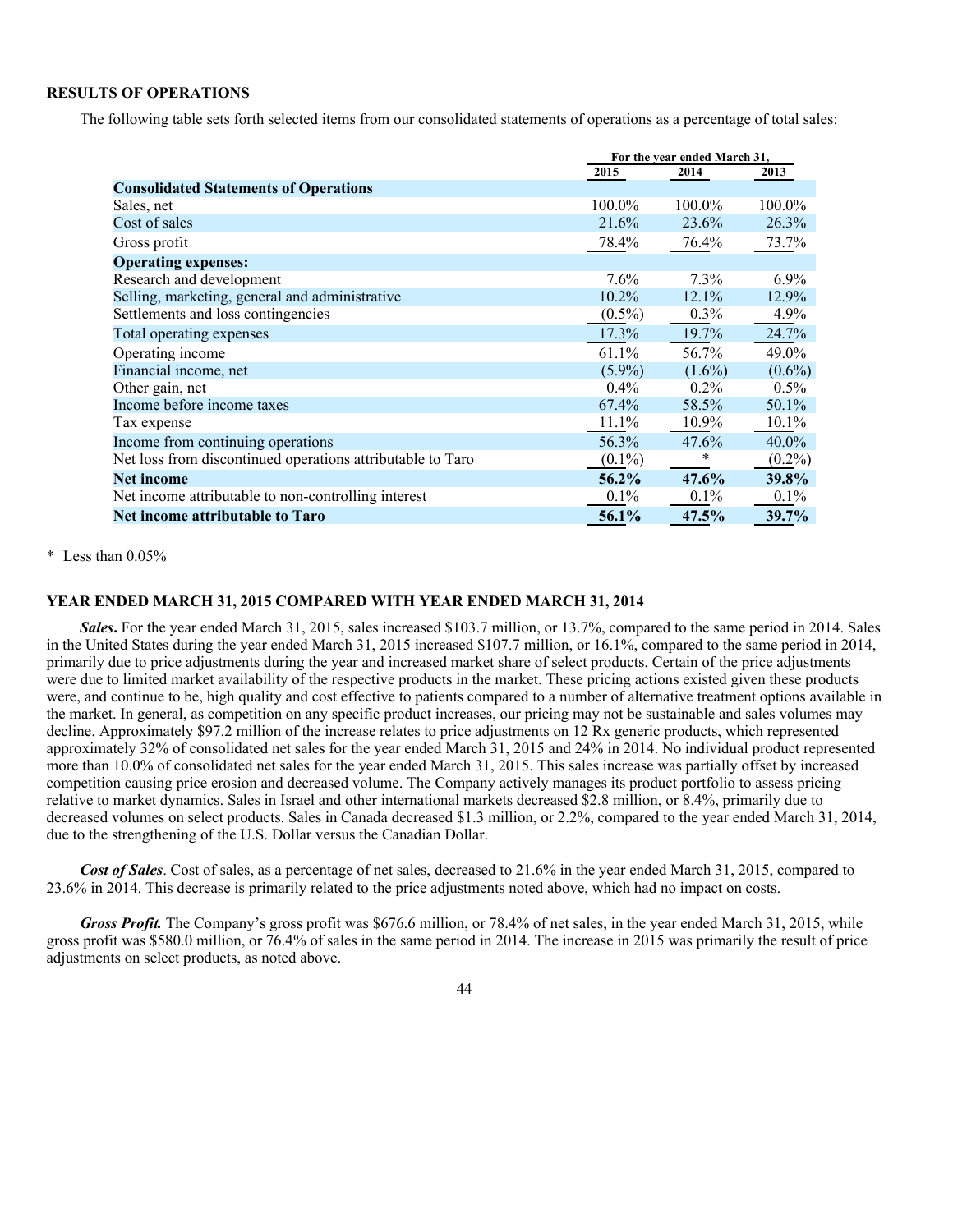*Research and Development***.** Research and development ("R&D") expenses increased \$10.1 million, or 18.2%, in the year ended March 31, 2015 compared to the previous year. The increase in R&D expenses was primarily the result of an increase in clinical studies related to development of generic products.

*Selling, Marketing, General and Administrative.* In the year ended March 31, 2015, selling, marketing, general and administrative ("SMG&A") expenses decreased \$4.1 million primarily as a result of lower advertising and promotion. As a percentage of net sales, SMG&A decreased to 10.2% from 12.1% in 2014.

*Settlements and Loss Contingencies.* Settlements and loss contingencies were a \$4.2 million credit in the year ended March 31, 2015, the net result of settlements which resulted in the reversal of a portion of the associated reserve, compared to a \$2.6 million expense in 2014.

*Operating Income***.** In the year ended March 31, 2015, the Company had operating income of \$527.6 million compared to \$430.3 million in the same period in 2014, an increase of \$97.4 million. This increase is primarily attributed to the increase in gross profit and the credit in settlements and loss contingencies. Operating income, as a percentage of sales, increased to 61.1% in the year ended March 31, 2015 from 56.7% in the same period in 2014.

*Financial Income, Net*. Financial income, net results from interest expense and income and the impact of foreign currency exchange rate fluctuations. Net financial income was \$51.3 million in the year ended March 31, 2015, compared to income of \$12.3 million for the year ended March 31, 2014, a change of \$39.0 million, or 317.7%. The change in financial income, net from 2014 to 2015 reflects the favorable impact of the change in foreign currency exchange rates related primarily to the cash and cash equivalents, short-term bank deposits and intercompany balances in Canada.

*Taxes*. Tax expense in the year ended March 31, 2015 was \$96.1 million, compared to \$82.7 million in the same period in 2014, an increase of \$13.4 million. The increase relates to the increase in operating results. As of March 31, 2015, we had on a consolidated basis, carryforward tax losses of approximately \$10.6 million in the United Kingdom and \$68.3 million in Ireland. We also had available carryforward capital losses of \$74.0 million in Israel, which can only be used to offset capital gains.

*Net Income attributable to Taro***.** Net income increased \$123.9 million to \$484.3 million for the year ended March 31, 2015 from \$360.4 million in the prior year, by reason of the factors noted above.

## **YEAR ENDED MARCH 31, 2014 COMPARED WITH YEAR ENDED MARCH 31, 2013**

*Sales***.** For the year ended March 31, 2014, sales increased \$88.3 million, or 13.2%, compared to the same period in 2013. Sales in the United States during the year ended March 31, 2014 increased \$81.6 million, or 13.9%, compared to the same period in 2013, primarily due to price adjustments and increased market share of select products. Certain of the price adjustments were due to exclusivity or limited market availability of the respective products in the market. These pricing actions existed given these products were, and continue to be, high quality and cost effective to patients compared to a number of alternative treatment options available in the market. In general, as competition on any specific product increases, our pricing may not be sustainable and sales volumes may decline. Approximately \$88.9 million relates to price adjustments on eight Rx generic products, which represented 11.7% of consolidated net sales for the year ended March 31, 2014 and 28.9% in 2013. Nystatin/Triamcinolone ("N/T"), represents approximately 11.7% of consolidated net sales in 2014 and 14.1% in 2013. No other product represents more than 10.0% of consolidated net sales. Approximately \$18.6 million of the increase is attributable to the launch of Topicort® spray, which the Company promotes by marketing directly to physicians. Offsetting sales, is increased competition causing price erosion across the portfolio. The Company actively manages its product portfolio to assess pricing relative to market dynamics. Sales in Israel and other international markets increased \$3.0 million, or 15.0%, primarily related to increased volumes. Sales in Canada increased \$4.3 million, or 8.1%, compared to the year ended March 31, 2013, primarily related to increased volume.

*Cost of Sales*. Cost of sales, as a percentage of net sales, decreased to 23.6% in the year ended March 31, 2014, compared to 26.3% in the same period in 2013. This decrease is primarily related to the price adjustments noted above, which had no impact on costs.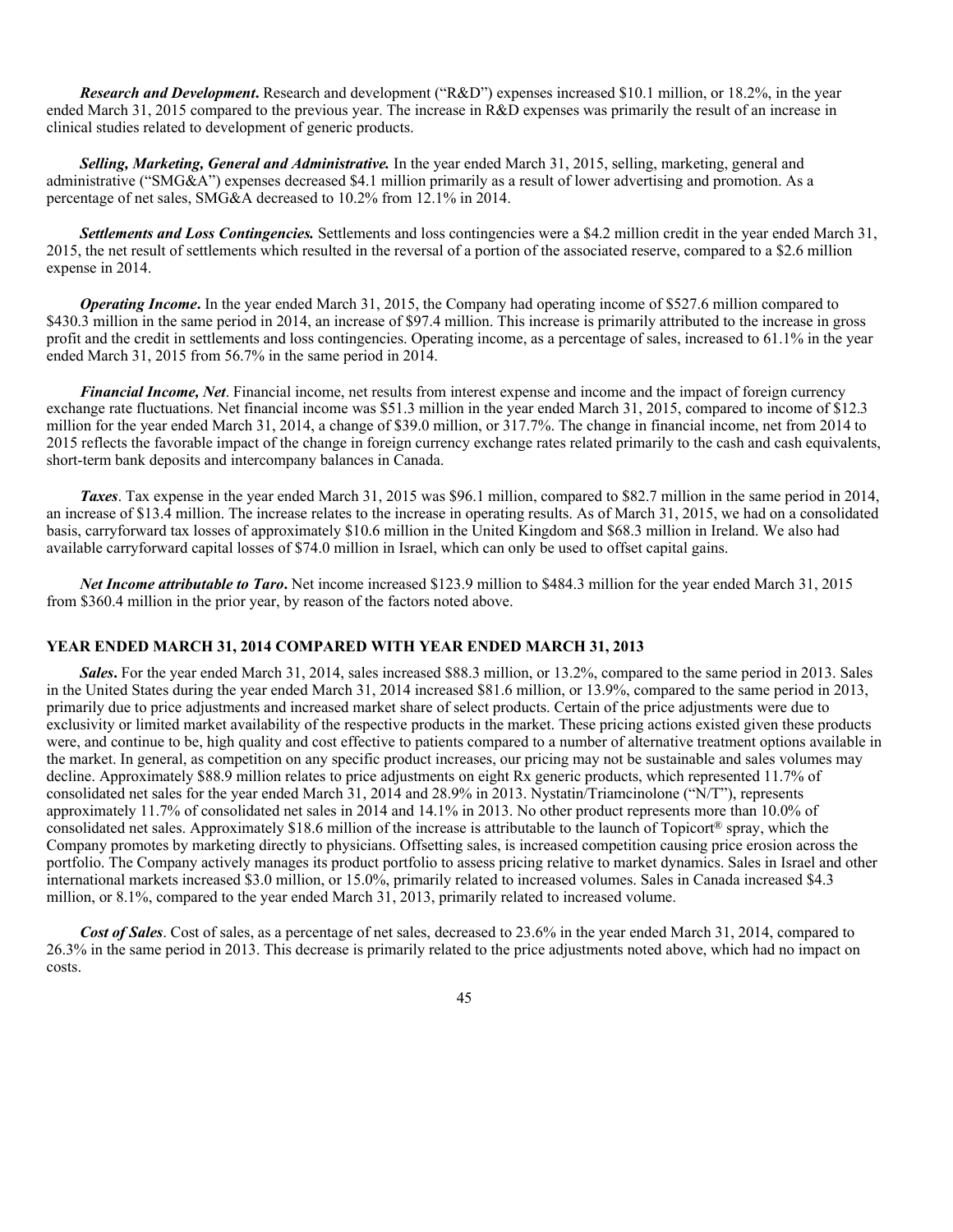*Gross Profit.* The Company's gross profit was \$580.0 million, or 76.4% of net sales, in the year ended March 31, 2014, while gross profit was \$494.8 million, or 73.7% of sales, in the same period in 2013. The increase in 2014 was primarily the result of price adjustments on select products, as noted above.

*Research and Development***.** Research and development ("R&D") expenses increased \$8.9 million, or 19.2%, in the year ended March 31, 2014 compared to the same period in the previous year. The increase in R&D expenses was primarily the result of an increase in clinical studies related to development of generic products.

*Selling, Marketing, General and Administrative.* In the year ended March 31, 2014, SMG&A expenses increased \$5.3 million primarily as a result of increased advertising and promotion. As a percentage of net sales, SMG&A decreased to 12.1% from 12.9% in 2013.

*Settlements and Loss Contingencies.* Settlements and loss contingencies were \$2.6 million in the year ended March 31, 2014, which primarily related to certain price reporting litigations.

*Operating Income***.** In the year ended March 31, 2014, the Company had operating income of \$430.3 million compared to \$328.6 million in the same period in 2013, an increase of \$101.7 million. This increase is primarily attributed to the increase in gross profit and a decrease in settlements and loss contingencies. Operating income, as a percentage of sales, increased to 56.7% in the year ended March 31, 2014 from 49.0% in the same period in 2013.

*Financial Income, Net*. Financial income, net results from interest expense and income and the impact of foreign currency exchange rate fluctuations. Net financial income was \$12.3 million in the year ended March 31, 2014, compared to income of \$3.9 million for the year ended March 31, 2013, a change of \$8.4 million, or 212.5%. The change in financial income, net from 2013 to 2014 reflects the favorable impact of the change in foreign currency exchange rates related to the intercompany balances in Canada combined with greater income from interest on our deposits.

*Taxes*. Tax expense in the year ended March 31, 2014 was \$82.7 million, compared to \$67.8 million in the same period in 2013, an increase of \$14.9 million. The increase relates to the increase in operating results. As of March 31, 2014, on an unconsolidated basis, we had available carryforward tax losses of \$10.1 million in the United Kingdom and \$82.5 million in Ireland.

*Net Income attributable to Taro***.** Our net income increased \$94.2 million from net income of \$266.2 million in the year ended March 31, 2013 to net income of \$360.4 million in the same period in 2014, by reason of the factors noted above.

## **IMPACT OF INFLATION, DEVALUATION (APPRECIATION) AND EXCHANGE RATES ON RESULTS OF OPERATIONS, LIABILITIES AND ASSETS**

We conduct manufacturing, marketing and research and development operations primarily in Israel, Canada and the United States. As a result, we are subject to risks associated with fluctuations in the rates of inflation and foreign exchange in each of these countries.

The following table sets forth the annual rate of inflation, the devaluation (appreciation) rate of the NIS and the Canadian dollar against the U.S. dollar and the exchange rates between the U.S. dollar and each of the NIS and the Canadian dollar at the end of the period indicated:

|              |                          | Rate of (Appreciation) |                            |            |                     |                   |  |  |  |
|--------------|--------------------------|------------------------|----------------------------|------------|---------------------|-------------------|--|--|--|
|              |                          |                        | <b>Devaluation</b>         |            | Rate of Exchange of |                   |  |  |  |
|              | <b>Rate of Inflation</b> |                        | <b>Against U.S. Dollar</b> |            | <b>U.S. Dollar</b>  |                   |  |  |  |
| Period ended | Israel (1)               | Canada (2)             | Israel(1)                  | Canada (2) | Israel $(1)$        | <b>Canada</b> (2) |  |  |  |
| 3/31/2013    | $.27\%$                  | $0.99\%$               | $(1.80\%)$                 | $.65\%$    | 3.65                | 1.02              |  |  |  |
| 3/31/2014    | $.29\%$                  | 1.55%                  | $(4.41\%)$                 | 8.84%      | 3.49                |                   |  |  |  |
| 3/31/2015    | $(1.01\%)$               | $.20\%$                | 14.04%                     | 14.41%     | 3.98                | 27                |  |  |  |

(1) Bank of Israel.

(2) Bank of Canada.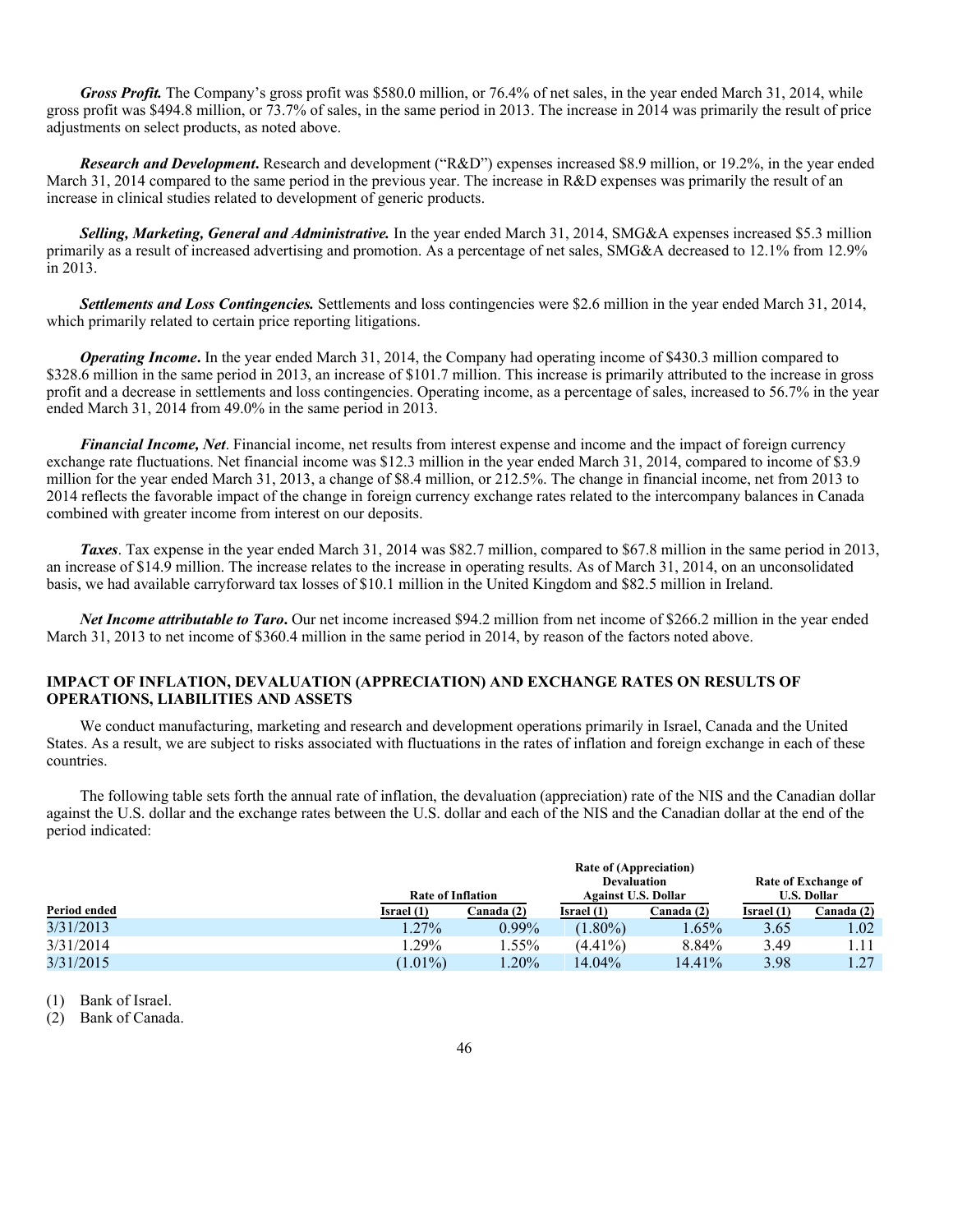## **B. LIQUIDITY AND CAPITAL RESOURCES**

Cash, including short-term deposits, restricted short-term deposits and marketable securities, increased \$287.8 million to \$920.2 million, at March 31, 2015, principally due to income from operations. Total shareholders' equity increased from \$1,020.6 million at March 31, 2014 to \$1,417.4 million at March 31, 2015, principally due to net income of \$484.8 million, offset by changes in foreign translation currency adjustments of \$88.2 million. In December 2013, we completed a modified "Dutch auction" tender offer whereby we repurchased an aggregate of 1,959,514 ordinary shares at the final purchase price of \$97.50 per share, for an aggregate purchase price of \$193.0 million (including fees and expenses related to the tender offer).

Net cash provided by operating activities for the year ended March 31, 2015 was \$406.8 million, compared to \$357.6 million, in the year ended March 31, 2014, an increase of \$49.2 million. For the year ended March 31, 2015, the Company had net cash used in investing activities of \$92.1 million compared to \$173.3 million for the year ended March 31, 2014. For the year ended March 31, 2015, the Company had net cash used in financing activities of \$10.9 million compared to \$203.5 million for the year ended March 31, 2014.

The change in our liquidity for the year ended March 31, 2015 resulted from a number of factors, including:

- Net cash provided by operating activities consists primarily of increases in trade, other accounts payable, income tax payable and accrued expenses of \$68.3 million, change in derivative instruments of \$5.5 million and non-cash items of depreciation and amortization of \$15.8 million. These items were offset by increases in trade receivables of \$85.3 million, deferred income tax receivable and a decrease in income taxes of \$52.8 million, effect of exchange differences on intercompany balances of \$18.2 million and an increase in inventory of \$7.0 million.
- Net cash used in investing activities consists of the investment in plant, property and equipment, which consumed \$20.0 million, investment in short-term bank deposits of \$43.3 million and other assets of \$31.1 million, offset by investment in long-term deposits and other assets of \$2.1 million.
- Net cash used in financing activities primarily consists of the repayment of long-term debt of \$10.9 million.

#### **Debt**

As of March 31, 2015, we had total debt, including current maturities, of \$5.9 million, which consists of a mortgage on the U.S. headquarters. (*For more on our debt obligations, see Note 13 to the consolidated financial statements included in this 2015 Annual Report.)* 

In November 2014, the Company paid \$10.7 million, comprised of \$10.1 million of principal and \$0.6 million of interest in order to retire debentures.

During the fiscal year ended March 31, 2015, we did not incur any additional indebtedness, including increases in our borrowing capacity under any refinancings. We have been current with all our payment obligations due to our various lenders under their respective indentures and loan agreements.

As of March 31, 2015, we were in compliance with all our debt covenants and had no lines of credit.

### **Liquidity**

On March 31, 2015**,** we had total cash and cash equivalents and short-term bank deposits of \$916.5 million and total indebtedness to our financial creditors of \$5.9 million. We expect that existing cash resources and cash from operations will be sufficient to finance our foreseeable working capital requirements. None of our cash and cash equivalents is held captive by any financial covenants or government regulation. As of March 31, 2015 and 2014, we had no commitment for capital expenditures which we consider to be material to our consolidated financial position. The Company had no available and undrawn credit facilities in place at March 31, 2015.

## **Capital Expenditures**

We invested \$20.0 million in capital equipment and facilities in the year ended March 31, 2015 and \$21.2 million in the year ended March 31, 2014. These investments are principally related to our pharmaceutical and chemical manufacturing facilities, expanding and upgrading our research and development laboratories in Israel and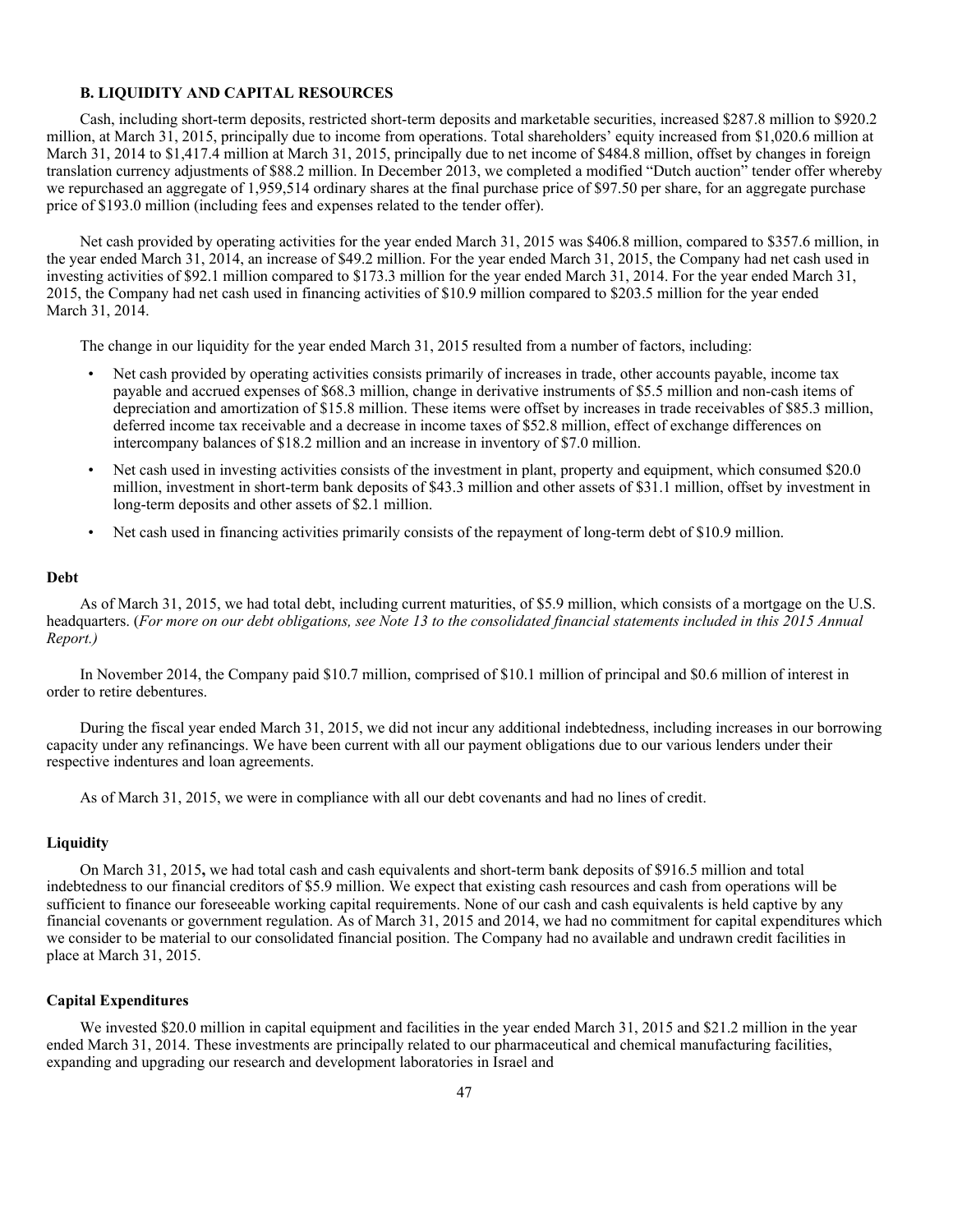Canada and maintaining compliance with cGMPs. In addition to facility-related investments, we acquired certain manufacturing and packaging equipment to increase production capacity. We also continued to upgrade our information systems infrastructure to enable more efficient production scheduling and enhanced inventory analysis. (*See Note 7 to our consolidated financial statements included in this 2015 Annual Report.)* 

## **C. RESEARCH AND DEVELOPMENT, PATENTS, TRADEMARKS AND LICENSES**

We believe that our research and development activities have been a principal contributor to our achievements to date and that our future performance will depend, to a significant extent, upon the results of these activities.

Recruiting talented scientists is essential to the success of our research and development programs. Approximately 15% of our employees work in our worldwide research and development programs.

We currently conduct research and development in three principal areas:

- generic pharmaceuticals, where our programs have resulted in our developing and introducing a wide range of pharmaceutical products (including tablets, sachets, capsules, suspensions, solutions, syrups, sprays, foams, creams, ointments and gels) that are equivalent to numerous brand-name products whose patents and FDA exclusivity periods have expired;
- proprietary pharmaceuticals and delivery systems; and
- organic and steroid chemistry, where our programs have enabled us to synthesize the active ingredients used in many of our products.

For the years ended March 31, 2015, 2014 and 2013, we spent \$65.5 million, \$55.4 million and \$46.5 million on research and development activities. Taro's Management estimates that research and development expenses were allocated 75% to generic pharmaceuticals, 15% to proprietary pharmaceuticals and delivery systems and 10% to organic and steroid chemistry, for the fiscal year ended March 31, 2015.

### **Pharmaceutical Products**

In the fiscal year ended March 31, 2015, we received four approvals and one tentative approval for products manufactured in Canada and Israel. The following table sets forth the approvals received in the United States from the FDA from April 1, 2014 through March 31, 2015:

## **FINAL NDA/ANDA APPROVALS**

|                                              | <b>Brand Name*</b>     |
|----------------------------------------------|------------------------|
| Phenytoin Chewable Tablets, USP 50 mg        | $Dilantin^{\circledR}$ |
| Fluocinonide Cream USP, 0.1%                 | $VanOS^{\circledR}$    |
| Desonide Lotion, 0.05%                       | Desowen <sup>®</sup>   |
| Diclofenac Sodium Topical Solution, 1.5% w/w | Pennsaid <sup>®</sup>  |

## **TENTATIVE ANDA APPROVALS**

## Desloratadine Syrup, 0.5 mg/mL\*\* Clarinex®

The above trademarks are the property of their respective owners.

Tentative approval received January 14, 2015 but currently under review by the FDA.

As of March 31, 2015, 35 of our ANDAs, including the one tentative approval listed above and one that we subsequently withdrew, were being reviewed by the FDA. One NDA for an Orphan Indication is also pending approval from the FDA. In addition, there are multiple products for which either developmental or internal regulatory work is in process. The applications pending before the FDA are at various stages in the review process,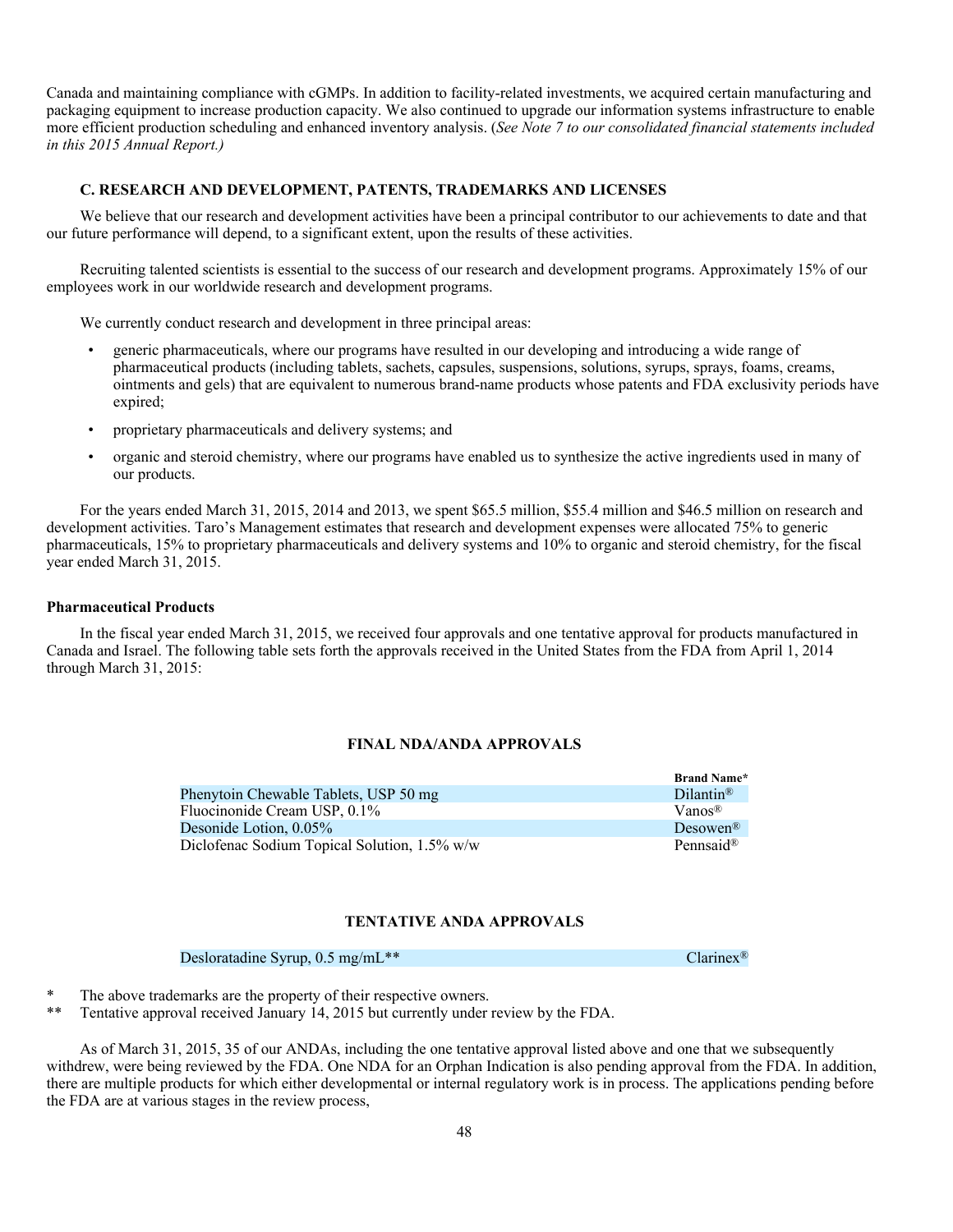and there can be no assurance that we will be able to successfully complete any remaining testing or that, upon completion of such testing, approvals for any of the applications currently under review at the FDA will be granted. In addition, there can be no assurance that the FDA will not grant approvals for competing products.

#### **Patents, Trademarks and Licenses**

We have filed and received patents in the United States and other countries for a variety of products, processes and methods of treatment, including:

- a novel class of drug with utility as anticonvulsants, tranquilizers, muscle relaxants and agents for treatment of movement disorders;
- novel oral delivery for pharmaceutical and related products; and
- the synthesis and formulation of certain products.

Some of these patents cover or relate to products such as Topicort<sup>®</sup> spray, Ovide<sup>®</sup> and Flo-Pred<sup>®</sup>. Other than our products which are protected by patents, we do not believe that any single patent is of material importance to us in relation to our current commercial activities.

We have registered trademarks in the United States, Canada and other countries. Taro U.S.A. typically does not use trademarks in the sale and marketing of its generic multi-source non-innovator products.

From time to time, we seek to develop products for sale in various countries prior to patent expiration. In the United States, in order to obtain a final approval for a generic product prior to expiration of certain innovator's patents, we must, under the terms of the Hatch-Waxman Act, as amended by the Medicare Prescription Drug Improvement and Modernization Act of 2003, notify the patent holder as well as the owner of an NDA, that we believe that the patents listed in the Orange Book for the new drug are either invalid or not infringed by our product. To the extent that we seek to utilize this mechanism to obtain approval to sell products, we are involved and expect to be involved in patent litigation regarding the validity, enforceability or infringement of patents listed in the Orange Book, as well as other patents, for a particular product for which we have sought approval. We may also be involved in patent litigation with third parties to the extent that claims are made that our finished product, an ingredient in our product or our manufacturing process, may infringe the innovator's or third party's process patents. We may also become involved in patent litigation in other countries where we conduct business, including Israel, Canada and various countries in Europe. From time to time, we may settle such litigations and obtain licenses to the asserted patents that allow us to market our products. Other than those licenses, we do not believe that any other license is of material importance to us in relation to our current commercial activities.

## **D. TREND INFORMATION**

*See Item 4—"Information on the Company" and Item 5—"Operating and Financial Review and Prospects"* for trend information.

## **E. OFF-BALANCE SHEET ARRANGEMENTS**

The Company does not have any off-balance sheet arrangements.

## **F. TABULAR DISCLOSURE OF CONTRACTUAL OBLIGATIONS**

The following table describes the payment schedules of our contractual obligations as of March 31, 2015:

|                                       |                    | Payments due by period (in millions of dollars) |           |           |  |                   |  |  |  |
|---------------------------------------|--------------------|-------------------------------------------------|-----------|-----------|--|-------------------|--|--|--|
|                                       |                    | Less than                                       |           |           |  |                   |  |  |  |
| <b>Type of Contractual Obligation</b> | Total              | year                                            | 1-3 years | 3-5 years |  | More than 5 years |  |  |  |
| Long-term debt obligations            | $\overline{$}5.89$ | 0.91                                            | 2.00      | 2.26      |  | 0.72              |  |  |  |
| Operating lease obligations           | .89                | .22                                             | 0.66      | 0.01      |  |                   |  |  |  |
| Other Long-term liabilities (1)       | 4.34               | 0.27                                            | 1.50      | 0.61      |  | 1.96              |  |  |  |
| Total                                 | \$12.12            | 2.40                                            | 4.16      | 2.88      |  | 2.68              |  |  |  |

(1) Includes severance commitments and tax accruals.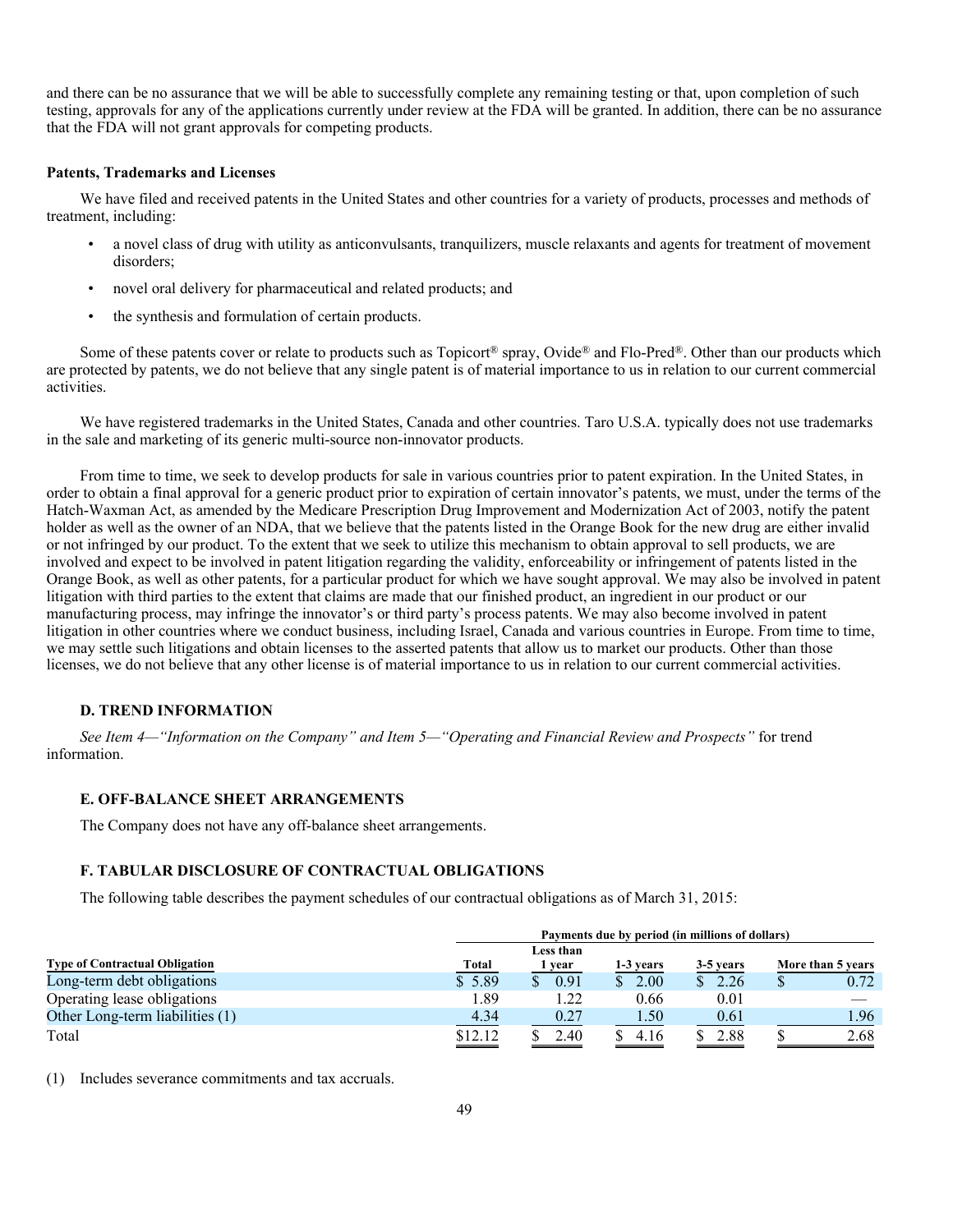### **ITEM 6. DIRECTORS, SENIOR MANAGEMENT AND EMPLOYEES**

### **A. DIRECTORS AND SENIOR MANAGEMENT**

The following table lists our directors and executive officers as of March 31, 2015:

| Name                            | <u>Age</u> | <b>Position</b>                                                                 |
|---------------------------------|------------|---------------------------------------------------------------------------------|
| Dilip Shanghvi                  | 60         | Director and Chairman of the Board                                              |
| Kal Sundaram                    | 61         | Director and Chief Executive Officer                                            |
| Sudhir Valia                    | 59         | Director                                                                        |
| Ilana Avidov-Mor                | 63         | Director                                                                        |
| Dan Biran                       | 72         | Director and Chairman of the Audit Committee                                    |
| Dov Pekelman                    | 75         | Director                                                                        |
| James Kedrowski                 | 63         | Director                                                                        |
| Michael Kalb, C.P.A. (New York) | 44         | Group Vice President, Chief Financial Officer and Chief<br>Accounting Officer   |
| Stephen Manzano, Esq.           | 50         | Group Vice President, General Counsel, Secretary &<br>Corporate Compliance      |
| Avi Avramoff, Ph.D.             | 50         | Global Vice President, Research and Development                                 |
| Itamar Karsenti                 | 43         | Vice President, Head of Operations, Haifa                                       |
| Michael Teiler                  | 52         | Group Vice President, Portfolio Management                                      |
| Daryl LeSueur                   | 53         | Vice President, Head of Operations, Brampton                                    |
| Michael Perfetto                | 54         | Group Vice President and Chief Commercial Officer of the<br>Generic Rx Business |
| Ralph Bohrer                    | 54         | Executive Director, Sales and Marketing, TPHA                                   |
| Michele Visosky                 | 49         | Group Vice President, Human Resources                                           |
| Jayesh Shah                     | 59         | Head of Procurement                                                             |
| Chantal LeBlanc                 | 53         | Vice President, Global Quality                                                  |

#### **Certain Familial Relationships**

Mr. Sudhir Valia is a brother-in-law, of Mr. Dilip Shanghvi. Mr. Dilip Shanghvi is the beneficial majority owner of Sun.

## **Business Experience**

**Dilip Shanghvi**, became the Chairman of the Taro Board in August 2013, after previously serving as director and Chairman from September 2010 to April 2012. He is the founder and Managing Director of Sun Pharma and has extensive industrial experience in the pharmaceutical industry. A first generation entrepreneur, Mr. Shanghvi has won numerous awards and recognitions, including JRD TATA Corporate Leadership Award AIMA (All India Association) in 2014, CNN IBN's Indian of the Year (Business) in 2012, Business India's Businessman of the Year in 2012 and Ernst and Young's World Entrepreneur of the Year in 2011. He has also been awarded the Entrepreneur of the Year, Ernst and Young in 2010, Economic Times' Entrepreneur of the Year and Business Standard's CEO of the Year in 2008, CNBC TV 18's First Generation Entrepreneur of the Year and Pharmaceutical Company IMC Juran Quality Medal in 2007 and Entrepreneur of the Year (Healthcare and Life Sciences), Ernst and Young in 2005. Mr. Shanghvi is a Director of various companies, including Shantilal Shanghvi Foundation and is also the Chairman and Managing Director of Sun Pharma Advanced Research Company Ltd.

**Kalyanasundaram Subramanian**, known in industry circles as Kal Sundaram, was appointed Chief Executive Officer of the Company in August 2013 and has served as Director since April 2012. Mr. Sundaram was Chairman of the Taro Board from April 2012 until he was appointed Chief Executive Officer. He was Sun Pharma's Chief Executive Officer from April 2010 to April 2012 (and a director of the Sun Pharma board of directors until March 2012), and in this role he focused on accelerating Sun Pharma's growth in India and other emerging market countries and developing broad, strategic alliances with other leading companies in the pharmaceutical industry. Mr. Sundaram has almost three decades of regional/global experience much of which has been in the pharmaceutical industry, largely with GlaxoSmithKline plc ("GSK," LSE: GSK, NYSE: GSK), where he held country, regional and global responsibilities. As its Managing Director, he led the turnaround of GSK India; and in the regional role, he spearheaded the company's differentiated and region-specific Emerging Markets strategy.

**Sudhir Valia** became a member of the Taro Board in September 2010. Mr. Valia joined Sun Pharma as a director in January 1994 and has been a full-time director since his appointment in April 1994. He currently supports finance, commercial, operations, projects and quality control. Prior to then, Mr. Valia was a chartered accountant in private practice. Mr. Valia is on the board of directors of a number of companies in Sun's group, including Sun Pharma Advanced Research Company Ltd. Mr. Valia is a qualified chartered accountant in India.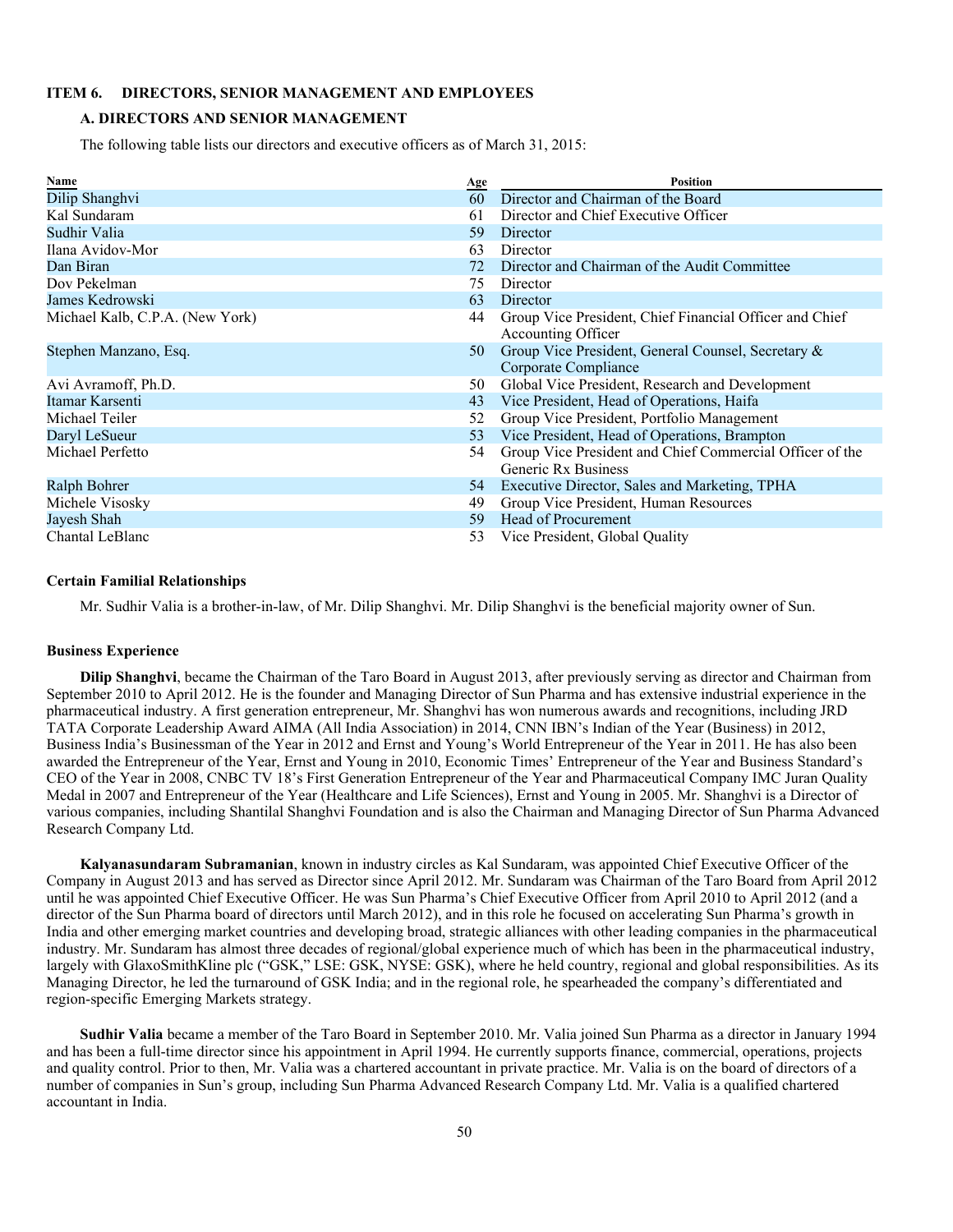**Ilana Avidov-Mor** is a Certified Accountant who became a member of the Taro Board and Audit Committee in December 2010, the Special Committee in November 2011 (disbanded in February 2013), the Stock Option Committee in March 2012 (disbanded in January 2015) and the Compensation Committee in February 2013. Until January 2013, she served as Chief Executive Officer of a private company which gives services to advanced study Funds and to Provident Funds. Ms. Avidov-Mor formerly worked at Bank Yahav Ltd. for civil servants (the "Bank"), Israel, fulfilling various positions between 1994 and 2009. Among these positions, Ms. Avidov-Mor served as Deputy General Manager of the Bank for over a decade and as Comptroller for eight years. Between the years 1974 and 1994, Ms. Avidov-Mor worked for Braude & Partners Accountants. Ms. Avidov-Mor is also a former member of the following Directorates: Intercosma Ltd. (a company for the manufacture and marketing of cosmetics and toiletries) and three pension funds for doctors, nurses and para-medicals (Director on behalf of the Bank). Ms. Avidov-Mor is a former General Manager on behalf of Bank Yahav of four pension funds owned by the bank. Ms. Avidov-Mor earned her B.A. in Economics and Accounting at the Tel Aviv University, and her M.A. in Business Administration (Financing and Banking) at the Hebrew University of Jerusalem. Ms. Avidov-Mor currently serves as a member of Keren Kayemeth Le Israel, Jewish National Fund (KKL-NJF).

**Dan Biran** became a member of the Taro Board and Audit Committee in December 2010, the Special Committee in November 2011 (disbanded in February 2013), the Stock Option Committee in March 2012 (disbanded in January 2015) and the Compensation Committee in February 2013. Mr. Biran currently serves as Chairman of the Board of Directors of Galam Ltd. K. Maanit and of Linerolight Ltd. Between the years 2007 and July 2012, Mr. Biran served as the Chairman of the Board of Directors of Biological Industries Ltd. and Ducart Ltd. Between the years 2009 and 2011, Mr. Biran served as a Director of Netafim Ltd. and Enzymotec Ltd. Between the years 1992 and 2006, Mr. Biran served as a Chief Executive Officer of Arkal Filtration Systems. Between the years 2004 and 2006, Mr. Biran served as the Chairman of the Board of Directors of Pep Filters Inc. He also served as an external director of Maachteshim – Agan Ind. during the years 1997 and 2004, as well as the Chief Executive Officer of Netafim – Magal during the years 1983 and 1992. Mr. Biran also served as a director of Netafim USA during the years 1986 and 1992. Mr. Biran has fulfilled various management positions in the Unified Kibbutz Movement, Israel and at Kibbutz Magal, Israel. Mr. Biran earned his B.S. in Agro-Economy and his M.S. in Plant Physiology (Biochemistry) at the Hebrew University of Jerusalem.

**Dov Pekelman** became a member of the Taro Board and Audit Committee in August 2011, Chairman of the Special Committee in November 2011 (disbanded in February 2013), the Stock Option Committee in March 2012 (disbanded in January 2015) and the Compensation Committee in February 2013. Professor Pekelman is currently a major shareholder of Atera Networks Ltd. and a board member of Enzymotec (NASDAQ:ENZY). He serves on the Board of Directors of the Arison School of Business of the Interdisciplinary Center (IDC), Herzliya, Israel, and is Chairman of the IDC Corporation, the center's economic arm. Professor Pekelman served as a senior consultant to Teva Pharmaceutical Industries Ltd. (NASDAQ: TEVA) from 1985 to 2008 and also founded and ran a leading, Israeli-based management-consulting firm, P.O.C. Ltd. Professor Pekelman served on the Board of Directors of several large industrial corporations, including Koor Industries Ltd. (TASE: KOR) and served for 22 years on the Board of Directors of Makhteshim Agan Industries Ltd. (TASE: MAIN). Professor Pekelman was also a member of the advisory committee of the Bank of Israel. He holds a Ph.D. from the University of Chicago and a B.S. from the Technion, Israeli Institute of Technology. Professor Pekelman is a published author writing on various aspects of business operations.

**James Kedrowski** became a member of the Taro Board in May 2011. In addition, Mr. Kedrowski served as the Company's Interim Chief Executive Officer from October 2010 until August 2013. Mr. Kedrowski has been with Chattem Chemicals, Inc., an indirect subsidiary of Sun Pharma since 1997 and is currently its Executive Vice President. Mr. Kedrowski's prior experience includes over twenty years with Alcoa Inc., starting in sales, then purchasing roles culminating as senior purchasing agent for all Chemicals, Energy, and Carbon. Subsequently, Mr. Kedrowski was in progressive P&L business management positions in the U.S.A. before heading to Tokyo for four years of international experience running Alcoa's Industrial Chemicals business in Asia. Mr. Kedrowski then returned to the U.S.A. as Operational Vice President for seven North American Industrial Chemicals plants.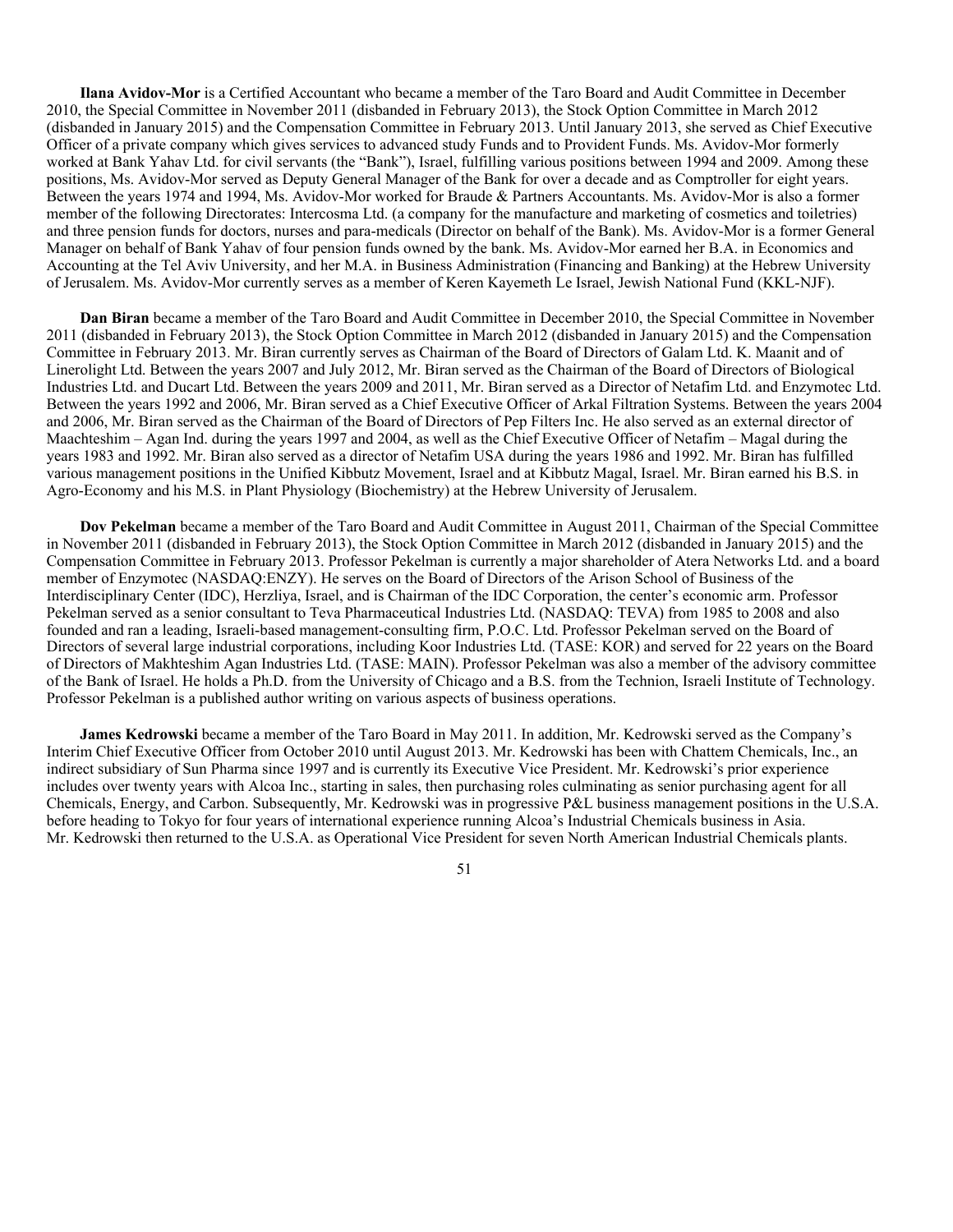**Michael Kalb, C.P.A.** became Chief Financial Officer and Chief Accounting Officer of the Company in August 2014. He previously served as the Company's Interim Chief Financial Officer since November 2010. Mr. Kalb has been Group Vice President, Chief Accounting Officer of the Company since May 2010 and has served as Chief Financial Officer of Taro U.S.A. since June 2009. Mr. Kalb has over 20 years of financial and accounting advisory experience. From June 2004 to June 2009, Mr. Kalb was a Director in the Accounting and Financial Consulting Group of Huron Consulting Group, Inc. Mr. Kalb's experience also includes over ten years at Ernst & Young, LLP within the Transaction Advisory Services Group and Audit and Assurance Services Group.

**Stephen Manzano, Esq.** became Group Vice President, General Counsel, Secretary & Corporate Compliance in August 2014. He is responsible for the legal affairs of Taro, leading Taro's emphasis on fulfilling its corporate compliance responsibilities. Mr. Manzano had been Interim General Counsel, Secretary and VP of Compliance since 2012 and, prior to that, VP, Corporate Affairs, Secretary and Associate General Counsel of Taro U.S.A. since September 2010, after joining Taro in September 2008 as Associate General Counsel of Taro U.S.A. Prior to joining Taro, Mr. Manzano was in private practice since 1992, which included being a partner at Kennedy Covington and beginning his legal career as an associate at Dewey Ballantine.

**Avi Avramoff, Ph.D.** joined our Company in October 2011 as Global Vice President, Research & Development. He is responsible for the Company's new products development and the management of the R&D Pharma and Chemistry, R & D Analytical Laboratories, Clinical Studies, Regulatory Affairs and Pharmacovigilance in all of Taro's sites. He has penned various publications and abstracts in the field of pharmacy, as well as several patents and patent applications. Prior to joining our Company, Dr. Avramoff worked from 1993 to 1997 as the Pharmacokinetic Center Manager and later on from 1997 to 2011 as Vice President, Research & Development at Dexcel Pharma.

**Itamar Karsenti** joined our Company in December 2014 and currently serves as Vice President, Head of Operations, Haifa. Mr. Karsenti is the operations lead for our Israeli facility located in Haifa. He is responsible for Pharma and API Manufacturing, Supply Chain Management, Engineering and Environmental Health and Safety (EH&S). Mr. Karsenti also provides leadership oversight on sales and marketing, human resources, IT and finance. Prior to joining Taro, Mr. Karsenti worked for Teva Pharmaceutical Industries Ltd. since 2002, where he recently served as Executive Director, Jerusalem OSD site manager.

**Daryl LeSueur** joined our Company in April 2014 and currently serves as Vice President, Head of Operations, Brampton, Canada. He is responsible for providing strategic leadership and tactical support for our Brampton manufacturing facility which includes Manufacturing and Packaging Operations, Pharmaceutical Technologies, Engineering, Materials Management and Procurement, Warehouse and Distribution. Mr. LeSueur has over 30 years of Pharmaceutical Production and Manufacturing Operations experience. Prior to joining Taro, Mr. LeSueur was with Progenitor Cell Therapy, LLC since 2009, where he served as Vice President Manufacturing Operations. Prior to Progenitor, Mr. LeSueur served as Vice President for Teva Pharmaceuticals, Barr Pharmaceuticals Inc. and Novartis.

**Michael Teiler** joined our Company in July 2011 and currently serves as Group Vice President, Portfolio Management. He is responsible for the new product introduction process, from selection to launch. From 1987 to 2011, Mr. Teiler served at Teva Pharmaceutical Industries Ltd. in several generic R&D and Portfolio Management positions, most recently as VP Generic R&D for Teva International Group.

**Michael Perfetto** joined our Company in January 2013 and currently serves as Group Vice President, Chief Commercial Officer of the Generic Rx and OTC business. Mr. Perfetto is the commercial lead of our generic and OTC product lines, including Sales, Marketing, Sales Operations, and Distribution in Canada, Israel and the United States. Mr. Perfetto has over 25 years of pharmaceutical Sales and Marketing experience. Prior to joining Taro, Mr. Perfetto was with Actavis Inc. since 2003, where he served as Vice President of Rx Sales and Marketing. Prior to Actavis, Mr. Perfetto worked in National Accounts Sales positions for Barr Laboratories Inc. and Fisons Pharmaceuticals Pvt. Ltd.

**Ralph Bohrer** joined our Company as Executive Director of Sales and Marketing for Taro Pharma's business unit in September 2013. Mr. Bohrer is responsible for managing all aspects of Taro's Branded Pharmaceutical division. Mr Bohrer has nearly 31 years of Sales and Marketing experience in branded pharmaceuticals, with special emphasis in the dermatology marketplace. Prior to joining Taro, Mr. Bohrer worked in senior level positions with a subsidiary of Schering-Plough Corporation (now Merck & Co., Inc., through merger), Primus Pharmaceuticals, Inc., Triax Pharmaceuticals, LLC and Medicis Pharmaceutical Corporation (now Valeant Pharmaceuticals International, Inc., through merger).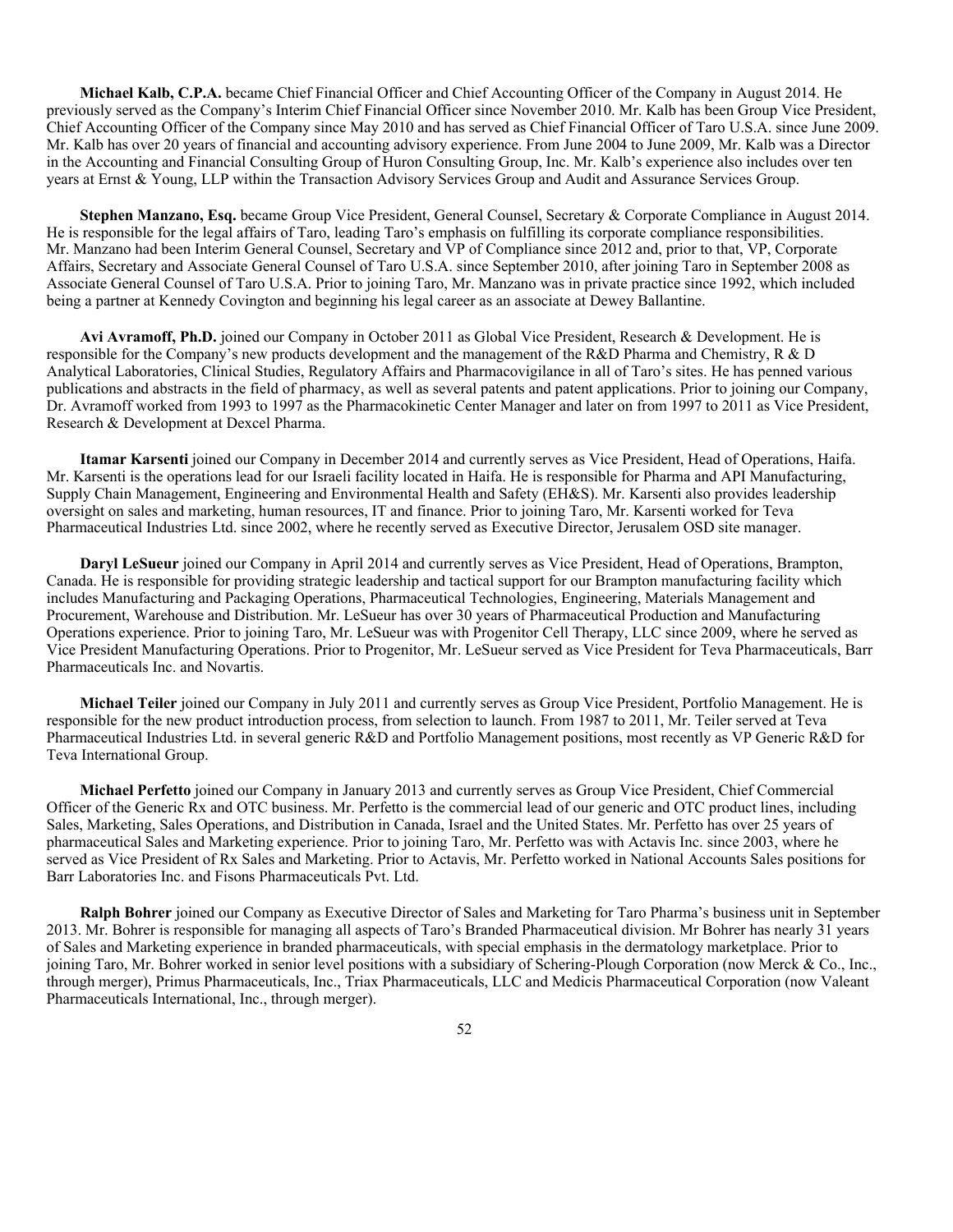**Michele Visosky** joined our Company in January 2004 in the Human Resources department. She is currently Group Vice President, Human Resources and heads the department in Canada, Israel and the United States. Ms. Visosky has 25 years of human resources experience, of which 18 were spent in management level roles. Prior to joining Taro, Ms. Visosky worked at Micro Warehouse, Inc. and PricewaterhouseCoopers LLP, holding progressively responsible human resources positions, with the last one as Senior Vice President, Human Resources.

**Jayesh Shah** joined our Company in December 2011 as Head of Procurement. His responsibilities at Taro include procurement of raw materials, capital items and services for North America. Mr. Shah joined Caraco Pharmaceutical Laboratories, Ltd. (now known as Sun Pharmaceutical Industries, Inc.), a subsidiary of Sun Pharma, in 2000 and worked there until 2011. Prior to that, Mr. Shah worked at Sun Pharma in India from 1997 to 2000. From 1977 to 1997, Mr. Shah was a proprietor of J.B. Trading Corporation, an import/export company located in Mumbai, India.

**Chantal LeBlanc** joined our Company in August 2014 and currently serves as Vice President, Global Quality. Ms. LeBlanc is responsible for the Quality and cGMP compliance activities at our Canada and Israel manufacturing locations as well as our operations in the United States. Ms. LeBlanc has 30 years of experience in the biotechnology and pharmaceutical industries. Prior to joining Taro, Ms. LeBlanc was the Global Quality Head of GSK Vaccines in Belgium from 2007 to 2014. Prior to GSK, Ms. LeBlanc was a Quality/Compliance expert for 10 years. Ms. LeBlanc started her career as a Quality site Director for Kempac- Polylab Inc. then Pharmascience Inc. in Montreal for a cumulative of 12 years. Ms. LeBlanc qualified as a Health Canada field inspector in 2001.

### **B. COMPENSATION**

Our directors are paid NIS 122,010 per year for their service as directors and NIS 3,670 for each board meeting and committee thereof they attend, linked to the Israeli CPI, for their service as directors. Dilip Shanghvi and Sudhir Valia are paid approximately \$1.8 million and \$1.2 million per year, respectively, for their service in addition to their duties as directors. The compensation for our statutory external directors, as defined under Israeli law, is not in excess of the amounts set forth in the Israeli Companies Law and regulations promulgated thereunder.

We paid an aggregate of approximately \$7.3 million to all of our then current directors and executive officers for services rendered to us in all capacities during the fiscal year ended March 31, 2015. This amount does not include certain additional benefits which, as to all directors and executive officers as a group, aggregated approximately \$0.4 million. In addition, approximately \$0.3 million was set aside in 2015 to provide all executive officers and directors with pension, retirement or similar benefits. During the fiscal year ended March 31, 2015, the Company's executive officers and directors did not receive any options to purchase Taro's ordinary shares.

As of March 31, 2015, the Company's executive officers and directors held no options to purchase ordinary shares.

On February 4, 2013, the Company established a Compensation Committee to comply with the requirement of Amendment 20 to the Israeli Companies Law ("Amendment 20") effective as of December 2012. Our Compensation Committee is comprised solely of independent directors and all of our statutory external directors are members of the Compensation Committee. See *"Compensation Committee"* in *Item 6.C* hereof.

## **C. BOARD PRACTICES**

We are incorporated in Israel and, therefore, we are subject to the provisions of the Israeli Companies Law, in addition to the relevant provisions of U.S. laws.

### **Board of Directors**

According to the Israeli Companies Law, the Board sets the policy of a company and supervises the general manager (i.e., the chief executive officer) of a company in the performance of his or her role. The Board has residual powers so that it may exercise any power of the company not granted to any other body either by law or by our Articles of Association. According to our Articles of Association, as part of its powers, our Board may cause us to borrow or secure payments of any sum or sums of money for our purposes, at times and upon conditions as it thinks fit, including the grant of security interests on all or any part of our property.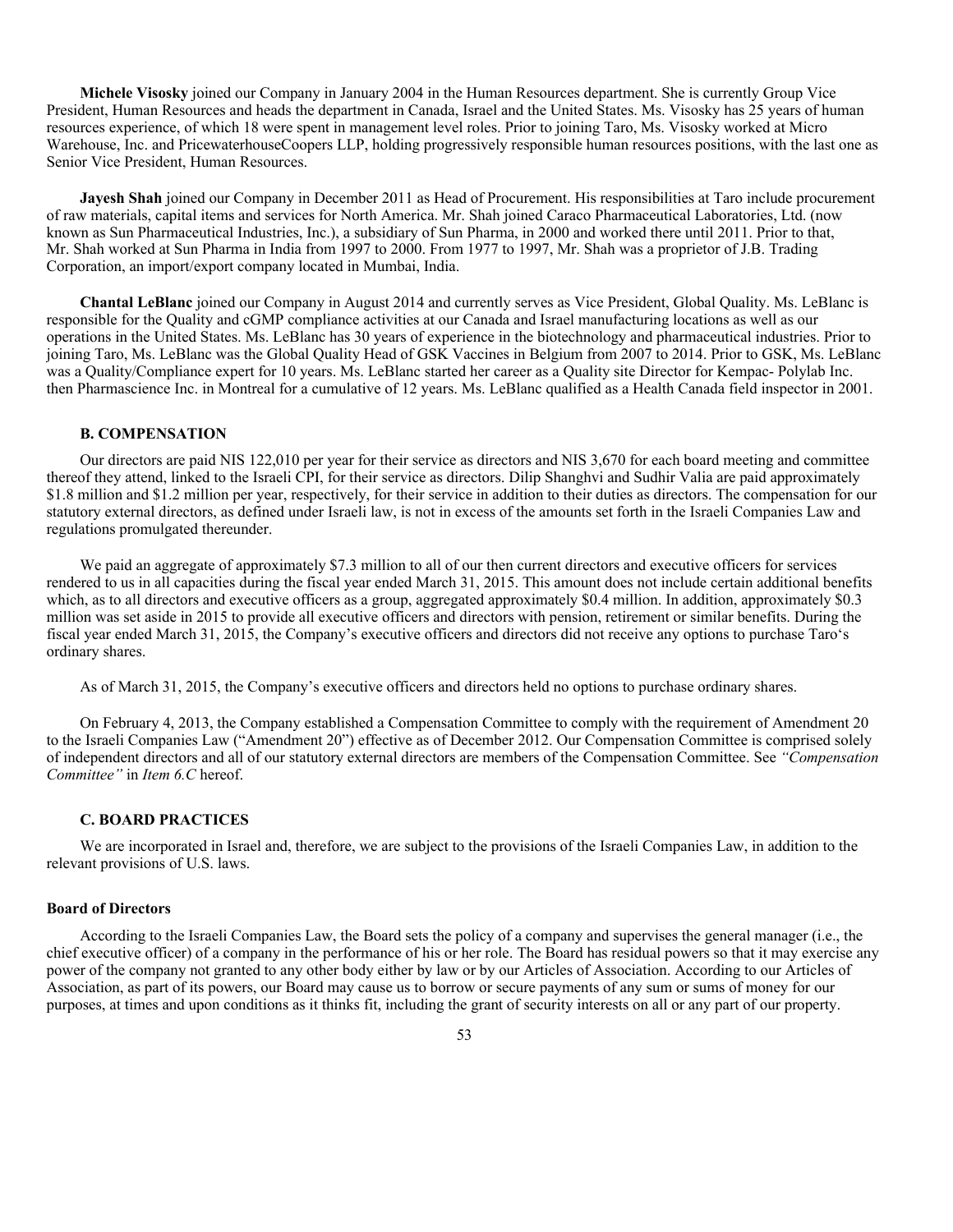According to our Articles of Association, our Board may neither consist of fewer than five, nor more than 25, directors.

Our directors, other than our statutory external directors, are elected at annual general meetings of our shareholders, which are required to be held at least once during every calendar year and not more than 15 months after the last preceding meeting. Directors may also be appointed to fill vacancies, or may be appointed to serve as additional members of the Board, by an ordinary resolution passed at an extraordinary general meeting of our shareholders. Likewise, in the event of a vacancy, the Board is empowered to appoint a director to fill such vacancy until the next annual general meeting of shareholders. A director, other than a statutory external director, holds office until the next annual general meeting, unless such directorship is earlier vacated in accordance with the provisions of any applicable law or regulation or under our Articles of Association.

We do not have any service contracts with any of our directors that would provide for benefits upon termination of employment.

Our Board currently consists of seven directors. The following members of our Board have been determined to be independent within the meaning of applicable NYSE regulations: Ilana Avidov-Mor, Dan Biran and Dov Pekelman.

Under the Israeli Companies Law, the board of directors of a public company must hold at least one meeting every three months.

## **Statutory External Directors**

#### *Qualifications of Statutory External Directors*

Under the Israeli Companies Law, companies incorporated under the laws of the State of Israel whose shares, *inter alia*, are listed for trading on a stock exchange or have been offered to the public by a prospectus and are held by the public, are required to have at least two statutory external directors. The Israeli Companies Law provides that a person may not be elected as a statutory external director if the person is a relative of a controlling shareholder and/or the person or the person's relative (as defined below), partner, employer, anyone to whom the person is subordinate, directly or indirectly, or any entity under the person's control has, as of the date of the person's election to serve as a statutory external director, or had, during the two years preceding that date, any affiliation (as defined below) with:

- our company;
- any entity controlling our company or relative thereof as of the date of the election; or
- any entity controlled by our company or under common control with our company as of the date of the election or during the two years preceding that date.

The term "affiliation" includes an employment relationship, a business or professional relationship even if not maintained on a regular basis (but excluding insignificant relationships), or control of the company, and service as an office holder (as defined below).

Under the Israeli Companies Law, "relative" is defined as a spouse, brother or sister, parent, grandparent, child and a child/brother/sister/parent of such person's spouse or the spouse of any of the preceding.

The Israeli Companies Law defines the term "office holder" as general manager (i.e., chief executive officer), chief business manager, deputy general manager, vice general manager, any other person assuming the responsibilities of any of the foregoing positions without regard to such person's title, and any director or manager that reports directly to the general manager.

The Israeli Companies Law provides that no person can serve as a statutory external director if the person's other positions or other business creates, or may create, a conflict of interest with the person's responsibilities as a statutory external director or may otherwise interfere with the person's ability to serve as a statutory external director, or if the person is an employee of the Israel Securities Authority or of an Israeli stock exchange. Until the

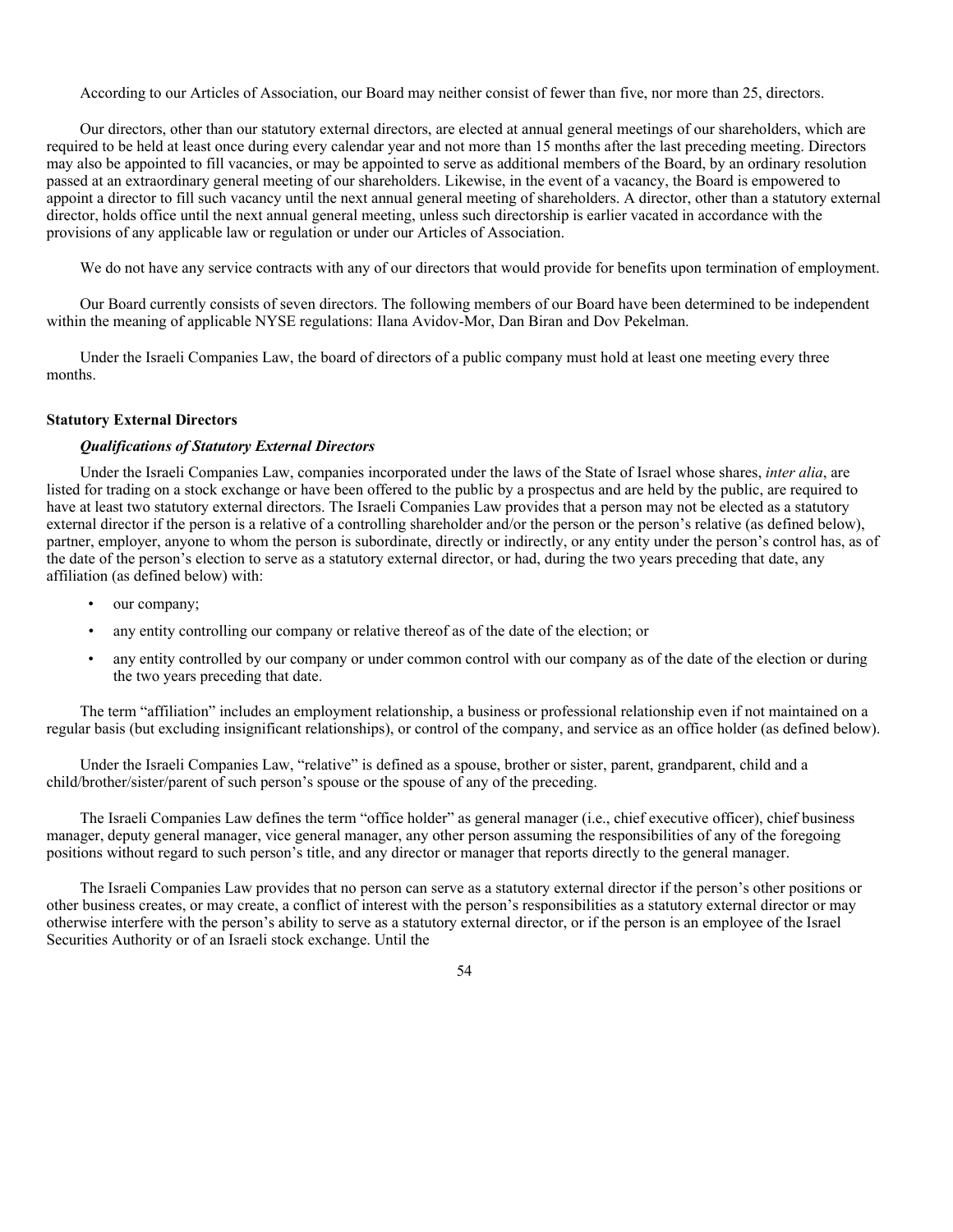lapse of two years from termination of office as statutory external director, a company, its controlling shareholder and any entity controlled by the controlling shareholder, may not grant a former statutory external director, his/her spouse or child any benefits, directly or indirectly, including engaging the former statutory external director, his/her spouse or child to serve as an office holder in the company or in any company controlled by the controlling shareholder of the company and cannot employ or receive professional services from that person for consideration, either directly or indirectly, including through a corporation controlled by such former statutory external director. The same shall apply to a relative, who is not a former statutory external director's spouse or child, for a period of one year from termination of office as statutory external director.

A person shall be qualified to serve as a statutory external director only if he or she possesses accounting and financial expertise or professional competence, as defined in the regulations promulgated under the Israeli Companies Law. At least one statutory external director must possess accounting and financial expertise.

The Israeli Companies Law also provides that a shareholders' general meeting at which the appointment of a statutory external director is to be considered will not be called unless the nominee has declared to the company that he or she complies with the qualifications for appointment as a statutory external director.

#### *Election of Statutory External Directors*

The Israeli Companies Law provides that statutory external directors must be elected by a majority vote at a shareholders' meeting, provided that either:

- the majority includes the majority of the total votes of non-controlling shareholders (as defined in the Israeli Companies Law) who do not have a personal interest in the election of the subject external director, other than a personal interest that is not derived from a relationship with a controlling shareholder in such election present at the meeting in person or by proxy (abstentions are not taken into account); or
- the total number of votes against the election of the statutory external director by the non-controlling disinterested shareholders (as described in the previous bullet point) may not exceed two percent of the aggregate voting rights in the company.

For purposes of determining a controlling shareholder, Section 1 of the Israeli Companies Law defines "control" by reference to the definition of the Israeli Securities Law, 5728-1968 (the "Securities Law"), which defines "control" as "the ability to direct the activity of a corporation, excluding an ability deriving merely from holding an office of director or another office in the corporation, and a person shall be presumed to control a corporation if he or she holds half or more of a certain type of means of control of the corporation." "Means of control" in Section 1 of the Securities Law is defined as "any one of the following: (1) the right to vote at a general meeting of a company or a corresponding body of another corporation; or (2) the right to appoint directors of the corporation or its general manager."

The initial term of a statutory external director is three years and may be extended for two consecutive terms of three years each, provided that either (i) his or her service for each such additional term is recommended by one or more shareholders holding at least one percent (1%) of the company's voting rights and is approved by a majority at a shareholders meeting, which majority must include either of the criteria described above with respect to his or her initial election; or (ii) his or her service for each such additional term is recommended by the board of directors and is approved by a majority at a shareholders meeting, which majority must include either of the criteria described above with respect to his or her initial election. In accordance with the regulations under the Israeli Companies Law, companies whose securities are listed on one of a number of non-Israeli stock exchanges (including the NYSE, where our ordinary shares are listed) may re-appoint an external director for additional three-year terms, in excess of the nine years described above, if the audit committee and the board of directors confirm that, due to the expertise and special contribution of the external director to the work of the board and its committees, his or her re-appointment is in the best interests of the company. The same special majority is required for election of the statutory external director for each additional three-year term (as was required for the initial term), with the additional requirement that the arguments of the board of directors and audit committee in favor of election for such additional term, and the number of terms already served by the external director, be presented to the general meeting prior to the vote.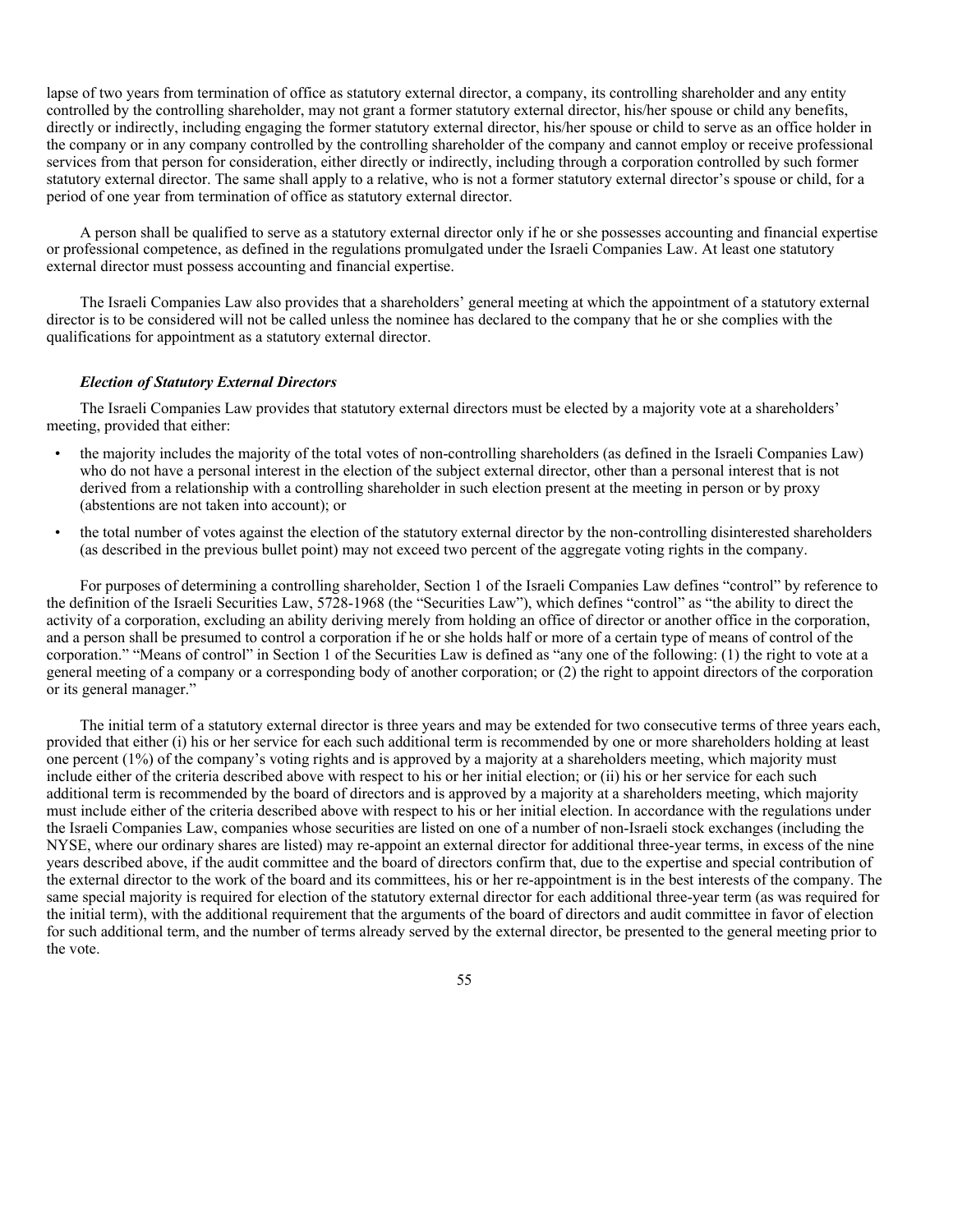Statutory external directors may be removed from office only by the same percentage of votes as is required for election or by a court, if the statutory external director ceases to meet the statutory qualifications for his or her appointment or if he or she violates his or her duty of loyalty to the company.

If an external directorship becomes vacant and there are fewer than two external directors on the board of directors at the time, then the board of directors is required under the Israeli Companies Law to call a shareholders' meeting immediately to appoint a replacement external director.

Each committee of a company's board of directors that is empowered to exercise one of the functions of the board of directors is required to include at least one statutory external director, except for the Audit Committee and Compensation Committee, which are required to include all of the statutory external directors.

A statutory external director is entitled to compensation determined by the board within the scope provided in regulations adopted under the Israeli Companies Law.

Ilana Avidov-Mor and Dan Biran currently serve as statutory external directors on the Company's Board. Our Board has determined that Ilana Avidov-Mor possesses accounting and financial expertise, whereas Dan Biran possesses professional competence, as required of our statutory external directors under the Israeli Companies Law.

## *Qualifications of Directors Generally Under the Israeli Companies Law*

Under the Israeli Companies Law, the board of directors of a publicly traded company is required to make a determination as to the minimum number of directors (not merely statutory external directors) who must have accounting and financial expertise (according to the same criteria described above with respect to statutory external directors). In accordance with the Israeli Companies Law, the determination of the board should be based on, among other things, the type of the company, its size, the volume and complexity of its activities and the number of directors. Based on the foregoing considerations, our Board of Directors determined that the number of directors with accounting and financial expertise in our company shall not be less than one. As described above, currently Ms. Avidov-Mor has been determined by the board to possess such accounting and financial expertise.

#### *Unaffiliated Directors Under the Israeli Companies Law*

Under the Israeli Companies Law, the audit committee of a publicly traded company must consist of a majority of unaffiliated directors. An "unaffiliated director" is defined as a statutory external director or a director who meets the following criteria:

- he or she meets the qualifications for being appointed as a statutory external director, as approved by the audit committee, except for (i) the requirement that the director be an Israeli resident (in the case of a company such as ours whose securities have been offered outside of Israel or are listed outside of Israel) and (ii) the requirement for accounting and financial expertise or professional qualifications; and
- he or she has not served as a director of the company for a period exceeding nine consecutive years. For this purpose, a break of less than two years in the service shall not be deemed to interrupt the continuation of the service.

The Israeli Companies Law further provides that a company may also elect to impose, via the adoption of a proposed set of corporate governance rules, certain independence requirements with respect to the composition of the board of directors as a whole. Those requirements, if undertaken by a company, mandate that (i) if the company has no controlling shareholder or no shareholder that holds at least 25% of the company's voting rights, most of the members of the board must be unaffiliated directors, whereas (ii) if the company has a controlling shareholder or a shareholder that holds at least 25% of the voting rights, then at least one-third of the directors need to be unaffiliated directors. As of the date of this Annual Report, we have not elected to adopt these corporate governance rules.

### **Alternate Directors**

Pursuant to our Articles of Association and the Israeli Companies Law, any director may appoint, by written notice to us, any person who is not serving as a director, or as an alternate director, to serve as an alternate director and may also remove such alternate director. An alternate director possesses all of the rights and obligations of the appointing director except that the alternate, in his capacity as such, has no standing at any meeting if the appointing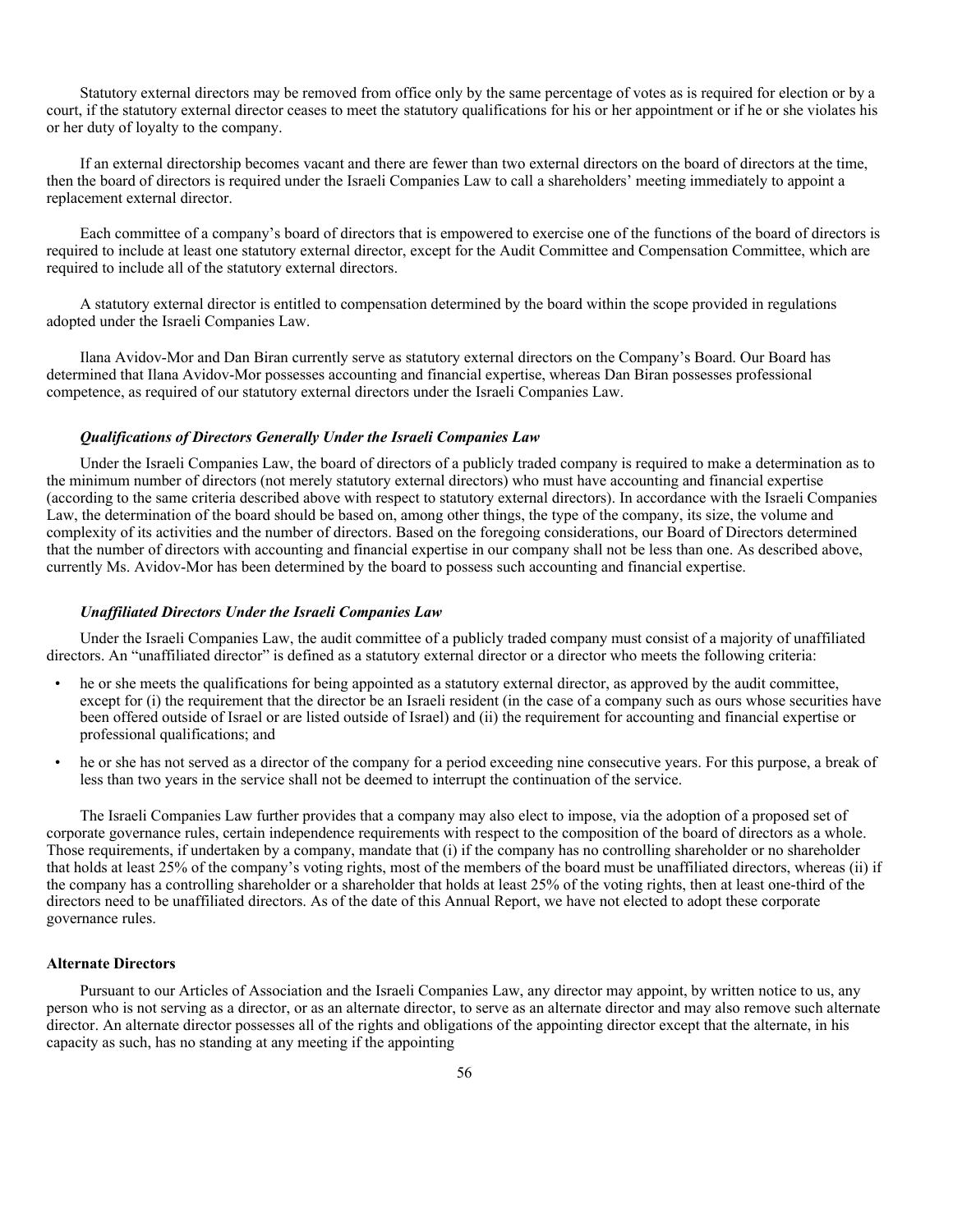director is present. Unless the appointing director limits the time or scope of the appointment, it shall be effective for all purposes until the appointing director ceases to be a director or terminates the appointment. The appointment of an alternate director does not diminish the responsibility of the appointing director as a director. A statutory external director may not appoint an alternate except in certain circumstances provided by the Israeli Companies Law.

## **Committees**

Subject to the provisions of the Israeli Companies Law, our Board may delegate its powers to certain committees comprised exclusively of Board members. Pursuant to the Israeli Companies Law, any committee of the board of directors that is authorized to perform any function of the board (other than committees constituted solely as advisory committees), must include at least one statutory external director and the audit committee and compensation committee must be composed of at least three directors and include all statutory external directors. Our Board has formed audit, compensation, stock option and special committees. As of March 31, 2015, we had only audit and compensation committees.

### **Audit Committee**

Under the Israeli Companies Law and our Articles of Association, our Board is required to appoint an audit committee of at least three directors, a majority of whom must be unaffiliated directors, and which must include all statutory external directors (at least two), but excluding:

- the chairman of the board of directors and a director employed by our company, or by the company's controlling shareholder, directly or indirectly, or who provides services to any of the foregoing on a regular basis and a director whose main livelihood stems from the controlling shareholder; and
- a controlling shareholder or a relative of a controlling shareholder.

The chairman of the audit committee shall be a statutory external director.

A person who is not qualified to serve as a member of the audit committee shall not be present at the committee's meetings and at the time resolutions are adopted thereby, unless such person's participation is required in order to present to the committee a particular matter.

Currently, our Audit Committee consists of the following directors: Dan Biran, Ilana Avidov-Mor and Dov Pekelman, all of whom have been determined by our Board to be independent as defined by the applicable NYSE rules and those of the SEC. Ilana Avidov-Mor and Dan Biran are statutory external directors. Dan Biran is the chairman of our Audit Committee.

Under the Israeli Companies Law and our Audit Committee charter, our Audit Committee is responsible for (i) determining whether there are delinquencies in the business management practices of the company, including, in consultation with the company's internal auditor or the independent auditor, making recommendations to the Board to improve such practices, (ii) determining whether to approve certain related party transactions or transactions in which an office holder has a personal interest, (iii) determining standards and policies for determining whether a transaction with a controlling shareholder or a transaction in which a controlling shareholder has a personal interest is deemed negligible or not and the approval requirements (including, potentially, the approval of the audit committee) for transactions that are not negligible including the types of transactions that are not negligible; (iv) where the Board approves the working plan of the internal auditor, examining such working plan before its submission to the Board and proposing amendments thereto, (v) examining the company's internal controls and internal auditor's performance, including whether the internal auditor has sufficient resources and tools to dispose of his responsibilities (taking into consideration the company's special needs and size), (vi) examining the scope of the company's auditor's work and compensation and submit its recommendation with respect thereto to the corporate organ considering the appointment thereof (either the Board or the general meeting of shareholders) and (vii) determining procedures with respect to the treatment of company employees' complaints as to the management of the company's business and the protection to be provided to such employees. Our Audit Committee also approves our financial statements in its role as a committee of the Board under the Israeli Companies Law. Our Audit Committee may not approve an action or a related party transaction, or take any other action required under the Companies Law, unless at the time of approval a majority of the committee's members are present, which majority consists of unaffiliated directors including at least one statutory external director.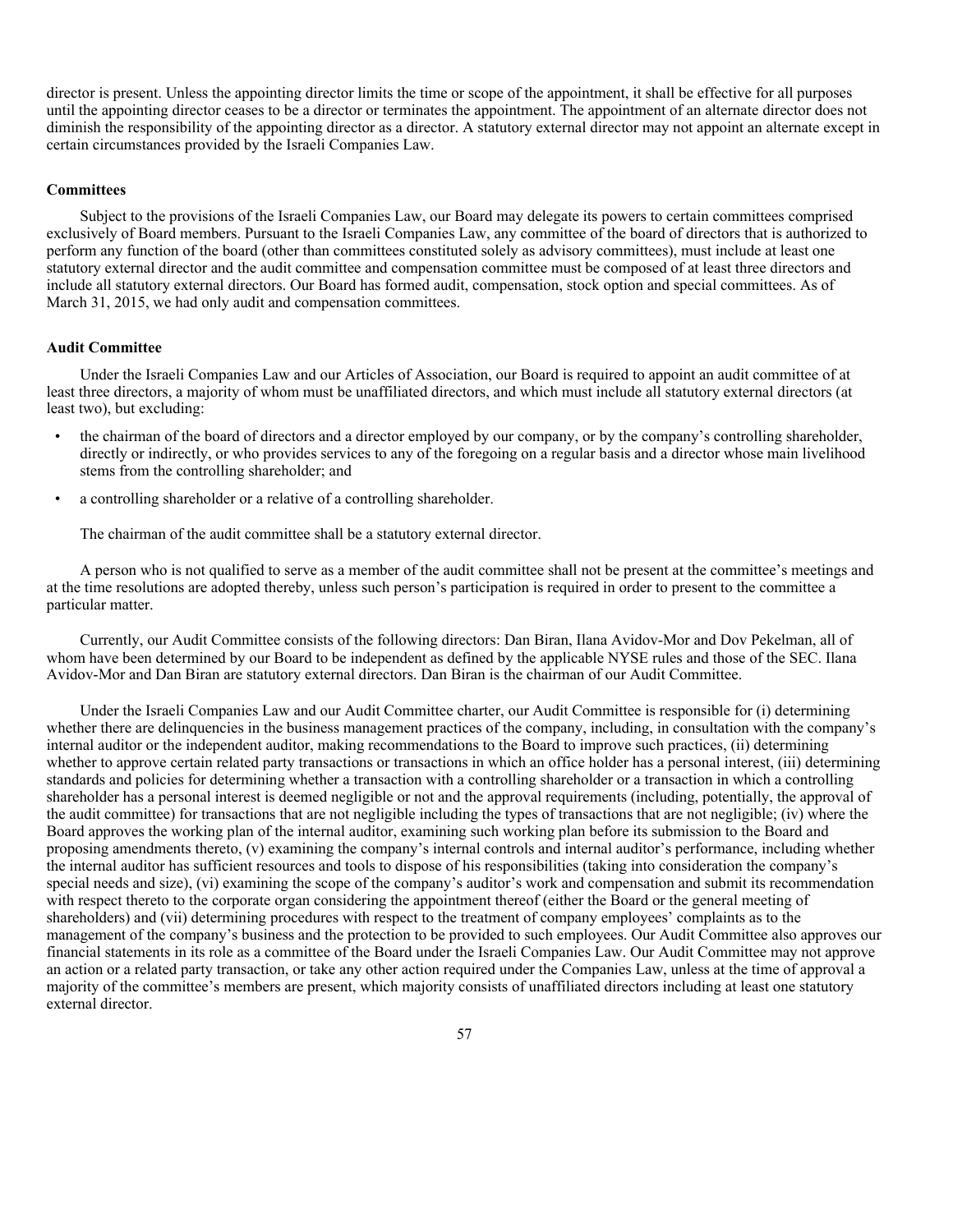In accordance with Sarbanes-Oxley requirements and our Audit Committee charter, our Audit Committee is directly responsible for the appointment, compensation and oversight of our independent auditors. In addition, the Audit Committee is also responsible for, among other things, assisting the Board in reviewing, and recommending actions to the Board with respect to, our financial statements, the effectiveness of our internal controls and our compliance with legal and regulatory requirements.

The Audit Committee has reviewed and discussed with Management the Company's audited consolidated financial statements as of and for the fiscal year ended March 31, 2015. The Audit Committee has also discussed with our independent registered public accounting firm the matters required to be discussed by Auditing Standards No. 16, "*Communications with Audit Committees*," issued by the Public Company Accounting Oversight Board. Based on the reviews and discussions referred to above, the Audit Committee has recommended to the Board that the audited consolidated financial statements referred to above be included in this 2015 Annual Report.

#### *Approval of Interested Party Transactions*

Under the Israeli Companies Law, the approval of the Audit Committee (or, for transactions involving compensatory matters, the approval of the Compensation Committee) is required to effect certain actions and transactions with office holders, controlling shareholders and entities in which they have a personal interest. Such interested party transactions (including matters described in the following paragraph) require the approval of the Audit Committee (or the Compensation Committee, if involving a compensatory matter), the Board and in certain cases, the shareholders. Such shareholders' approval, in certain cases, also requires a special voting majority. See *"Disclosure of Personal Interests of a Controlling Shareholder"* in *Item 10.B* hereof.

### *Internal Auditor*

Under the Israeli Companies Law, the board of directors of a public company is required to appoint an internal auditor proposed by the Audit Committee. The internal auditor may not be an interested party (i.e., a holder of 5% or more of the voting rights in the company or of the issued share capital), the chief executive officer of the company or any of its directors, or a person who has the authority to appoint the company's chief executive officer or any of its directors, or a relative of an office holder or of an interested party, nor may the internal auditor be our external independent auditors or their representatives. The Audit Committee is required to oversee the activities and to assess the performance of the internal auditor, as well as to review the internal auditor's work plan. The role of the internal auditor is to examine, among other things, whether our actions comply with the law and orderly business procedure. Ms. Rita Gerson is the internal auditor of the Company. The internal auditor has the right to demand that the chairman of the Audit Committee convene an Audit Committee meeting and the internal auditor may participate in all Audit Committee meetings.

#### **Compensation Committee**

On February 4, 2013, the Company established a Compensation Committee to comply with the requirements of Amendment 20 to the Israel Companies Law ("Amendment 20"), which was effective as of December 2012. Our Compensation Committee is comprised solely of Independent Directors and all of our statutory external directors are members of the Compensation Committee.

Amendment 20 also required us to adopt a compensation policy regarding the terms of office and employment of office holders, including compensation, equity awards, severance and other benefits, exemption from liability and indemnification ("Terms of Office and Employment"). This compensation policy was approved by our Board, upon the recommendations of our Compensation Committee, and was approved by our shareholders on September 12, 2013, and ratified and approved again on March 27, 2014.

The compensation policy serves as the basis for setting the employment and compensation terms of our officers. The compensation policy also relates to certain other factors, including advancement of our objectives, our work schedule and long-term strategy, and creation of appropriate incentives for executives. The policy also takes into account our risk management, size and the nature of our operations. The compensation policy also considers the following factors:

- the knowledge, skills, expertise and accomplishments of the relevant director or executive;
- the director's or executive's roles and responsibilities and prior compensation agreements with him or her;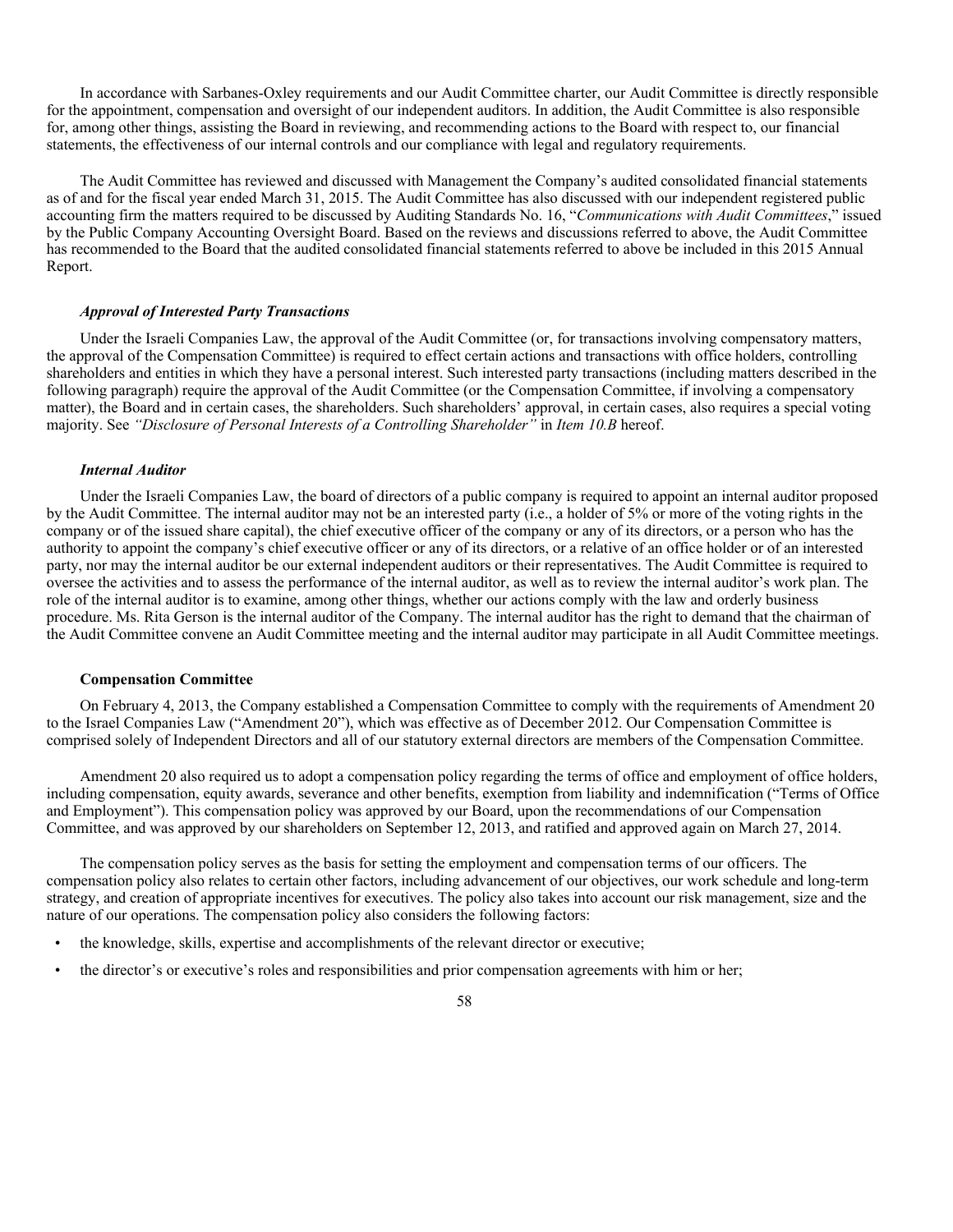- the relationship between the terms offered and the average compensation of the other employees of our company, including any persons employed through manpower companies;
- the impact of disparities in salary upon work relationships at our company;
- the possibility of reducing variable compensation at the discretion of the board of directors, and the possibility of setting a limit on the exercise value of non-cash variable compensation; and
- as to severance compensation, the period of service of the director or executive, the terms of his or her compensation during such service period, our company's performance during their period of service, the person's contribution towards our company's achievement of its goals and the maximization of its profits, and the circumstances under which the person is leaving our company.

The compensation policy also addresses the following principles:

- the link between variable compensation and long-term performance and measurable criteria;
- the relationship between variable and fixed compensation, and a cap on the value of variable compensation;
- the conditions under which a director or executive would be required to repay compensation paid to him or her if it was later shown that the data upon which such compensation was based was inaccurate and was required to be restated in our financial statements; and
- the minimum holding or vesting period for variable, equity-based compensation.

The compensation policy also considers appropriate incentives from a long-term perspective and maximum limits for severance compensation.

Our Compensation Committee is responsible for recommending the compensation policy to our Board for its approval (and subsequent approval by our shareholders) and is charged with duties related to the compensation policy and to the compensation of our office holders as well as functions related to approval of the terms of engagement of office holders, including:

- recommending whether our compensation policy should continue in effect, if the then-current policy has a term of greater than three (3) years (approval of either a new compensation policy or the continuation of an existing compensation policy must in any case occur every three years);
- recommending to our Board periodic updates to the compensation policy;
- assessing implementation of the compensation policy; and
- determining whether the compensation terms of the chief executive officer of our company need not be brought to approval of the shareholders (under special circumstances).

Under Amendment 20, the terms of employment office holders require the approval of the Compensation Committee and the Board (assuming that they are consistent with the then-effective compensation policy). The terms of employment of directors and the chief executive officer (or any other office holder whose compensation deviates from the then-effective compensation policy, as described below) must also be approved by shareholders.

Changes to existing terms of employment of office holders (other than directors) can be made with the approval of the Compensation Committee only, if the committee determines that the change is not substantially different from the existing terms.

Under certain circumstances, the Compensation Committee and the Board may approve an arrangement that deviates from the compensation policy, provided that such arrangement is approved by the special majority of the company's shareholders mentioned above.

## **Nominating Committee**

Our Board does not currently have a nominating committee, as director nominations are made in accordance with the terms of our articles, as described in "—*Board of Directors*" above. We rely upon the exemption available to foreign private issuers under the Listed Company Manual of the NYSE from the NYSE listing requirements related to creation of a nominating committee. Also see Item 16.G "Corporate Governance" below.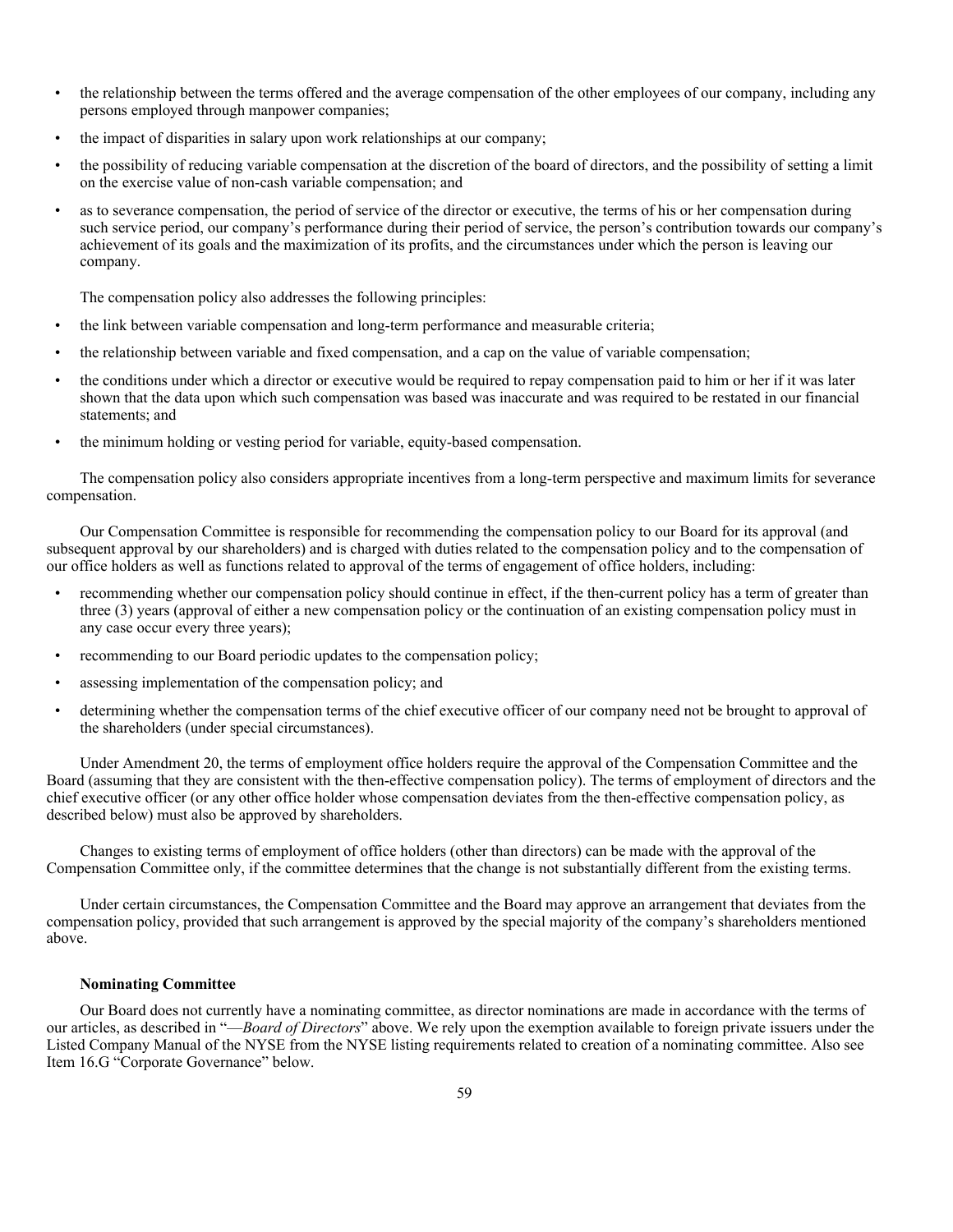## **Stock Option Committee**

The Company's Stock Option Committee was formed in March 2012, after the Company's shares were listed on NYSE for trading, to administer the activities under the Company's incentive stock option plan. The Stock Option Committee's authority under the plan was mainly with respect to grants, as well as resolution of claims. In January 2015, the Stock Option Committee was dissolved after it was determined to have completed its administrative duties under the stock option plan. The Company has no options outstanding.

## **D. EMPLOYEES**

The following table sets forth the number of full time equivalents as of March 31, 2015\*:

|                                 |               | March 31, 2015 |        |              |
|---------------------------------|---------------|----------------|--------|--------------|
|                                 | <b>U.S.A.</b> | Canada         | Israel | <b>Total</b> |
| Sales and Marketing             | 141           | 30             | 35     | 206          |
| Administration                  | 53            | 30             | 43     | 126          |
| <b>Research and Development</b> | 14            |                | 135    | 206          |
| Production and Quality Control  |               | 318            | 484    | 802          |
| <b>Total</b>                    | 208           | 435            | 696    | <u>1,339</u> |

The following table sets forth the number of full time equivalents as of March 31, 2014\*:

|                                 | March 31, 2014 |        |               |              |
|---------------------------------|----------------|--------|---------------|--------------|
|                                 | <b>U.S.A.</b>  | Canada | <b>Israel</b> | <b>Total</b> |
| Sales and Marketing             | 140            | 30     | 34            | 204          |
| Administration                  | 56             |        | 42            | 129          |
| <b>Research and Development</b> | 15             | 53     | 72            | 140          |
| Production and Quality Control  |                | 336    | 534           | 870          |
| <b>Total</b>                    | 211            | 450    | <u>681</u>    | 1,342        |

The following table sets forth the number of full time equivalents as of March 31, 2013\*:

|                                 |        | March 31, 2013 |               |              |
|---------------------------------|--------|----------------|---------------|--------------|
|                                 | U.S.A. | Canada         | <b>Israel</b> | <b>Total</b> |
| Sales and Marketing             |        | 34             | 35            | 184          |
| Administration                  | 61     | 30             | 47            | 138          |
| <b>Research and Development</b> | 14     | 47             |               | 132          |
| Production and Quality Control  |        | 310            | 531           | 841          |
| Total                           | 190    | 421            | 683           | <u>1,294</u> |

\* In the U.S.A., distribution employees are included in the Sales and Marketing category.

In general, we believe that our relationship with our employees is satisfactory. Since we are members of the Manufacturers Association, certain general collective agreements apply to us. These agreements concern principally the length of the workday, minimum daily wages for professional workers, insurance for work-related accidents, procedures for dismissing employees, pension payments, and other conditions of employment. We generally provide our employees with benefits and working conditions beyond the required minimums.

On April 29, 2011, the Board ratified a collective bargaining agreement dated as of April 6, 2011 (the "Collective Bargaining Agreement") among Taro, the Histadrut Trade Union and Taro's Employees Committee on behalf of Taro's Israeli employees. The Collective Bargaining Agreement has a term of five years and automatically renews for two-year periods unless notice is provided by either side prior to the end of a term. The Collective Bargaining Agreement memorializes current employee-employer relations practices of Taro as well as additional rights relating to job security, compensation and other benefits.

On January 23, 2013, the Company entered into a special collective bargaining agreement (the "Special Collective Bargaining Agreement") among Taro, the Histadrut Trade Union and Taro's Employees Committee on behalf of Taro's Israeli employees. The Special Collective Bargaining Agreement memorializes the rights of the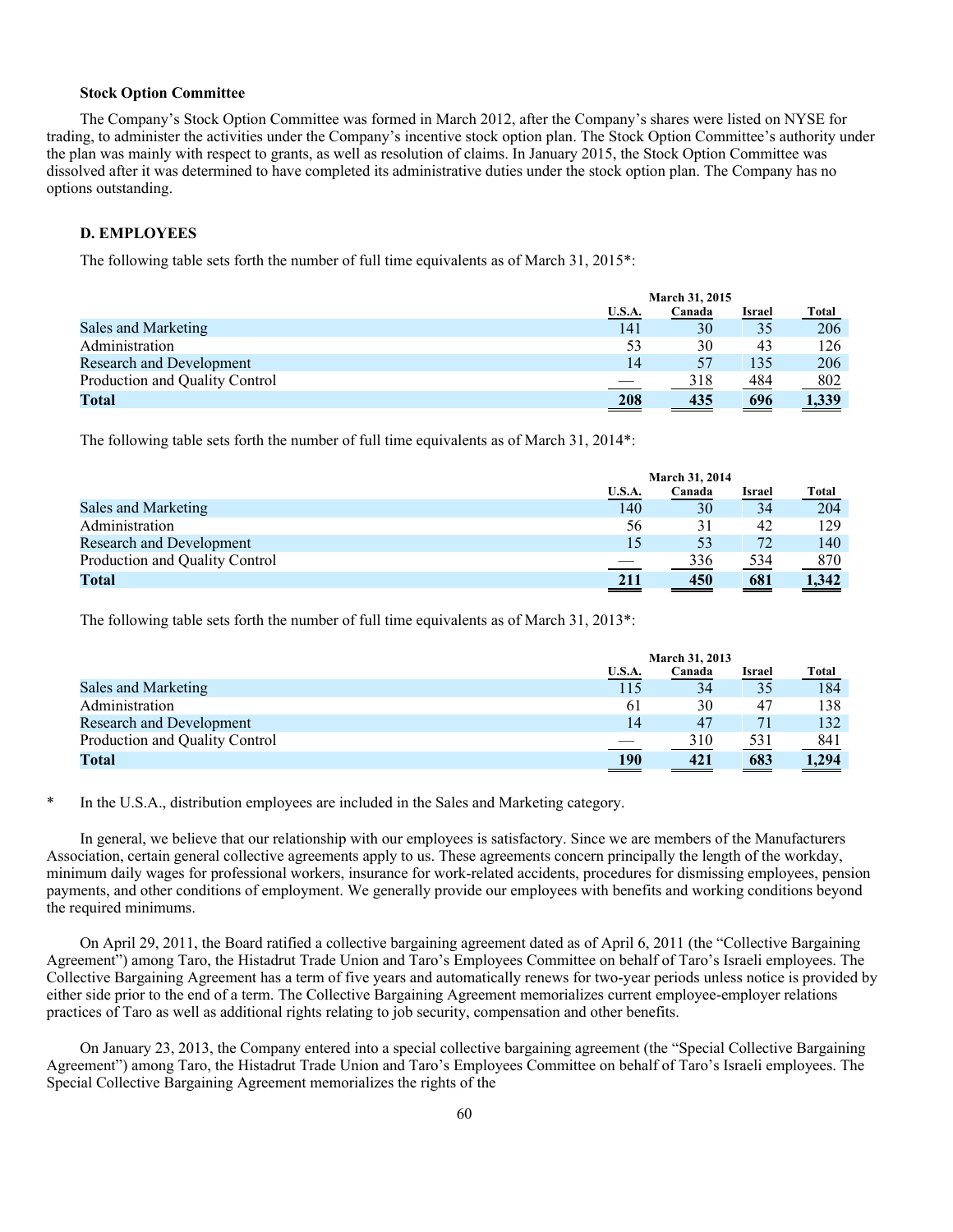Company's employees at the Yakum site in Israel, following the Company's decision to transfer the activities performed at the Yakum site to the Company's existing Haifa site. On December 19, 2013, the Company closed its offices at the Yakum site and the Yakum site employees received their entitlements under the Special Collective Bargaining Agreement.

Israeli law generally requires severance pay upon the retirement or death of an employee or termination of employment in certain other circumstances. In addition, as of May 2006, under a collective agreement signed by the Manufacturers Association, we are obligated to contribute to a pension plan amounts equal to a certain percentage of the employees' wages, for all employees, and Section 14 of the Severance Pay Law ("Section 14") applies to most of our employees. Since 2011, the Company's obligations to the employees' pension plan have been governed by the Collective Bargaining Agreement, including the applicability of Section 14 to the Company's employees and the provision rates to the various provident funds. We are complying with these obligations. We fund our ongoing severance obligations by contributing a sum equal to 8.3% of the employee's wages to funds known as Pension Funds or the Managers' Insurance. These funds provide different combinations of savings plan, life insurance and severance pay benefits to our employees, and each employee, according to the fund chosen by them, receives a lump sum payment upon retirement and severance pay, if the employee is legally entitled to it, upon termination of employment. Each employee contributes an amount equal to 5%-7% of their salary. The Company contributes an additional sum between 5% and 7.5% of the employee's salary. Under Section 14 of the Severance Pay Law, in the event of dismissal, all payments made to pension funds or any other similar funds serve as severance pay and the Company is not obliged to pay the employee any other severance pay. In addition, Israeli employees and employers are required to pay predetermined sums to the National Insurance Institute (an agency similar to the United States Social Security Administration), which include payments for national health insurance. The payments to the National Insurance Institute are approximately 17.7% of an employee's wages (up to a specified amount), of which the employee contributes approximately 12.2% and we contribute approximately 5.7%.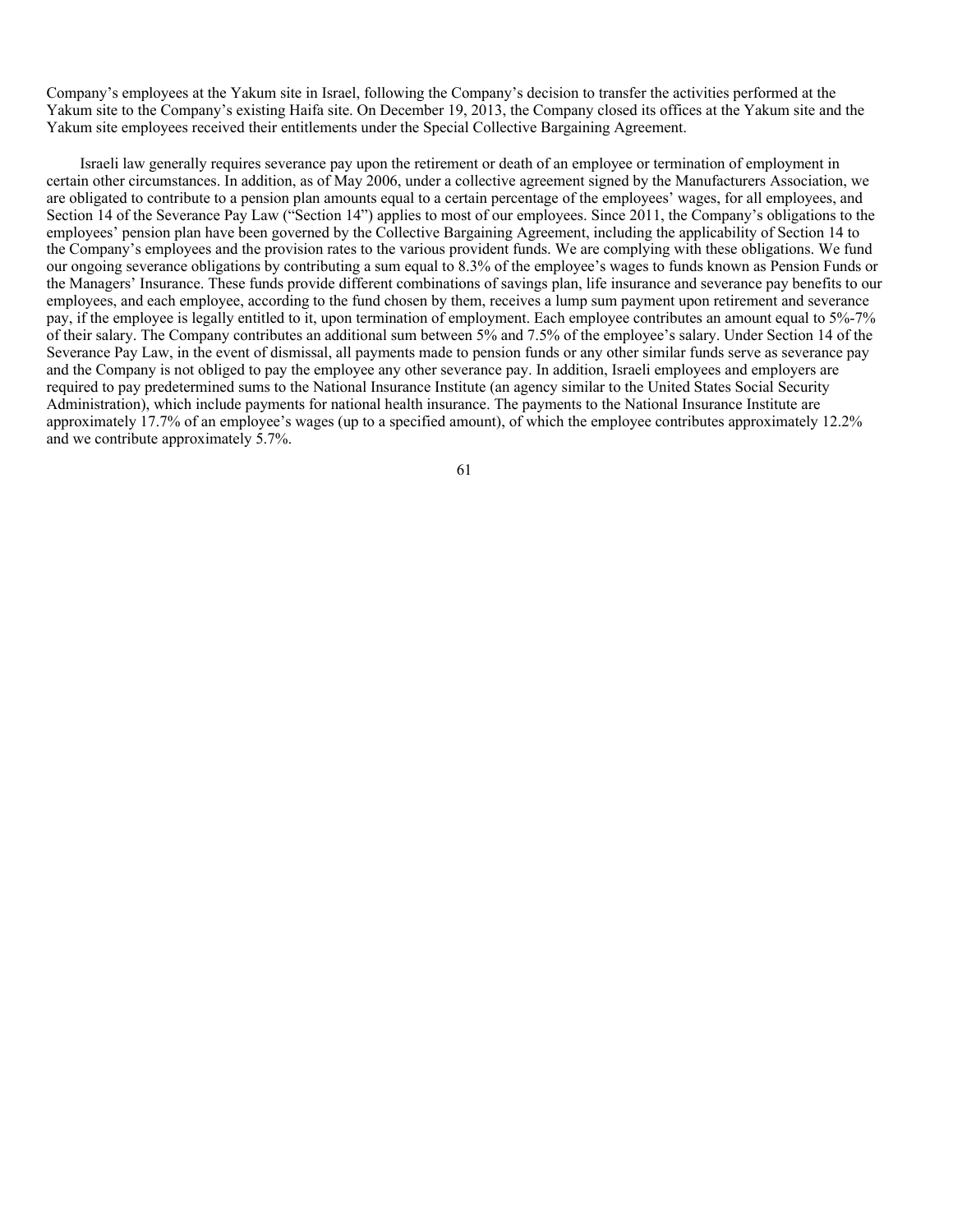#### **E. SHARE OWNERSHIP**

The following table sets forth certain information regarding the ownership of our ordinary shares by our directors and executive officers as of March 31, 2015. The percentage of ownership is based on ordinary shares outstanding as of March 31, 2015. None of the ordinary shares owned by any of our directors and executive officers has voting rights different from those possessed by other holders of our ordinary shares.

|                                                                               |                                     | Percentage of                                |
|-------------------------------------------------------------------------------|-------------------------------------|----------------------------------------------|
| Name                                                                          | Number of<br><b>Ordinary Shares</b> | <b>Outstanding Ordinary</b><br><b>Shares</b> |
| Dilip Shanghvi (1)                                                            |                                     | $0.00\%$                                     |
| Kal Sundaram                                                                  |                                     | $0.00\%$                                     |
| Sudhir Valia (2)                                                              |                                     | $0.00\%$                                     |
| Ilana Avidov-Mor                                                              |                                     | $0.00\%$                                     |
| Dan Biran                                                                     |                                     | $0.00\%$                                     |
| Dov Pekelman                                                                  |                                     | $0.00\%$                                     |
| James Kedrowski                                                               |                                     | $0.00\%$                                     |
| Michael Kalb, C.P.A. (New York)                                               |                                     | $0.00\%$                                     |
| Stephen Manzano, Esq.                                                         |                                     | $0.00\%$                                     |
| Avi Avramoff, Ph.D.                                                           |                                     | $0.00\%$                                     |
| Itamar Karsenti                                                               |                                     | $0.00\%$                                     |
| Michael Teiler                                                                |                                     | $0.00\%$                                     |
| Daryl LeSueur                                                                 |                                     | $0.00\%$                                     |
| Michael Perfetto                                                              |                                     | $0.00\%$                                     |
| Ralph Bohrer                                                                  |                                     | $0.00\%$                                     |
| Michele Visosky                                                               | $\ast$                              | *                                            |
| Jayesh Shah                                                                   |                                     | $0.00\%$                                     |
| Chantal LeBlanc                                                               |                                     | $0.00\%$                                     |
| Total for all directors and officers (18<br>persons) listed above, as a group | $\ast$                              | $\ast$                                       |

### \* Less than 1%

The following table sets forth certain information regarding the ownership of our founders' shares by our directors and officers as of March 31, 2015. The percentage of ownership is based on 2,600 founders' shares outstanding as of March 31, 2015.

| Name                                                   | Number of<br>Founders'<br><b>Shares</b> | Percentage of<br><b>Outstanding Founders'</b><br><b>Shares</b> |
|--------------------------------------------------------|-----------------------------------------|----------------------------------------------------------------|
| Alkaloida Chemical Company Exclusive Group<br>Ltd. (3) | 2,600                                   | $100.00\%$                                                     |

- (1) Dilip Shanghvi, as the Managing Director of Sun Pharma's board of directors and along with entities controlled by him and members of his family, control 54.7% of Sun Pharma. As of March 31, 2015, Sun Pharma and its affiliates owned 68.9% of Taro's outstanding ordinary shares.
- (2) Sudhir Valia is also a director of Sun Pharma. As of March 31, 2015, Sun Pharma and its affiliates owned 68.9% of Taro's outstanding ordinary shares.
- (3) Alkaloida Chemical Company Exclusive Group Ltd. ("Alkaloida"), a subsidiary of Sun, owns all 2,600 of our outstanding founders' shares and is entitled to exercise one-third of the total voting power in our company regardless of the number of ordinary shares then outstanding. As a result of the control that may be deemed to be held by Alkaloida, each of Dilip Shanghvi and Sudhir Valia may be deemed to beneficially own the founders' shares held by Alkaloida. Each of Mr. Shanghvi and Mr. Valia disclaims beneficial ownership of such shares, except to the extent of his pecuniary interest therein.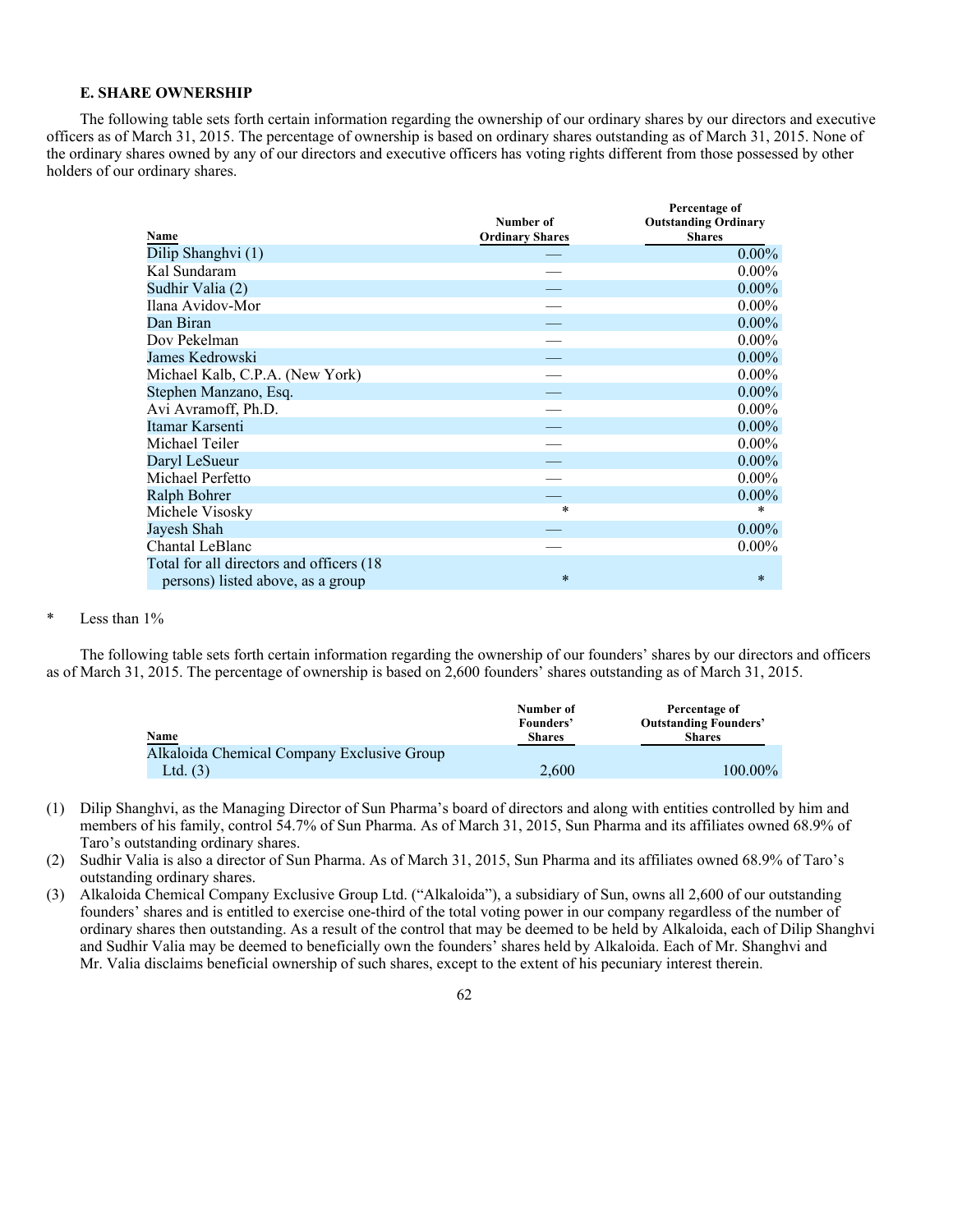As of March 31, 2015, the directors and executive officers listed above held no options to purchase our ordinary shares.

#### **Stock Option Plans**

The Company has not granted options to purchase our ordinary shares since January 14, 2009. As of March 31, 2015, there were no options outstanding.

#### **Compensation Pursuant to Plan**

## *1999 Stock Incentive Plan*

Our 1999 Stock Incentive Plan was unanimously adopted by our Board on March 10, 1999, and was approved at the annual meeting of shareholders held on July 29, 1999. An amendment that had been previously adopted by our Board was approved at the annual meeting of shareholders held on August 5, 2004. The purpose of the 1999 Stock Incentive Plan was to attract, retain and provide incentives to key employees (including directors and officers who are key employees) and to consultants and directors who are not our employees by enabling them to participate in our long-term growth. The total number of ordinary shares with respect to which options and SARs could be granted under the 1999 Stock Incentive Plan could not exceed 2,100,000 subject to appropriate adjustment in the event of stock dividends, stock splits and similar transactions. Since March 10, 2009, no further options were available for future grants.

The 1999 Stock Incentive Plan permitted the grant of options and SARs. All key employees and directors of, and consultants to us (as defined in the 1999 Stock Incentive Plan), were eligible to participate in the 1999 Stock Incentive Plan. The 1999 Stock Incentive Plan was administered by our Board (as required by the Israeli Companies Law), and by a committee of our Board, which, until it was dissolved in January 2015, contained at least the minimum number of and type of directors (the Administrators) required in order for options granted under such plan to be entitled to benefits under Section 162(m) of the Code.

As of March 31, 2015, there were no ordinary shares subject to outstanding options.

# **ITEM 7. MAJOR SHAREHOLDERS AND RELATED PARTY TRANSACTIONS**

### **A. MAJOR SHAREHOLDERS**

#### **Ordinary Shares**

The following table sets forth certain information as of May 31, 2015, with respect to the ownership of our ordinary shares by all persons who are known to us to beneficially own 5% or more of our outstanding ordinary shares. Beneficial ownership is determined in accordance with rules of the SEC and generally includes voting and investment power with respect to our ordinary shares, as well as the right to receive the economic benefit of ownership of such shares. The holder of the ordinary shares listed in the below table does not have voting rights with respect to such shares that are different from those possessed by other holders of our ordinary shares. Percentage ownership is based on 42,833,273 ordinary shares outstanding as of March 31, 2015.

|           | <b>Ordinary Shares</b>    | <b>Percent of Ordinary</b> |
|-----------|---------------------------|----------------------------|
| Name      | <b>Beneficially Owned</b> | <b>Shares Outstanding</b>  |
| Sun $(1)$ | 29.497.813                | 68.9%                      |

(1) As reported on the Schedule 13D/A filed by Sun on November 27, 2013. The percent of ordinary shares owned by Sun reported on the Schedule 13D/A differs from the 68.9% disclosed above due to our repurchase of 1,959,514 ordinary shares in December 2013.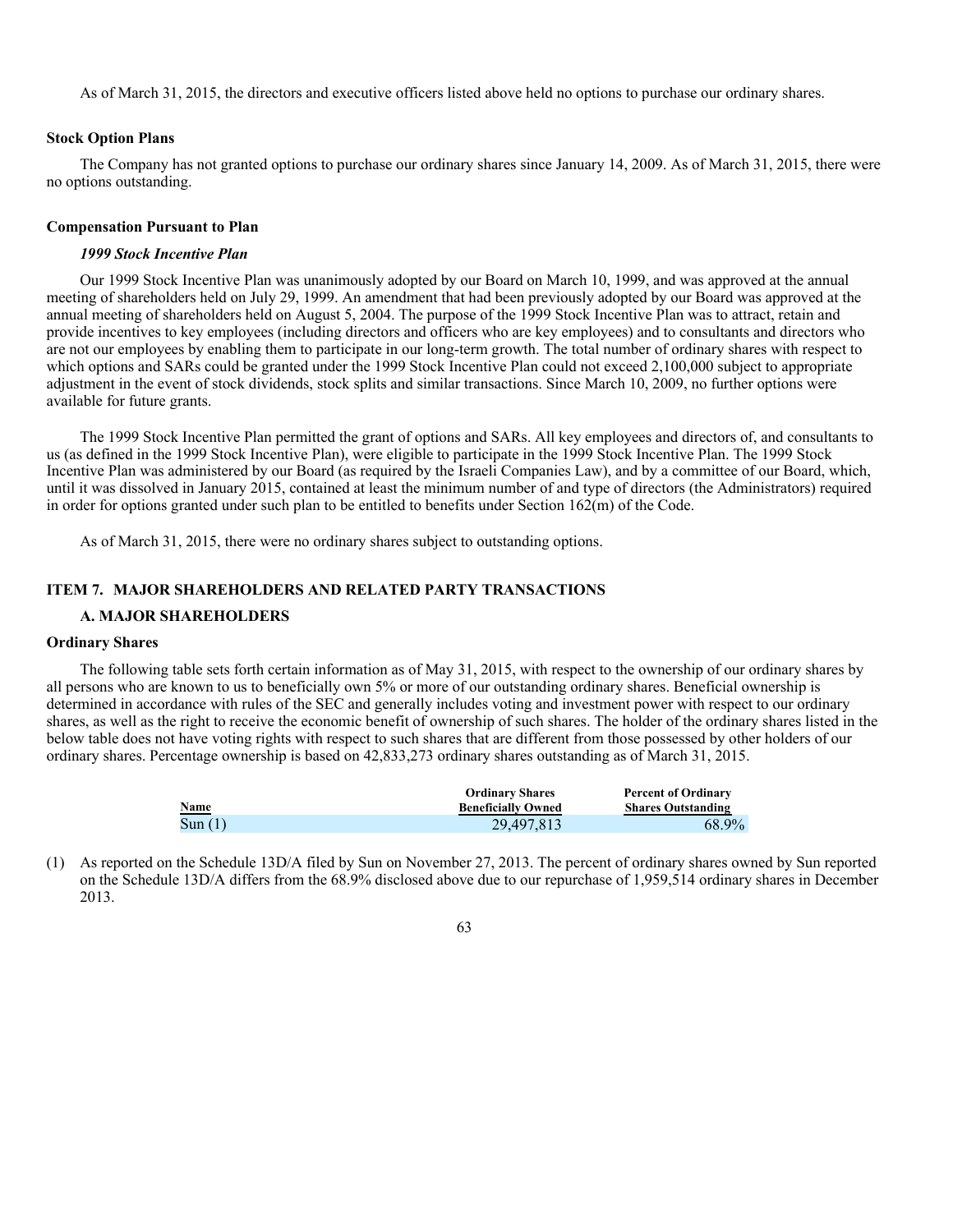Since December 2013, there has been no change in Sun's ownership of our ordinary shares.

|      | Change in                   |
|------|-----------------------------|
| Name | <b>Percentage Ownership</b> |
| Sun  | $0.0\%$<br>No change        |

## **Founders' Shares**

At the formation of our company in 1959, two classes of shares were created, founders' shares and ordinary shares. One-third of the voting power of all of our voting shares is allocated to the founders' shares. Alkaloida, which is a subsidiary of Sun Pharma, owns all of the 2,600 outstanding founders' shares.

#### **Voting Power**

As of March 31, 2015, Sun controls 79.2% of the voting power in our Company by reason of their (i) beneficial ownership of an aggregate of approximately 68.9% of our ordinary shares and (ii) ownership of the founders' shares, which constitute one-third of the voting power of our shares.

## **B. RELATED PARTY TRANSACTIONS**

In addition to Sun controlling 79.2% of voting power in our Company, Taro has substantial relationships with Sun. Certain members of Taro's Board are also on Sun Pharma's board of directors, including our Chairman, Dilip Shanghvi, who is also Managing Director of Sun Pharma's board of directors. In addition, certain of Taro's officers and executives are also executives of Sun. Taro's Chief Executive Officer, Kal Sundaram, who is also a member of the Taro Board, is in charge of the Americas for Sun Pharma and an officer of a number of direct and indirect subsidiaries of Sun.

Since 2013, Taro has entered into various commercial transactions, including product distribution and service agreements with Sun in the ordinary course of our business. The Company does not currently deem any of these transactions material or unusual and believes that the terms of these transactions are comparable to those offered by or that could be obtained from unrelated third parties. Additionally, pursuant to Israeli requirements, each of the transactions was presented to the Audit Committee, which determined that each such transaction was not considered extraordinary, pursuant to Israeli legal requirements and therefore did not require shareholder approval. The Audit Committee further determined the approval requirements for the different types of transactions.

#### **C. INTERESTS OF EXPERTS AND COUNSEL**

Not applicable.

## **ITEM 8. FINANCIAL INFORMATION**

### **A. CONSOLIDATED STATEMENTS AND OTHER FINANCIAL INFORMATION**

The financial statements required by this item are found at the end of this 2015 Annual Report, beginning on page F-1.

### **Other Financial Information**

We manufacture pharmaceutical products in our facilities in Israel and Canada. A substantial amount of these products are exported, both to our affiliates and non-affiliates. For a breakdown of our sales by geographic market for the past three years, see *"Item 4—Information on the Company—Business Overview—Sales and Marketing."* 

#### **Legal Proceedings**

From time to time, we are a party to routine litigation incidental to our business, including patent litigation resulting from our use of the patent challenge procedures set forth in the Hatch Waxman Act, none of which, individually or in the aggregate, is expected to have a material effect on our financial position or profitability. Other litigation, as disclosed herein, may have a material adverse effect on our financial position or profitability.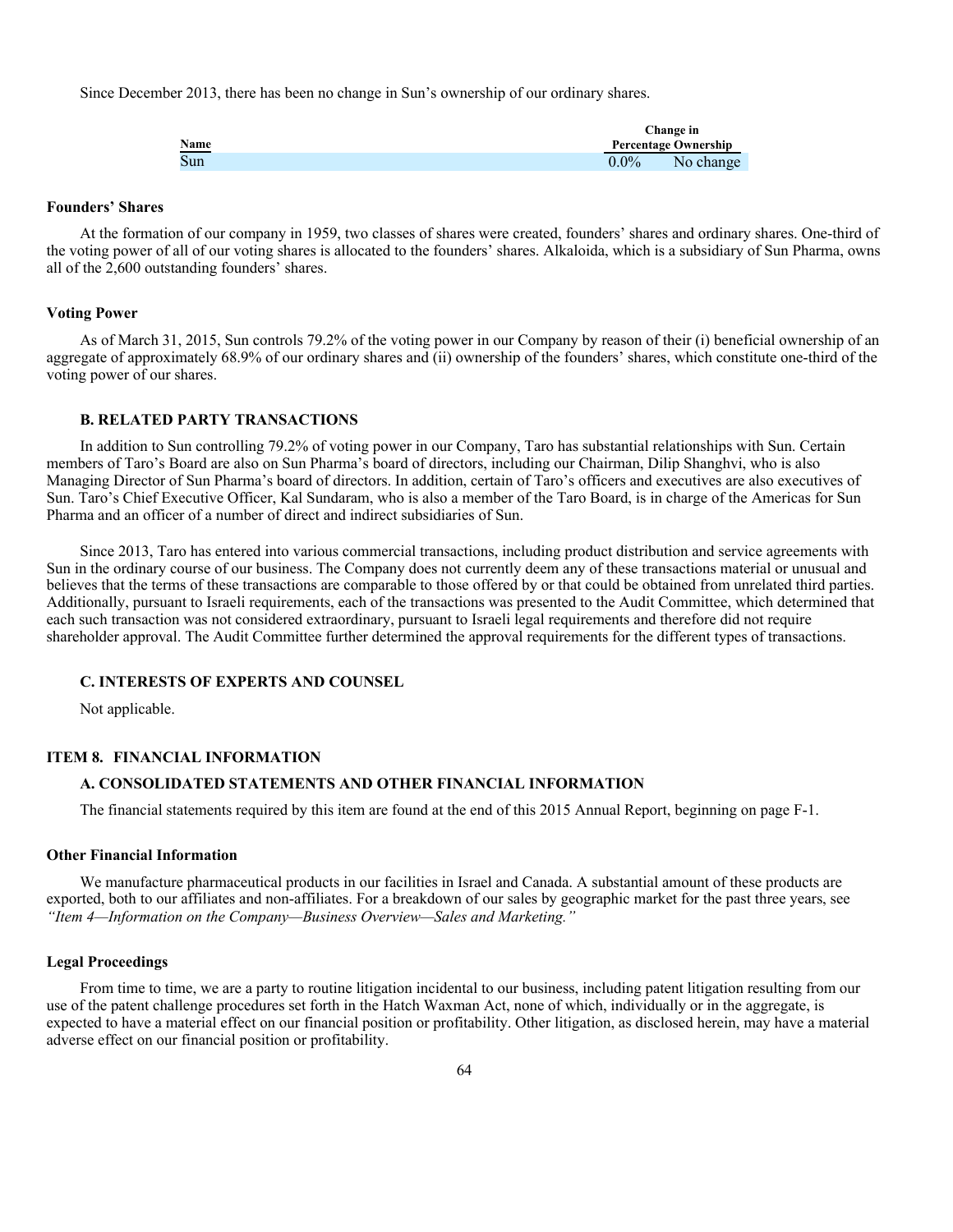On or about June 17, 2014 and July 2, 2014, the Company received from Perrigo Israel Pharmaceuticals Ltd. ("Perrigo") two Paragraph IV certification notice letters indicating that Perrigo had submitted to the FDA an ANDA seeking approval to manufacture and sell a generic version of Topicort® topical spray prior to expiration of the Company's U.S. Patent Nos. 8,277,780 (the "'780 Patent"), expiring on April 23, 2028 and 8,1715,624 (the "624 Patent"), expiring on May 26, 2026, and prior to the expiration of U.S. Patent No. 5,990,100 (the "'100 Patent"), expiring March 24, 2018, to which the Company has a license. The notice letters alleged the three patents were invalid, unenforceable and/or not infringed. On July 28, 2014, the Company filed in the U.S. District Court for the District of Delaware a patent infringement suit against Perrigo alleging Perrigo's ANDA infringes the '780 and '624 patents. The lawsuit resulted in a stay of FDA approval of Perrigo's ANDA for 30 months from the date of the Company's receipt of Perrigo's first notice letter, subject to prior resolution of the matter before the court. The court has scheduled a trial for May 2, 2016.

On November 19, 2013, a number of minority shareholders of the Company commenced litigation in Israel, seeking to invalidate certain resolutions that were adopted at the annual general meeting of the Company held on September 12, 2013. This litigation challenged the adoption of these resolutions by claiming the Company did not take proper steps to ensure that the majority vote in favor of these resolutions also included a majority of those shareholders who had no "personal interest" in the resolutions (as required by the Israeli Companies Law). These shareholders also raised other claims regarding the resolutions adopted at that meeting, such as the validity of the compensation policy approved by the shareholders. Since this litigation was filed, these resolutions were ratified at an extraordinary general meeting held on March 27, 2014. On August 10, 2014, the claimants filed an amended complaint requesting that the resolutions passed at the extraordinary general meeting be voided and further contending that under Israeli law shareholders must identify themselves in order to be considered "disinterested" and reiterated their arguments against the validity of the terms of the compensation policy and the remuneration of officers approved by the shareholders. Summaries were filed with the Court, regarding the shareholders' claims of the existence of an alleged duty of identification, and the matter remains pending.

Taro has been a defendant in two actions brought against various pharmaceutical manufacturers in the States of Utah and Louisiana. The actions relate to drug price reporting by these manufacturers. In addition, Taro received an investigative demand that also relates to drug price reporting from Texas in August 2012. In May 2008, the State of Utah filed a lawsuit against the Company and a number of other pharmaceutical manufacturers and in November 2010, the State of Louisiana filed a lawsuit in state court against the Company and a number of other pharmaceutical manufacturers. Generally speaking, the lawsuits allege that the defendants caused the State to overpay pharmacies under the State Medicaid Program by reporting inflated. The Utah trial court dismissed the case with prejudice in February 2010. However, in March 2010, the plaintiff appealed the decision and the Utah Supreme Court issued its decision in June 2012. The ruling generally affirmed that the complaint by the plaintiff is inadequate and the State was given leave by the court to re-plead its case, which it did. The defendants subsequently filed a motion to dismiss, which was denied. The case is currently in the discovery phase and the first trial will not be before August 2016. The Company settled the Louisiana action for \$6.1 million in September 2013. In July 2014, the Company reached a settlement with the State of Texas in connection with the investigative demand it received, in the amount of \$19.5 million. During the year ended March 31, 2015, the Company reversed \$6.5 million of the provision for AWP-related matters.

A group of former Israeli soldiers have filed three lawsuits for personal injury against the Municipality of Haifa, The Israel Oil Refineries Ltd., The Haifa Town Union Sewage and Haifa Chemicals Ltd. alleging that they contracted serious illnesses as a result of their military service which included diving in the Kishon River near Haifa Bay. In 2005, the Company and over 40 municipalities, governmental entities (including the State of Israel), cooperative villages (kibbutzim) and other companies, were named as third party defendants in these lawsuits. On June 17, 2013, the court dismissed the lawsuits and ruled that the plaintiffs were unable to prove that their exposure to dangerous substances in the Kishon River water was the cause of their illnesses. The plaintiffs filed an appeal to the Supreme Court, which is still pending. The hearing of the lawsuits filed by a group of fishermen also claiming to suffer from serious illnesses as a result of their activities in the Kishon River was dismissed by the court on November 3, 2013. The plaintiffs requested an extension to the appeal deadline and such appeal is scheduled to be heard on September 7, 2015.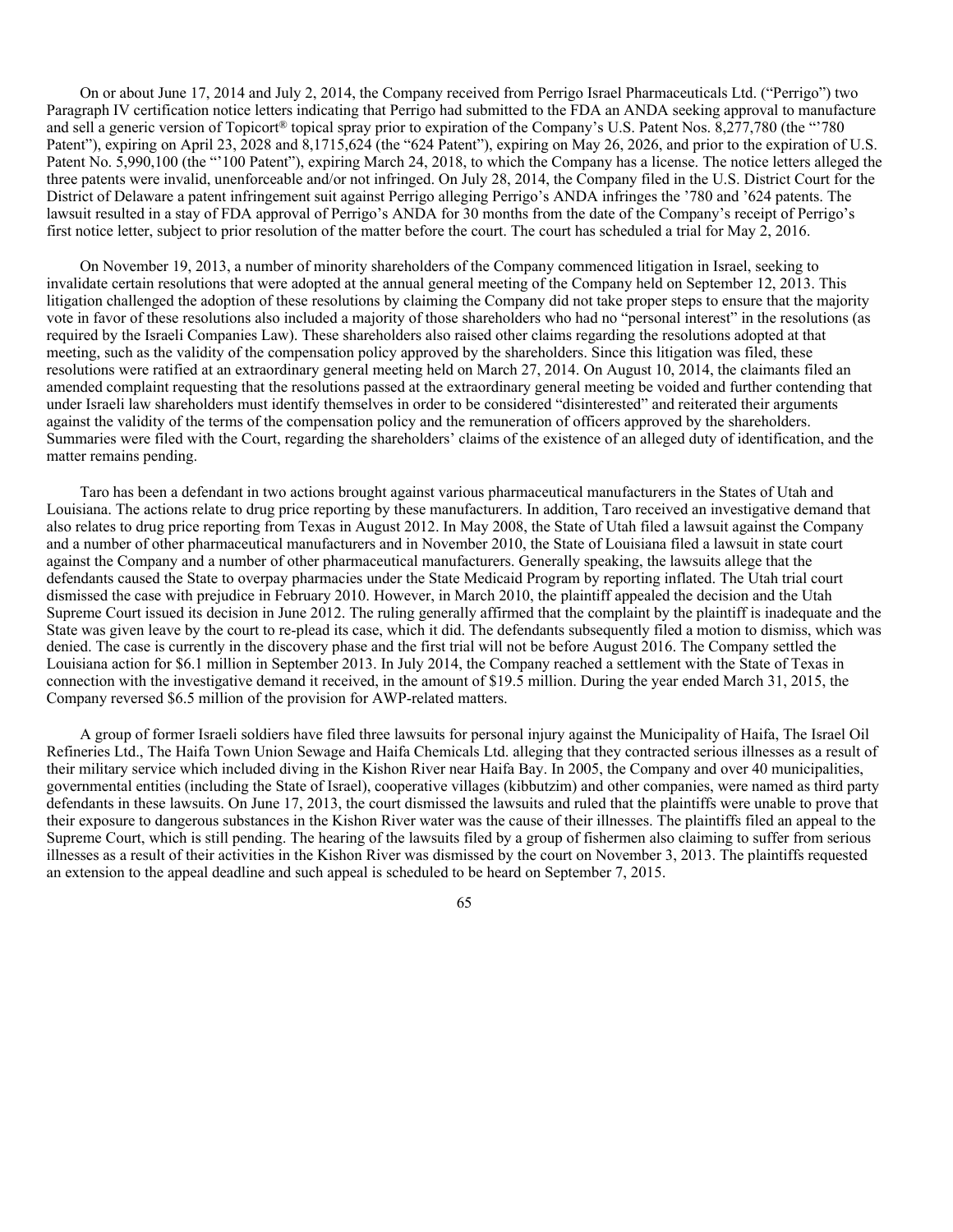## **Dividend Policy**

We have never paid cash dividends and we do not anticipate paying any cash dividends in the foreseeable future. We currently intend to retain our earnings to finance the development of our business, but such policy may change depending upon, among other things, our earnings, financial condition and capital requirements.

# **B. SIGNIFICANT CHANGES**

No significant changes have occurred since March 31, 2015, except as otherwise disclosed in this Annual Report and in our consolidated financial statements.

## **ITEM 9. THE OFFER AND LISTING**

## **A. OFFER AND LISTING DETAILS**

Our ordinary shares were quoted on the Pink Sheets under the symbol "TAROF" until they were listed on the NYSE on March 22, 2012 under the symbol "TARO." The following table sets forth the high and low closing sale prices of our ordinary shares as quoted on the Pink Sheets and the NYSE (as of March 2012) during the last five fiscal years as of the end of the reporting period of this 2015 Annual Report:

| <b>Fiscal year ended</b> | High     | Low         |
|--------------------------|----------|-------------|
| 12/31/2010               | \$14.50  | 9.30        |
| 12/31/2011               | \$29.50  | 14 10<br>S. |
| 3/31/2013                | \$ 59.31 | \$35.55     |
| 3/31/2014                | \$121.32 | \$ 54.03    |
| 3/31/2015                | \$171.77 | \$103.80    |

The following table sets forth the high and low closing sale prices of our ordinary shares as quoted on the NYSE, during each fiscal quarter of the most recent two fiscal years, as of the end of the respective reporting period of this 2015 Annual Report, and any subsequent period:

|                                | High     | Low      |
|--------------------------------|----------|----------|
| Fiscal year end March 31, 2014 |          |          |
| First Quarter                  | \$63.98  | \$54.03  |
| <b>Second Quarter</b>          | \$76.00  | \$56.63  |
| Third Quarter                  | \$99.05  | \$75.22  |
| <b>Fourth Quarter</b>          | \$121.32 | \$98.52  |
| Fiscal year end March 31, 2015 |          |          |
| <b>First Quarter</b>           | \$140.24 | \$103.80 |
| <b>Second Quarter</b>          | \$162.12 | \$137.98 |
| <b>Third Quarter</b>           | \$164.24 | \$134.21 |
| Fourth Quarter                 | \$171.77 | \$141.03 |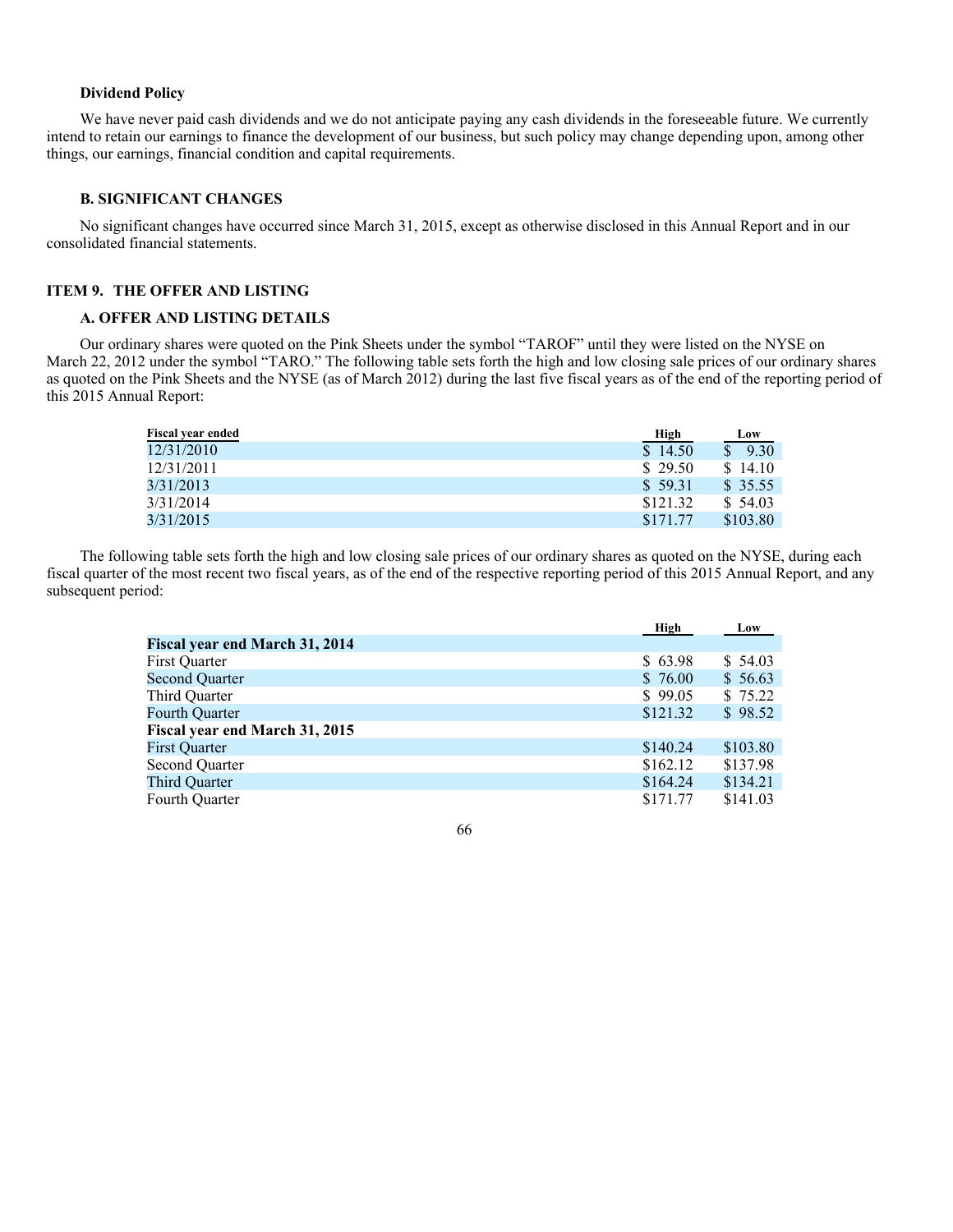The following table sets forth the high and low closing sale prices of our ordinary shares as quoted on the NYSE during the last six months:

|               | High     | Low      |
|---------------|----------|----------|
| December 2014 | \$148.27 | \$134.21 |
| January 2015  | \$166.50 | \$144.17 |
| February 2015 | \$171.77 | \$151.06 |
| March 2015    | \$157.00 | \$141.03 |
| April 2015    | \$149.20 | \$140.61 |
| May 2015      | \$151.00 | \$135.50 |

### **B. PLAN OF DISTRIBUTION**

Not applicable.

# **C. MARKETS**

As of March 22, 2012, our ordinary shares are listed on the NYSE under the symbol "TARO." Our ordinary shares are not offered, listed or traded on any other exchange or regulated market.

# **D. SELLING SHAREHOLDERS**

Not applicable.

# **E. DILUTION**

Not applicable.

### **F. EXPENSES OF THE ISSUE**

Not applicable.

# **ITEM 10. ADDITIONAL INFORMATION**

# **A. SHARE CAPITAL**

Not applicable.

### **B. ISRAELI COMPANIES LAW AND OUR DOCUMENTS OF INCORPORATION**

Our registration number at the Israeli Registrar of Companies is 52-002290-6.

# **Objects and Purposes**

Our Memorandum of Association provides that our main objects and purposes include any business connected with the developing, manufacturing, processing, supplying, marketing and distributing of Rx, OTC medical and other health care products.

In February 2000, the Company's Ordinance (New Version—1983) was replaced with the Israeli Companies Law. Because our Articles of Association were adopted before the enactment of the Israeli Companies Law, they are not always consistent with the provisions of the new law. In all instances in which the Israeli Companies Law changes or amends provisions in the Companies Ordinance, and, as a result, our Articles of Association are not consistent with the Israeli Companies Law, the provisions of the Israeli Companies Law apply unless specifically stated otherwise in the Israeli Companies Law.

### **Approval of Specified Related Party Transactions Under Israeli Law and Our Articles of Association**

The Israeli Companies Law requires the approval of the audit committee, thereafter the approval of the board of directors and, in certain cases, the approval of the shareholders, in order to effect specified related parties transactions, other than compensatory arrangement, for which the approval of the compensation committee, board of directors and, in certain cases, the shareholders is required.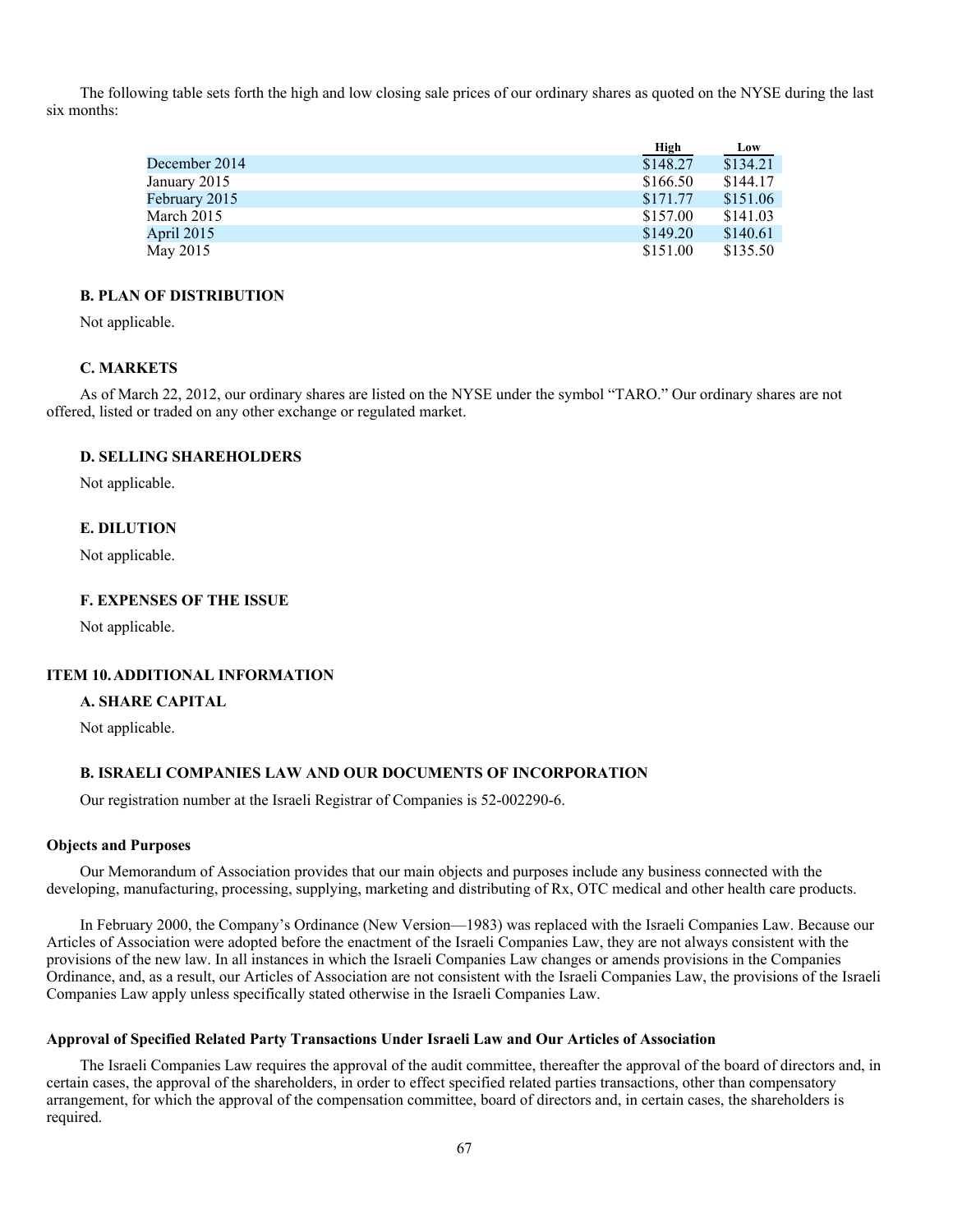Pursuant to the provisions of the Israeli Companies Law, the Audit Committee of the Company (i) preapproved criteria for the classification of transactions with related parties as extraordinary or ordinary transactions, (ii) with respect to those classified as ordinary transactions, determined whether they are negligible or non-negligible, as defined in the Israel Companies Law, and (iii) determined the approval requirements for transactions that are not negligible, including what types of transactions are classified as non-negligible. According to the Company's policy, if a transaction is deemed an ordinary transaction as per the preapproved criteria, the transaction will require only Board of Directors' approval; if, however, a transaction is not covered by the preapproved criteria, it has to be first brought before the Audit Committee for its determination. Under the Israeli Companies Law, an extraordinary transaction is generally a transaction other than in the ordinary course of business, other than according to prevailing market terms, or that is likely to have a material impact on the company's profitability, assets or liabilities.

### *Fiduciary Duties of Office Holders*

The Israeli Companies Law imposes fiduciary duties that "office holders" (as defined in the Israeli Companies Law and described above in this Annual Report) owe to a company. An office holder's fiduciary duties consist of a duty of care and a duty of loyalty. The duty of care requires an office holder to act with the level of care that a reasonable office holder in the same position would have acted with under the same circumstances. The duty of care includes a duty to use reasonable means to obtain:

- information on the advisability of a given action brought for the office holder's approval or performed by the office holder by virtue of his or her position; and
- all other information of importance with respect to these actions.

The duty of loyalty generally requires an office holder to act in good faith and for the benefit of the company, and this includes a duty to:

- refrain from any conflict of interest between the performance of his or her duties to the company and his or her other positions or personal affairs;
- refrain from any activity that is competitive with the company;
- refrain from exploiting any business opportunity of a company to receive personal gain for himself, herself or others; and
- disclose to the company any information or documents relating to the company's affairs that the office holder has received as a result of his or her position in the company.

# *Compensation of Office Holders*

Under the Israeli Companies Law, arrangements as to compensation of a public company's office holders who are directors or the chief executive officer require the approval of the compensation committee, the board of directors and the shareholders, in that order, except where the regulations adopted under the Israeli Companies Law provide for certain easements from such requirements. Arrangements as to compensation of a public company's office holders who are not directors or the chief executive officer generally (assuming that the arrangement conforms to the then-effective compensation policy) require the approval of the compensation committee and the board of directors in that order as detailed above in "*Approval of Interested Party Transactions"* in *Item 6.C.* 

### *Disclosure of Personal Interest of an Office Holder*

The Company's Articles of Association provide that a director must disclose his interest in a contract or arrangement at the meeting of the Board of Directors at which such contract or arrangement is first taken into consideration. The Israeli Companies Law requires that an office holder (including a director) or a controlling shareholder who is aware that he or she has a personal interest in connection with any existing or proposed transaction by the company, promptly disclose to the company the nature of any personal interest that he or she may have, including all related material information or documents known to him or her. "Personal Interest", as defined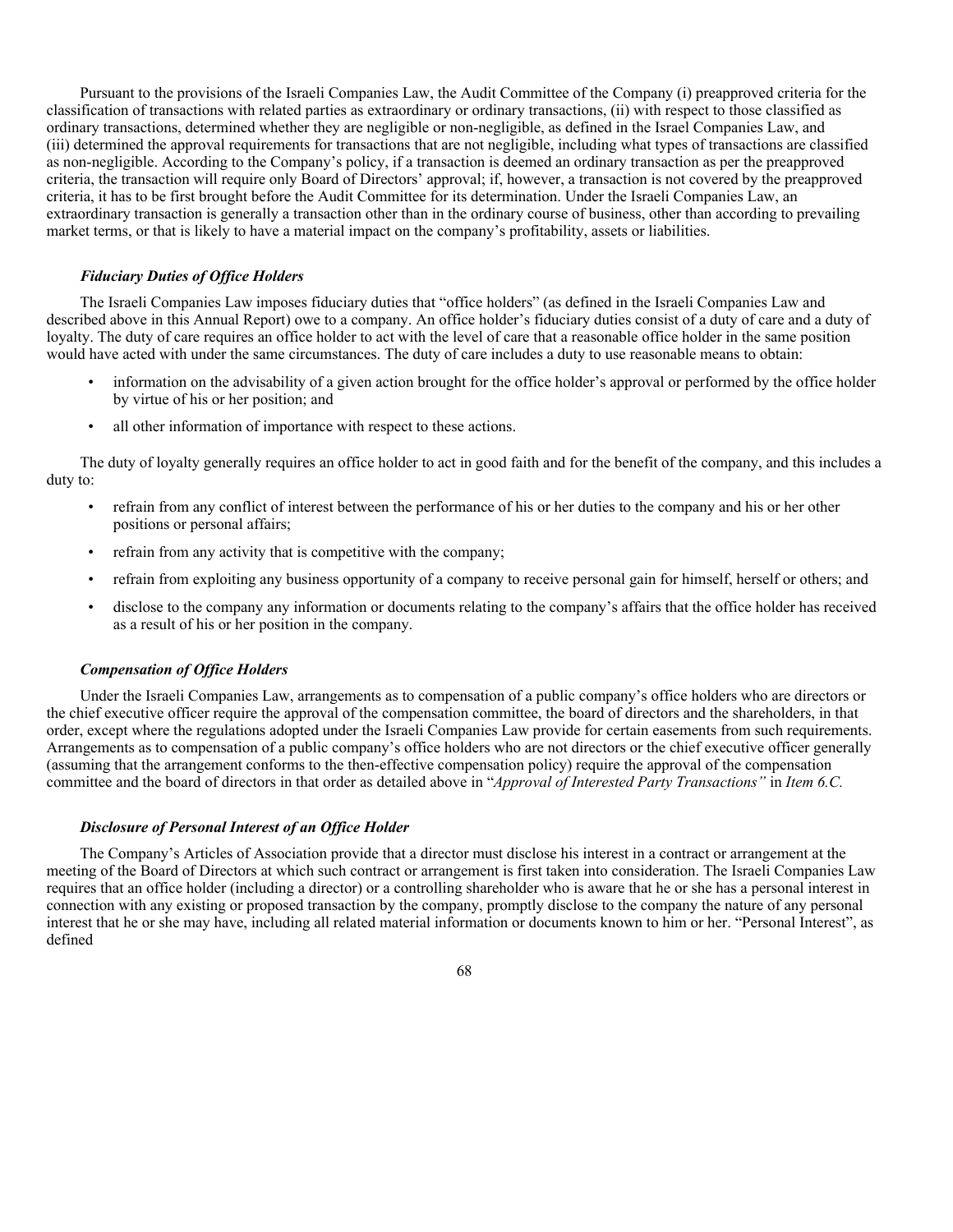by the Israeli Companies Law, includes an interest of any person in an act or transaction of the company, including interest of his relative or of a corporate body in which such person or his relative is either a holder of 5% or more of the corporate body shares or voting power, is a director or a general manager, or is entitled to appoint at least one director or the general manager and including the personal interest of a person voting by a proxy granted to him/her by another person, even if the person so granting the proxy does not have a personal interest in the transaction. In addition, the vote of a person who was granted a proxy from another person who has a personal interest shall be deemed the vote of a person having a personal interest, regardless of whether the proxy holder has discretion on how to vote. Personal Interest does not apply to an interest stemming merely from the fact that the person is also a shareholder in the company. In the case of an extraordinary transaction, the office holder's duty to disclose applies also to a personal interest of the office holder's relative. Under the Companies Law, an "extraordinary transaction" is defined as any of the following:

- a transaction other than in the ordinary course of business;
- a transaction that is not on market terms; or
- a transaction that may have a material impact on a company's profitability, assets or liabilities.

Under the Israeli Companies Law, the office holder must disclose his personal interest without delay and no later than the first meeting of the company's board that discusses the particular transaction. Once disclosure is made in compliance with the above disclosure requirement, the board of directors may approve the transaction between the company and an office holder or a third party in which an office holder has a personal interest, unless the company's articles of association provide otherwise. A transaction that is adverse to the company's interest or that is not performed by the officer holder in good faith may not be approved. Approval first by the company's audit committee and subsequently by the board of directors is required for an extraordinary transaction with an office holder. If the transaction concerns compensation, exemption, indemnification or insurance of an office holder, then it must first be approved by the company's compensation committee and then by the board of directors, and, under certain circumstances (for directors, the chief executive officer, and any executive officer whose compensation terms do not conform to the then-existing compensation policy), by the shareholders of the company, in that order. Compensation of an individual office holder, including the chief executive officer (but excluding a director), that does not conform to the company's compensation policy may be adopted under special circumstances despite failure to obtain shareholder approval if, following the relevant shareholder vote, the compensation committee followed by the board once again approves the compensation, based on renewed and specific analysis of relevant factors.

A director who has a personal interest in a matter that is considered at a meeting of the board of directors, the audit committee (unless in circumstances of non-extraordinary transactions) or the compensation committee may not be present at this meeting, unless the chairman of the audit committee, compensation committee or the board of directors determined that the participation of such director is required in order to present the transaction. A director who has a personal interest in a matter that is considered at a meeting of the board of directors, the audit committee or compensation committee may not vote on this matter, unless a majority of the members of the board of directors or such committee, as the case may be, has a personal interest in the matter, in which case shareholder approval is also required.

### *Disclosure of Personal Interests of a Controlling Shareholder*

Under the Israeli Companies Law, the disclosure requirements that apply to an office holder also apply to a controlling shareholder of a public company. For these purposes, a controlling shareholder is a shareholder who has the ability to direct the activities of a company (other than solely from his or her position on the board of directors or any other position with the company), including a shareholder who holds 25% or more of the voting rights if no other shareholder owns more than 50% of the voting rights. For purposes of attribution, the Israeli Companies Law provides that if two or more persons, holding voting rights in the company, each have a personal interest in the approval of the same transaction, such persons will be deemed to be one holder.

Extraordinary transactions with a controlling shareholder or in which a controlling shareholder has a personal interest, including a private offering in which the controlling shareholder has a personal interest, and the engagement of a controlling shareholder or his or her relative with a public company, as an office holder or employee, require the approval of the audit committee, the board of directors and the shareholders of the company, in that order. The compensation or indemnification of a controlling shareholder or his or her relative with a public company requires the approval of the compensation committee, the board of directors and the shareholders, in that order.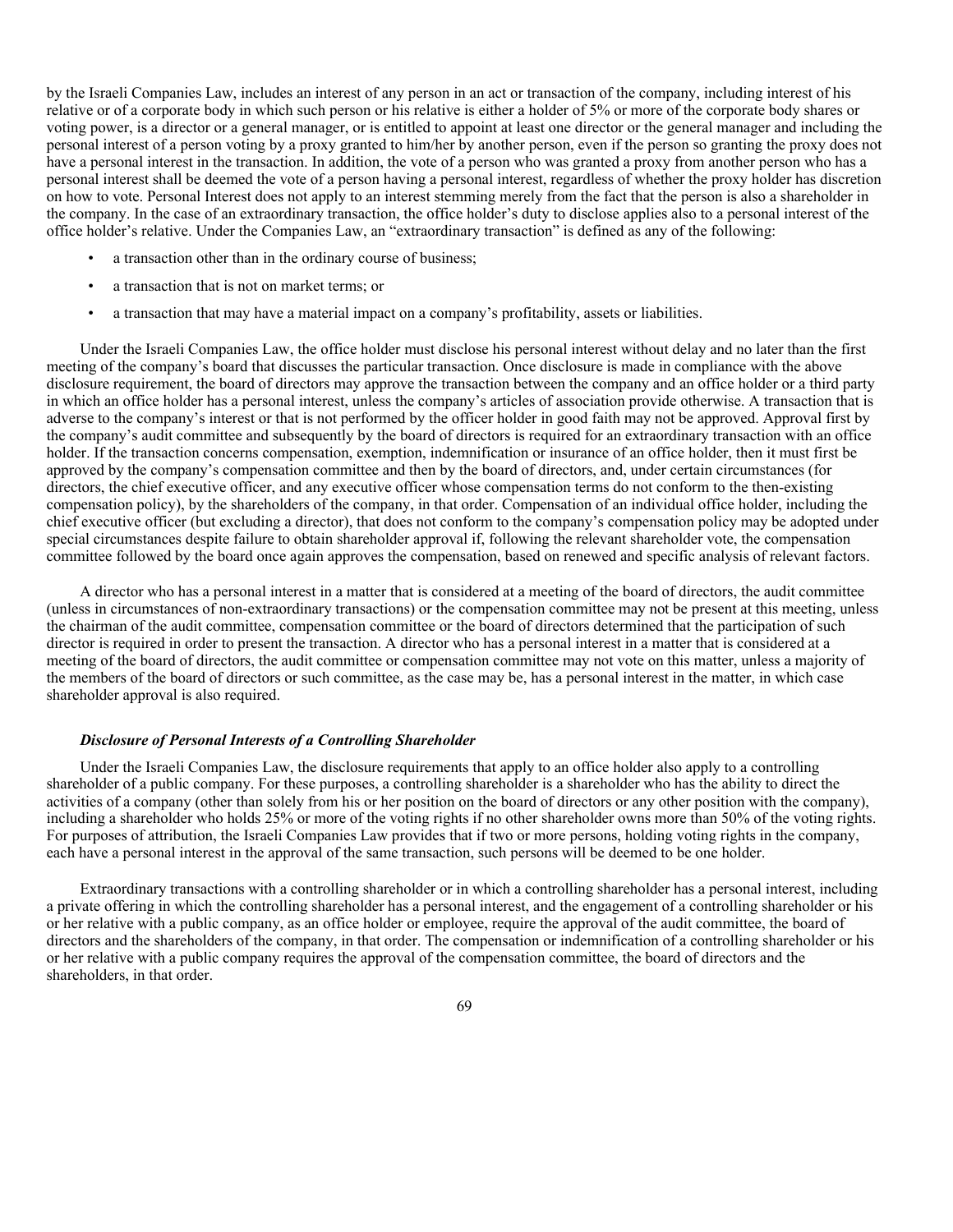The shareholder approval must, in each case be by a majority of the votes cast at the meeting, whether in person or by proxy, provided that:

- the majority includes at least the majority of the total votes of the non-controlling shareholders who lack an interest in approval of the transaction or compensation (as applicable), or anyone voting on their behalf present at the meeting in person or by proxy; or
- the total number of votes of the non-controlling, disinterested shareholders that are voted against the transaction does not exceed two percent (2%) of the voting rights in the company.

To the extent that any such transaction with a controlling shareholder is for a period extending beyond three years, approval is required once every three years, unless the audit committee determines that the duration of the transaction is reasonable given the circumstances related thereto.

All transactions with a controlling shareholder, or in which a controlling shareholder has a personal interest, regardless of whether such transactions are extraordinary, are subject to the oversight of the audit committee. The audit committee is required to establish procedures for a competitive process to be used by the company prior to entering into any such transaction, or other procedures where appropriate.

# *Director Qualifications*

Our Articles of Association do not require directors to hold shares in the Company. According to the Articles, the number of directors of the Company should be not less than five or more than twenty-five. Under the Israeli Companies Law, we must have at least two statutory external directors on the Board of Directors. See *Item 6.C.* "*Qualifications of Statutory External Directors*").

# **Voting, Rights Attached to Shares, Shareholders' Meetings and Resolutions**

Our directors, other than our statutory external directors, are elected at annual general meetings of our shareholders. A director holds office until the next annual general meeting, unless he or she resigns or is earlier removed from office by an ordinary resolution passed at an extraordinary general meeting of our shareholders.

Our share capital is divided into founders' shares and ordinary shares. Holders of each paid-up share are entitled to participate equally in the payment of dividends and other distributions and, in the event of liquidation, in all distributions after the discharge of liabilities to creditors. In addition, all ordinary shares shall together entitle their holders to two-thirds of the voting power of our Company. All founders' shares shall together entitle their holders to one-third of the voting power of our Company. Under our Articles of Association, an increase to the share capital, creation of preferred shares or shares with special rights, consolidation or division of share capital, cancellation of shares and reduction in share capital, require a special resolution of the shareholders, i.e. an affirmative vote of 75% of the voting power voting in person or by proxy. The rights attached to any class of shares may be modified with the consent in writing of the holders of three-fourths of the issued shares of that class or by way of a special resolution of the shareholders.

According to our Articles of Association, dividends on our ordinary shares may be paid out of profits and other surplus, as defined in the Israeli Companies Law or as otherwise approved by a court of law, provided that there is no reasonable concern that the dividend will prevent us from satisfying our existing and foreseeable obligations as they become due.

Under the Israeli Companies Law and our Articles of Association, an ordinary resolution of the shareholders (for example, with respect to the appointment of auditors) requires the affirmative vote of a majority of the voting power voting in person or by proxy, whereas a special resolution (for example, a resolution amending the Articles of Association or authorizing changes in capitalization or in the rights attached to a class of shares) requires the affirmative vote of at least 75% of the voting power voting in person or by proxy. Rights pertaining to a particular class of shares require the vote of 75% of such class of shares in order to change such rights in addition to the approval of 75% of the voting power of the shareholders voting in person, or by proxy, on such resolution. The quorum required for a meeting of shareholders consists of at least three shareholders present, in person or by proxy, who hold or represent between them at least one-third of the outstanding voting power unless otherwise required by applicable rules. A meeting adjourned for lack of a quorum generally is adjourned to the same day in the following week at the same time and place or any time and place as the board of directors may designate. If at such reconvened meeting the required quorum is not present, any two shareholders present in person, or by proxy, shall constitute a quorum.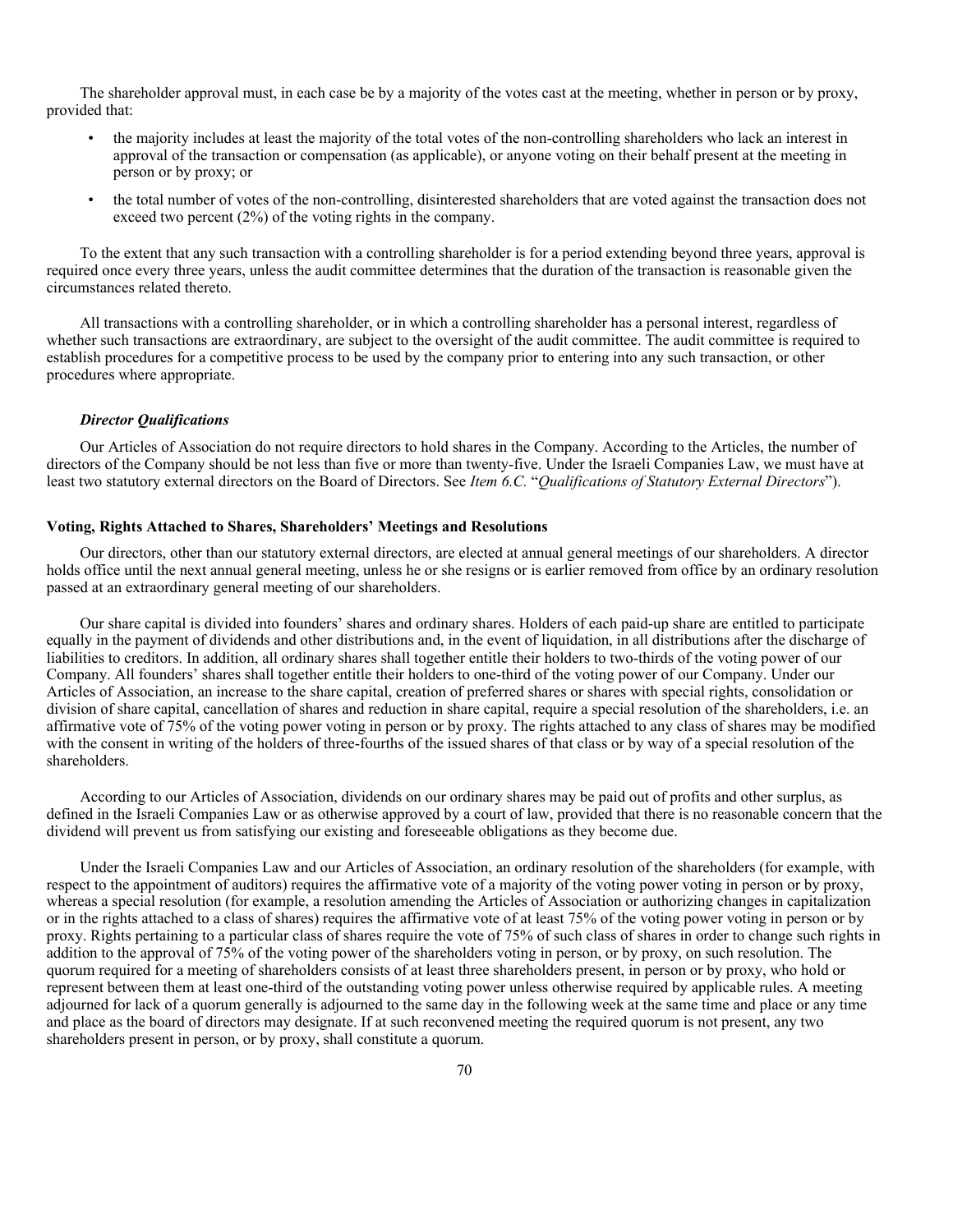### *Shareholder Meetings*

According to our Articles of Association, a general meeting of the shareholders must be held at least once in every calendar year, but not more than fifteen months after the last preceding meeting. All general meetings must be held in Israel. The Board of Directors may call an extraordinary general meeting of the shareholders at any time. The Board shall convene an extraordinary general meeting of the shareholders, at the request of shareholders representing not less than 10% of the voting power in the Company, provided that the request complies with the requirements provided by the Article, including but not limited to statement of the object of the meeting. Any member may appoint by power of attorney a person to act as his representative at a meeting. The original instrument appointing a representative or a notarized copy must be deposited at the principal office of the Company at least forty-eight (48) hours before the meeting.

### *Restriction on Voting*

In order to reduce our risk of being classified as a Controlled Foreign Corporation under the Code, we amended our Articles of Association in 1999 to provide that no owner of any of our ordinary shares is entitled to any voting right of any nature whatsoever with respect to such ordinary shares if (a) the ownership or voting power of such ordinary shares was acquired, either directly or indirectly, by the owner after October 21, 1999 and (b) the ownership would result in our being classified as a Controlled Foreign Corporation. This provision has the practical effect of prohibiting each citizen or resident of the United States who acquired or acquires our ordinary shares after October 21, 1999 from exercising more than 9.9% of the voting power in our company, with respect to such ordinary shares, regardless of how many shares the shareholder owns. The provision may therefore discourage United States persons from seeking to acquire, or from accumulating, 15% or more of our ordinary shares (which, due to the voting power of the founders' shares, would represent 10% or more of the voting power of our company).

### **Duties of Shareholders**

Under the Israeli Companies Law, each and every shareholder has a duty to act in good faith and in an acceptable manner in exercising his, her or its rights and fulfilling his, her, or its obligations towards the company and other shareholders and to refrain from abusing his, her or its power, such as in voting in the general meeting of shareholders and/or in a meeting of a different class of shares, on the following matters:

- any amendment to the articles of association;
- an increase of the authorized share capital;
- a merger; or
- the approval of actions of office holders in breach of their duty of loyalty and of interested party transactions.

In addition, each and every shareholder has the general duty to refrain from depriving other shareholders of their rights.

Furthermore, a duty to act in fairness towards the company applies to any controlling shareholder, any shareholder who knows that he possesses the power to determine the outcome of a shareholder vote and any shareholder that, pursuant to the provisions of the Articles of Association, has the power to appoint or to prevent the appointment of an office holder in the company or any other power in regard to the company. The Israeli Companies Law does not describe the substance of this duty to act in fairness.

These various shareholder duties may restrict the ability of a shareholder to act in what the shareholder perceives to be his, her or its own best interests.

#### **Transfer of Shares**

Fully paid ordinary shares are issued in registered form and may be freely transferred under our Articles of Association unless the transfer is restricted or prohibited by another instrument (or by any other limitation described herein).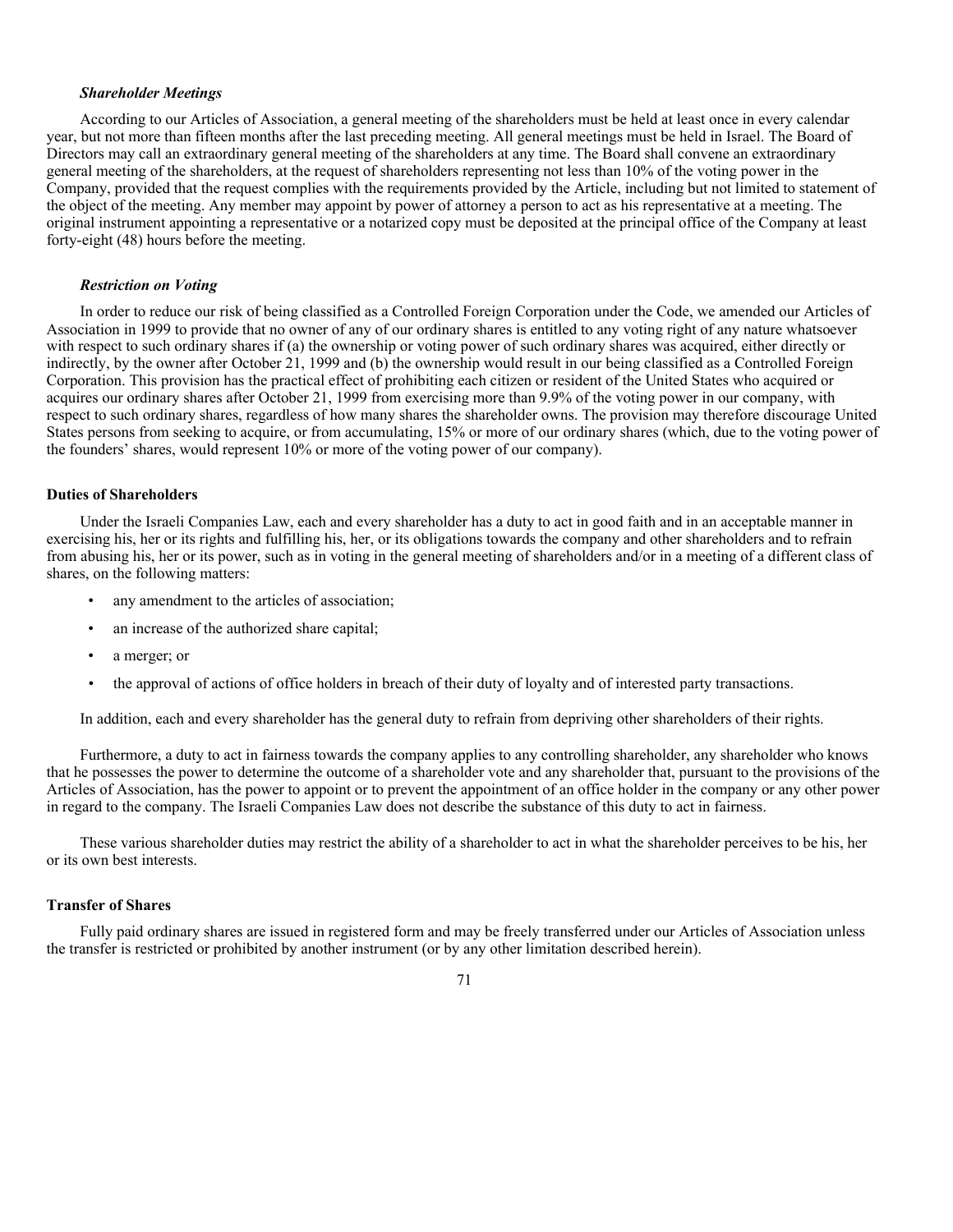# **Mergers and Acquisitions under Israeli Law**

The Israeli Companies Law and the regulations promulgated thereunder include provisions that allow a merger transaction, in general, and require that each company that is a party to a merger has the transaction approved by its board of directors and a vote of the majority of the voting power of its shares at a shareholders' meeting called on at least 35 days' prior notice by each of the merger parties. Under the Articles of Association, the required shareholder vote is a supermajority of at least 75% of the shares voting in person or by proxy on the matter. A court may determine that a company duly approved a merger, in certain cases, upon the request of shareholders holding 25% or more of the voting power in the company. A court may not approve a merger unless it is convinced that the merger offer is fair and reasonable, in light of the valuation of the merging companies and the consideration which has been offered to the shareholders. Upon the request of a creditor of either party of the proposed merger, the court may delay or prevent the merger if it concludes that there exists a reasonable concern that as a result of the merger the surviving company will be unable to satisfy the obligations of any of the parties to the merger. In addition, a merger may not be completed unless at least 30 days have passed from the time that the shareholders of each company have approved the merger and 50 days have passed from the time that a merger proposal has been delivered to the Israeli Registrar of Companies.

In general, the Israeli Companies Law also provides that an acquisition of shares of a public company is to be made by means of a special tender offer if, as a result of the acquisition, the purchaser would become a holder of 25% or more of the voting rights in the company if there is no existing holder of 25% or more of the voting rights in the company. If there is no existing holder of more than 45% of the voting rights in the company, in general, the Israeli Companies Law provides that an acquisition of shares of a public company is to be made by means of a special tender offer if as a result of the acquisition the purchaser would become a holder of more than 45% of the voting rights in the company.

These requirements do not apply if, in general, the acquisition (1) was made in a private placement that received shareholders' approval (confirming that the purchaser would become a holder of 25% or more, or more than 45%, or more, of the voting power in the company, unless there is already a holder of 25% or more or more than 45%, respectively, of the voting power in the company), (2) was from a holder of 25% or more of the voting power in the company which resulted in the acquirer becoming a holder of 25% or more of the voting power in the company, or (3) was from a holder of more than 45% of the voting power in the company which resulted in the acquirer becoming a holder of more than 45% of the voting power in the company. The tender offer must be extended to all shareholders, but the offeror is not required to purchase more than 5% of the company's outstanding shares, regardless of how many shares are tendered by shareholders. The tender offer may be consummated only if (i) at least 5% of the company's outstanding shares will be acquired by the offeror and (ii) the number of shares tendered in the offer exceeds the number of shares whose holders objected to the offer.

If as a result of any acquisition of shares, the acquirer will hold more than 90% of the company's issued and outstanding share capital or of a class of shares or more than 90% of the voting power of the company, the acquisition may not be made other than through a tender offer to acquire all of the shares or all of the shares of such class. If the shares represented by the shareholders who did not tender their shares in the tender offer constitute less than 5% of the issued and outstanding share capital of the company or of a class of shares (or voting power thereof), and a majority of the shareholders offered such tender who do not have a personal interest in receipt of such tender accepted such tender (which condition shall not apply if, following consummation of the tender offer, the acquirer holds at least 98% of all of the company's outstanding shares or voting rights), all of the shares that the acquirer offered to purchase will be transferred to the acquirer by operation of law. If the dissenting shareholders hold 5% or more of the issued and outstanding share capital (or voting power) of the company or of a class of shares, the acquirer may not acquire additional shares of the company from shareholders who accepted the tender offer to the extent that following such acquisition the acquirer would then own over 90% of the company's issued and outstanding share capital or of a class of shares. Shareholders may petition the court to alter the consideration for the acquisition to reflect a fair value. Such petition may be submitted within 6 months from the date the tender offer has been accepted. However, the acquirer may provide in the tender offer documents that a shareholder that accepts the offer may not seek such a court appraisal.

Finally, Israeli tax law may treat stock-for-stock acquisitions between an Israeli company and a foreign company less favorably than does United States tax law. For example, unless the stock-for-stock transaction is considered a tax-deferred merger which relates to a transfer of at least 80% of the shares in the transferred company,

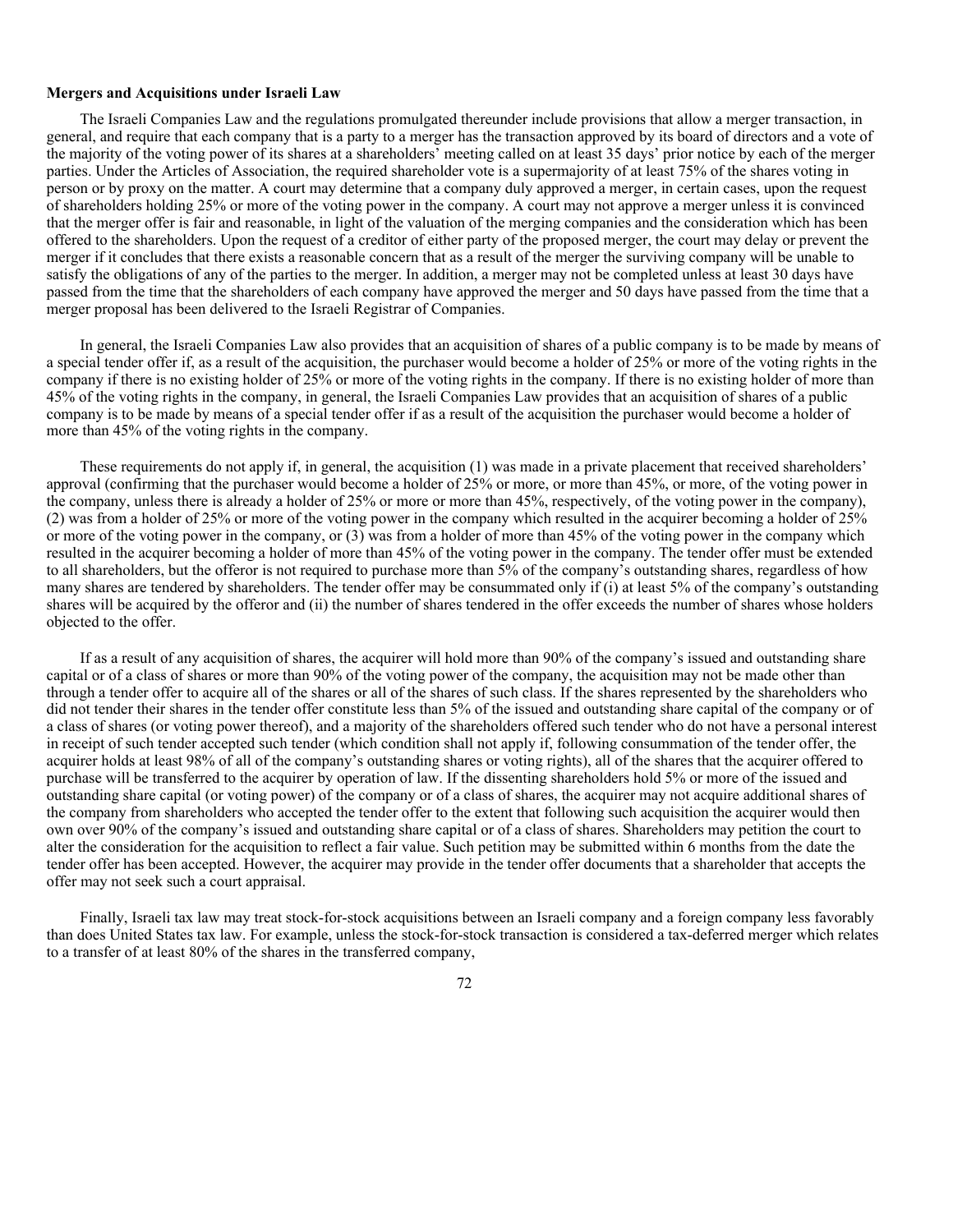Israeli tax law subjects a shareholder who exchanges his ordinary shares for shares in another corporation (which is listed for trading on a stock exchange) to taxation on half the shareholder's shares two years following the exchange and on the balance four years thereafter even if the shareholder has not yet sold the new shares.

### **Indemnification and Insurance of Office Holders**

# *Insurance of Office Holders*

Subject to the provisions of the Israeli Companies Law, our Articles of Association provide that we may enter into an insurance contract that would provide coverage in respect of liability imposed on any of our office holders with respect to an act performed in the capacity of an office holder for:

- a breach of the office holder's duty of care to the company or to another person, to the extent such a breach arises out of the negligent conduct of the officer holder;
- a breach of the office holder's duty of loyalty to the company, provided that the office holder acted in good faith and had reasonable cause to assume that his or her act would not prejudice the good of the company; or
- a financial liability imposed upon him or her in favor of another person.

We have obtained liability insurance covering our officers and directors.

# *Indemnification of Office Holders*

Subject to the provisions of the Israeli Companies Law, our Articles of Association provide that we may indemnify any of our office holders, in advance and retroactively, against the following liabilities imposed or expenses incurred on the office holder with respect to an act performed in the capacity of an office holder:

- a monetary obligation imposed on him or her in favor of another person by a court judgment, including a compromise judgment or an arbitrator's award approved by the court;
- reasonable litigation expenses, including attorneys' fees, expended by the office holder due to an investigation or a proceeding instituted against him or her by an authority competent to administer such an investigation or proceeding that was either finalized without the filing of an indictment (as defined in the Israeli Companies Law) against him or her and "without any monetary obligation imposed in lieu of criminal proceedings" (as defined in the Israeli Companies Law) or finalized "without the filing of an indictment" against him or her with a "monetary obligation imposed in lieu of criminal proceedings" relating to an offense that does not require proof of criminal intent; and
- reasonable litigation expenses, including attorneys' fees, expended by the office holder or charged to him or her by a court in connection with proceedings we institute against him or her or that are instituted on our behalf or by another person or a criminal charge from which he or she is acquitted, or a criminal charge in which he or she is convicted of an offense that does not require proof of criminal intent.

Under the Israeli Companies Law, indemnification in advance in respect to monetary liabilities to third parties are limited to those events which, in the opinion of the board of directors, are to be expected in light of the company's actual activities when the indemnification is granted and to a sum or a standard which the board of directors determines that are reasonable in the circumstances.

# *Exemption of Office Holders*

The Israeli Companies Law provides that a company may exempt an office holder in advance from liability for damages flowing from breach of his duty of care to the company.

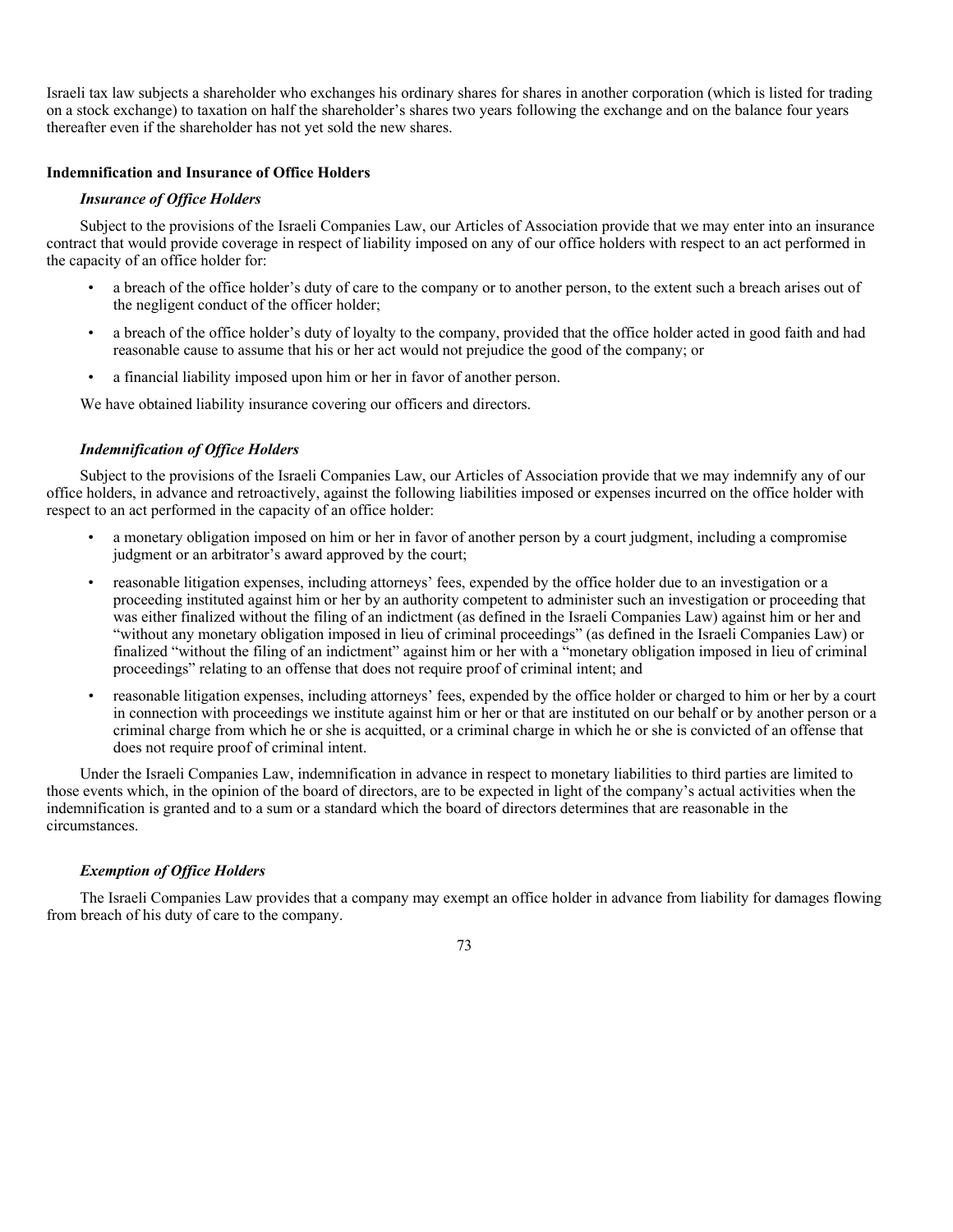### *Limitations on Exemption, Insurance and Indemnification*

The Israeli Companies Law provides that a company may not exempt or indemnify an office holder for, or enter into an insurance contract that would provide coverage for any monetary liability incurred as a result of, any of the following:

- a breach by the office holder of his or her duty of loyalty unless, with respect to indemnification and insurance coverage, the office holder acted in good faith and had a reasonable basis to believe that the act would not prejudice the good of the company;
- a breach by the office holder of his or her duty of care which was committed intentionally or recklessly, except when it was committed solely by negligence;
- any act or omission done with the intent to derive an illegal personal benefit; or
- any fine or forfeiture imposed against the office holder.

In addition, under the Israeli Companies Law, exemption, indemnification, and procurement of insurance coverage (except where the companies regulations provide for certain easements from such requirements with respect to insurance) for office holders must be approved by the compensation committee and board of directors of a company and, if the beneficiary is a director (as well as to controlling shareholders and their relatives), by the shareholders, in that order.

Prior to Amendment 20 becoming effective and following approval by the Audit Committee and Board of Directors and, in the case of directors, shareholders, we entered into exemption and indemnification agreements with our directors and certain officers.

### **C. MATERIAL CONTRACTS**

During the two years preceding the date of this 2015 Annual Report, neither we nor any of our affiliates and subsidiaries entered into any material contracts, other than contracts entered into in the ordinary course of business.

# **D. EXCHANGE CONTROLS**

Israeli law and regulations do not impose any material foreign exchange restrictions on non-Israeli holders of our ordinary shares.

Dividends, if any, paid to our ordinary shareholders, and any amounts payable upon our dissolution, liquidation or winding up, as well as the proceeds of any sale in Israel of our ordinary shares to an Israeli resident, may be paid in non-Israeli currency or, if paid in Israeli currency, may be converted into freely repatriable dollars at the rate of exchange prevailing at the time of conversion. Payments of dividends may be subject to withholding taxes.

# **E. TAXATION**

### **General**

The following is a summary of the current tax structure applicable to companies in Israel with reference to its effect on us. The following also contains a discussion of material Israeli and United States tax consequences to our shareholders and Israeli government programs benefiting us. We cannot assure you that the tax authorities will accept the views expressed in the discussion in question. The discussion is not intended, and should not be construed, as legal or professional tax advice and is not exhaustive of all possible tax considerations. **Holders of our ordinary shares should consult their own tax advisors as to the United States, Israeli or other tax consequences of the purchase, ownership and disposition of ordinary shares, including, in particular, the effect of any foreign, state or local taxes.** 

### **Israeli Tax Considerations and Government Programs**

#### *General Corporate Tax Structure*

Generally, Israeli companies are subject to corporate tax at the rate on their taxable income. Since 2014, the corporate tax rate has been 26.5%. However, the effective tax rate payable by a company that derives income from an Approved Enterprise, a Benefited Enterprise or a Preferred Enterprise, as discussed below, may be considerably less. Beginning in 2010, Israeli companies are subject to regular corporate tax rate for their capital gain.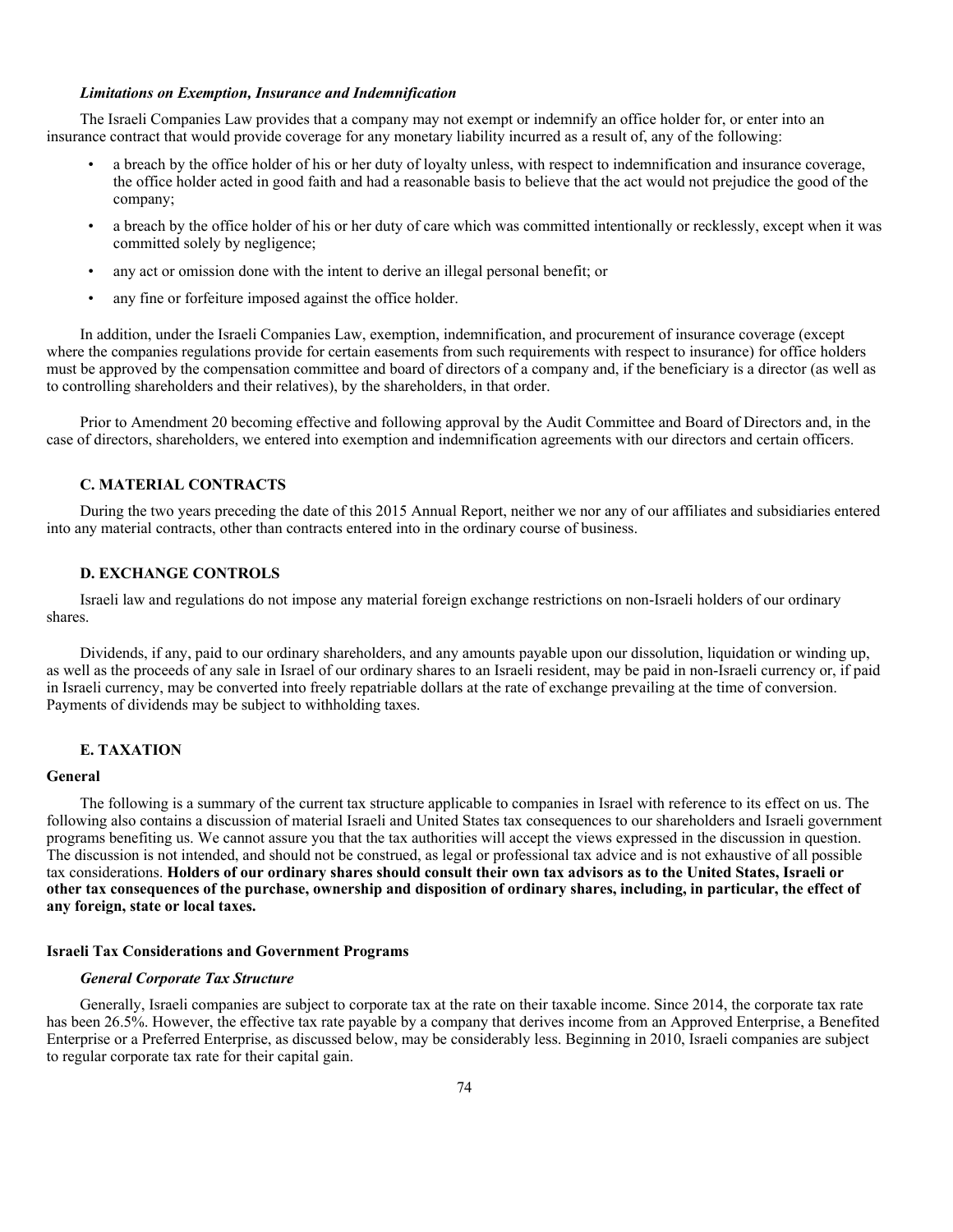# *Tax Benefits under the Law for the Encouragement of Capital Investments, 1959*

The Law for the Encouragement of Capital Investments, 5719-1959 (the "Investment Law"), provides certain incentives for capital investments in production facilities (or other eligible assets). Generally, an investment program that is implemented in accordance with the provisions of the Investment Law, referred to as an Approved Enterprise, a Benefited Enterprise or a Preferred Enterprise, is entitled to benefits as discussed below. These benefits may include cash grants from the Israeli government and tax benefits, based upon, among other things, the location of the facility in which the investment is made or the election of the grantee. In order to qualify for these incentives, an Approved Enterprise, a Benefited Enterprise or a Preferred Enterprise is required to comply with the requirements of the Investment Law. Various production and development facilities of our companies in Israel have been granted "Approved Enterprise" and "Benefited Enterprise" status, which provides certain benefits, including tax exemptions and reduced tax rates for a defined period.

The Investment Law was significantly amended as of April 1, 2005 (the "2005 Amendment") and as of January 1, 2011 (the "2011 Amendment"). Pursuant to the 2005 Amendment, tax benefits granted in accordance with the provisions of the Investment Law prior to its revision by the 2005 Amendment remained in force, but any benefits granted subsequently were subject to the provisions of the 2005 Amendment. Similarly, the 2011 Amendment introduced new benefits instead of the benefits granted in accordance with the provisions of the Investment Law prior to the 2011 Amendment. However, companies entitled to benefits under the Investment Law in effect up to January 1, 2011, were entitled to choose to continue to enjoy such benefits, provided that certain conditions are met, or elect instead irrevocably, to forego such benefits and elect the benefits of the 2011 Amendment.

The following discussion is a summary of the Investment Law prior to the 2005 Amendment and 2011 Amendment as well as the relevant changes contained in such amendments and in the new legislation.

### *Tax Benefits Before the 2005 Amendment*

An investment program that is implemented in accordance with the provisions of the Investment Law prior to the 2005 Amendment, generally referred to as an "Approved Enterprise", is entitled to certain benefits. These benefits may include cash grants from the Israeli government and tax benefits, based upon, among other things, the location of the facility in which the investment is made or the election of the grantee. A company that wished to receive benefits had to receive an approval from the Investment Center of the Israel Ministry of Economy (formerly the Ministry of Industry, Trade and Labor) (the "Investment Center"), in order to obtain such Approved Enterprise status. Each certificate of approval for an Approved Enterprise relates to a specific investment program, delineated both by the financial scope of the investment, including sources of funds, and by the physical characteristics of the facility or other assets. The tax benefits available under any certificate of approval relate only to taxable income attributable to the specific program and are contingent upon meeting the criteria set forth in the certificate of approval. Income derived from activity that is not integral to the activity of the Approved Enterprise will not enjoy tax benefits.

A company owning an Approved Enterprise may elect to forego certain government cash grants extended to an Approved Enterprises in return for an alternative package of tax benefits, or the Alternative Benefits Program. Under the Alternative Benefits Program, a company's undistributed income derived from an Approved Enterprise is exempt from corporate tax for a period of between two and ten years, or the Exemption Period, beginning on the first year in which the company derives taxable income under the program after the commencement of production, depending on the geographic location of the Approved Enterprise in Israel. After the Exemption Period, the company will be eligible for the reduced tax rates of 10%-25% for the remainder of the benefits period, depending on the level of foreign investment in the company in each year. These tax benefits are granted for a limited period not exceeding seven years, or ten years for a company whose foreign investment level exceeds 25%, from the first year in which the Approved Enterprise has taxable income, after the year in which production commenced (as determined by the Investment Center). However, the benefits period may in no event exceed the lesser of twelve years from the year in which the production commenced (as determined by the Investment Center) or fourteen years from the year of receipt of Approved Enterprise status, whichever ends earlier. If a company has more than one Approved Enterprise program or if only a portion of its capital investments are approved, the company's effective tax rate reflects the weighted average of the applicable rates. The tax benefits from any certificate of approval relate only to taxable income attributable to the specific Approved Enterprise.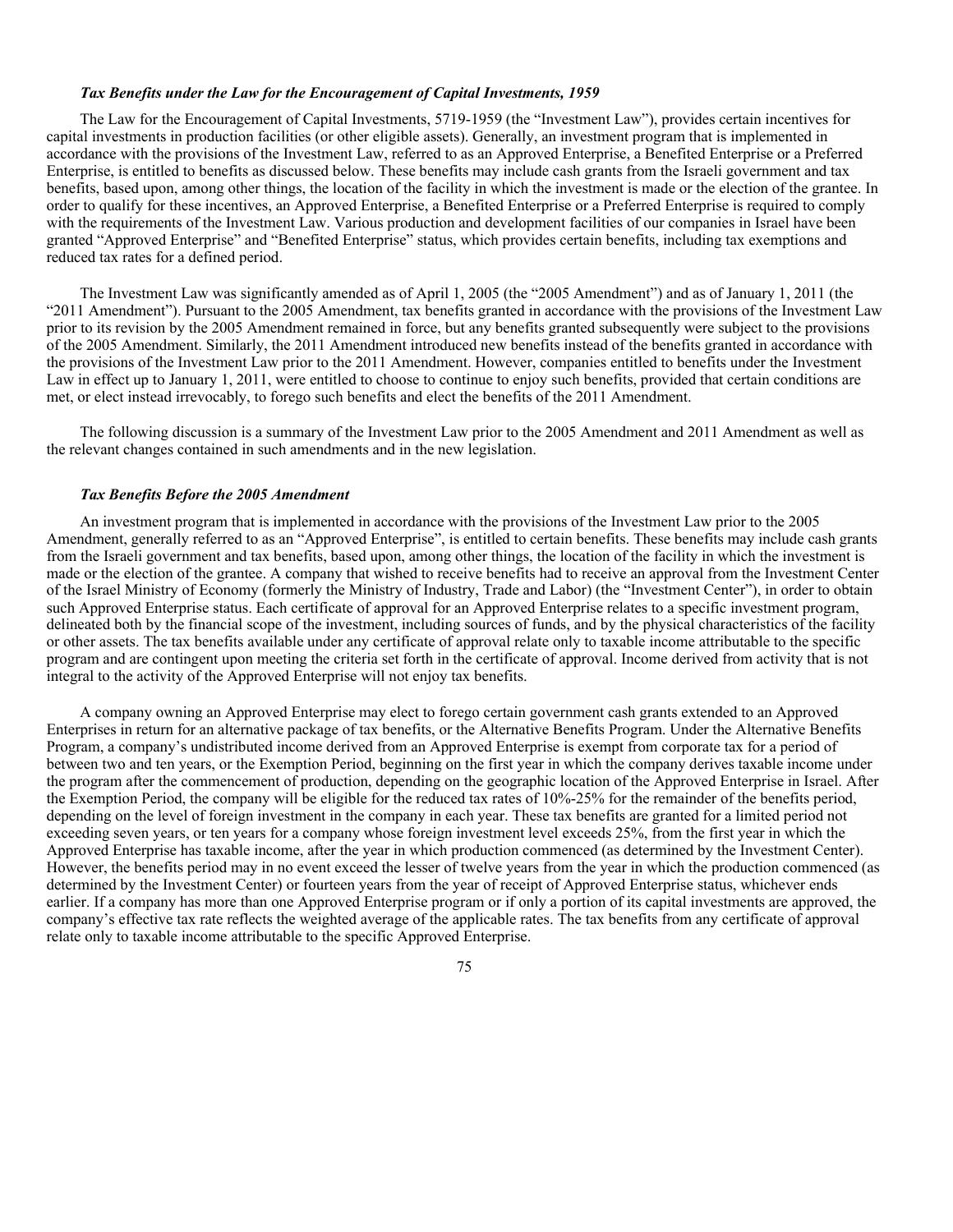The tax benefits under the Investment Law also apply to a company's income that is generated from (i) the grant of a right of use with respect to know-how developed by the Approved Enterprise, (ii) income generated from royalties and (iii) income derived from a service which is ancillary to such right of use or royalties, provided that such income is attributable to the Approved Enterprise's ordinary course of business. The tax benefits under the Investment Law are generally not available with respect to income derived from products manufactured outside of Israel.

A company that has an Approved Enterprise program is eligible for further tax benefits if it qualifies as a Foreign Investors' Company (FIC). An FIC that is eligible for benefits is essentially a company with a level of foreign investment, as defined in the Investment Law, of more than 25%. The level of foreign investment is measured as the percentage of rights in the company (in terms of shares, rights to profits, voting and appointment of directors), and of combined share and loan capital, that are owned, directly or indirectly, by persons who are not residents of Israel. The determination as to whether or not a company qualifies as an FIC is made on an annual basis. An FIC that has an Approved Enterprise program will be eligible for an extension of the period during which it is entitled to tax benefits under its Approved Enterprise status (so that the benefit periods may be up to ten years) and for further tax benefits if the level of foreign investment exceeds 49%. If a company that has an Approved Enterprise program is a wholly-owned subsidiary of another company, then the percentage of foreign investments is determined based on the percentage of foreign investment in the parent company.

The following table sets forth the corporate tax rates and related levels of foreign investments with respect to an FIC that has an Approved Enterprise program.

| Percentage of non-Israeli ownership | <b>Corporate Tax Rate</b> |
|-------------------------------------|---------------------------|
| Over 25% but less than $49\%$       | 25%                       |
| 49% or more but less than $74\%$    | 20%                       |
| 74% or more but less than $90\%$    | 15%                       |
| $90\%$ or more                      | $10\%$                    |

Dividends paid out of income attributed to an Approved Enterprise (or out of dividends received from a company whose income is attributed to an Approved Enterprise) are generally subject to withholding tax at the rate of 15%, or at the lower rate under an applicable tax treaty. This withholding tax is deducted at source by the company. The 15% tax rate is limited to dividends and distributions out of income derived during the benefits period and actually paid at any time up to twelve years thereafter. After such period, the withholding tax is applied at a rate of up to 30%, or at the lower rate under an applicable tax treaty. In the case of an FIC, the 12-year limitation on reduced withholding tax on dividends does not apply. Under the Investment Law, a company that has elected the Alternative Benefits Program is not obligated to distribute retained profits, and may generally decide from which year's profits to declare dividends. In addition, a company that pays a dividend out of tax-exempt income attributed to its Approved Enterprise will be subject to tax in respect of the amount of the dividend distributed (grossed up to reflect the pre-tax income that it would have had to earn in order to distribute the dividend) at the corporate tax rate that would have otherwise been applicable. This rate generally ranges from 10% to 25%, depending on the level of foreign investment in the company in each year, as explained above. We have elected to use the Alternative Benefits Program, but currently intend to reinvest any income derived from our Approved Enterprise program and not to distribute such income as a dividend.

The Investment Law also provides that an Approved Enterprise is entitled to accelerated depreciation on its property and equipment that are included in an approved investment program. This benefit is an incentive granted by the Israeli government regardless of whether an Alternative Benefits Program is elected.

The benefits available to an Approved Enterprise are subject to the fulfillment of the conditions stipulated in the Investment Law and its regulations published thereunder and criteria in the specific certificate of approval with respect thereto, as described above. In the event of failure to comply with these conditions, the company is required to refund the amount of tax benefits, adjusted to the Israel consumer price index and interest, or other monetary penalty.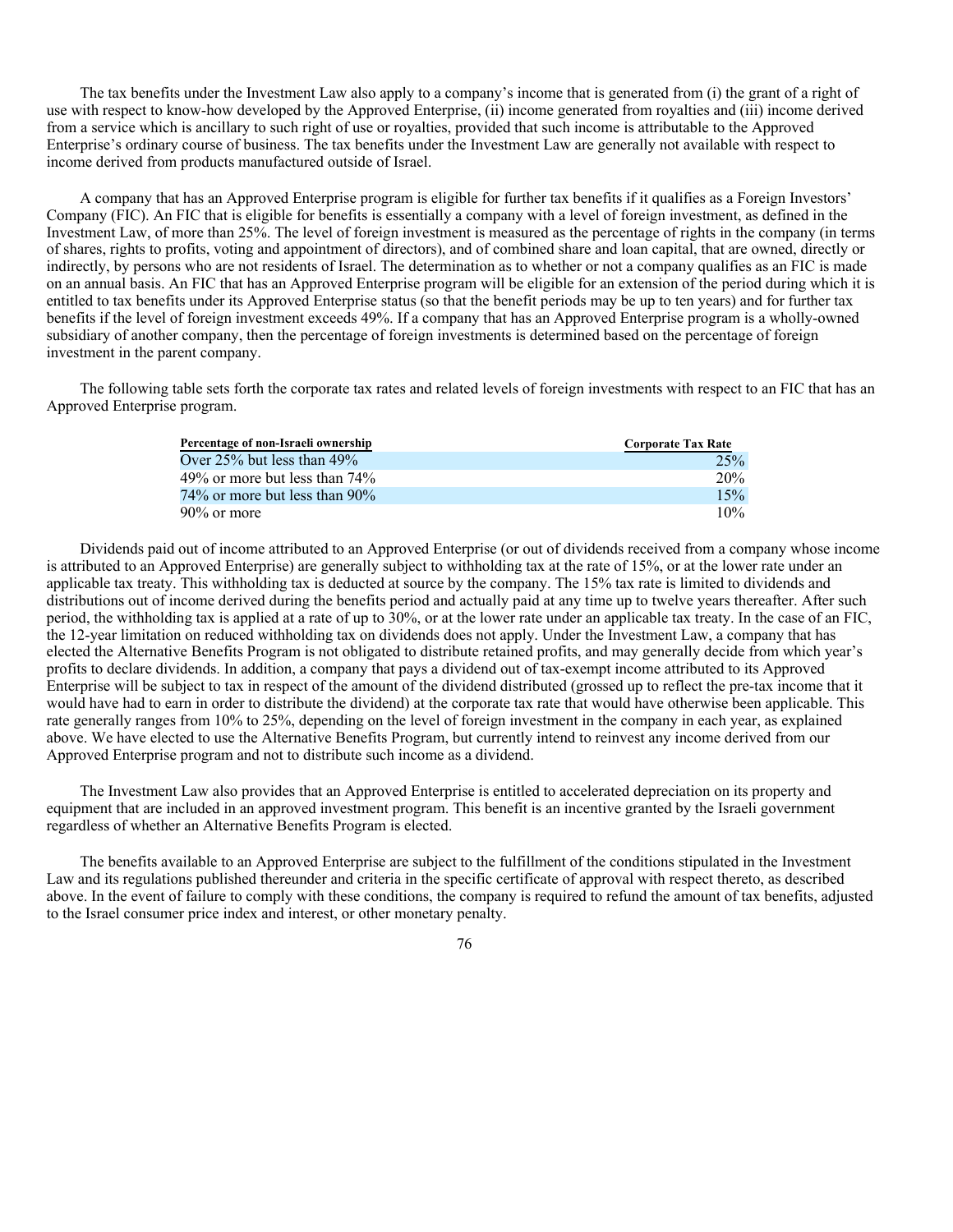# *Tax Benefits Subsequent to the 2005 Amendment*

The 2005 Amendment applies to new investment programs and investment programs commencing in 2004 and thereafter, but does not apply to investment programs approved prior to April 1, 2005. The 2005 Amendment provides that terms and benefits included in any certificate of approval that was granted before the date on which the 2005 Amendment entered into effect (April 1, 2005) will remain subject to the provisions of the Investment Law as in effect immediately prior to the date of such amendment. Pursuant to the 2005 Amendment, the Investment Center will continue to grant Approved Enterprise status to qualifying investments. The 2005 Amendment, however, limits the scope of enterprises that may be approved by the Investment Center by setting criteria for the approval of a facility as an Approved Enterprise.

The 2005 Amendment provides that the approval of the Investment Center is required only for Approved Enterprises that receive cash grants. As a result, a company is no longer required to obtain the advance approval of the Investment Center in order to receive the tax benefits previously available under the Alternative Benefits Program. Rather, a company may claim the tax benefits offered by the Investment Law directly in its tax returns, provided that its facilities meet the criteria for tax benefits set forth in the 2005 Amendment (a "Benefited Enterprise"). A company that has a Benefited Enterprise may, at its discretion, approach the Israeli Tax Authority for a pre-ruling confirming that it is in compliance with the provisions of the Capital Investment Law.

Tax benefits are available under the 2005 Amendment for production facilities (or other eligible facilities), which are generally required to derive more than 25% of their business income from export to specific markets with a population of at least 14 million people in 2012 (such export criteria will be further increased in the future by 1.4% per annum). In order to receive the tax benefits, the amendment states that a company must make an investment in fixed assets in the Benefited Enterprise that meets all the conditions set forth in the amendment for tax benefits and that exceeds a minimum amount specified in the Investment Law. Such investment entitles a company to receive a Benefited Enterprise status with respect to the investment, and may be made over a period of no more than three years from the end of the year in which the company requested to have the tax benefits apply to the Benefited Enterprise (the "Year of Election"). Where a company requests to have the tax benefits apply to an expansion of existing facilities, then only the expansion will be considered a Benefited Enterprise and the company's effective tax rate will be the result of a weighted-average of the applicable rates.

The benefits period is subject to a limitation of seven to ten years from the Commencement Year (the Commencement Year being defined as the later of: (i) the first tax year in which the company derives income for tax purposes from the Benefited Enterprise or (ii) the Year of Election) provided that 12 years have not elapsed from the first day of the Year of Election. The tax benefits granted to a Benefited Enterprise depend on, among other things, the geographic location in Israel of the Benefited Enterprise, according to one of the following new tax routes, which may be applicable to a company:

- Similar to the Alternative Benefits Program, exemption from corporate tax on undistributed income for a period of two to ten years, depending on the geographic location of the Benefited Enterprise in Israel, and a reduced corporate tax rate of 10% to 25% for the remainder of the benefits period, depending on the level of foreign investment in a company in each year. The benefits period is limited to 12 or 14 years from the year the company requested to have the tax benefits apply, depending on the location of the company. A company qualifying for tax benefits under the 2005 Amendment which pays a dividend out of income attributed to its Benefited Enterprise during the tax Exemption Period, will be subject to corporate tax in respect of the amount of the dividend distributed (grossed-up to reflect the pre-tax income that it would have had to earn in order to distribute the dividend) at the corporate tax rate which would have otherwise been applicable. Dividends paid out of income attributed to a Benefited Enterprise (or out of dividends received from a company whose income is attributed to a Benefited Enterprise) are generally subject to withholding tax at source at a rate of 15%, or at a lower rate as may be provided in an applicable tax treaty.
- A special tax route, which enables companies owning facilities in certain geographical locations in Israel to pay corporate tax at the rate of 11.5% on income of the Benefited Enterprise. The benefits period is ten years. Upon payment of dividends, the company is required to withhold tax at source at a rate of 15% for Israeli residents and at a rate of 4% for foreign residents.

The Investment Law also provides that a Benefited Enterprise is entitled to accelerated depreciation on its property and equipment that are productive assets as defined by the 2005 Amendment.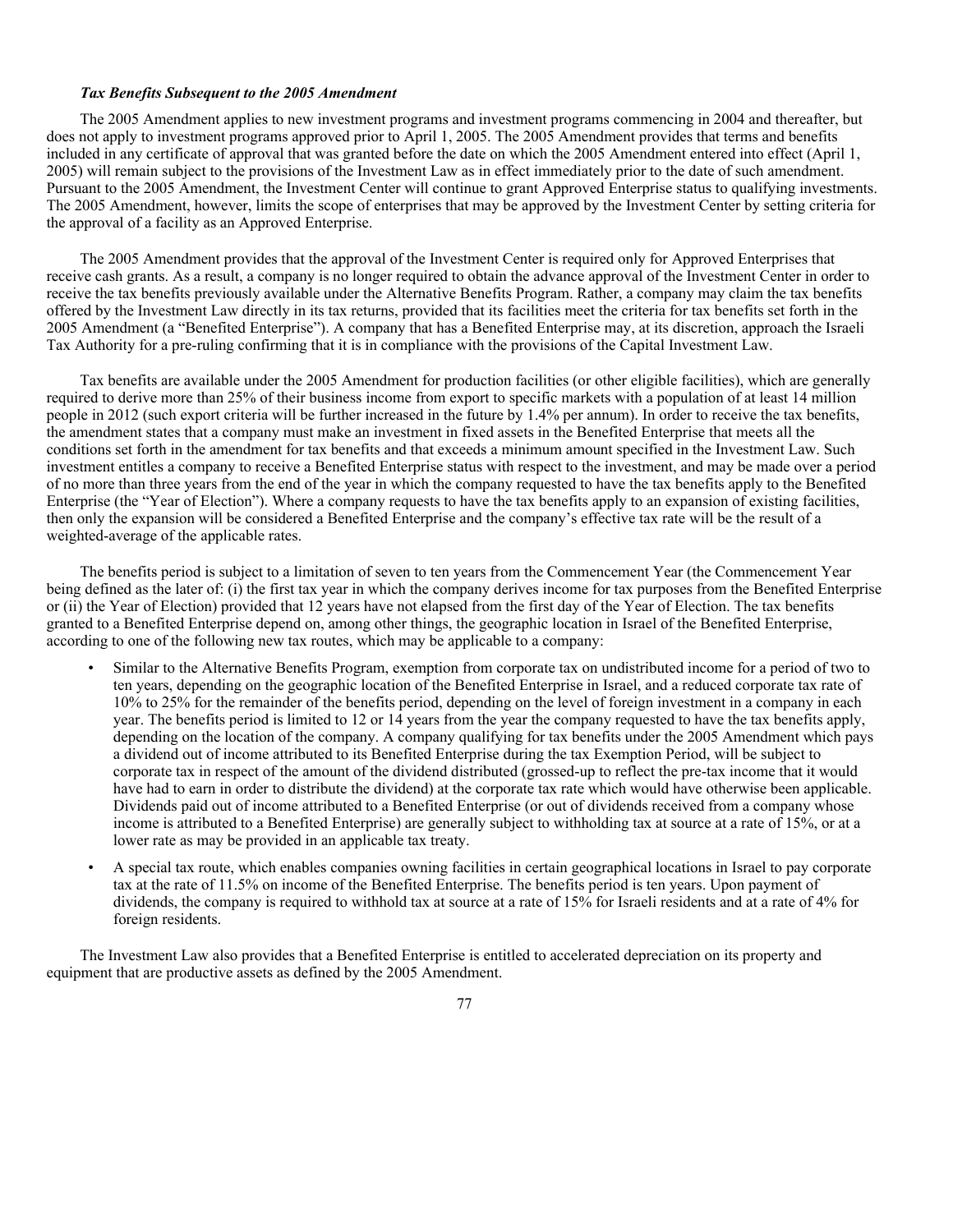The benefits available to a Benefited Enterprise are subject to the fulfillment of conditions stipulated in the Investment Law and its regulations. If a company does not meet these conditions, then it would be required to refund the amount of tax benefits, adjusted to the Israeli consumer price index and interest, or other monetary penalty.

Our facilities in Israel have received Approved Enterprise status which entitles us to receive certain tax benefits. We currently have three active plans, two Approved Enterprises under the Alternative Benefits Programs (Plans 3-4 and Plan 5) and one Benefited enterprise (Plan 6), granting us a package of benefits, subject to compliance with applicable requirements. Under Plan 3-4 (benefit period starting 2003), we were entitled to an exemption from corporate income tax on undistributed profits for a period of two years following implementation of the plan and to a reduced tax rate of between 10% and 25% (depending on the level of foreign investment) for an additional thirteen years thereafter. Under Plan 5 (benefit period starting 2007), we were entitled to an exemption from corporate income tax on undistributed profits for a period of two years following implementation of such plan and to a reduced tax rate of 10% to 25% (depending on the level of foreign investment) for eight additional years thereafter. We filed a request for an additional five years of reduced tax rates for such plan. Approval is still pending. Under Plan 6 (benefit period starting 2010), we were entitled to an exemption from corporate income tax on undistributed profits for a period of two years and a reduced tax rate of 10% to 25% (depending on the level of foreign investment) for eight additional years thereafter.

All of these programs are subject to the time limits imposed by the Investment Law and based upon the level of foreign ownership in the company in each tax year. To retain the most favorable rates we must maintain a foreign shareholders' level of at least 90%. We believe that we currently exceed this level but there can be no assurance that we will be able to reach or maintain this level of foreign ownership for each subsequent year.

### *Tax benefits under the 2011 Amendment*

The 2011 Amendment canceled the availability of the benefits granted in accordance with the provisions of the Investment Law prior to 2011 and, instead, introduced new benefits for income generated by a "Preferred Company" through its Preferred Enterprise (as such terms are defined in the Investment Law) as of January 1, 2011. A Preferred Company is defined as either (i) a company incorporated in Israel which is not wholly-owned by a governmental entity or (ii) a limited partnership that (a) was registered under the Israeli Partnerships Ordinance and (b) all of its limited partners are companies incorporated in Israel, but not all of them are governmental entities; which has, among other things, Preferred Enterprise status and is controlled and managed from Israel. Pursuant to the 2011 Amendment, a Preferred Company is entitled to a reduced corporate tax rate of 15% with respect to its preferred income attributed to its Preferred Enterprise in 2011-2012, unless the Preferred Enterprise is located in a specified development zone, in which case the rate will be 10%. These corporate tax rates were reduced to 12.5% and 7%, respectively, in 2013 and increased to 16% and 19%, respectively, in 2014 and thereafter. Income derived by a Preferred Company from a "Special Preferred Enterprise" (as this term is defined in the Investment Law) would be entitled, during a benefits period of 10 years, to further reduced tax rates of 8%, or to 5% if the Special Preferred Enterprise is located in a specified development zone.

Dividends paid out of income attributed to a Preferred Enterprise are generally subject to withholding tax at source at the rate of 20% or such lower rate as may be provided in an applicable tax treaty. However, if such dividends are paid to an Israeli company, no tax will be withheld (although if such dividends are subsequently distributed to individuals or a non-Israeli company, withholding tax at a rate of 20%, will apply, subject to any lower rate as may be provided in an applicable tax treaty.

The 2011 Amendment also included transitional provisions to address companies already enjoying current benefits under the Investment Law. These transitional provisions provide, among other things, that unless an irrevocably request is made to apply the provisions of the Investment Law as amended in 2011 with respect to income to be derived as of January 1, 2011: (i) the terms and benefits included in any certificate of approval that was granted to an Approved Enterprise, which chose to receive grants, before the 2011 Amendment became effective, will remain subject to the provisions of the Investment Law as in effect immediately prior to the date of the 2011 Amendment, and subject to certain conditions; (ii) the terms and benefits included in any certificate of approval that was granted to an Approved Enterprise, which had participated in an Alternative Benefits Program, before the 2011 Amendment became effective will remain subject to the provisions of the Investment Law as in effect immediately prior to the date of the 2011 Amendment, provided that certain conditions are met.; and (iii) a Benefited Enterprise can elect to continue to benefit from the benefits provided to it before the 2011 Amendment became effective, provided that certain conditions are met.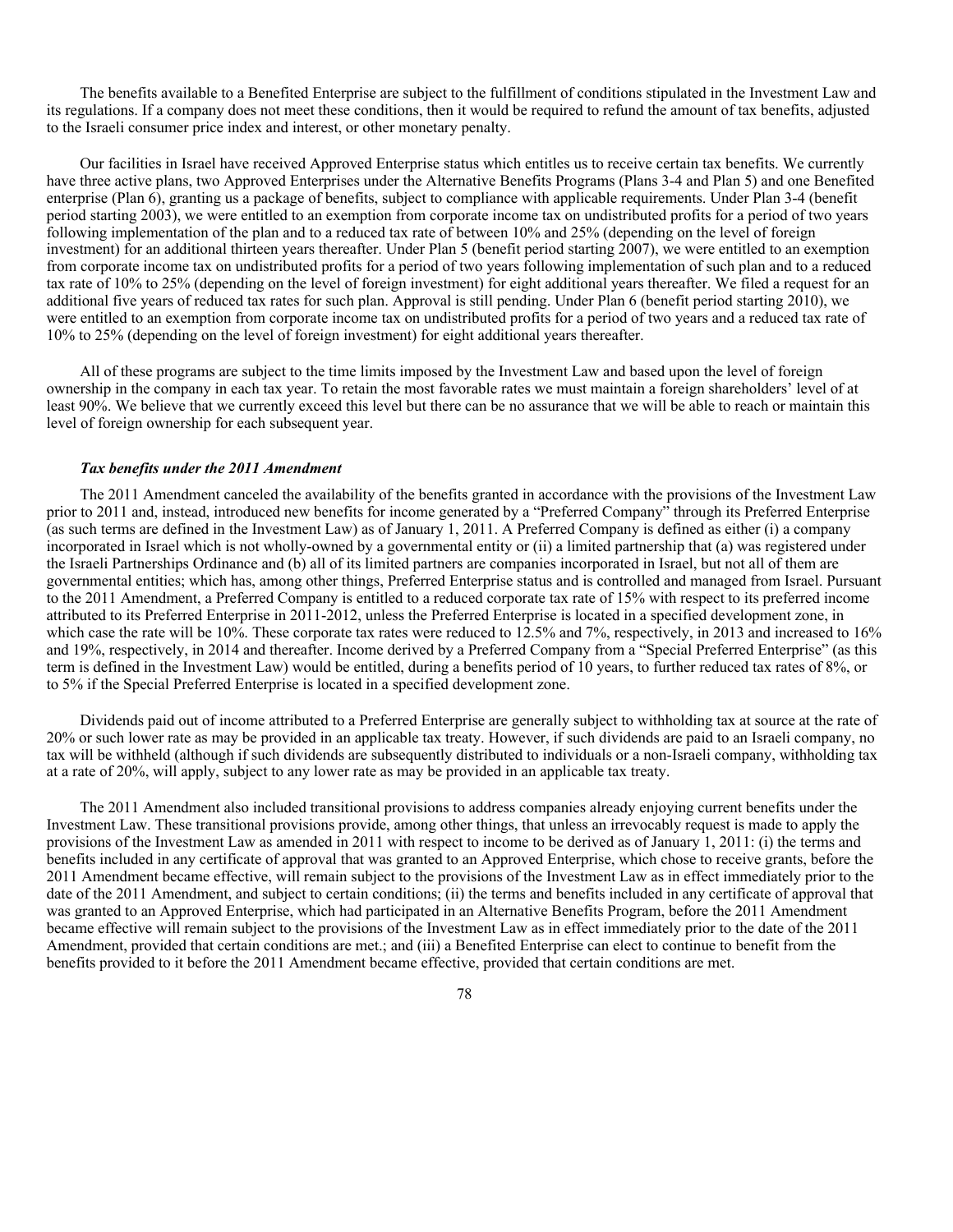We have evaluated the likely effect of the 2011 Amendment and have currently decided not to file a request to apply the new benefits under the 2011 Amendment. We may decide in the future to make the above-mentioned election.

### *Tax Benefits under the Law for the Encouragement of Industry (Taxes), 1969*

The Law for the Encouragement of Industry (Taxes), 1969 (the "Industry Encouragement Law") provides several tax benefits for Industrial Companies. Pursuant to the Industry Encouragement Law, a company qualifies as an Industrial Company if it is an Israeli resident company, and at least 90% of its income in any tax year (other than income from certain government loans), is generated from an "Industrial Enterprise" located in Israel that it owns. An Industrial Enterprise is defined as an enterprise whose major activity in a given tax year is industrial production.

Under the Industry Encouragement Law, an Industrial Company is entitled to certain corporate tax benefits, including:

- Deduction of the cost of purchase of patents or the right to use a patent or know-how used for the development or promotion of the Industrial Enterprise, over an eight-year period commencing on the year in which such rights were first exercised;
- The right to elect, under specified conditions, to file a consolidated tax return together with Israeli industrial companies controlled by it;
- Accelerated depreciation rates on equipment and buildings; and
- A straight-line deduction of expenses related to a public offering over a three-year period commencing in the year of offering.

Under some tax laws and regulations, an Industrial Enterprise may be eligible for special depreciation rates for machinery, equipment and buildings. These rates differ based on various factors, including the date the operations begin and the number of work shifts. An Industrial Company owning an Approved Enterprise may choose between these special depreciation rates and the depreciation rates available to the Approved Enterprise.

Eligibility for benefits under the Industry Encouragement Law is not subject to receipt of prior approval from any governmental authority.

We believe that we currently qualify as an Industrial Company within the definition of the Industry Encouragement Law. We cannot assure you that the ITA will agree that we qualify, or, if we qualify, that we will continue to qualify as an Industrial Company or that the benefits described above will be available to us in the future.

### *Grants under the Law for the Encouragement of Industrial Research and Development, 1984*

Under the Law for the Encouragement of Industrial Research and Development, 1984 (the "Research Law"), research and development programs that meet specified criteria and are approved by a governmental committee of the Office of the OCS are eligible for grants of up to 50% of the project's expenditures, as determined by the research committee, in exchange for the payment of royalties from the sale of products developed under the program. Regulations under the Research Law generally provide for the payment of royalties to the OCS of 3.0-3.5% on sales of products and services derived from a technology developed using these grants until 100% of the dollar-linked grant is repaid. Our obligation to pay these royalties is contingent on our actual sale of such products and services. In the absence of such sales, no payment is required. Effective for grants received from the OCS under programs approved after January 1, 1999, the outstanding balance of the grants will be subject to interest at a rate equal to the 12 month LIBOR applicable to dollar deposits that is published on the first business day of each calendar year. Following the full repayment of the grant, there is no further liability for royalties.

The terms of the Israeli government participation also require that the manufacture of products developed with government grants be undertaken in Israel. However, under the regulations of the Research Law, if any of the manufacturing is undertaken outside of Israel, assuming we receive approval from the OCS for the foreign manufacturing, we may be required to pay increased royalties. The increase in royalties depends upon the extent of the manufacturing volume that is performed outside of Israel as follows: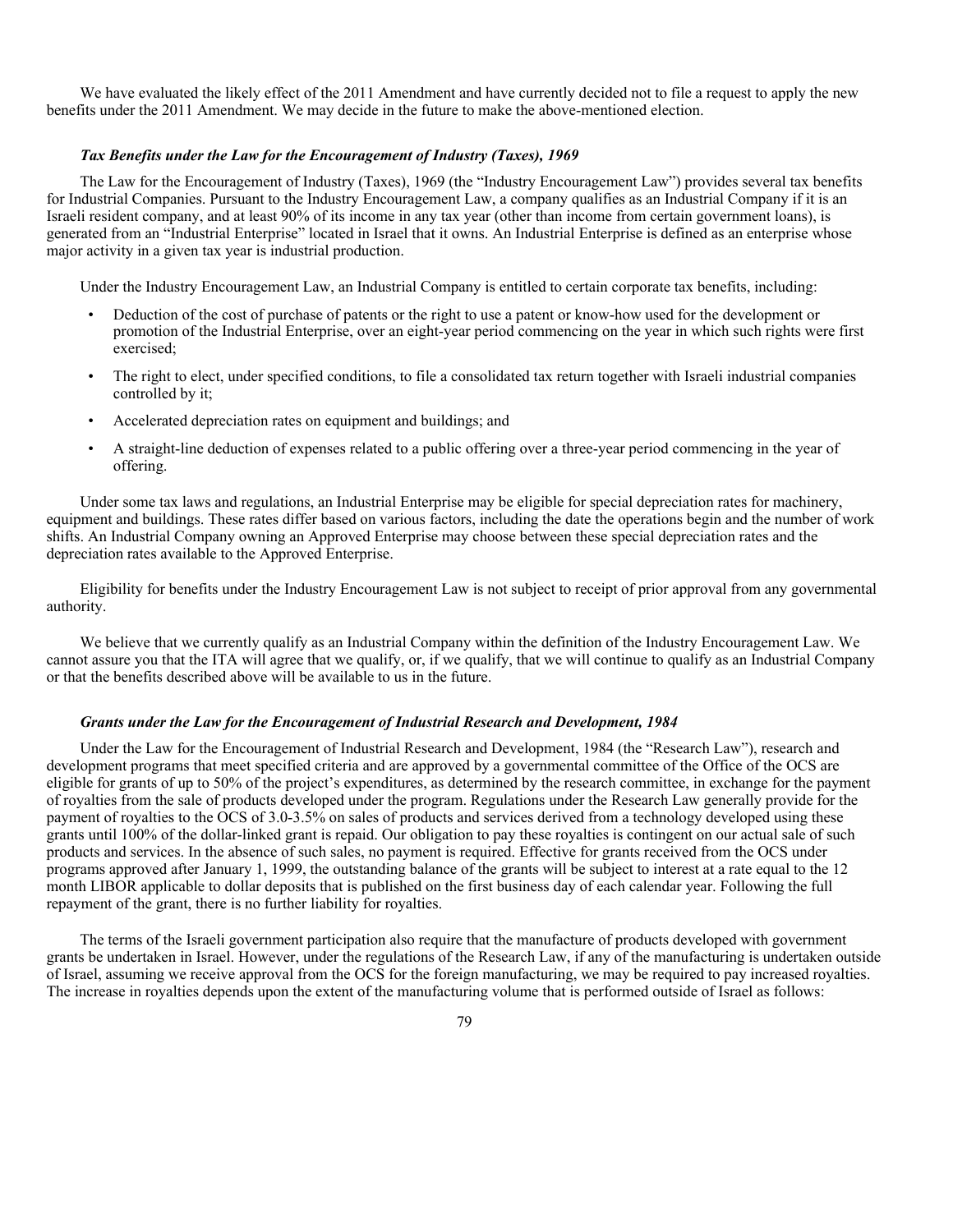| <b>Extent of manufacturing</b> | <b>Royalties to the Chief Scientist</b> |  |
|--------------------------------|-----------------------------------------|--|
| volume outside of Israel       | as a percentage of grant                |  |
| Less than $50\%$               | 120%                                    |  |
| between $50\%$ and $90\%$      | 150%                                    |  |
| 90% and more                   | $300\%$                                 |  |

A recent amendment to the Research Law has provided that the restriction on manufacturing outside of Israel shall not apply to the extent that plans to so manufacture were declared at the time of application for funding.

In general, the technology developed with OCS grants may not be transferred to Israeli third parties without the prior approval of a governmental committee under the Research Law and may not be transferred to non-Israeli third parties. A recent amendment to the Research Law has stressed that it is not just transfer of know-how that is prohibited, but also transfer of any rights in such knowhow. This approval, however, is not required for the export of any final products developed using the grants. Approval of the transfer of technology may be granted in specific circumstances only if the recipient abides by the provisions of the Research Law and related regulations, including the restrictions on the transfer of know-how and the obligation to pay royalties in an amount that may be increased. We cannot assure you that any consent, if requested, will be granted, or if granted, will be on reasonable commercial terms.

The Israeli authorities have indicated that the government may reduce or abolish grants from the OCS in the future. Even if these grants are maintained, we cannot assure you that we will receive OCS grants in the future. In addition, each application to the OCS is reviewed separately, and grants are based on the program approved by the research committee. Generally, expenditures supported under other incentive programs of the State of Israel are not eligible for grants from the OCS. We cannot assure you that applications to the OCS will be approved and, until approved, the amounts of any grants are not determinable.

### *Tax Benefits and Grants for Research and Development*

Israeli tax law allows, under certain conditions, a tax deduction for research and development expenditures, including capital expenditures, for the year in which they are incurred, such expenditures must relate to scientific research and development projects, and must be approved by the relevant Israeli government ministry, determined by the field of research and the research and development is for the promotion or development of the company. Furthermore, the research and development must be carried out by or on behalf of the company seeking the deduction. The amount of such deductible expenses is reduced by the sum of any funds received through government grants for the finance of such scientific research and development projects.

Expenditures not so approved, but otherwise qualifying for deduction, are deductible over a three-year period, from the first year that the expenditures were made. However, the amount of any government grants made available are subtracted from the amount of expenses which may be deducted.

### *Taxation of Non-Resident Holders of our Ordinary Shares*

*Taxation of Non-Israeli Shareholders on Receipt of Dividends*. Non-Israeli residents (whether individuals or corporations) are generally subject to Israeli income tax on the receipt of dividends paid on our ordinary shares at the rate of 25% or 30% (if the dividend recipient is a "substantial shareholder" at the time of distribution or at any time during the preceding 12-month period). A "substantial shareholder" is generally a person who alone or together with such person's relative or another person who collaborates with such person on a permanent basis, holds, directly or indirectly, at least 10% of any of the "means of control" of the corporation. "Means of control" generally include the right to vote, receive profits, nominate a director or an officer, receive assets upon liquidation, or order someone who holds any of the aforesaid rights how to act, and all regardless of the source of such right. However, distribution of dividends from income attributed to an Approved Enterprise or a Benefited Enterprise is subject to Israeli income tax at a rate of 15% (and 20% with respect to Preferred Enterprise), unless a reduced tax rate is provided under an applicable tax treaty. For example, under the Convention Between the Government of the United States of America and the Government of Israel with Respect to Taxes on Income, as amended (the "U.S.-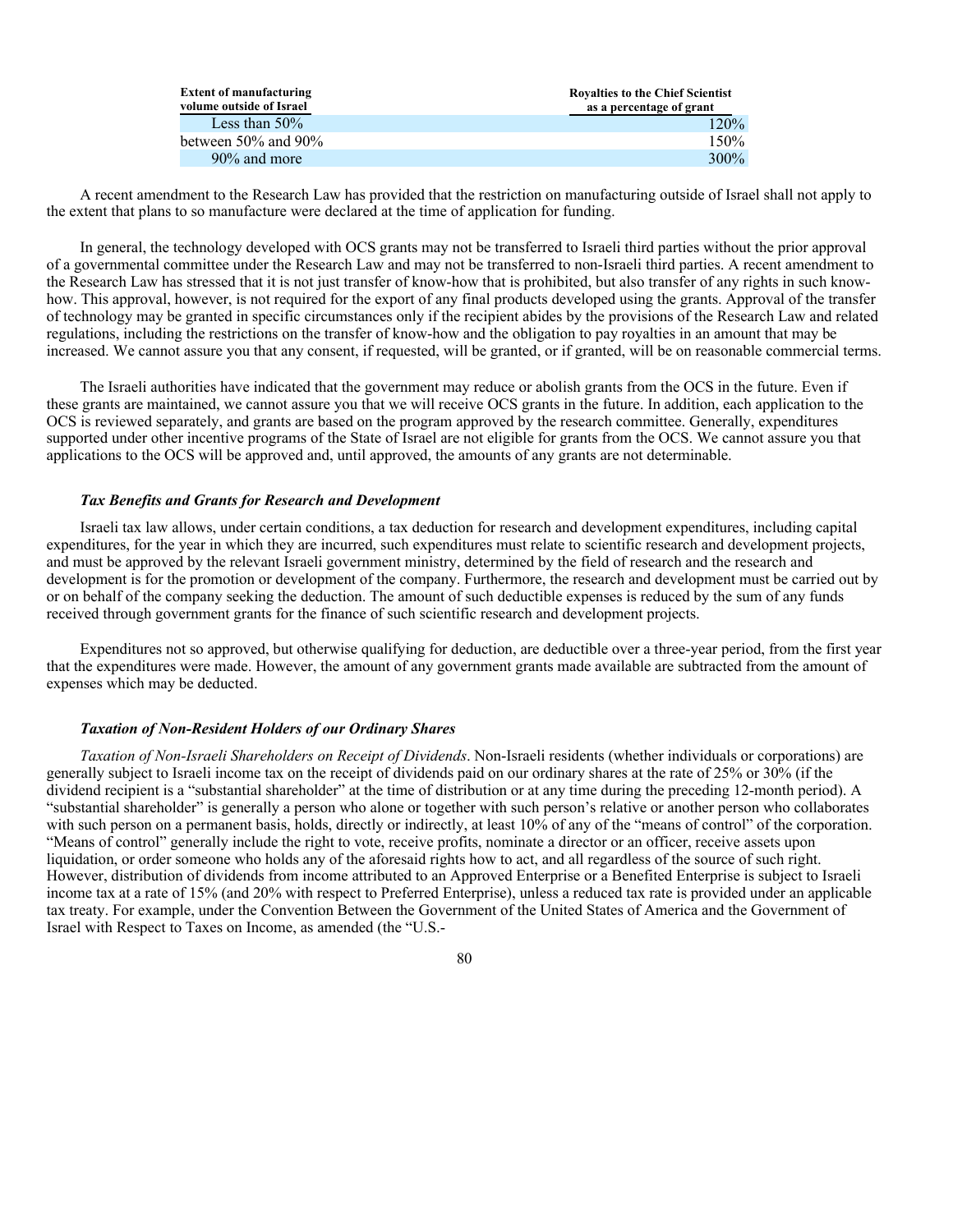Israel Tax Treaty"), the maximum rate of tax withheld in Israel on dividends paid to a holder of our ordinary shares who is a U.S. resident (for purposes of the U.S.-Israel Tax Treaty) is 25%. However, generally, the maximum rate of withholding tax on dividends, not generated by an Approved Enterprise, Benefited Enterprise or Preferred Enterprise, that are paid to a U.S. corporation holding 10% or more of the outstanding voting rights throughout the tax year in which the dividend is distributed as well as the previous tax year, is 12.5%, provided that not more than 25% of the gross income for such preceding year consists of certain types of dividends and interest. Notwithstanding the foregoing, dividends distributed from income attributed to an Approved Enterprise or Benefited Enterprise are subject, under certain conditions, to withholding at the rate of 15%. We cannot assure you that we will designate the profits that are being distributed in a way that will reduce shareholders' tax liability. If the dividend is partly attributable to income derived from an Approved Enterprise, Benefited Enterprise or Preferred Enterprise, and partly to other sources of income, the withholding rate will be a blended rate reflecting the relative portions of the two types of income. U.S. residents who are subject to Israeli withholding tax on a dividend may be entitled to a credit or deduction for United States federal income tax purposes in the amount of the taxes withheld, subject to detailed rules contained in U.S. tax legislation.

A non-Israeli resident who receives dividends from which tax was duly withheld is generally exempt from the duty to file returns in Israel in respect of such income, provided that (i) such income was not derived from a business conducted in Israel by the taxpayer, and (ii) the taxpayer has no other taxable sources of income in Israel with respect to which a tax return is required to be filed.

*Capital Gains Taxes Applicable to Non-Israeli Resident Shareholders*. Israeli capital gain tax is imposed on the disposal of capital assets by a non-Israeli resident if such assets either (i) are located in Israel; (ii) are shares or rights to shares in an Israeli company, or (iii) represent, directly or indirectly, rights to assets located in Israel, unless a specific exemption is available or unless a tax treaty between Israel and the shareholder's country of residence provides otherwise. The law distinguishes between real gain and inflationary surplus. The inflationary surplus is a portion of the total capital gain which is equivalent to the increase of the relevant asset's purchase price which is attributable to the increase in the Israeli consumer price index, between the date of purchase and the date of sale. The real gain is the excess of the total capital gain over the inflationary surplus. Real capital gain on a disposition of listed shares is generally subject to tax at the corporate tax rate of 26.5% as of 2014, if generated by a company, or at the rate of 25% (or 30% for persons who hold 10% or more of the company's shares), if generated by an individual from the sale of an asset purchased on or after January 1, 2003. Individual and corporate shareholders dealing in securities in Israel are taxed at the tax rates applicable to business income (a corporate tax rate for a corporation and a marginal tax rate of up to 48% for an individual in 2014).

Notwithstanding the foregoing, shareholders that are not Israeli residents (individuals and corporations) are generally exempt from Israeli capital gains tax on any gains derived from the sale, exchange or disposition of listed shares, provided, inter alia, that (i) such gains are not derived through a permanent establishment that the non-Israeli resident maintains in Israel; (ii) the shares were purchased after being listed; and (iii) with respect to shares listed on a recognized stock exchange outside of Israel, such shareholders are not subject to the Israeli Income Tax Law (Inflationary Adjustments) 5745-1985. However, non-Israeli corporations will not be entitled to the foregoing exemption if Israeli residents (i) have a controlling interest of 25% or more in such non-Israeli corporation, or (ii) are the beneficiaries of or are entitled to 25% or more of the revenues or profits of such non-Israeli corporation, whether directly or indirectly. Furthermore, such an exemption is not applicable to a person whose gains from selling or otherwise disposing of the shares are deemed to be business income.

Additionally, a sale of shares may be exempt from Israeli capital gains tax under the provisions of an applicable tax treaty. For example, under the U.S.-Israel Tax Treaty, the sale, exchange (whether from merger, acquisition or similar transaction) or disposition of our ordinary shares by a shareholder who is both a U.S. resident (for purposes of that treaty) holding the ordinary shares as a capital asset and entitled to claim the benefits afforded to such resident by the U.S.-Israel Tax Treaty (called a "Treaty U.S. Resident") is generally exempt from Israeli capital gains tax unless either (i) such Treaty U.S. Resident if an individual has been present in Israel for a period or periods aggregating to 183 days or more during the applicable taxable year; or (ii) such Treaty U.S. Resident holds, directly or indirectly, shares representing 10% or more of our voting rights during any part of the 12-month period preceding such sale, exchange or disposition, subject to certain conditions; or (iii) the capital gain arising from such sale, exchange or disposition is attributable to a permanent establishment of the Treaty U.S. Resident maintained in Israel. In any of these cases, the sale, exchange or disposition of our ordinary shares would be subject to Israeli tax, to the extent applicable; however, under the U.S.- Israel Tax Treaty, such Treaty U.S. Resident would be permitted to claim a credit for the tax against the U.S. federal income tax imposed with respect to the sale, exchange or disposition, subject to the limitations in U.S. laws applicable to foreign tax credits.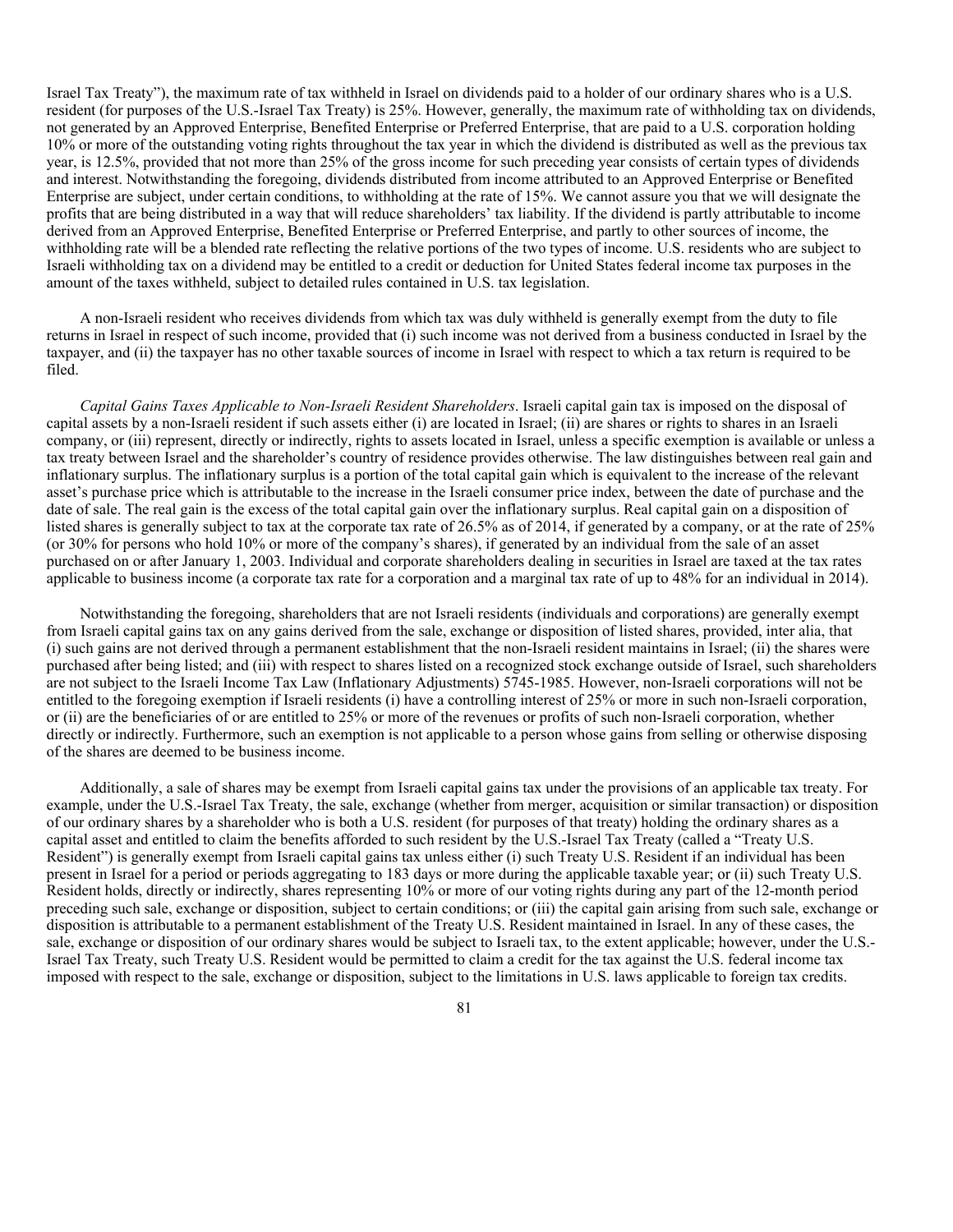In some instances, whether or not our shareholders are liable for Israeli tax on the sale of their ordinary shares, the payment of the consideration may be subject to the withholding of Israeli tax at source. Shareholders may be required to demonstrate that they are exempt from tax on their capital gain in order to avoid withholding at source at the time of sale. Specifically, in transactions involving a sale of all of the shares of an Israeli resident company, in the form of a merger or otherwise, the Israel Tax Authority may require from shareholders who are not liable for Israeli tax to sign declarations in forms specified by this authority or obtain a specific exemption from the Israel Tax Authority to confirm their status as non-Israeli resident, and, in the absence of such declarations or exemptions, may require the purchaser of the shares to withhold taxes at source.

*Excess Tax*. Individuals who are subject to tax in Israel are also subject to an additional tax at a rate of 2% on annual income exceeding NIS 811,560 for 2014, which amount is linked to the annual change in the Israeli consumer price index, including, but not limited to, dividends, interest and capital gain, subject to the provisions of an applicable tax treaty.

### *Israeli Transfer Pricing Regulations*

On November 29, 2006, Income Tax Regulations (Determination of Market Terms), 2006, promulgated under Section 85A of the Tax Ordinance, came into effect ("TP Regulations"). Section 85A of the Tax Ordinance and the TP Regulations generally require that all cross-border transactions carried out between related parties be conducted on an arm's length principle basis and will be taxed accordingly.

# **United States Federal Income Tax Considerations**

Subject to the limitations described in the next paragraph, the following discussion describes the material United States federal income tax consequences to a holder of our ordinary shares (a "U.S. Holder") that is:

- a citizen or resident of the United States;
- a corporation, or other entity taxable as a corporation for United States federal income tax purposes, created or organized in the United States or under the laws of the United States, any state thereof or the District of Columbia;
- an estate, the income of which is includable in gross income for United States federal income tax purposes regardless of its source; or
- a trust, if a court within the United States is able to exercise primary supervision over the administration of the trust and one or more United States persons have the authority to control all substantial decisions of the trust or if the trust has validly elected to be treated as a United States person under applicable Treasury regulations.

In addition, certain material aspects of United States federal income tax relevant to a holder who is not a partnership and is not a U.S. Holder (a "Non-U.S. Holder") are discussed below.

If a partnership, or other entity treated as a partnership for United States federal income tax purposes, holds ordinary shares, the tax treatment of a partner generally will depend upon the status of the partner and the activities of the partnership. A partner in a partnership that holds ordinary shares is urged to consult its own tax advisor regarding the specific tax consequences of owning and disposing of ordinary shares.

This summary is for general information purposes only. It does not purport to be a comprehensive description of all of the tax considerations that may be relevant to each person's decision to own our ordinary shares.

This discussion is based on current provisions of the Code, current and proposed Treasury regulations promulgated thereunder, and administrative and judicial decisions as of the date hereof, all of which are subject to change, possibly on a retroactive basis. Any such change could materially affect the continued validity of this discussion and the tax consequences described herein. This discussion does not address all aspects of United States federal income taxation that may be relevant to any particular shareholder based on such shareholder's individual circumstances. In particular, this discussion considers only U.S. Holders that will own ordinary shares as capital assets and does not address the potential application of the alternative minimum tax or United States federal income tax consequences to U.S. Holders that are subject to special treatment, including U.S. Holders that:

are broker-dealers or insurance companies;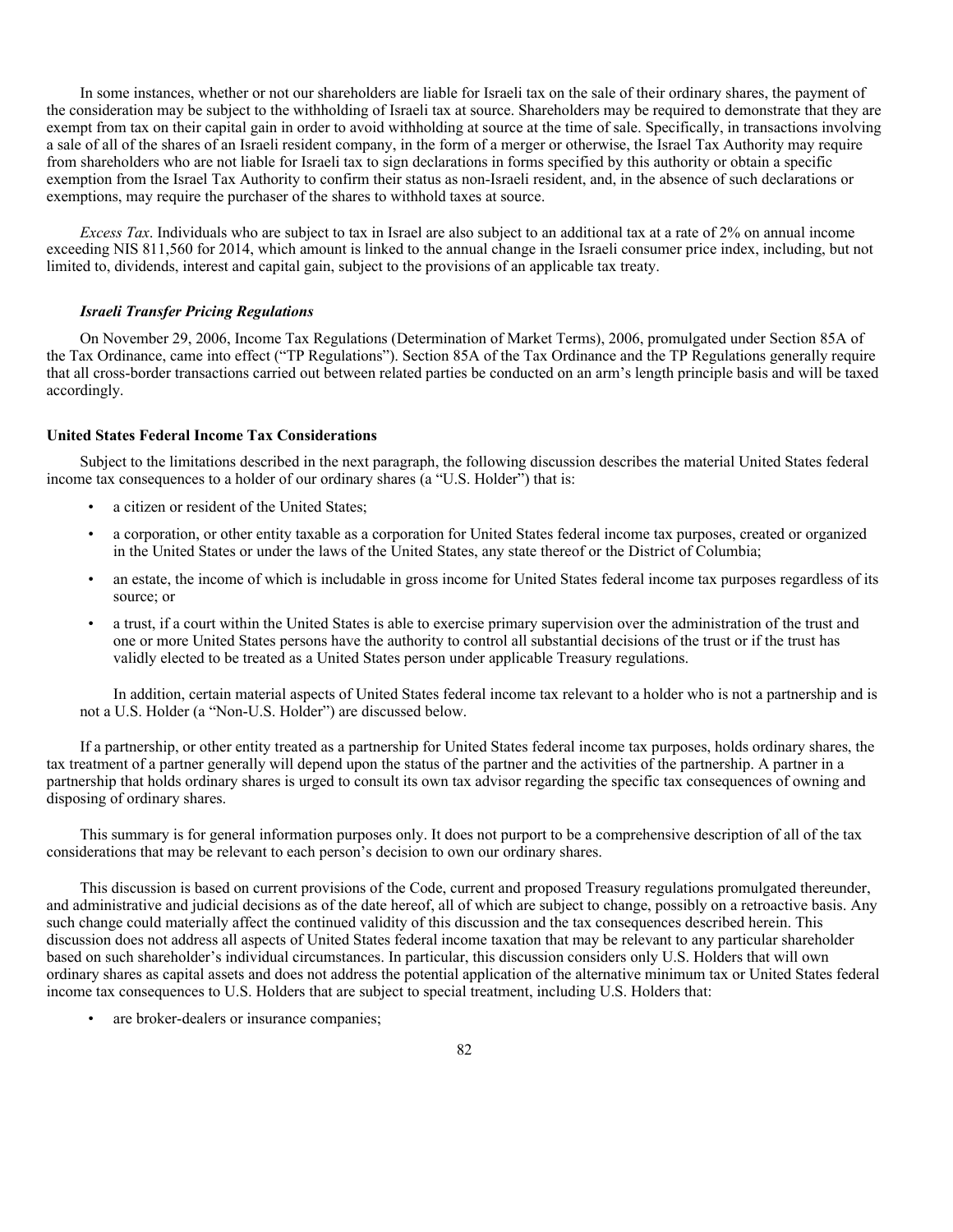- are certain former citizens or long-term residents of the U.S.;
- are persons subject to the alternative minimum tax;
- have elected mark-to-market accounting;
- are tax-exempt organizations;
- are financial institutions or financial services entities;
- hold ordinary shares as part of a straddle, hedge or conversion transaction with other investments;
- own directly, indirectly or by attribution at least 10% of our voting power;
- have a functional currency that is not the U.S. dollar;
- are carrying on a trade or business in Israel through a permanent establishment; or
- acquire ordinary shares as compensation.

In addition, this discussion does not address any aspect of state, local or non-United States tax laws and does not consider the possible application of United States federal gift or estate tax or the Medicare tax on net investment income.

## **Each holder of ordinary shares is advised to consult such person's own tax advisor with respect to the specific tax consequences to such person of purchasing, holding or disposing of our ordinary shares.**

#### **Taxation of Ordinary Shares**

### *Taxation of Distributions Paid On Ordinary Shares*

Subject to the discussion below under "Tax Consequences if We Are a Passive Foreign Investment Company," a U.S. Holder will be required to include in gross income as ordinary income the amount of any distribution paid on our ordinary shares, including any Israeli taxes withheld from the amount paid, on the date the distribution is actually or constructively received to the extent the distribution is paid out of our current or accumulated earnings and profits as determined for United States federal income tax purposes. Distributions in excess of such earnings and profits will be applied against and will reduce the U.S. Holder's basis in the ordinary shares and, to the extent in excess of such basis, will be treated as gain from the sale or exchange of ordinary shares.

With respect to non-corporate U.S. Holders, including individual U.S. Holders, dividends may constitute "qualified dividend income" eligible to be taxed at the preferential rate applicable to long-term capital gains (currently a maximum rate of 20%), provided that (1) (a) our ordinary shares are readily tradable on an established securities market in the United States or (b) we qualify for benefits under an income tax treaty with the United States which includes an information exchange program and such treaty is determined by the United States Internal Revenue Service ("IRS"), to be satisfactory, (2) we are not a passive foreign investment company ("PFIC") (as discussed below) for either our taxable year in which the dividend was paid or the preceding taxable year, and (3) the U.S. holders satisfy certain minimum holding period requirements. Our shares are now traded on the NYSE and we believe the requirements of  $1(a)$ ,  $(1)(b)$  and  $(2)$  are met. Therefore, dividends on our shares would qualify as qualified dividend income so long as a U.S. Holder meets requirement (3).

# **You should consult your tax advisor regarding the availability of the lower rate for dividends paid with respect to our ordinary shares.**

Any dividends paid by us to a U.S. Holder on our ordinary shares will be treated as foreign source income and will generally be categorized as "passive income" for United States foreign tax credit purposes. Subject to the limitations in the Code, as modified by the U.S.-Israel Tax Treaty, a U.S. Holder may elect to claim a foreign tax credit against its United States federal income tax liability for Israeli income tax withheld from dividends received in respect of ordinary shares. U.S. Holders who do not elect to claim the foreign tax credit may instead claim a deduction for Israeli income tax withheld, but only for a year in which the U.S. Holder elects to do so with respect to all foreign income taxes. A deduction does not reduce United States tax on a dollar-for-dollar basis like a tax credit. The deduction, however, is not subject to the limitations applicable to foreign tax credits. The rules relating to the determination of the foreign tax credit are complex. Accordingly, if you are a U.S. Holder of ordinary shares you should consult your own tax advisor to determine whether and to what extent you would be entitled to the credit.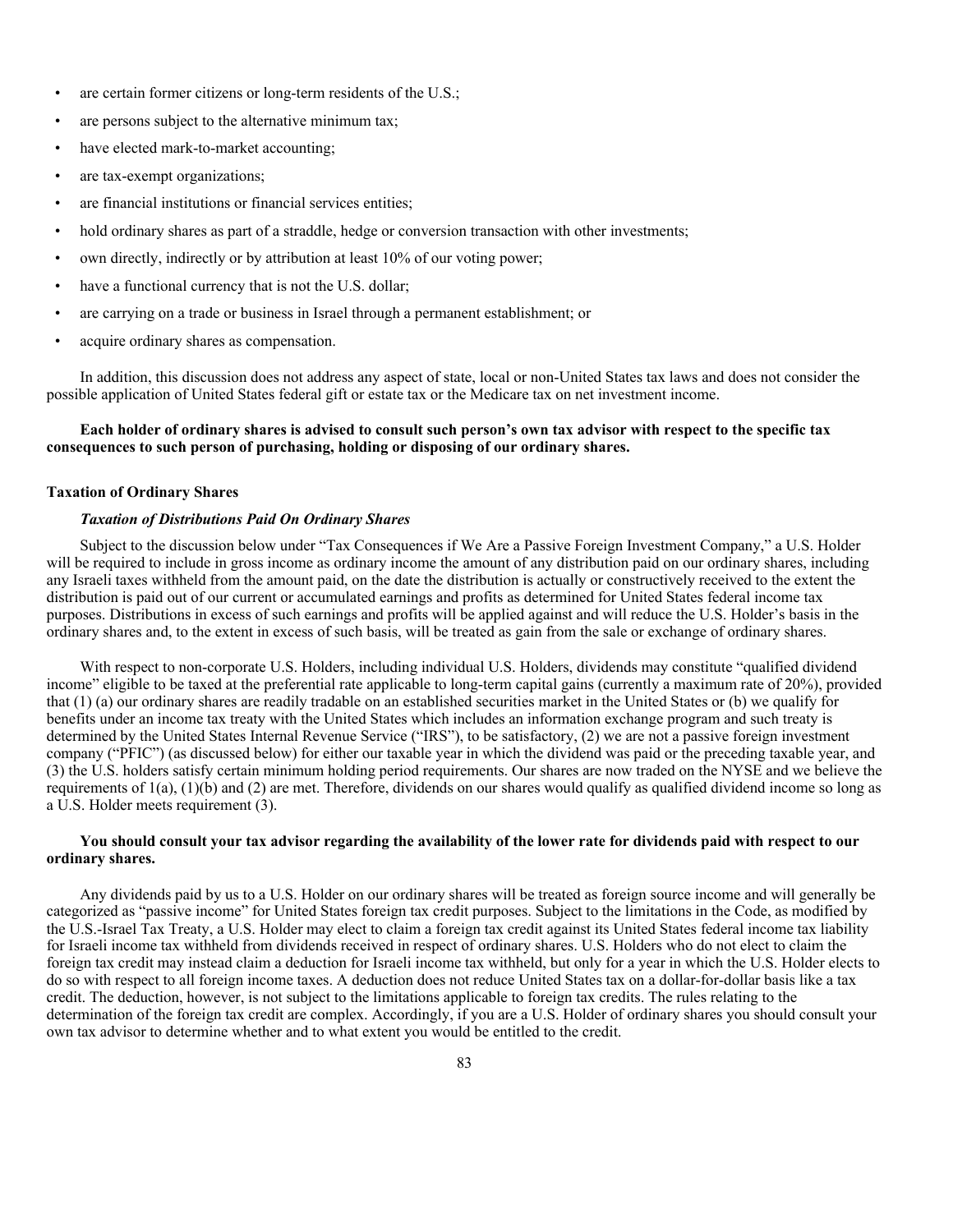# *Taxation of the Disposition of Ordinary Shares*

Subject to the discussion below under "Tax Consequences if We Are a Passive Foreign Investment Company," upon the sale, exchange or other taxable disposition of our ordinary shares, a U.S. Holder will recognize a capital gain or loss in an amount equal to the difference between such U.S. Holder's basis in the ordinary shares, which is usually the cost of such shares in U.S. dollars, and the amount realized on the disposition in U.S. dollars. Any gain or loss recognized upon the sale, exchange or other taxable disposition of the ordinary shares will be treated as long-term capital gain or loss if, at the time of the sale, exchange or other taxable disposition, the holding period of the ordinary shares exceeds one year. In the case of individual U.S. Holders, capital gains generally are subject to United States federal income tax at preferential rates if specified minimum holding periods are met. The deductibility of capital losses is subject to significant limitations. U.S. Holders should consult their own tax advisors in this regard.

In general, gain or loss recognized by a U.S. Holder on the sale, exchange or other taxable disposition of our ordinary shares will be United States source income or loss for United States foreign tax credit purposes. In certain instances, a U.S. Holder who is subject to tax in Israel on the sale of our shares and who is entitled to the benefits of the U.S.–Israel Tax Treaty may treat such gain as Israeli source income and thus could, subject to other United States foreign tax credit limitations, credit the Israeli tax on such sale against such U.S. Holder's United States federal income tax on the gain from that sale.

### *Tax Consequences if We Are a Passive Foreign Investment Company*

We will be a PFIC if 75% or more of our gross income in a taxable year, including the pro rata share of the gross income of any company, United States or foreign, in which we are considered to own, directly or indirectly, 25% or more of the shares by value, is passive income. Alternatively, we will be considered to be a PFIC if at least 50% of our assets in a taxable year, averaged quarterly over the year and ordinarily determined based on fair market value and including the pro rata share of the assets of any company in which we are considered to own, directly or indirectly, 25% or more of the shares by value, are held for the production of, or produce, passive income. Passive income includes, among other amounts, amounts derived by reason of the temporary investment of funds raised in our public offerings.

We do not believe that we are a PFIC. However, the tests for determining PFIC status are applied annually and it is difficult to make accurate predictions of future income and assets, which are relevant to this determination. Accordingly, there can be no assurance that we will not become a PFIC. If we were characterized as a PFIC for any taxable year, a U.S. Holder would suffer adverse tax consequences. These consequences may include having the gains that are realized on the disposition of ordinary shares treated as ordinary income rather than capital gains and being subject to punitive interest charges with respect to certain dividends and gains and on the sale or other disposition of the ordinary shares. Furthermore, dividends paid by a PFIC are not eligible to be treated as "qualified dividend income" (as discussed above). In addition, if a U.S. Holder holds ordinary shares in any year in which we are treated as a PFIC, such U.S. Holder will be subject to additional tax form filing and reporting requirements (including additional filing requirements under recently-enacted legislation).

If we determine that we have become a PFIC, we will notify our U.S. Holders and provide them with the information necessary to comply with the "qualified electing fund" ("QEF") rules (which can mitigate some of the adverse effects of our being a PFIC). U.S. Holders are urged to consult their tax advisors about the PFIC rules, including the consequences to them of making any elections with respect to our ordinary shares in the event that we qualify as a PFIC.

#### *Tax Consequences for Non-U.S. Holders of Ordinary Shares*

Except as described in "Information Reporting and Backup Withholding" below, a Non-U.S. Holder of ordinary shares will not be subject to United States federal income or withholding tax on the payment of dividends on, and the proceeds from the sale, exchange or other taxable disposition of, our ordinary shares, unless:

such item is effectively connected with the conduct by the Non-U.S. Holder of a trade or business in the United States and, in the case of a resident of a country which has a treaty with the United States, such item is attributable to a permanent establishment or, in the case of an individual, a fixed place of business, in the United States;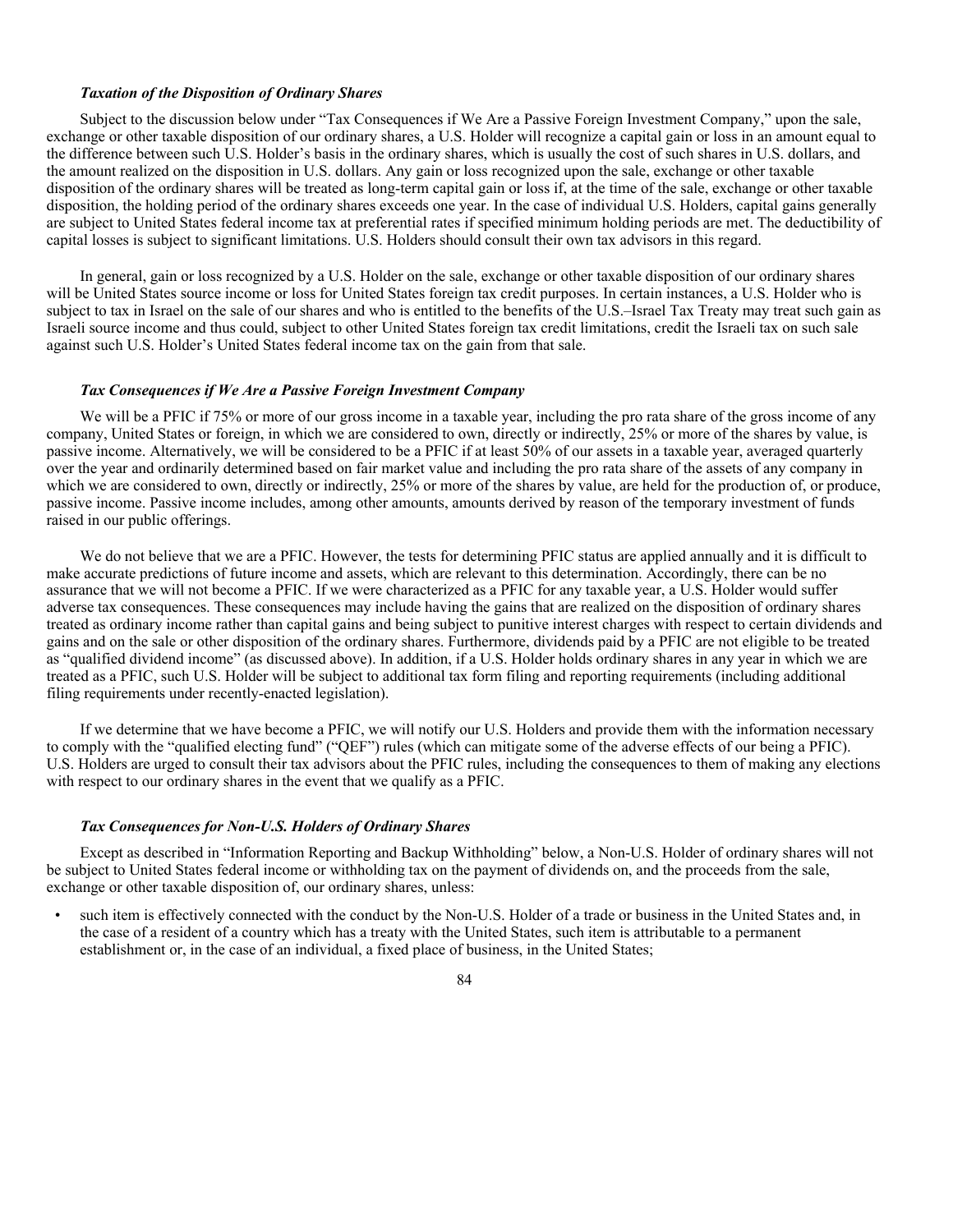- the Non-U.S. Holder is an individual who holds the ordinary shares as a capital asset and is present in the United States for 183 days or more in the taxable year of the disposition and certain other conditions are met; or
- the Non-U.S. Holder is subject to tax pursuant to the provisions of United States tax law applicable to United States expatriates.

# *Information Reporting and Backup Withholding*

U.S. Holders generally are subject to information reporting requirements with respect to dividends paid in the United States on, or the proceeds from the taxable disposition of, our ordinary shares, unless the U.S. Holder is an exempt recipient. U.S. Holders are also generally subject to backup withholding on dividends paid in the United States on, or the proceeds from the taxable disposition of, our ordinary shares unless the U.S. Holder provides IRS Form W-9 or otherwise establishes an exemption.

Non-U.S. Holders generally are not subject to information reporting or backup withholding with respect to dividends paid on, or upon the taxable disposition of, ordinary shares. Such holders, however, may be required to provide certification of non-U.S. status (generally on IRS Form W-8BEN) in connection with payments received in the United States or through certain U.S.-related financial intermediaries.

The amount of any backup withholding may be allowed as a credit against a U.S. or Non-U.S. Holder's United States federal income tax liability and may entitle such holder to a refund, provided that certain required information is timely furnished to the IRS.

U.S. Holders should also be aware that additional reporting requirements apply with respect to the holding of certain foreign financial assets, including stock of foreign issuers that is not held in an account maintained by a financial institution, if the aggregate value of all such assets exceeds U.S. \$50,000. U.S. Holders should consult their own tax advisors regarding the application of these and other information reporting rules applicable to an investment in our ordinary shares based on their particular situation.

# **F. DIVIDENDS AND PAYING AGENTS**

Not applicable.

# **G. STATEMENT BY EXPERTS**

Not applicable.

### **H. DOCUMENTS ON DISPLAY**

We are subject to the informational requirements of the Exchange Act applicable to foreign private issuers and fulfill the obligation with respect to such requirements by filing reports with the SEC. You may inspect and copy such material at the public reference facilities maintained by the SEC, 100 F Street, N.E., Washington, D.C. 20549. You may also obtain copies of such material from the SEC at prescribed rates by writing to the Public Reference Section of the SEC, 100 F Street, N.E., Washington, D.C. 20549. Please call the SEC at 1-800-SEC-0330 for further information on the public reference room. The SEC maintains an Internet website at http://www.sec.gov that contains reports, proxy statements, information statements and other material that are filed through the SEC's Electronic Data Gathering, Analysis and Retrieval ("EDGAR") system.

As a foreign private issuer, we are exempt from the rules under the Exchange Act prescribing the furnishing and content of proxy statements, and our officers, directors and principal shareholders are exempt from the reporting and short-swing profit recovery provisions contained in Section 16 of the Exchange Act. In addition, we are not required under the Exchange Act to file periodic reports and financial statements with the SEC as frequently or as promptly as United States companies whose securities are registered under the Exchange Act. A copy of each report submitted in accordance with applicable United States law is available for public review at our principal executive offices and on our website at www.taro.com. The information contained on our website does not constitute part of this Annual Report.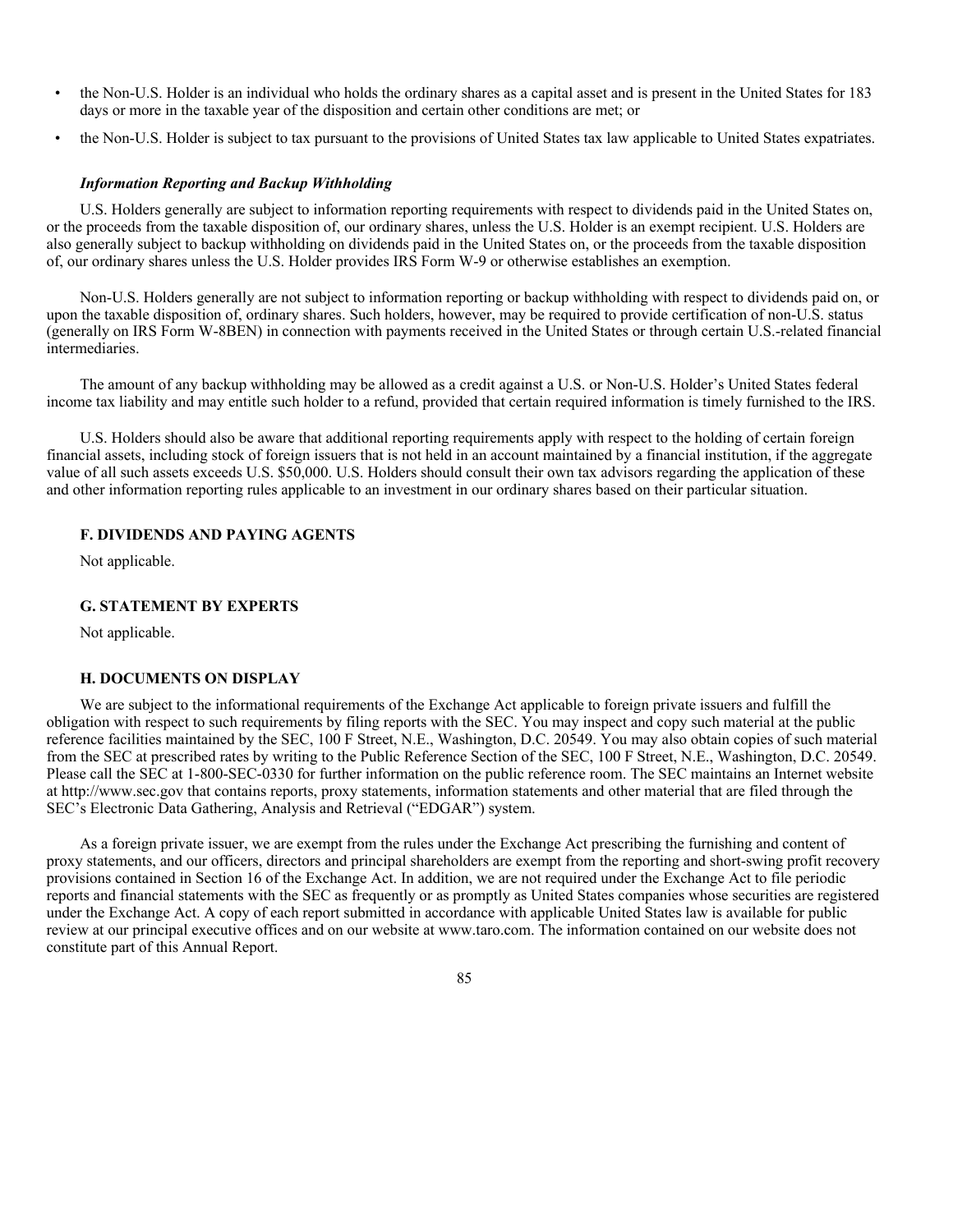### **I. SUBSIDIARY INFORMATION**

Not applicable.

# **ITEM 11. QUANTITATIVE AND QUALITATIVE DISCLOSURES ABOUT MARKET RISK**

We are exposed to market risk, which primarily consists of interest rate and foreign exchange risk. We use derivative instruments to partially mitigate our exposure to these risks. Our objective is to reduce volatility in cash flows due to changes in interest and foreign exchange rates.

### **Foreign Exchange Rate Risk**

We and Taro U.S.A. use the U.S. dollar as our reporting currency and are exposed to foreign exchange rate risk from transactions conducted in different currencies.

In 2015, 90% of our revenue was generated in U.S. dollars. However, the remainder of our sales was denominated in the local currencies of the countries in which the sales occurred. As a result, our reported profits and cash flows are exposed to changing exchange rates. If these foreign currencies weaken relative to the U.S. dollar, the earnings generated in these foreign currencies will, in effect, decrease when converted into U.S. dollars, and vice versa. Therefore, from time to time we attempt to manage exposures that arise in the normal course of business related to fluctuations in foreign currency exchange rates by entering into offsetting positions through the use of foreign exchange forward contracts.

Due to the relatively low level of non-U.S. dollar revenues, the effects of currency fluctuations on consolidated net sales and operating income were not significant in 2015.

### *Intercompany Foreign Exchange Transactions*

Our most significant foreign exchange rate risk relates to our Canadian subsidiary's transactions with Taro U.S.A. that are denominated and settled in U.S. dollars. These transactions increase the volatility of our earnings since our Canadian subsidiary records gains or losses on foreign exchange transactions under U.S. GAAP as its functional currency is the Canadian dollar. During the year ended March 31, 2015, the Company recorded a gain of \$47.2 million compared to \$9.4 million in 2014, reflecting the favorable impact of the change in foreign currency exchange rates related primarily to cash and cash equivalents, short-term bank deposits and intercompany balances in Canada.

In October 2011, we began entering into forward contracts to off-set the variability of cash flows in U.S. dollars due to changes in the exchange rate with the Canadian Dollar. At March 31, 2015, the total amount of the forward contracts to purchase the Canadian dollar was \$24.9 million at a weighted-average forward rate of 1.27 Canadian dollars per \$1.00 U.S. dollar. As of September 2013, there was no collateral. The contracts are over a four-month term and are settled in monthly installments of \$6.2 million. We do not account for this derivative as a hedge and are therefore subject to earnings volatility due to fluctuations in the fair value of the forward contracts. We recorded a net loss of \$0.9 million on the forward contracts for the year ended March 31, 2015.

Our second most significant foreign exchange rate risk relates to our Israeli company's transactions with Taro U.S.A. that are denominated in U.S. dollars. In October 2011, we began entering into forward contracts to off-set the variability of cash flows in U.S. dollars due to changes in the exchange rate with the NIS. At March 31, 2015, the total amount of the forward contracts to purchase the NIS was \$26.2 million at a weighted-average forward rate of 3.97 NIS per U.S. dollar. As of September 2013, there was no collateral. The contracts are over a ten-month term and are settled in monthly installments of \$3.5 million for the first four months and \$2.0 million for the last six months. We do not account for this derivative as a hedge and are therefore subject to earnings volatility due to fluctuations in the fair value of the forward contracts. We recorded a net loss of \$4.6 million on the forward contracts for the year ended March 31, 2015.

# **Interest Rate Risk**

Our exposure to market risk for changes in interest rates relates mainly to our long-term debt. Our interest expense is primarily sensitive to LIBOR and CPI as most of our long-term debt bears a LIBOR or CPI-linked interest rate.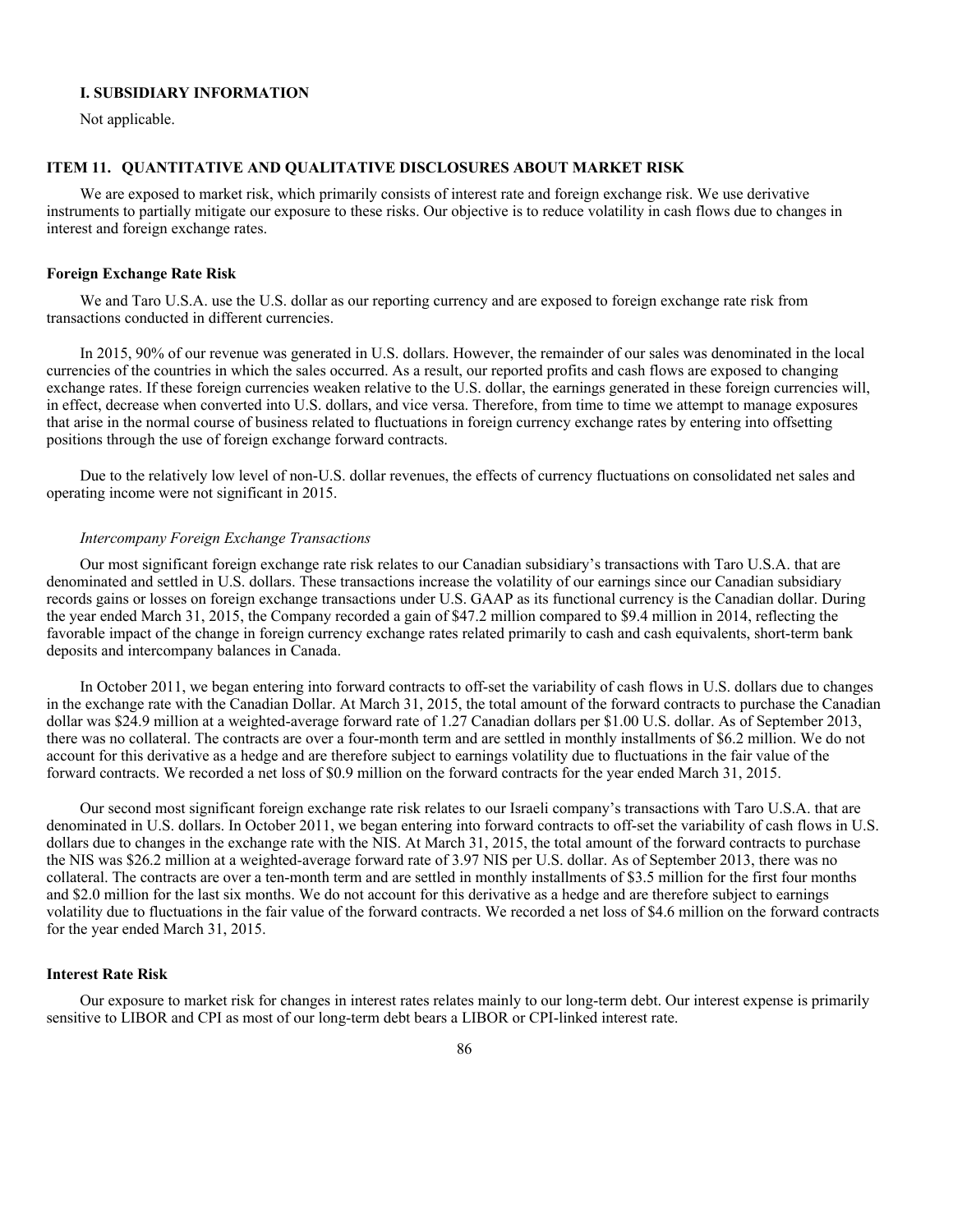Taro U.S.A. has an interest rate swap in place as of March 31, 2015, which converts a variable rate mortgage of LIBOR +1.25% to a fixed rate of 6.16%. The outstanding principal on this mortgage at March 31, 2015 was \$5.9 million. We do not use hedge accounting for this interest rate swap and are therefore subject to earnings volatility due to fluctuations in the fair value of this interest rate swap. As of March 31, 2015, this mortgage represents the Company's total outstanding debt.

Under current conditions, we do not believe that our exposure to market risks will have a material impact on future earnings.

We manage our exposure to debt obligations denominated in currencies other than its functional currency by opportunistically using cross-currency swaps to convert its foreign currency debt payments into its functional currency. These cross-currency swaps are not designated as hedges and changes in fair value of these derivatives are reflected in earnings.

# **ITEM 12. DESCRIPTION OF SECURITIES OTHER THAN EQUITY SECURITIES**

Not applicable.

### **PART II**

### **ITEM 13. DEFAULTS, DIVIDEND ARREARAGES AND DELINQUENCIES**

None.

# **ITEM 14. MATERIAL MODIFICATIONS TO THE RIGHTS OF SECURITY HOLDERS AND USE OF PROCEEDS**

Not applicable.

# **ITEM 15. CONTROLS AND PROCEDURES**

### a. *Disclosure Controls and Procedures*

Taro's Chief Executive Officer and Chief Financial Officer, after evaluating the effectiveness of Taro's disclosure controls and procedures (as defined in Exchange Act Rule 13a-15(e)) as of the end of the period covered by this Annual Report, have concluded that, as of such date, Taro's disclosure controls and procedures were effective to ensure that the information required in the reports that it files or submits under the Exchange Act is recorded, processed, summarized and reported, within the time periods specified in the SEC's rules and forms, and such information is accumulated and communicated to its management, including its Chief Executive Officer and Chief Financial Officer, as appropriate to allow timely decisions regarding required disclosure.

# b. *Report of Taro Management on Internal Control Over Financial Reporting*

Taro's Board and Management are responsible for establishing and maintaining adequate internal control over financial reporting. Taro's internal control system was designed to provide reasonable assurance to Taro's Management and Board regarding the reliability of financial reporting and the preparation and fair presentation of its published consolidated financial statements.

Because of its inherent limitations, internal control over financial reporting may not prevent or detect misstatements. Also, projections of any evaluation of effectiveness to future periods are subject to the risk that controls may become inadequate because of changes in conditions, or that the degree of compliance with the policies or procedures may deteriorate.

Taro's Management assessed the effectiveness of the Company's internal control over financial reporting as of March 31, 2015. In making this assessment, it used the criteria established in *Internal Control—Integrated Framework (1992)* issued by the Committee of Sponsoring Organizations of the Treadway Commission (COSO). Based on such assessment, Management has concluded that, as of March 31, 2015, Taro's internal control over financial reporting is effective based on those criteria.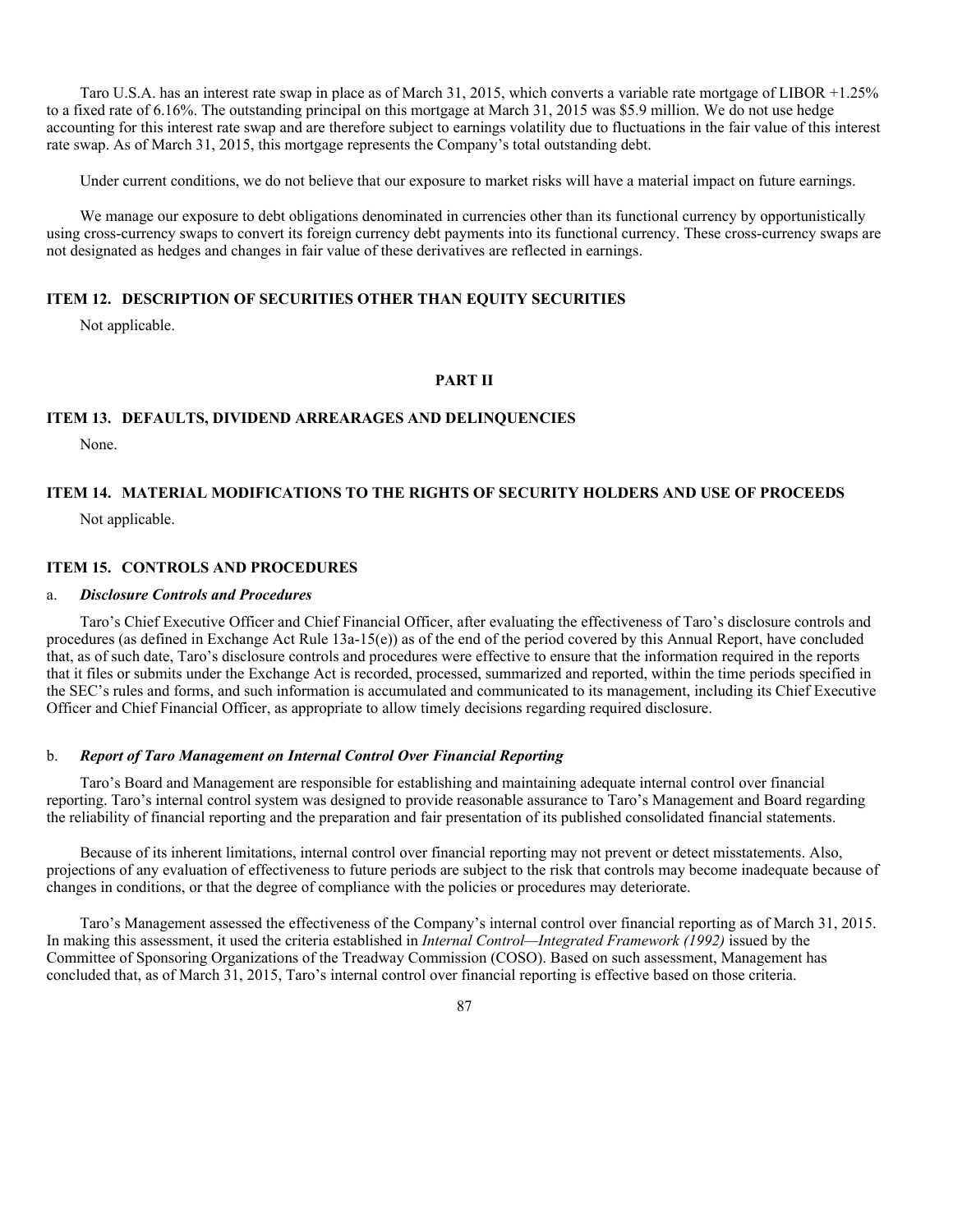### c. *Attestation Report of the Registered Public Accounting Firm*

Taro's internal control over financial reporting as of March 31, 2015, has been audited by Ziv Haft, a BDO Member Firm ("Ziv Haft"), an independent registered public accounting firm in Israel and a BDO Member Firm, as stated in their report, which is included under "Item 18 – Financial Statements" on Page F-3 of this Annual Report.

#### d. *Changes in Internal Control Over Financial Reporting*

There were no changes to Taro's internal control over financial reporting that occurred during the period covered by this Annual Report that have materially affected, or are reasonably likely to materially affect, Taro's internal control over financial reporting.

#### **ITEM 16. [RESERVED]**

### **ITEM 16A. AUDIT COMMITTEE FINANCIAL EXPERT**

Our Board has determined that Ilana Avidov-Mor, a member of the Audit Committee, is an audit committee financial expert, as defined by applicable SEC regulations, and is independent in accordance with applicable SEC and NYSE regulations. See Item 6.A for a summary of Ilana Avidov-Mor's relevant professional experience.

### **ITEM 16B. CODE OF ETHICS**

We have adopted a code of conduct applicable to our directors and all employees. We have also adopted a code of ethics that applies to our Chief Executive Officer, Chief Financial Officer and other senior officers. A copy of the code of conduct or the code of ethics may be obtained, without charge, upon a written request addressed to: Corporate Affairs Department, Taro Pharmaceutical Industries Ltd., c/o Taro Pharmaceuticals U.S.A., Inc., 3 Skyline Drive, Hawthorne, NY 10532. The code of conduct is also available on the Company's website at www.taro.com. Any waivers of the code of conduct or the code of ethics for executive officers or directors will be disclosed through the filing of a Report on Form 6-K.

# **ITEM 16C. PRINCIPAL ACCOUNTANT FEES AND SERVICES**

#### **Principal Accountant Fees and Services**

We paid the following fees for professional services rendered by Ziv Haft, for the years ended March 31, 2015 and 2014, respectively.

|              | <b>Year ended</b><br><b>March 31, 2015</b> | Year ended<br><b>March 31, 2014</b> |
|--------------|--------------------------------------------|-------------------------------------|
|              | (In millions of U.S. Dollars)              |                                     |
| Audit fees   | 0.64                                       | 0.60                                |
| Tax fees     | 0.03                                       | 0.05                                |
| <b>Total</b> | 0.67                                       | 0.65                                |

The audit fees for the years ended March 31, 2015 and 2014, respectively, represent fees for professional services rendered for the audits of our annual consolidated financial statements, statutory or regulatory audits of us and our subsidiaries, consents and assistance with review of documents filed with the SEC. All services provided by the Company's independent auditors were approved by the Audit Committee.

Tax fees represents fees for professional services related to tax compliance, including the preparation of tax returns and claims for refund, and tax planning and tax advice, including assistance with tax audits and appeals, tax services for employee benefit plans and assistance with respect to requests for rulings from tax authorities.

### **Policy on Pre-Approval of Audit and Non-Audit Services of Independent Auditors**

Our Audit Committee is responsible for the oversight of our independent auditors' work. The Audit Committee's policy is to pre-approve all audit and non-audit services provided by our independent registered public accounting firm, Ziv Haft. These services may include audit services, audit-related services, tax services and other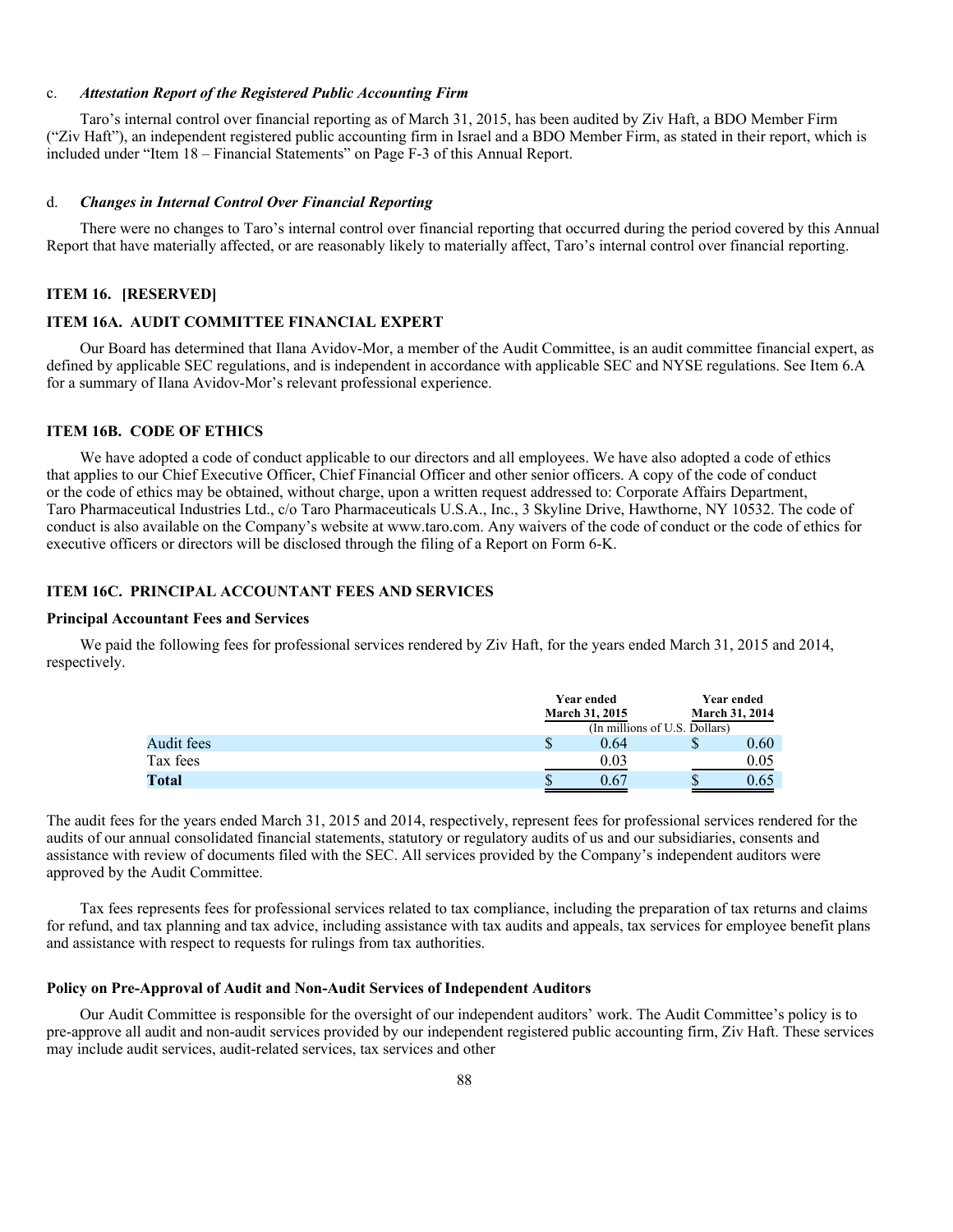services, as further described below. The Audit Committee sets forth the basis for its pre-approval in detail, listing the particular services or categories of services that are pre-approved, and setting forth a specific budget for such services. Additional services may be pre-approved by the Audit Committee on an individual basis. Once services have been pre-approved, Ziv Haft and our Management then report to the Audit Committee on a periodic basis regarding the extent of services actually provided in accordance with the applicable pre-approval, and regarding the fees for the services performed.

### **ITEM 16D. EXEMPTIONS FROM THE LISTING STANDARDS FOR AUDIT COMMITTEES**

Not applicable.

### **ITEM 16E. PURCHASES OF EQUITY SECURITIES BY THE ISSUER AND AFFILIATED PURCHASERS**

On December 23, 2013, the Company completed a modified "Dutch" tender offer through which it repurchased 1,959,514 ordinary shares at a price of \$97.50 per share for total consideration of \$193.0 million (including fees and expenses).

| Period        | Number of<br>ordinary shares<br>purchased during the<br>month | Averaged price paid per<br>share (U.S. dollars) | <b>Total number of shares</b><br>purchased | <b>Maximum Number of</b><br>shares that may vet be<br>purchased under the<br>plans or programs |
|---------------|---------------------------------------------------------------|-------------------------------------------------|--------------------------------------------|------------------------------------------------------------------------------------------------|
| December 2013 | .959.514                                                      | 97.50                                           | .959.514                                   |                                                                                                |

# **ITEM 16F. CHANGE IN REGISTRANT'S CERTIFYING ACCOUNTANT**

Not applicable.

# **ITEM 16G. CORPORATE GOVERNANCE**

Under the NYSE Listed Company Manual, foreign private issuers may elect to be subject to a more limited set of corporate governance requirements than U.S. domestic issuers. Despite any such election, Taro, as a foreign private issuer, must comply with four principal NYSE corporate governance rules: (1) Taro must satisfy the requirements of Exchange Act Rule 10A-3; (2) Taro's Chief Executive Officer must promptly notify the NYSE in writing after any executive officer becomes aware of any material noncompliance with the applicable NYSE corporate governance rules; (3) Taro must provide the NYSE with annual and interim written affirmations as required under the NYSE corporate governance rules; and (4) Taro must provide a brief description of any significant differences between its corporate governance practices and those followed by U.S. companies under NYSE listing standards. The table below briefly describes the significant differences between Taro's domestic practice and the NYSE corporate governance rules.

| <b>Section</b> | <b>NYSE Corporate Governance Rule for</b><br><b>U.S. Domestic Issuers</b>                                                                         | Taro's Approach                                                                                                                                                                                                                                                                                                                                                                                                                                                                                                                                                                    |
|----------------|---------------------------------------------------------------------------------------------------------------------------------------------------|------------------------------------------------------------------------------------------------------------------------------------------------------------------------------------------------------------------------------------------------------------------------------------------------------------------------------------------------------------------------------------------------------------------------------------------------------------------------------------------------------------------------------------------------------------------------------------|
| 303A.01        | A listed company must have a majority of independent<br>directors.<br>"Controlled companies" are not required to comply with<br>this requirement. | Taro is a controlled company because more than a<br>majority of its voting power is controlled by Sun. As a<br>controlled company, Taro would not be required to<br>comply with the majority of independent directors'<br>requirements if it were a U.S. domestic issuer. There is<br>not a similar requirement under Israeli practice or the<br>Israeli Companies Law that requires Taro to have a<br>majority of independent directors. Rather, the statutory<br>director provisions under the Israeli Companies Law<br>only require Taro, as a public company, to have at least |
|                |                                                                                                                                                   | two outside/external directors.                                                                                                                                                                                                                                                                                                                                                                                                                                                                                                                                                    |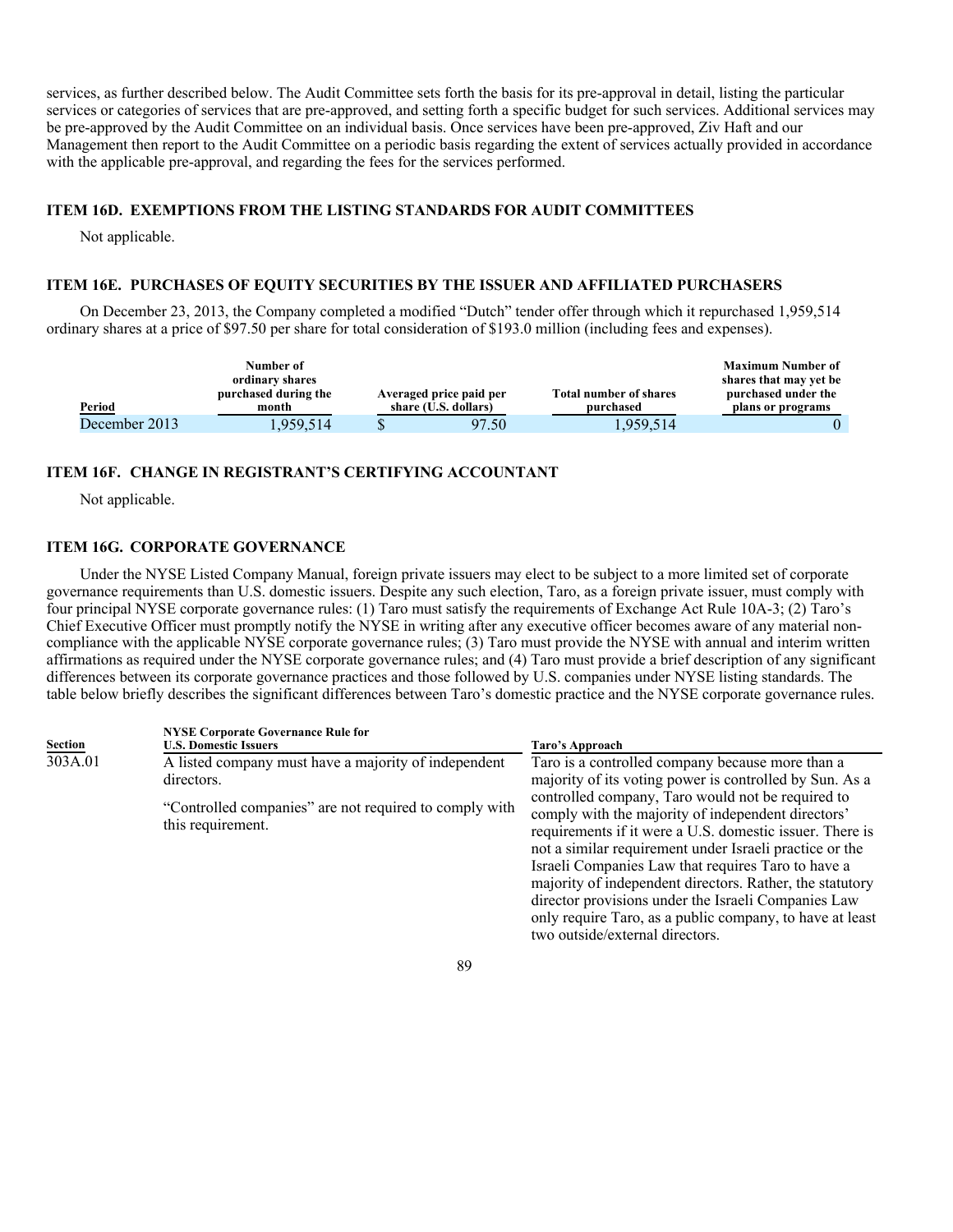| Section | <b>NYSE Corporate Governance Rule for</b><br><b>U.S. Domestic Issuers</b>                                                                                                                                                                                                    | Taro's Approach                                                                                                                                                                                                                                                                                                                                                                                                                                                                                                                                                                                                           |
|---------|------------------------------------------------------------------------------------------------------------------------------------------------------------------------------------------------------------------------------------------------------------------------------|---------------------------------------------------------------------------------------------------------------------------------------------------------------------------------------------------------------------------------------------------------------------------------------------------------------------------------------------------------------------------------------------------------------------------------------------------------------------------------------------------------------------------------------------------------------------------------------------------------------------------|
| 303A.03 | The non-management directors of a listed company must<br>meet at regularly scheduled executive sessions without<br>management.                                                                                                                                               | There is not a similar requirement under Israeli practice<br>or the Israeli Companies Law, and non-management<br>directors of Taro do not meet at regularly scheduled<br>executive sessions without management.                                                                                                                                                                                                                                                                                                                                                                                                           |
| 303A.04 | A listed company must have a Nominating/Corporate<br>Governance Committee composed entirely of<br>independent directors, with a written charter that covers<br>certain minimum specified duties.                                                                             | Taro does not have a nominating committee. As a<br>controlled company, Taro would not be required to<br>comply with the nominating/corporate governance<br>committee requirements if it were a U.S. domestic                                                                                                                                                                                                                                                                                                                                                                                                              |
|         | "Controlled companies" are not required to comply with<br>this requirement.                                                                                                                                                                                                  | issuer. There is not a similar requirement under the<br>Israeli Companies Law.                                                                                                                                                                                                                                                                                                                                                                                                                                                                                                                                            |
| 303A.05 | A listed company must have a compensation<br>committee composed entirely of independent directors,<br>with a written charter that covers certain minimum<br>specified duties.                                                                                                | Taro has a compensation committee currently<br>comprised of three directors. Under the Israeli<br>Companies Law, which provides standards for the<br>independence of the compensation committee, the                                                                                                                                                                                                                                                                                                                                                                                                                      |
|         | "Controlled companies" are not required to comply with<br>this requirement.                                                                                                                                                                                                  | compensation committee shall have no less than three<br>members and all of the statutory external directors shall<br>be members thereof.                                                                                                                                                                                                                                                                                                                                                                                                                                                                                  |
|         | 303A.06/303A.07 A listed company must have an audit committee with a<br>minimum of three independent directors who satisfy the<br>independence requirements of Rule 10A-3 under the<br>Exchange Act, with a written charter that covers certain<br>minimum specified duties. | Taro has an audit committee currently comprised of<br>three directors. Under the Israeli Companies Law,<br>which provides standards for the independence of the<br>audit committee, the Audit Committee shall have no<br>less than three members and all of the statutory external<br>directors shall be members thereof. All of the directors<br>that are members of the Audit Committee meet the<br>NYSE independence requirements as well as the SEC<br>Independence requirements that would apply to the<br>Audit Committee members in absence of our reliance<br>on the exemption provided by Exchange Act Rule 10A- |

90

 $3(c)(3)$ .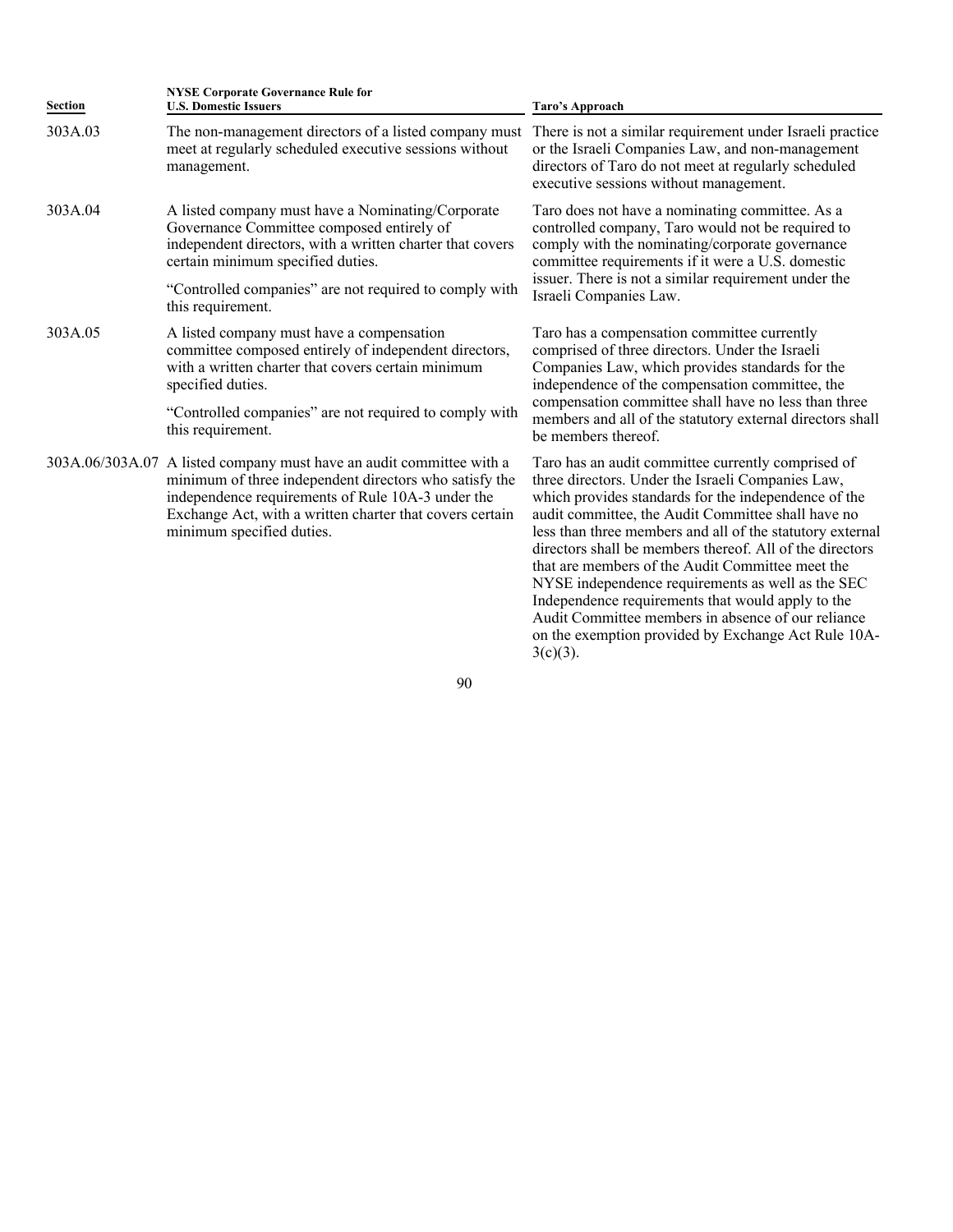| <b>Section</b> | <b>NYSE Corporate Governance Rule for</b><br><b>U.S. Domestic Issuers</b>                                                                                                                                                                                                                                                                                                                                                                                                             | Taro's Approach                                                                                                                                                                                                                                                                                                                                                                                                                                                                                                                                                                                                                                      |
|----------------|---------------------------------------------------------------------------------------------------------------------------------------------------------------------------------------------------------------------------------------------------------------------------------------------------------------------------------------------------------------------------------------------------------------------------------------------------------------------------------------|------------------------------------------------------------------------------------------------------------------------------------------------------------------------------------------------------------------------------------------------------------------------------------------------------------------------------------------------------------------------------------------------------------------------------------------------------------------------------------------------------------------------------------------------------------------------------------------------------------------------------------------------------|
| 303A.07        | The audit committee of a listed company must be directly Pursuant to the Israeli Companies Law, Taro's audit<br>responsible, to the extent permitted by law, for the<br>appointment, compensation, retention and oversight of<br>the work of any registered public accounting firm<br>engaged for the purpose of preparing or issuing an audit<br>report or performing other audit, review, or attest<br>services, and each such firm must report directly to the<br>audit committee. | committee is responsible for determining the scope of<br>the work of, and the compensation to be paid to, Taro's<br>external auditors, whereas the actual appointment of the<br>external auditors and approval of their compensation is<br>carried out by Taro's shareholders at the annual meeting<br>of shareholders. Furthermore, pursuant to the Israeli<br>Companies Law, Taro's Audit Committee is<br>responsible for supervising the work of Taro's external<br>auditors with respect to the audit of Taro's financial<br>statements, whereas actual final approval of the<br>financial statements is provided by Taro's Board as a<br>whole. |
| 303A.08        | Shareholders must be given the opportunity to vote on all<br>equity-compensation plans and material revisions<br>thereto, with limited exemptions set forth in the NYSE<br>rules.                                                                                                                                                                                                                                                                                                     | Under the Israeli Companies Law, shareholder pre-<br>approval is not required for the adoption of equity<br>compensation plans. Shareholder approval is required<br>prior to any grants under the plan to directors or the<br>chief executive officer of Taro.                                                                                                                                                                                                                                                                                                                                                                                       |
| 303A.09        | A listed company must adopt and disclose corporate<br>governance guidelines that cover certain minimum<br>specified subjects.                                                                                                                                                                                                                                                                                                                                                         | Taro does not have formal corporate governance<br>guidelines that address all of the matters specified in the<br>NYSE rules. There is not a similar requirement under<br>the Israeli Companies Law.                                                                                                                                                                                                                                                                                                                                                                                                                                                  |
| 303A.10        | A listed company must adopt and disclose a code of<br>business conduct and ethics for directors, officers and<br>employees, and promptly disclose any waivers of the<br>code for directors or executive officers.                                                                                                                                                                                                                                                                     | Taro has adopted a formal code of ethical and<br>compliant conduct, which applies to its directors,<br>officers and employees.                                                                                                                                                                                                                                                                                                                                                                                                                                                                                                                       |
|                |                                                                                                                                                                                                                                                                                                                                                                                                                                                                                       | Taro reports each year under Item 16B of its Annual<br>Report on Form 20-F any waivers of the code of ethical<br>conduct granted for directors and executive officers.<br>Taro's code of ethical conduct has a scope that is<br>similar, but not identical, to that required for a U.S.<br>domestic company under the NYSE rules.                                                                                                                                                                                                                                                                                                                    |
|                |                                                                                                                                                                                                                                                                                                                                                                                                                                                                                       | Taro also has a code of ethics that applies specifically to<br>Taro's Chief Executive Officer, Chief Financial Officer<br>and other senior officers.                                                                                                                                                                                                                                                                                                                                                                                                                                                                                                 |
| 303A.12        | Each listed company CEO must certify to the NYSE each Taro's CEO will promptly notify the NYSE in writing<br>year that he or she is not aware of any violation by the<br>company of NYSE corporate governance listing<br>standards.                                                                                                                                                                                                                                                   | if any executive officer of Taro becomes aware of any<br>material noncompliance with any applicable provisions<br>of the NYSE corporate governance rules.                                                                                                                                                                                                                                                                                                                                                                                                                                                                                            |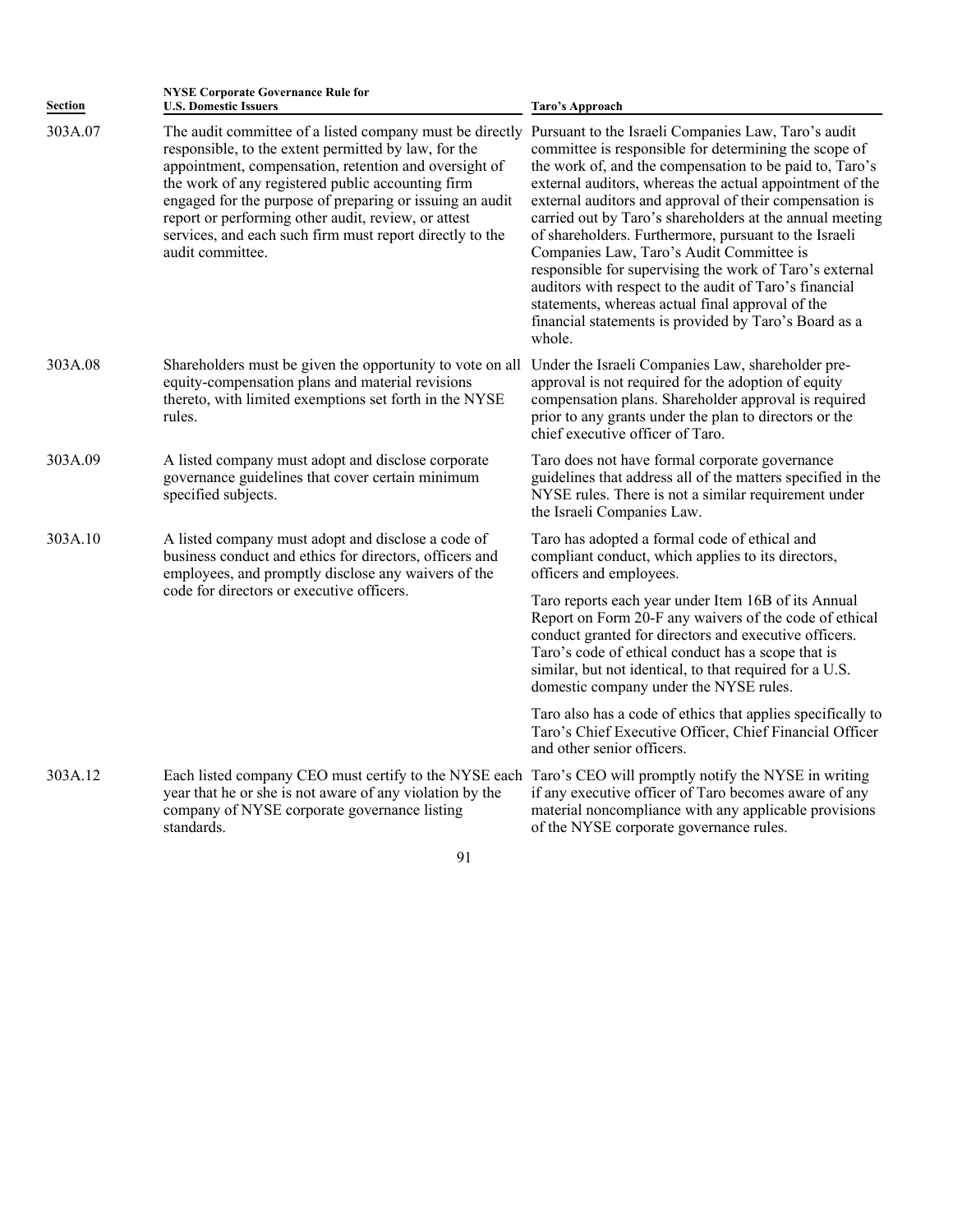### **ITEM 16H. MINE SAFETY DISCLOSURE**

Not applicable.

# **PART III**

### **ITEM 17. FINANCIAL STATEMENTS**

We have responded to Item 18 in lieu of this item.

# **ITEM 18. FINANCIAL STATEMENTS**

The financial statements required by this item are found at the end of this 2015 Annual Report, beginning on page F-1.

The Financial Statement Schedule II—Valuation and Qualifying Accounts is found on page S-1 following the financial statements.

### **ITEM 19. EXHIBITS**

The exhibits filed with or incorporated into this 2015 Annual Report are listed on the index of exhibits below.

| Exhibit<br>No. | <b>Description</b>                                                                                                                                                                |
|----------------|-----------------------------------------------------------------------------------------------------------------------------------------------------------------------------------|
| 1.1            | Memorandum of Association of Taro Pharmaceutical Industries Ltd. (1)                                                                                                              |
| 1.2            | Articles of Association of Taro Pharmaceutical Industries Ltd., as amended (2)                                                                                                    |
| 2.1            | Form of ordinary share certificate (1)                                                                                                                                            |
| 4.1            | Taro Pharmaceutical Industries 1999 Stock Incentive Plan (3)                                                                                                                      |
| 4.2            | Amendment No. 1 to Taro Pharmaceutical Industries 1999 Stock Incentive Plan (4)                                                                                                   |
| 4.3            | Amendment No. 2 to Taro Pharmaceutical Industries 1999 Stock Incentive Plan (4)                                                                                                   |
| 8              | List of Subsidiaries (See "Organizational Structure" in Item 4.C of this Form 20-F)                                                                                               |
| 12.1           | Certification of the Chief Executive Officer pursuant to Section 302 of the Sarbanes-Oxley Act of 2002                                                                            |
| 12.2           | Certification of the Chief Financial Officer pursuant to Section 302 of the Sarbanes-Oxley Act of 2002                                                                            |
| 13             | Certification of the Chief Executive Officer, Chief Financial Officer pursuant to 18 U.S.C. Section 1350, as adopted<br>pursuant to Section 906 of the Sarbanes-Oxley Act of 2002 |
| 15(a).3        | Loan agreements dated May 20, 2003 and November 27, 2003 among Taro Pharmaceutical Industries Ltd. and<br>various lenders (5)                                                     |
| 101 INS        | <b>XBRL Instance Document</b>                                                                                                                                                     |
| 101 SCH        | <b>XBRL Taxonomy Extension Schema Document</b>                                                                                                                                    |
| <b>101 CAL</b> | <b>XBRL Taxonomy Extension Calculation Linkbase Document</b>                                                                                                                      |
| 101 DEF        | XBRL Taxonomy Extension Definition Linkbase Document                                                                                                                              |
| 101 LAB        | XBRL Taxonomy Extension Label Linkbase Document                                                                                                                                   |
| <b>101 PRE</b> | XBRL Taxonomy Extension Presentation Linkbase Document<br>$\sim$ $\sim$ $\sim$                                                                                                    |

<sup>(1)</sup> Previously filed as an exhibit to our Registration Statement on Form F-1 (No. 333-63464), as amended, and incorporated herein by reference.

<sup>(2)</sup> Previously filed as an exhibit to our Annual Report on Form 20-F for the fiscal year ended March 31, 2013, and incorporated herein by reference.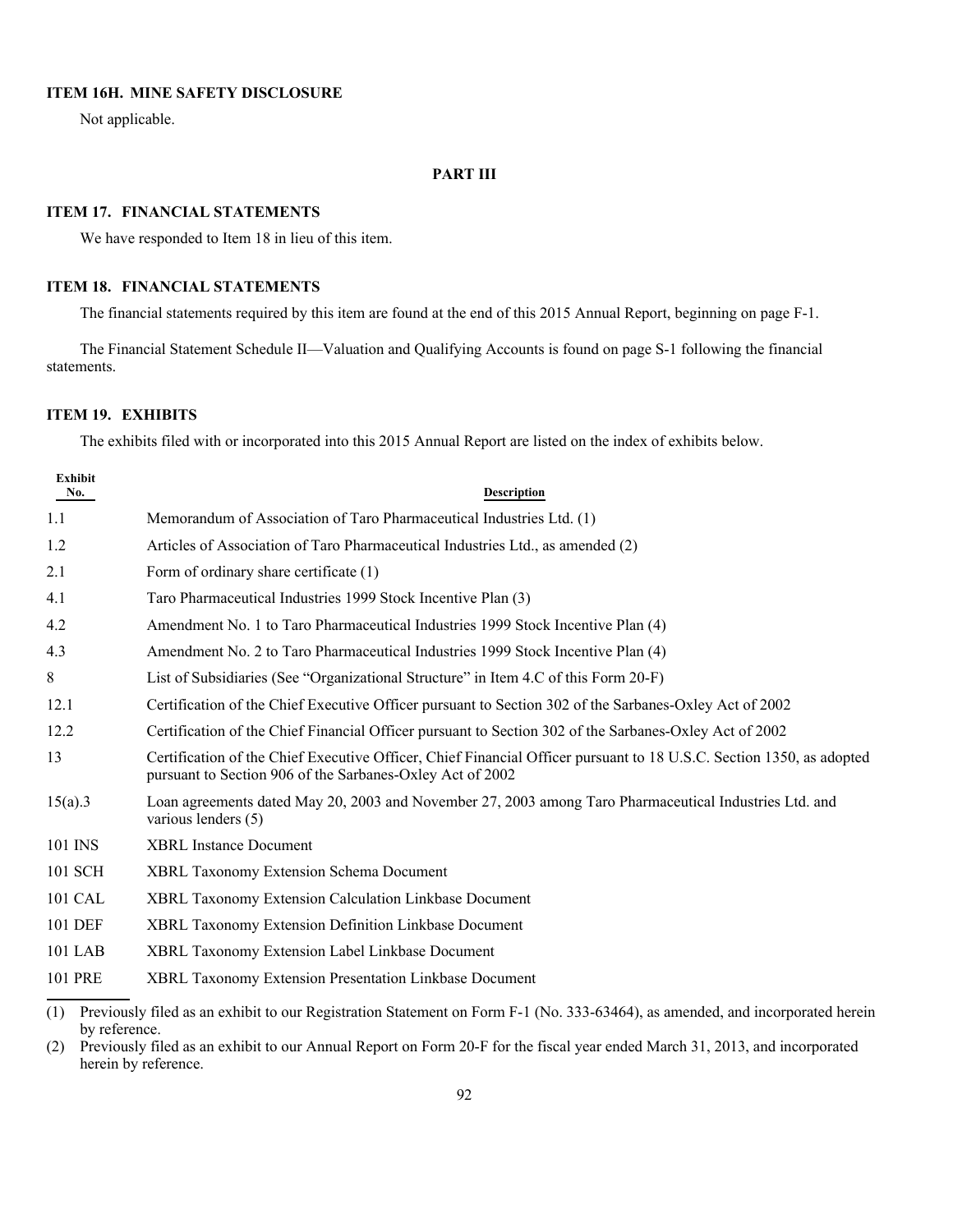- (3) Previously filed as an exhibit to our Registration Statement on Form S-8 (No. 333-13840) and incorporated herein by reference.
- (4) Previously filed as an exhibit to our Annual Report on Form 20-F for the fiscal year ended December 31, 2005, and incorporated herein by reference.
- (5) Previously filed as an exhibit to our Annual Report on Form 20-F for the fiscal year ended December 31, 2003 and incorporated herein by reference.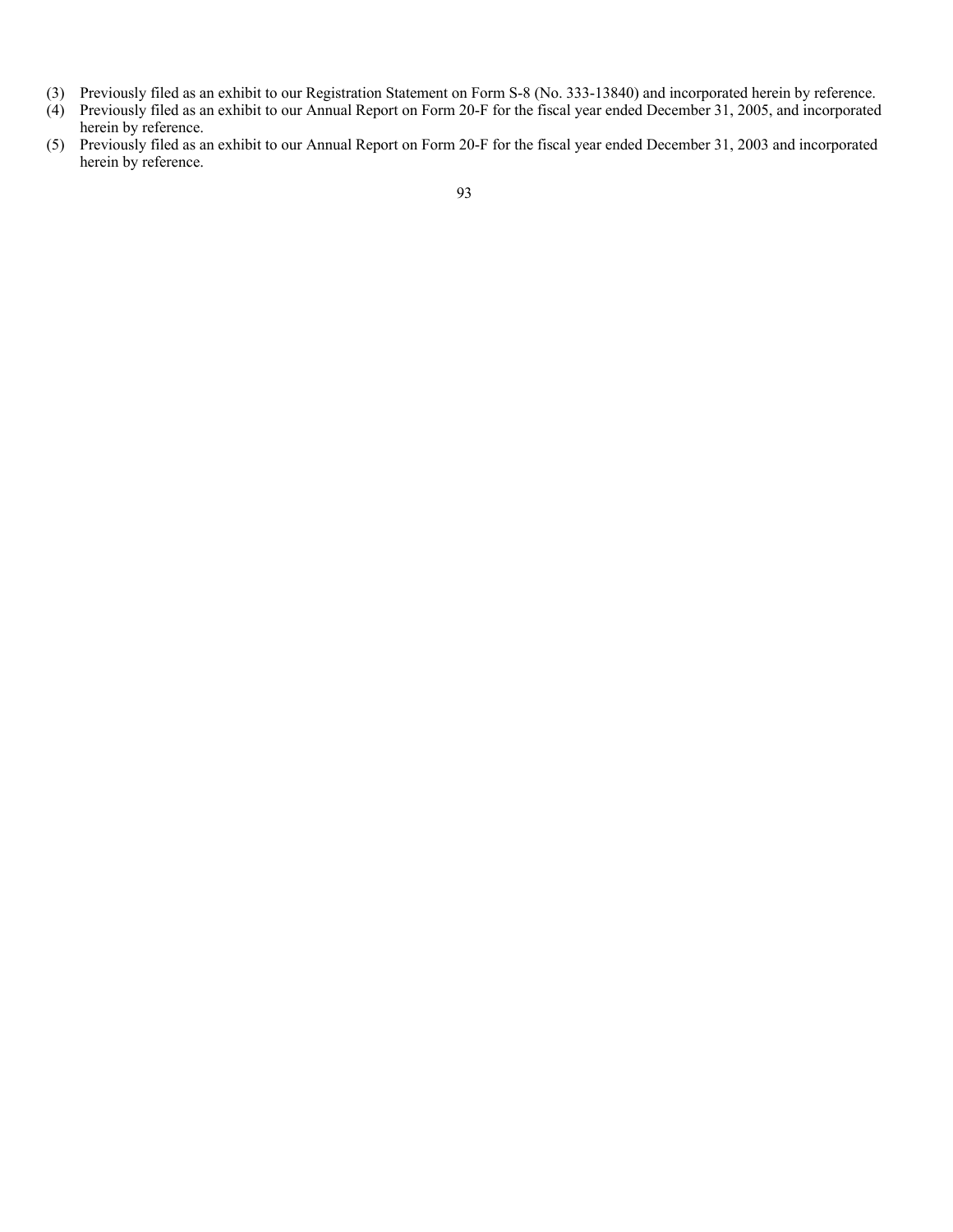# **SIGNATURE**

The registrant hereby certifies that it meets all of the requirements for filing on Form 20-F and that it has duly caused and authorized the undersigned to sign this 2015 Annual Report on its behalf.

TARO PHARMACEUTICAL INDUSTRIES LTD.

By: /s/ Michael Kalb

Michael Kalb Group Vice President, Chief Financial Officer and Chief Accounting Officer

Dated: June 30, 2015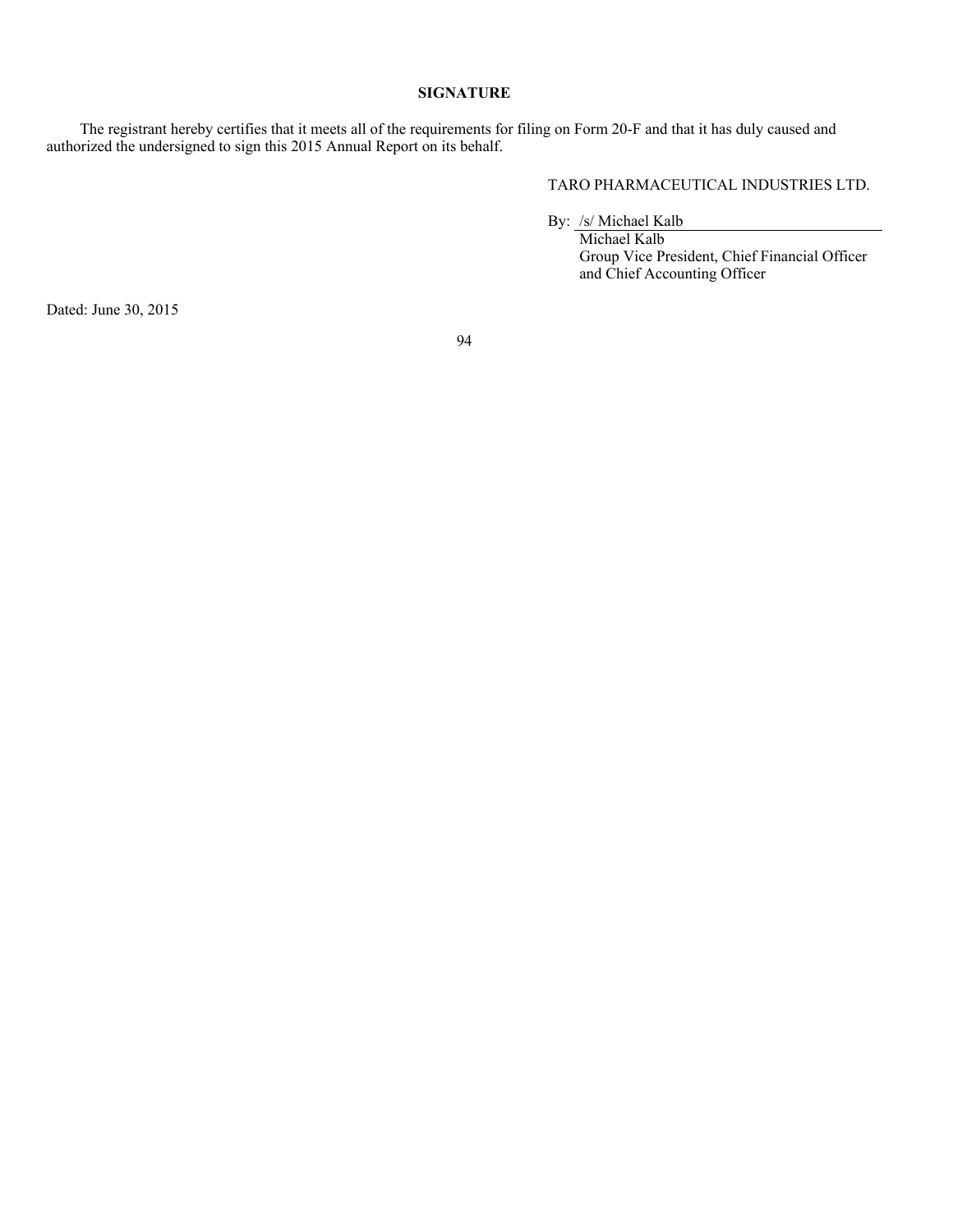|                                                                | Page          |
|----------------------------------------------------------------|---------------|
| <b>Report of Independent Registered Public Accounting Firm</b> | $F-2-F-3$     |
| <b>Consolidated Balance Sheets</b>                             | $F-4-F-5$     |
| <b>Consolidated Statements of Operations</b>                   | F-6           |
| <b>Consolidated Statements of Comprehensive Income</b>         | $F-7$         |
| <b>Statements of Changes in Shareholders' Equity</b>           | $F-8$         |
| <b>Consolidated Statements of Cash Flows</b>                   | $F-9-F-10$    |
| <b>Notes to Consolidated Financial Statements</b>              | $F-11 - F-43$ |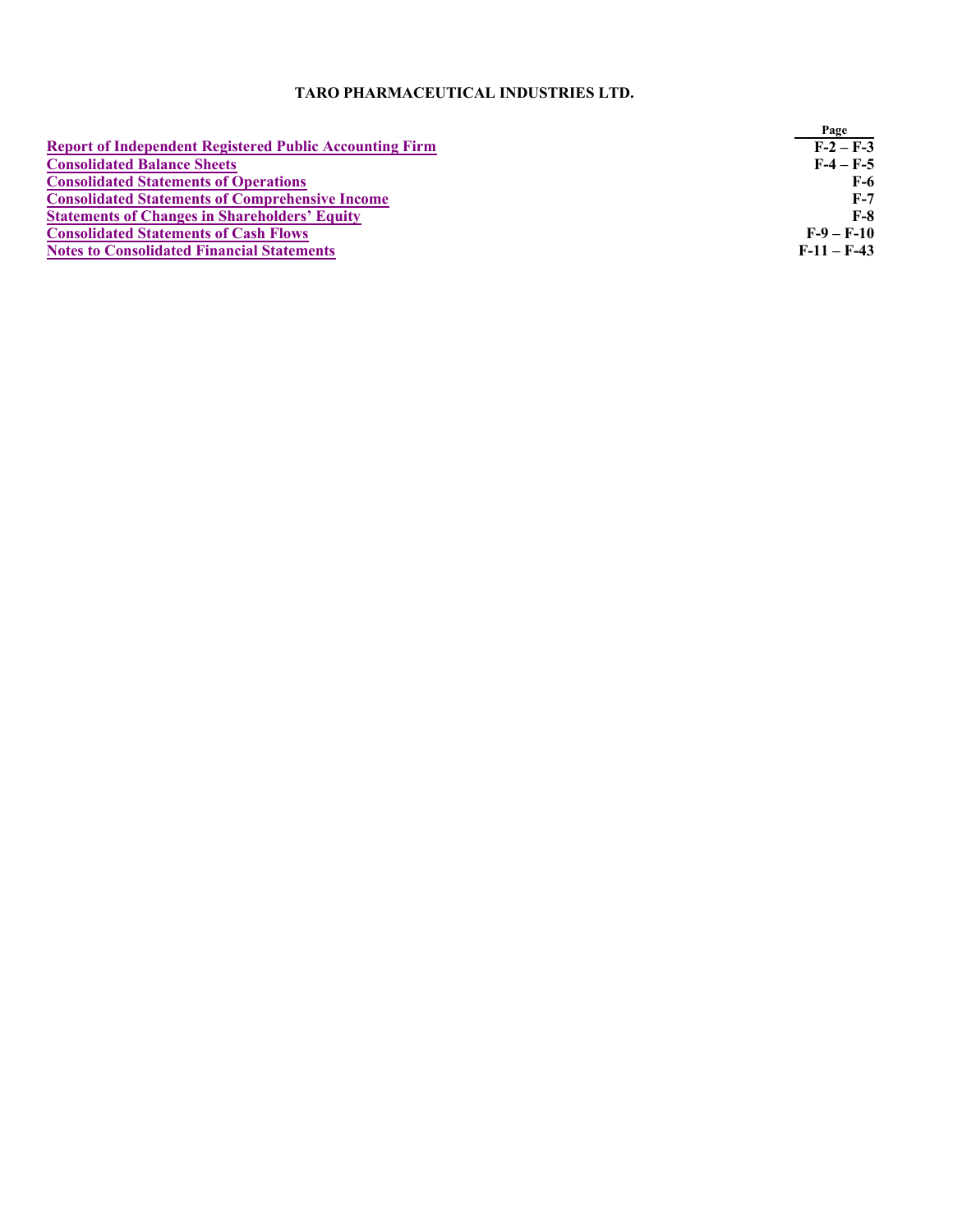### **Report of Independent Registered Public Accounting Firm**

To the Board of Directors and Shareholders of Taro Pharmaceutical Industries Ltd.

We have audited the accompanying consolidated balance sheets of Taro Pharmaceutical Industries Ltd. (the "Company") and its subsidiaries as of March 31, 2015 and 2014, and the related consolidated statements of operations, of comprehensive income, of shareholders' equity and cash flows for the years ended March 31, 2015, 2014 and 2013. These financial statements are the responsibility of the Company's management. Our responsibility is to express an opinion on these financial statements based on our audit.

We conducted our audits in accordance with the standards of the Public Company Accounting Oversight Board (United States). Those standards require that we plan and perform the audit to obtain reasonable assurance about whether the financial statements are free of material misstatement. An audit also includes examining, on a test basis, evidence supporting the amounts and disclosures in the financial statements, assessing the accounting principles used and significant estimates made by management, as well as evaluating the overall presentation of the financial statements. We believe that our audits provide a reasonable basis for our opinion.

In our opinion, the consolidated financial statements referred to above present fairly, in all material respects, the financial position of the Company and its subsidiaries as of March 31, 2015 and 2014, and the results of their operations, changes in comprehensive income, changes in equity and their cash flows for the years ended March 31, 2015, 2014 and 2013, in conformity with accounting principles generally accepted in the United States of America.

We have also audited, in accordance with the standards of the Public Company Accounting Oversight Board (United States), the Company's internal control over financial reporting as of March 31, 2015, based on the criteria established in *Internal Control— Integrated Framework (1992)* issued by the Committee of Sponsoring Organizations of the Treadway Commission and our report dated June 30, 2015 expressed an unqualified opinion on the Company's internal control over financial reporting.

Tel Aviv, Israel /s/ Ziv Haft

Ziv Haft June 30, 2015 Certified Public Accountants (Isr) BDO Member Firm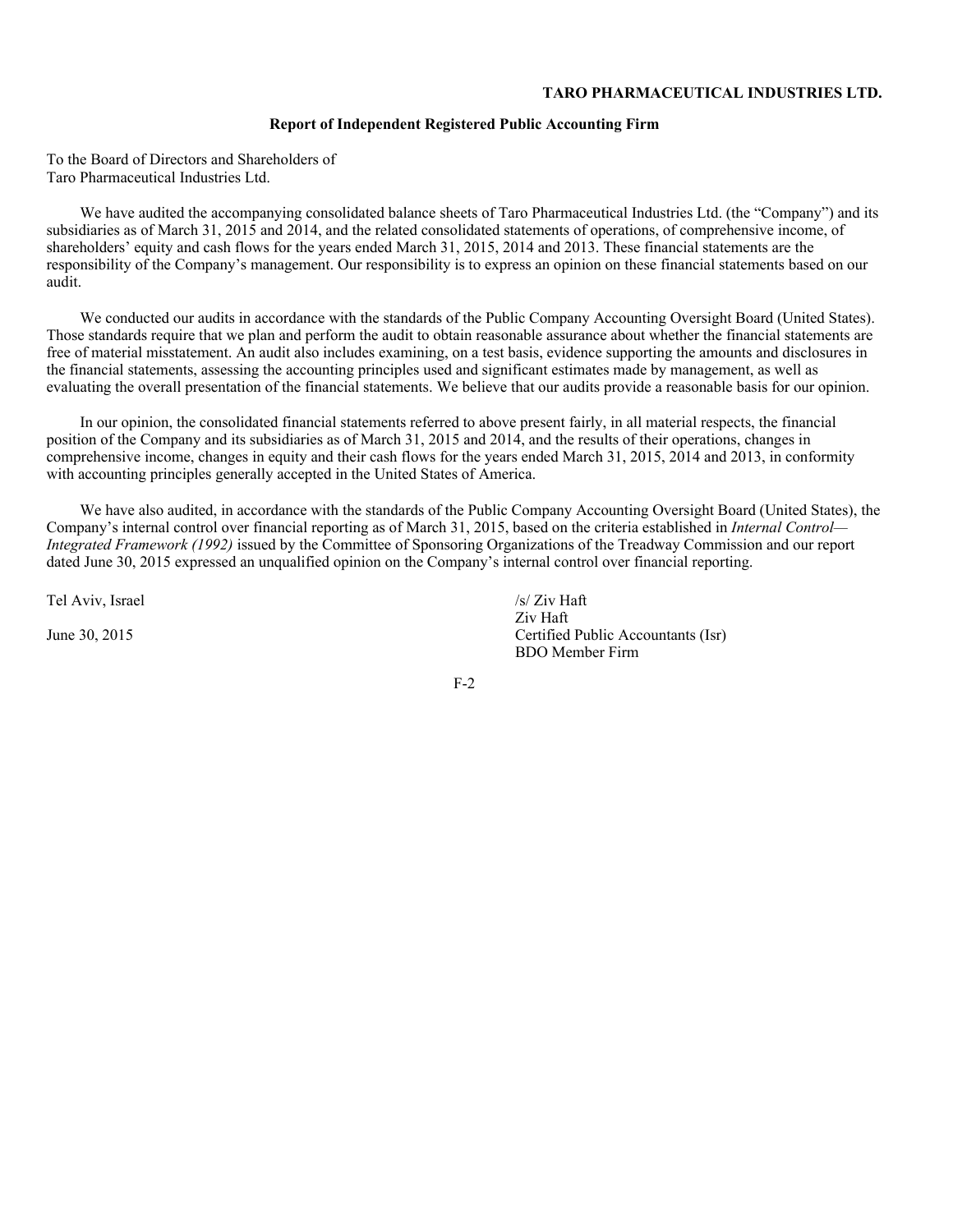# **REPORT OF INDEPENDENT REGISTERED PUBLIC ACCOUNTING FIRM**

To the Board of Directors and Shareholders of Taro Pharmaceutical Industries Ltd.

We have audited the internal control over financial reporting of Taro Pharmaceutical Ltd. and its subsidiaries (the "Company") as of March 31, 2015, based on criteria established in *Internal Control — Integrated Framework (1992)* issued by the Committee of Sponsoring Organizations of the Treadway Commission (the COSO criteria). The Company's management is responsible for maintaining effective internal control over financial reporting and for its assessment of the effectiveness of internal control over financial reporting, included in the accompanying Management's Report on Internal Control Over Financial Reporting. Our responsibility is to express an opinion on the Company's internal control over financial reporting based on our audit.

We conducted our audit in accordance with the standards of the Public Company Accounting Oversight Board (United States). Those standards require that we plan and perform the audit to obtain reasonable assurance about whether effective internal control over financial reporting was maintained in all material respects. Our audit included obtaining an understanding of internal control over financial reporting, assessing the risk that a material weakness exists, testing and evaluating the design and operating effectiveness of internal control based on that risk, and performing such other procedures as we considered necessary in the circumstances. We believe that our audit provides a reasonable basis for our opinion.

A company's internal control over financial reporting is a process designed by, or under the supervision of, the company's principal executive and principal financial officers, or persons performing similar functions, and effected by the company's board of directors, management, and other personnel to provide reasonable assurance regarding the reliability of financial reporting and the preparation of financial statements for external purposes in accordance with generally accepted accounting principles. A company's internal control over financial reporting includes those policies and procedures that (1) pertain to the maintenance of records that, in reasonable detail, accurately and fairly reflect the transactions and dispositions of the assets of the company; (2) provide reasonable assurance that transactions are recorded as necessary to permit preparation of financial statements in accordance with generally accepted accounting principles, and that receipts and expenditures of the company are being made only in accordance with authorizations of management and directors of the company; and (3) provide reasonable assurance regarding prevention or timely detection of unauthorized acquisition, use, or disposition of the company's assets that could have a material effect on the financial statements.

Because of the inherent limitations of internal control over financial reporting, including the possibility of collusion or improper management override of controls, material misstatements due to error or fraud may not be prevented or detected on a timely basis. Also, projections of any evaluation of the effectiveness of the internal control over financial reporting to future periods are subject to the risk that the controls may become inadequate because of changes in conditions, or that the degree of compliance with the policies or procedures may deteriorate.

In our opinion, the Company maintained, in all material respects, effective internal control over financial reporting as of March 31, 2015, based on the COSO criteria.

We have also audited, in accordance with the standards of the Public Company Accounting Oversight Board (United States), financial position of the Company and its subsidiaries as of March 31, 2015 and 2014, and the results of their operations, of comprehensive income, of shareholders' equity and their cash flows for the years ended March 31, 2015, 2014 and 2013 and our report dated June 30, 2015 expressed an unqualified opinion on those consolidated financial statements.

Tel Aviv, Israel /s/ Ziv Haft

Ziv Haft June 30, 2015 Certified Public Accountants (Isr) BDO Member Firm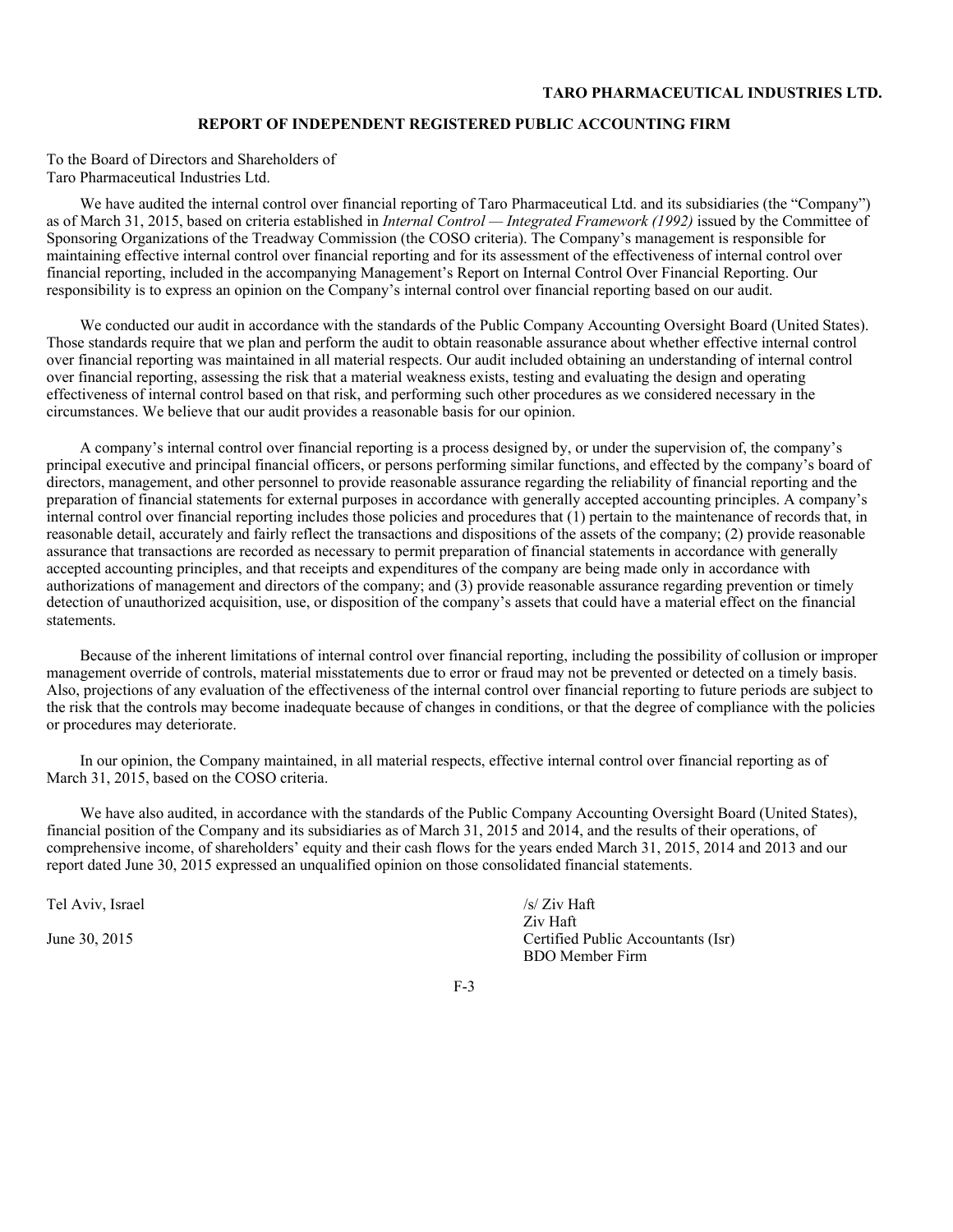# **CONSOLIDATED BALANCE SHEETS**

# **U.S. dollars in thousands (except share and per share data)**

|                                           | March 31,   |             |
|-------------------------------------------|-------------|-------------|
|                                           | 2015        | 2014        |
| <b>ASSETS</b>                             |             |             |
| <b>CURRENT ASSETS:</b>                    |             |             |
| Cash and cash equivalents                 | \$481,641   | \$209,967   |
| Short-term bank deposits                  | 434,899     | 418,946     |
| Restricted short-term bank deposits       | 199         | 227         |
| Marketable securities                     | 3,458       | 3,255       |
| Accounts receivable and other:            |             |             |
| Trade, net                                | 222,427     | 138,772     |
| Other receivables and prepaid expenses    | 250,911     | 162,392     |
| Inventories                               | 120,272     | 117,639     |
| Long-term assets held for sale, net       |             | 73          |
| TOTAL CURRENT ASSETS                      | 1,513,807   | 1,051,271   |
| LONG-TERM RECEIVABLES AND OTHER ASSETS    | 46,330      | 52,894      |
| PROPERTY, PLANT AND EQUIPMENT, NET        | 153,045     | 151,416     |
| GOODWILL                                  | 7,206       | 7,248       |
| INTANGIBLE ASSETS AND DEFERRED COSTS, NET | 13,204      | 16,642      |
| DEFERRED INCOME TAXES                     | 4,153       | 4,905       |
| <b>TOTAL ASSETS</b>                       | \$1,737,745 | \$1,284,376 |

The accompanying notes are an integral part of these consolidated financial statements.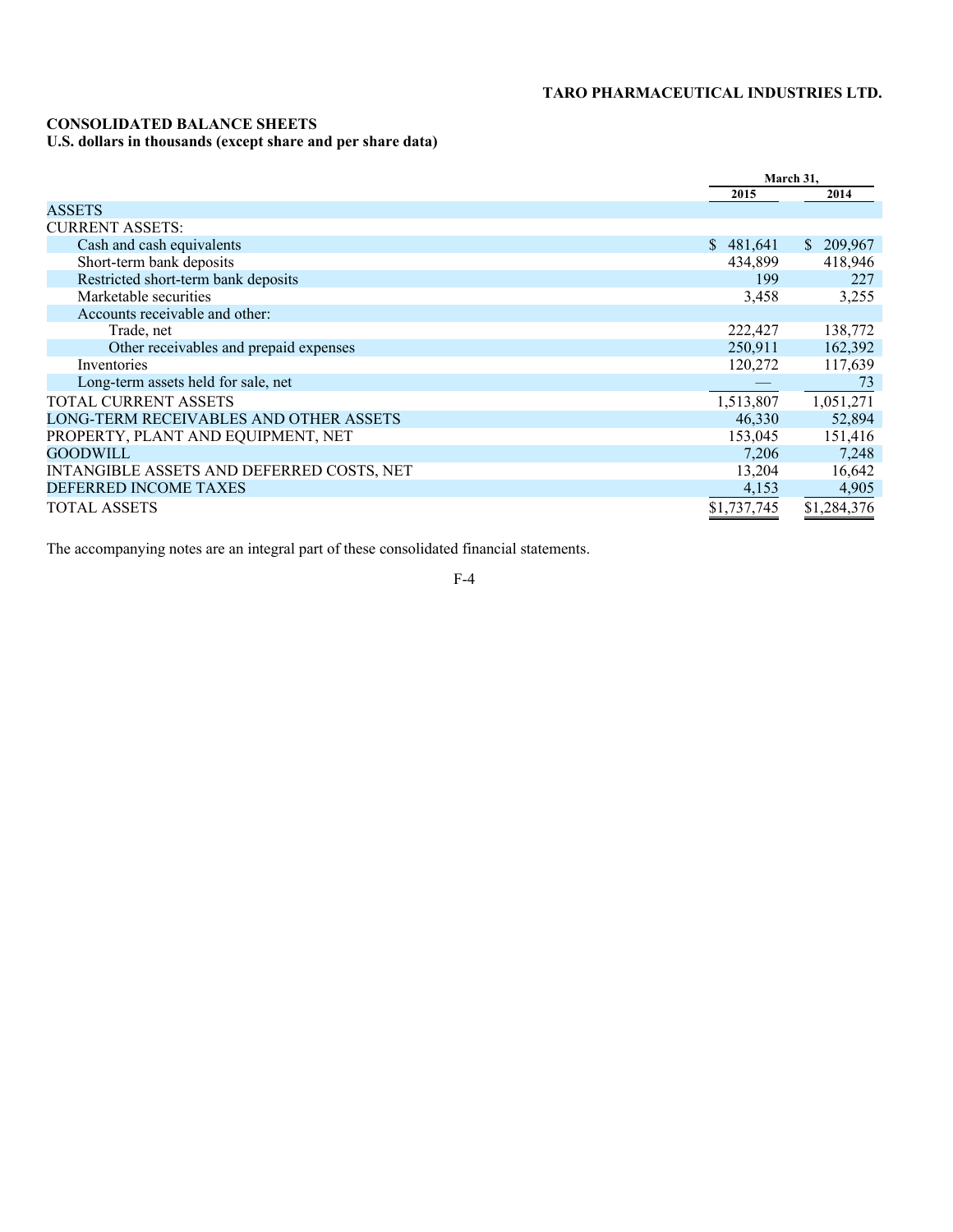# **CONSOLIDATED BALANCE SHEETS**

**U.S. dollars in thousands (except share and per share data)** 

|                                                                                         | March 31,            |                        |
|-----------------------------------------------------------------------------------------|----------------------|------------------------|
|                                                                                         | 2015                 | 2014                   |
| LIABILITIES AND SHAREHOLDERS' EQUITY                                                    |                      |                        |
| <b>CURRENT LIABILITIES:</b>                                                             |                      |                        |
| Current maturities of long-term debt                                                    | $\mathsf{\$}$<br>912 | 11,974<br>$\mathbb{S}$ |
| Accounts payable:                                                                       |                      |                        |
| Trade payables                                                                          | 19,480               | 20,795                 |
| Other current liabilities                                                               | 289,613              | 220,535                |
| TOTAL CURRENT LIABILITIES                                                               | 310,005              | 253,304                |
| <b>LONG-TERM LIABILITIES:</b>                                                           |                      |                        |
| Long-term debt, net of current maturities                                               | 4,976                | 5,888                  |
| Deferred income taxes                                                                   | 1,901                | 1,739                  |
| Other long-term liabilities                                                             | 3,480                | 2,852                  |
| TOTAL LONG-TERM LIABILITIES                                                             | 10,357               | 10,479                 |
| COMMITMENTS AND CONTINGENT LIABILITIES                                                  |                      |                        |
| <b>TOTAL LIABILITIES</b>                                                                | 320,362              | 263,783                |
| <b>SHAREHOLDERS' EQUITY:</b>                                                            |                      |                        |
| Taro shareholders' equity:                                                              |                      |                        |
| Ordinary shares of NIS 0.0001 par value:                                                |                      |                        |
| Authorized at March 31, 2015 and March 31, 2014: 200,000,000 shares; Issued at          |                      |                        |
| March 31, 2015 and March 31, 2014: 45, 116, 262 and 45, 115, 262 shares, respectively   |                      |                        |
| Outstanding at March 31, 2015 and March 31, 2014: 42, 833, 273 and 42, 832, 273 shares, |                      |                        |
| respectively                                                                            | 679                  | 679                    |
| Founders' shares of NIS 0.00001 par value:                                              |                      |                        |
| Authorized, issued and outstanding at March 31, 2015 and March 31, 2014: 2,600          |                      |                        |
| shares                                                                                  |                      |                        |
| Additional paid-in capital                                                              | 262,445              | 262,419                |
| Accumulated other comprehensive income, net of taxes                                    | (110,966)            | (22,896)               |
| Treasury Stock at March 31, 2015 and March 31, 2014: 2,282,989 shares                   | (194, 328)           | (194, 328)             |
| Accumulated earnings                                                                    | 1,453,889            | 969,632                |
| Taro shareholders' equity                                                               | 1,411,720            | 1,015,507              |
| Non-controlling interest                                                                | 5,663                | 5,086                  |
| TOTAL SHAREHOLDERS' EQUITY                                                              | 1,417,383            | 1,020,593              |
| TOTAL LIABILITIES AND SHAREHOLDERS' EQUITY                                              | \$1,737,745          | \$1,284,376            |

The accompanying notes are an integral part of these consolidated financial statements.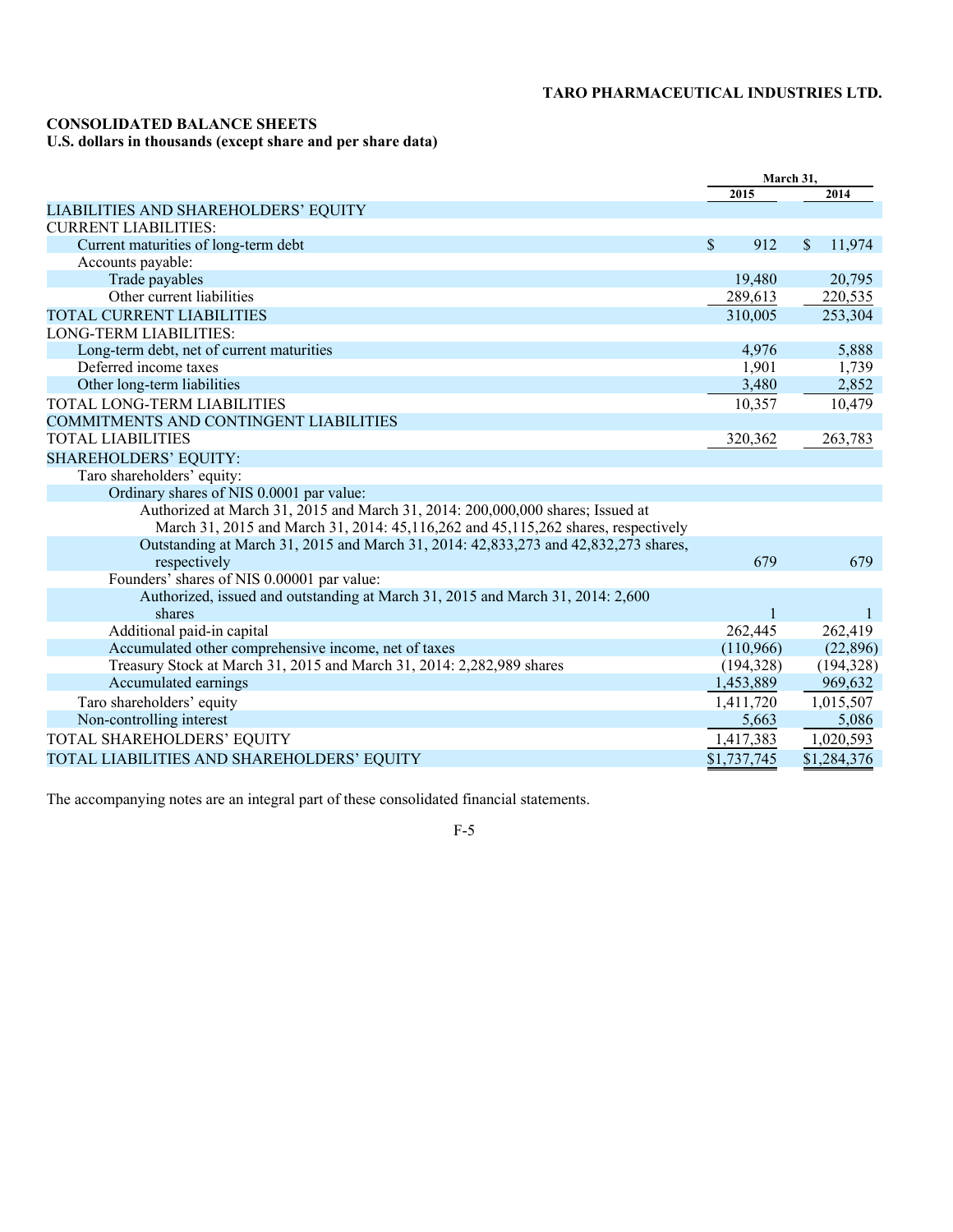# **CONSOLIDATED STATEMENTS OF OPERATIONS**

# **U.S. dollars and shares in thousands (except per share data)**

|                                                                                  | <b>Years ended March 31,</b> |              |              |
|----------------------------------------------------------------------------------|------------------------------|--------------|--------------|
|                                                                                  | 2015                         | 2014         | 2013         |
| Sales, net                                                                       | \$862,944                    | \$759,285    | \$670,954    |
| Cost of sales                                                                    | 186,359                      | 179,279      | 176,128      |
| Gross profit                                                                     | 676,585                      | 580,006      | 494,826      |
| Operating expenses:                                                              |                              |              |              |
| Research and development                                                         | 65,510                       | 55,430       | 46,508       |
| Selling, marketing, general and administrative                                   | 87,644                       | 91,733       | 86,438       |
| Settlements and loss contingencies                                               | (4,200)                      | 2,590        | 33,300       |
|                                                                                  | 148,954                      | 149,753      | 166,246      |
| Operating income                                                                 | 527,631                      | 430,253      | 328,580      |
| Financial income, net                                                            | (51,311)                     | (12, 285)    | (3,931)      |
| Other gain, net                                                                  | 2,738                        | 1,369        | 3,352        |
| Income before income taxes                                                       | 581,680                      | 443,907      | 335,863      |
| Tax expense                                                                      | 96,059                       | 82,729       | 67,799       |
| Income from continuing operations                                                | 485,621                      | 361,178      | 268,064      |
| Net loss from discontinued operations attributable to Taro                       | (787)                        | (319)        | (1, 194)     |
| Net income                                                                       | 484,834                      | 360,859      | 266,870      |
| Net income attributable to non-controlling interest                              | 577                          | 472          | 664          |
| Net income attributable to Taro                                                  | \$484,257                    | \$360,387    | \$266,206    |
| Net income from continuing operations attributable to Taro                       | \$485,044                    | \$360,706    | \$267,400    |
| Net loss from discontinued operations attributable to Taro                       | (787)                        | (319)        | (1, 194)     |
| Net income attributable to Taro                                                  | \$484,257                    | \$360,387    | \$266,206    |
| Net income per ordinary share from continuing operations attributable to Taro:   |                              |              |              |
| <b>Basic</b>                                                                     | \$<br>11.32                  | \$<br>8.15   | \$<br>5.99   |
| Diluted                                                                          | \$<br>11.32                  | \$<br>8.15   | \$<br>5.98   |
| Net loss per ordinary share from discontinued operations attributable to Taro:   |                              |              |              |
| <b>Basic</b>                                                                     | \$<br>(0.01)                 | \$<br>(0.01) | \$<br>(0.03) |
| Diluted                                                                          | \$<br>(0.01)                 | \$<br>(0.01) | \$<br>(0.03) |
| Net income per ordinary share attributable to Taro:                              |                              |              |              |
| <b>Basic</b>                                                                     | 11.31<br>\$                  | \$<br>8.14   | \$<br>5.96   |
| Diluted                                                                          | \$<br>11.31                  | \$<br>8.14   | \$<br>5.95   |
| Weighted-average number of ordinary shares used to compute net income per share: |                              |              |              |
| <b>Basic</b>                                                                     | 42,834                       | 44,276       | 44,678       |
|                                                                                  |                              |              |              |
| Diluted                                                                          | 42,834                       | 44,279       | 44,715       |

The accompanying notes are an integral part of these consolidated financial statements.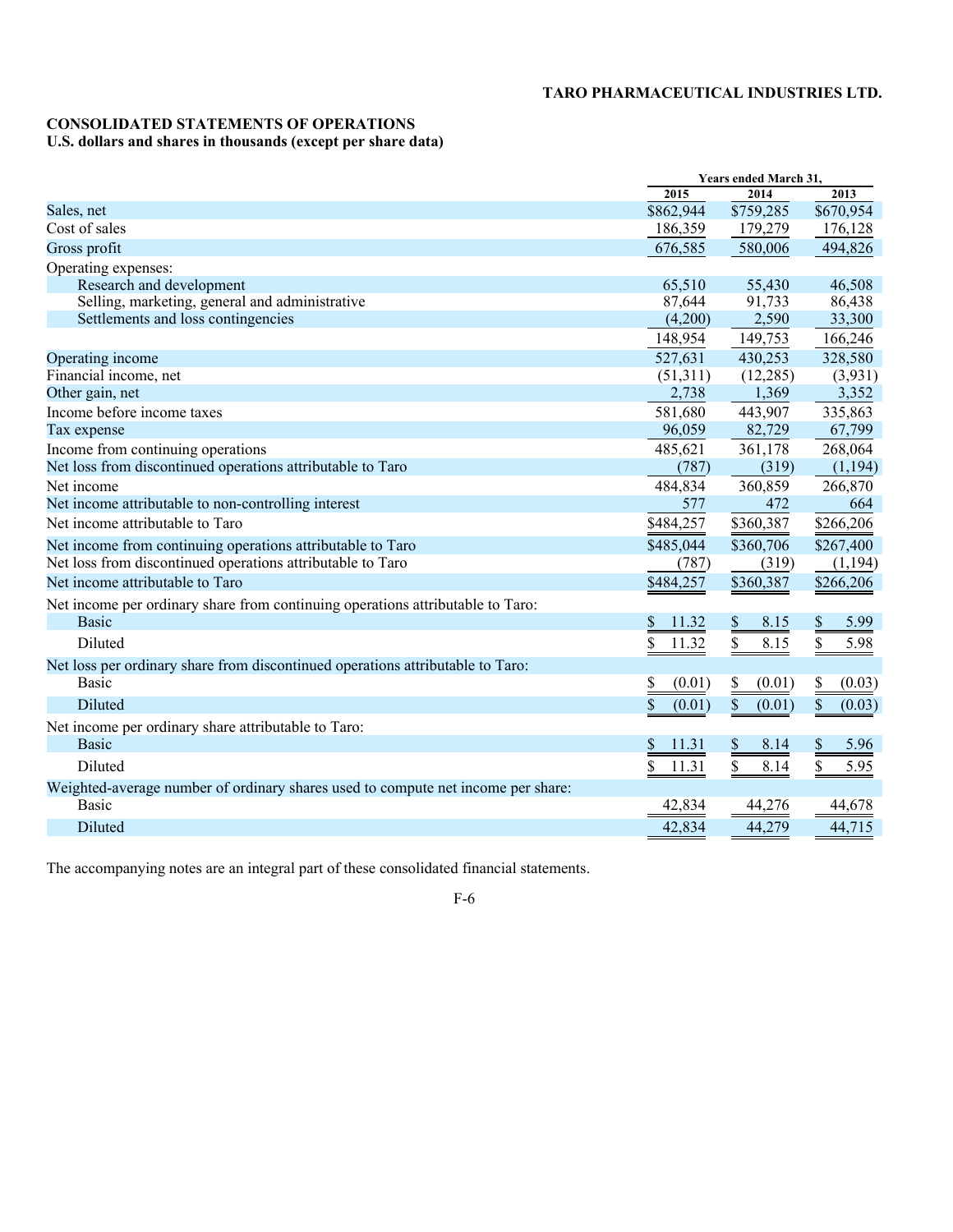# **CONSOLIDATED STATEMENTS OF COMPREHENSIVE INCOME**

**U.S. dollars and shares in thousands (except per share data)** 

|                                                     | <b>Years ended March 31,</b> |           |           |  |
|-----------------------------------------------------|------------------------------|-----------|-----------|--|
|                                                     | 2015                         | 2014      | 2013      |  |
| Net income attributable to Taro                     | \$484,257                    | \$360,387 | \$266,206 |  |
| Other comprehensive loss                            |                              |           |           |  |
| Foreign currency translation adjustments            | (88, 153)                    | (39,590)  | (6,340)   |  |
| Unrealized gain (loss) from marketable securities   | 83                           | (49)      | 49        |  |
| Total other comprehensive loss attributable to Taro | (88,070)                     | (39,639)  | (6,291)   |  |
| Total comprehensive income attributable to Taro     | \$396,187                    | \$320,748 | \$259,915 |  |

F-7

The accompanying notes are an integral part of these consolidated financial statements.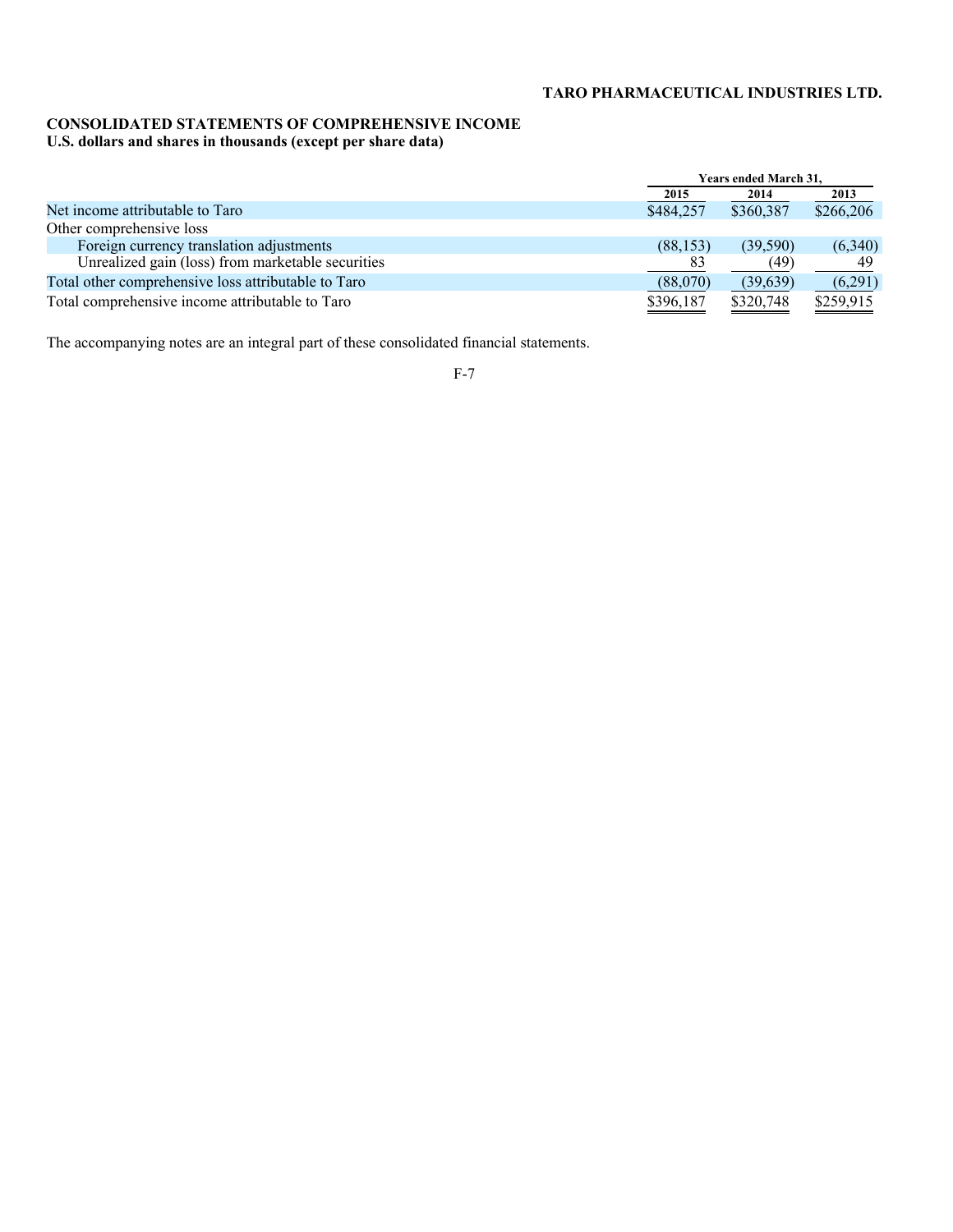# **CONSOLIDATED STATEMENTS OF CHANGES IN SHAREHOLDERS' EQUITY U.S. dollars and shares in thousands**

|                                 | <b>Taro Shareholders' Equity</b> |                     |                                      |                                                               |                                  |                          |                                              |                             |                                         |
|---------------------------------|----------------------------------|---------------------|--------------------------------------|---------------------------------------------------------------|----------------------------------|--------------------------|----------------------------------------------|-----------------------------|-----------------------------------------|
|                                 | Number of<br><b>Shares</b>       | Share<br>Capital    | Additional<br><b>Paid-in Capital</b> | <b>Accumulated</b><br>Other<br>Comprehensive<br>Income (Loss) | <b>Treasury</b><br><b>Shares</b> | Retained<br>Earnings     | <b>Total Taro</b><br>Shareholders'<br>Equity | Non-controlling<br>Interest | Total<br>Shareholders'<br><b>Equity</b> |
| Balance at March 31, 2012       | 44,477                           | 680                 | 253,584                              | 23,034                                                        | (1,329)                          | 343,039                  | 619,008                                      | 3,950                       | 622,958                                 |
| Exercise of options             | 291                              | ∗                   | 7,416                                |                                                               |                                  |                          | 7,416                                        |                             | 7,416                                   |
| Share-based compensation        |                                  |                     | 8                                    |                                                               |                                  |                          | 8                                            | _                           |                                         |
| Comprehensive loss, net of tax: |                                  |                     |                                      | (6,291)                                                       |                                  |                          | (6,291)                                      |                             | (6,291)                                 |
| Net income                      |                                  |                     |                                      |                                                               | —                                | 266,206                  | 266,206                                      | 664                         | 266,870                                 |
| Balance at March 31, 2013       | 44,768                           | 680<br>S.           | 261,008 \$                           | 16,743                                                        | (1, 329)<br>ъ                    | 609,245 \$<br>S          | 886,347                                      | $4,614$ \$<br>-S            | 890,961                                 |
| Exercise of options             | 24                               |                     | 1,411                                |                                                               |                                  |                          | 1,411                                        |                             | 1,411                                   |
| Purchase of treasury stock      | (1,960)                          |                     |                                      |                                                               | (192,999)                        |                          | (192,999)                                    |                             | (192,999)                               |
| Comprehensive loss, net of tax: |                                  |                     |                                      | (39,639)                                                      |                                  |                          | (39,639)                                     | —                           | (39,639)                                |
| Net income                      |                                  |                     |                                      |                                                               | –                                | 360,387                  | 360,387                                      | 472                         | 360,859                                 |
| Balance at March 31, 2014       | 42.832                           | $\mathbf{s}$<br>680 | $\mathbf S$<br>262,419 \$            | (22,896)                                                      | \$(194,328)                      | 969.632<br><sup>\$</sup> | 1,015,507<br>S.                              | 5,086<br>-\$                | 1,020,593<br>\$                         |
| Exercise of options             |                                  |                     | 26                                   |                                                               |                                  |                          | 26                                           |                             | 26                                      |
| Comprehensive loss, net of tax: |                                  |                     |                                      | (88,070)                                                      |                                  |                          | (88,070)                                     |                             | (88,070)                                |
| Net income                      |                                  |                     |                                      |                                                               |                                  | 484,257                  | 484,257                                      | 577                         | 484,834                                 |
| Balance at March 31, 2015       | 42,833                           | \$<br>680           | 262,445 \$                           |                                                               | $(110,966)$ \$(194,328)          | \$1,453,889              | 1,411,720                                    | 5,663                       | 1,417,383                               |

# \* Amount is less than \$500

The accompanying notes are an integral part of these consolidated financial statements.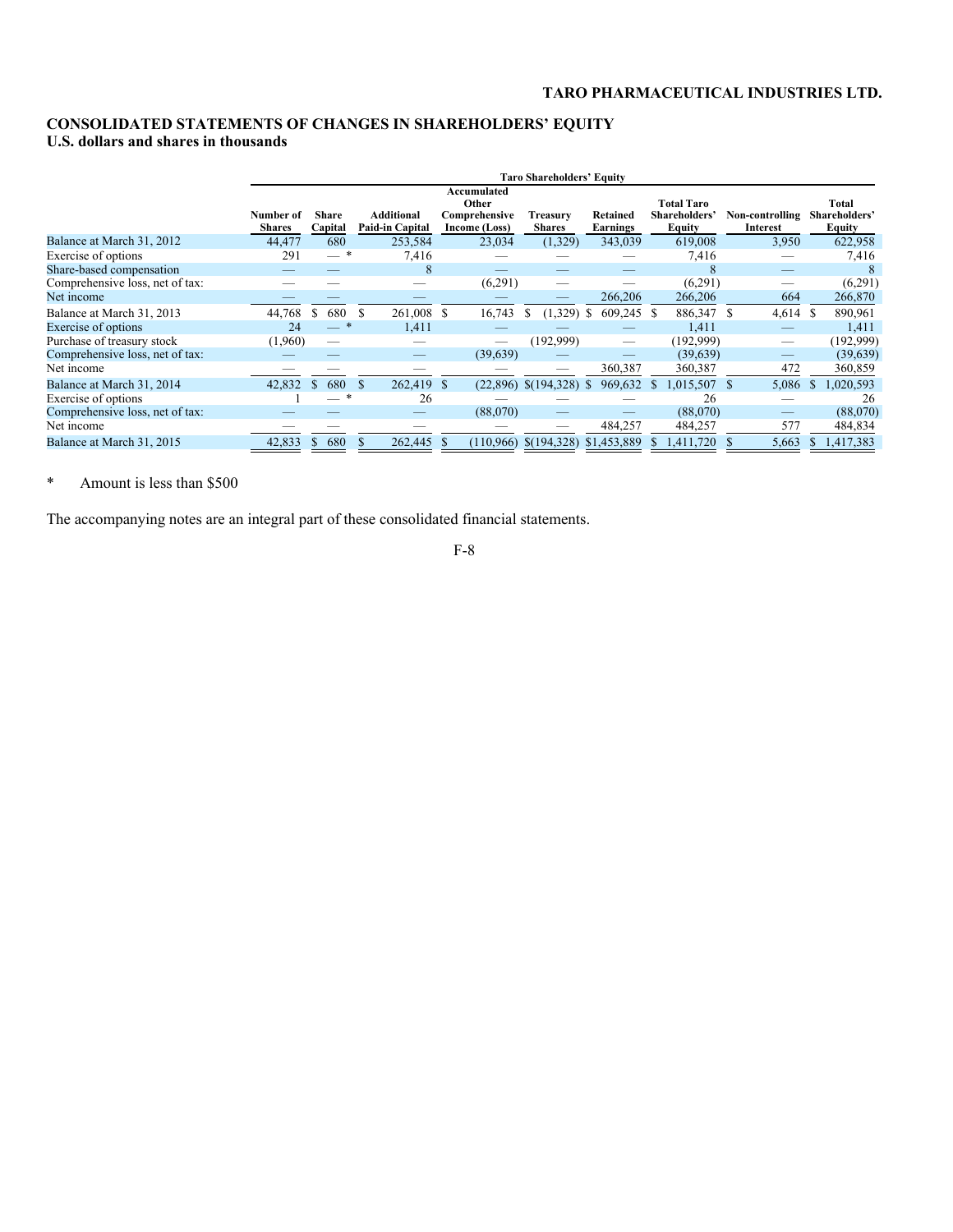# **CONSOLIDATED STATEMENTS OF CASH FLOWS U.S. dollars in thousands**

|                                                                                               | Years ended March 31, |           |           |  |
|-----------------------------------------------------------------------------------------------|-----------------------|-----------|-----------|--|
|                                                                                               | 2015                  | 2014      | 2013      |  |
| Cash flows from operating activities:                                                         |                       |           |           |  |
| Net income                                                                                    | \$484,834             | \$360,859 | \$266,870 |  |
| Adjustments required to reconcile net income to net cash provided by operating<br>activities: |                       |           |           |  |
| Depreciation and amortization                                                                 | 15,798                | 16,567    | 17,765    |  |
| Change in deferred charges and other assets                                                   |                       | 10        | 26        |  |
| Impairment of long-lived assets                                                               | 90                    | 47        | 969       |  |
| Share-based compensation expense                                                              |                       |           | 8         |  |
| Accrued severance pay and other long-term liabilities, net                                    | 54                    | (230)     | 55        |  |
| Loss on sale of long-lived assets                                                             | 22                    | 44        | 13        |  |
| Realized gain on sale of marketable securities                                                | (231)                 | (23)      | (57)      |  |
| Change in derivative instruments, net                                                         | 5,483                 | 4,181     | 1,550     |  |
| Effect of exchange differences on inter-company balances                                      | (18, 167)             | (11,670)  | (1,510)   |  |
| (Decrease) increase in long-term debt due to currency fluctuations                            | (1,030)               | 1,137     | 440       |  |
| Deferred income taxes, net                                                                    | (70, 387)             | (23,708)  | (18, 822) |  |
| Increase in trade receivables, net                                                            | (85,277)              | (19,755)  | (8,912)   |  |
| Increase in other receivables, prepaid expenses and other                                     | (3,508)               | (1,557)   | (1,339)   |  |
| Increase in inventories, net                                                                  | (7,027)               | (10,697)  | (630)     |  |
| Decrease in long-term receivables, prepaid expenses and other                                 | 242                   | 64        | 301       |  |
| Decrease (increase) in income tax receivables                                                 | 17,623                | (17,930)  |           |  |
| (Decrease) increase in trade payables                                                         | (542)                 | 1,804     | (3,483)   |  |
| Increase in other accounts payable and accrued expenses                                       | 18,731                | 50,686    | 43,500    |  |
| Increase (decrease) in income tax payables                                                    | 50,078                | 7,815     | (48,094)  |  |
| Net cash provided by operating activities                                                     | 406,788               | 357,644   | 248,650   |  |

The accompanying notes are an integral part of these consolidated financial statements.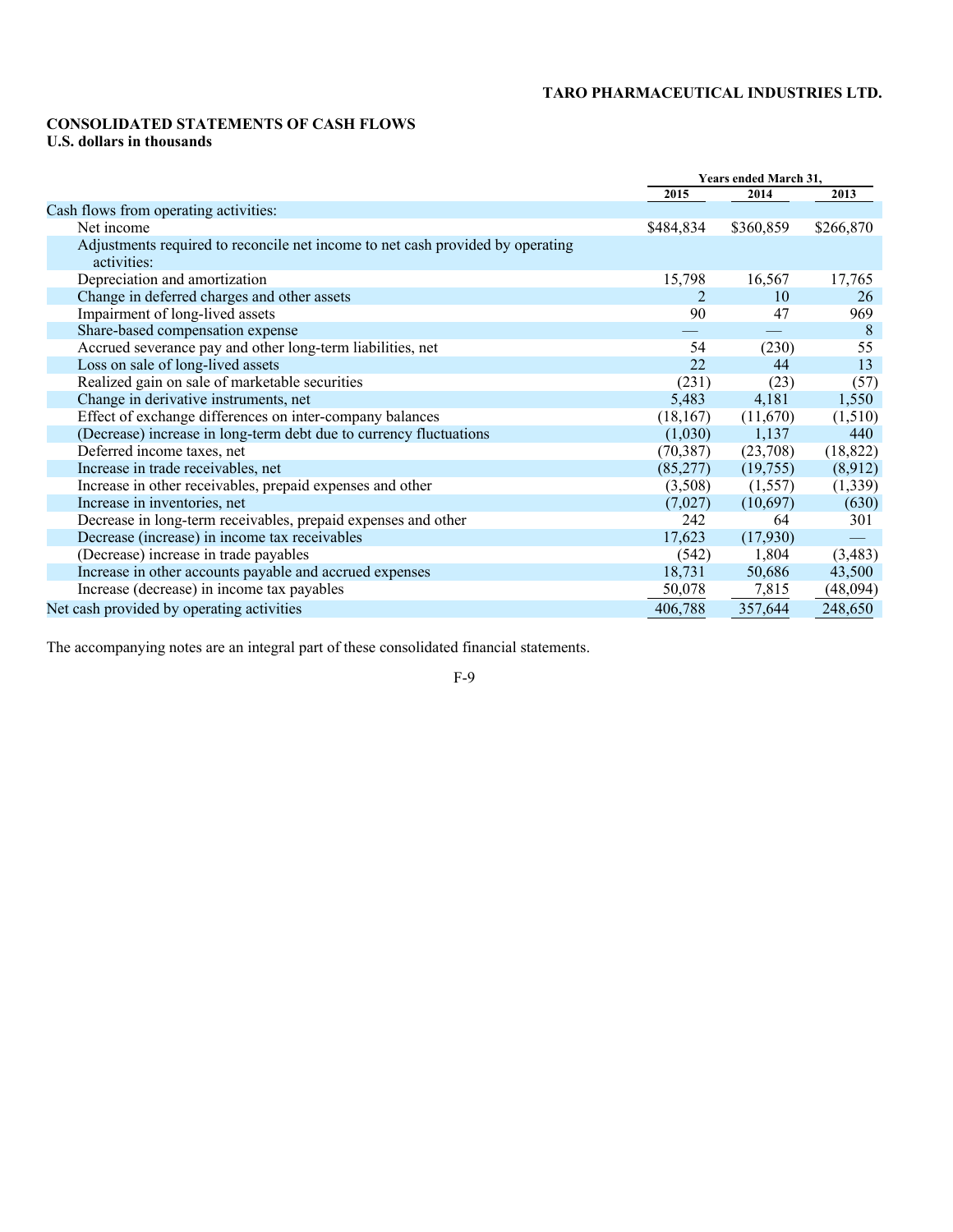# **CONSOLIDATED STATEMENTS OF CASH FLOWS U.S. dollars in thousands**

|                                                                   | <b>Years ended March 31.</b> |            |            |  |  |
|-------------------------------------------------------------------|------------------------------|------------|------------|--|--|
|                                                                   | 2015                         | 2014       | 2013       |  |  |
| Cash flows from investing activities:                             |                              |            |            |  |  |
| Purchase of property, plant and equipment                         | (19,997)                     | (21,249)   | (9, 466)   |  |  |
| Investment in other intangible assets                             | (158)                        | (4,555)    | (777)      |  |  |
| Investment in other assets                                        | (31,050)                     |            |            |  |  |
| Investment in short-term bank deposits                            | (43, 344)                    | (120, 648) | (241,671)  |  |  |
| Proceeds from restricted bank deposits                            | 28                           | 7,203      | 8,224      |  |  |
| Proceeds from (investment in) long-term deposits and other assets | 2,112                        | (33,956)   | (5,000)    |  |  |
| Proceeds from (investment in) marketable securities, net          | 111                          | (100)      | 4,758      |  |  |
| Proceeds from sale of long-lived assets                           | 217                          | 8          |            |  |  |
| Net cash used in investing activities                             | (92,081)                     | (173, 297) | (243, 931) |  |  |
| Cash flows from financing activities:                             |                              |            |            |  |  |
| Excess tax benefits from share-based payment arrangements         |                              | 149        | 838        |  |  |
| Proceeds from issuance of shares, net                             | 26                           | 1,262      | 6,584      |  |  |
| Purchase of treasury stock                                        |                              | (192,999)  |            |  |  |
| Repayment of long-term debt                                       | (10, 944)                    | (11, 874)  | (10, 748)  |  |  |
| Net cash used in financing activities                             | (10,918)                     | (203, 462) | (3,326)    |  |  |
| Effect of exchange rate changes on cash and cash equivalents      | (32, 115)                    | (8,202)    | (2,375)    |  |  |
| Increase (decrease) in cash and cash equivalents                  | 271,674                      | (27, 317)  | (982)      |  |  |
| Cash and cash equivalents at the beginning of the period          | 209,967                      | 237,284    | 238,266    |  |  |
| Cash and cash equivalents at the end of the period                | \$481,641                    | \$209,967  | \$237,284  |  |  |
| Supplemental disclosure of cash flow transactions:                |                              |            |            |  |  |
| Cash paid during the year for:                                    |                              |            |            |  |  |
| Interest                                                          | 1,014                        | 1,695      | 2,230      |  |  |
| Income taxes                                                      | \$101,651                    | \$117,409  | \$133,612  |  |  |
| Non-cash investing and financing transactions:                    |                              |            |            |  |  |
| Purchase of property, plant and equipment on credit               | 645                          | 1,714<br>S | 1,573<br>S |  |  |

The accompanying notes are an integral part of these consolidated financial statements.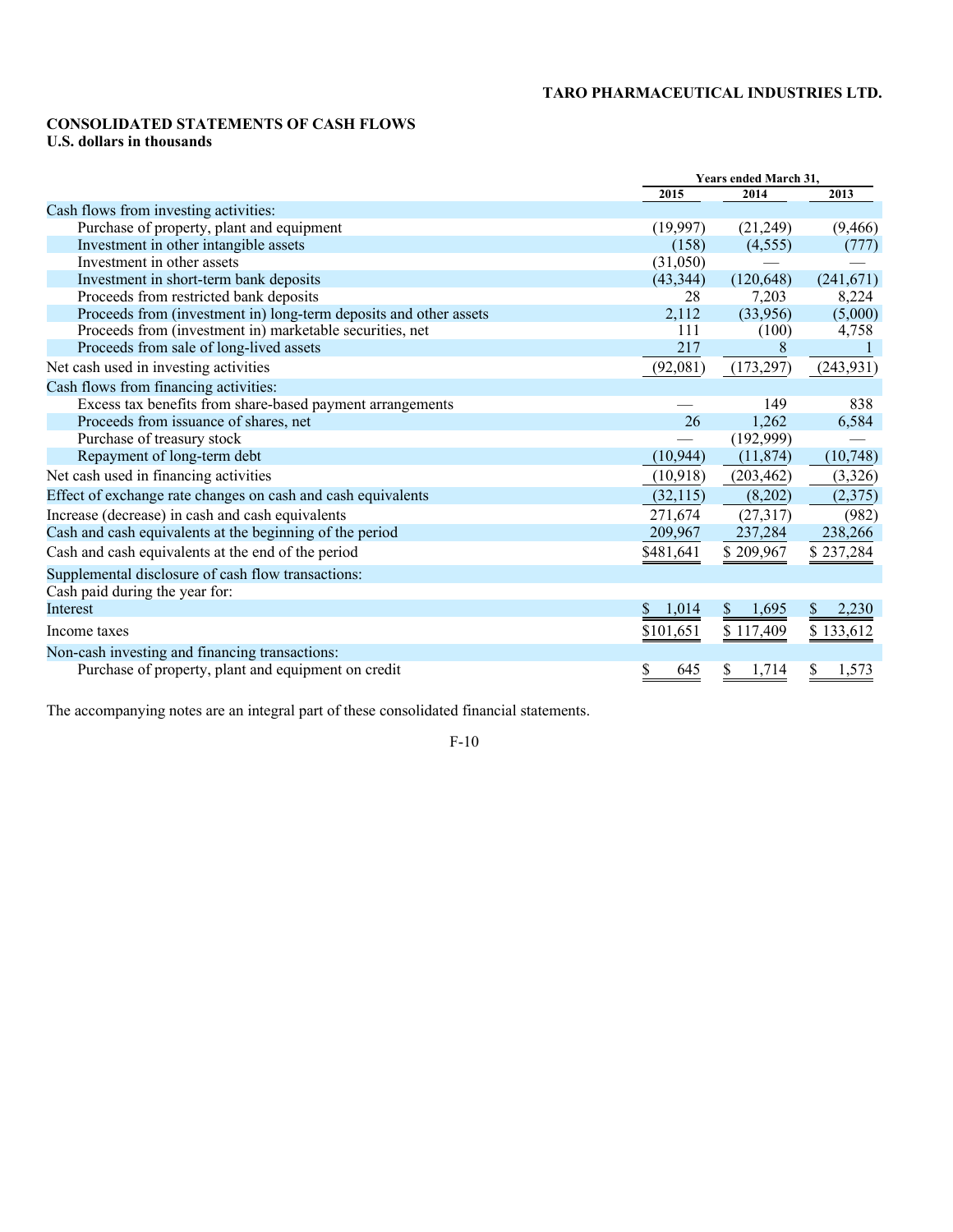#### **NOTE 1: — GENERAL**

a. Taro Pharmaceutical Industries Ltd. (the "Company" or "Taro") is an Israeli corporation, which operates in Israel and elsewhere through its Israeli, North American, and European subsidiaries (the "Group"). The principal business activities of the Group are the production, research, development and marketing of pharmaceutical products. As of March 22, 2012, the Company's ordinary shares are traded on the New York Stock Exchange (the "NYSE"), under the symbol "TARO." Prior to the move to the NYSE, the Company's ordinary shares were quoted on the Pink Sheets Electronic Quotation Service ("Pink Sheets") under the symbol "TAROF." As used herein, the terms "we," "us," "our," "Taro" and the "Company" mean Taro Pharmaceutical Industries Ltd. and its subsidiaries, unless otherwise indicated.

The activities of the Group in North America are performed by Taro Pharmaceuticals Inc., Taro Pharmaceuticals North America, Inc. and Taro Pharmaceuticals U.S.A., Inc. ("Taro U.S.A."). Taro Research Institute Ltd. in Israel provided research and development services to the Group, which, as of its merger with and into Taro, are now performed by Taro. Taro International Ltd. in Israel and Taro's subsidiary in the United Kingdom are engaged in the pharmaceutical activities of the Group outside North America.

The Group manufactures generic and proprietary drug products in facilities located in Israel and Canada, and manufactures bulk active pharmaceutical ingredients in its Israel facility. The Group's research and development facilities are located in Israel and Canada. The majority of the Group's sales are in North America, primarily in the U.S.A.

In North America, the Company sells and distributes its products principally to drug industry wholesalers, drug store chains and mass merchandisers. In Israel, the Group sells and distributes its products principally to healthcare institutions, drug store chains, and private pharmacies.

In the generic pharmaceutical industry, selling prices and related profit margins tend to decrease as products mature due to increased competition from other generic pharmaceutical manufacturers as they gain approval from the U.S. Food and Drug Administration (the "FDA"), the Canadian Health Products and Food Branch Inspectorate, and the Israeli and other Ministries of Health ("Government Agencies") to manufacture equivalent products. The Group's future operating results are dependent on, among other things, its ability to introduce new products and maintain its approvals to market existing drugs.

While non-compliance with Government Agencies' regulations can result in refusal to allow country entry, seizure, fines or injunctive actions to prevent the sale of products, no material actions against the Group or its products have recently occurred. The Group believes that it is in material compliance with all Government Agencies' regulations.

While the majority of the Company's products are either synthesized by the Company itself or are derived from multiple source materials, some raw materials and certain products are currently obtained from single suppliers. The Company does not believe that any interruption of supply from a single supplier would have a material adverse effect on the Company's results of operations and financial position. To date, the Group has not experienced difficulties in obtaining raw materials or other materials.

Sun Pharmaceutical Industries Ltd. (Reuters: SUN.BO, Bloomberg: SUNP IN, NSE: SUNPHARMA, BSE: 524715) ("Sun Pharma" and together with its affiliates, "Sun"), the Company's majority shareholder, owns, or controls, 29,497,813, or 68.9%, of the Company's ordinary shares, and with the Company's founders' shares, 79.2% of the vote attributable to the share equity of the Company.

In December 2013, the Company completed a modified "Dutch auction" tender offer whereby, an aggregate of 1,959,514 ordinary shares were repurchased at the final purchase price of \$97.50 per share, for an aggregate purchase price of approximately \$193.0 million (including fees and expenses relating to the tender offer). These shares are classified as treasury stock.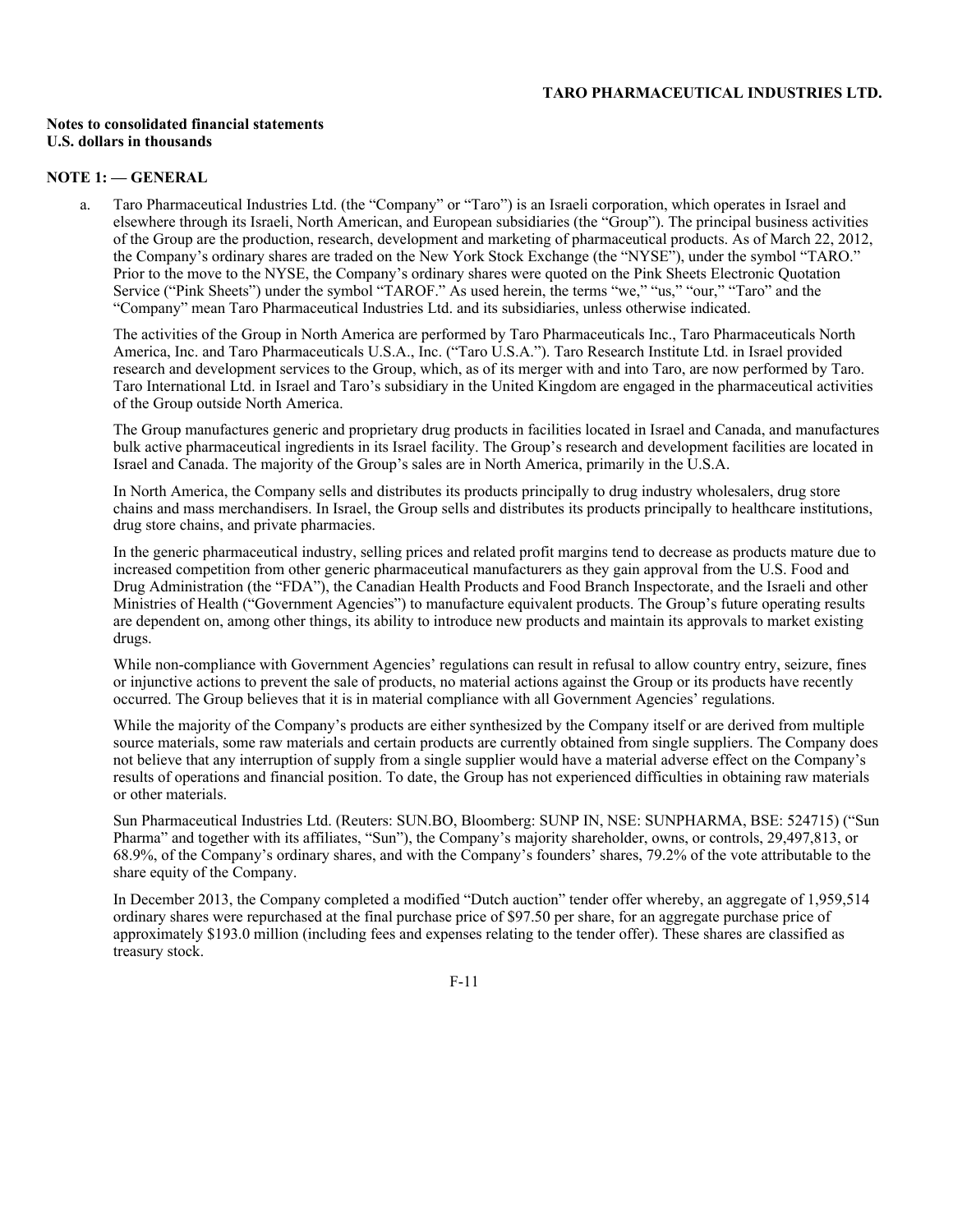## **Notes to consolidated financial statements U.S. dollars in thousands**

### **NOTE 2: — SIGNIFICANT ACCOUNTING POLICIES**

The consolidated financial statements are prepared according to U.S. GAAP.

a. Use of estimates:

The preparation of the consolidated financial statements in conformity with U.S. GAAP requires management to make estimates, judgements and assumptions. The Company's management believes that the estimates, judgements and assumptions used are reasonable based upon information available at the time they are made. These estimates, judgements and assumptions can affect the reported amounts of assets and liabilities and disclosure of contingent assets and liabilities at the dates of the financial statements, and the reported amounts of revenue and expenses during the reporting period. Actual results could differ from those estimates.

The Company's most critical estimates are used in its determination of its sales incentives reserves (see Note 5), inventory reserves, income taxes, fixed assets, intangible assets, derivative instruments and contingencies.

b. Financial statements in U.S. dollars:

A majority of the revenue of the Company and certain of its subsidiaries (exclusive of its Canadian, Irish, and U.K. subsidiaries – see below) is generated in U.S. dollars ("dollars"). In addition, a substantial portion of the costs of the Company and these subsidiaries is incurred in dollars. The Company's management believes that dollars is the primary currency of the economic environment in which the Company and these subsidiaries operate. Thus, the functional and reporting currency of the Company and its subsidiaries is the dollar, requiring re-measurement from the local currency into dollars for each of these entities. All exchange gains and losses resulting from the re-measurement are reflected in the Consolidated Statement of Operations as financial income or expense, as appropriate.

The functional currency of the Company's Canadian, Irish, and U.K. subsidiaries are the Canadian dollar, the Euro, and the British Pound, respectively.

Accordingly, the financial statements of the Canadian, Irish, and U.K. subsidiaries have been translated into dollars. All balance sheet accounts have been translated using the exchange rates in effect at the balance sheet date. Amounts recorded in the Consolidated Statements of Operations have been translated using the average exchange rate prevailing during the year. The resulting translation adjustments are reported as a component of shareholders' equity under accumulated other comprehensive income.

c. Principles of consolidation:

The consolidated financial statements include the accounts of the Company and its subsidiaries. Inter-company transactions and balances have been eliminated in consolidation and non-controlling interest is included in shareholders' equity.

Sun, through its wholly owned subsidiary, Taro Development Corporation ("TDC"), owns 3.125% of the shares that have economic rights and has 50% of the voting rights in Taro U.S.A.; with the Company owning the remaining shares and voting rights. In 1993, TDC signed an agreement with the Company to vote all of its shares in Taro U.S.A. in all elections of directors of Taro U.S.A. as the Company shall instruct. In May 2011, TDC renewed its commitment to the Company. TDC may terminate the agreement upon one year written notice and no such notice of termination has been provided. TDC is a minority shareholder in the Company by way of its ownership of Taro U.S.A. shares that have economic rights.

d. Cash and cash equivalents:

Cash equivalents are short-term, highly-liquid investments that are readily convertible into cash with original maturities of three months or less at the date acquired.

Short-term bank deposits:

Bank deposits with maturities of more than three months, but less than one year, are included in short-term deposits. Such deposits are stated at cost which approximates market values and are invested at an average interest rate of 0.93% and 1.21% for March 31, 2015 and 2014, respectively.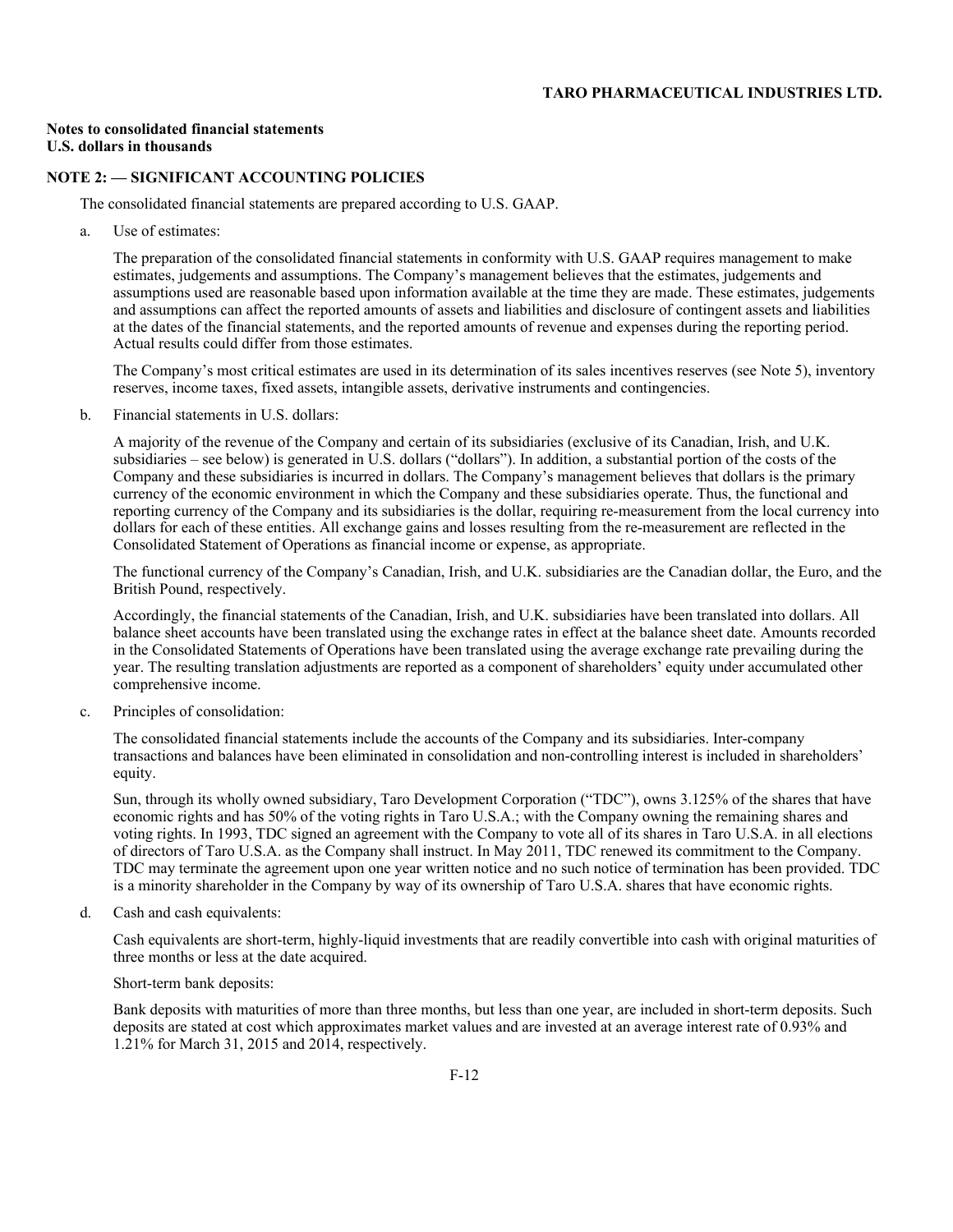#### **Notes to consolidated financial statements U.S. dollars in thousands**

e. Marketable securities:

Marketable securities are comprised primarily of bonds issued by government municipalities. These marketable securities covered by FASB ASC Section 320-10-25, "*Investments: Debt and Equity Securities – Overall – Recognition,"* were designated as available-for-sale. Accordingly, these securities are stated at fair value, with unrealized gains and losses reported in accumulated other comprehensive income, a separate component of shareholders' equity.

Realized gains and losses on the sale of investments are included in financial income, net and are derived using the specific identification method for determining the cost of securities.

The amortized cost of debt securities is adjusted for amortization of premiums and accretion of discounts to maturity. Such amortization together with interest and dividends on securities are included in financial income, net.

The Company recognizes an impairment charge when a decline in the fair value of its investments in debt securities results in the value of the investments being below the cost basis of such securities and when such decline is judged to be otherthan-temporary. Factors considered in making such a determination include the duration and severity of the impairment, the reason for the decline in value, the potential recovery period and the Company's intent to sell, including whether it is more likely than not that the Company will be required to sell the investment before recovery of cost basis. For securities that are deemed other-than-temporarily impaired, the amount of impairment is recognized in financial income, net in the Consolidated Statements of Operations and is limited to the amount related to credit losses, while impairment related to other factors is recognized in other comprehensive income.

During the years ended March 31, 2015, 2014 and 2013, the Company did not own or sell any marketable securities previously impaired.

f. Allowance for doubtful accounts:

The allowance for doubtful accounts is calculated primarily with respect to specific balances, for which, in the opinion of the Company's management, collection of such balances is doubtful. The allowance, in the opinion of the Company's management, is sufficient to cover probable uncollectible balances. See Note 4.

g. Inventories:

Inventories are stated at the lower of cost or net realizable value. Inventory reserves are provided to cover risks arising from slow-moving items, short-dated inventory, excess inventory or obsolescence. Changes in these provisions are charged to cost of sales. Cost is determined as follows:

Raw and packaging materials – average cost basis.

Finished goods and work in progress – average production costs including materials, labor and direct and indirect manufacturing expenses.

Purchased products for commercial purposes – average cost basis.

h. Deferred income taxes:

Deferred income taxes are determined utilizing the "asset and liability" method based on the estimated future tax effects of temporary differences between the financial accounting and tax basis of assets and liabilities under the applicable tax laws, and on tax rates anticipated to be in effect when the deferred taxes are expected to be paid or realized. A valuation allowance is provided if, based upon the weight of available evidence, it is "more likely than not" that a portion of the deferred tax assets will not be realized. Deferred tax liabilities and assets are classified as current or non-current based on the classification of the related asset or liability for financial reporting, or according to the expected reversal dates of the specific temporary differences where appropriate.

- i. Property, plant and equipment:
	- (1) Property, plant and equipment is stated at cost, net of accumulated depreciation. Payroll and other costs that are direct incremental costs necessary to bring an asset to the condition of its intended use incurred during the construction and validation period of property, plant and equipment are capitalized to the cost of such assets.
	- (2) Depreciation is calculated utilizing the straight-line method over the estimated useful lives of the assets, from the date the assets are ready for their intended use, at the following annual rates: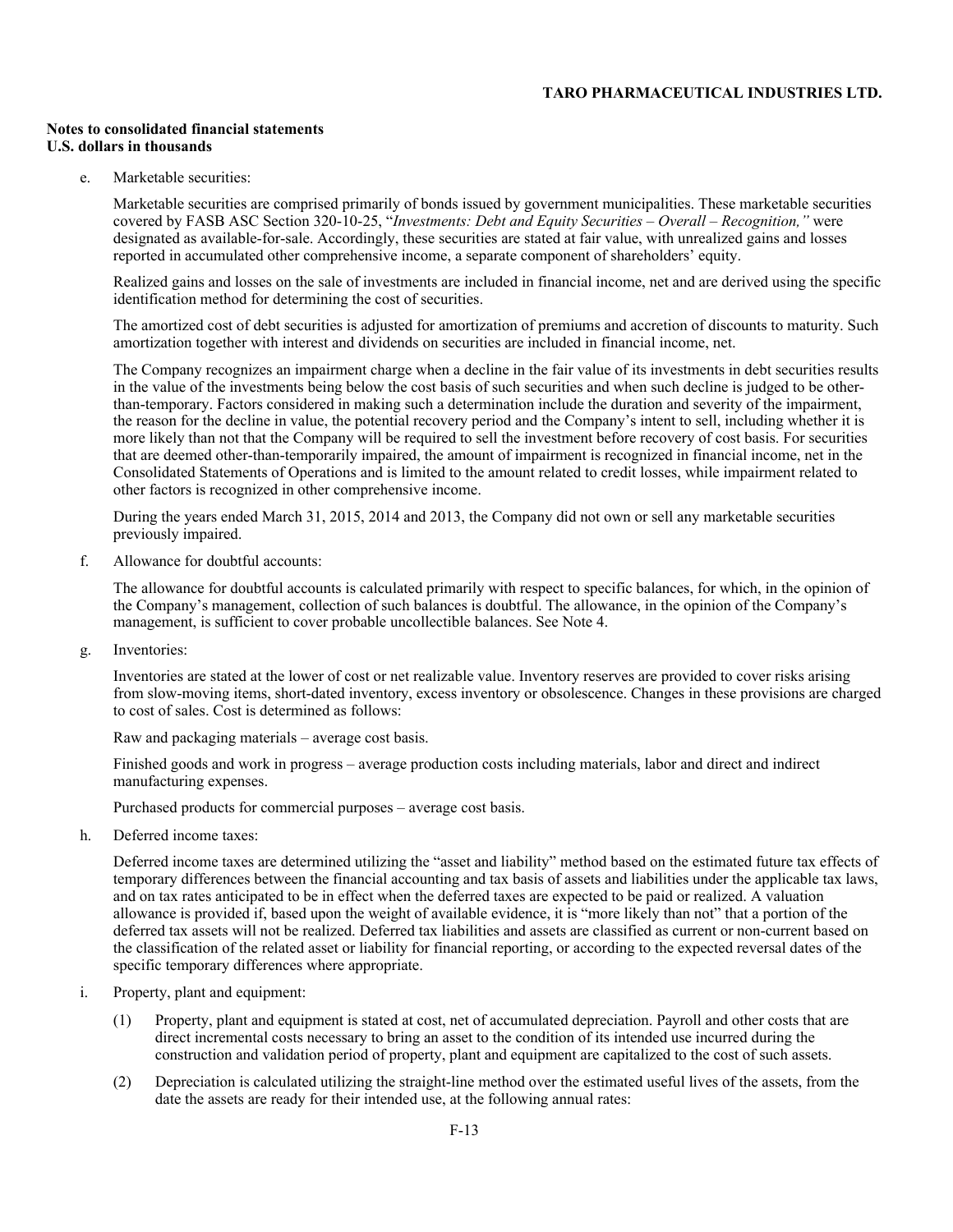|                                                              | $\frac{0}{0}$        |
|--------------------------------------------------------------|----------------------|
| <b>Buildings</b>                                             | $2.5 - 10$           |
| Machinery and equipment                                      | $5 - 20$ (mainly 10) |
| Motor vehicles                                               | $15 - 20$            |
| Furniture, fixtures, office equipment and computer equipment | $6 - 33$ (mainly 20) |

Leasehold improvements are depreciated using the straight-line method over the shorter of their useful lives or the terms of the leases (generally 5-10 years).

(3) The Group accounts for costs of computer software developed or obtained for internal use in accordance with FASB ASC Subtopic 350-40, "*Intangibles: Goodwill and Other – Internal-Use Software."* FASB ASC Subtopic 350-40 requires the capitalization of certain costs incurred in connection with developing or obtaining internal use software during the application development stage. As of March 31, 2015 and 2014, the Group capitalized \$4,510 and \$4,569 of software costs, respectively. Software costs are amortized using the straight-line method over their estimated useful life of three years.

#### j. Lease of land from Israel Land Administration:

The Company leases several parcels of land from the Israel Land Administration ("ILA"), which is accounted for pursuant to FASB ASC Subtopic 840-20, "*Leases – Operating Leases."* The lease period of the industrial parcels ends between 2018 and 2060. The Company has the right to extend each of the lease agreements for an additional period of 49 years. The ILA lease agreements are standard agreements covering substantial portions of the land of Israel. The standard agreements call for a Lease Period of 49 years, with an option for one additional Lease Period (i.e., total of 98 years). The ownership of the land is not transferred at the end of the lease period and there is no option to buy the land at the end of such period. The expectation, based on practice and accumulated experience is that the renewal price would be substantially below fair market value. Since such leases do not qualify as a capital lease, they are being accounted for as operating leases. The prepaid lease amount is included in long-term receivables and other assets and amortized over the term of the lease.

k. Goodwill:

The Company follows the provisions of FASB ASC Subtopic 350-20, "*Intangibles: Goodwill and Other – Goodwill."* Goodwill is not amortized, but rather is subject to an annual impairment test (or more frequently if impairment indicators arise).

The Company operates in one operating segment, comprising its only reporting unit. The goodwill impairment tests are conducted in two steps. In the first step, the Company determines the fair value of the reporting unit. If the net book value of the reporting unit exceeds its fair value, the Company would then perform the second step of the impairment test which requires allocation of the reporting unit's fair value of all of its assets and liabilities in a manner similar to an acquisition cost allocation, with any residual fair value being allocated to goodwill. The implied fair value of the goodwill is then compared to the carrying value to determine impairment, if any.

The Company determined the fair value of a reporting unit using the market approach which is based on the market capitalization by using the share price of the Company in the NYSE and an appropriate control premium. As of March 31, 2015, the market capitalization of the Company was significantly higher than the net book value of the reporting unit and therefore there was no need to continue to step two. Taro determined the goodwill was not subject to impairment as of March 31, 2015 and 2014.

l. Contingencies:

The Company may be involved in various patent, product liability, consumer, commercial or environmental claims, government investigations, and other legal proceedings that arise from time to time in the ordinary course of business. Except for income tax contingencies, the Company records accruals for these types of contingencies to the extent that the Company concludes their occurrence is probable and that the related liabilities are estimable. The Company records anticipated recoveries under existing insurance contracts that are virtually certain of occurring and at the gross amount that is expected to be collected.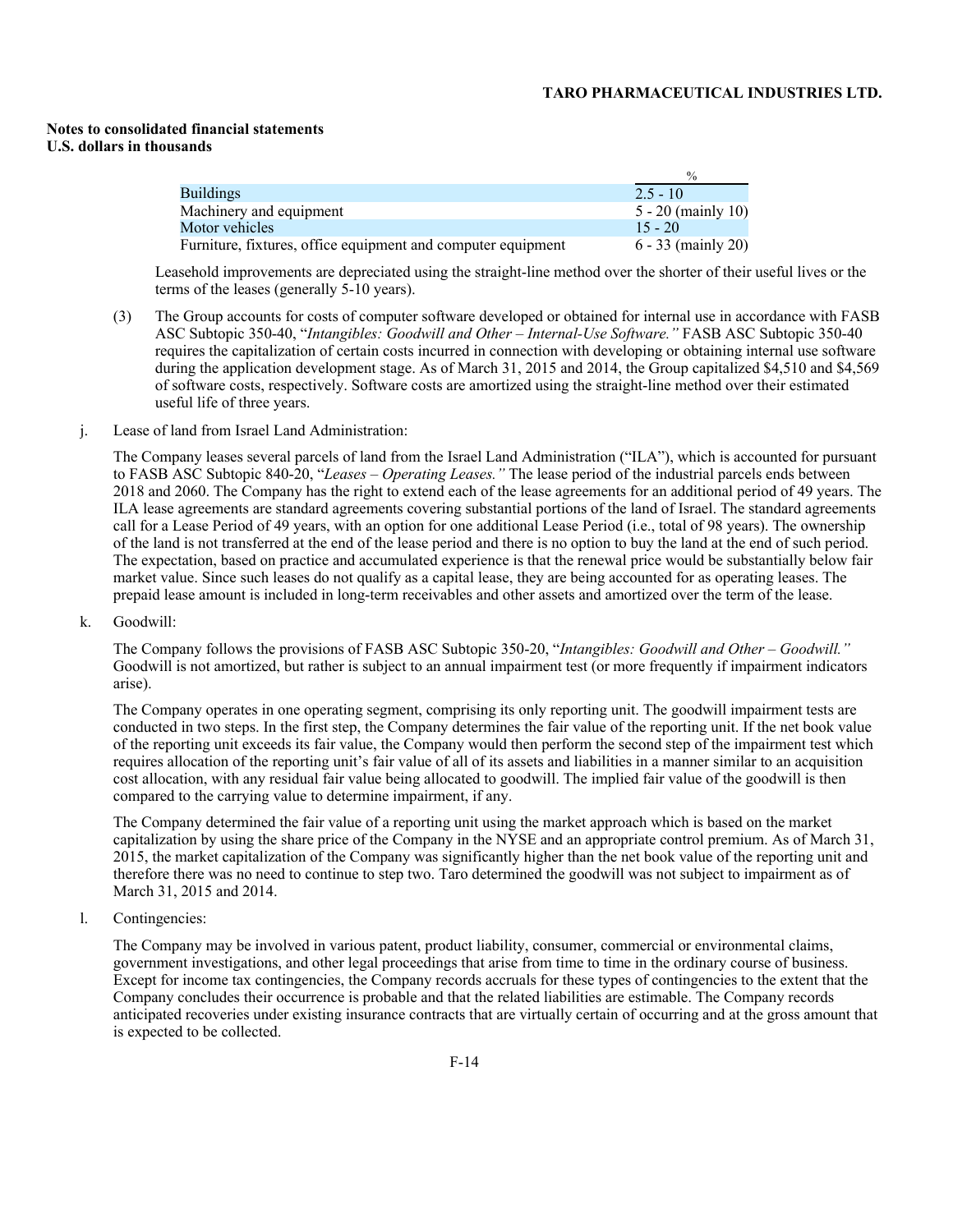#### **Notes to consolidated financial statements U.S. dollars in thousands**

m. Tax contingencies:

FASB ASC 740, "*Income Taxes,*" contains a two-step approach to recognizing and measuring a liability for uncertain tax positions. The first step is to evaluate the tax position taken or expected to be taken in a tax return by determining if the weight of available evidence indicates that it is more likely than not that, on an evaluation of the technical merits, the tax position will be sustained on audit, including resolution of any related appeals or litigation processes. The second step is to measure the tax benefit as the largest amount that is more than 50% likely to be realized upon ultimate settlement. In addition, the Company classifies interest and penalties recognized in the financial statements relating to uncertain tax positions under the provision for income taxes. A liability for unrecognized tax benefits was recorded as a result of the implementation of ASC 740 amounting to \$8,966 and \$6,858 as of March 31, 2015 and 2014, respectively.

n. Intangible assets and deferred charges and long-lived assets:

Intangible assets and deferred charges:

Acquired intangible assets and product rights to be held and used are not considered to have an indefinite useful life and are amortized over their useful life of a weighted-average amortization period of 14 years using a straight-line method of amortization that reflects the pattern in which the economic benefits of the intangible assets are consumed or otherwise used up, in accordance with FASB ASC Topic 350, "*Intangibles-Goodwill and Other*."

Debt issuance costs in respect to long-term debentures from institutional investors and bondholders are deferred and amortized under the effective interest method over the term of the debentures.

#### Long-lived assets:

The Group's long-lived assets, excluding goodwill, are reviewed for impairment in accordance with FASB ASC Topic 360, "*Property, Plant and Equipment,*" whenever events or changes in circumstances indicate that the carrying amount of an asset may not be recoverable. Impairment exists when the carrying amount of the asset exceeds the aggregate future undiscounted cash flows expected to be generated by the asset. The impairment to be recognized is measured by the amount by which the carrying amount of the assets exceeds the fair value of the asset. In the years ended March 31, 2015, 2014 and 2013, the Company recorded \$90, \$47 and \$969 impairment loss, respectively. As these losses related to the fixed assets of its Irish facility, they were included in discontinued operations.

o. Comprehensive income:

The Company accounts for comprehensive income in accordance with FASB ASC Topic No. 220, "*Comprehensive Income.*" This statement establishes standards for the reporting and display of comprehensive income and its components in a full set of general purpose financial statements. Comprehensive income generally represents all changes in shareholders' equity during the period except those resulting from investments by, or distributions to, shareholders. The Company determined that its items of other comprehensive income relates to unrealized gains and losses on available for sale securities and foreign currency translation adjustments. In accordance with the changes with the implementation of ASU No. 2011-05, "*Comprehensive Income (Topic 220): Presentation of Comprehensive Income,"* and ASU No. 2011-12, "*Comprehensive Income (Topic 220): Deferral of the Effective Date for Amendments to the Presentation of Reclassifications of Items Out of Accumulated Other Comprehensive Income in Accounting Standards Update No. 2011- 05,"* the Company presents comprehensive income on the Consolidated Statements of Comprehensive Income which follows the Consolidated Statements of Operations.

p. Treasury shares:

The Company repurchases its ordinary shares from time to time on the open market and holds such shares as treasury stock. The Company presents the cost to repurchase treasury stock as a reduction of shareholders' equity.

From time to time the Company may reissue treasury shares upon exercise of options. When treasury stock is reissued, the Company accounts for their issuance in accordance with FASB ASC Subtopic 505-30, "*Equity – Treasury Stock,"* and charges the excess of the purchase cost, including related share-based compensation expenses, over their issuance price (loss) to retained earnings. The purchase cost is calculated based on the specific identification method.

In cases where the purchase cost is lower than the re-issuance price, the Company credits the difference to additional paidin capital.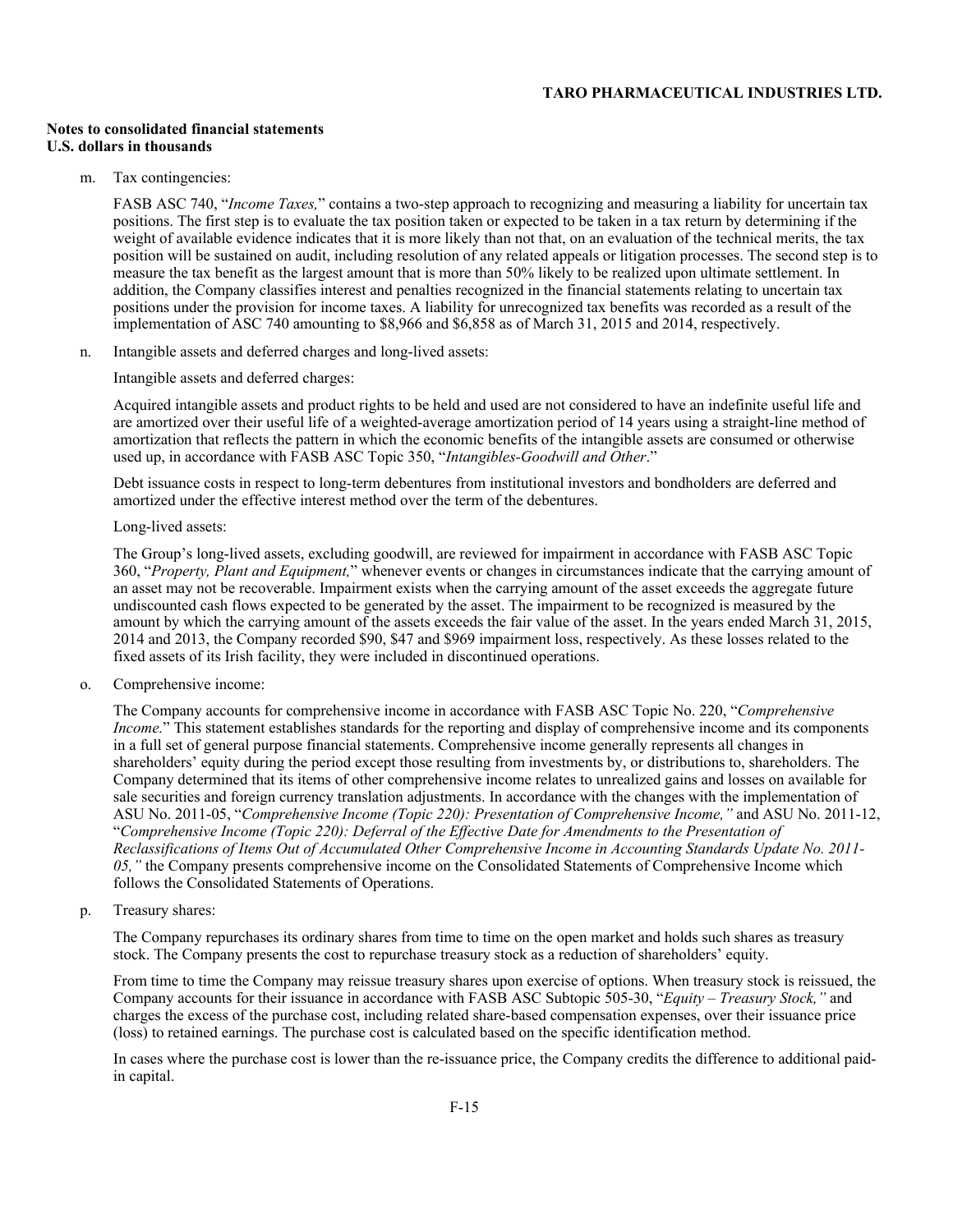#### **Notes to consolidated financial statements U.S. dollars in thousands**

q. Revenue recognition:

The Company generally recognizes revenue from product sales when title and risk of loss have transferred to its customers and when the criteria in FASB ASC Subtopic 605-15, *"Revenue Recognition – Products,"* have been satisfied. Those criteria generally require that (i) persuasive evidence of an arrangement exists; (ii) product delivery has occurred; (iii) the price to customers is fixed or determinable; (iv) collectability is reasonably assured, and (v) the amount of product returns, chargebacks, rebates and other sales deductions can be reasonably estimated. The Company ships products to its customers only in response to, and to the extent of, the orders that customers submit to the Company. Depending on the terms of our customer arrangements, revenue is generally recognized when the product is received by the customer ("FOB Destination Point") or at the time of shipment ("FOB Shipping Point").

When the Company recognizes and records revenue from the sale of its pharmaceutical products, the Company, in the same financial reporting period, records an estimate of various future deductions related to the sale. This has the effect of reducing the amount of reported product sales. These deductions include the Company's estimates, which may require significant judgement of chargebacks, product returns, rebates, cash discounts and other sales deductions.

Chargebacks result from pricing arrangements the Company has with end-user customers establishing contract prices which are lower than the wholesalers' acquisition costs or invoice prices. When these customers buy the Company's products from their wholesaler of choice, the wholesaler issues a credit memo (chargeback) to the Company for the difference between the invoice price and the end-user contract price. Chargeback reserves are estimated using current wholesaler inventory data beyond the Company's control, and historical data.

Product returns result from agreements allowing the Company's customers to return unsold inventory that is expired or close to expiration. Product return reserves are calculated using the average lag period between sales and product expiry, historical product returns experience, and specific return exposures to estimate the potential obligation for returns of inventory in the distribution channel.

Rebates result from contractual agreements with the Company's customers and are earned based on the Company's direct sales to customers or the Company's customers' sales to third parties. Rebate reserves from the Company's direct sales to customers and the Company's customers' sales to third parties are estimated using historical and contractual data.

The Company generally offers discounts to its customers for payments within a certain period of time. Cash discount reserves are calculated by multiplying the specified discount percentage by the outstanding receivable at the end of each period.

Reserves for returns, Medicaid and indirect rebates are included in current liabilities. All other sales deductions allowances are recorded as accounts receivable reserves. The reserve for returns is included in current liabilities as substantially all of these returns will not be realized until after the year-end accounts receivable balances are settled. Medicaid and indirect rebates are included in current liabilities because the Company does not have direct customer relationships with any of the payees. See Notes 5 and 12.

The Company offers incentives to certain resellers and retailers through various marketing programs where the Company agrees to reimburse them for advertising costs incurred to include the Company's products. The Company accounts for these in accordance with FASB ASC Subtopic 605-50, "*Revenue Recognition – Customer Payments and Incentives*," as reductions of revenue unless the customer receives an identifiable benefit in exchange for the consideration that is sufficiently separable from the customer's purchase of the products and the fair value of the benefits can be reasonably estimated.

r. Research and development:

Research and development expenses are charged to expense as incurred. Payments made for research and development services prior to the services being rendered are recorded as prepaid assets on our balance sheet and expensed as provided.

s. Royalty-bearing grants:

Royalty-bearing grants from the government of Israel through the Office of the Chief Scientist for funding approved research and development projects are recognized at the time the Company is entitled to such grants, on the basis of the related costs incurred. The Company did not earn any grants during the year ended March 31, 2015, 2014 and 2013.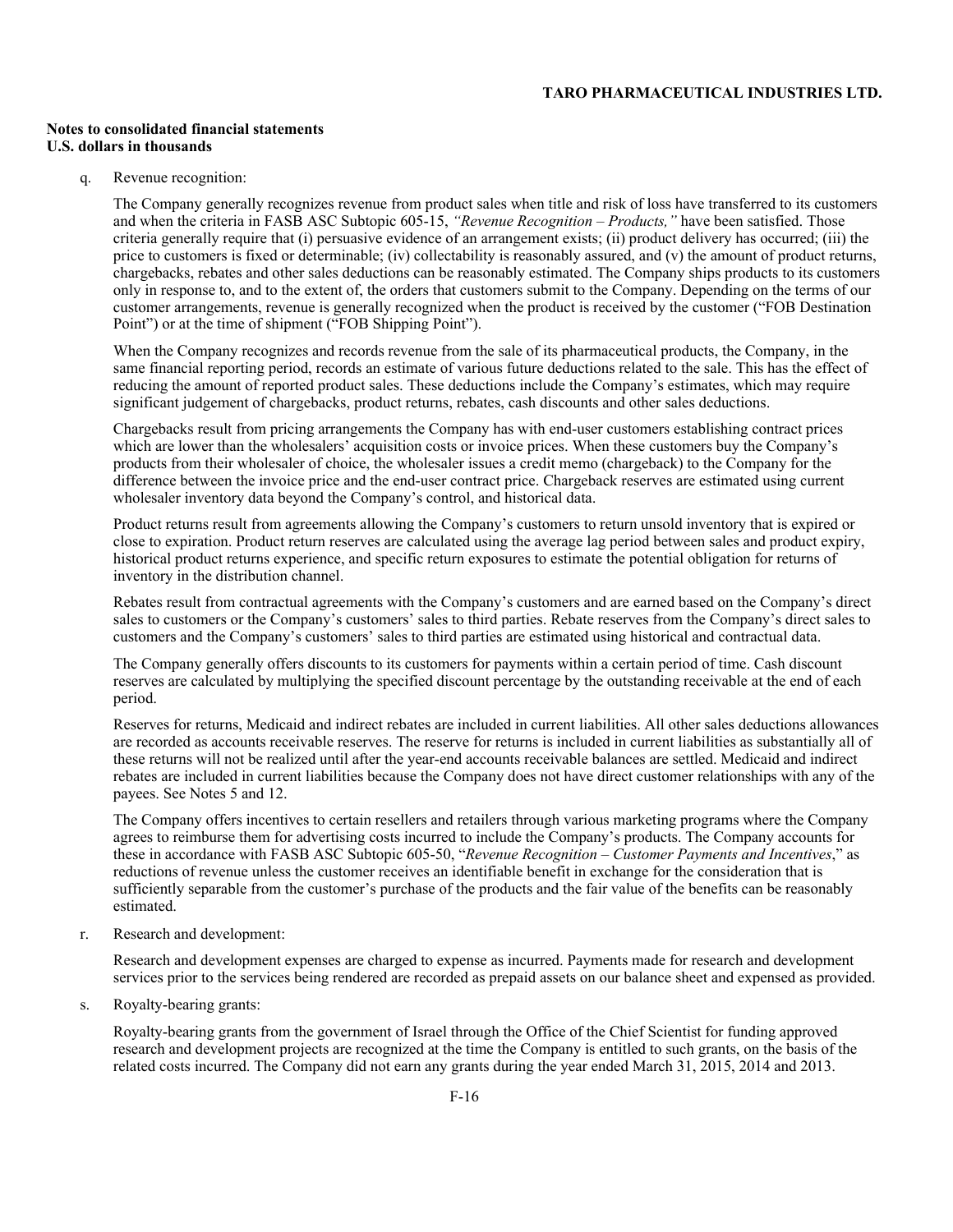t. Advertising expenses:

The Group expenses advertising costs as incurred. Product samples are recorded within prepaid expense on the consolidated balance sheet and recorded within advertising expenses when provided to potential customers. Advertising expenses were \$8,370, \$9,787, and \$7,213 for the years ended March 31, 2015, 2014 and 2013, respectively.

u. Income taxes:

Income taxes are accounted for in accordance with FASB ASC Topic 740, "*Income Taxes*." FASB ASC Topic 740 prescribes the use of the liability method, whereby deferred tax asset and liability account balances are determined for temporary differences between the financial reporting and tax basis of assets and liabilities, and for carryforward losses and credits. Deferred taxes are measured using tax rates and laws that will be in effect when the differences are expected to reverse. In certain cases the Company's management determined that it was more likely than not that the Company will not benefit from the deferred tax assets in subsidiaries, and a valuation allowance was provided against the deferred tax assets carried by such subsidiaries. In future years, if it is more likely than not that the subsidiary will be in a position to utilize its deferred tax asset, the valuation allowance for such assets will be modified.

v. Sales and other taxes collected and remitted to governmental authorities:

The Company collects various taxes from customers and remits them to governmental authorities. These taxes are recorded on a net basis and therefore do not impact the statement of operations.

w. Basic and diluted net income per ordinary share attributable to Taro:

Basic net income per ordinary share is calculated based on the weighted-average number of ordinary shares outstanding during each year. Diluted net income per ordinary share is calculated based on the weighted-average number of ordinary shares outstanding during each year, plus potential dilutive ordinary shares considered outstanding during the year (except where anti-dilutive), in accordance with FASB ASC Topic 260, "*Earnings per Share."* 

x. Freight and distribution costs:

In accordance with FASB ASC Subtopic 605-45, "*Revenue Recognition – Principal Agent Considerations,"* the Company's accounting policy is to classify shipping and handling costs as a part of sales and marketing expense. Freight and distribution costs and distribution warehousing costs related to shipping and handling to customers, primarily through the use of common carriers or external distribution services amounted to \$10,900, \$10,800, and \$9,830 for the years ended March 31, 2015, 2014 and 2013.

y. Accounting for share-based compensation:

The Company recognizes compensation expense in accordance with FASB ASC Topic 718, "*Compensation: Stock Compensation,"* for the value of its awards granted subsequent to January 1, 2006, based on the straight-line method over the requisite service period of each of the awards, net of estimated forfeitures. FASB ASC Topic 718 requires forfeitures to be estimated at the time of grant and revised, if necessary, in subsequent periods if actual forfeitures differ from those estimates. Estimated forfeitures are based on actual historical pre-vesting forfeitures. Upon the adoption of FASB ASC Topic 718, the expected life of the option is estimated using the "simplified" method as provided in Staff Accounting Bulletin ("SAB") 107. Under this method, the expected life equals the arithmetic average of the vesting term and the original contractual term of the option. On December 21, 2007, the SEC issued SAB No. 110 ("SAB 110"), codified as Topic 14.D.2 which, effective January 1, 2008, amends and replaces SAB 107. The Company adopted SAB 110 effective January 1, 2008; however, for the years ended March 31, 2015, 2014 and 2013, the Company did not grant any options.

z. Concentrations of credit risk:

Financial instruments that potentially subject the Group to concentrations of credit risk consist principally of cash and cash equivalents, bank deposits and trade receivables. Cash and cash equivalents and bank deposits are principally invested in major banks in Israel, the United States, Europe, Canada and the Cayman Islands. Such deposits in the United States may be in excess of insured limits and are not insured in other jurisdictions. Management believes that the financial institutions that hold the Group's cash and cash equivalents and bank deposits are financially sound and that low credit risk therefore exists with respect to these financial instruments. These deposits may be redeemed upon demand and, therefore, bear minimal risk.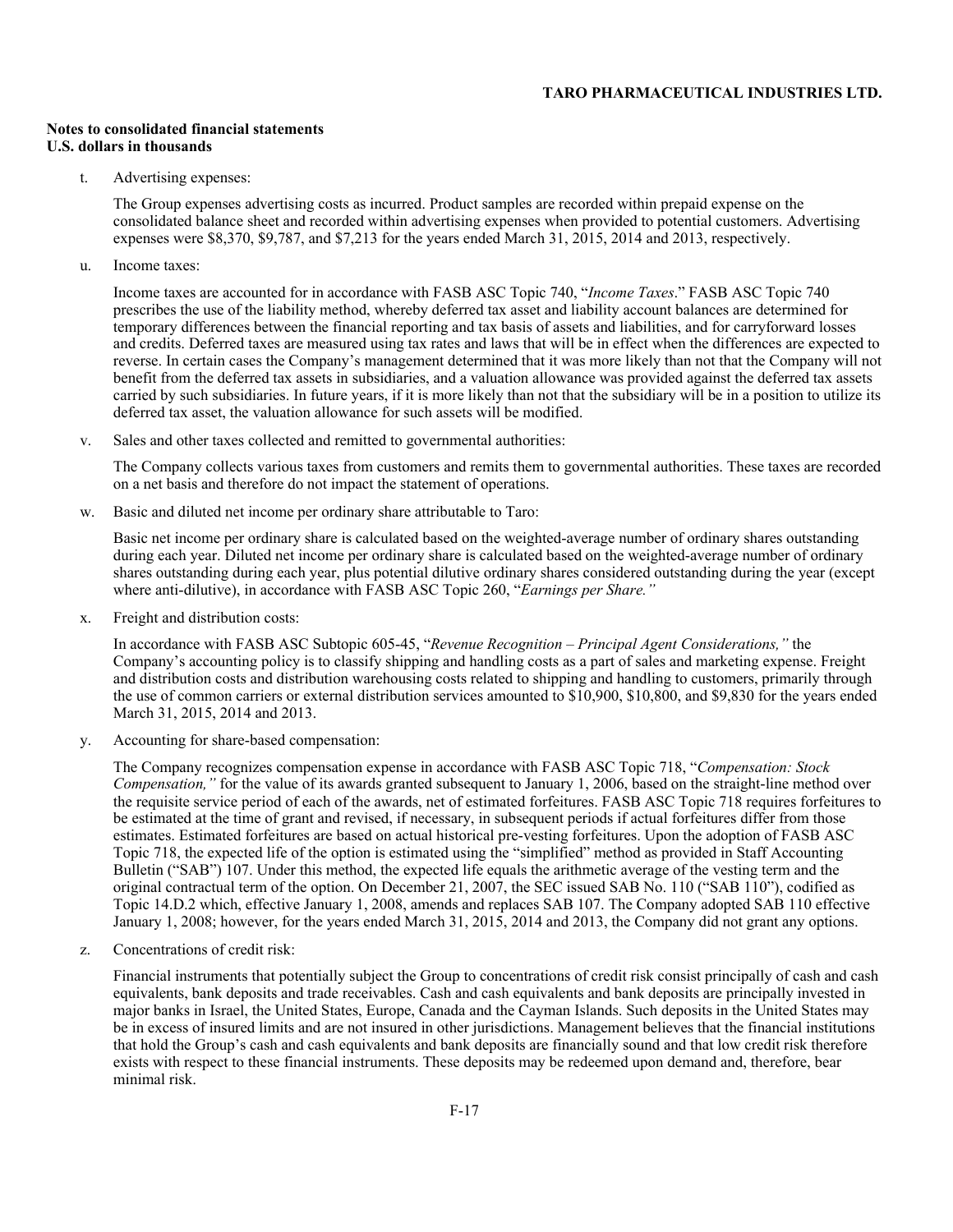#### **Notes to consolidated financial statements U.S. dollars in thousands**

The Group's trade accounts receivables are mainly derived from sales to customers in the United States, Canada, Europe and Israel. At March 31, 2015, three different customers represented approximately 25.3%, 24.9% and 16.0% of the Company's trade accounts receivable. The Group has adopted credit policies and standards intended to mitigate inherent risk while accommodating sales growth. The Group performs ongoing credit evaluations of its customers' financial condition when deemed necessary, but does not require collateral for its customers' accounts receivable.

aa. Fair value of financial instruments:

The carrying amounts of cash and cash equivalents, short-term bank deposits, trade and other receivables and trade and other payables approximate their fair value, due to the short-term maturities of these instruments.

The carrying amount of long-term bank deposits approximates their fair value because such deposits bear market interest rates.

The carrying amounts of the Group's borrowing arrangements under its debt agreements approximate their fair value since the loans bear interest at rates that approximate the Group's incremental borrowing rates for similar types of borrowing arrangements.

The fair value of currency and interest rate contracts is determined by discounting to the present all future cash flows of the currencies to be exchanged at interest rates prevailing in the market for the period the currency exchanges are due and expressing the results in U.S. dollars at the current spot foreign currency exchange rate.

bb. Accounting for derivatives:

FASB ASC Topic 815, "*Derivatives and Hedging,"* requires companies to recognize all of their derivative instruments as either assets or liabilities in the statement of financial position at fair value. The accounting for changes (i.e., gains or losses) in the fair value of a derivative instrument depends on whether the instrument has been designated and qualifies as part of a hedging relationship and on the type of hedging relationship. For derivative instruments that are designated and qualify as hedging instruments, a company must designate the hedging instrument as a fair value hedge, cash flow hedge or a hedge of a net investment in a foreign operation. For derivatives which qualify as a fair value hedge, changes in fair value are reported with the carrying amount of the hedged asset or liability with cash flows reported on the Consolidated Statement of Cash Flows consistent with the classification of cash flows from the underlying items being hedged. For derivatives that qualify as a cash flow hedge, the effective portion of these derivatives' fair value is initially reported as a component of other comprehensive income with cash flows reported on the consolidated statement of cash flows consistent with the classification of cash flows from the underlying items being hedged. The designation is based upon the nature of the exposure being hedged. At March 31, 2015 and 2014, no derivative instruments were designated as hedging instruments.

For derivative instruments not designated as hedging instruments, the gain or loss is recognized in financial income, net in the Consolidated Statement of Operations during the period of change with the cash flows reported on the Consolidated Statements of Cash Flows consistent with the classification of cash flows from the underlying items being hedged. See Note 10.

cc. Fair value measurements:

The Company adopted FASB ASC Topic 820, "*Fair Value Measurements and Disclosures,"* which provides a fair value hierarchy that distinguishes between assumptions based on market data obtained from independent sources (observable inputs) and those based on an entity's own assumptions (unobservable inputs). FASB ASC Topic 820 also requires additional disclosure about fair value measurements.

#### dd. Discontinued operations:

Under FASB ASC 205, *"Presentation of Financial Statements – Discontinued Operations,"* when a component of an entity, as defined in ASC 205, has been disposed of or is classified as held for sale, the results of its operations, including the gain or loss on the disposed component, should be classified as discontinued operations and the assets and liabilities of such component should be classified as assets and liabilities attributed to discontinued operations; that is, provided the operations, assets and liabilities of the component have been eliminated from the Company's consolidated operations and the Company will no longer have any significant continuing involvement in the operations of the component.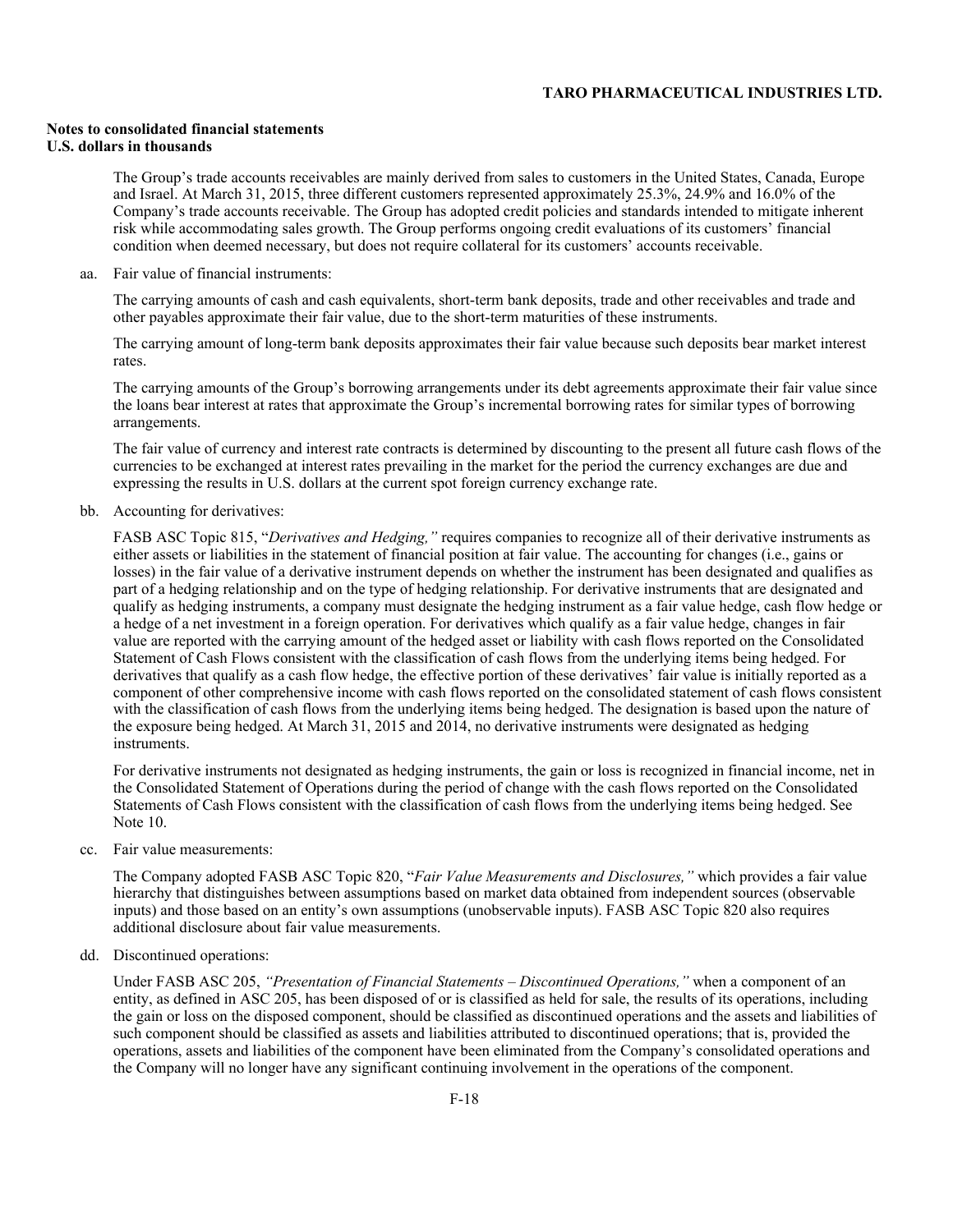#### **Notes to consolidated financial statements U.S. dollars in thousands**

ee. Impact of recently issued accounting standards:

In June 2015, the FASB issued ASU No. 2015-10, "*Technical Corrections and Improvements."* The amendments in this update cover a wide range of Topics in the Codification. The reason for each amendment is provided before each amendment for clarity and ease of understanding. Transition guidance varies based on the amendments in this update. The amendments in this update that require transition guidance are effective for all entities for fiscal years, and interim periods within those fiscal years, beginning after December 15, 2015. Early adoption is permitted, including adoption in an interim period. All other amendments will be effective upon the issuance of this update. The adoption of the amendments requiring transition guidance is not expected to have a material impact on the Company's financial position or results of operations. The adoption of the amendments effective upon issuance of the update did not have a material impact on the Company's financial position or results of operations.

In August 2014, the FASB issued ASU No. 2014-15, "*Presentation of Financial Statements—Going Concern (Subtopic 205-40): Disclosure of Uncertainties about an Entity's Ability to Continue as a Going Concern."* The amended guidance related to disclosure of uncertainties about an entity's ability to continue as a going concern. The new guidance requires management to evaluate whether there is substantial doubt about the entity's ability to continue as a going concern and, as necessary, to provide related footnote disclosures. The guidance has an effective date of December 31, 2016. The adoption of ASU 2014-15 is not expected to have a material impact on the Company's financial position or results of operations.

In May 2014, the FASB issued ASU No. 2014-09, *"Revenue from Contracts with Customers (Topic 606), Section A – Summary and Amendments that Create Revenue from Contracts with Customers (Topic 606) and Other Assets and Deferred Costs—Contracts with Customers (Subtopic 340-40)."* The amended guidance will enhance the comparability of revenue recognition practices and will be applied to all contracts with customers. Improved disclosures related to the nature, amount, timing, and uncertainty of revenue that is recognized are requirements under the amended guidance. The amendments in this update will be effective prospectively for annual reporting periods beginning after December 15, 2016, including interim periods within that reporting period. Taro is currently evaluating the potential effect of the adoption of ASU 2014-09 on the Company's financial position and results of operations.

In April 2014, the FASB issued ASU No. 2014-08, *"Presentation of Financial Statements (Topic 205) and Property, Plant, and Equipment (Topic 360): Reporting Discontinued Operations and Disclosures of Disposals of Components of an Entity.*" The guidance amends the definition of discontinued operations to limit the disposals that may be reported as discontinued operations. To be reported as discontinued operations, a disposal must be a result of a change in an entity's strategy and have a major effect on the entity's operations and financial results. The amendments also expand the disclosures required for discontinued operations to include additional information about the assets, liabilities, revenues, expenses, and cash flows of the discontinued operation. If a disposal does not qualify as discontinued operations under the amended guidance, the entity must disclose the disposal's pretax profit or loss. The amendments in this update will be effective prospectively for annual periods beginning on or after December 15, 2014, and interim periods within those years. The adoption of ASU 2014-08 is not expected to have a material impact on the Company's financial position or results of operations.

In July 2013, the FASB issued ASU No. 2013-11 *"Income Taxes (Topic 740): Presentation of an Unrecognized Tax Benefit when a Net Operating Loss Carryforward, a Similar Tax Loss, or a Tax Credit Carryforward Exists (A Consensus of the FASB Emerging Issues Task Force."* The amended guidance clarifies when the unrecognized tax benefit should be presented in the financial statements as a reduction to a deferred tax asset for a net operating loss and when the unrecognized tax benefit should be presented in the financial statements as a liability and not combined with the deferred tax asset. The guidance is effective for fiscal years, and interim periods, beginning after December 15, 2013. The adoption of ASU 2013-11 did not have a material impact on the Company's financial position or results of operations.

In March 2013, the FASB issued ASU No. 2013-05, *"Foreign Currency Matters (Topic 830): Parent's Accounting for the Cumulative Translation Adjustment upon Derecognition of Certain Subsidiaries or Groups of Assets within a Foreign Entity or of an Investment in a Foreign Entity (a consensus of the FASB Emerging Issues Task Force)."* The amendments in this standard clarify when to release the cumulative translation adjustment into net income when a parent either sells a part or all of its investment in a foreign entity. The amendments in this update were effective prospectively for fiscal years and interim reporting periods within those years beginning after December 15, 2013. The adoption of ASU 2013-05 did not have a material impact on the Company's financial position or results of operations.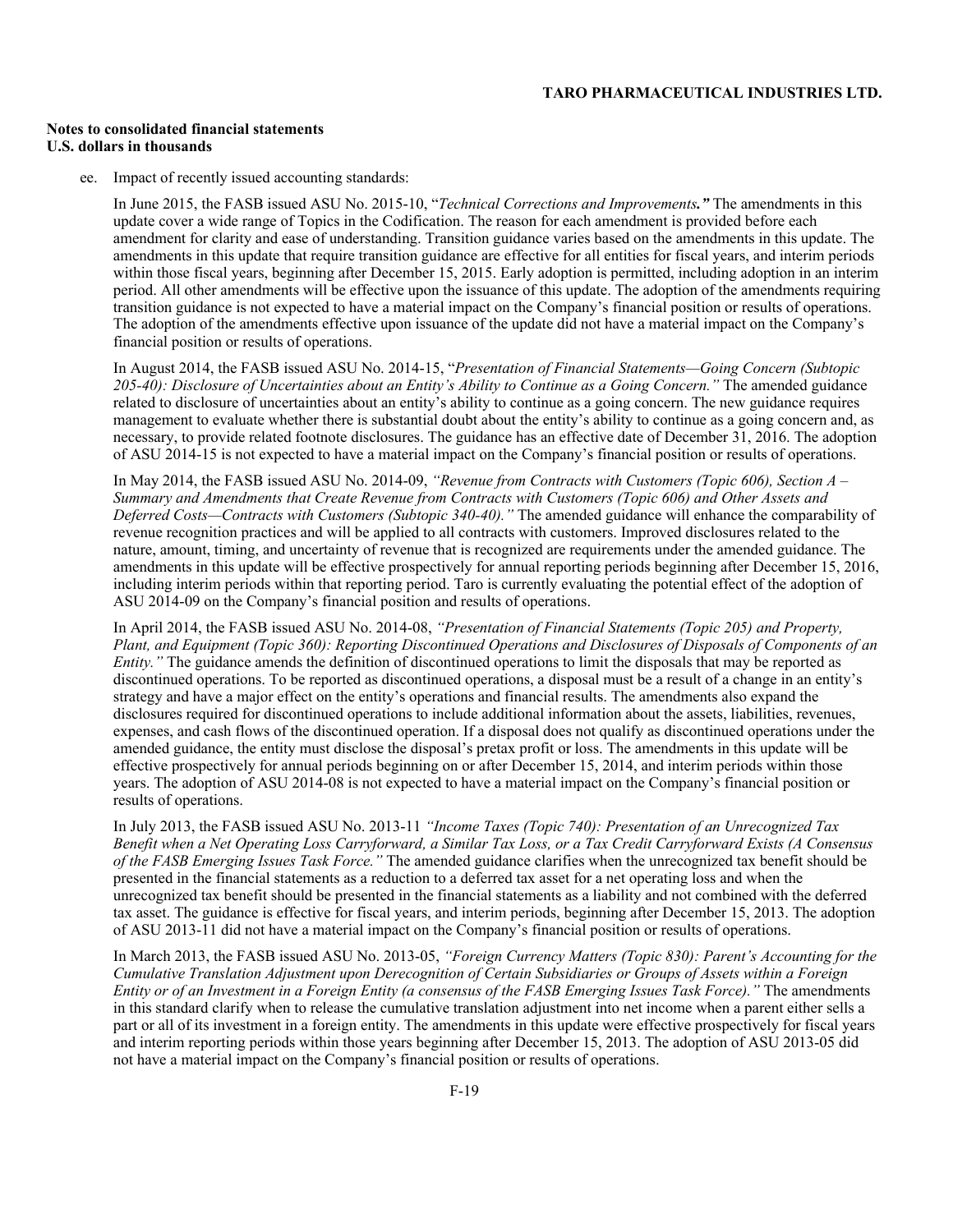#### **Notes to consolidated financial statements U.S. dollars in thousands**

In February 2013, the FASB issued ASU No. 2013-04, *"Liabilities (Topic 405): Obligations Resulting from Joint and Several Liability Arrangements for Which the Total Amount of the Obligation Is Fixed at the Reporting Date (a consensus of the FASB Emerging Issues Task Force)."* This standard provides guidance for the recognition, measurement, and disclosure for which the total amount of the obligation within the scope of this guidance is fixed at the reporting date. The amendments in this update were effective for fiscal years, and interim periods within those years, beginning after December 15, 2013. The adoption of ASU 2013-04 did not have a material impact on the Company's financial position or results of operations.

# **NOTE 3: — SHORT-TERM INVESTMENTS**

a. The following is a summary of marketable securities which are classified as available-for-sale:

|                       |                   | March 31.                 |                        |                   |                    |                 |  |  |
|-----------------------|-------------------|---------------------------|------------------------|-------------------|--------------------|-----------------|--|--|
|                       |                   | 2015                      |                        |                   | 2014               |                 |  |  |
|                       | Amortized<br>cost | <b>Unrealized</b><br>gain | <b>Market</b><br>value | Amortized<br>cost | Unrealized<br>gain | Market<br>value |  |  |
| Available-for-sale:   |                   |                           |                        |                   |                    |                 |  |  |
| Government debentures |                   | 83                        | .458                   | 304               | (49)               |                 |  |  |

b. The estimated fair value of available-for-sale investments as of March 31, 2015 and 2014 by contractual maturity, are as follows:

|                                           |           | March 31.       |         |                        |  |  |  |
|-------------------------------------------|-----------|-----------------|---------|------------------------|--|--|--|
|                                           |           | 2015            |         | 2014                   |  |  |  |
|                                           | Cost      | Market<br>Value | Cost    | Market<br><b>Value</b> |  |  |  |
| Available-for-sale government debentures: |           |                 |         |                        |  |  |  |
| Matures in less than five years           | 486<br>S. | 435             | 116     | 309                    |  |  |  |
| Matures in more than five years           | 2,889     | 3,023           | 3,188   | 2,946                  |  |  |  |
|                                           | \$3,375   | \$3,458         | \$3,304 | \$3,255                |  |  |  |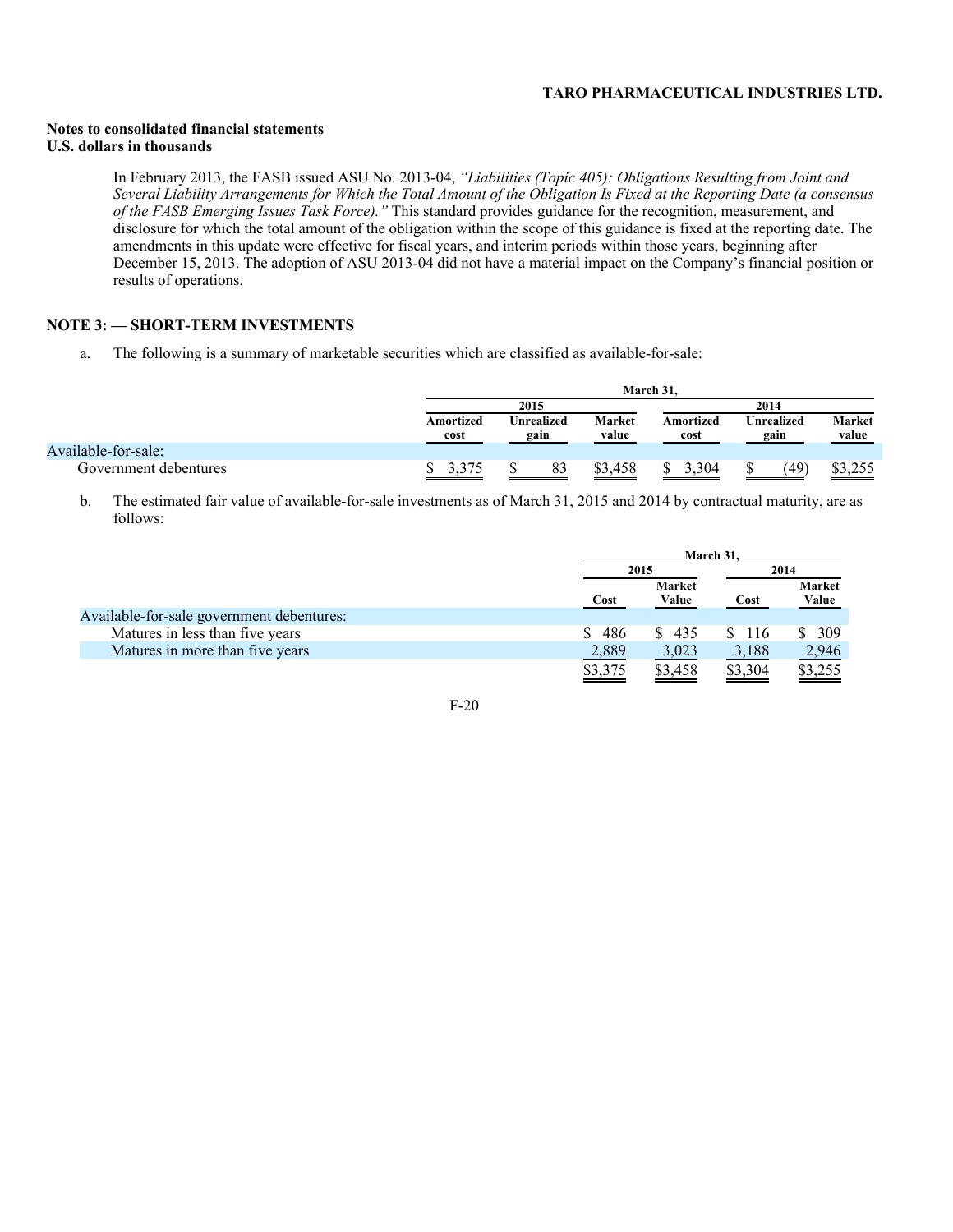# **Notes to consolidated financial statements U.S. dollars in thousands**

# **NOTE 4: — ACCOUNTS RECEIVABLE AND OTHER**

a. Trade, net:

The following tables summarize the impact of accounts receivable reserves and allowance for doubtful accounts on the gross trade accounts receivable balances at each balance sheet date:

| 2014<br>2015<br>\$322,140<br>\$459,774<br>Trade accounts receivable, gross<br>Reserves for sales deductions: |       |
|--------------------------------------------------------------------------------------------------------------|-------|
|                                                                                                              |       |
|                                                                                                              |       |
|                                                                                                              |       |
| (46,919)<br>Chargebacks<br>(64, 119)                                                                         |       |
| Customer rebates<br>(58, 593)<br>(79, 115)                                                                   |       |
| Other sales deductions<br>(93, 954)<br>(77, 713)                                                             |       |
| Allowance for doubtful accounts<br>(159)                                                                     | (143) |
| Trade accounts receivable, net<br>\$138,772<br>\$222,427                                                     |       |

b. Other receivables and prepaid expenses:

|                        |           | March 31, |
|------------------------|-----------|-----------|
|                        | 2015      | 2014      |
| Deferred income taxes  | \$199,908 | \$128,689 |
| Note receivable        | 35,000    |           |
| Prepaid expenses       | 7,988     | 7,851     |
| Interest receivable    | 3,574     | 2,011     |
| Advances to suppliers  | 2,690     | 1,101     |
| Government authorities | 1,260     | 19,508    |
| Derivative instruments |           | 2,924     |
| Other                  | 491       | 308       |
|                        | \$250,911 | \$162,392 |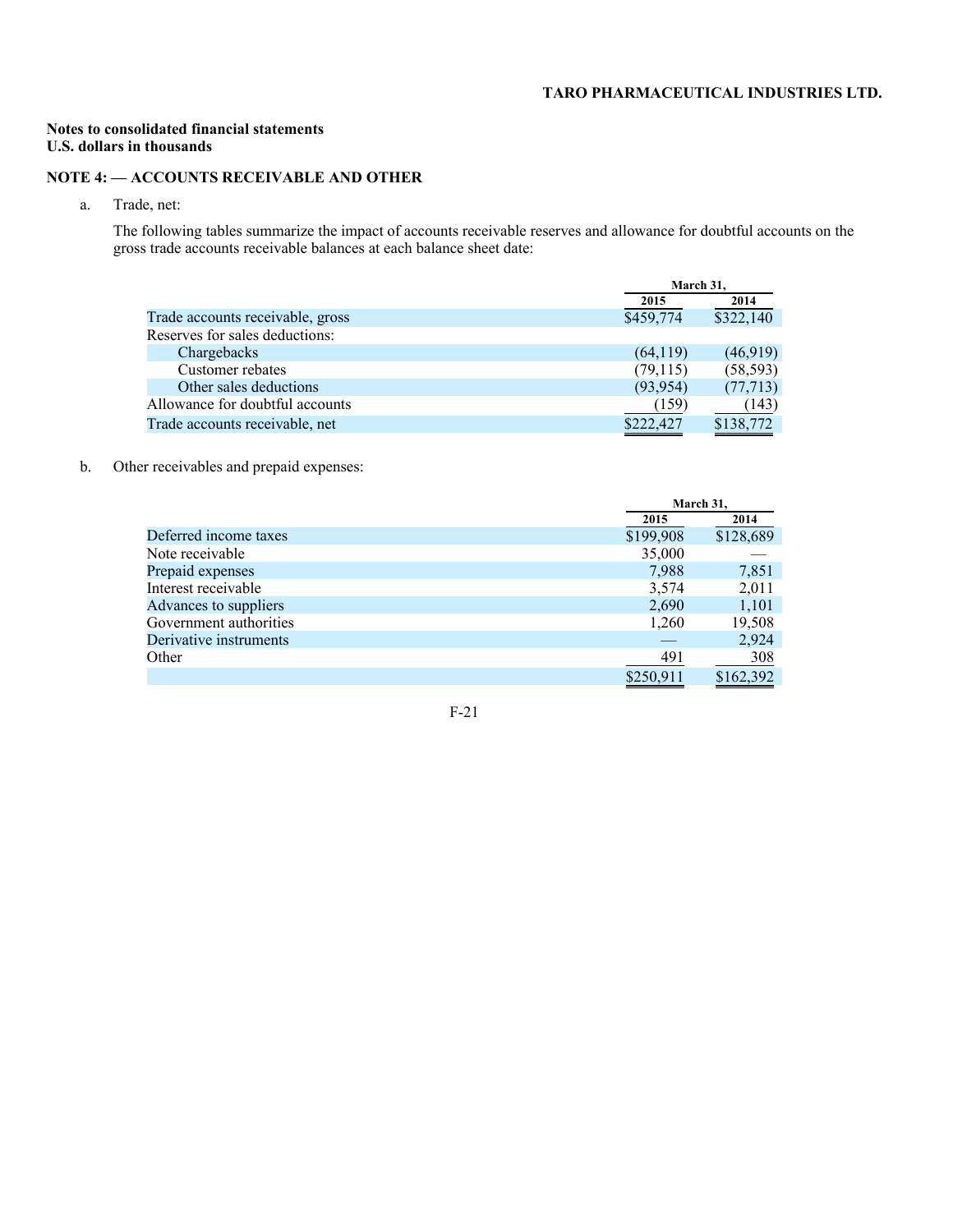#### **Notes to consolidated financial statements U.S. dollars in thousands**

#### **NOTE 5: — SALES INCENTIVES**

When the Company recognizes and records revenue from the sale of its pharmaceutical products, it records an estimate in the same financial reporting period for product returns, chargebacks, rebates and other sales deductions, which are reflected as reductions of the related gross revenue. The Company regularly monitors customer inventory information at its three largest wholesale customers to assess whether any excess product inventory levels may exist. The Company reviews this information together with historical product and customer experience, third-party prescription data, industry and regulatory changes and other relevant information and revises its estimates as necessary.

The Company's estimates of inventory in the distribution channel are based on inventory information reported to it by its major wholesale customers, historical shipment and return information from its accounting records, and third-party data on prescriptions filled. The Company's estimates are subject to inherent limitations pertaining to reliance on third-party information.

The Company considers all information available subsequent to the balance sheet date, but before the issuance of the financial statements, that provides additional evidence with respect to conditions existing at the balance sheet date and adjusts the reserves accordingly.

#### *Product returns:*

Consistent with industry practice, the Company generally offers its customers the right to return inventory within three to six months prior to product expiration and up to 12 months thereafter (the "return period"). Product returns are identified by their manufacturing lot number. Because the Company manufactures in bulk, lot sizes are generally large and, therefore, shipments of a particular lot may occur over a one-to-three month period. As a result, although the Company cannot associate a product return with the actual shipment in which such lot was included, the Company can reasonably estimate the period (in months) over which the entire lot was shipped and sold. The Company uses this information to estimate the average time period between lot shipment (and sale) and return for each product, which the Company refers to as the "return lag." The shelf life of most of the Company's products ranges between 18-36 months. Because returns of expired products are heavily concentrated during the return period, and given the Company's historical data, it is able to reasonably estimate return lags for each of its products. These return lags are periodically reviewed and updated, as necessary, to reflect the Company's best knowledge of facts and circumstances. Using sales and return data (including return lags), the Company determines a rolling average monthly return rate to estimate its returns reserve. The Company supplements this calculation with additional information including customer and product specific channel inventory levels, competitive developments, external market factors, the Company's planned introductions of similar new products and other qualitative factors in evaluating the reasonableness of the returns reserve. The Company continuously monitors factors that could affect its estimates and revises the reserves as necessary. The Company's estimates of expected future returns are subject to change based on unforeseen events and uncertainties.

The Company monitors the levels of inventory in its distribution channels to assess the adequacy of the product returns reserve and to identify potential excess inventory on hand that could have an impact on its revenue recognition. The Company does not ship products to its wholesalers when it appears they have an excess of inventory on hand, based on demand and other relevant factors, for that particular product. Additionally, as a general practice, the Company does not ship products that have less than 12 months until expiration (i.e., "short-dated sales").

#### *Chargebacks:*

The Company has arrangements with certain customers that allow them to buy its products directly from its wholesalers at specific prices. Typically, these price arrangements are lower than the wholesalers' acquisition costs or invoice prices. In exchange for servicing these third party contracts, the Company's wholesalers can submit a "chargeback" claim to the Company for the difference between the price sold to the third party and the price at which they purchased the product from us. The Company generally pays chargebacks on generic products, whereas branded proprietary products are typically not eligible for chargeback claims. The Company considers many factors in establishing its chargeback reserves including inventory information from its largest wholesale customers and the completeness of their reports, estimates of Taro inventory held by smaller wholesalers and distributors, processing time lags, contract and non-contract sales trends, average historical contract pricing, actual price changes, actual chargeback claims received from the wholesalers, Taro sales to the wholesalers and other relevant factors. The Company's chargeback provision and related reserve varies with changes in product mix, changes in pricing, and changes in estimated wholesaler inventory. The Company reviews the methodology utilized in estimating the reserve for chargebacks in connection with analyzing its product returns reserve each quarter and makes revisions as considered necessary to reasonably estimate its potential future obligation.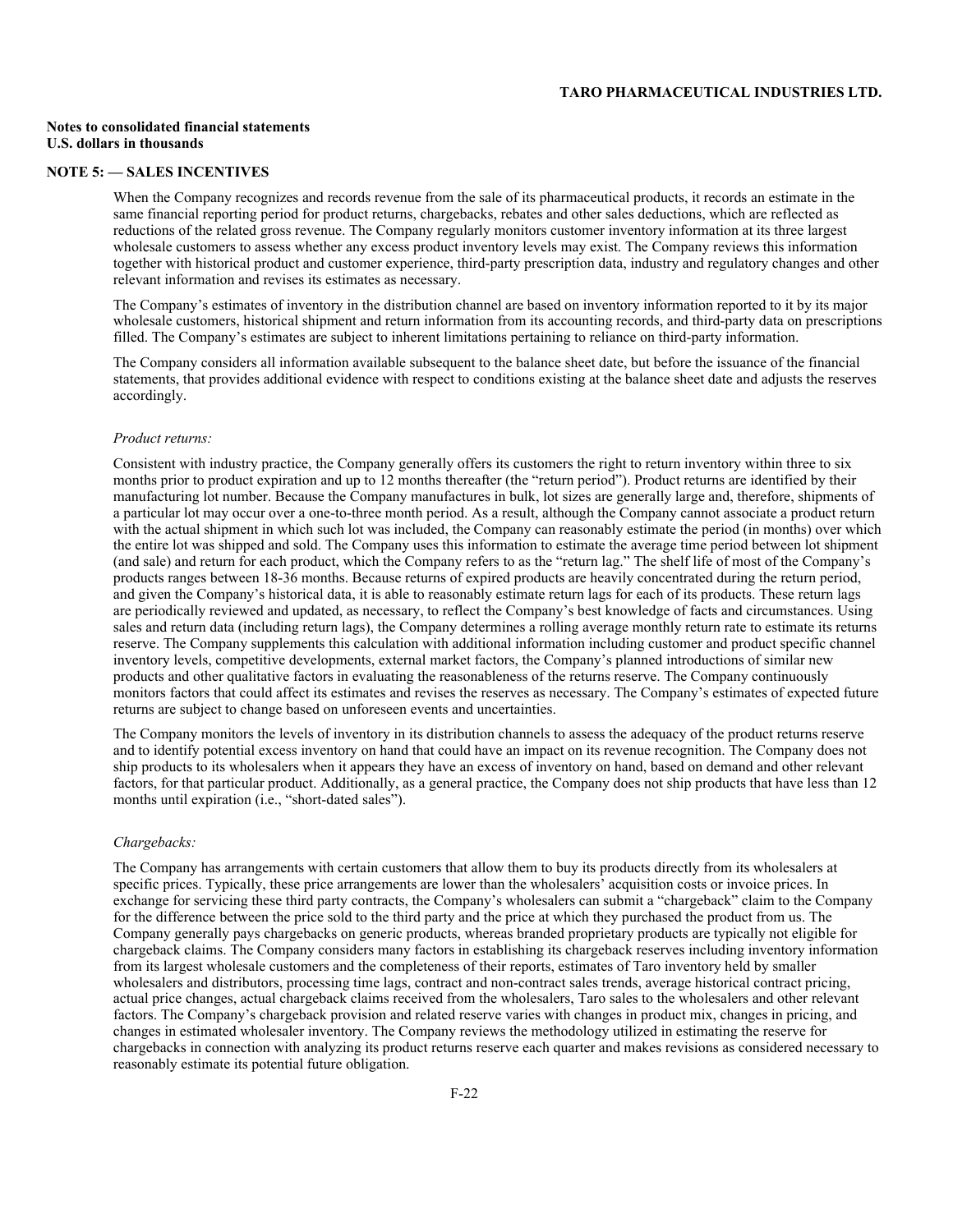### **Notes to consolidated financial statements U.S. dollars in thousands**

#### *Rebates and other deductions:*

The Company offers its customers various rebates and other deductions based primarily on their volume of purchases of its products. Chain wholesaler rebates are rebates that certain chain customers claim for the difference in price between what the chain customer paid a wholesaler for a product purchase and what the chain customer would have paid if such customer had purchased the same product directly from the Company. Cash discounts, which are offered to the Company's customers, are generally 2% of the gross sales price, and provide the Company's customers an incentive for paying within a specified time period after receipt of invoice. Medicaid rebates are earned by states based on the amount of the Company's products dispensed under the Medicaid plan. Billbacks are special promotions or discounts provided over a specific time period to a defined customer base and for a defined product group. Distribution allowances are a fixed percentage of gross purchases for inventory shipped to a national distribution facility that the Company pays to its top wholesalers on a monthly basis. Administration fees are paid to certain wholesalers, buying groups, and other customers for stocking the Company's products and managing contracts and servicing other customers. Shelf-stock adjustments, which are customary in the generic pharmaceutical industry, are based on customers' existing levels of inventory and the decrease in the market price of the related product. When market prices for the Company's products decline, the Company may, depending on its contractual arrangements, elect to provide shelf-stock adjustments and thereby allow its customers with existing inventories to compete at the lower product price. The Company uses these shelf-stock adjustments to support its market position and to promote customer loyalty.

The Company establishes reserves for rebates and other various sales deductions based on contractual terms and customer purchasing activity, tracking and analysis of rebate programs, processing time lags, the level of inventory in the distribution channel and other relevant information. Based on the Company's historical experience, substantially all claims for rebates and other sales deductions are received within 24 months.

As discussed above, the Company believes it has the experience and information necessary to reasonably estimate the amounts of reserves for its sales incentives programs. Several of the assumptions used by the Company for certain estimates are based on information received from third parties, such as wholesale customer inventory levels, market data, and other factors beyond the Company's control. The most critical estimates in determining these reserves, and the ones therefore that would have the largest impact if these estimates were not accurate, are related to contract sales volumes, average contract pricing, customer inventories and return volumes. The Company regularly reviews the information related to these estimates and adjusts its reserves accordingly, if and when actual experience differs from previous estimates.

#### *Use of estimates in reserves:*

The Company believes that its reserves, allowances and accruals for items that are deducted from gross revenue are reasonable and appropriate based on current facts and circumstances. Changes in actual experience or changes in other qualitative factors could cause the Company's allowances and accruals to fluctuate, particularly with newly launched or acquired products. The Company regularly reviews the rates and amounts in its reserve estimates. If future estimated rates and amounts are significantly greater than those reflected in the Company's recorded reserves, the resulting adjustments to those reserves would decrease the Company's reported net revenue; conversely, if actual product returns, rebates and chargebacks are significantly less than those reflected in the Company's recorded reserves, the resulting adjustments to those reserves would increase the Company's reported net revenue. If the Company were to change its assumptions and estimates, its reserves would change, impacting the net revenue that the Company reports. The Company regularly reviews the information related to these estimates and adjusts its reserves accordingly, if and when actual experience differs from previous estimates.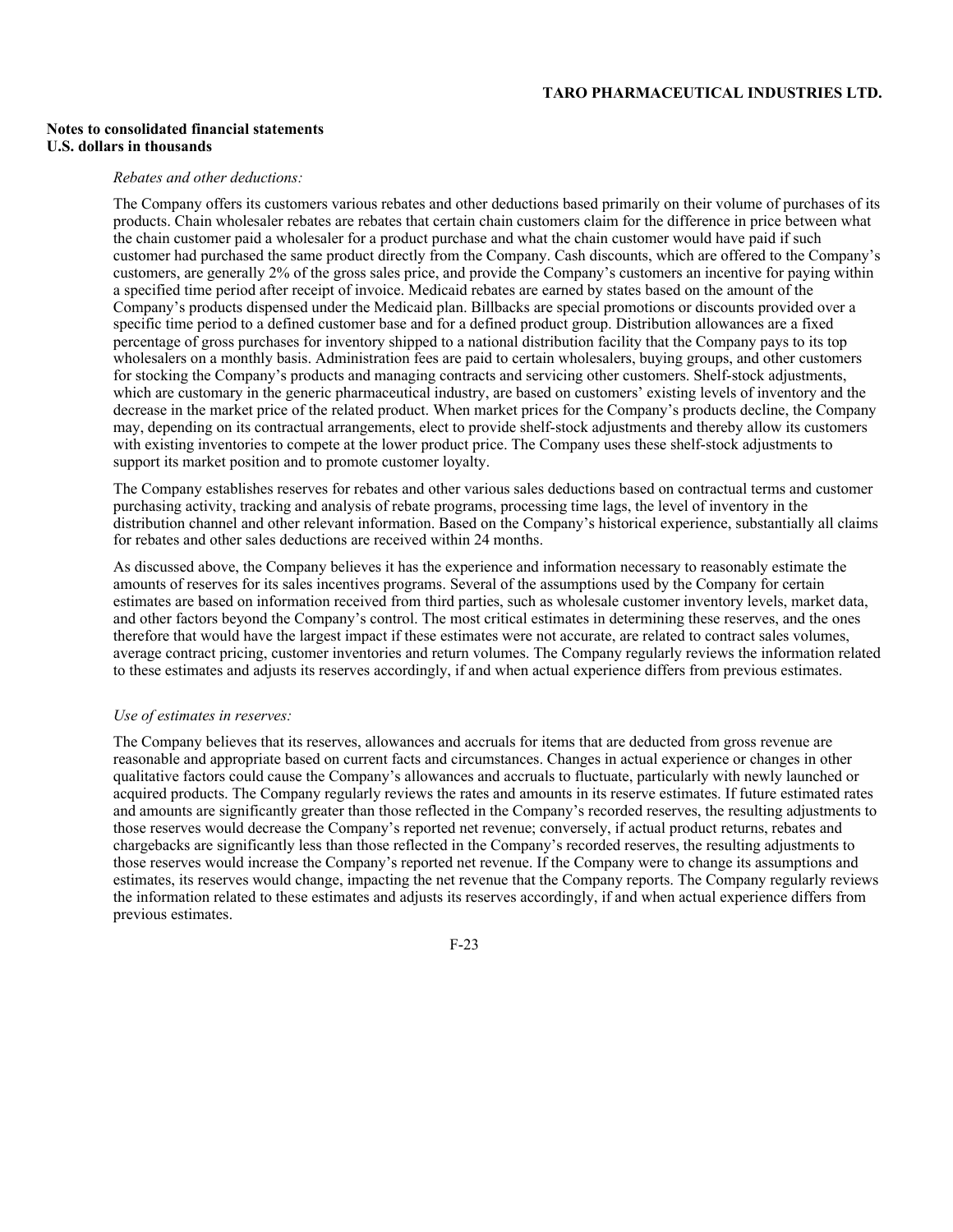#### **Notes to consolidated financial statements U.S. dollars in thousands**

The following tables summarize the activities for sales deductions and product returns for the years ended March 31, 2015, 2014, and 2013:

|                                     | For the year ended March 31, 2015 |            |   |                                                       |   |                                       |  |                       |  |
|-------------------------------------|-----------------------------------|------------|---|-------------------------------------------------------|---|---------------------------------------|--|-----------------------|--|
|                                     | <b>Beginning balance</b>          |            |   | <b>Provision recorded</b><br>for current period sales |   | Credits processed/<br><b>Payments</b> |  | <b>Ending balance</b> |  |
| <b>Accounts Receivable Reserves</b> |                                   |            |   |                                                       |   |                                       |  |                       |  |
| Chargebacks                         |                                   | (46,919)   | S | (772, 584)                                            | S | 755,384                               |  | (64, 119)             |  |
| Rebates and Other                   |                                   | (136, 449) |   | (443,797)                                             |   | 407,018                               |  | (173, 228)            |  |
| Total                               |                                   | (183, 368) |   | (1,216,381)                                           |   | 1,162,402                             |  | (237, 347)            |  |
| <b>Current Liabilities</b>          |                                   |            |   |                                                       |   |                                       |  |                       |  |
| Returns                             |                                   | (64, 144)  |   | (85,990)                                              |   | 40,369                                |  | (109, 765)            |  |
| Other $(1)$                         |                                   | (43, 186)  |   | (73, 768)                                             |   | 61,637                                |  | (55,317)              |  |
| Total                               |                                   | (107, 330) |   | (159, 758)                                            |   | 102,006                               |  | (165,082)             |  |

|                                     |                          | For the year ended March 31, 2014 |   |            |    |                                                       |                                       |  |                       |
|-------------------------------------|--------------------------|-----------------------------------|---|------------|----|-------------------------------------------------------|---------------------------------------|--|-----------------------|
|                                     | <b>Beginning balance</b> |                                   |   |            |    | <b>Provision recorded</b><br>for current period sales | Credits processed/<br><b>Payments</b> |  | <b>Ending balance</b> |
| <b>Accounts Receivable Reserves</b> |                          |                                   |   |            |    |                                                       |                                       |  |                       |
| Chargebacks                         | \$                       | (22, 792)                         | S | (310, 355) | S  | 286,228                                               | (46, 919)                             |  |                       |
| Rebates and Other                   |                          | (94, 411)                         |   | (311, 405) |    | 269,367                                               | (136, 449)                            |  |                       |
| Total                               |                          | (117,203)                         |   | (621,760)  |    | 555,595                                               | (183, 368)                            |  |                       |
| <b>Current Liabilities</b>          |                          |                                   |   |            |    |                                                       |                                       |  |                       |
| Returns                             | \$                       | (49,701)                          |   | (47,209)   | \$ | 32,766                                                | (64, 144)                             |  |                       |
| Other $(1)$                         |                          | (27,697)                          |   | (63,780)   |    | 48,291                                                | (43, 186)                             |  |                       |
| Total                               |                          | (77, 398)                         |   | (110,989)  |    | 81,057                                                | (107, 330)                            |  |                       |

|                                     | For the year ended March 31, 2013 |           |    |                                                       |   |                                       |  |                       |  |
|-------------------------------------|-----------------------------------|-----------|----|-------------------------------------------------------|---|---------------------------------------|--|-----------------------|--|
|                                     | <b>Beginning balance</b>          |           |    | <b>Provision recorded</b><br>for current period sales |   | Credits processed/<br><b>Payments</b> |  | <b>Ending balance</b> |  |
| <b>Accounts Receivable Reserves</b> |                                   |           |    |                                                       |   |                                       |  |                       |  |
| Chargebacks                         | S                                 | (20, 789) | S  | (263, 330)                                            | S | 261,327                               |  | (22, 792)             |  |
| Rebates and Other                   |                                   | (69, 435) |    | (192, 115)                                            |   | 167,139                               |  | (94, 411)             |  |
| <b>Total</b>                        |                                   | (90, 224) |    | (455, 445)                                            |   | 428,466                               |  | (117,203)             |  |
| <b>Current Liabilities</b>          |                                   |           |    |                                                       |   |                                       |  |                       |  |
| Returns                             | S                                 | (33, 426) | \$ | (37, 977)                                             | S | 21,702                                |  | (49,701)              |  |
| Other $(1)$                         |                                   | (33, 837) |    | (43, 184)                                             |   | 49,324                                |  | (27, 697)             |  |
| <b>Total</b>                        |                                   | (67,263)  |    | (81,161)                                              |   | 71,026                                |  | (77, 398)             |  |

(1) Includes indirect rebates.

# **NOTE 6: — INVENTORIES**

|                                                      | March 31, |           |
|------------------------------------------------------|-----------|-----------|
|                                                      | 2015      | 2014      |
| Raw and packaging materials                          | \$43,383  | \$41,216  |
| Finished goods                                       | 47.122    | 49,525    |
| Work in progress                                     | 26,680    | 19,250    |
| Purchased products for commercial purposes and other | 3,087     | 7,648     |
|                                                      | \$120,272 | \$117,639 |

As of March 31, 2015 and 2014, reserves recorded against inventories for slow-moving, short-dated, excess and obsolete inventory totaled \$16,031 and \$14,190, respectively.

As of March 31, 2015 and 2014, there were no pledges of inventory.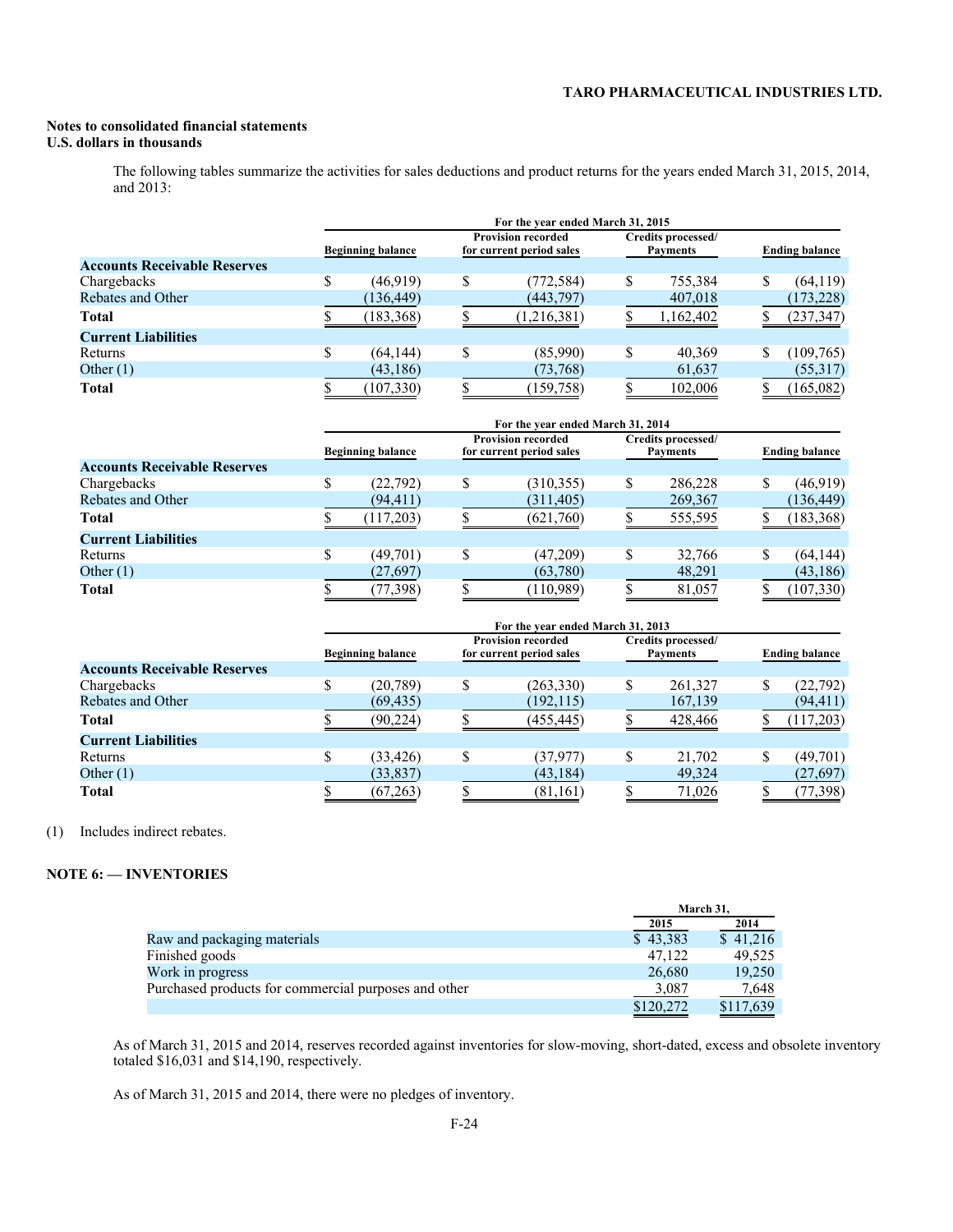### **NOTE 7: — PROPERTY, PLANT AND EQUIPMENT**

a. Composition of assets grouped by major classifications are as follows:

|                                                  |              | March 31,    |
|--------------------------------------------------|--------------|--------------|
|                                                  | 2015         | 2014         |
| Cost:                                            |              |              |
| Land                                             | \$.<br>8,454 | \$.<br>8,821 |
| <b>Buildings</b>                                 | 147,242      | 148,881      |
| Leasehold improvements                           | 2,289        | 2,114        |
| Machinery and equipment                          | 173,680      | 165,003      |
| Computer equipment                               | 28,304       | 28,329       |
| Motor vehicles                                   | 235          | 247          |
| Furniture, fixtures and office equipment         | 9,006        | 9,216        |
| Advances for property and equipment              | 356          | 1,987        |
|                                                  | 369,566      | 364,598      |
| Accumulated depreciation and impairment charges: |              |              |
| <b>Buildings</b>                                 | \$55,037     | \$52,615     |
| Leasehold improvements                           | 1,216        | 1,250        |
| Machinery and equipment                          | 125,484      | 124,484      |
| Computer equipment                               | 27,017       | 27,117       |
| Motor vehicles                                   | 185          | 170          |
| Furniture, fixtures and office equipment         | 7,582        | 7,546        |
|                                                  | 216,521      | 213,182      |
| Depreciated cost                                 | \$153,045    | \$151,416    |

- b. Depreciation expenses were \$12,480, \$12,950, and \$14,329 for the year ended March 31, 2015, 2014 and 2013, respectively. For related impairment charges, see Note 2.n.
- c. Cost of property, plant and equipment includes capitalized interest expense, capitalized direct incremental costs (such as payroll and related expenses) and other internal costs incurred in order to bring the assets to their intended use in the amount of \$16,832 as of March 31, 2015 and 2014. There were no additional capitalized interest and other costs as of March 31, 2015 and 2014.
- d. Cost of computer equipment includes capitalized development costs of computer software developed for internal use in the amount of \$4,510 and \$4,569 as of March 31, 2015 and 2014, respectively.
- e. As for pledges see Note 14.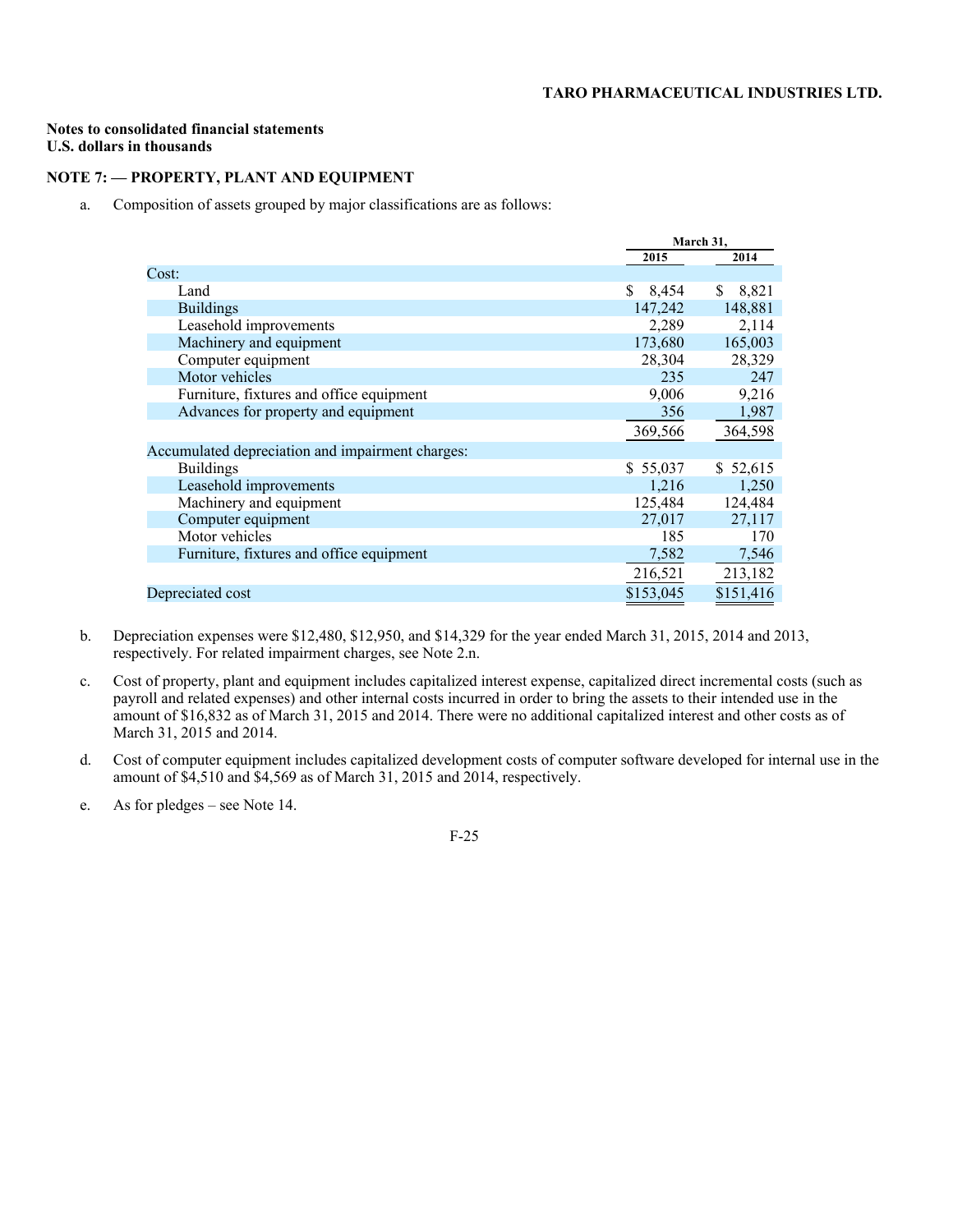# **NOTE 8: — INTANGIBLE ASSETS AND DEFERRED COSTS**

a. Composition:

|                                                                        | March 31. |          |
|------------------------------------------------------------------------|-----------|----------|
|                                                                        | 2015      | 2014     |
| Cost:                                                                  |           |          |
| Product and distribution rights                                        | \$77,433  | \$78,366 |
| Deferred charges in respect of debentures from institutional investors | 193       | 193      |
| Other deferred costs                                                   | 1,541     | 1,568    |
|                                                                        | 79,167    | 80,127   |
| Accumulated amortization and impairment charges:                       |           |          |
| Product and distribution rights                                        | 64,229    | 61,752   |
| Deferred charges in respect of debentures from institutional investors | 192       | 191      |
| Other deferred costs                                                   | 1,542     | 1,542    |
|                                                                        | 65,963    | 63,485   |
| Amortized cost                                                         | \$13,204  | \$16,642 |

- b. Amortization expenses related to product and distribution rights were \$3,318, \$3,617 and \$3,436 for the years ended March 31, 2015, 2014 and 2013, respectively.
- c. As of March 31, 2015, the estimated amortization expense of product and distribution rights for 2016 to 2020 is as follows: 2016—\$3,201; 2017—\$2,718; 2018—\$2,263; 2019—\$853; 2020—\$544.
- d. The weighted-average amortization period for product rights is approximately 7 years.

# **NOTE 9: — LONG-TERM RECEIVABLES AND OTHER ASSETS**

|                                                               |          | March 31, |
|---------------------------------------------------------------|----------|-----------|
|                                                               | 2015     | 2014      |
| Prepayment of land leased from Israel Land Administration (1) | \$14,273 | \$14,507  |
| Long-term deposits                                            | 30,175   | 36,183    |
| Severance pay fund (2)                                        | 1,770    | 2,085     |
| Long-term security deposit                                    | 39       | 53        |
| Other                                                         | 73       | 66        |
|                                                               | \$46,330 | \$52,894  |

- (1) The ILA lease agreements are standard agreements covering substantial portions of the land of Israel. The standard agreements call for a Lease Period of 49 years, with an option for one additional Lease Period (i.e., total of 98 years). This amount was prepaid. See Note 2.j.
- (2) Under Israeli law, the Company and its Israeli subsidiaries are required to make severance or pension payments to dismissed employees and to employees terminating employment under certain other circumstances. Deposits are made with a pension fund or other insurance plans to secure pension and severance rights for the employees in Israel. These amounts represent the balance of the deposits in those funds (including profits) that will be used to cover the Company's severance obligations. See Note 12.b.
	- F-26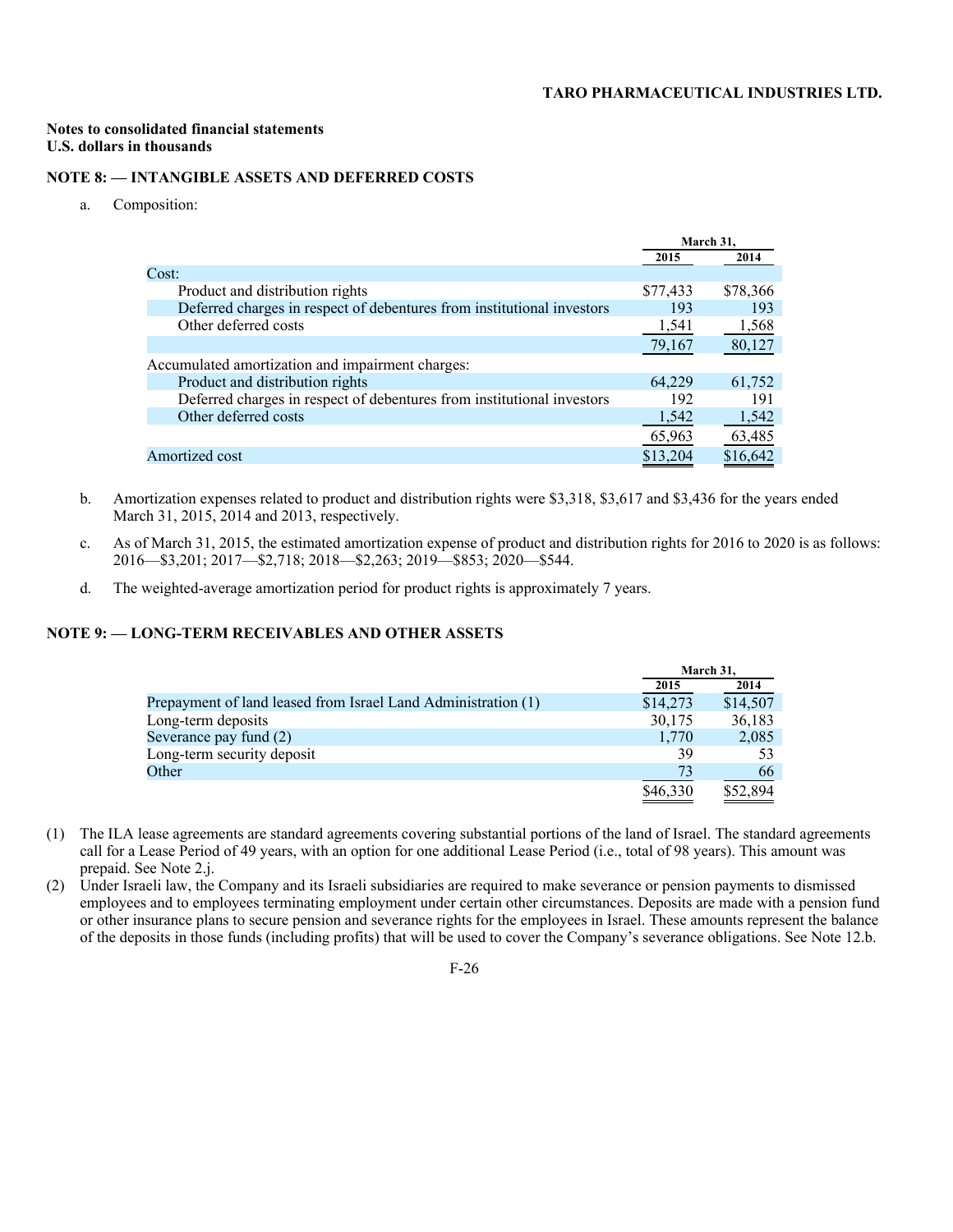#### **Notes to consolidated financial statements U.S. dollars in thousands**

The Company's non-Israeli subsidiaries maintain defined contribution retirement savings plans covering substantially all of their employees. Under the plans, contributions are based on specific percentages of pay and are subject to statutory limits. The subsidiaries' matching contribution to the plan was \$976, \$1,075 and \$987 for the years ended March 31, 2015, 2014 and 2013, respectively.

|                                                    |         | Years ended March 31. |                            |  |
|----------------------------------------------------|---------|-----------------------|----------------------------|--|
|                                                    | 2015    | 2014                  | 2013                       |  |
| Pension, retirement savings and severance expenses | \$5,979 | \$6,140               | \$6,009<br>$\cdot$ $\cdot$ |  |

#### **NOTE 10: — DERIVATIVE INSTRUMENTS AND FINANCIAL RISK MANAGEMENT**

The Company's operations are exposed to market risks from changes in interest rates and currency exchange rates. Exposure to these risks is managed through normal operating and financing activities and, when appropriate, through derivative instruments.

a. Interest rates:

The Company manages its risk to fluctuating interest rates by opportunistically using interest rate swaps to convert its floating rate debt into fixed rate obligations. These interest rate swaps are not designated as hedges and changes in the fair value of these instruments are reflected in earnings.

In September 2005, the Company entered into a mortgage agreement for its New York facility and concurrently entered into an interest rate swap with the intention to mitigate the variable mortgage interest rate risk by effectively establishing the mortgage rate at a fixed rate of 6.16%. At March 31, 2015 and March 31, 2014, the fair market value of the swap was a liability of \$655 and \$802, respectively, and was recorded in other long-term liabilities on the consolidated balance sheet. The Company recorded a net (loss) gain of \$(150), \$68 and \$(242) within financial income, net for the years ended March 31, 2015, 2014 and 2013, respectively. These amounts include an unrealized gain of \$147, \$404 and \$127 for the years ended March 31, 2015, 2014 and 2013, respectively. See Note 13.a.2.

b. Currency exchange rates:

The Company manages its exposure to debt obligations denominated in currencies other than its functional currency by opportunistically using cross-currency swaps to convert its foreign currency debt payments into its functional currency. These cross-currency swaps are not designated as hedges and changes in fair value of these derivatives are reflected in earnings.

The following table sets forth the annual rate of inflation, the devaluation (appreciation) rate of the NIS and the Canadian dollar against the U.S. dollar and the exchange rates between the U.S. dollar and each of the NIS and the Canadian dollar at the end of the year indicated:

|              |                   |            | <b>Rate of Devaluation</b> |            |                   |                     |
|--------------|-------------------|------------|----------------------------|------------|-------------------|---------------------|
|              |                   |            | (Appreciation)             |            |                   | Rate of Exchange of |
|              | Rate of Inflation |            | <b>Against U.S. Dollar</b> |            |                   | <b>U.S. Dollar</b>  |
| Period ended | Israel (1)        | Canada (2) | <b>Israel</b> (1)          | Canada (2) | <b>Israel (1)</b> | Canada (2)          |
| 3/31/2014    | $1.29\%$          | $1.55\%$   | $(4.41\%)$                 | 8.84%      | 3.49              | 1.11                |
| 3/31/2015    | $1.01\%$          | .20%       | 14.04%                     | 4.41%      | 3.98              | $\gamma$<br>.       |

- (1) Per Bank of Israel
- (2) Per Bank of Canada

In November 2003, the Company entered into loan agreements to borrow, in Israel, NIS 210,800 for an eleven-year term at an annual interest rate of 5.8%. At the same time, the Company entered into a USD/NIS, 5-year, CPI-adjusted currency swap in which it received, at the end of the period, the NIS amount linked to the CPI plus interest equal to 5.8% of the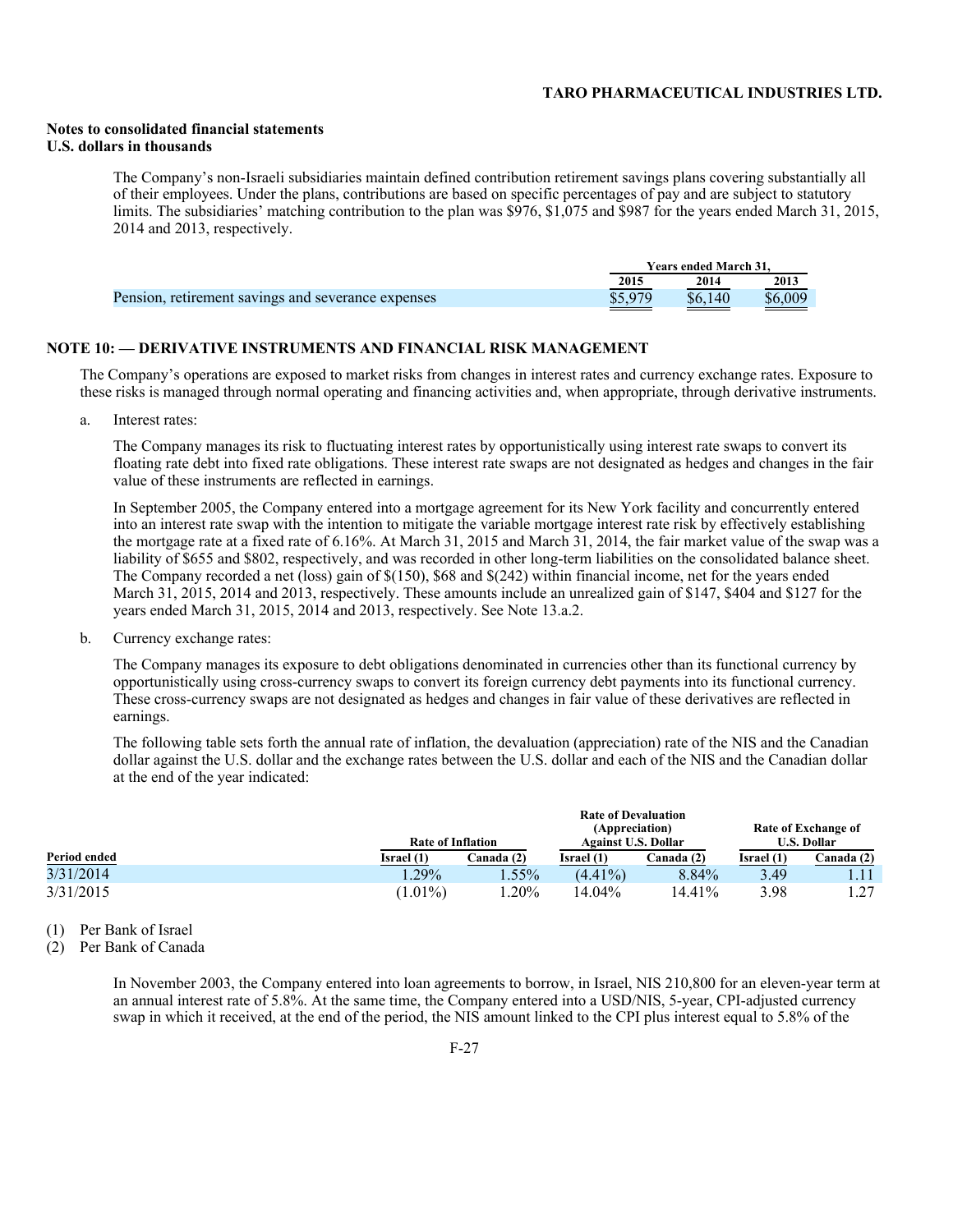#### **Notes to consolidated financial statements U.S. dollars in thousands**

outstanding NIS balance, and paid \$47,190 plus a fixed rate of 5.9%. This swap matured on November 28, 2008, and was replaced on the maturity date by a USD/NIS, CPI-adjusted, 6-year currency swap. In accordance with this swap agreement, the Company received NIS 201,270 in six annual payments (equivalent of the remaining debt balance as of November 28, 2008), which was linked to the CPI plus additional interest equal to 5.8% of the outstanding NIS balance. The Company was required to pay \$51,344 plus a fixed rate of 6.59%. These loans and the related swap matured in November 2014 and were retired. At March 31, 2014, the fair market value of the swap was \$2,924 (recorded in other receivables and prepaid expenses). The Company recorded a net (loss) gain of (\$1,117), \$1,025 and \$255 within financial income, net for the years ended March 31, 2015, 2014 and 2013, respectively, related to its swap arrangements.

In October 2011, the Company began entering into separate forward contracts to purchase the Israeli Shekel and the Canadian dollar on a monthly basis at agreed upon spot rates to hedge the variability of cash flows in U.S. dollars due to changes in the respective exchange rates. The forward contracts to purchase the Shekel are for a total amount of \$26,167 which is settled in monthly installments of \$3,542 for the first four months and \$2,000 for the remaining six months. The Company recorded a net (loss) gain of (\$4,590), \$2,190 and \$990 for the years ended March 31, 2015, 2014 and 2013, respectively, for the contracts to purchase the Shekel. The forward contracts to purchase the Canadian dollar are for a total amount of \$24,900 which is settled in monthly installments of \$6,225 over four months. The Company recorded a net loss of \$901, \$4,421 and \$1,303, for the years ended March 31, 2015, 2014 and 2013, respectively, for the contracts to purchase the Canadian dollar.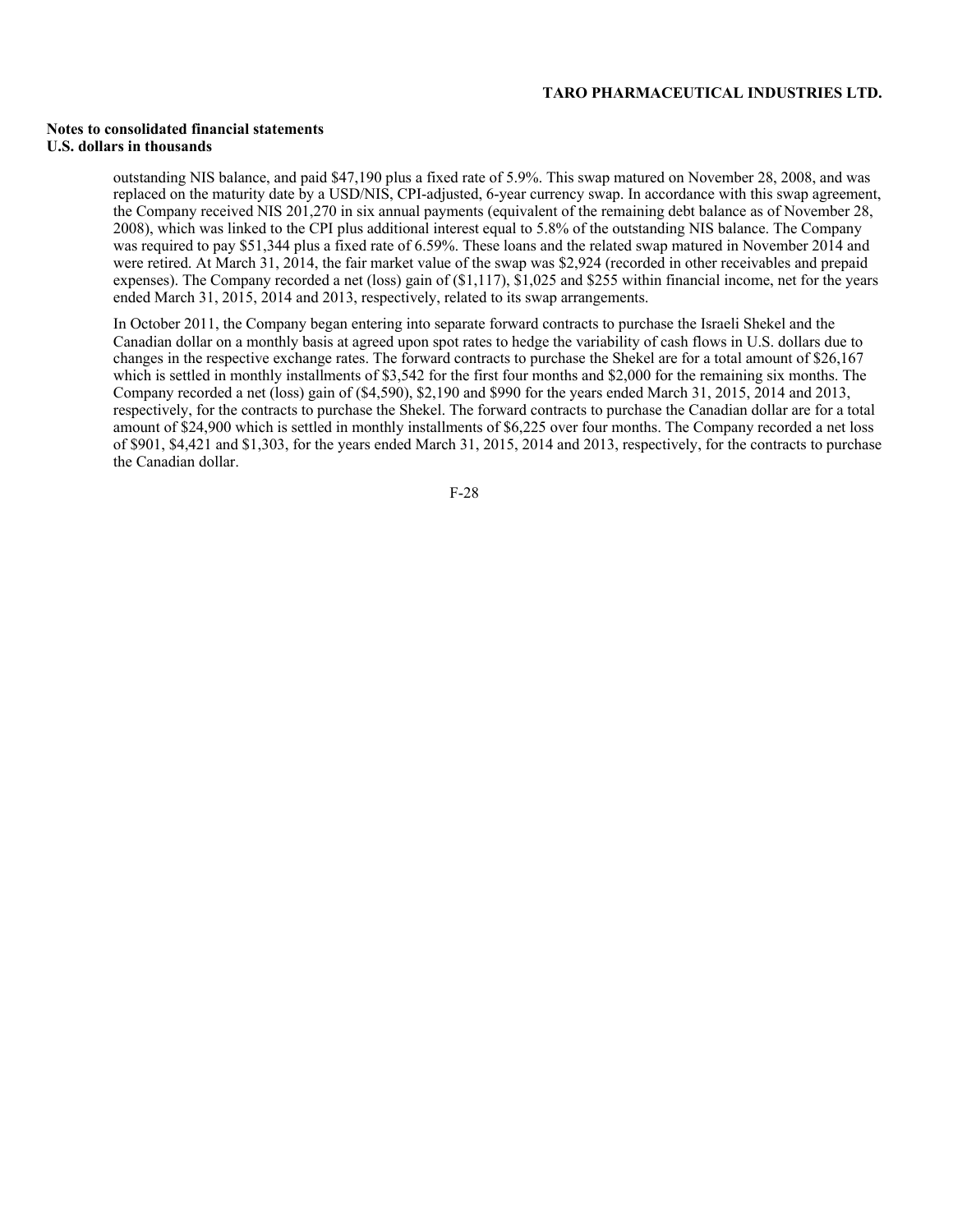# **Notes to consolidated financial statements U.S. dollars in thousands**

#### **NOTE 11: — FAIR VALUE MEASUREMENTS**

FASB ASC Topic 820 defines fair value as the price that would be received for an asset or paid to transfer a liability, from a selling party's perspective, in the principal or most advantageous market for the asset or liability in an orderly transaction between market participants on the measurement date. ASC Topic 820 requires that assets and liabilities carried at fair value be classified and disclosed in one of the following three categories:

Level 1: Quoted market prices in active markets for identical assets and liabilities. Active market means a market in which transactions for assets or liabilities occur with "sufficient frequency" and volume to provide pricing information on an ongoing unadjusted basis.

Level 2: Observable inputs other than Level 1 prices, such as quoted prices for similar assets or liabilities; or other inputs that are observable or can be corroborated by observable market data for substantially the full term of the assets or liabilities. The Company's Level 2 assets primarily include derivative instruments. The Level 2 asset values are determined using valuation techniques that maximize the use of observable inputs and minimize the use of unobservable inputs to the extent possible and consider counterparty credit risk in the assessment of fair value.

Level 3: Unobservable inputs that are not corroborated by market data. The Company has no Level 3 assets or liabilities.

The fair value of the Company's financial assets and liabilities measured at fair value on a recurring basis as of March 31, 2015 and 2014 were as follows:

|                       |                                                              |                                                              | March 31, 2015                                                 |                                                                |
|-----------------------|--------------------------------------------------------------|--------------------------------------------------------------|----------------------------------------------------------------|----------------------------------------------------------------|
|                       | <b>Ouoted Market Prices</b><br>of Identical Assets (Level 1) |                                                              | <b>Significant Other</b><br><b>Observable Inputs (Level 2)</b> |                                                                |
| <b>Assets</b>         |                                                              |                                                              |                                                                |                                                                |
| Marketable securities | S                                                            | 3,458                                                        |                                                                |                                                                |
| <b>Liabilities</b>    |                                                              |                                                              |                                                                |                                                                |
| Interest rate swap    | \$                                                           |                                                              | \$                                                             | 655                                                            |
| Forward contracts     |                                                              |                                                              |                                                                | 5,449                                                          |
|                       |                                                              |                                                              |                                                                | 6,104                                                          |
|                       |                                                              |                                                              | March 31, 2014                                                 |                                                                |
|                       |                                                              | <b>Ouoted Market Prices</b><br>of Identical Assets (Level 1) |                                                                | <b>Significant Other</b><br><b>Observable Inputs (Level 2)</b> |
| <b>Assets</b>         |                                                              |                                                              |                                                                |                                                                |
| Marketable securities | \$                                                           | 3,255                                                        | \$                                                             |                                                                |
| Forward contracts     |                                                              |                                                              |                                                                | 679                                                            |
| Cross-currency swaps  |                                                              |                                                              |                                                                | 2,245                                                          |
|                       |                                                              | 3,255                                                        |                                                                | 2,924                                                          |
| <b>Liabilities</b>    |                                                              |                                                              |                                                                |                                                                |

| <b>Liabilities</b> |  |     |
|--------------------|--|-----|
| Interest rate swap |  | 802 |
| Forward contracts  |  |     |
|                    |  |     |

F-29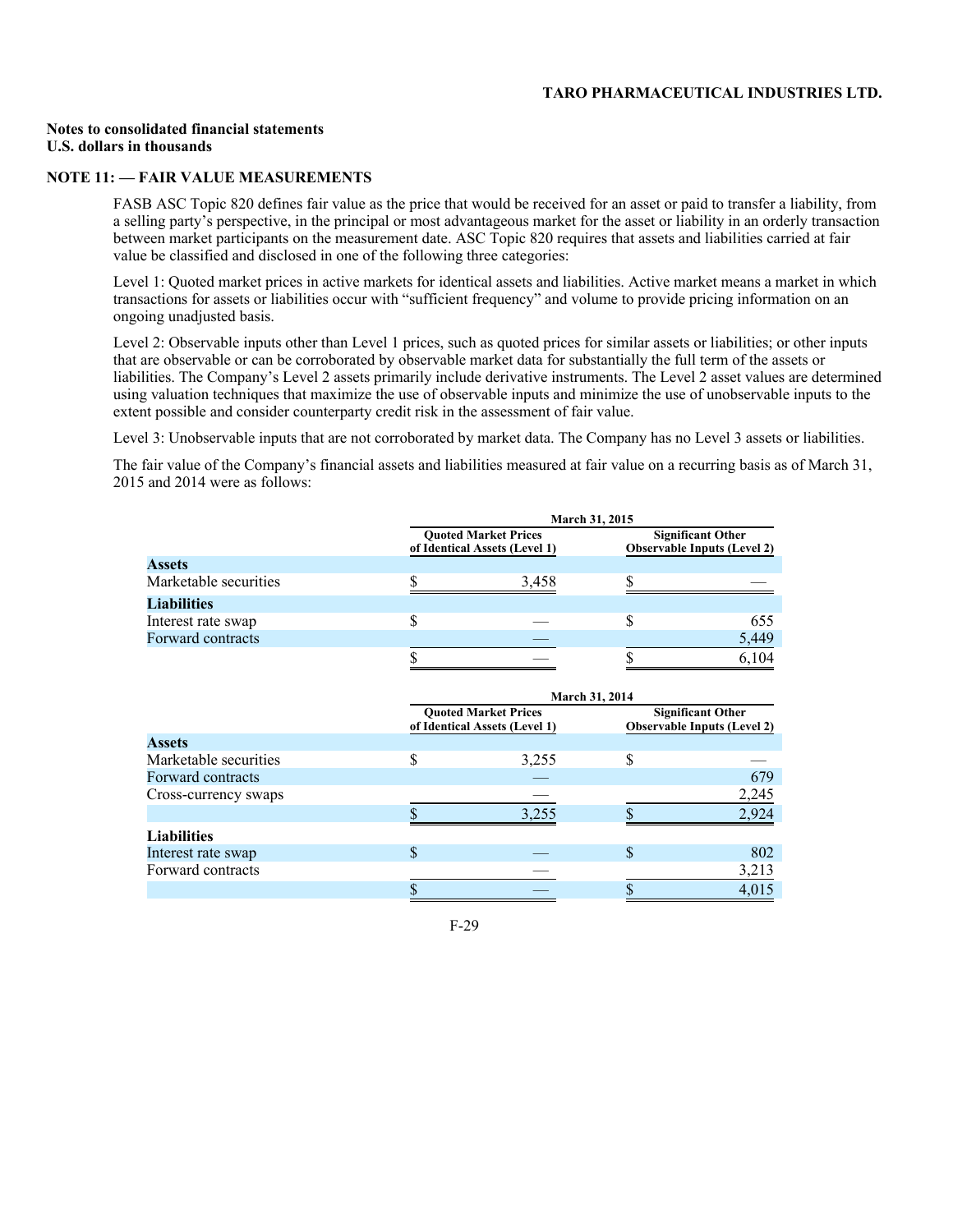#### **NOTE 12: — OTHER LIABILITIES**

a. Other current liabilities:

|                                    |           | March 31, |  |
|------------------------------------|-----------|-----------|--|
|                                    | 2015      | 2014      |  |
| Returns reserve                    | \$109,765 | \$64,144  |  |
| Accrued income taxes               | 75,384    | 27,090    |  |
| Medicaid and indirect rebates      | 43,202    | 32,484    |  |
| Employees and payroll accruals     | 18,264    | 19,498    |  |
| Accrued expenses                   | 16,999    | 9,702     |  |
| Due to customers                   | 12,115    | 10,702    |  |
| Derivative instruments             | 5,449     | 3,213     |  |
| Royalties                          | 4,251     | 2,321     |  |
| Settlements and loss contingencies | 540       | 26,540    |  |
| Legal and audit fees               | 329       | 496       |  |
| Deferred taxes                     | 261       | 343       |  |
| Deferred revenue                   | 79        | 19,917    |  |
| Other                              | 2,975     | 4,085     |  |
|                                    | \$289,613 | \$220,535 |  |

b. Other long-term liabilities:

|                       |         | March 31, |  |
|-----------------------|---------|-----------|--|
|                       | 2015    | 2014      |  |
| Accrued severance pay | \$1,712 | \$1,990   |  |
| Deferred revenue      | 983     |           |  |
| Interest rate swap    | 655     | 802       |  |
| Other                 | 130     | 60        |  |
|                       | \$3,480 | \$2,852   |  |

# **NOTE 13: — LONG-TERM DEBT**

a. Composed as follows:

|                                             |         | March 31, |  |
|---------------------------------------------|---------|-----------|--|
|                                             | 2015    | 2014      |  |
| Debentures with institutional investors (1) |         | \$11.117  |  |
| Mortgage for U.S. headquarters facility (2) | 5,888   | 6,745     |  |
|                                             | 5,888   | 17,862    |  |
| Less: current maturities                    | 912     | 1974      |  |
|                                             | \$4,976 | 5,888     |  |

(1) In 2003, the Company entered into two series of loan agreements, subsequently amended, with multiple lenders in Israel. At March 31, 2015 there were no debentures outstanding as they matured in November 2014. At March 31, 2014, the outstanding debentures are comprised of \$422 (issued in U.S. dollars) at an interest rate of 6.1% with the remaining debentures of \$10,695 (issued in NIS) at a rate of Israeli CPI plus 5.8%. The debentures provided certain undertakings,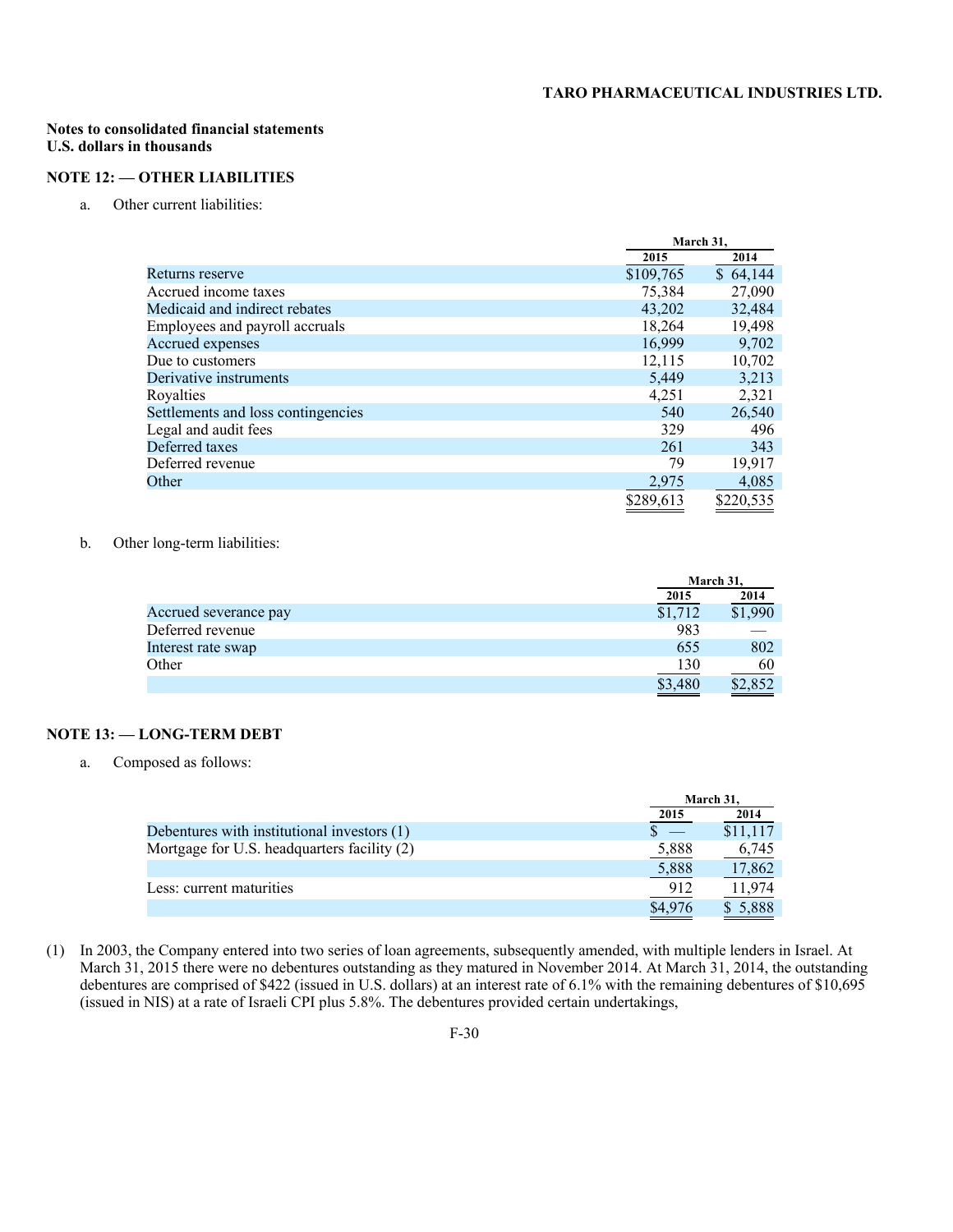**As of**

#### **Notes to consolidated financial statements U.S. dollars in thousands**

including (i) not to encumber any of its assets, unless to secure indebtedness, as defined in such agreements, which in the aggregate does not exceed \$20,000, or unless to encumber newly acquired assets to secure financing provided to acquire such assets, and (ii) not to incur any additional indebtedness as long as the ratio of EBITDA to total net interest expense and current principal payable on long-term indebtedness is less than 2:1. The test was based on the Company's audited financial statements, and was performed on April 1 of each year with respect to the prior calendar year.

(2) In 2005, Taro U.S.A. and two of its subsidiaries entered into obligations, secured by mortgages on the Company's U.S. headquarters facility located in New York and distribution facility located in New Jersey (subsequently retired in February 2012). The Company guaranteed these obligations. The mortgage on the New York facility was \$5,888 and \$6,745 as of March 31, 2015 and 2014, respectively, was for an original term of 15 years, bears interest at the rate of LIBOR plus 1.25%, and has a graduating debt service coverage ratio covenant of 1.90. At March 31, 2015 and 2014, the debt service coverage ratio was 2.30 and 2.25, respectively. The interest rate of this mortgage is effectively fixed at 6.16%, as the Company has an interest rate swap in place which is concurrent with the 15-year term of the mortgage.

As of March 31, 2015, the Company is in compliance with all of its covenants.

b. Classified by currency, linkage terms and interest rates, the total amount of the liabilities (including current maturities and the reclassified short-term portion) is as follows:

|                                      | Weighted-Average Interest Rate |           |         | Amount    |
|--------------------------------------|--------------------------------|-----------|---------|-----------|
|                                      |                                | March 31. |         | March 31. |
|                                      | 2015                           | 2014      | 2015    | 2014      |
| In, or linked to, U.S. dollars $(1)$ | 1.43%                          | $.72\%$   | \$5,888 | \$7,167   |
| In Israeli currency – linked to CPI  |                                | 5.80%     |         | 10,695    |
|                                      |                                |           | \$5,888 | \$17,862  |
|                                      |                                |           |         |           |

- (1) Represents a mortgage loan in the amount of \$5,888 and \$6,745 as of March 31, 2015 and 2014, respectively, which is subject to variable interest rates linked to LIBOR, however the Company's interest rate swap entered into concurrently with the mortgage agreement effectively fixes the mortgage rate at a fixed rate of 6.16%. See Note 10.a. The remaining outstanding debt in 2014 was subject to fixed interest rates.
	- c. The debt matures as follows:

|                   | 713 VI         |  |
|-------------------|----------------|--|
| <b>Year Ended</b> | March 31, 2015 |  |
| 3/31/2016         | 912            |  |
| 3/31/2017         | 969            |  |
| 3/31/2018         | 1,031          |  |
| 3/31/2019         | 1,096          |  |
| 3/31/2020         | 1,166          |  |
| Thereafter        | 714            |  |
|                   | 5,888          |  |

As of the date of these financial statements, the Company has met all of its scheduled debt obligations. For collateral, see Note 14.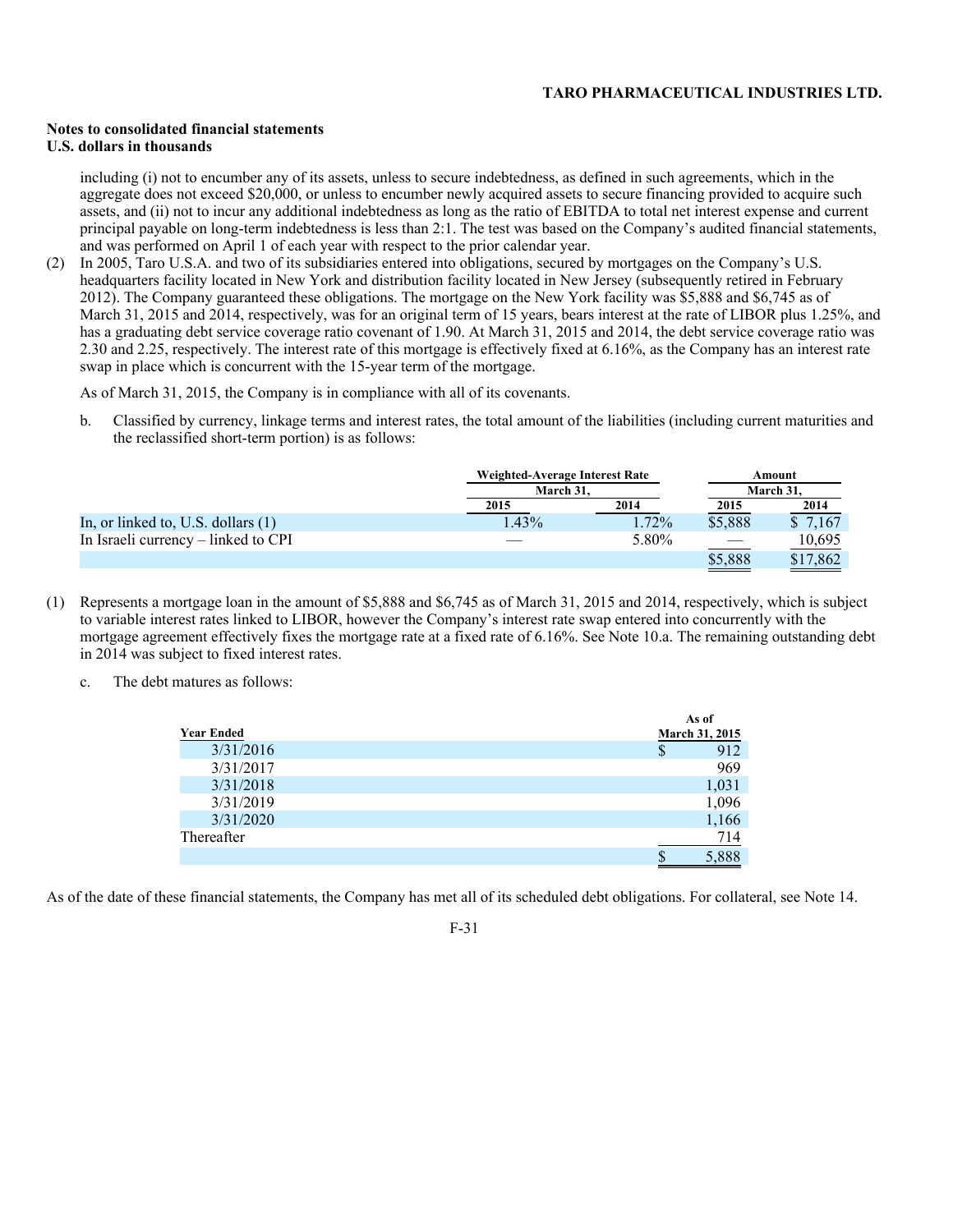## **NOTE 14: — LIABILITIES COLLATERALIZED BY PLEDGES**

Balance of liabilities collateralized by pledges is as follows:

|                                         | <b>March 31.</b> |         |
|-----------------------------------------|------------------|---------|
|                                         | 2015             | 2014    |
| Mortgage for U.S. headquarters facility | \$5,888          | \$6,745 |

#### **NOTE 15: — COMMITMENTS AND CONTINGENT LIABILITIES**

a. Companies of the Group have leased offices, warehouse space and equipment under operating leases for periods through 2019. The minimum annual rental payments, under non-cancelable lease agreements, are as follows:

|            | March 31,<br>2015 |
|------------|-------------------|
| 3/31/2016  | 1,216<br>\$       |
| 3/31/2017  | 492               |
| 3/31/2018  | 165               |
| 3/31/2019  | 6                 |
| Thereafter |                   |
|            |                   |

Total rent expenses were \$2,576, \$3,245 and \$3,479 for the years ended March 31, 2015, 2014 and 2013, respectively.

b. Royalty commitments:

The Company is committed to pay royalties at the rate of 3.0% to 3.5% to the government of Israel through the Office of the Chief Scientist ("OCS") on proceeds from sales of products in which the government participates in the research and development by way of grants. The obligation to pay these royalties is contingent on actual sales of the products and, in the absence of such sales, no payment is required. The commitment is on a product by product basis, in an amount not exceeding the total of the grants received by the Company, including interest accrued thereon, and is linked to the U.S. dollar. Grants are subject to interest at a rate of LIBOR (cost of borrowing funds in U.S. dollars). As of March 31, 2015 and 2014, the aggregate contingent liability to the OCS was \$11,624 and \$11,320, respectively.

Royalty payments to the OCS were \$38, \$0 and \$0 for the years ended March 31, 2015, 2014 and 2013, respectively.

c. Legal proceedings:

From time to time the Company is subject to litigation arising in the ordinary course of business, including patent litigation resulting from our use of the patent challenge procedures set forth in the Hatch Waxman Act. The Company records a provision in its financial statements to the extent that it concludes that a contingent liability is probable and the amount thereof is estimable. Based upon the status of these cases, management's assessment of the likelihood of damages, and the advice of counsel, no provisions have been made except as noted below. Because litigation outcomes and contingencies are unpredictable, and because excessive verdicts can occur, these assessments involve complex judgments about future events and can rely heavily on estimates and assumptions. The Company is party to certain lawsuits disclosed herein; whose outcome the Company does not believe will have a material adverse effect on its consolidated financial statements.

- *1. Legal actions commenced by the Company:* 
	- i. Company's lawsuit related to Topicort® topical spray:

On or about June 17, 2014 and July 2, 2014, the Company received from Perrigo Israel Pharmaceuticals Ltd. ("Perrigo") two Paragraph IV certification notice letters indicating that Perrigo had submitted to the FDA an ANDA seeking approval to manufacture and sell a generic version of Topicort® topical spray prior to expiration of the Company's U.S. Patent Nos. 8,277,780 (the "'780 Patent"), expiring on April 23, 2028 and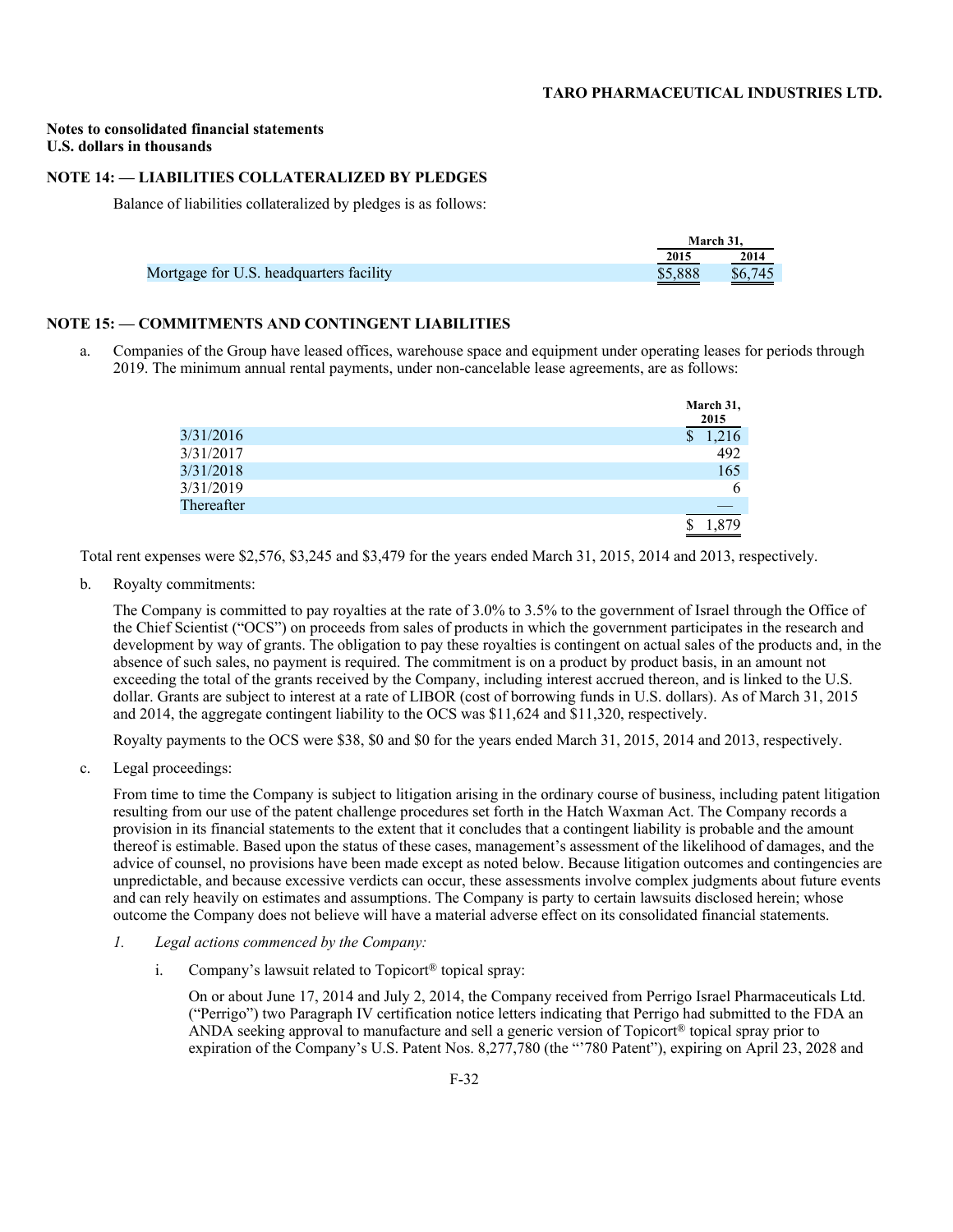#### **Notes to consolidated financial statements U.S. dollars in thousands**

8,1715,624 (the "624 Patent"), expiring on May 26, 2026, and prior to the expiration of U.S. Patent No. 5,990,100 (the "'100 Patent"), expiring March 24, 2018, to which the Company has a license. The notice letters alleged the three patents were invalid, unenforceable and/or not infringed. On July 28, 2014, the Company filed in the U.S. District Court for the District of Delaware a patent infringement suit against Perrigo alleging Perrigo's ANDA infringes the '780 and '624 patents. The lawsuit resulted in a stay of FDA approval of Perrigo's ANDA for 30 months from the date of the Company's receipt of Perrigo's first notice letter, subject to prior resolution of the matter before the court. The court has scheduled a trial for May 2, 2016.

#### *2. Other Legal Actions:*

On November 19, 2013, a number of minority shareholders of the Company commenced litigation in Israel, seeking to invalidate certain resolutions that were adopted at the annual general meeting of the Company held on September 12, 2013. This litigation challenged the adoption of these resolutions by claiming the Company did not take proper steps to ensure that the majority vote in favor of these resolutions also included a majority of those shareholders who had no "personal interest" in the resolutions (as required by the Israeli Companies Law). These shareholders also raised other claims regarding the resolutions adopted at that meeting, such as the validity of the compensation policy approved by the shareholders. Since this litigation was filed, these resolutions were ratified at an extraordinary general meeting held on March 27, 2014. On August 10, 2014, the claimants filed an amended complaint requesting that the resolutions passed at the extraordinary general meeting be voided and further contending that under Israeli law shareholders must identify themselves in order to be considered "disinterested" and reiterated their arguments against the validity of the terms of the compensation policy and the remuneration of officers approved by the shareholders. Summaries were filed with the Court, regarding the shareholders' claims of the existence of an alleged duty of identification, and the matter remains pending.

Taro has been a defendant in two actions brought against various pharmaceutical manufacturers in the States of Utah and Louisiana. The actions relate to drug price reporting by these manufacturers. In addition, Taro received an investigative demand that also relates to drug price reporting from Texas in August 2012. In May 2008, the State of Utah filed a lawsuit against the Company and a number of other pharmaceutical manufacturers and in November 2010, the State of Louisiana filed a lawsuit in state court against the Company and a number of other pharmaceutical manufacturers. Generally speaking, the lawsuits allege that the defendants caused the State to overpay pharmacies under the State Medicaid Program by reporting inflated Average Wholesaler Prices ("AWP"). The Utah trial court dismissed the case with prejudice in February 2010. However, in March 2010, the plaintiff appealed the decision and the Utah Supreme Court issued its decision in June 2012. The ruling generally affirmed that the complaint by the plaintiff is inadequate and the State was given leave by the court to re-plead its case, which it did. The defendants subsequently filed a motion to dismiss, which was denied. The case is currently in the discovery phase and the first trial will not be before August 2016. The Company settled the Louisiana action for \$6.1 million in September 2013. In July 2014, the Company reached a settlement with the State of Texas in connection with the investigative demand it received, in the amount of \$19.5 million. During the year ended March 31, 2015, the Company reversed \$6.5 million of the provision for AWP-related matters.

A group of former Israeli soldiers have filed three lawsuits for personal injury against the Municipality of Haifa, The Israel Oil Refineries Ltd., The Haifa Town Union Sewage and Haifa Chemicals Ltd. alleging that they contracted serious illnesses as a result of their military service which included diving in the Kishon River near Haifa Bay. In 2005, the Company and over 40 municipalities, governmental entities (including the State of Israel), cooperative villages (kibbutzim) and other companies, were named as third party defendants in these lawsuits. On June 17, 2013, the court dismissed the lawsuits and ruled that the plaintiffs were unable to prove that their exposure to dangerous substances in the Kishon River water was the cause of their illnesses. The plaintiffs filed an appeal to the Supreme Court, which is still pending. The hearing of the lawsuits filed by a group of fishermen also claiming to suffer from serious illnesses as a result of their activities in the Kishon River was dismissed by the court on November 3, 2013. The plaintiffs requested an extension to the appeal deadline and such appeal is scheduled to be heard on September 7, 2015.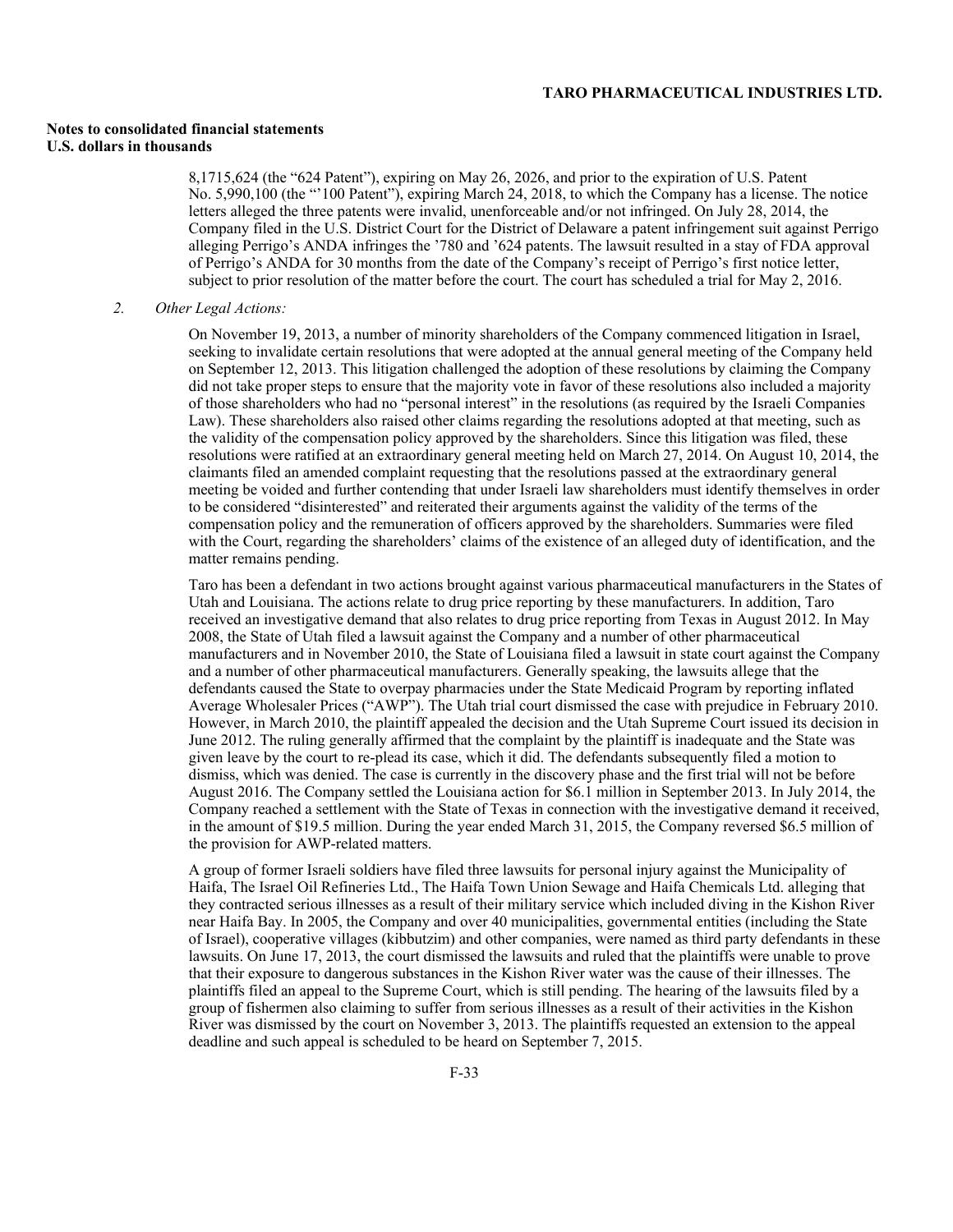- d. Licensing Agreements:
	- 1. On December 6, 2013, Taro purchased NDA #18-3337 Feverall® (80mg, 120mg, 325mg, and 650mg acetaminophen) rectal suppositories from Actavis Mid Atlantic, LLC. Taro made an up-front payment for all rights to this NDA.
	- 2. On February 21, 2012, the Company entered into a License and Settlement Agreement (the "Medicis Settlement Agreement") with Medicis Pharmaceutical Corporation. In connection with the Medicis Settlement Agreement, the Company agreed to settle all legal disputes between the parties relating to Medicis' LOPROX® Shampoo and Medicis agreed to withdraw its complaint against Taro pending in the U.S. District Court for the Southern District of New York for alleged patent infringement. Subject to the terms and conditions contained in the Medicis Settlement Agreement, Medicis granted Taro a non-exclusive, royalty-bearing license to make and sell limited quantities of our generic version of LOPROX® Shampoo.
	- 3. On July 20, 2010, Taro and Galderma Laboratories, L.P. ("Galderma"), entered into a sub-license and supply agreement. Galderma manufactures a generic version of the product and Taro distributes to its customers. Taro purchases product at an establish transfer price and pays royalties based on the amounts of net sales to its customers.
	- 4. In May 2010, Taro and Glenmark Generics Inc., USA, a wholly owned subsidiary of Glenmark Generics Ltd., India ("Glenmark"), entered into an exclusive license and supply agreement for a branded product. Glenmark manufactures the product and Taro distributes the product to customers. Taro made an up-front payment of \$2,500 for distribution rights and an additional payment of \$2,500 upon the first shipment to customers, for a total of \$5,000, which is being amortized over six years. Taro also pays royalties based on the amounts of sales to its customers.
- e. Other:

Payments to pharmacies for Medicaid-covered outpatient prescription drugs are set by the states. For multiple source drugs with respect to which FDA has rated at least three drugs as therapeutically equivalent, the amount that states may reimburse pharmacies is subject to a Federal upper limit (FUL) ceiling. Health care reform legislation enacted in March 2010 changed the methodology by which the Centers for Medicare & Medicaid Services (CMS) calculates the FULs so that the FUL is based on 175 percent of the weighted-average of the average manufacturer prices (AMPs) reported to the government by manufacturers of each of the therapeutically equivalent multiple source drugs. The change in FUL methodology has not been implemented yet by CMS. Effective October 1, 2010, the legislation also changed the definition of AMP to exclude sales to certain customer classes that were previously included. In addition, under the Medicaid Drug Rebate Program, manufacturers are required, as a condition of Federal payment for their drugs under Medicaid and Medicare Part B, to pay rebates to state Medicaid programs on drugs dispensed to Medicaid beneficiaries in the state. The amount of the rebate is based on the AMP and (for innovator drugs) the best price of the drug. Besides changing the definition of AMP, the health care reform legislation increased the minimum Medicaid Rebate, effective January 1, 2010.

Pending implementation of the new FUL methodology, CMS has been using AWP or Wholesaler Acquisition Cost ("WAC") in the calculation of FULs. States have also historically used AWP or WAC in setting Medicaid reimbursement rates for drugs. Many pharmaceutical companies have been named in civil lawsuits alleging generally that the defendants overstated AWPs or WACs, which were used by state agencies to calculate drug reimbursements to healthcare providers.

On April 29, 2011, the Board ratified a collective bargaining agreement dated as of April 6, 2011 (the "Collective Bargaining Agreement") among Taro, the Histadrut Trade Union and Taro's Employees Committee on behalf of Taro's Israeli employees. The Collective Bargaining Agreement has a term of five years and automatically renews for two-year periods unless notice is provided by either side prior to the end of a term. The Collective Bargaining Agreement memorializes current employee-employer relations practices of Taro as well as additional rights relating to job security, compensation and other benefits.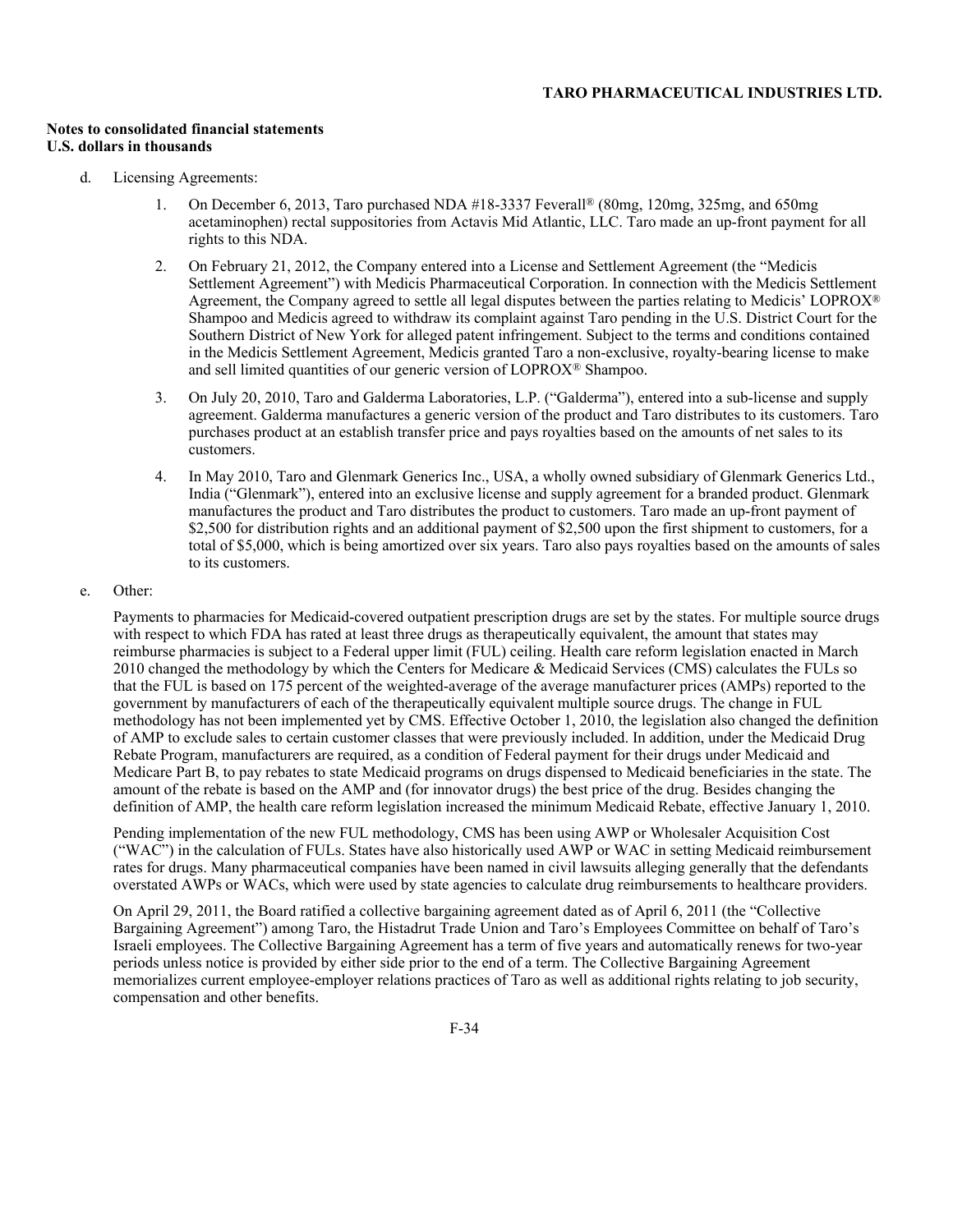#### **Notes to consolidated financial statements U.S. dollars in thousands**

On January 23, 2013, the Company entered into a special collective bargaining agreement (the "Special Collective Bargaining Agreement") among Taro, the Histadrut Trade Union and Taro's Employees Committee on behalf of Taro's Israeli employees. The Special Collective Bargaining Agreement memorializes the rights of the Company's employees at the Yakum site in Israel, following the Company's decision to transfer the activities performed at the Yakum site to the Company's existing Haifa site. On December 19, 2013, the Company closed its offices at the Yakum site and the Yakum site employees received their entitlements under the Special Collective Bargaining Agreement.

## **NOTE 16: — SHAREHOLDERS' EQUITY**

- a. Pertinent rights and privileges of ordinary shares:
	- 1. 100% of the rights to profits are allocated to the ordinary shares.
	- 2. 100% of the dissolution rights are allocated to the ordinary shares.
	- 3. Two-thirds of the voting power of all of the Company's shares is allocated to the ordinary shares.
- b. Founders' shares:

One-third of the voting power of all of the Company's shares is allocated to the founders' shares.

- c. Stock option plans:
	- 1. The Company's 1999 Stock Incentive Plan ("1999 plan") provides for the issuance of incentive stock options, nonqualified stock options, or stock appreciation rights to key employees and associates of the Group.

The options were substantially granted with an exercise price equal to 100% of the fair market value of the stock on the date of grant and the aggregate amount of the options granted may not exceed 2,100,000 and none of the options granted include stock appreciation rights. The options were granted to employees and associates, had a four to fiveyear graded vesting term and expire ten years after the date of the grant. Each option entitled its holder the right to purchase one ordinary share of NIS 0.0001 par value (subject to adjustments). As of March 31, 2015, no options were outstanding and as March 31, 2014, an aggregate of 1,000 options in respect of the 1999 plan were outstanding. No further options in respect of the 1999 plan are available for future grants. The Company issued new shares to employees exercising their stock options.

2. A summary of the Company's stock option activity and related information for the year ended March 31, 2015 is as follows:

|                               | Number of<br>options | <b>Exercise</b><br>price | Weighted-<br>average<br>exercise<br>price |
|-------------------------------|----------------------|--------------------------|-------------------------------------------|
| Outstanding at March 31, 2014 | 1,000                | \$26.09                  | 26.09                                     |
| Exercised                     | (1,000)              | 26.09                    | 26.09                                     |
| Forfeited                     |                      |                          |                                           |
| Granted                       |                      |                          |                                           |
| Outstanding at March 31, 2015 |                      |                          |                                           |

There were 1,000, 23,700, and 291,555 options exercised in the years ended March 31, 2015, 2014 and 2013, respectively, with a total intrinsic value of approximately \$85, \$557 and \$5,286, respectively.

As of March 31, 2013, the compensation costs related to share-based compensation arrangements granted under the Company's stock option plan were fully amortized. For the years ended March 31, 2015, 2014 and 2013, the Company recognized \$0, \$0 and \$8, respectively, in share-based compensation expense.

d. There were no options outstanding as of March 31, 2015 and 1,000 options were exercisable as of March 31, 2014. The weighted-average exercise prices for the options exercisable as of March 31, 2014 were \$26.09.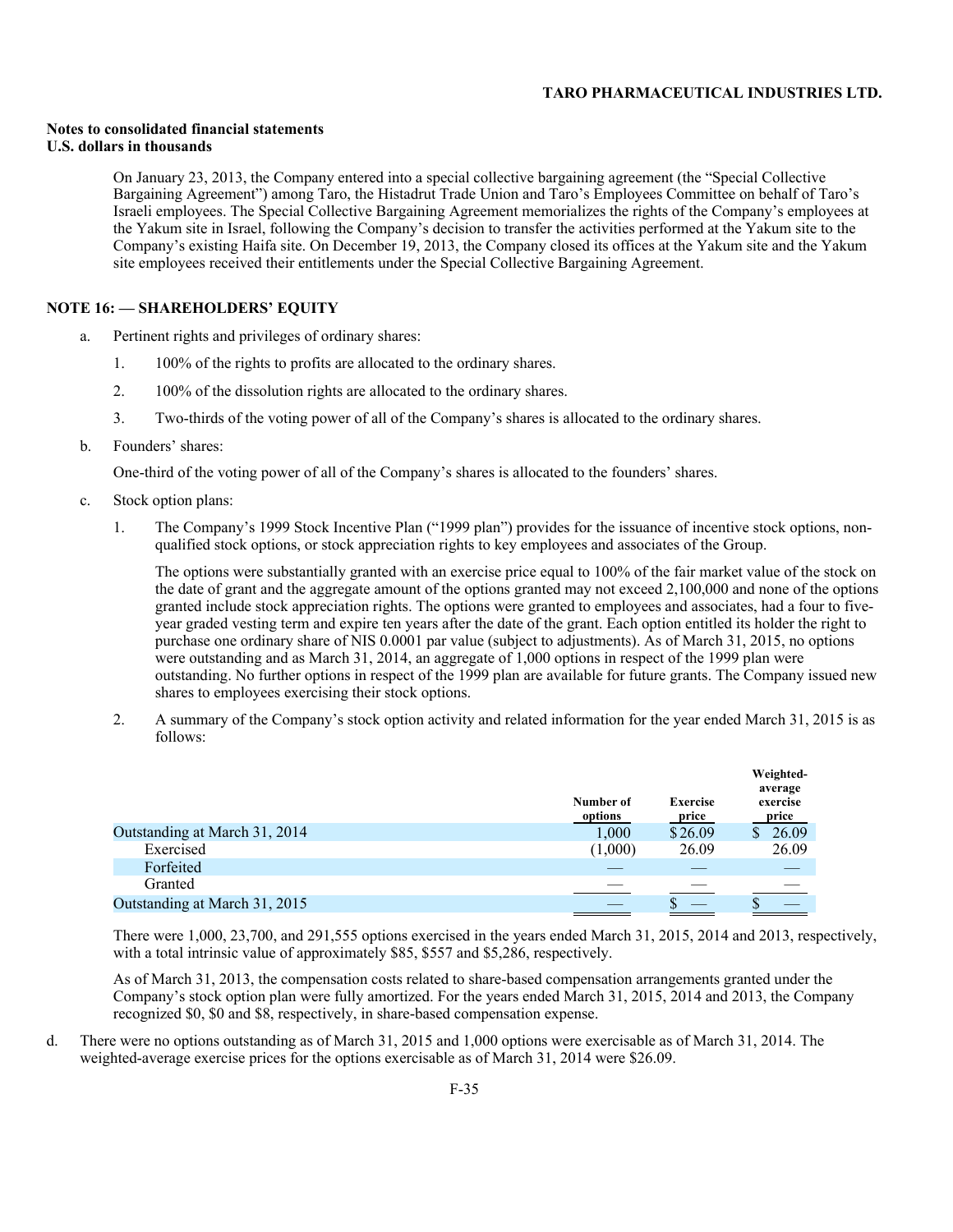### **Notes to consolidated financial statements U.S. dollars in thousands**

e. Dividends:

The Company may declare and pay dividends from retained earnings. For restrictions on dividend distribution, see Note 17.c.

f. Net income per share:

|                                |                                                      | Year ended March 31, 2015      | Year ended March 31, 2014     |                                                      | Year ended March 31, 2013      |                               |                                                      |                                |                               |
|--------------------------------|------------------------------------------------------|--------------------------------|-------------------------------|------------------------------------------------------|--------------------------------|-------------------------------|------------------------------------------------------|--------------------------------|-------------------------------|
|                                | Net income<br>attributable<br>to Taro<br>(numerator) | <b>Shares</b><br>(denominator) | Per<br><b>Share</b><br>Amount | Net income<br>attributable<br>to Taro<br>(numerator) | <b>Shares</b><br>(denominator) | Per<br><b>Share</b><br>Amount | Net income<br>attributable<br>to Taro<br>(numerator) | <b>Shares</b><br>(denominator) | Per<br><b>Share</b><br>Amount |
| Basic EPS:                     | 484,257                                              | 42.833.533                     | 1.31                          | 360.387                                              | 44.276.003                     | 8.14                          | 266,206                                              | 44,677,603                     | 5.96<br>S                     |
| Effect of dilutive securities: |                                                      |                                |                               |                                                      |                                |                               |                                                      |                                |                               |
| Stock options                  |                                                      | 217                            |                               |                                                      | 3,121                          |                               |                                                      | 37,508                         |                               |
| Diluted EPS:                   | 484,257                                              | 42,833,750                     | \$11.31                       | 360.387                                              | 44.279.124                     | 8.14                          | 266,206                                              | 44.715.111                     | 5.95                          |

g. As of March 31, 2015, the accumulated other comprehensive income comprised of loss from foreign currency translation adjustments of (\$111,149) and unrealized gain from available for sale securities of \$183. As of March 31, 2014, the accumulated other comprehensive income comprised of loss from foreign currency translation adjustments of (\$22,996) and unrealized gain from available for sale securities of \$100.

# **NOTE 17: — INCOME TAXES**

a. Corporate income tax rate in Israel:

Taxable income of Israeli companies is subject to income tax at the rate of 26.5% in 2015 and 25% in 2014 and 2013.

b. Tax benefits under the Law for the Encouragement of Industry (Taxes), 1969:

The Company is an "industrial company" as defined by this law and, as such, is entitled to certain income tax benefits, mainly accelerated depreciation in respect of machinery and equipment (as prescribed by regulations published under the Inflationary Adjustments Law) and the right to claim public issuance expenses, amortization of patents and other intangible property rights as deductions for tax purposes.

c. Tax benefits under the Law for the Encouragement of Capital Investments, 1959 ("the Investments Law"):

Various production and development facilities of the Company have been granted "Approved Enterprise" and "Benefited Enterprise" status, which provides certain benefits, including tax exemptions and reduced tax rates for a defined period. The benefits available to an Approved Enterprise and Benefited Enterprise relate only to taxable income attributable to the specific investment program and are conditioned upon terms stipulated in the Investments Law and the related regulations and the criteria set forth in the applicable certificate of approval (for an Approved Enterprise). If the Company does not fulfill these conditions, in whole or in part, the benefits can be cancelled and the Company may be required to refund the benefits, in an amount linked to the Israeli consumer price index plus interest.

The Company qualifies as a foreign investors' company, or FIC. FICs are entitled to further reductions in the tax rate normally applicable to Approved or Benefited Enterprises, depending on the level of foreign ownership. The tax rate ranges between 10% (when foreign ownership is 90% or more) to 25% (when the foreign ownership is below 49%).

The Company has three active plans, two Approved Enterprises under the Alternative Benefits Programs (Plans 3-4 and Plan 5) and one Benefited Enterprise (Plan 6), granting us a package of benefits, subject to compliance with applicable requirements. Under Plan 3-4 (benefit period starting 2003), the Company was entitled to an exemption from corporate income tax on undistributed profits for a period of two years following implementation of the plan and to a reduced tax rate of between 10% and 25% (depending on the level of foreign investment) for an additional thirteen years thereafter. Under Plan 5 (benefit period starting 2007), the Company was entitled to an exemption from corporate income tax on undistributed profits for a period of two years following implementation of such plan and to a reduced tax rate of 10% to 25% (depending on the level of foreign investment) for eight additional years thereafter. We filed a request for an additional five years of reduced tax rates for such plan. Approval is still pending. Under Plan 6 (benefit period starting 2010), the Company was entitled to an exemption from corporate income tax on undistributed profits for a period of two years and a reduced tax rate of 10% to 25% (depending on the level of foreign investment) for eight additional years thereafter.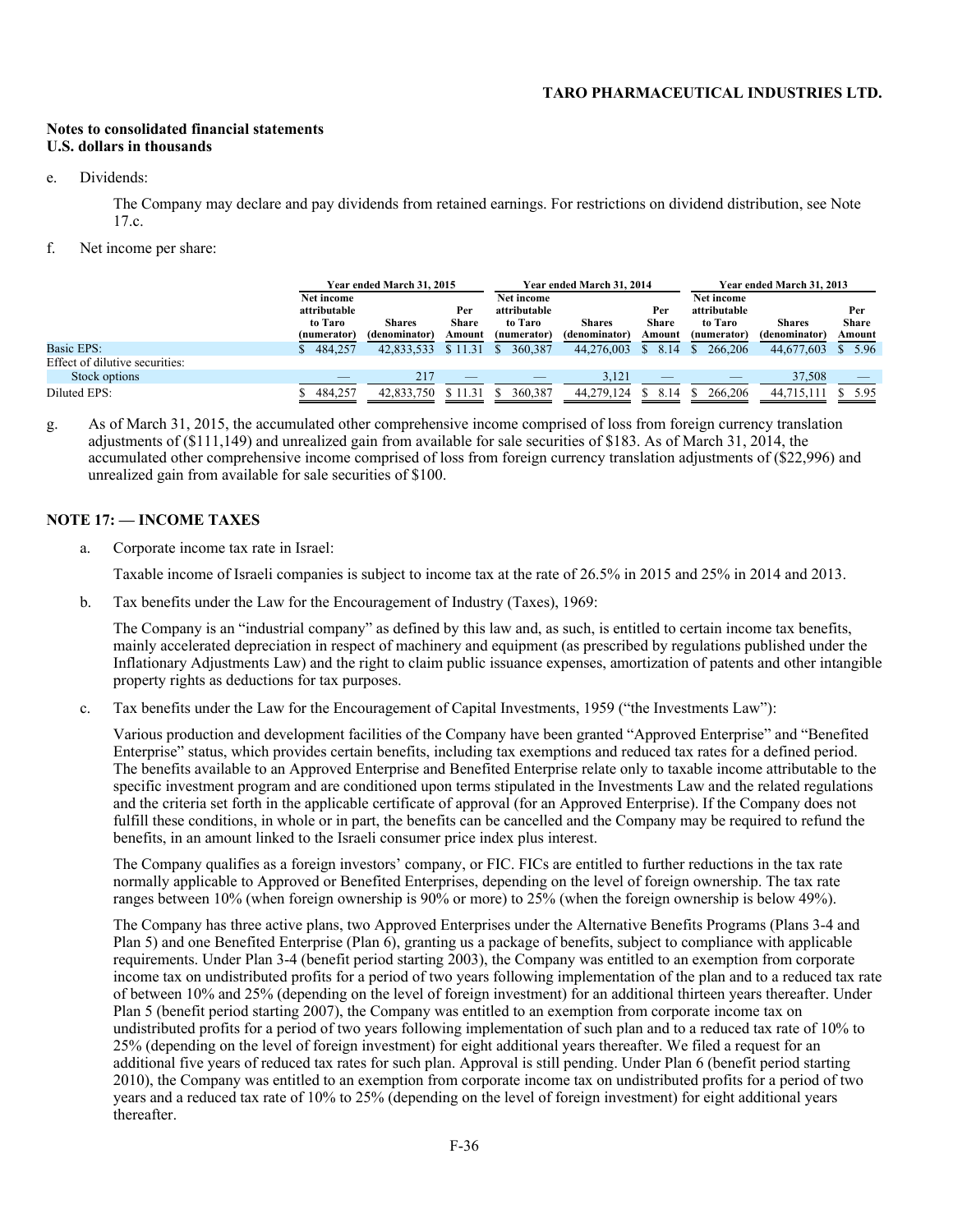#### **Notes to consolidated financial statements U.S. dollars in thousands**

The entitlement to these benefits is conditional upon the Company fulfilling the requirements of the Investments Law, regulations published thereunder and the certificate of approval for the specific investments in the case of Approved Enterprises. In the event of failure to comply with these requirements, the benefits may be reduced or canceled and the Company may be required to refund the amount of the benefits it received, in whole or in part, including linkage and interest. As of March 31, 2015, Management believes that the Company complied with all of the aforementioned requirements.

If the Company pays a dividend, the source of which is income derived from the Approved and/or Benefited Enterprises during the tax exempt period, the Company will be subject to corporate tax at the rate ordinarily applicable to the Approved/Benefited Enterprise from which it was exempt, on the gross amount of such dividend.

The Company has decided not to declare dividends out of such tax-exempt income. Accordingly, no deferred income taxes have been provided on income attributable to the Company's Approved and/or Benefited Enterprises.

For the years ended March 31, 2015 and 2014, income not eligible for Approved and/or Benefited Enterprise benefits is taxed at the regular corporate income tax rate (either 26.5% or 25%, see above).

d. The New Incentives Regime—Amendment 68 to the Investment Law

Under Amendment 68 to the Investment Law ("Amendment 68"), upon an irrevocable election made by a company, a uniform corporate tax rate will apply to all qualifying industrial income of such company (an "Industrial Company"), as opposed to the previous law's incentives, which were limited to income from Approved/Benefited Enterprises during the benefits period. Under the law, when the election is made, the uniform tax rate for 2014 and onwards will be 9% in areas in Israel designated as Development Zone A and 16% elsewhere in Israel. The profits of these Industrial Companies will be freely distributable as dividends, subject to withholding tax of 20% or lower, under an applicable tax treaty. Certain "Special Industrial Companies" that meet more stringent criteria (significant investment, R&D or employment thresholds), and will enjoy further reduced tax rates of 5% in Zone A and 8% elsewhere. In order to be classified as a "Special Industrial Company," the approval of three governmental authorities in Israel is required. We did not elect to apply for Amendment 68 in tax year 2015 or 2014.

e. Measurement of taxable income under the Income Tax (Inflationary Adjustments) Law, 1985 of Israel:

With respect to the Israeli entity, commencing in taxable year 2003, the Company elected to measure its taxable income and file its tax returns in U.S. dollars in keeping with Israeli Income Tax Regulations, 1986 (Principles Regarding the Management of Books of Account of Foreign Invested Companies and Certain Partnerships and the Determination of Their Taxable Income). Such an election is binding to the Company for three years. Accordingly, commencing taxable year 2003, results for tax purposes are measured in U.S. Dollar terms. After the initial three-year term, the Company must make the election on an annual basis. Through taxable year 2014, the Company has consistently elected, for tax purposes, to measure its earnings in U.S. dollars.

f. Income from continuing and discontinued operations before income taxes is comprised of the following:

|                                                                   | Year ended March 31. |           |           |  |
|-------------------------------------------------------------------|----------------------|-----------|-----------|--|
|                                                                   | 2015                 | 2014      | 2013      |  |
| Domestic (Israel)                                                 | \$250,979            | \$190.233 | \$65.934  |  |
| Foreign (North America, the Cayman Islands, Ireland and the U.K.) | 329,914              | 253,355   | 268,735   |  |
| Income from continuing and discontinued operations before taxes   | \$580,893            | \$443,588 | \$334,669 |  |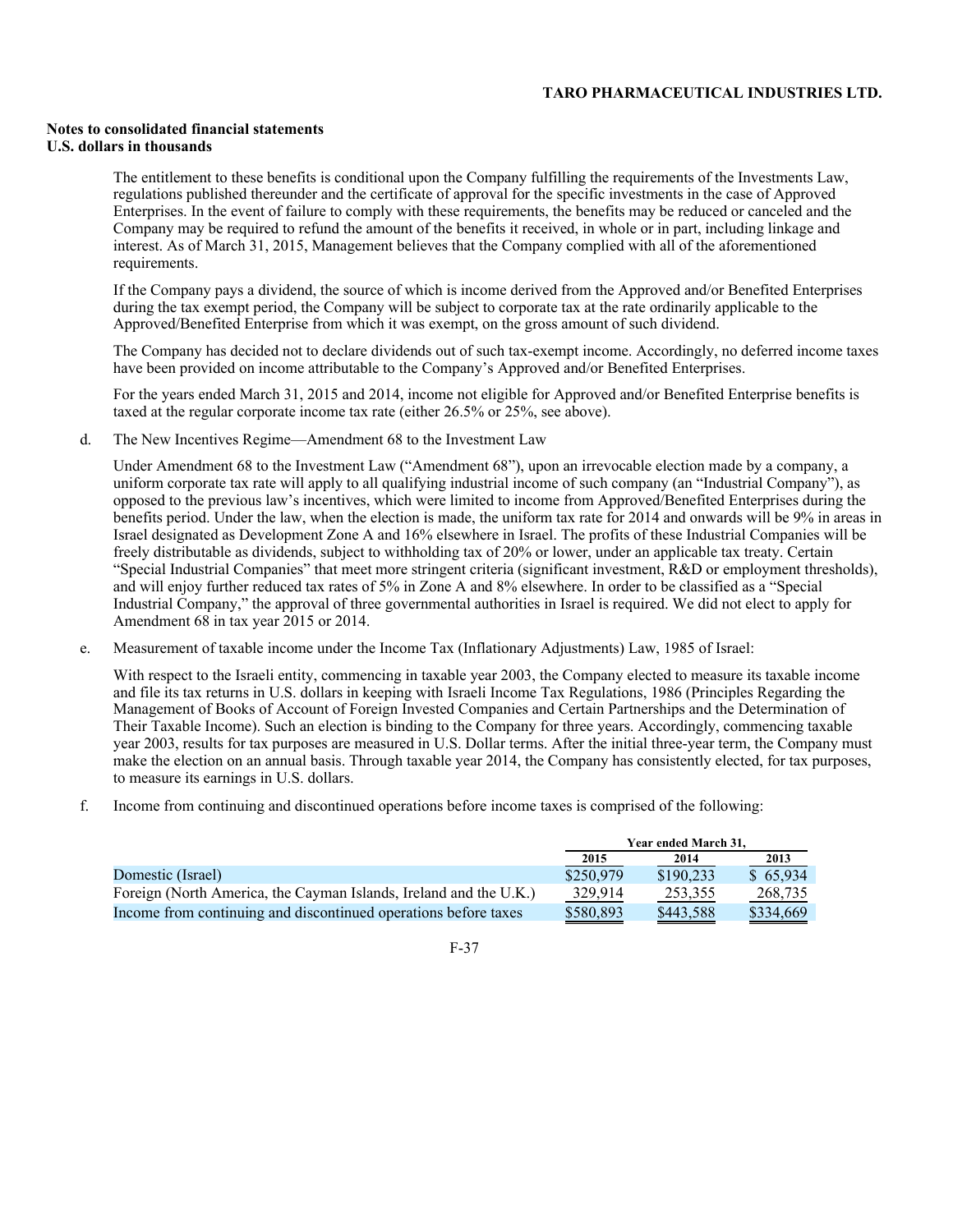g. Taxes on income are comprised of the following:

|                          |           | Year ended March 31, |             |  |  |
|--------------------------|-----------|----------------------|-------------|--|--|
|                          | 2015      | 2014                 | 2013        |  |  |
| Current taxes            | \$166,466 | \$106,561            | \$93,165    |  |  |
| Prior years' benefits    | (20)      | (124)                | (6, 544)    |  |  |
| Deferred income benefits | (70, 387) | (23,708)             | (18, 822)   |  |  |
|                          | \$96,059  | \$ 82,729            | \$67,799    |  |  |
| Domestic                 | \$25,881  | \$16,852             | 1,139<br>S. |  |  |
| Foreign                  | 70,178    | 65,877               | 66,660      |  |  |
|                          | \$96,059  | \$82,729             | \$67,799    |  |  |

Included within current and deferred income tax expense are benefits relating to investment tax credits at Taro Canada of \$909, \$1,439 and \$1,320 for the years ended March 31, 2015, 2014 and 2013, respectively. Taro Canada uses the "flowthrough" method and therefore records the benefits in earnings in the period the tax credits are utilized.

h. Reconciliation of the statutory tax rate of the parent company in Israel to the effective consolidated tax rate:

|                                                            | Year ended March 31, |           |                     |  |
|------------------------------------------------------------|----------------------|-----------|---------------------|--|
|                                                            | 2015                 | 2014      | 2013                |  |
| Statutory tax rate (In Israel)                             | 26.5%                | $25.0\%$  | $\overline{25.0\%}$ |  |
| (Decrease) increase in effective tax rate due to:          |                      |           |                     |  |
| Tax benefits from reduced tax rates under benefit programs | $(7.0\%)$            | $(5.0\%)$ | $(4.0\%)$           |  |
| Different tax rates applicable to non-Israeli subsidiaries | $(4.0\%)$            | $(2.0\%)$ | $1.0\%$             |  |
| Uncertain tax positions, net                               | $1.0\%$              | $1.0\%$   | $(3.0\%)$           |  |
| Taxes (benefits) from prior years                          | $0.0\%$              | $0.0\%$   | $1.0\%$             |  |
| Effective consolidated tax rate                            | $16.5\%$             | $19.0\%$  | 20.0%               |  |

i. Current taxes are calculated at the following rates:

|                                                             | Year ended March 31, |          |          |
|-------------------------------------------------------------|----------------------|----------|----------|
|                                                             | 2015                 | 2014     | 2013     |
| On Israeli operations (not including "Approved Enterprise") | 26.5%                | 25.0%    | 25.0%    |
| On U.S. operations *                                        | 35.5%                | 35.0%    | 35.0%    |
| On Canadian operations *                                    | $25.0\%$             | 25.0%    | $25.0\%$ |
| On U.K. operations *                                        | $21.0\%$             | 23.0%    | 24.0%    |
| On Ireland operations *                                     | $12.5\%$             | $12.5\%$ | $12.5\%$ |

\* The U.S., Canadian, U.K., and Irish subsidiaries are taxed on the basis of the tax laws prevailing in their countries of residence. The Canadian subsidiary qualifies for research and development tax credits and manufacturing and processing credits, thereby reducing its effective tax rate.

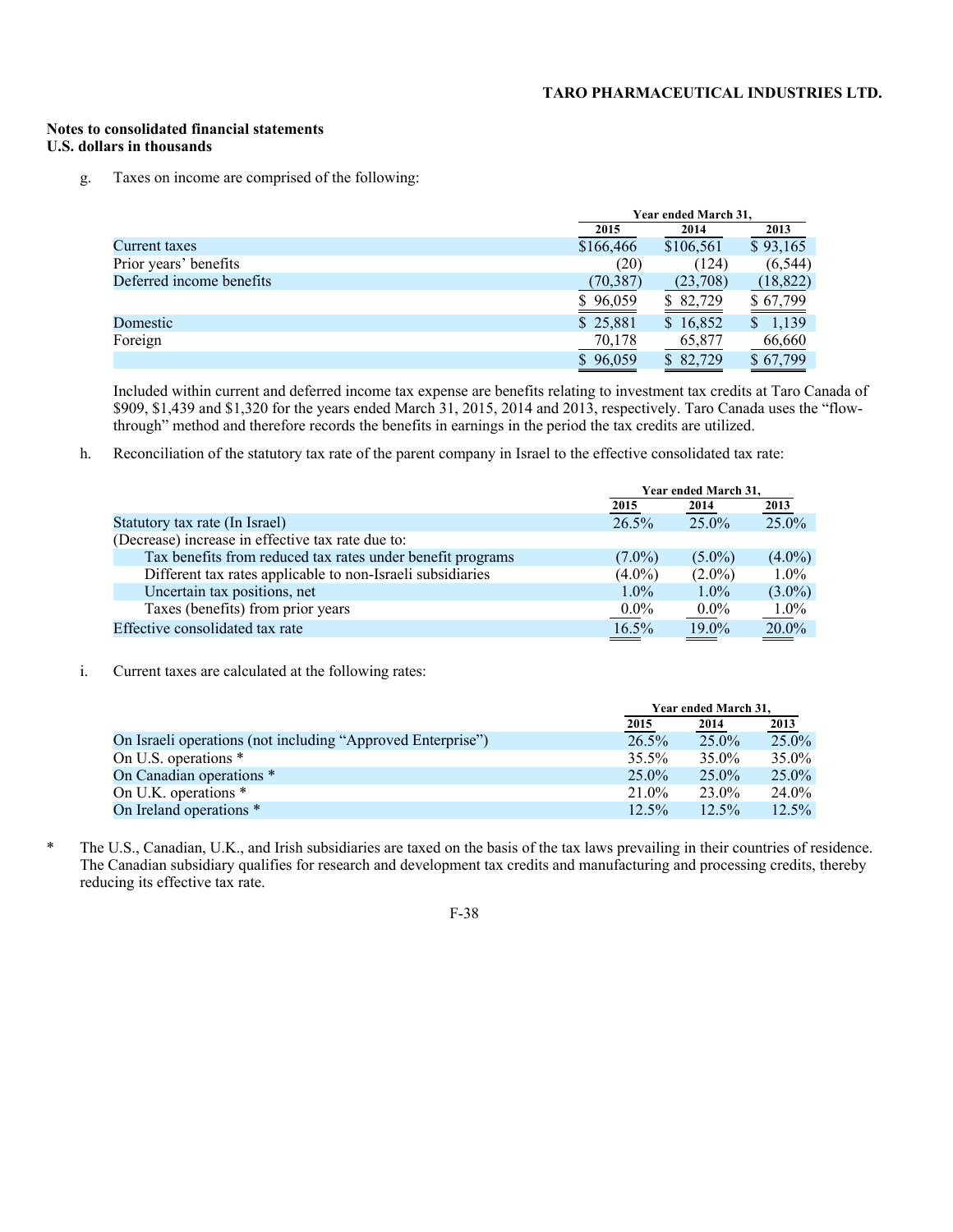### **Notes to consolidated financial statements U.S. dollars in thousands**

j. Deferred income taxes:

Deferred income taxes reflect the net tax effects of temporary differences between the carrying amounts of assets and liabilities for financial reporting purposes and the amounts used for income tax purposes and carryforward losses.

|                                             |           | March 31, |
|---------------------------------------------|-----------|-----------|
|                                             | 2015      | 2014      |
| Deferred tax assets:                        |           |           |
| Net operating loss carryforward             | \$10,379  | \$12,347  |
| Deferred revenue                            | 34,834    | 23,343    |
| Property, plant, and equipment              | 921       | 1,224     |
| Accrued expenses                            | 131,524   | 91,603    |
| Bad debt allowance                          | 39        | 38        |
| Amortization and impairment                 | 5,406     | 5,917     |
| Other, net                                  | 32,259    | 12,695    |
| Total deferred tax assets                   | 215,362   | 147,167   |
| Valuation allowance for deferred tax assets | (11,301)  | (13, 573) |
| Net deferred tax assets                     | 204,061   | 133,594   |
| Deferred tax liabilities:                   |           |           |
| Property, plant, and equipment              | (1,901)   | (1,739)   |
| Other, net                                  | (261)     | (343)     |
| Total deferred tax liabilities              | (2,162)   | (2,082)   |
| Net deferred tax assets                     | \$201,899 | \$131,512 |
| Domestic                                    | \$12,721  | 9,990     |
| Foreign                                     | 189,178   | 121,522   |
|                                             | \$201,899 | \$131,512 |

The deferred income taxes are presented in the balance sheet as follows:

|                                                                 | March 31. |           |
|-----------------------------------------------------------------|-----------|-----------|
|                                                                 | 2015      | 2014      |
| Among current assets ("other receivables and prepaid expenses") | \$199,908 | \$128,689 |
| Long-term deferred income tax assets                            | 4,153     | 4.905     |
| Among short-term liabilities                                    | (261)     | (343)     |
| Among long-term liabilities                                     | (1.901)   | (1,739)   |
|                                                                 | \$201,899 | \$131,512 |

#### k. Carryforward tax losses:

*1. The Company:* 

As of March 31, 2015, the Company has no carryforward net operating losses. As of March 31, 2015 the Company has carryforward capital losses of approximately \$74,000. Such losses can only be used to offset capital gains.

*2. Canadian subsidiary:* 

As of March 31, 2015, this subsidiary has no carryforward losses.

*3. U.K. subsidiary:* 

As of March 31, 2015, this subsidiary has carryforward tax losses of \$10,638, which may be carried forward and offset against taxable income for an indefinite period in the future. As discussed in Note 2.u, there is a full valuation allowance provided against these losses.

*4. Irish subsidiary:* 

As of March 31, 2015, this subsidiary has carryforward losses of \$68,185. Taro Ireland commenced trade in 2006 and therefore has satisfied any expiration deadlines. As discussed in Note 2.u, a full valuation allowance is provided against these losses.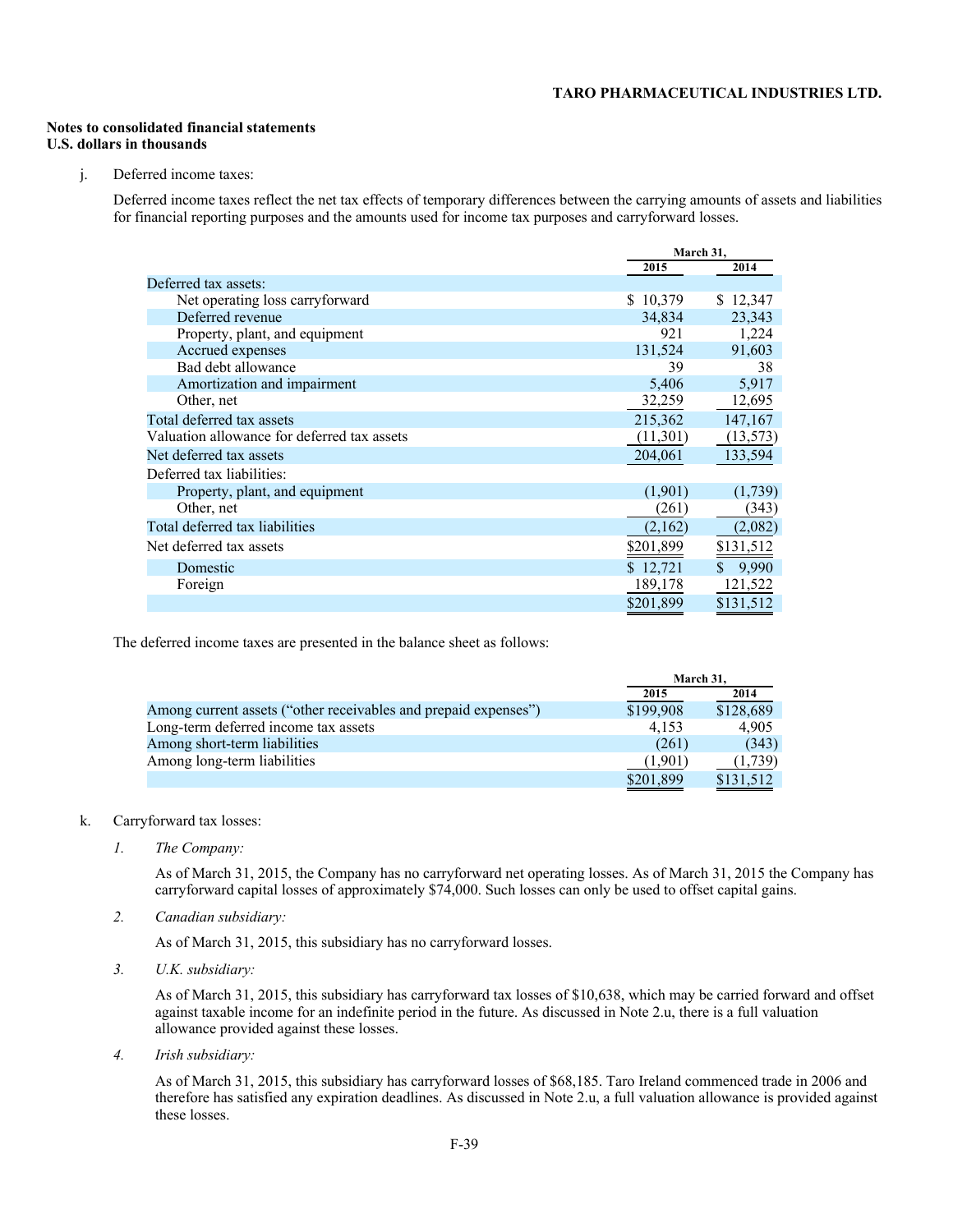*5. U.S. subsidiary:* 

As of March 31, 2015, this subsidiary has no carryforward tax losses.

*6. Hungarian subsidiary:* 

As of March 31, 2015, this subsidiary has no carryforward losses.

- l. The Company's Board of Directors has determined that its U.S. subsidiary will not pay any dividend as long as such payment will result in any tax expense for the Company.
- m. At March 31, 2015, deferred income taxes were not provided for on a cumulative total of \$766,152 of the undistributed earnings of Taro Canada, which are not taxable provided earnings remain undistributed. Taro Canada intends to invest these earnings indefinitely in its operations.
- n. Foreign withholding taxes have been accrued as necessary by the Company and its subsidiaries.
- o. Tax assessments:

The Company completed its tax assessments with the Israeli tax authorities for years through 2009. The Company's tax provision was adequate to satisfy these assessments. The Company may be subject to examination by the Israeli tax authorities for years 2010 and onward. The Company believes that its tax provision is adequate to satisfy any assessments resulting from examinations related to these years.

The Company completed its tax assessments with the U.S. tax authorities for the years through March 31, 2013. The Company's tax provision was adequate to satisfy these assessments. Taro U.S.A. is currently under examination for the year ending 2014. The Company believes that its tax provision is adequate to satisfy any assessments resulting from examination related to these years.

The Company completed its tax assessments with the Canadian tax authorities for the years through 2010. The Company's tax provision was materially adequate to satisfy these assessments. Taro Canada remains subject to examination by the Canadian tax authorities for years after 2010. The Company believes that its tax provision is adequate to satisfy any assessments resulting from examinations related to these years.

p. Uncertain tax positions:

The Company adopted FASB ASC Section 740-10-25, "*Income Taxes-Overall-Recognition,"* effective January 1, 2007, which prescribes a model for how a company should recognize, measure, present and disclose in its financial statements uncertain tax positions that it has taken or expects to take on a tax return (see Note 2.u).

|                                                            | March 31, |          |          |  |
|------------------------------------------------------------|-----------|----------|----------|--|
|                                                            | 2015      | 2014     | 2013     |  |
| Unrecognized tax exposure at beginning of year             | \$6,858   | \$6,634  | \$13,828 |  |
| Increases as a result of positions taken in prior period   | 129       | 146      | 1,912    |  |
| Decreases as a result of positions taken in prior period   | (462)     | (1, 815) | (115)    |  |
| Increases as a result of positions taken in current period | 2,501     | 1,893    | 1,495    |  |
| Decreases due to settlements with tax authorities          | (60)      |          | (10,216) |  |
| Decreases due to expiration of statute of limitations      |           |          | (270)    |  |
| Unrecognized tax exposure at end of year                   | \$8,966   | \$6,858  | 6.634    |  |

The total amount of interest and penalties recognized on the Consolidated Statement of Operations for the years ended March 31, 2015, 2014 and 2013, were (\$230), \$751, and (\$2,730), respectively. The total amount of interest and penalties recognized on the consolidated balance sheet at March 31, 2015 and 2014 were \$550 and \$2,567, respectively.

The total amount of unrecognized tax benefits, which would impact the effective tax rate if recognized, was \$8,966 and \$6,858 at March 31, 2015 and 2014, respectively.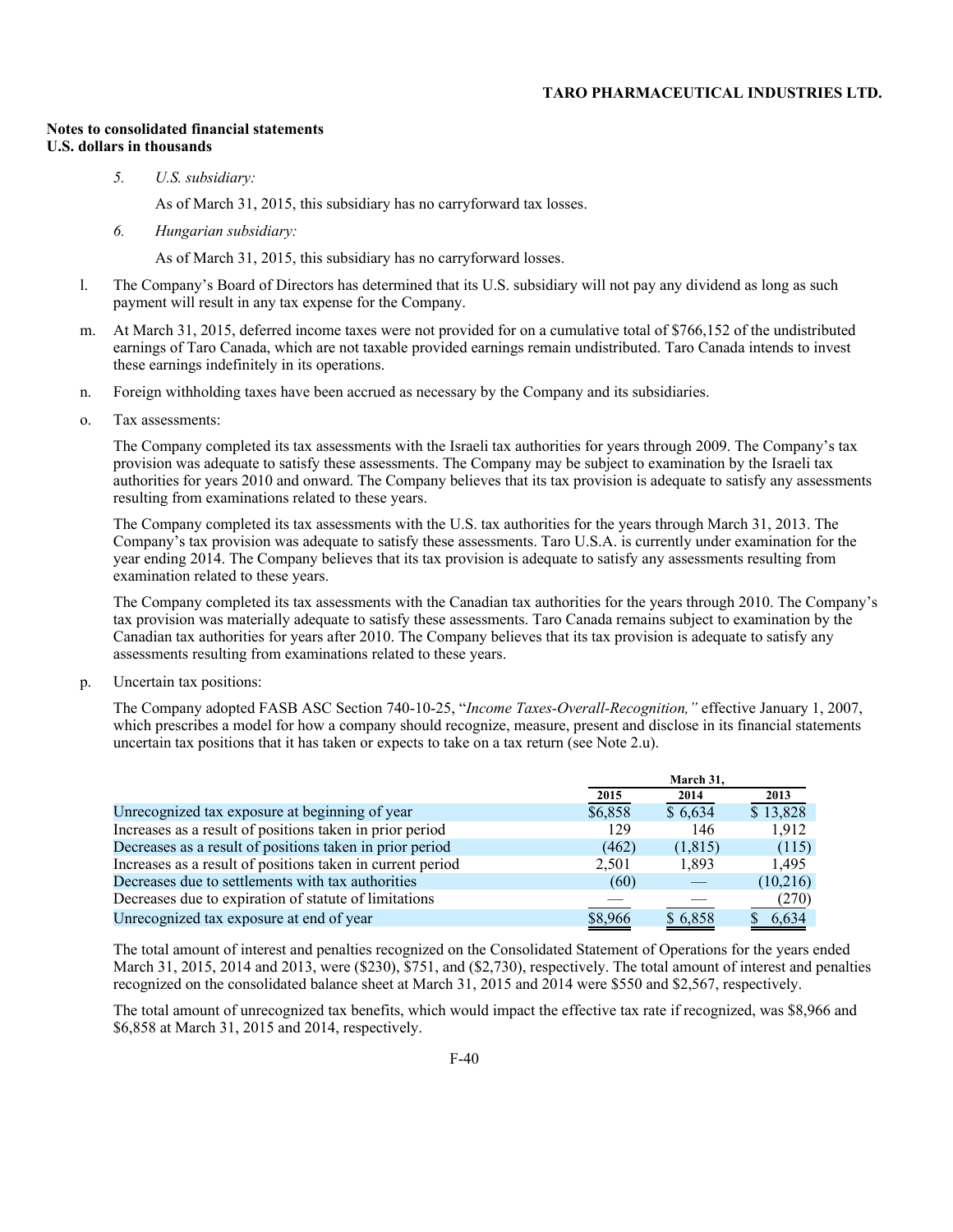### **NOTE 18: — SELECTED STATEMENTS OF INCOME DATA**

|                                                            |             | <b>Years ended March 31,</b> |                         |  |  |
|------------------------------------------------------------|-------------|------------------------------|-------------------------|--|--|
|                                                            | 2015        | 2014                         | 2013                    |  |  |
| Sales by location of customers :                           |             |                              |                         |  |  |
| U.S.A.                                                     | \$777,191   | \$669,481                    | \$587,851               |  |  |
| Canada                                                     | 55,452      | 56,718                       | 52,452                  |  |  |
| Israel                                                     | 22,157      | 22,917                       | 19,929                  |  |  |
| Other                                                      | 8,144       | 10,169                       | 10,722                  |  |  |
|                                                            | \$862,944   | \$759,285                    | \$670,954               |  |  |
| Selling, marketing, general and administrative expenses:   |             |                              |                         |  |  |
| Selling and marketing                                      | \$44,617    | \$46,343                     | \$43,938                |  |  |
| Advertising                                                | 8,370       | 9,787                        | 7,213                   |  |  |
| General and administrative *                               | 34,657      | 35,603                       | 35,287                  |  |  |
| Settlements and loss contingencies                         | (4,200)     | 2,590                        | 33,300                  |  |  |
|                                                            | 83,444      | \$94,323                     | \$119,738               |  |  |
| * Including provision for doubtful accounts                | 16          | 25                           |                         |  |  |
| Financial (income) expenses:                               |             |                              |                         |  |  |
| Interest and exchange differences on long-term liabilities | \$<br>928   | 1,515<br>S.                  | $\mathbb{S}^-$<br>2,512 |  |  |
| Income in respect of deposits                              | (10,605)    | (6,683)                      | (4,026)                 |  |  |
| Expenses in respect of short-term credit                   |             |                              |                         |  |  |
| Foreign currency transaction losses                        | (41, 634)   | (7, 118)                     | (2, 417)                |  |  |
|                                                            | \$ (51,311) | \$(12, 285)                  | \$<br>(3,931)           |  |  |

# **NOTE 19: — SEGMENT INFORMATION**

a. Geographic Area Information:

The Group operates in one industry segment, which produces, researches, develops and markets pharmaceutical products. Management organizes the Company's operations based on geographic segments, which are presented below in accordance with FASB ASC Paragraph 280-10-50-1, "*Segment Reporting – Overall – Disclosure – Operating Segments."* 

|                                                     | Israel   | Canada*  | <b>U.S.A.</b> | Other    | Consolidated            |
|-----------------------------------------------------|----------|----------|---------------|----------|-------------------------|
| Year ended March 31, and as of March 31, 2015:      |          |          |               |          |                         |
| Sales to unaffiliated customers **                  | \$22,157 | \$55,452 | \$777,191     | \$ 8,144 | 862,944<br>S.           |
| Long-lived assets ***                               | \$88,804 | \$46,876 | \$36,755      | \$1,020  | \$173,455               |
| Year ended March 31, 2014 and as of March 31, 2014: |          |          |               |          |                         |
| Sales to unaffiliated customers **                  | \$22,917 | \$56,718 | \$669,481     | \$10,169 | 759,285<br>$\mathbf{s}$ |
| Long-lived assets ***                               | \$90,676 | \$44,165 | \$39,140      | \$1,325  | 175,306                 |
| Year ended March 31, 2013 and as of March 31, 2013: |          |          |               |          |                         |
| Sales to unaffiliated customers **                  | \$19.929 | \$52,452 | \$587,851     | \$10,722 | 670,954<br>S.           |
| Long-lived assets ***                               | \$87,912 | \$38,614 | \$40,383      | \$1,240  | 168,149<br>S.           |
|                                                     |          |          |               |          |                         |

Includes operations in both Canada and Cayman Islands.

\*\* Based on customer's location.

\*\*\* Includes property, plant and equipment, net; goodwill and intangible assets, net.

b. For the year ended March 31, 2015, the Company had net sales to three different U.S. customers of 18.0%, 14.1% and 10.3% of consolidated net sales. For the year ended March 31, 2014, the Company had net sales to three different customers of 20.4%, 17.3% and 13.4% of consolidated net sales For the year ended March 31, 2013, the Company had net sales to three different customers of 20.8%, 14.0% and 12.2% of consolidated net sales.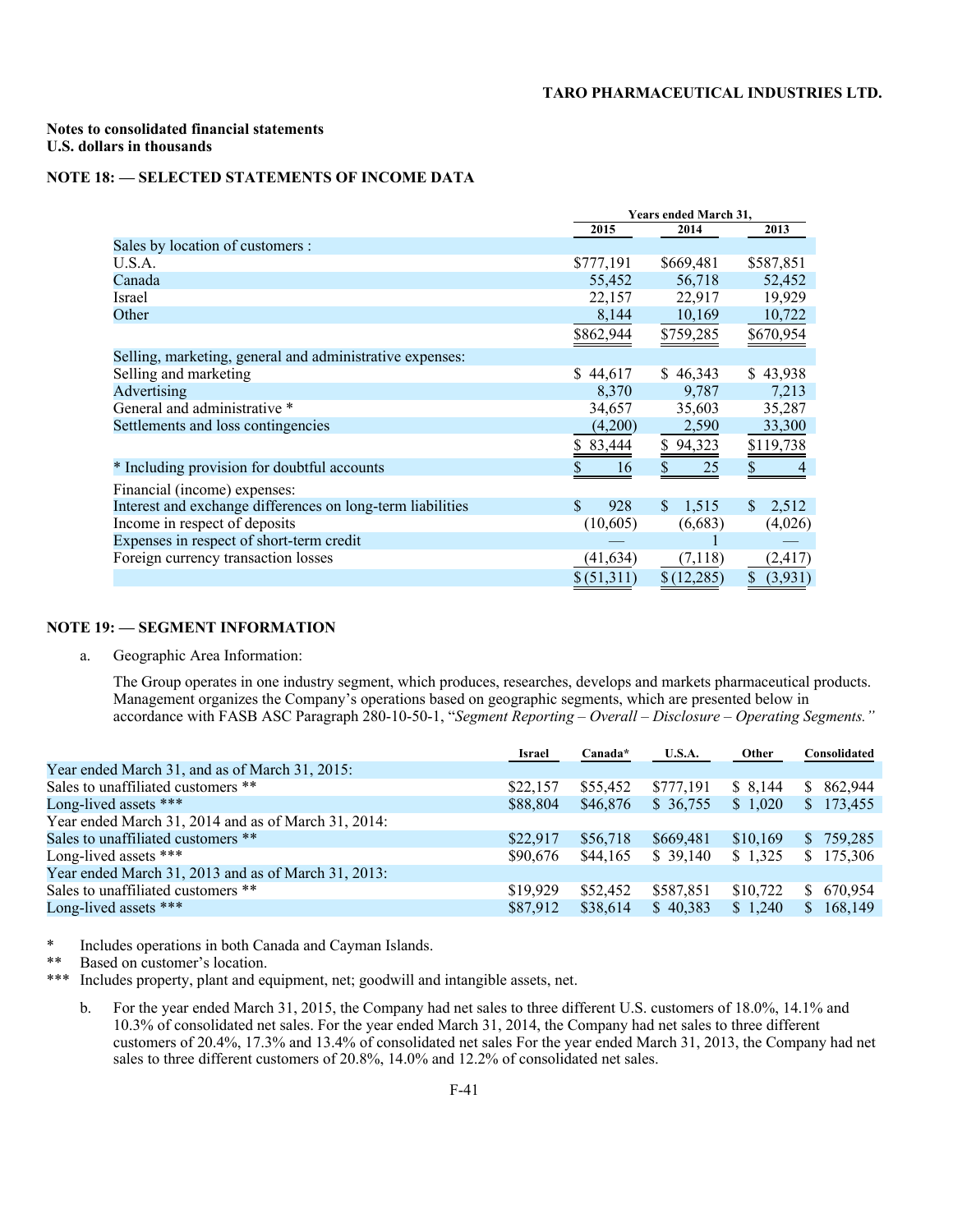#### **Notes to consolidated financial statements U.S. dollars in thousands**

c. Sales by therapeutic category, as a percentage of total net sales for the years ended March 31, 2015, 2014 and 2013, were as follows:

|                            |       | Year ended March 31, |       |  |
|----------------------------|-------|----------------------|-------|--|
| Category                   | 2015  | 2014                 | 2013  |  |
| Dermatological and topical | 66%   | 73%                  | 77%   |  |
| Neuropsychiatric           | 16%   | 14%                  | 9%    |  |
| Cardiovascular             | 8%    | 6%                   | 6%    |  |
| Anti-inflammatory          | $5\%$ | $4\%$                | $4\%$ |  |
| Other                      | $5\%$ | 3%                   | $4\%$ |  |
| Total                      | 100%  | 100%                 | 100%  |  |

# **NOTE 20: — DISCONTINUED OPERATIONS**

- a. During 2010, the Company's management decided to sell its Irish facility. The results of operations of the Irish facility have been classified as discontinued operations in the Consolidated Statements of Operations.
- b. The following is the detail of discontinued operations:

|                                                |                | Year ended March 31. |           |  |
|------------------------------------------------|----------------|----------------------|-----------|--|
|                                                | <u>2015</u>    | 2014                 | 2013      |  |
| Sales, net                                     | $\mathbf{s}$ — |                      |           |  |
| Cost of sales                                  | (276)          | (220)                | (1,170)   |  |
| Gross loss                                     | (276)          | (220)                | (1,170)   |  |
| Operating expenses:                            |                |                      |           |  |
| Research and development                       | (2)            |                      | (10)      |  |
| Selling, marketing, general and administrative | (167)          | (182)                | (216)     |  |
| <b>Operating loss</b>                          | (445)          | (402)                | (1,396)   |  |
| Financial (expenses) income, net               | (347)          | 162                  | (213)     |  |
| Other income, net                              |                |                      | 415       |  |
| Loss before income taxes                       | (790)          | (238)                | (1, 194)  |  |
| Tax benefit (expense)                          |                | (81)                 |           |  |
| Net loss from discontinued operations          | \$(787)        | \$(319)              | \$(1,194) |  |

# **NOTE 21: — RELATED PARTY TRANSACTIONS**

Sun controls 79.2% of the voting power in the Company. In addition, the Company has substantial relationships with Sun. Certain of Taro's Board members are also on Sun Pharma's Board of Directors, including our Chairman, Dilip Shanghvi who is also Managing Director of Sun Pharma's Board of Directors. In addition, certain of Taro's officers and executives are also executives of Sun. Taro's Chief Executive Officer, Kal Sundaram, is also a member of the Board of Directors of Taro and in charge of the Americas for Sun Pharma and an officer of a number of direct and indirect subsidiaries of Sun.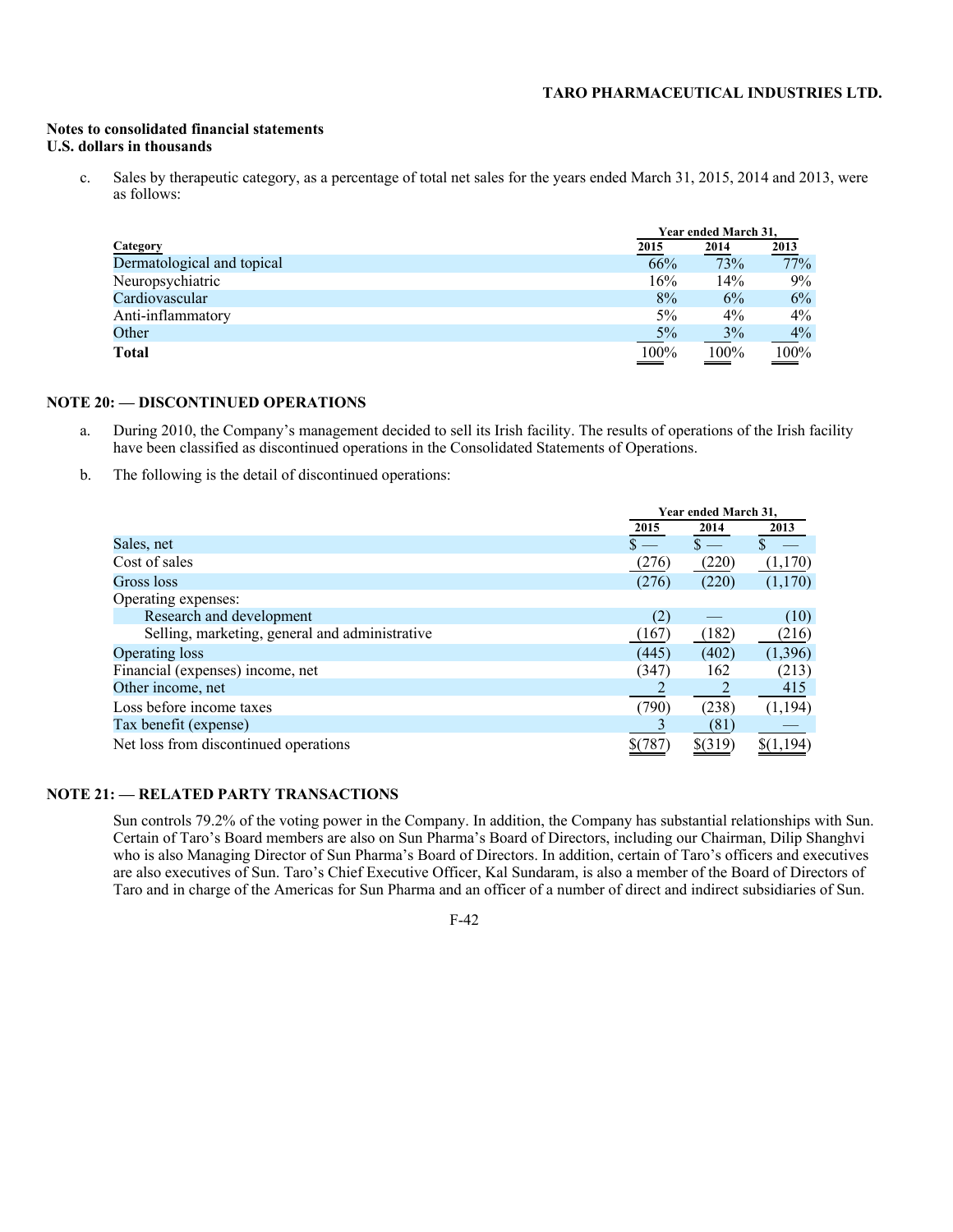#### **Notes to consolidated financial statements U.S. dollars in thousands**

Since 2013, Taro entered into various commercial transactions, including product distribution and service agreements with Sun in the ordinary course of our business. The Company does not currently deem any of these transactions material or unusual and believes that terms of these transactions are comparable to those offered by or that could be obtained from unrelated third parties. Additionally, pursuant to Israeli legal requirements, each of the transactions was presented to the Audit Committee, which determined that each such transaction was not considered extraordinary pursuant to Israeli legal requirements and therefore did not require shareholder approval.

# **NOTE 22: — SUBSEQUENT EVENTS**

# Stock options:

Between April 1, 2015 and June 30, 2015, no stock options were granted to the Company's directors or employees.

#### **End of consolidated financial statements**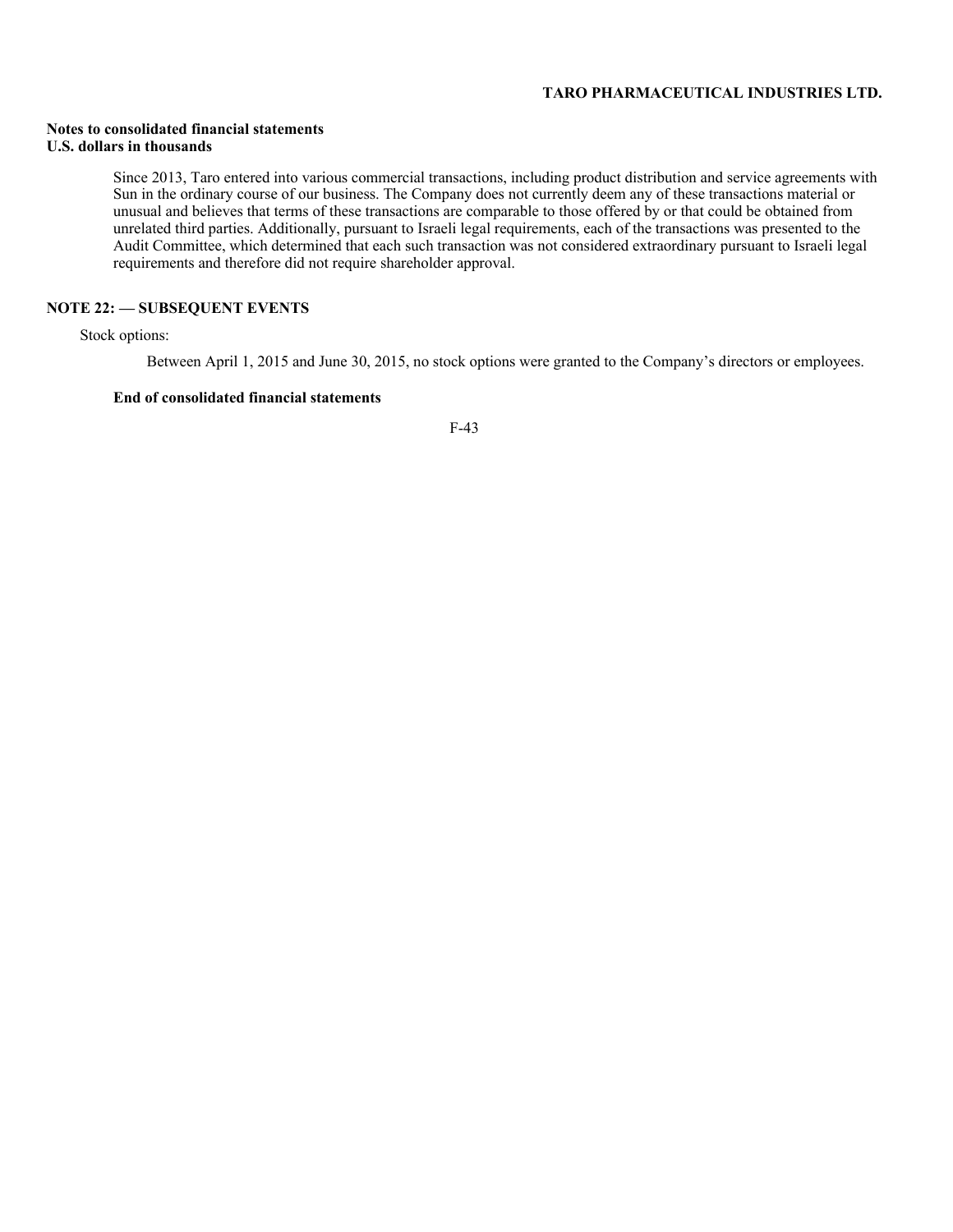# **Notes to consolidated financial statements U.S. dollars in thousands**

# **SCHEDULE II: — VALUATION AND QUALIFYING ACCOUNTS**

Schedules have been omitted as the required information is provided elsewhere in these financial statements.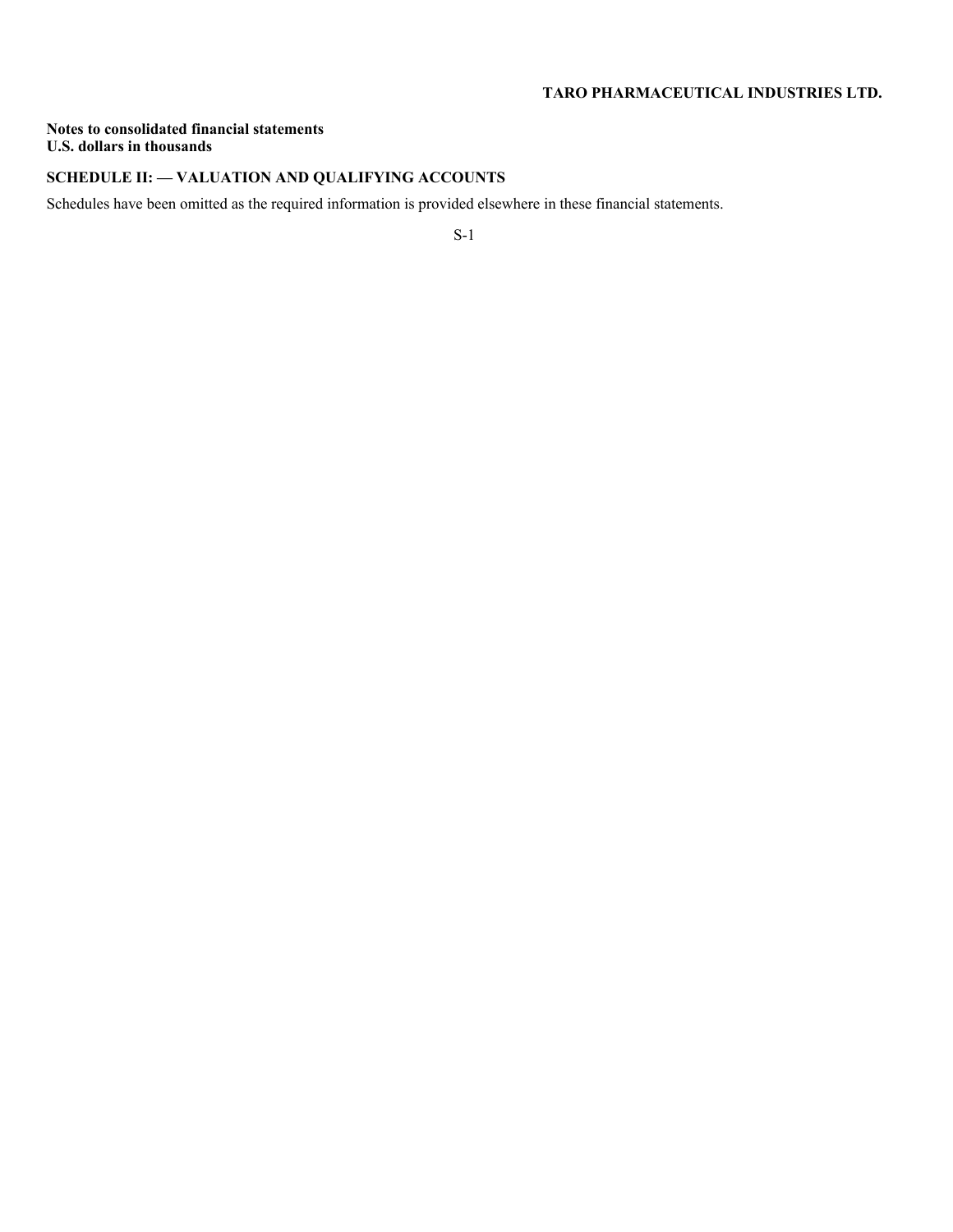## **CERTIFICATION**

I, Kal Sundaram, certify that:

- 1. I have reviewed this annual report on Form 20-F of Taro Pharmaceutical Industries Ltd.;
- 2. Based on my knowledge, this report does not contain any untrue statement of a material fact or omit to state a material fact necessary to make the statements made, in light of the circumstances under which such statements were made, not misleading with respect to the period covered by this report;
- 3. Based on my knowledge, the financial statements, and other financial information included in this report, fairly present in all material respects the financial condition, results of operations and cash flows of the company as of, and for, the periods presented in this report;
- 4. The company's other certifying officer(s) and I are responsible for establishing and maintaining disclosure controls and procedures (as defined in Exchange Act Rules 13a-15(e) and 15d-15(e)) and internal control over financial reporting (as defined in Exchange Act Rules 13a-15(f) and 15d-15(f) for the company and have:
	- a) Designed such disclosure controls and procedures, or caused such disclosure controls and procedures to be designed under our supervision, to ensure that material information relating to the company, including its consolidated subsidiaries, is made known to us by others within those entities, particularly during the period in which this report is being prepared.
	- b) Designed such internal control over financial reporting, or caused such internal control over financial reporting to be designed under our supervision, to provide reasonable assurance regarding the reliability of financial reporting and the preparation of financial statements for external purposes in accordance with generally accepted accounting principles;
	- c) Evaluated the effectiveness of the company's disclosure controls and procedures and presented in this report our conclusions about the effectiveness of the disclosure controls and procedures, as of the end of the period covered by this report based on such evaluation; and
	- d) Disclosed in this report any change in the company's internal control over financial reporting that occurred during the period covered by the annual report that has materially affected, or is reasonably likely to materially affect, the company's internal control over financial reporting; and
- 5. The company's other certifying officer(s) and I have disclosed, based on our most recent evaluation of internal control over financial reporting, to the company's auditors and the audit committee of the company's board of directors (or persons performing the equivalent functions):
	- a) All significant deficiencies and material weaknesses in the design or operation of internal control over financial reporting which are reasonably likely to adversely affect the company's ability to record, process, summarize and report financial information; and
	- b) Any fraud, whether or not material, that involves management or other employees who have a significant role in the company's internal control over financial reporting.

Date: June 30, 2015

/s/ Kal Sundaram Name: Kal Sundaram Title: Chief Executive Officer and Director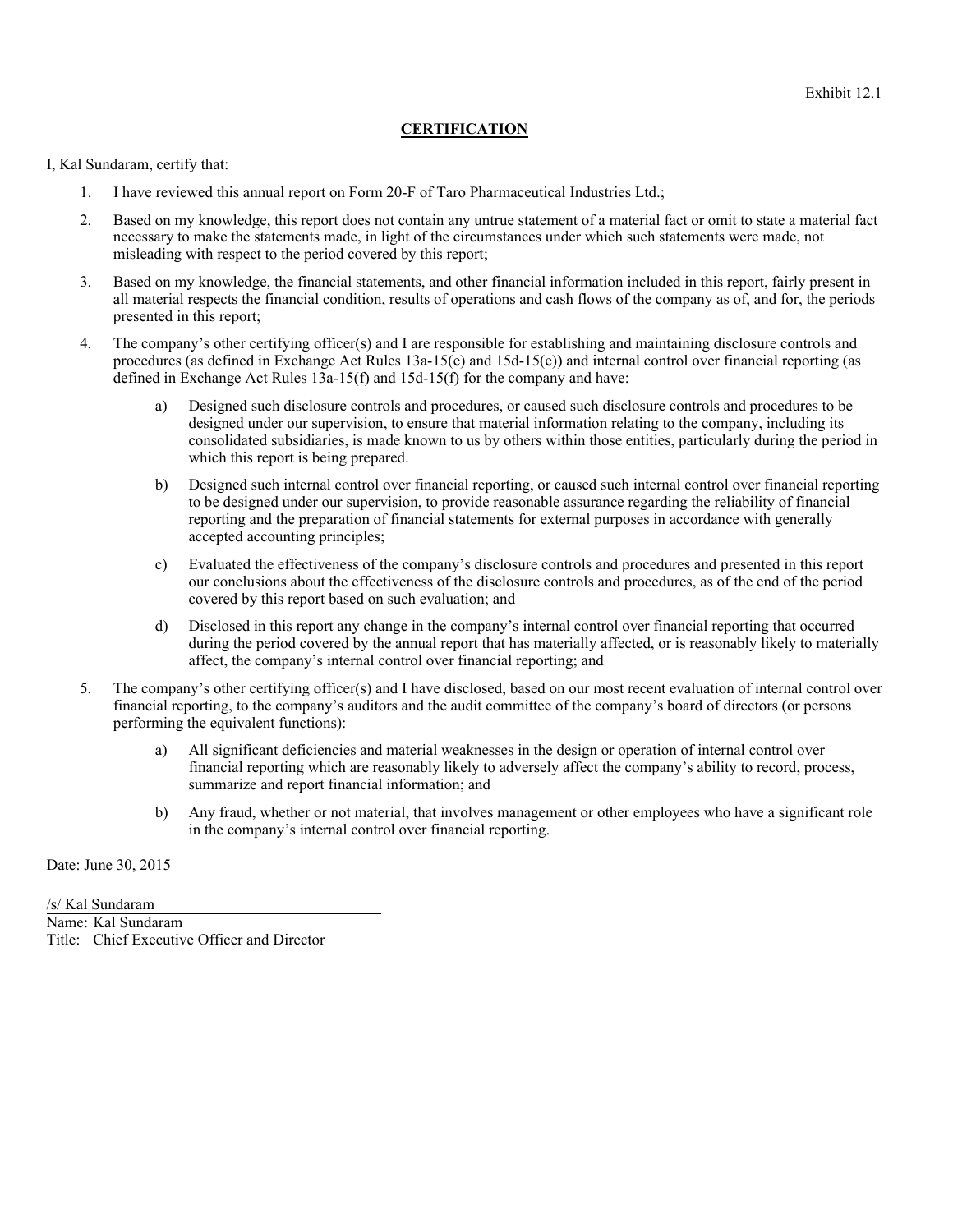## **CERTIFICATION**

I, Michael Kalb, certify that:

- 1. I have reviewed this annual report on Form 20-F of Taro Pharmaceutical Industries Ltd.;
- 2. Based on my knowledge, this report does not contain any untrue statement of a material fact or omit to state a material fact necessary to make the statements made, in light of the circumstances under which such statements were made, not misleading with respect to the period covered by this report;
- 3. Based on my knowledge, the financial statements, and other financial information included in this report, fairly present in all material respects the financial condition, results of operations and cash flows of the company as of, and for, the periods presented in this report;
- 4. The company's other certifying officer(s) and I are responsible for establishing and maintaining disclosure controls and procedures (as defined in Exchange Act Rules 13a-15(e) and 15d-15(e)) and internal control over financial reporting (as defined in Exchange Act Rules 13a-15(f) and 15d-15(f) for the company and have:
	- a) Designed such disclosure controls and procedures, or caused such disclosure controls and procedures to be designed under our supervision, to ensure that material information relating to the company, including its consolidated subsidiaries, is made known to us by others within those entities, particularly during the period in which this report is being prepared.
	- b) Designed such internal control over financial reporting, or caused such internal control over financial reporting to be designed under our supervision, to provide reasonable assurance regarding the reliability of financial reporting and the preparation of financial statements for external purposes in accordance with generally accepted accounting principles;
	- c) Evaluated the effectiveness of the company's disclosure controls and procedures and presented in this report our conclusions about the effectiveness of the disclosure controls and procedures, as of the end of the period covered by this report based on such evaluation; and
	- d) Disclosed in this report any change in the company's internal control over financial reporting that occurred during the period covered by the annual report that has materially affected, or is reasonably likely to materially affect, the company's internal control over financial reporting; and
- 5. The company's other certifying officer(s) and I have disclosed, based on our most recent evaluation of internal control over financial reporting, to the company's auditors and the audit committee of the company's board of directors (or persons performing the equivalent functions):
	- a) All significant deficiencies and material weaknesses in the design or operation of internal control over financial reporting which are reasonably likely to adversely affect the company's ability to record, process, summarize and report financial information; and
	- b) Any fraud, whether or not material, that involves management or other employees who have a significant role in the company's internal control over financial reporting.

Date: June 30, 2015

/s/ Michael Kalb

Name: Michael Kalb

Title: Group Vice President, Chief Financial Officer and Chief Accounting Officer